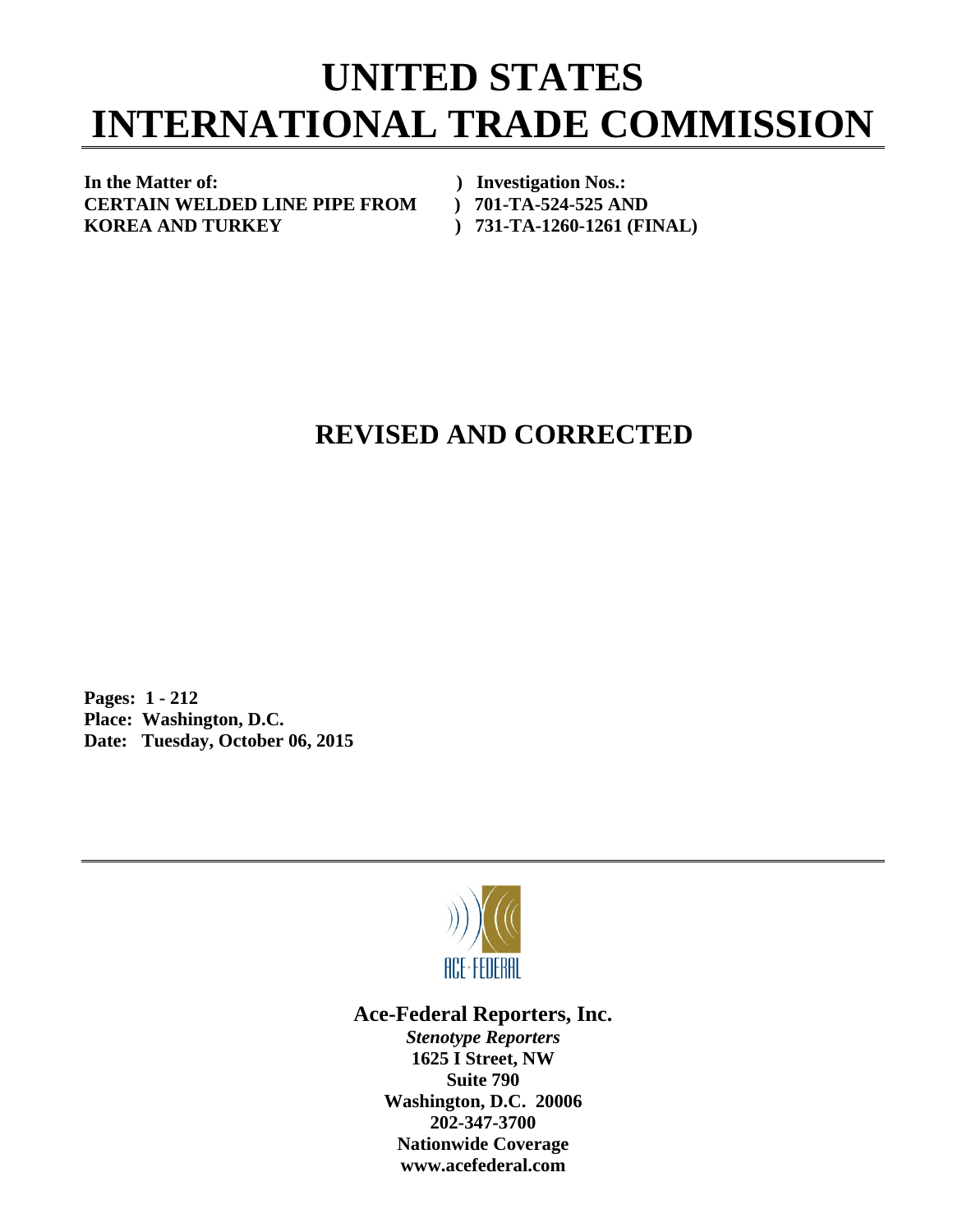| 1  | THE UNITED STATES                                |
|----|--------------------------------------------------|
| 2  | INTERNATIONAL TRADE COMMISSION                   |
| 3  | THE UNITED STATES                                |
| 4  | INTERNATIONAL TRADE COMMISSION                   |
| 5  |                                                  |
| 6  | IN THE MATTER OF: ) Investigation Nos.:          |
| 7  | CERTAIN WELDED LINE PIPE ) 701-TA-524-525 AND    |
| 8  | FROM KOREA AND TURKEY ) 731-TA-1260-1261 (FINAL) |
| 9  |                                                  |
| 10 | Tuesday, October 6, 2015                         |
| 11 | Main Hearing Room (Room 101)                     |
| 12 | U.S. International Trade                         |
| 13 | Commission                                       |
| 14 | 500 E Street, SW                                 |
| 15 | Washington, DC                                   |
| 16 |                                                  |
| 17 | The meeting commenced pursuant to notice at 9:30 |
| 18 | a.m., Chairman Meredith M. Broadbent, presiding. |
| 19 | Commissioners Present:                           |
| 20 | Chairman Meredith M. Broadbent (presiding)       |
| 21 | Vice Chairman Dean A. Pinkert                    |
| 22 | Commissioner Irving A. Williamson                |
| 23 | Commissioner David S. Johanson                   |
| 24 | Commissioner Rhonda K. Schmidtlein               |
| 25 |                                                  |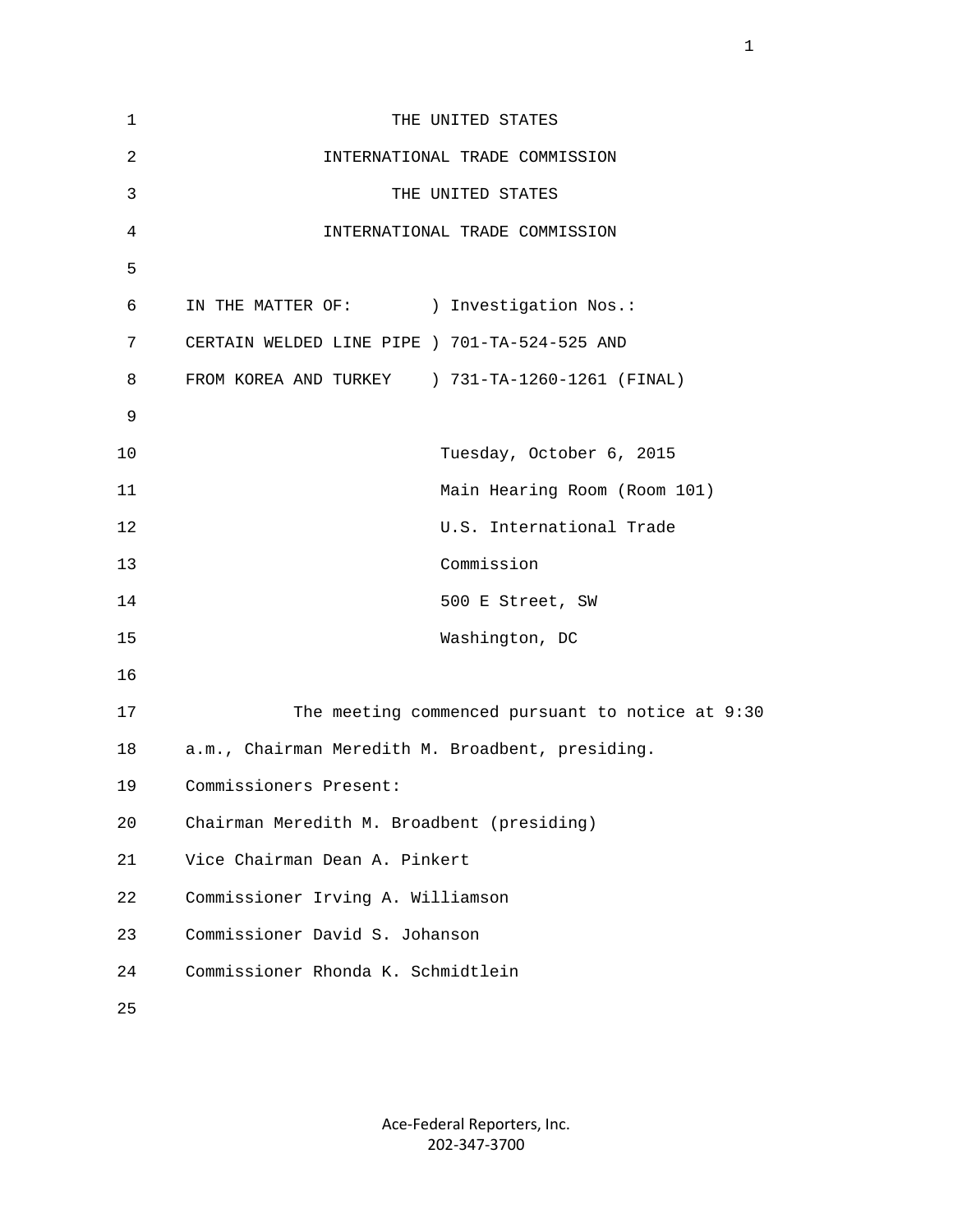1 Staff: 2 On behalf of the International Trade Commission Staff: 3 William R. Bishop, Supervisory Hearings and 4 Information Officer 5 Sharon Bellamy, Program Support Specialist 6 Sonia Parveen, Student Intern 7 8 Angela Newell, Investigator 9 Mahnaz Khan, International Trade Analyst 10 Jessica Pugliese, International Trade Analyst 11 Cindy Cohen, Economist 12 Mary Klir, Accountant/Auditor 13 Patrick Gallagher, Attorney/Advisor 14 Douglas Corkran, Supervisory Investigator 15 16 17 18 19 20 21 22 23 24 25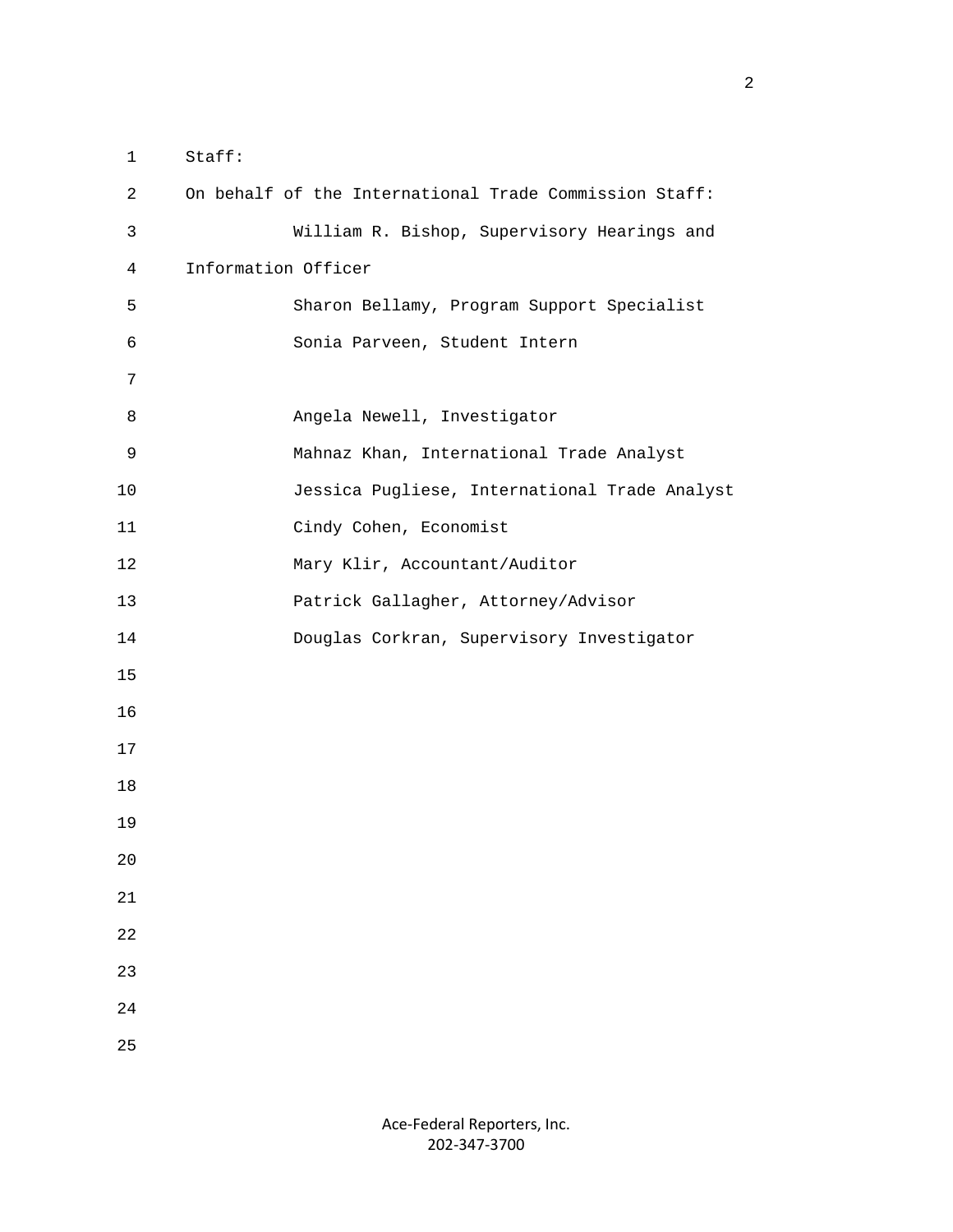1 APPEARANCES:

| $\overline{a}$ | Congressional Appearances:                             |
|----------------|--------------------------------------------------------|
| $\mathsf{3}$   | The Honorable Jeff Sessions, United States Senator,    |
| $\overline{4}$ | Alabama                                                |
| 5              | The Honorable Peter J. Visclosky, U.S. Representative, |
| $\epsilon$     | 1st District, Indiana                                  |
| $7\phantom{.}$ |                                                        |
| 8              | Opening Remarks                                        |
| 9              | Petitioners (Paul W. Jameson, Schagrin Associates)     |
| $10$           | Respondents (Matthew M. Nolan, Arent Fox, LLP)         |
| $11\,$         |                                                        |
| $12\,$         |                                                        |
| 13             |                                                        |
| 14             |                                                        |
| 15             |                                                        |
| 16             |                                                        |
| 17             |                                                        |
| 18             |                                                        |
| 19             |                                                        |
| 20             |                                                        |
| 21             |                                                        |
| $2\sqrt{2}$    |                                                        |
| 23             |                                                        |
| 24             |                                                        |
| 25             | -- continued --                                        |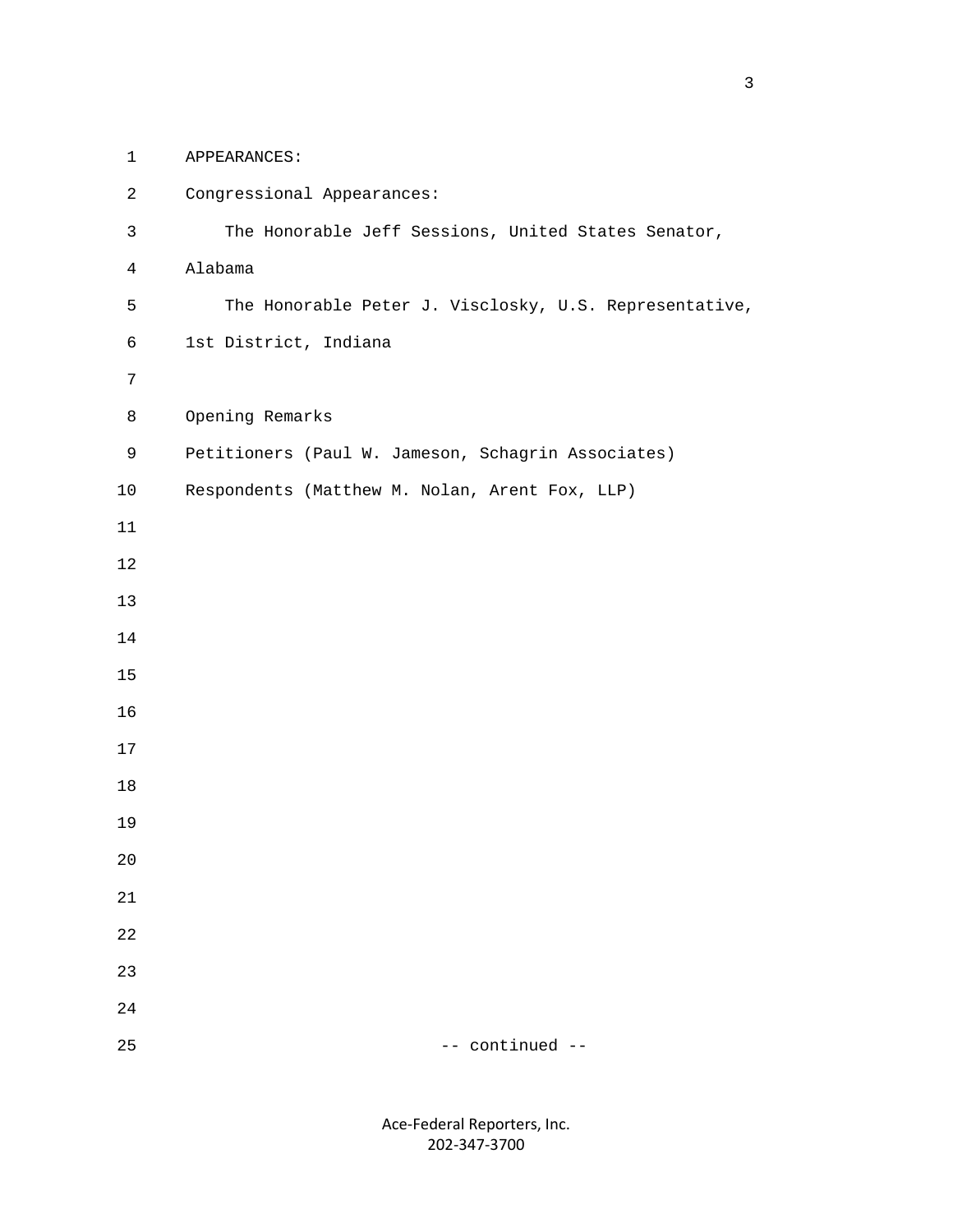1 APPEARANCES (Continue):

| 2  | In Support of the Imposition of Antidumping and          |
|----|----------------------------------------------------------|
| 3  | Countervailing Duty Orders:                              |
| 4  | Schagrin Associates, Washington, DC on behalf of:        |
| 5  | American Cast Iron Pipe Company ("ACIPCO")               |
| 6  | California Steel Industries ("CSI")                      |
| 7  | Energex, a division of JMC Steel Group                   |
| 8  | Northwest Pipe Company                                   |
| 9  | Stupp Corporation, a division of Stupp Bros., Inc.       |
| 10 | Tex-Tube Company                                         |
| 11 | TMK IPSCO                                                |
| 12 | Welspun Tubular LLC USA                                  |
| 13 | United Steelworkers of America ("US")                    |
| 14 | Van Richey, President and Chief Executive Officer,       |
| 15 | ACIPCO                                                   |
| 16 | John Walburg, Manager, Marketing and Sales               |
| 17 | Administration, CSI                                      |
| 18 | John Clark, Chief Commercial Office, Stupp Corporation   |
| 19 | Jim Cassada, Vice President of Sales, Tex-Tube Company   |
| 20 | Scott Barnes, Senior Vice President and Chief Commercial |
| 21 | Officer, TMK IPSCO                                       |
| 22 | Holy Hart, Legislative Director, USW                     |
| 23 | Roger B. Schagrin and Paul W. Jameson - Of Counsel       |
| 24 |                                                          |
| 25 | -- continued --                                          |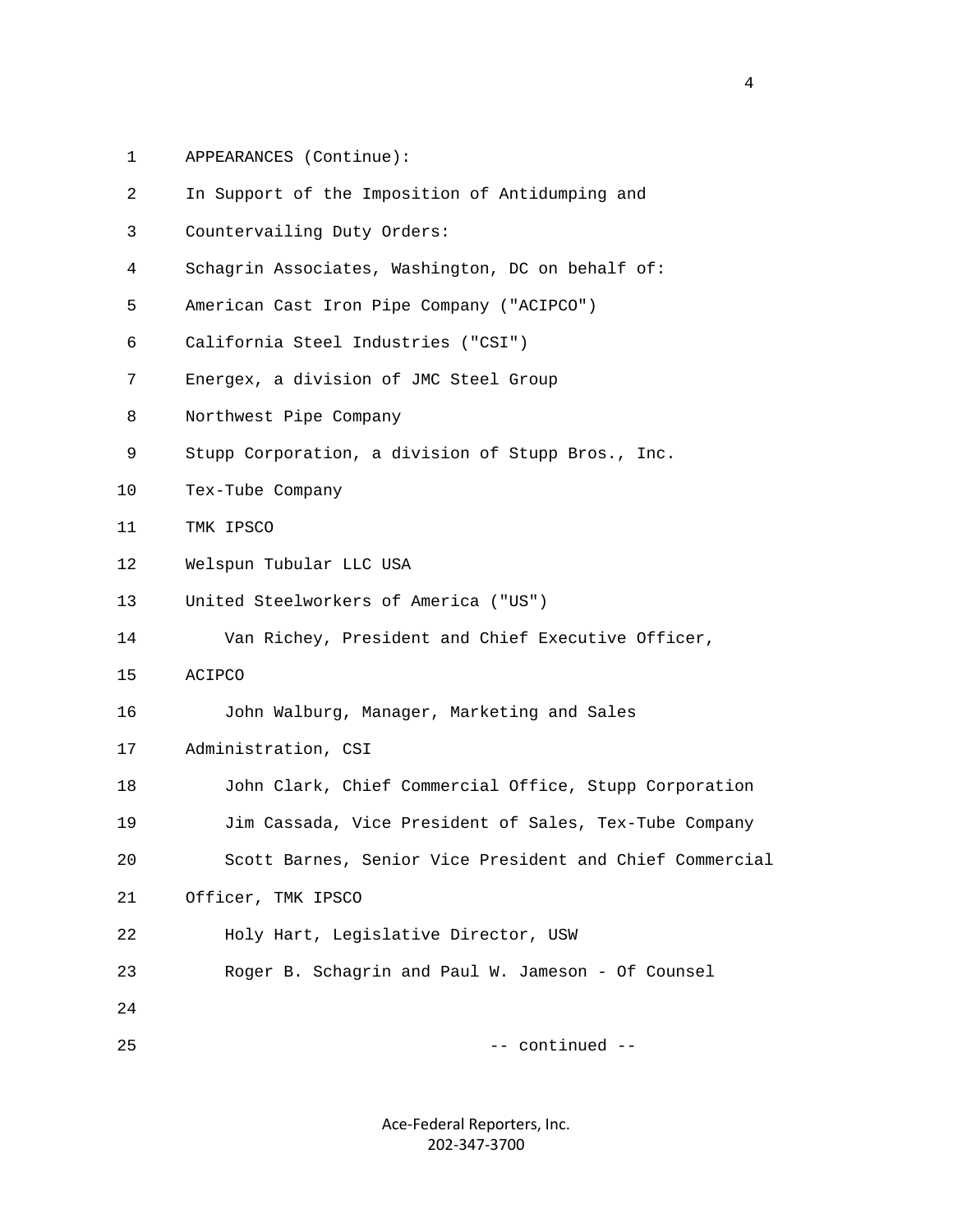1 APPEARANCES (Continued):

| 2  | Skadden, Arps, Slate, Meagher & Flom LLP, Washington, DC on |
|----|-------------------------------------------------------------|
| 3  | behalf of:                                                  |
| 4  | United States Steel Corporation                             |
| 5  | Jeff Johnson, Director - Commercial, North American Line    |
| 6  | and Standard Pipe, United States Steel Tubular Products     |
| 7  | Robert Y. Kopf, General Manager - Revenue Management,       |
| 8  | United States Steel Corporation                             |
| 9  | Stephen P. Vaughn - Of Counsel                              |
| 10 |                                                             |
| 11 | Wiley Rein LLP, Washington, DC on behalf of:                |
| 12 | Maverick Tube Corporation                                   |
| 13 | German Cura, President, Tenaris North America               |
| 14 | Brad Lowe, President, Tenaris Global Services (USA)         |
| 15 | Alan H. Price and Robert E. DeFrancesco, III - Of           |
| 16 | Counsel                                                     |
| 17 |                                                             |
| 18 | In Opposition to the Imposition of Antidumping and          |
| 19 | Countervailing Duty Orders:                                 |
| 20 | Arent Fox, LLP, Washington, DC on behalf of:                |
| 21 | Turkish Exporters and Producers                             |
| 22 | Matthew M. Nolan - Of Counsel                               |
| 23 |                                                             |
| 24 |                                                             |
| 25 | -- continued --                                             |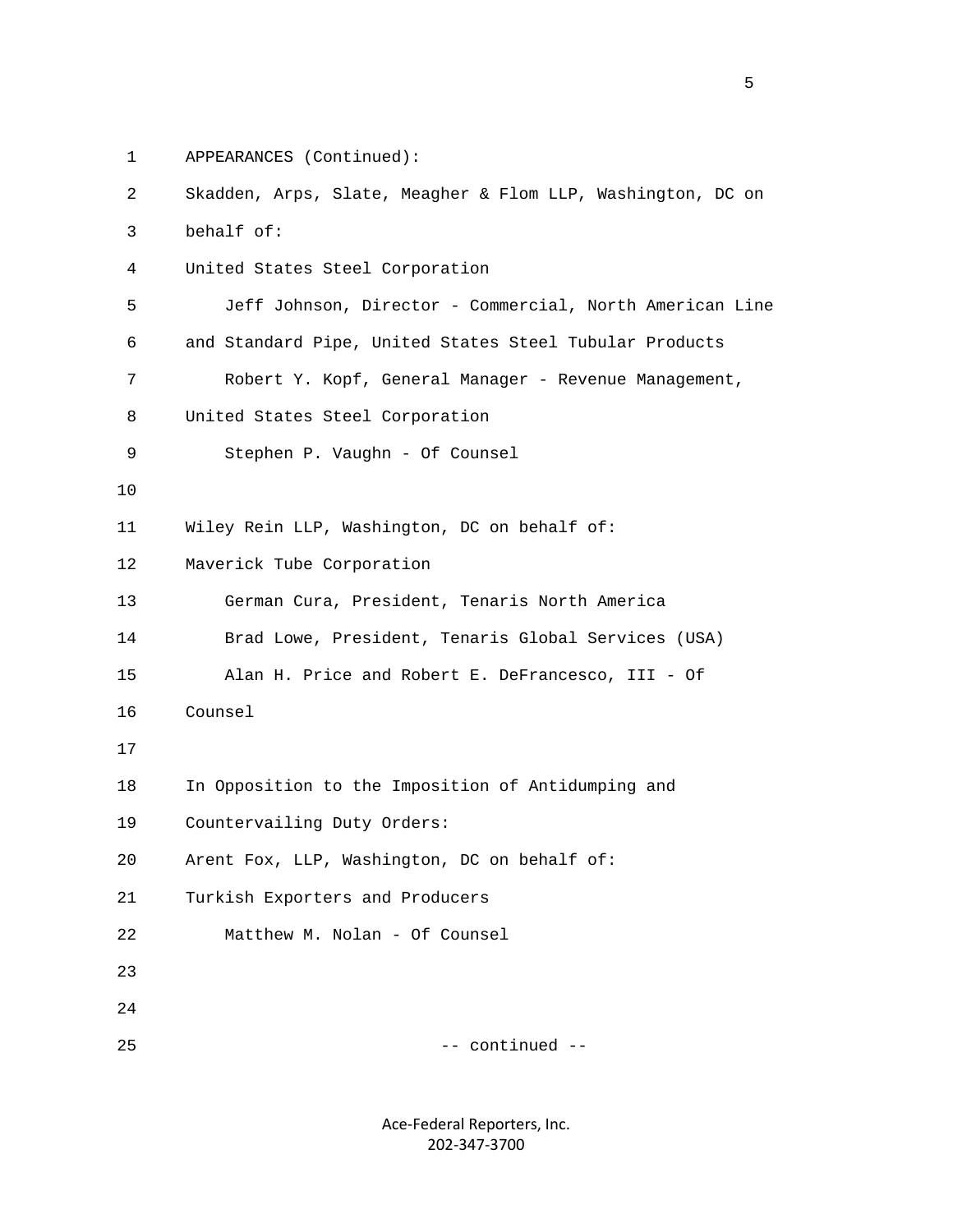| $\mathbf 1$    | APPEARANCES (Continued):                                     |
|----------------|--------------------------------------------------------------|
| $\overline{c}$ | Rebuttal/Closing Remarks:                                    |
| $\mathfrak{Z}$ | Petitioners (Roger B. Schagrin, Schagrin Associates and Alan |
| $\overline{4}$ | Price, Wiley Rein LLP)                                       |
| 5              | Respondents (Matthew M. Nolan, Arent Fox, LLP)               |
| $\epsilon$     |                                                              |
| $\overline{7}$ |                                                              |
| $\,8\,$        |                                                              |
| $\mathsf 9$    |                                                              |
| $10$           |                                                              |
| $11\,$         |                                                              |
| $12\,$         |                                                              |
| 13             |                                                              |
| $14$           |                                                              |
| 15             |                                                              |
| 16             |                                                              |
| 17             |                                                              |
| $18\,$         |                                                              |
| 19             |                                                              |
| $20\,$         |                                                              |
| $21\,$         |                                                              |
| $2\sqrt{2}$    |                                                              |
| 23             |                                                              |
| $2\sqrt{4}$    |                                                              |
| 25             |                                                              |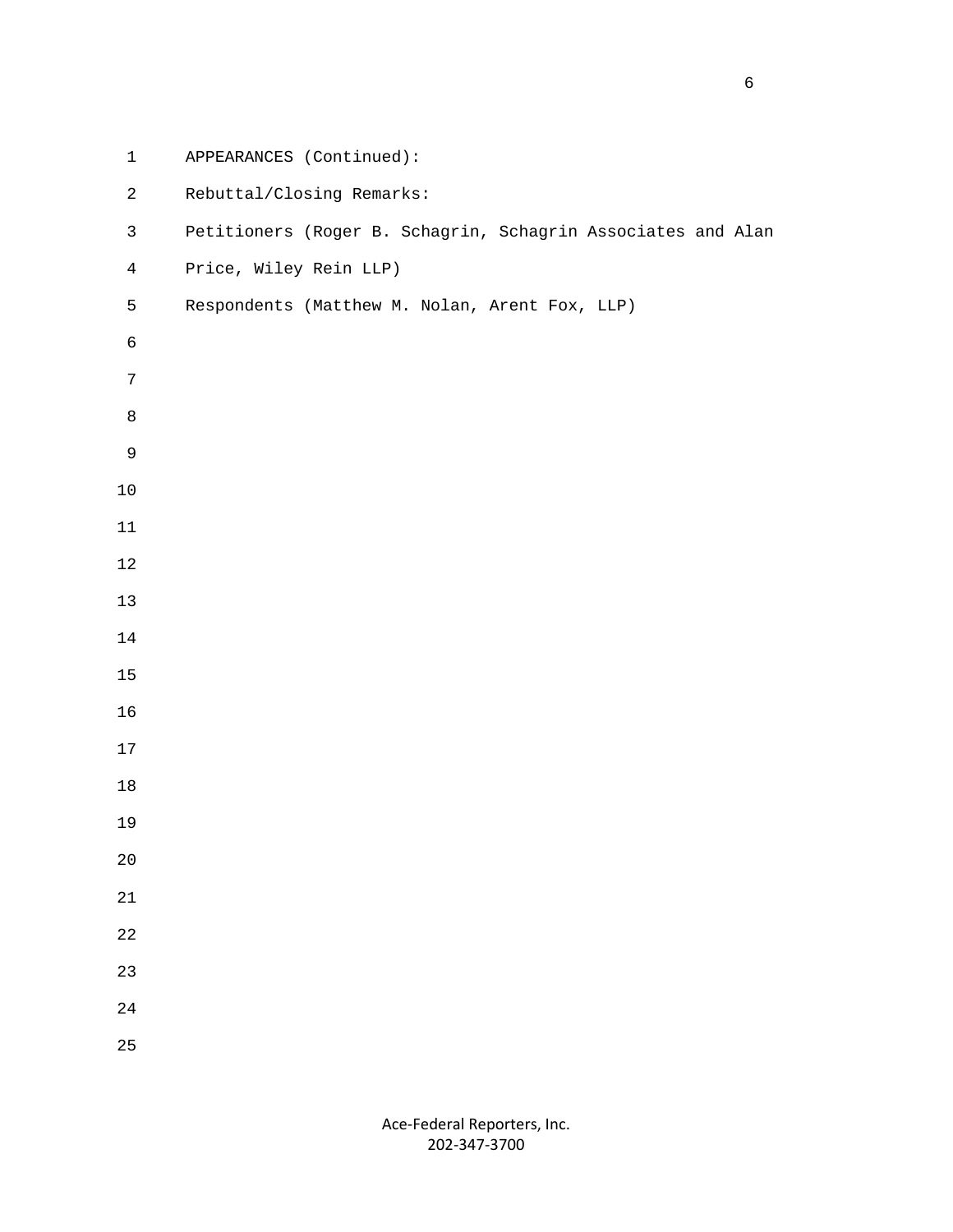| $\mathbf{1}$   | INDEX                                                      |      |
|----------------|------------------------------------------------------------|------|
| $\overline{2}$ |                                                            | Page |
| 3              | The Honorable Peter J. Visclosky, U.S. Representative, 1st |      |
| 4              | District, Indiana                                          | 10   |
| 5              |                                                            |      |
| 6              | Opening Remarks                                            |      |
| 7              | Petitioners (Paul W. Jameson, Schagrin Associates)         | 12   |
| 8              |                                                            |      |
| 9              | Respondents (Matthew M. Nolan, Arent Fox, LLP)             | 16   |
| 10             |                                                            |      |
| 11             | Van Richey, President and Chief Executive Officer,         |      |
| 12             | ACIPCO                                                     | 20   |
| 13             |                                                            |      |
| 14             | John Clark, Chief Commercial Office,                       |      |
| 15             | Stupp Corporation                                          | 23   |
| 16             |                                                            |      |
| 17             | John Walburg, Manager, Marketing and                       |      |
| 18             | Sales Administration, CSI                                  | 28   |
| 19             |                                                            |      |
| 20             | The Honorable Jeff Sessions, United States                 |      |
| 21             | Senator, Alabama                                           | 30   |
| 22             |                                                            |      |
| 23             | Scott Barnes, Senior Vice President and Chief Commercial   |      |
| 24             | Officer, TMK IPSCO                                         | 34   |
| 25             | -- continued --                                            |      |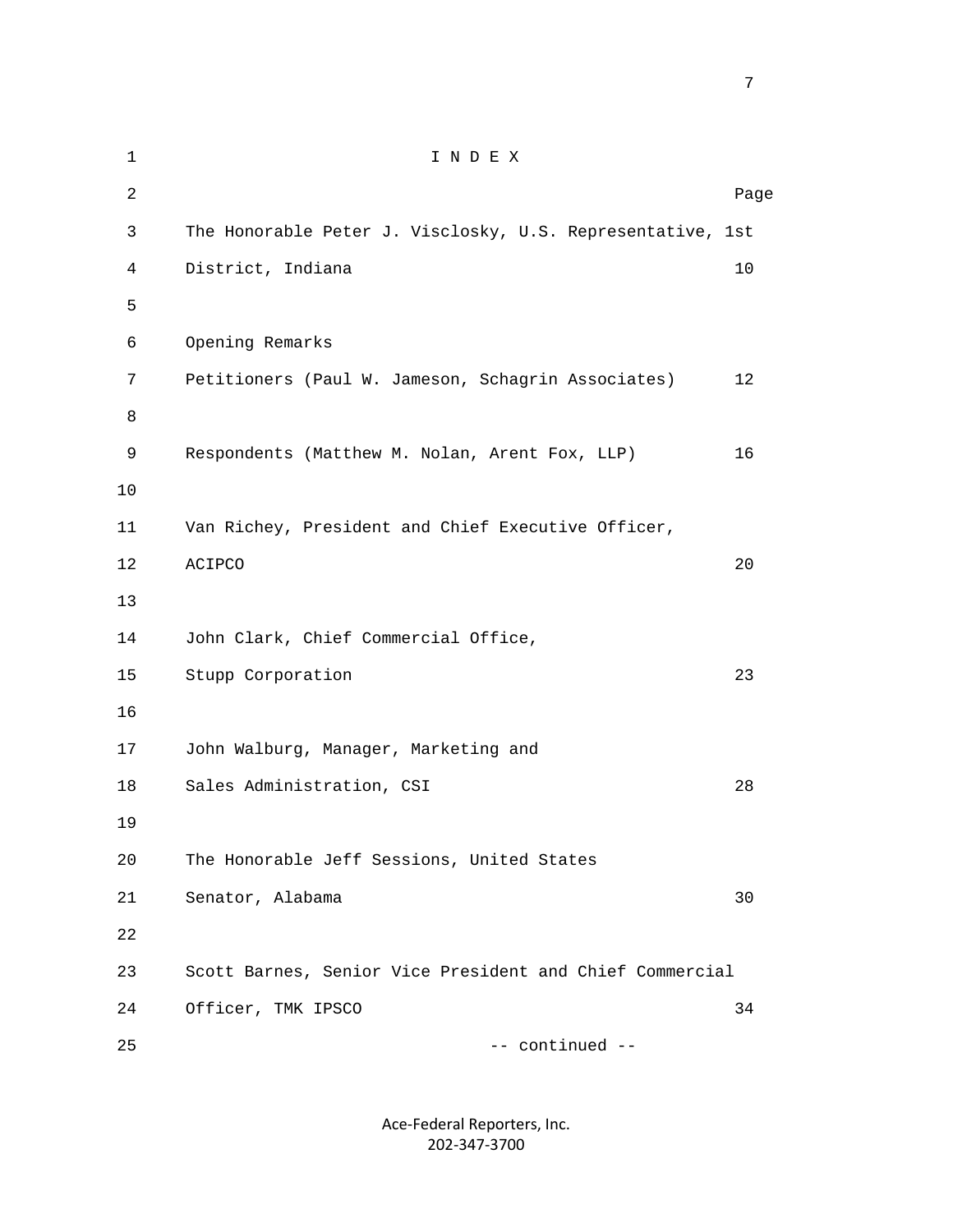1 I N D E X 2 **Page 12** Page 2 **Page 2** Page 2 Page 2 Page 2 Page 2 Page 2 Page 2 Page 2 Page 2 Page 2 Page 2 Page 2 Page 2 Page 2 Page 2 Page 2 Page 2 Page 2 Page 2 Page 2 Page 2 Page 2 Page 2 Page 2 Page 2 Page 2 Page 2 Page 2 Page 3 Jim Cassada, Vice President of Sales, 4 Tex-Tube Company 37  $5<sub>5</sub>$  6 Holy Hart, Legislative Director, USW 40 7 8 Brad Lowe, President, Tenaris Global Services (USA) 42 9 10 Jeff Johnson, Director - Commercial, North American 11 Line and Standard Pipe, United States Steel 12 Tubular Products 46 13 14 Robert Y. Kopf, General Manager - Revenue Management, United 15 States Steel Corporation 49 16 17 Matthew M. Nolan - Arent, Fox, LLP 133 18 19 Rebuttal/Closing Remarks: 20 Petitioner, Alan Price, Wiley Rein LLP 197 21 Roger B. Schagrin, Schagrin Associates 205 22 23 Respondents, Matthew M. Nolan, Arent Fox, LLP 208 24 25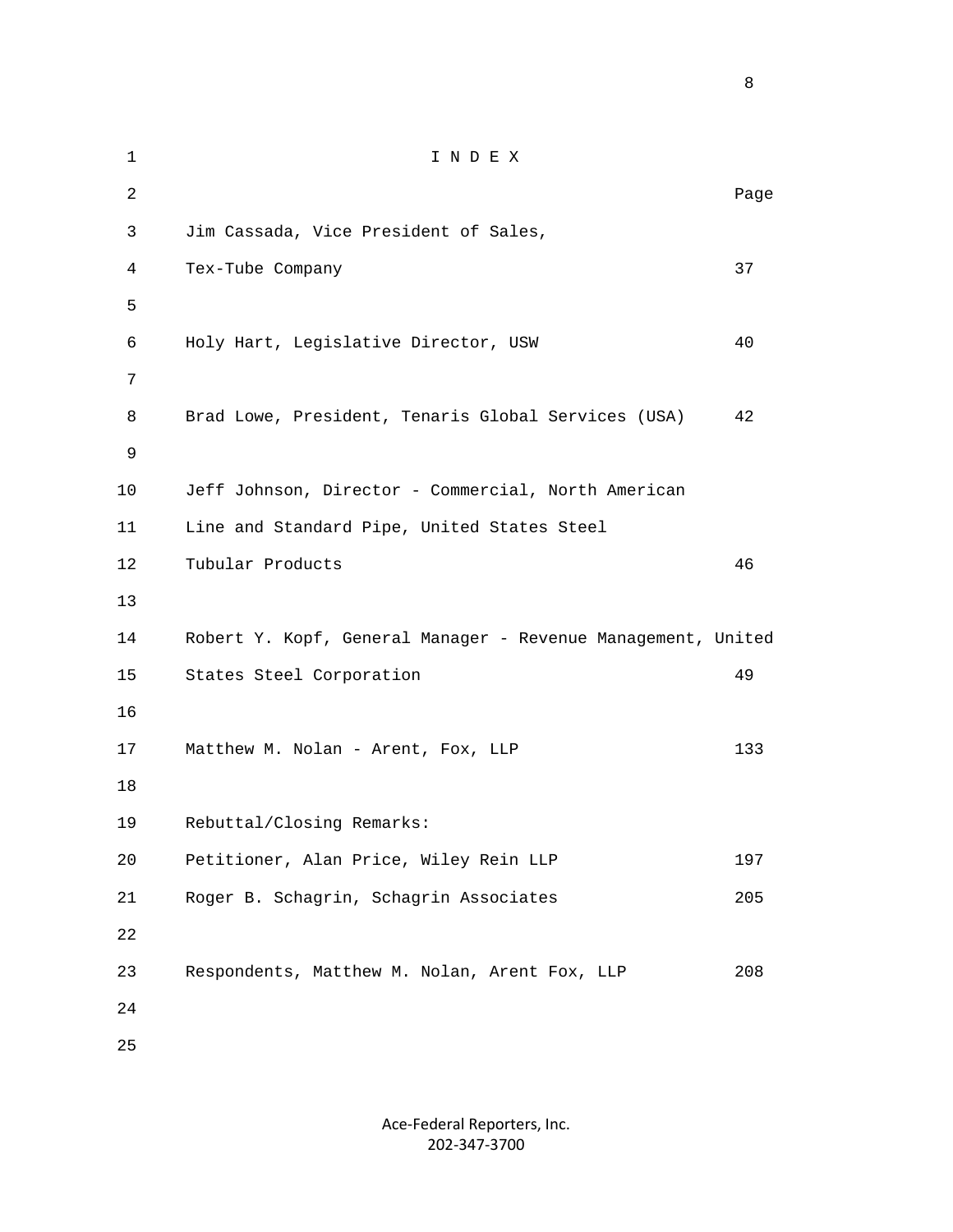| $\mathbf{1}$ | P R O C E E D I N G S                                         |
|--------------|---------------------------------------------------------------|
| 2            | 9:37 a.m                                                      |
| 3            | CHAIRMAN BROADBENT: Good morning.<br>On behalf of             |
| 4            | the U.S. International Trade Commission I welcome you to      |
| 5            | this hearing on investigations number 701-524 and 731-1260    |
| 6            | and 1261 involving certain welded line pipe from Korea and    |
| 7            | Documents concerning this hearing are available at<br>Turkey. |
| 8            | the public distribution table. Please give all prepared       |
| 9            | testimony to the Secretary and do not place it on the public  |
| 10           | distribution table.                                           |
| 11           | All witnesses have been sworn in by the Secretary             |
| 12           | before presenting testimony. I understand that parties are    |
| 13           | aware of the time allocations but if you have any questions   |
| 14           | about time, please ask the Secretary. Speakers are reminded   |
| 15           | not to business proprietary information in their remarks or   |
| 16           | in answers to questions. If you will be submitting            |
| 17           | documents that contain information you wish to be classified  |
| 18           | as business confidential, your request should comply with     |
| 19           | commission rule 201.6.                                        |
| 20           | Finally, I would like to request that all                     |
| 21           | witnesses and counsel state your name for the record before   |
| 22           | delivering testimony and responding to Commissioner           |
| 23           | This helps the court reporter to know who is<br>questions.    |
| 24           | speaking at any given point. Mr. Secretary, are there any     |
| 25           | preliminary matters?                                          |
|              |                                                               |

Ace‐Federal Reporters, Inc. 202‐347‐3700

en de la provincia de la provincia de la provincia de la provincia de la provincia de la provincia de la provi<br>1900 : la provincia de la provincia de la provincia de la provincia de la provincia de la provincia de la prov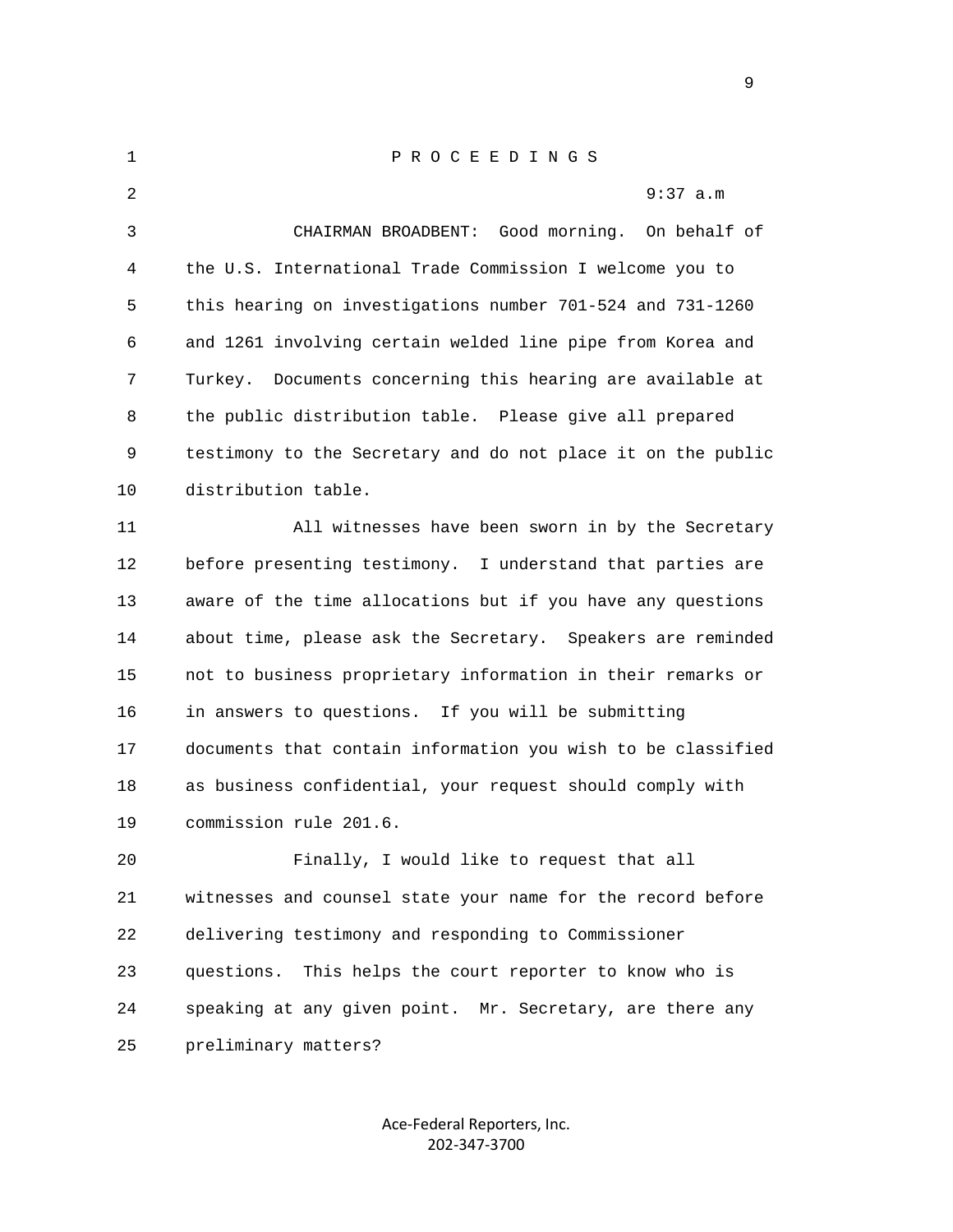1 MR. BISHOP: No Madam Chairman. 2 CHAIRMAN BROADBENT: Very well. Will you please 3 announce our Congressional witness? 4 MR. BISHOP: The Honorable Peter J. Visclosky, 5 United States Representative, First District, Indiana. 6 CHAIRMAN BROADBENT: Welcome, Mr. Visclosky. 7 STATEMENT OF U.S. REPRESENTATIVE PETER J. VISCLOSKY 8 CONGRESSMAN VISCLOSKY: Madam Chair, 9 Commissioners, it's good to be back and I do appreciate the 10 opportunity to again testify before you. As always, I do 11 appreciate your thoughtful consideration of all the 12 testimony and evidence brought before you. 13 For today's proceedings, I do urge that the 14 Commission make an affirmative injury determination on the 15 illegal importation of welded line pipe from Korea and 16 Turkey. I am deeply concerned about the unrelenting efforts 17 of foreign producers to violate our trade laws. Specific to 18 today's case, I would point out that the welded line pipe 19 sector is critical to the overall success of the impacted 20 domestic economy and the American Steel Industry.

 21 However, none of the petitioning companies in 22 this case are located in my district, but flat rolled steel, 23 which is used in the production of welded line pipe is a 24 major product manufacturer in the district. I do think that 25 evidence of the interrelationship of all of these economic

> Ace‐Federal Reporters, Inc. 202‐347‐3700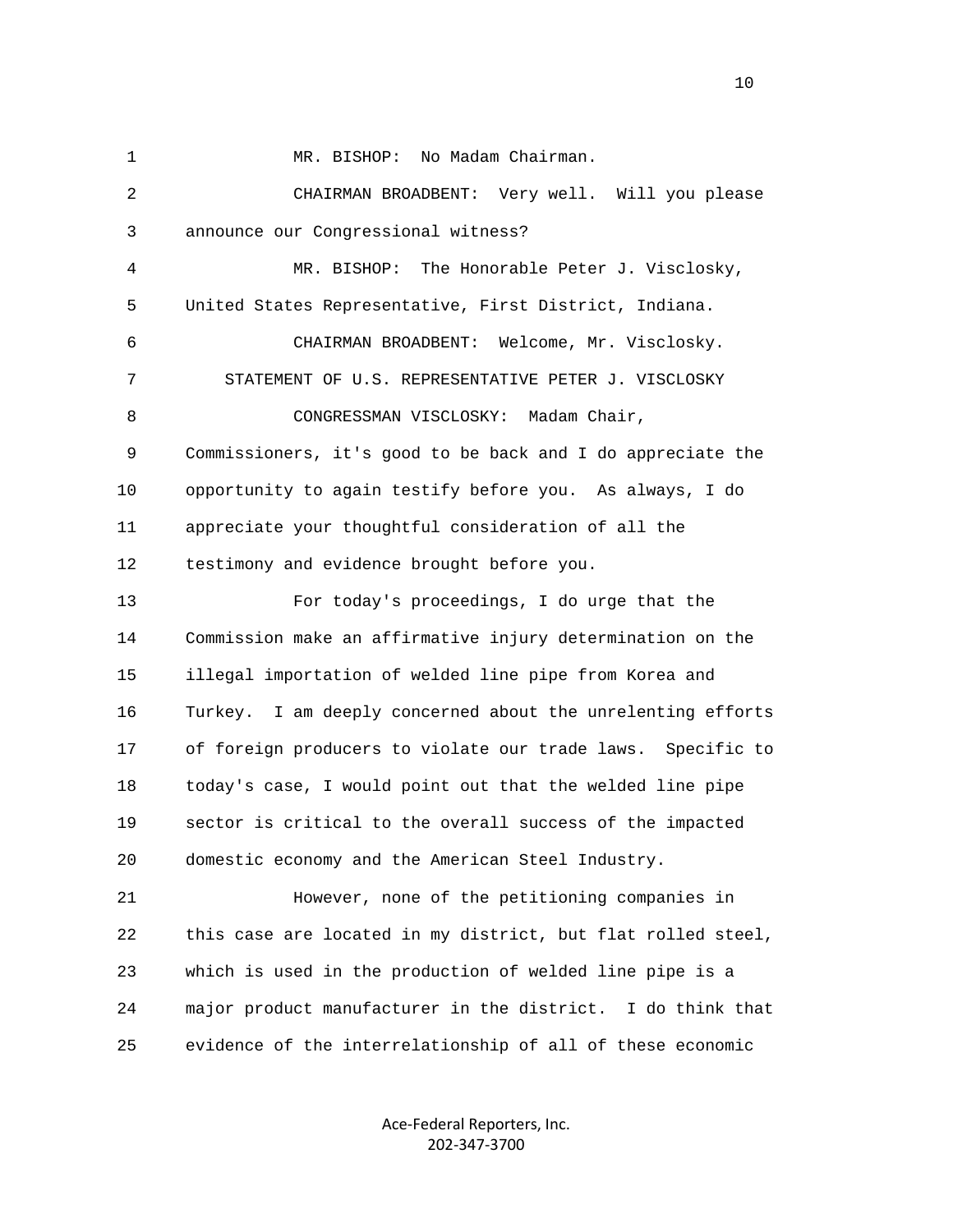1 connections within our economy. You have trucking companies 2 involved, you have companies servicing and processing items 3 in these various mills. You have people working at these 4 local diners, all are impacted.

 5 And it does, again, show the interconnection and 6 breadth of the communities and workers that will be harmed 7 with we continue to allow illegal imports of the products 8 under review today. You have a copy of my statement in its 9 entirety and in summation I would again urge the Commission 10 to make an affirmative injury determination in this case.

 11 CHAIRMAN BROADBENT: Thank you very much. Any 12 questions for the Congressman? Thank you very much, Mr. 13 Visclosky.

 14 MR. BISHOP: Madam Chairman, that concludes 15 congressional testimony at this time.

 16 CHAIRMAN BROADBENT: Let us now proceed with 17 opening remarks.

18 MR. BISHOP: Opening remarks on behalf... 19 CHAIRMAN BROADBENT: Mr. Secretary, Chairman 20 Johanson just had a few things to say.

 21 CHAIRMAN JOHANSON: Before we begin with the 22 opening remarks, I want to recognize two guests here today. 23 Two of my sisters are here, Susan Johanson-Johnson of San 24 Antonio and Barbara Johanson-Clitch of Austin, Texas. They 25 are here to see what I do and to see what you all do so I

> Ace‐Federal Reporters, Inc. 202‐347‐3700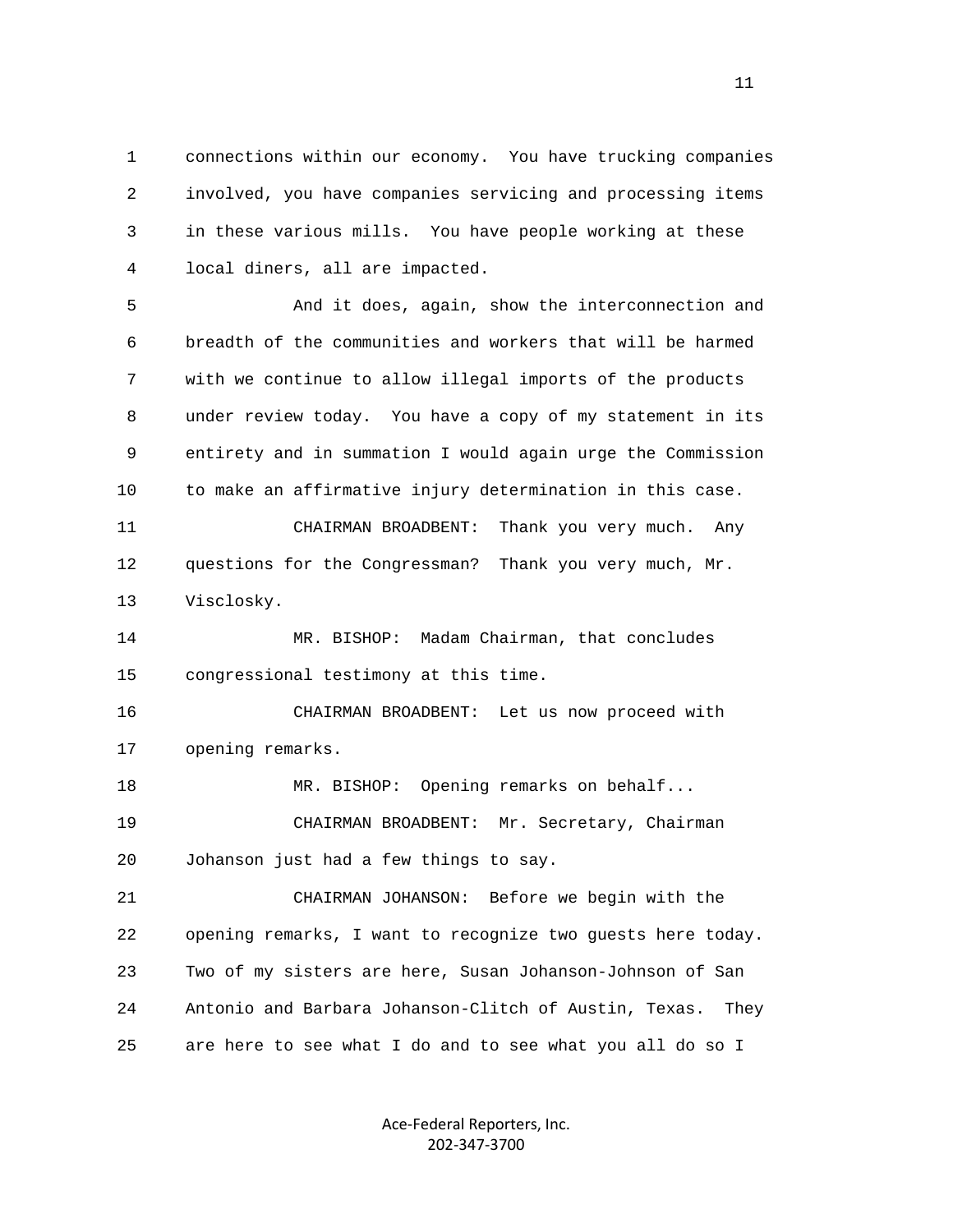1 would like to welcome them here today.

 2 CHAIRMAN BROADBENT: Thanks, it's great to have 3 you here. 4 MR. BISHOP: Opening remarks on behalf of the

 5 Petitioners will be by Paul W. Jameson, Schagrin and 6 Associates.

 7 OPENING REMARKS OF PAUL W. JAMESON 8 MR. JAMESON: Good morning Chairman Broadbent and 9 members of the Commission. I am Paul Jameson of Schagrin 10 Associates. The Commission Staff has done an excellent job 11 of preparing a thorough report. We have good coverage from 12 domestic producers, importers and purchasers. Thankfully a 13 large portion of the aggregated data was presented in the 14 public version of the staff report so that we can talk about 15 the data at this hearing in an open fashion.

 16 The information before the Commission strongly 17 supports an affirmative determination of present material 18 injury by reason of unfairly traded imports of welded line 19 pipe from Turkey and Korea. Subject Imports have captured 20 an increasing share of U.S. Line Pipe Market in every year 21 of the period of investigation. In the first half of this 22 year, Subject Imports for the first time had a greater share 23 of apparent consumption than the U.S. Industry did.

 24 Subject Imports captured this additional market 25 share by consistently underselling the Domestic Industry.

> Ace‐Federal Reporters, Inc. 202‐347‐3700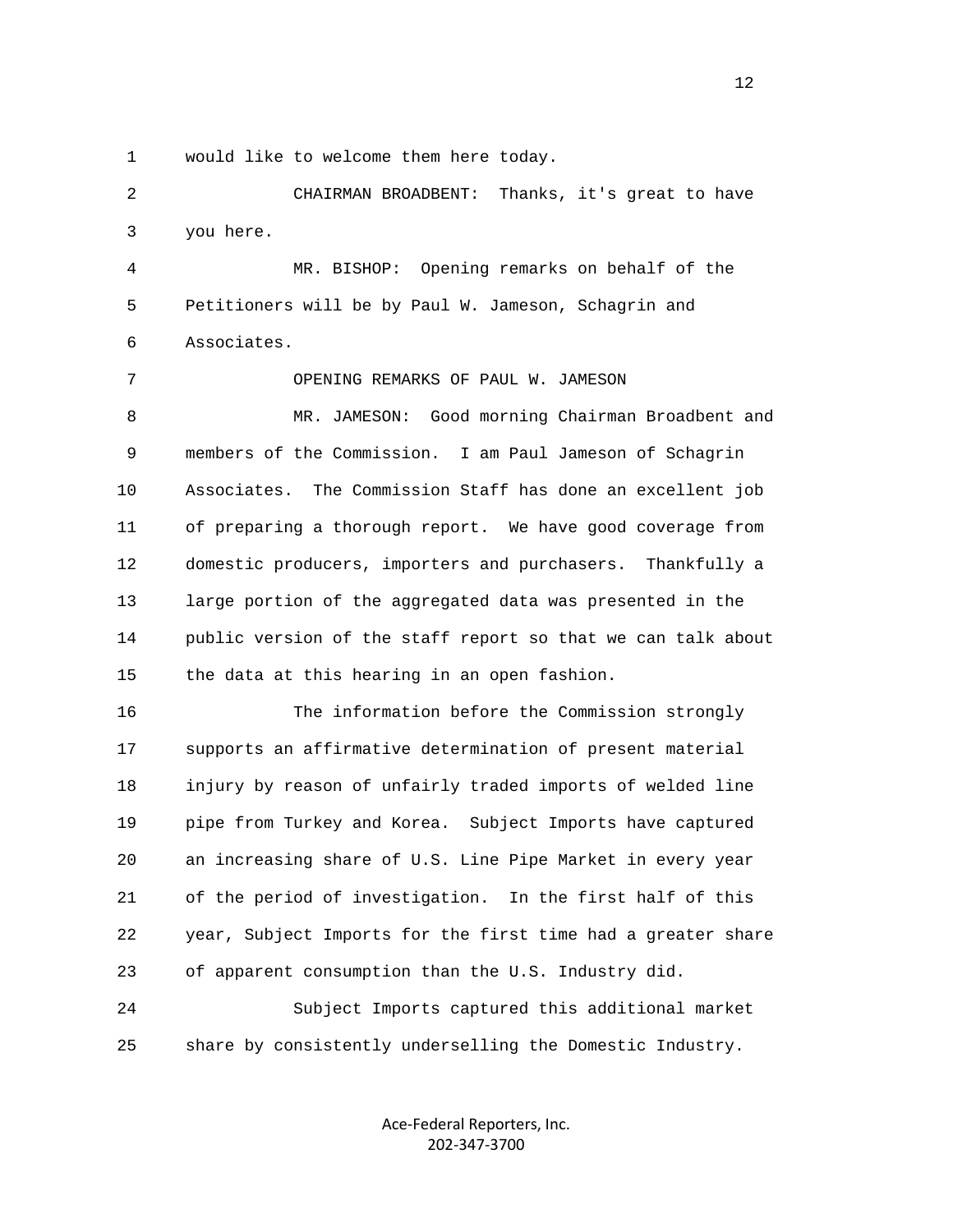1 In the case of Korea, in every single comparison for all 2 products for every quarter of the period of investigation, 3 the Korean Product undersold the Domestic Industry product 4 by double digit margins. The Commission does not often 5 encounter such a strong case of underselling. In the case 6 of Turkey underselling took place in the overwhelming 7 majority of comparisons.

 8 The Domestic Industry tried to hold its prices 9 and it tried to hold its market share but in the end it had 10 to follow the Subject Imports down in price in order to try 11 to maintain some market share. As a result, the profits 12 that the industry enjoyed during a period of strong demand 13 were ground down into nothing and by the end of the period 14 the industry was experiencing significant operating and net 15 losses.

 16 Now, this afternoon, the Respondents will come 17 before you and say "well, perhaps the Domestic Industry is 18 experiencing material injury but Subject Imports are 19 absolutely positively not responsible for a single bit of 20 that injury, not a single bit." You will note that rig 21 counts are down between 2012 and 2014, the first half of 22 2015 and you'll note that apparent consumption in 2014 and 23 the first half of 2015 was less than apparent consumption in 24 2012.

25 And they'll claim the decline in demand is the

Ace‐Federal Reporters, Inc. 202‐347‐3700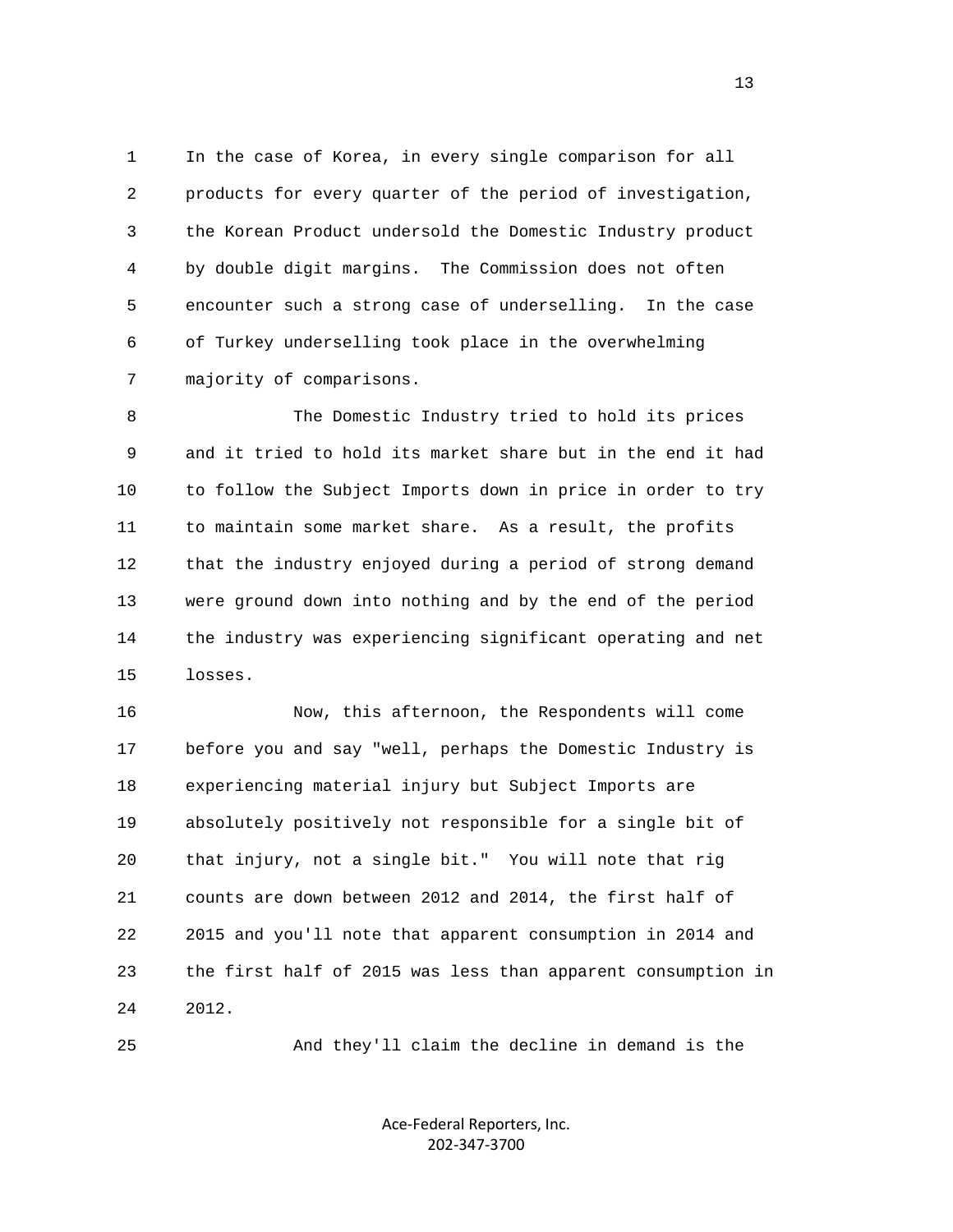1 reason for the material injury to the Domestic Industry and 2 none of the injury is due to Subject Imports. The 3 Respondents have to make such an extreme claim because if 4 Subject Imports are responsible for even a small part of the 5 injury, as long as that part of the cause of injury is 6 nontrivial, under the law the Commission must make an 7 affirmative injury determination.

 8 But the data before the Commission point to 9 Subject Imports being responsible for most of the undeniable 10 injury experienced by the Domestic Industry. For one thing, 11 it is not the case that apparent consumption fell steadily 12 throughout the period of investigation. Instead, it fell 13 between 2012 and 2013 and then it was remarkably steady 14 between 2013 and 2014, even increasing somewhat and then 15 fell only one percent for the first half of 2014 to the 16 first half of 2015. So the actual demand for line pipe 17 itself was stable for most of the period of investigation. 18 So what happened in 2013-2014 and the first half

 19 of 2015 during this period of stable demand? The prices of 20 Subject Imports continued to fall, averaging at value 21 falling from eight hundred and thirty dollars per ton in 22 2013 to seven hundred and eighty-five dollars per ton in 23 2014. These prices were well below Domestic Industry prices 24 which also fell between 2013 and 2014.

25 Subject Imports gained market share between 2013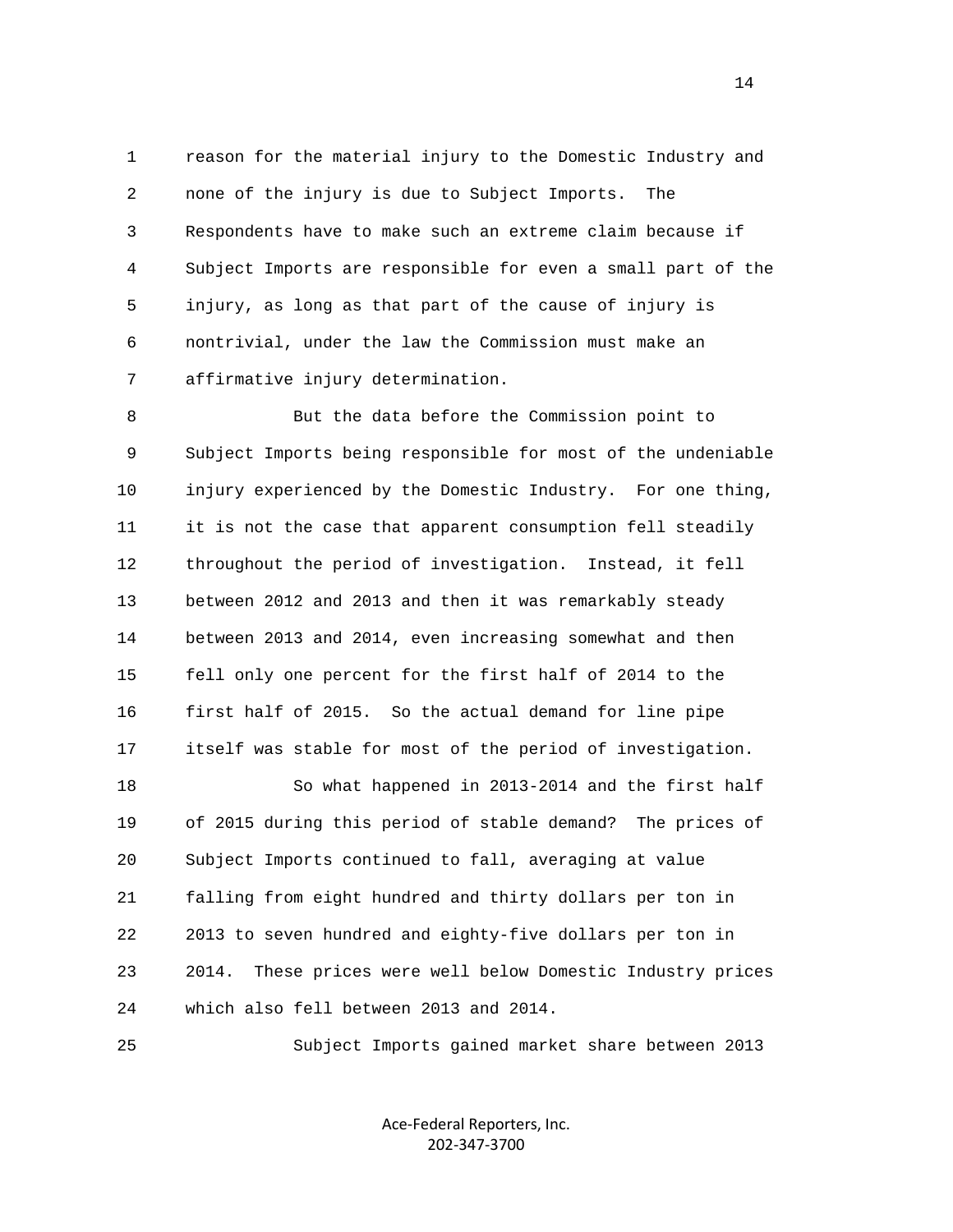1 and 2014. As a consequence, the Domestic Industry 2 experienced a plunge in operating losses. From twenty-six 3 million in 2013 to only three hundred and seventeen thousand 4 dollars in 2014, for the entire Domestic Industry. Net 5 income fell from eight million in 2013 to a loss of almost 6 fifteen million in 2014.

 7 Then in the first half of this year as mentioned, 8 Subject Imports increased and took the largest share of the 9 U.S. Market, surpassing the U.S. Industry for the first 10 time. Prices continued to fall much more than raw material 11 costs fell so the Domestic Industry had operating losses of 12 nearly fourteen million dollars and net losses of over 13 twenty million dollars in just the first half of this year. 14 There are thirty percent few production workers at the end 15 of the period of investigation than there were at the 16 beginning.

 17 As our witnesses this morning will testify, these 18 trends are unsustainable. The huge loss in volume has 19 forced many domestic mills to be idle. The domestic line 20 pipe industry needs relief from this Commission if it is to 21 survive. We therefore respectfully request that he 22 Commission make an affirmative injury determination. Thank 23 you.

 24 CHAIRMAN BROADBENT: Thank you. 25 MR. BISHOP: Opening remarks on behalf of

> Ace‐Federal Reporters, Inc. 202‐347‐3700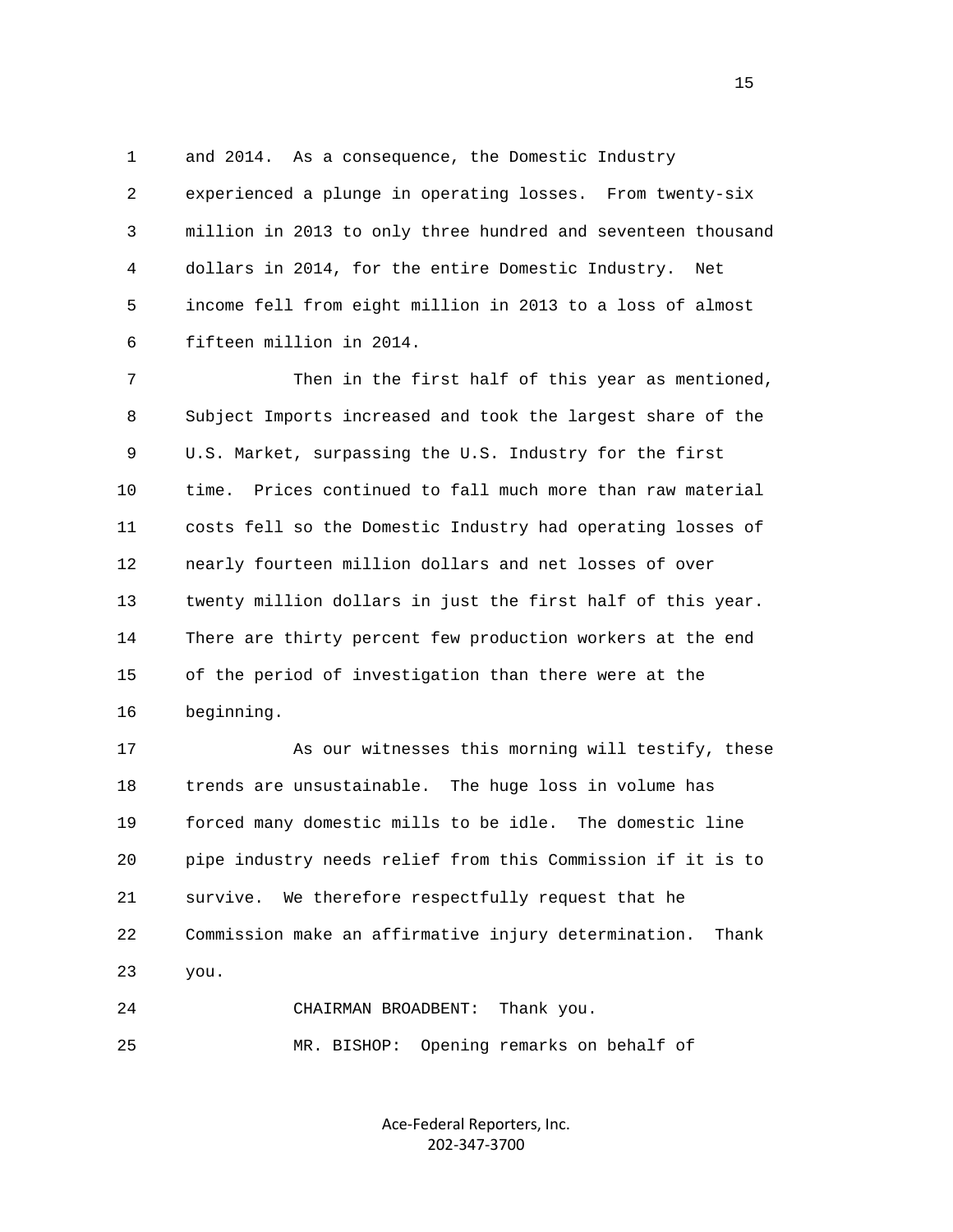1 respondents will be by Matthew M. Nolan, Arent Fox.

 2 OPENING REMARKS OF MATTHEW M. NOLAN 3 MR. NOLAN: Good morning Madam Chair, Members of 4 the Commission. I'm not going to bother with this because 5 there's only me today so I don't think you're going to 6 confuse me with anybody else on the panel for the 7 Respondents. I am here on behalf of the Turkish Respondents 8 and it's always a pleasure to appear before the Commission 9 even though it looks a little bit like Butch Cassidy and the 10 Sundance Kid and the Bolivian Army is on the other side 11 there. 12 But let's talk a little bit about this case at 13 hand. Yet again, U.S. Line Pipe Producers have filed an 14 antidumping case. Okay, China is done, Korea this is the 15 third redux for it and now Turkey is involved in the case. 16 U.S. Producers have again excluded their affiliated 17 production in other countries. This is like d j vu for 18 OCTG in a lot of ways because line pipe is made on the same 19 material equipment or on the same lines, same factories as 20 OCTG is. So those two products are intertwined with each 21 other in terms of production.

 22 Petitioners are hoping that this is going to be 23 as good as OCTG was and we'll have to see about that. But I 24 want to talk to you about a few issues that we would like 25 you to focus on today as you deliberate. First and

> Ace‐Federal Reporters, Inc. 202‐347‐3700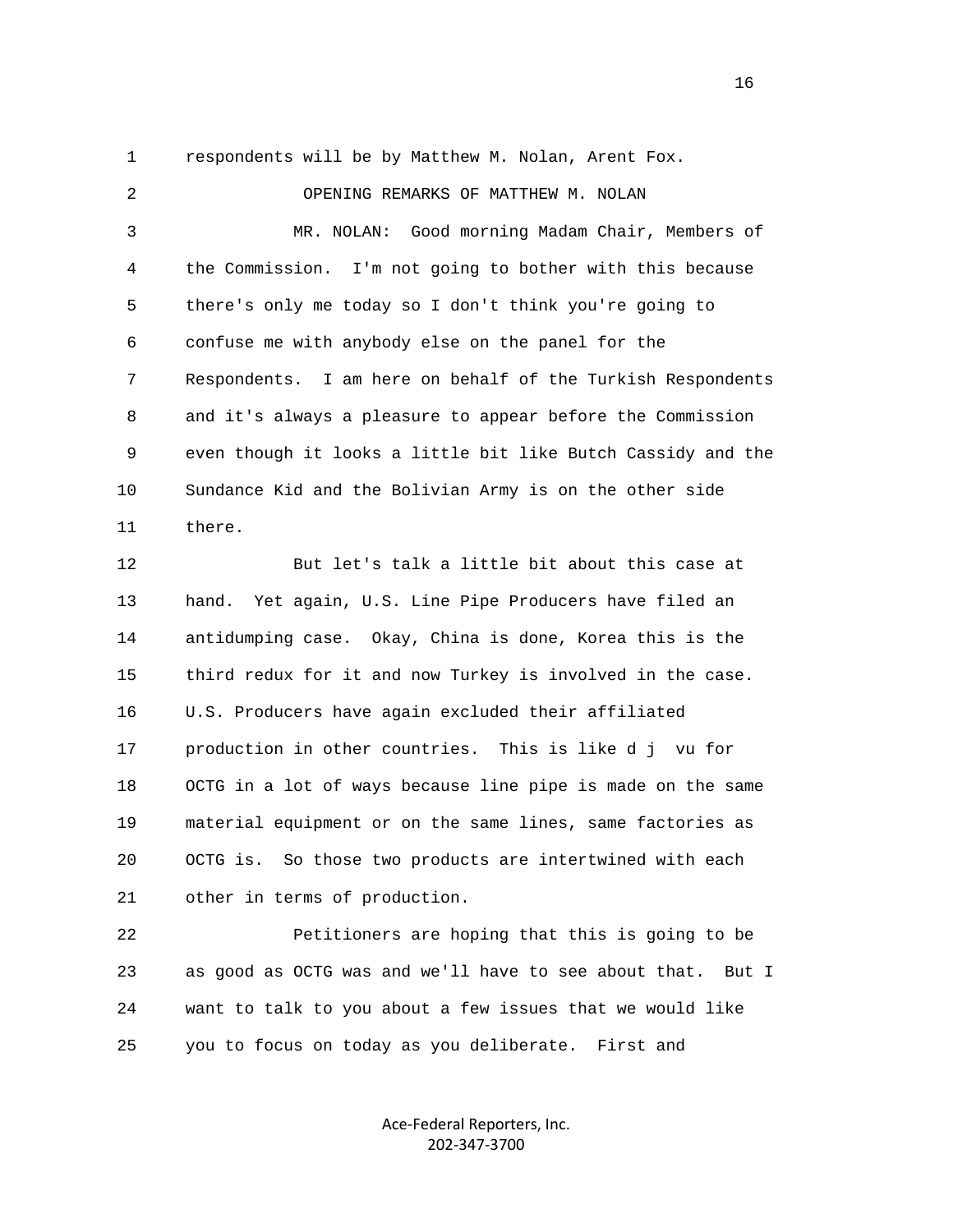1 foremost, this case was and is all about domestic demand, 2 the business cycle in oil and gas prices. It is not about 3 surging imports, especially from Turkey.

 4 In 2011 and 2012 the good times were a-rolling 5 for the U.S. Industry. Oil prices were riding high at over 6 one hundred dollars per barrel. The shale play was in full 7 bloom. Sales of line pipe were way up along with rig 8 counts. In this environment, profits were fat, mills 9 embarked on capacity expansion programs and everyone seemed 10 to want to share in a recently robust market including 11 Imports, to be honest.

 12 Even then, even with Imports, the U.S. market 13 share in profits increased during 2011 and 2012 to quite 14 high levels. But the party came to an abrupt end in mid 15 2013. A precipitous decline in market demand and 16 consumption which is recorded in the staff report quite 17 notably began in 2013 and has now matured in 2015 into an 18 even steeper decline in the U.S. Market for welded line 19 pipe.

 20 Following the drop in oil and gas prices, rig 21 counts had plummeted to their lowest levels in a decade. 22 Energy pipeline projects and investments have been put on 23 hold, which directly affects line pipe and as a result 24 consumption for line pipe has been severely affected. 25 Subject Imports did not play a role in the collapse of oil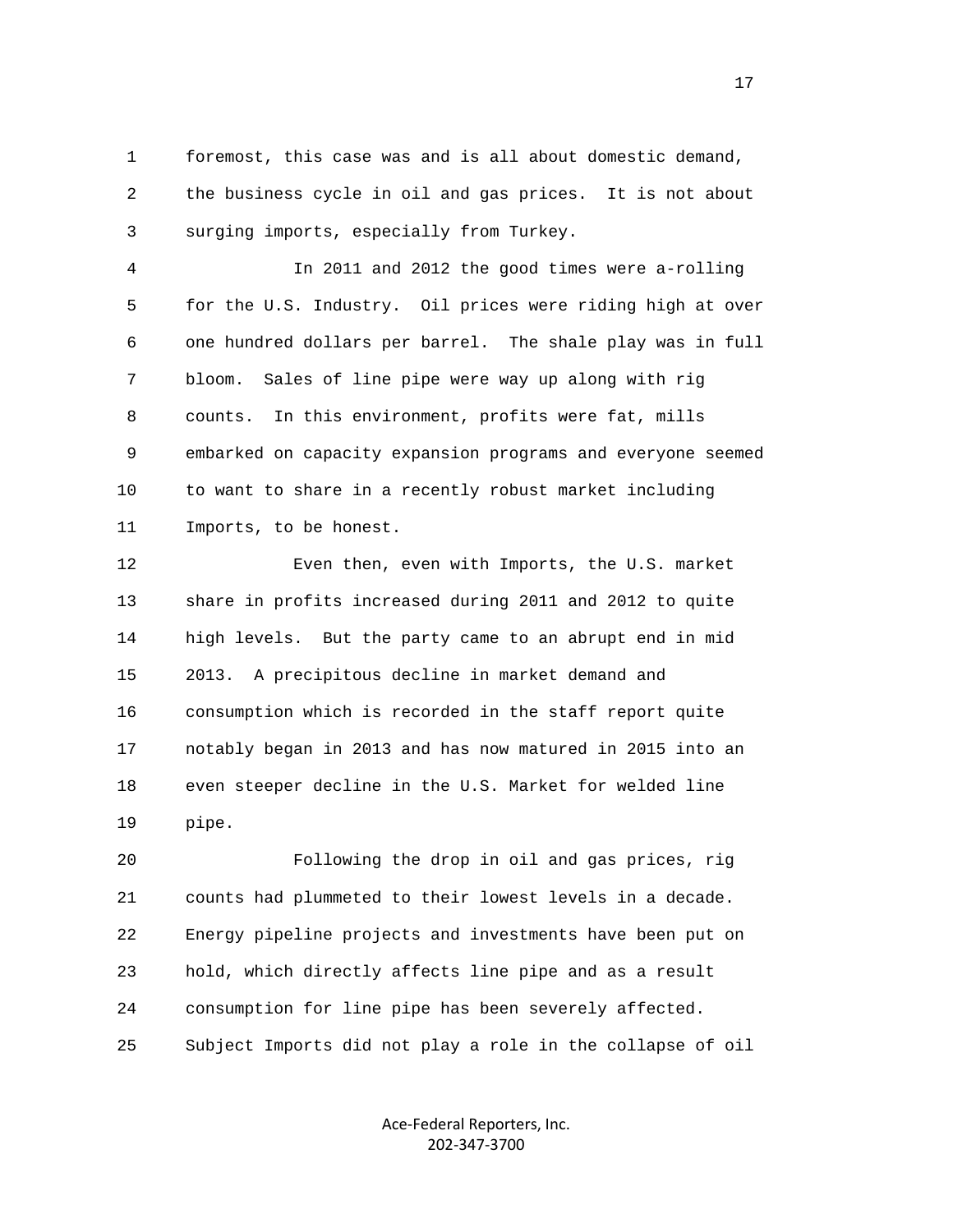1 prices or in rig counts. This case is about following 2 demand, not increasing imports.

 3 The market environment for the U.S. has been made 4 worse by an even more precipitous decline in OCTG demand, 5 which is made on the same lines as line pipe. With line 6 pipe demand depressed and OCTG demand depressed, there is 7 simply no alternative product to make in the factories. As 8 a result, U.S. Industry has been affected. We are not 9 denying that. This has affected overall capacity 10 utilization in the line pipe and OCTG mills and has impacted 11 Domestic Producers in revenues and costs.

 12 Unfortunately, it is not a terribly pretty 13 picture, but Subject Imports are simply not the cause. As 14 total imports decline during the POI and Subject Imports 15 merely replaced non-Subject Imports during the POI. The 16 relative strong performance of the Domestic Industry early 17 in the POI while Subject Imports increased belies the notion 18 that somehow imports contributed to any decline in Domestic 19 Industry's fortunes.

 20 Further, U.S. prices did not decline during the 21 critical period in 2012 when imports were increasing and 22 operating income dropped in 2012 and 2013, imports were 23 going down. There is no correlation between imports and the 24 performance of the U.S. Industry. In 2014 when imports 25 increased again more modestly, there does not seem to be a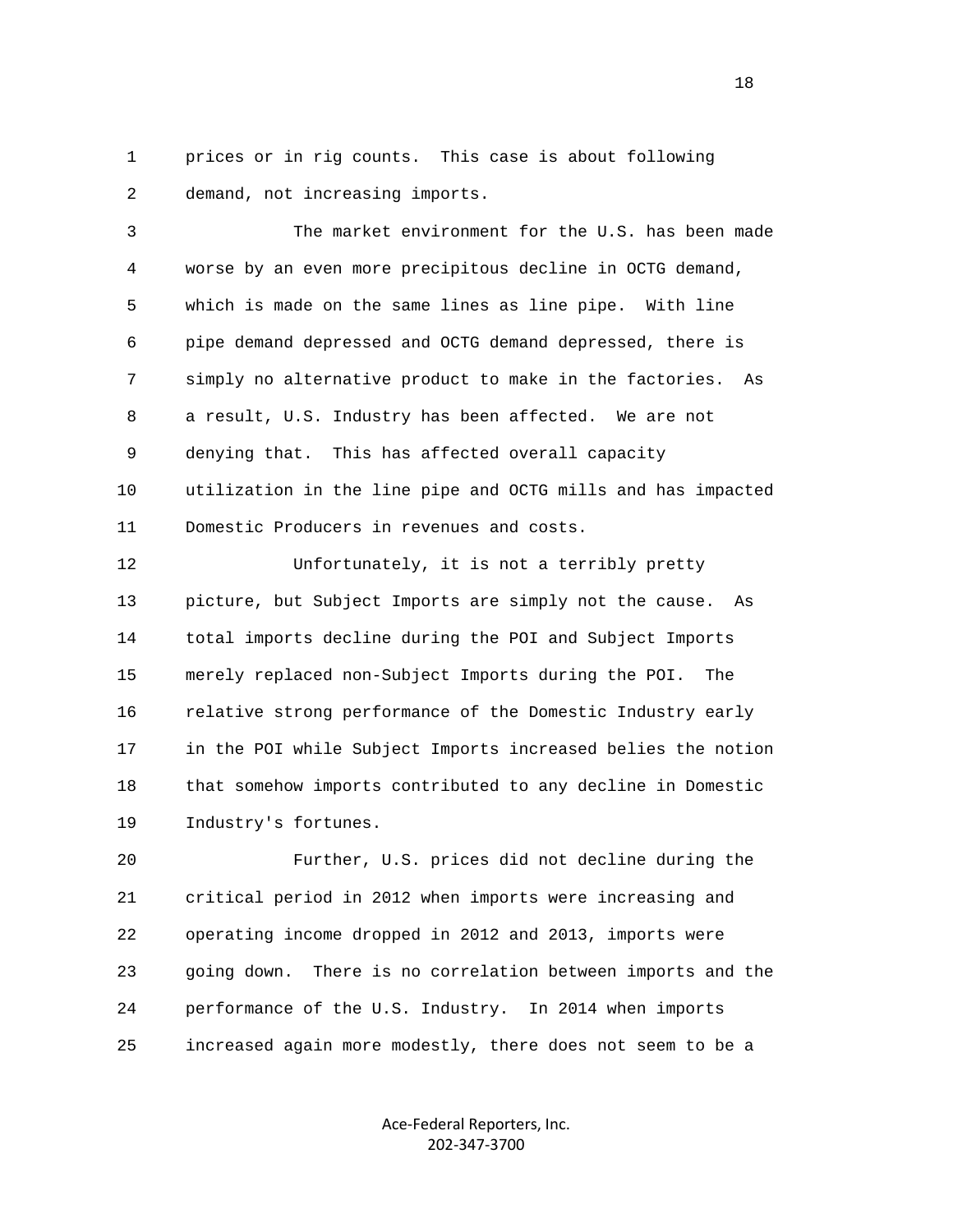1 direct correlation between those imports and what's going on 2 with the Domestic Industry.

 3 What you do see is a tremendous drop in demand 4 and a reduction in production across the board. This 5 indicates that price declines are not an issue in this case. 6 It is a simple demand issue. In early 2015, even more 7 strepitous demand has been occurring, which they really 8 caught everyone in the industry by surprise and you can see 9 it in my main presentation.

 10 Based on the data, there is simply no correlation 11 between Subject Imports and Domestic Industry performance, 12 rather extant market conditions are the relative cause. The 13 picture is even more stark when considering Turkish 14 Producers alone, which accounted for a very small relative 15 share of subject to total imports throughout the POI and 16 produced only a limited range of line pipe during this 17 period for importation. Some of it was not even sold in the 18 energy market and who charged relatively higher prices when 19 compared to Korean Imports.

 20 These Turkish Producers are not on approved AML 21 list and they pulled back in 2015 is when any potential 22 issue that the Commission might want to look at occurred. 23 Korea is one question, Turkey actually pulled back in this 24 year. Finally, we note in the preliminary conference that 25 the Petitioner's Counsel stated that the industry's pricing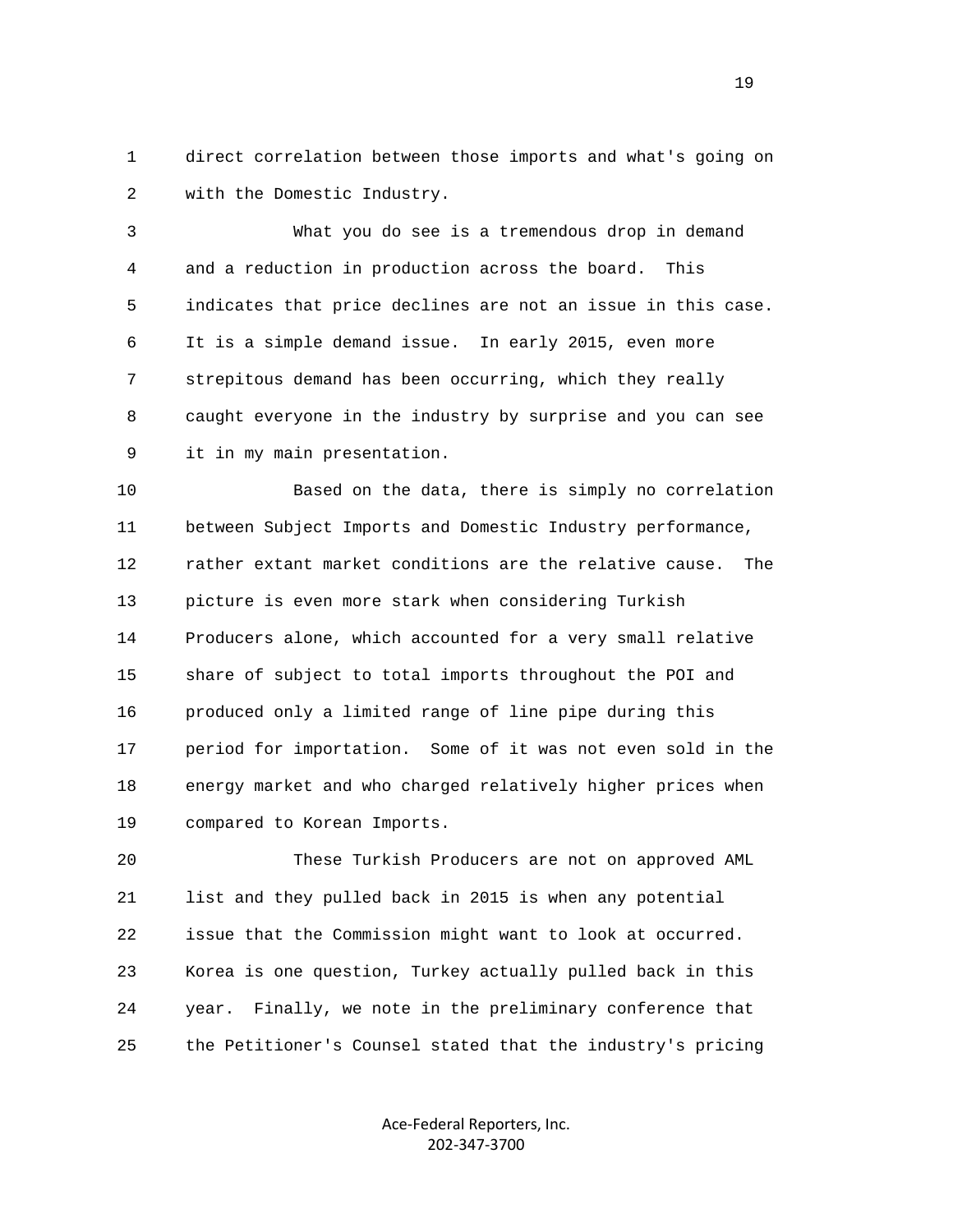1 is based on market conditions and hot-rolled coil prices and 2 yet we had a thirty-percent decline on hot-rolled coil 3 prices. Didn't affect their cost to get sold. Why? I will 4 preserve my time for the main presentation. 5 CHAIRMAN BROADBENT: Thank you, Mr. Nolan. 6 MR. BISHOP: Would the first panel, those in 7 support of the imposition of antidumping and countervailing 8 duty orders, please come forward and be seated. Madam 9 Chairman, all witness on this panel have been sworn in. 10 CHAIRMAN BROADBENT: Thank you, Mr. Secretary. I 11 want to welcome the panel to the ITC Meeting. You may being 12 when you're ready. 13 MR. SCHAGRIN: Good morning Chairman Broadbent 14 and Members of the Commission. For the record, my name is 15 Roger Schagrin and you'll be pleased to know I'm not going 16 to make any statement nor even present a PowerPoint. I am 17 just going to very joyously introduce our incredible 18 industry panel. You have a group of executives today that 19 represent the vast majority of the Industry producing welded

 20 line pipe in the United States. Our first speaker this 21 morning will be Van Richey, the President and CEO of ACIPCO. 22 Mr. Richey.

 24 MR. RICHEY: Good morning Chairman Broadbent and 25 members of the Commission. For the record, my name is Van

23 STATEMENT OF VAN RICHEY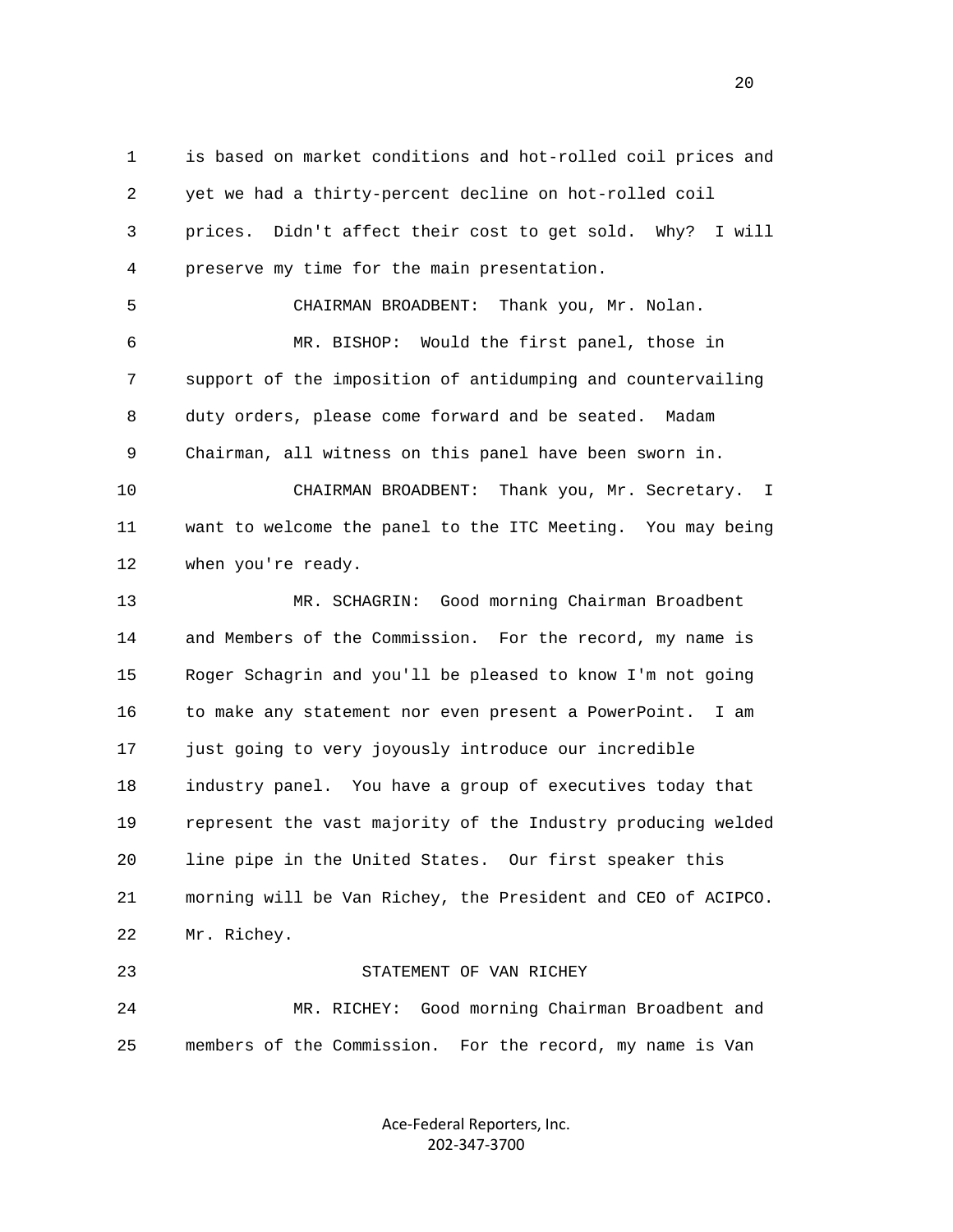1 Richey and I'm the President and CEO of ACIPCO. Our 2 American Steel Line Pipe. I have been in my position for 3 twenty-six years and have been with the company for 4 thirty-nine years. ACIPCO is based in Birmingham Alabama 5 and we started business in 1905. ACIPCO became one of the 6 country's first major employee-owned corporations in 1924. 7 The Steel Pipe Division was started in 1963.

 8 The Steel Pipe Division was started with two 9 electric resistance mills in Birmingham, one of which has a 10 capacity from ten inches to twenty inches and the other from 11 16 to twenty-four inches. We are first and foremost a line 12 pipe producer. No other pipe and tool products have been a 13 significant part of our product mix. Pittsburgh-based L.B. 14 Foster Company operates a facility on our property where our 15 pipes can receive an epoxy coating prior to delivery to a 16 pipeline company.

 17 We have over two hundred employees dedicated to 18 the production of steel line pipe. We sell on a nationwide 19 basis, both to distributors and pipeline projects. In the 20 past, imported Korean and Turkish pipe were found alone 21 exclusively in the distributor market. But now, over the 22 past few years we have seen the Koreans in particular, 23 directly or in conjunction with distributors bidding on 24 large pipeline projects.

25 Over the past two years, we have lost significant

Ace‐Federal Reporters, Inc. 202‐347‐3700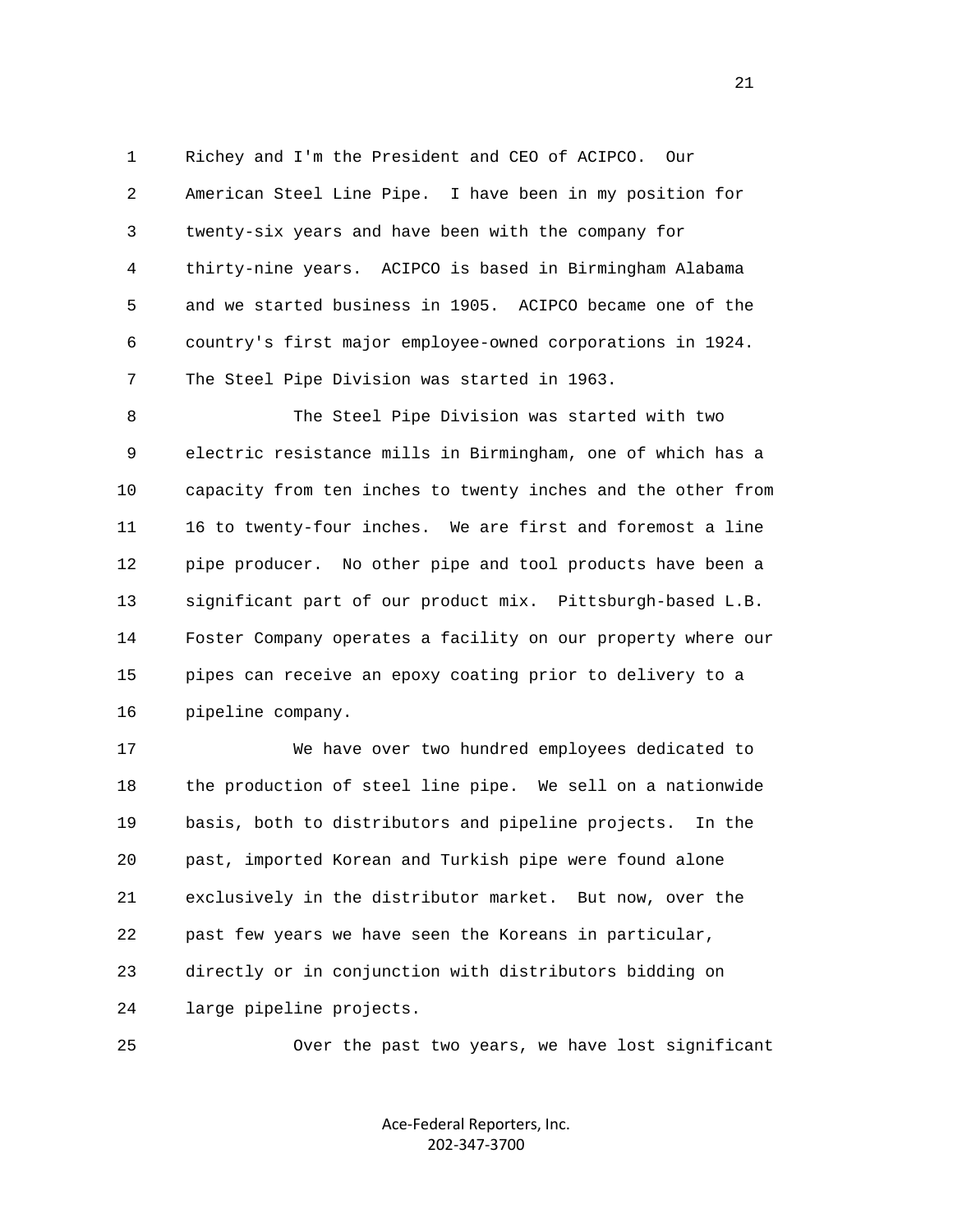1 project business and our customers repeatedly told us that 2 our prices weren't even close. We reported a number of 3 those lost sales. It is much easier to document information 4 on lost sales for project bids than it is for distributor 5 bids. In fact, given the size and breadth of major 6 distributors of line pipe, it is almost impossible to 7 determine how much business or share we are losing to 8 imports through distributors and the prices that the foreign 9 producers and trading companies are selling to those 10 distributors.

 11 Early in 2014, a major pipeline customer told us 12 that if we lowered our bid by a million dollars to narrow 13 our margins to the Koreans, we could have the business. 14 Because we were on the verge of shutting down one of the two 15 mills, we were desperate for the business and lowered our 16 bid to get this volume. Unfortunately, U.S. Steel's 17 Fairfield Alabama Plant, which is just a stone's throw from 18 our pipe plant, will cease making flat rolled steel. This 19 has serious negative repercussions on our local Birmingham 20 Alabama economy.

 21 However, we are fortunate to have other Alabama 22 hot rolled steel producers for line pipe including the SSAB 23 plant in Mobile, the ArcelorMittal plant in Calvert, the 24 NuCor plant in Tuscaloosa and Decatur as well as the nearby 25 SDI plant in Columbus Mississippi. Import prices have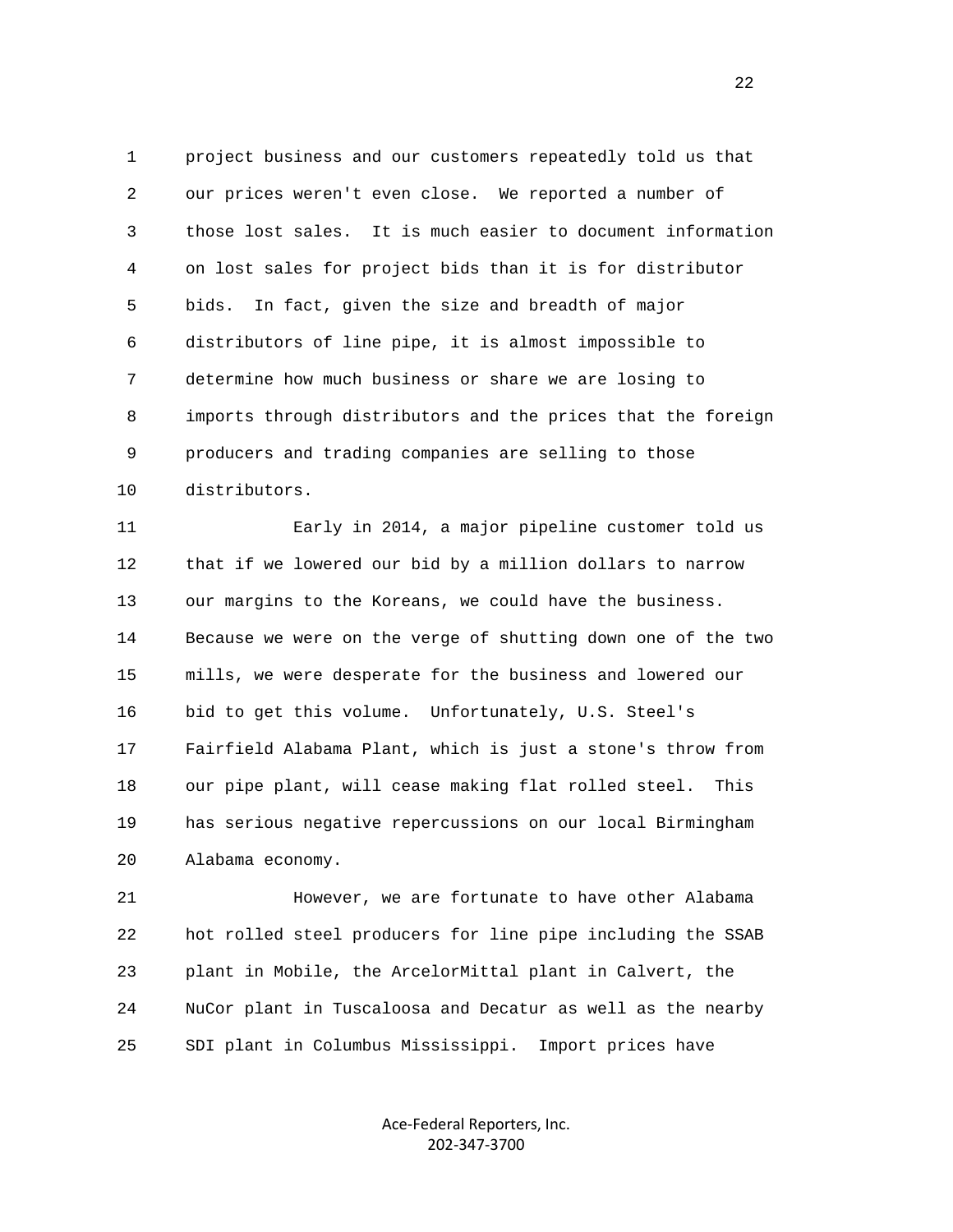1 severely pushed down market price and our profits have 2 dropped precipitously over the past two years to nearly 3 nothing.

 4 In late 2012, we decided to invest eighty million 5 dollars to increase finishing throughput and upgrade mill 6 equipment. This is the 2nd largest investment in our 7 history. This investment increases productivity, removes 8 bottlenecks, increases capacity and reduces cost. The new 9 equipment was brought on in the first half of 2015 and we 10 desperately need to get a return on this investment.

 11 The ACIPCO way is to invest in the future for the 12 next generation of ACIPCO family employees. We are 13 confident that these investments will make us the most 14 competitive API line pipe producer in the United States but 15 our company and our employee owners cannot compete with 16 unfairly traded imports. Thank you.

17 STATEMENT OF JOHN CLARK

 18 MR. CLARK: Good morning, Chairman Broadbent and 19 members of the Commissioners. For the record, my name is 20 John Clark and I'm the Chief Commercial Officer for Stupp 21 Corporation, a Division of Stupp Brothers. Stupp Brothers 22 is a diverse, family-owned business that is 159 years old 23 with its fifth generation of family leadership. Stupp 24 Corporation is a line pipe manufacturer based in Baton 25 Rouge, Louisiana founded in the 1950s. I'm based in Stupp's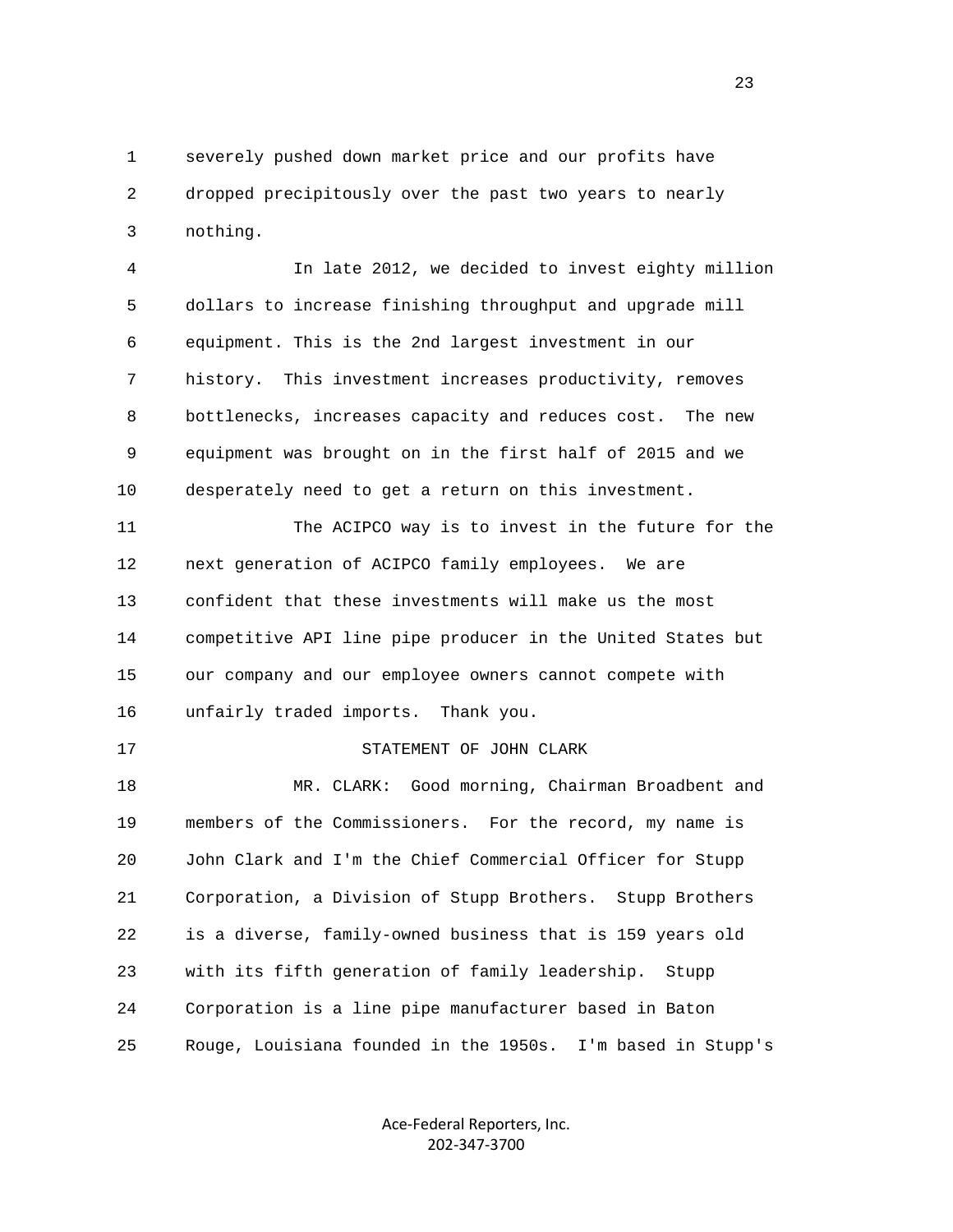1 Houston, Texas location which is also where many energy 2 companies and pipeline companies have their headquarters and 3 I've been with the company for four and a half years.

 4 I thank you for recently sending your staff to 5 visit our Baton Rouge campus to see where we produce API 6 line pipe. While there, your team saw two pipe mills and 7 one coating facility. The first mill manufacturers ERW pipe 8 from 10 and three quarters to 24 inches in diameter. It is 9 a large capacity mill with one of the largest steel 10 accumulators in the world. The newer mill commissioned in 11 2009 is an HSAW facility capable of producing line pipe from 12 24 to 60 inches in diameter. Although it is technically 13 achievable to roll 24-inch pipe on our HSAW mill, Stupp has 14 never produced any for sale because the ERW mill makes 15 24-inch pipe more economically.

 16 We have traditionally sold through both 17 distributors and directly to end-users who own and operate 18 pipelines. The majority of pipe we sell is used 19 domestically, but export has been an important part of 20 Stupp's business for decades.

 21 Unfortunately exports of line pipe 24 inches and 22 below have all but disappeared in recent years. There are 23 two primary reasons for the decline.

 24 First, the strong domestic energy market created 25 higher demand than most international markets.

> Ace‐Federal Reporters, Inc. 202‐347‐3700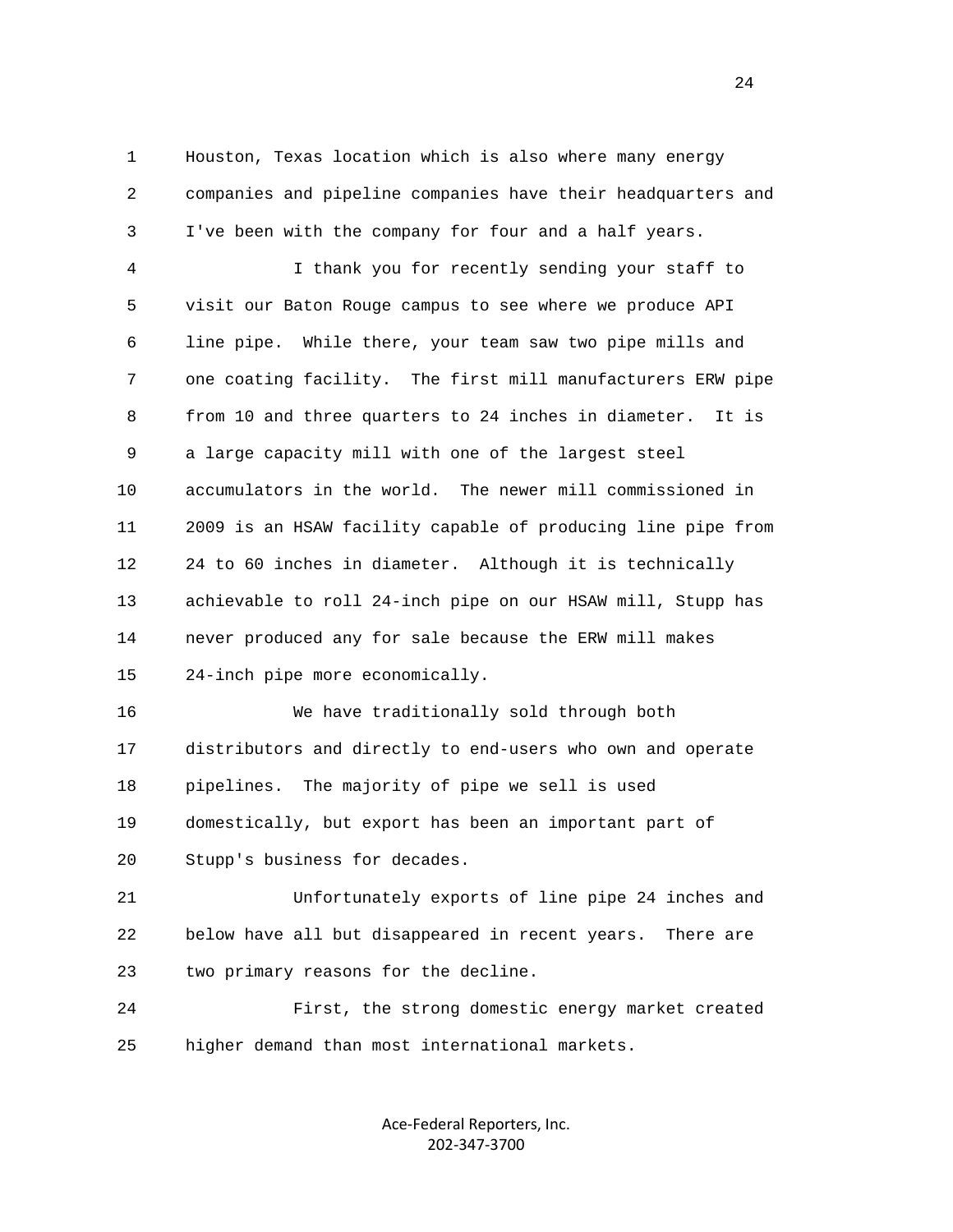1 Second, the Latin American markets that we have 2 traditionally exported to have become dominated by Korean 3 and Chinese pipes sold at low prices that are simply 4 unachievable by free-market producers. Often the price per 5 ton for their pipe cleared and delivered to the final 6 destination has been lower than our landed cost to buy the 7 raw steel in coil form. The U.S. market has experienced 8 significant price deterioration over the last two years 9 because of import pressures. Just as we experienced 10 internationally, I have seen imports from Korea and Turkey 11 being sold at prices in Texas and Oklahoma that are below 12 our cost of steel. The import related price deterioration 13 obviously has had a significant negative impact on our 14 profits.

 15 The Commission should be aware that market 16 pricing is transparent in the line pipe industry. Customers 17 issuing a request for proposal frequently provide feedback 18 after they place their order to let the bidders know how 19 their proposal rated against the field of competition. The 20 feedback is often broken into two general categories, 21 foreign mills and domestic mills.

 22 The reason those categories have become 23 commonplace is because they are usually two tightly 24 clustered groups. The domestic competitors are typically 25 within a few percent of each other in one group and the

> Ace‐Federal Reporters, Inc. 202‐347‐3700

25 and 25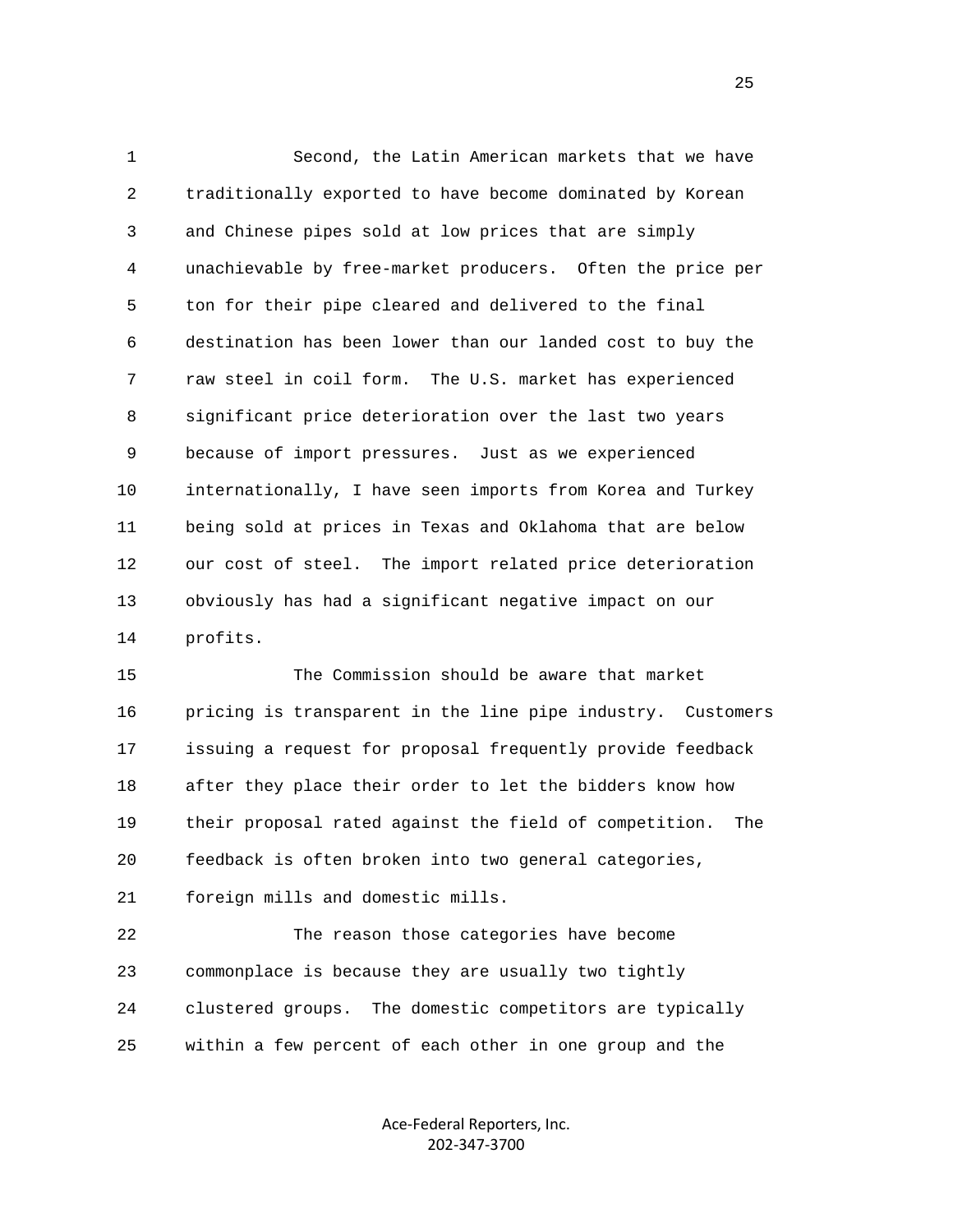1 Korean and Turkish mills are in another cluster 20 to 30 2 percent below the prices of domestic mills.

 3 I provided similar testimony in November of 2014. 4 At that time the delta between foreign and domestic prices 5 was 15 to 20 percent. Unfortunately the spread continues to 6 widen.

 7 In the years between 2007 and 2013 Stupp added 8 people every year increasing by a total of 441 jobs over six 9 years. Our peak employment in 2013 exceeded 600 people.

 10 In 2014 Stupp management made a decision not to 11 supply market demand at prices below our total cost. As a 12 result we had to lay off a shift of production workers. In 13 2014 Stupp went through another round of layoffs. In total 14 we've eliminated 25 percent of our staff impacting personnel 15 in manufacturing, management, engineering, accounting, 16 sales, logistics, human resources, and maintenance. Today 17 Stupp employs well below 500 people. The reduction is 18 obviously most difficult for the families that have been 19 impacted by unemployment, however, the company also shared 20 difficult challenges managing our way through these 21 reductions with United Steel Workers Union officials.

 22 At Stupp we were fortunate to secure two large 23 20-inch line pipe orders earlier this year which have kept 24 us busy and profitable throughout 2015. However, we 25 finished that work in November. We have no visibility for

> Ace‐Federal Reporters, Inc. 202‐347‐3700

<u>26</u>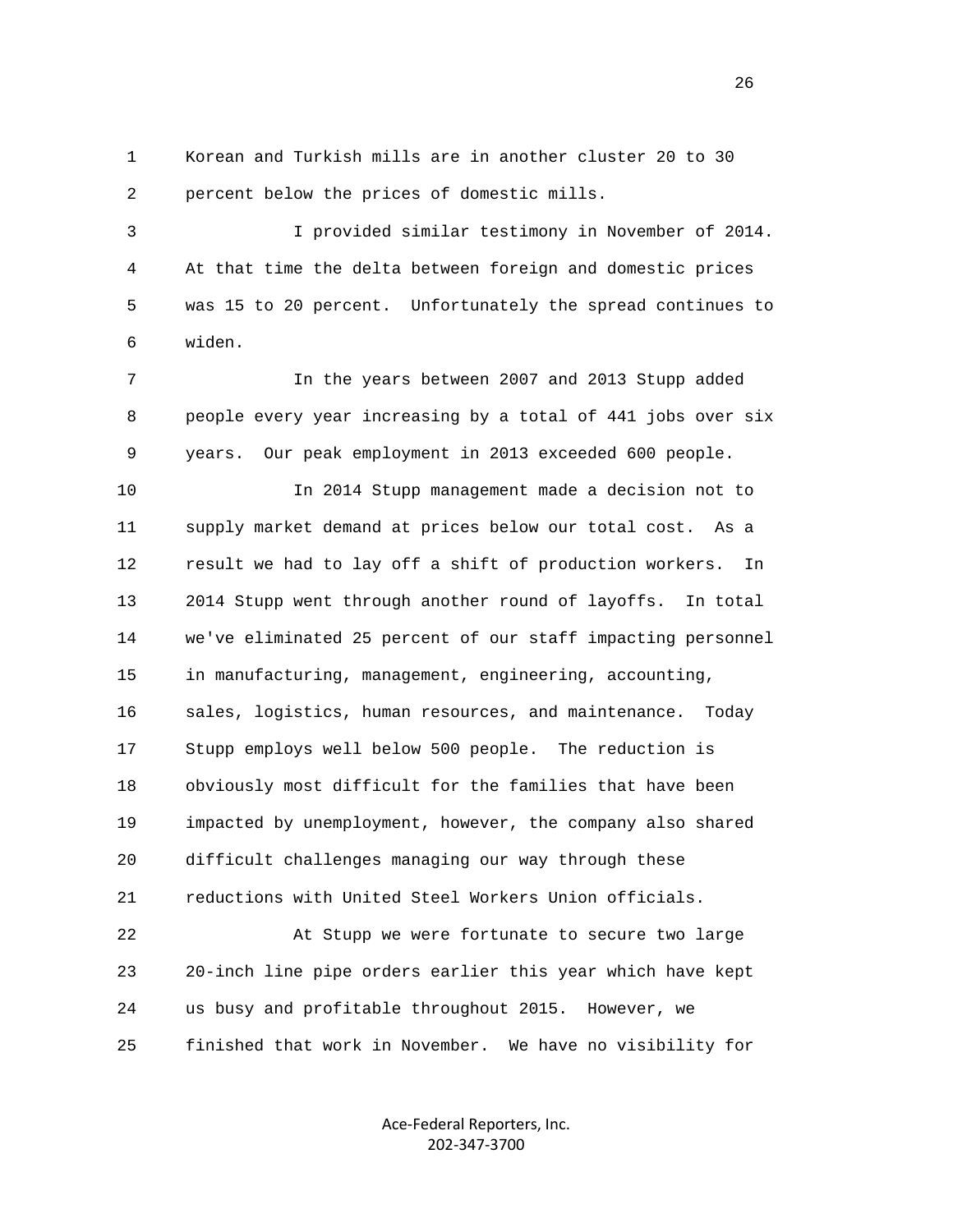1 work that will keep our mill running into 2016. I can tell 2 from the public financial data in your prehearing staff 3 report that Stupp is somewhat of an outlier by doing better 4 this year than last year. However, our profits on pipeline 5 projects are about one-quarter the levels they were in 2012. 6 The reason for the decline is because of import pricing 7 pressure particularly from Korea.

 8 Additionally, we are almost completely eliminated 9 from the distributor market where pricing is now far below 10 our cost. And we won't sell at those prices. We can't sell 11 at those prices and remain in business.

 12 You just heard from Mr. Richey that ACIPCO 13 recently executed \$80 million of upgrades that they planned 14 three years ago in 2012. Pipe manufacturing is a capital 15 intensive business. Stupp's forecast includes the need for 16 over \$100 million of upgrades over the next five years. 17 Those upgrades should keep us competitive for the next 20 18 years. However, we simply cannot risk that level of 19 investment without some confidence that the line pipe market 20 in the United States will remain available to the domestic 21 producers.

 22 Domestic pipe producers will be squeezed out of 23 the collapsing market if unfairly imported pipe continues to 24 flood into our ports. Therefore to save our company for the 25 present and the future, we ask you to make an affirmative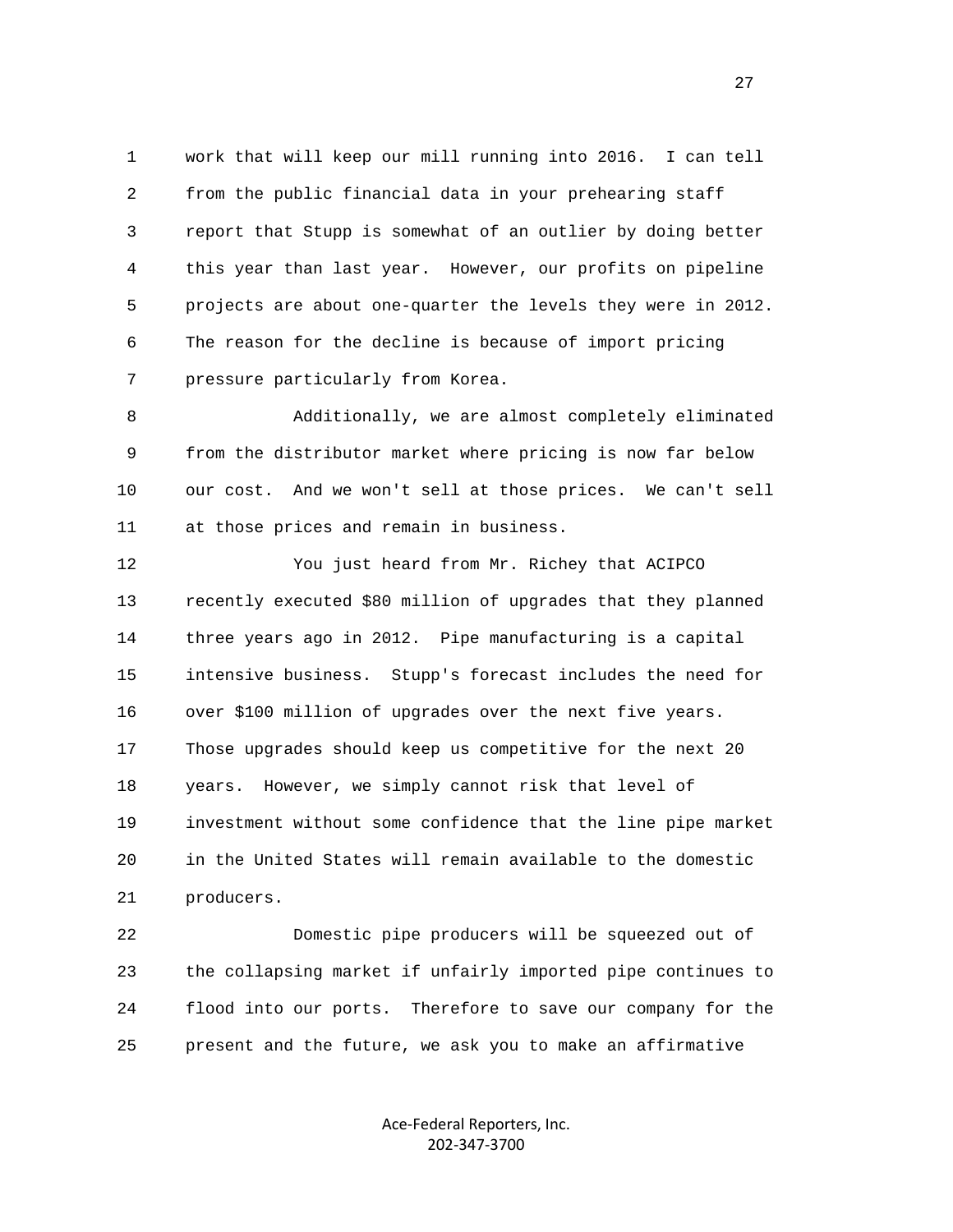1 determination.

 2 Thank you. 3 STATEMENT OF JOHN WALBURG 4 MR. WALBURG: Good morning, Chairman Broadbent 5 and members of the Commission. My name is John Walburg. I 6 am the Manager of Marketing and Sales Administration at 7 California Steel Industries located in Fontana, California. 8 I have worked for CSI in various capacities for 18 years. 9 CSI was founded 31 years ago in 1984 on the 10 footprint of the former Kaiser Steel Company. CSI has a hot 11 rolling mill and we process slabs into hot rolled coil to 12 utilize in our line pipe mills. We are very well aware of 13 the fact that we pay more for slabs to make API line pipe 14 than we do for common commercial quality slabs. Our raw 15 material costs to produce line pipe are higher than for 16 standard hot rolled, much of which we sell to producers of 17 two products in Los Angeles area. 18 We have had a line pipe mill since 1986 that 19 produces six to 16-inch line pipe. Line pipe is our only 20 tubular product. Secondary pipe products are sold as 21 structural or piling pipe. 22 In 2012 we announced an investment of over \$100 23 million to construct a new ERW line pipe mill that has a 24 size range of eight to 24 inches. This is the biggest 25 single investment in our company's 31-year history. It was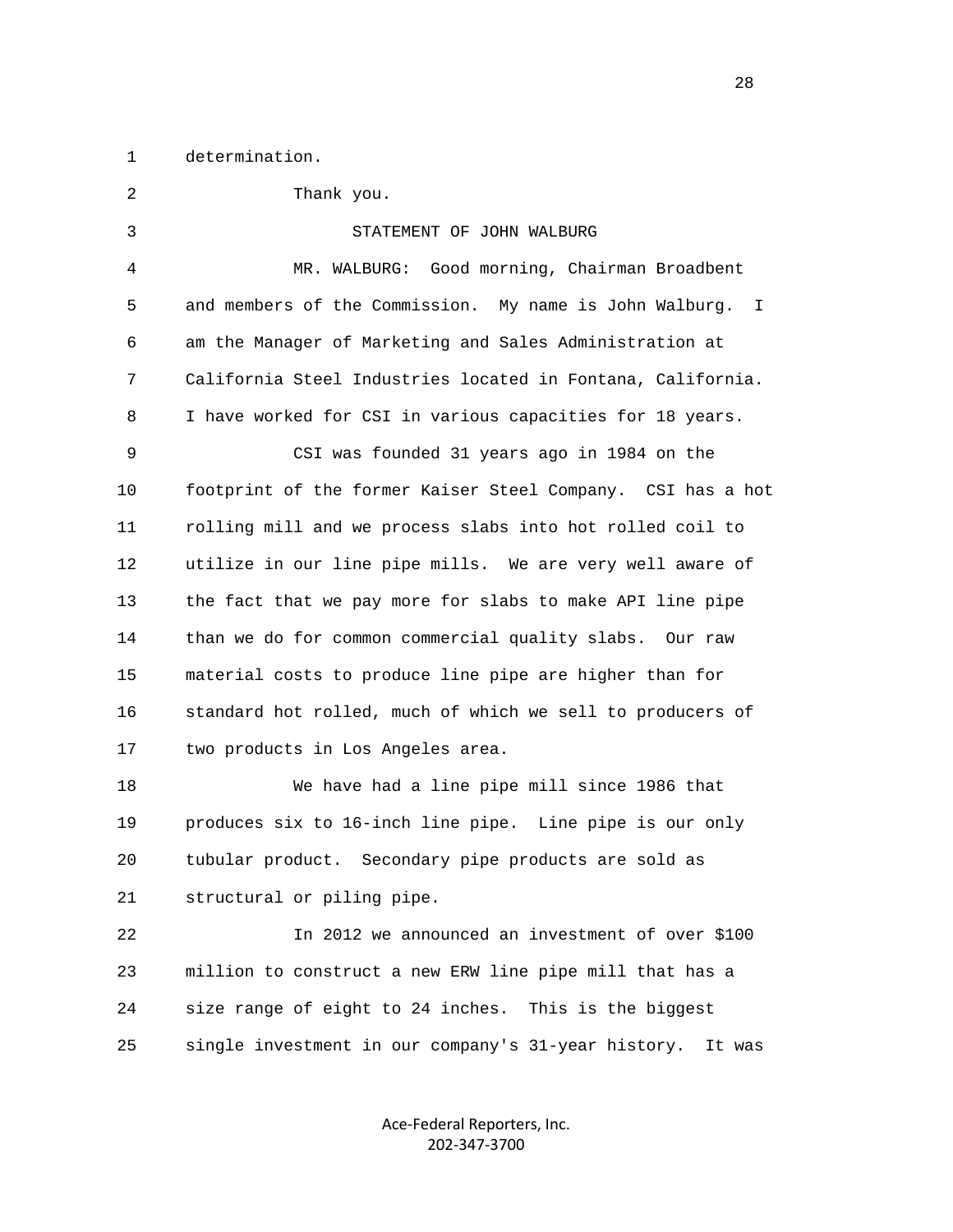1 a decision that took over two years to make. The new mill 2 started operations in late 2014.

 3 Unfortunately, our new mill startup coincided 4 with a massive surge in line pipe imports. These volumes 5 are bad enough, but the pricing of these imports from Korea 6 and Turkey into the western and southwestern markets that we 7 participate in have had an even worse impact.

 8 Even with the new mill producing line pipe in 9 larger sizes in addition to our older mill, we have seen 10 production halved and seen profits disappear completely. 11 Thus, we are not going to achieve the return on investment 12 that we projected when we decided to make the investment in 13 the new mill. I would put the blame squarely on the 14 unfairly traded imports for the dismal pricing in the ERW 15 line pipe market.

 16 CSI has bet a good portion of the future of our 17 company on this new line pipe mill. Steel and pipe are 18 competitive businesses, but the unfairly traded imports are 19 having a profoundly negative impact on more than 1,050 CSI 20 employees. All CSI employees are asking for from the 21 Commission and the Department of Commerce is to restore fair 22 trade to the market for line pipe in the United States. 23 Thank you.

 24 CHAIRMAN BROADBENT: Mr. Walburg, I'm going to 25 suspend this panel just for a minute. Senator Jeff Sessions

> Ace‐Federal Reporters, Inc. 202‐347‐3700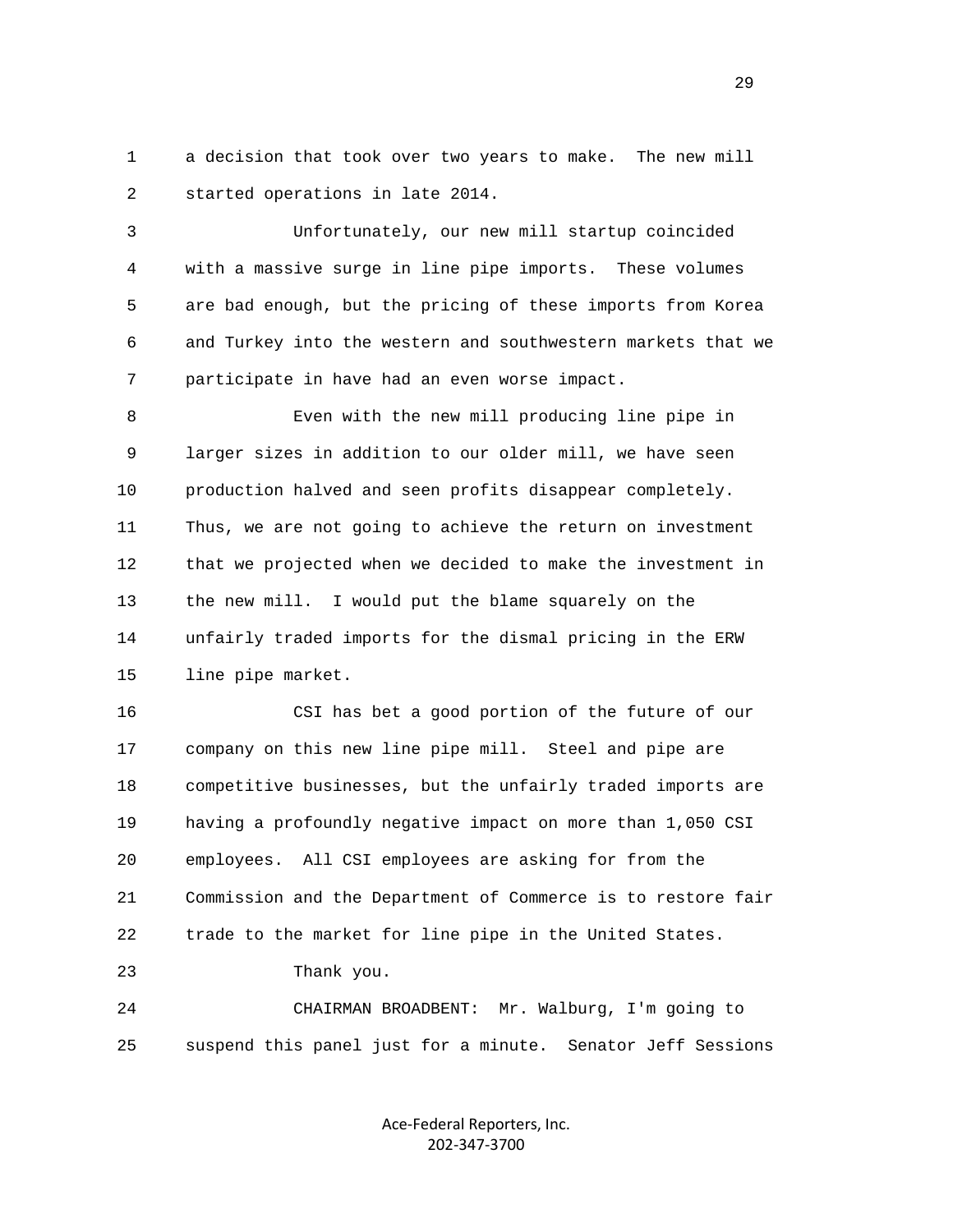1 will be testifying in just a moment.

| 2  | MR. BISHOP: Madam Chairman, our next                         |
|----|--------------------------------------------------------------|
| 3  | Congressional appearance is by the Honorable Jeff Sessions,  |
| 4  | United States Senator, Alabama.                              |
| 5  | CHAIRMAN BROADBENT: Welcome to the Commission,               |
| 6  | Senator Sessions.                                            |
| 7  | STATEMENT OF UNITED STATES SENATOR JEFF SESSIONS             |
| 8  | SENATOR SESSIONS: (Off microphone.) Thank you.               |
| 9  | It's an honor for me to be with you again -- appreciate so   |
| 10 | much the work --                                             |
| 11 | Chairwoman Broadbent and members of the                      |
| 12 | Commission, I'm here to respectfully urge an affirmative     |
| 13 | decision in the current antidumping and countervailing duty  |
| 14 | investigation on certain welded line pipe imports from Korea |
| 15 | and Turkey. Over the last 150 years the United States has    |
| 16 | thrived because of a strong manufacturing base.<br>This      |
| 17 | industry is especially important because domestic production |
| 18 | is critical for our economy, energy profile, and national    |
| 19 | security.                                                    |
| 20 | Alabama is home to some of the nation's leading              |
| 21 | manufacturers of steel products. In fact, two of the         |
| 22 | petitioners in this investigation are located in my state,   |
| 23 | American Steel Pipe Division of ACIPCO of Birmingham and     |
| 24 | they are a long-term great civic leader group in Alabama.    |

Ace‐Federal Reporters, Inc. 202‐347‐3700

25 And Van Richey, it's great to see you. And JMC Steel in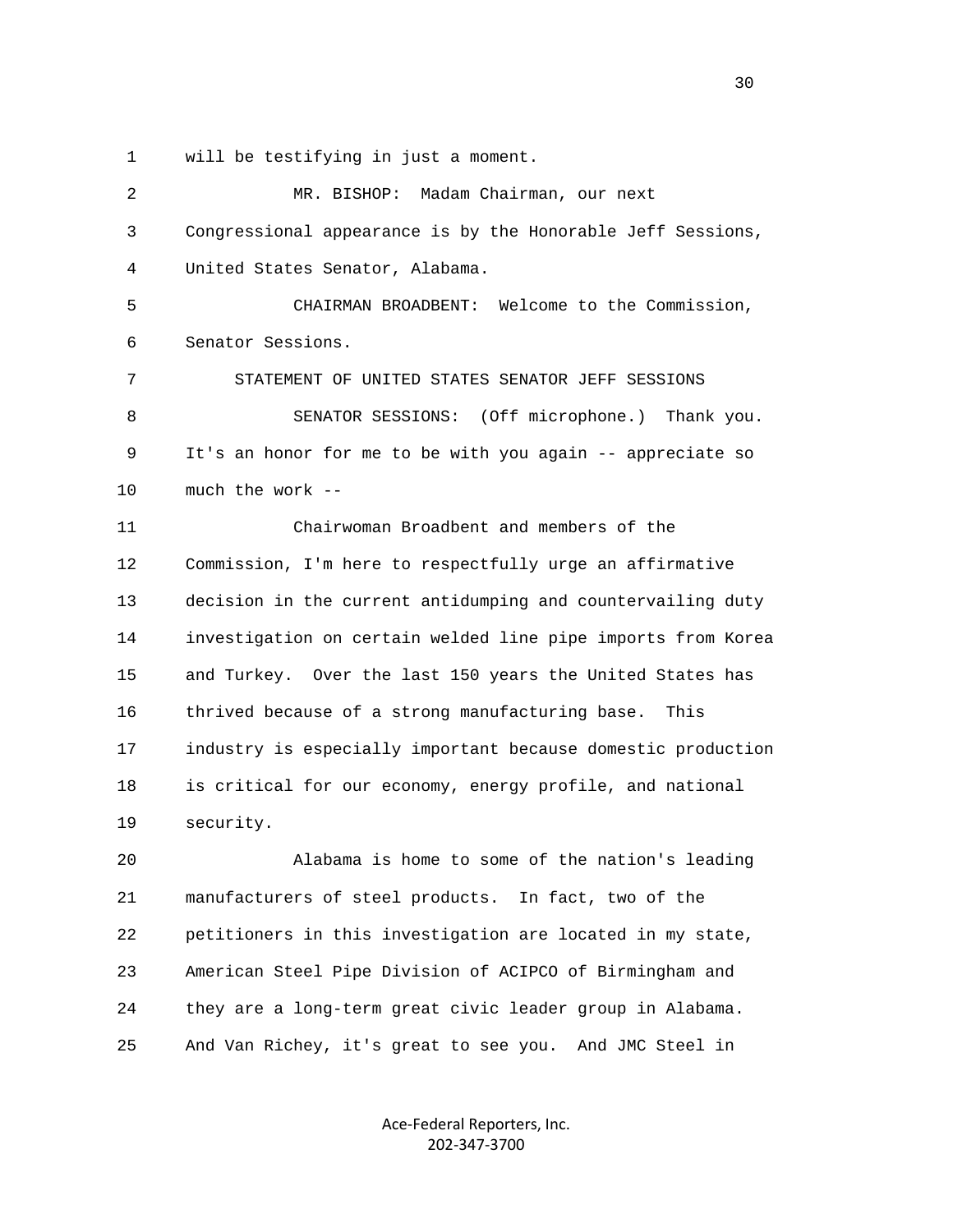1 Thomasville.

| 2            | Thomasville is near my hometown in Southwest                 |
|--------------|--------------------------------------------------------------|
| $\mathsf{3}$ | Alabama that supports part of the state, truth be known, and |
| 4            | they were so excited that JMC came and the mayor and all     |
| 5            | just a few years ago just excited about it all. And I        |
| 6            | visited that plant as I have ACIPCO in years past.           |
| 7            | Both of these companies and their workers that               |
| 8            | they employ operate state-of-the-art facilities. Given a     |
| 9            | level playing field, they can compete against any producer.  |
| 10           | I believe that this Commission has the responsibility to     |
| 11           | ensure that this industry is protected from unfair market    |
| 12           | actions and currency manipulation from overseas governments. |
| 13           | But the current market is not fair in my view.<br>As the     |
| 14           | global economy struggles to deal with crisis after crisis,   |
| 15           | foreign nations are further incentivized to provide industry |
| 16           | subsidies in an attempt to in effect, export their           |
| 17           | unemployment.                                                |
| 18           | The Commerce Department's own affirmative final              |
| 19           | antidumping and countervailing duty determinations show that |
| 20           | American producers are up against foreign companies          |
| 21           | determined not to compete fairly but to undercut American    |
| 22           | workers who do not receive this kind of government           |
| 23           | assistance.                                                  |

 24 They're not able to continue to pay workers if 25 they can't make any money off of it and produce a product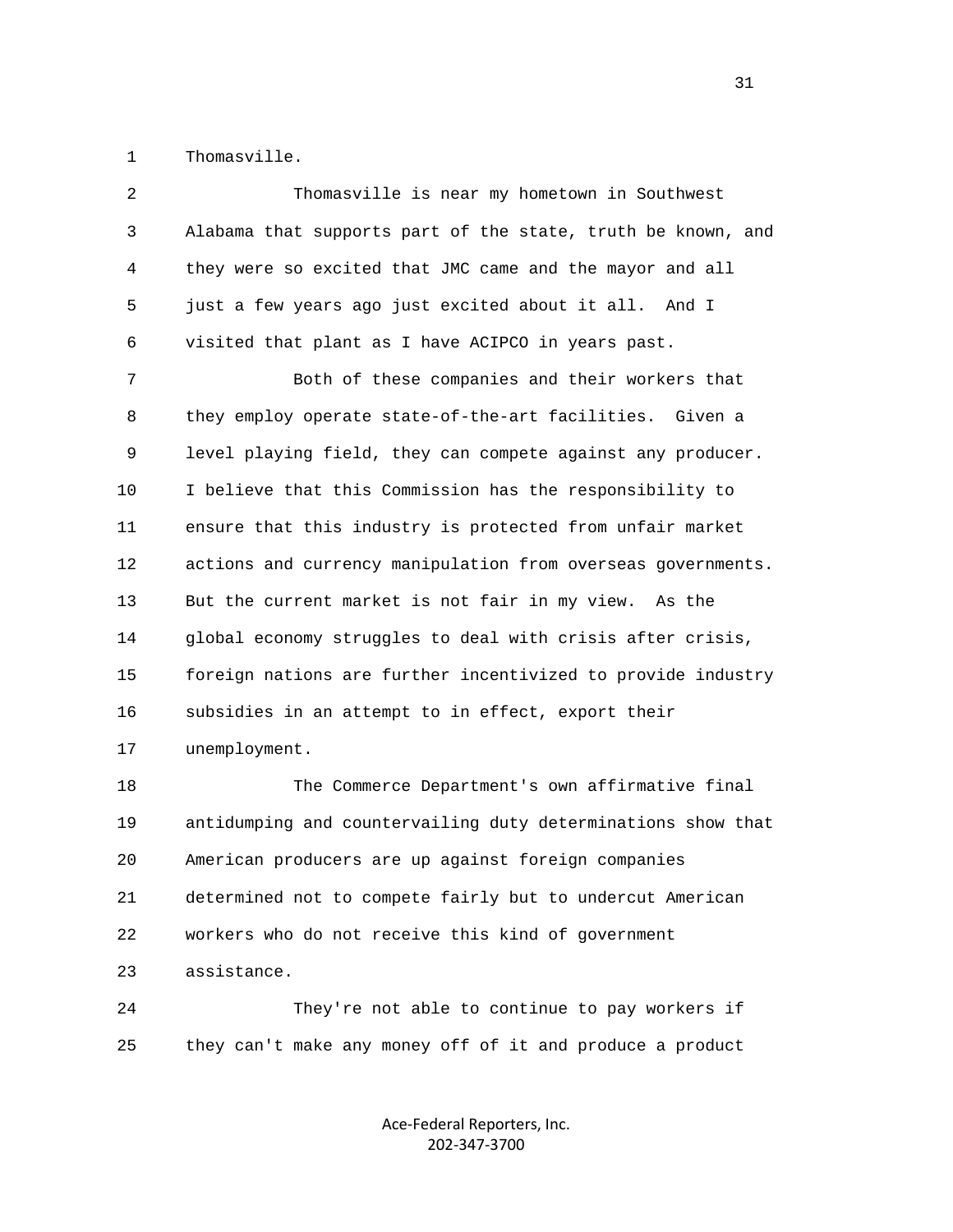1 that other nations seem to be able to produce even at a loss 2 and keep their people employed. So today's testimony 3 certainly confirms that the domestic petitioners alleged 4 when the cases were filed in October that Korean and Turkish 5 line pipe producers were dumping and subsidizing their 6 imports into the United States.

 7 I often hear from employees that in many cases 8 the final product price of imports is around the cost of the 9 raw materials that the American and JMC Steel use to produce 10 their pipe.

 11 Today you will hear from companies who have made 12 substantial investments in their domestic operations. 13 American Steel Pipe recently spent 80 million to upgrade its 14 Alabama facility and it is a first-rate facility. A 15 necessary expenditure they had to make to remain 16 competitive. However, without support from this Commission 17 American Steel Pipe will put off future capital investment, 18 plan improvement and job creation as they continue to lose 19 revenue to dumped foreign imports. These losses have 20 created a less-than-favorable economic climate for sure. 21 JMC's new Inerject facility in Thomasville 22 manufactures pipe for the energy sector at its plant in 23 Thomasville. We know the energy sector is in decline and 24 hurting today. Last year I visited the Thomasville plant

> Ace‐Federal Reporters, Inc. 202‐347‐3700

25 and had an opportunity to discuss these issues with the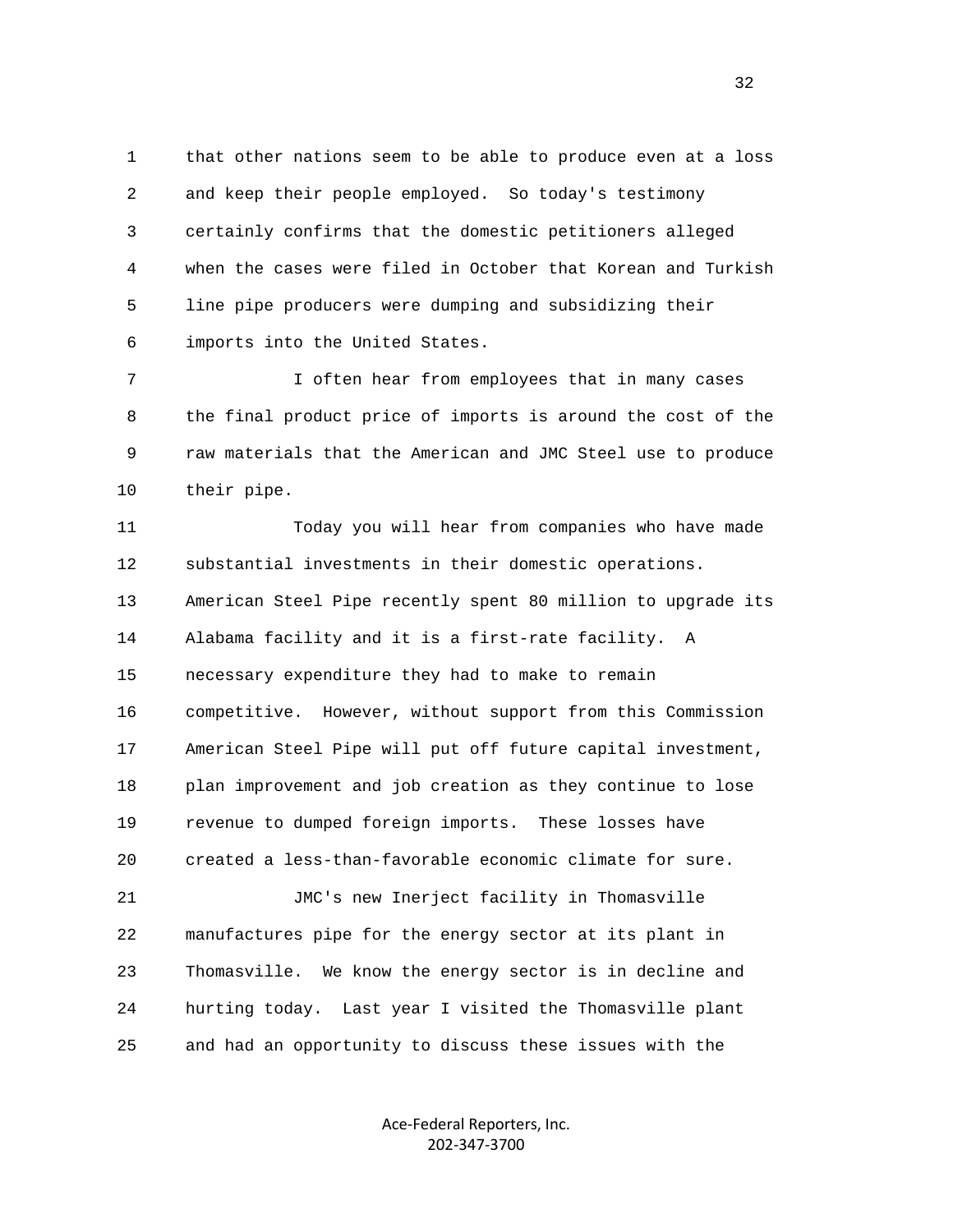1 workers there. Unfortunately since my visit production at 2 this plant which has declined significantly ceased at the 3 end of September. The plant is now idle and all employees 4 have been laid off.

 5 Our country relies on a strong and stable 6 manufacturing base. And I believe that we have to make sure 7 that it has -- it is properly defended in the world market. 8 It is true that some resist United States actions to defend 9 its own markets, but I think we misread the circumstances. 10 In my opinion, having given a lot of thought to this and 11 somewhat changed my view over the years, I think that our 12 trading competitors are anxious, committed, voracious in 13 achieving access to the American market and we allow that to 14 happen. However, they need to comply with the rules. We 15 have every right and it's good for America to say if you're 16 going to access our market, the greatest market in the 17 world, you have to play by the rules that are fair and just. 18 19 Thank you all for allowing me to have these 20 comments today. 21 CHAIRMAN BROADBENT: Thank you, Senator Sessions. 22 Do my colleagues have any questions for the Senator? 23 (No response.)

 24 CHAIRMAN BROADBENT: Thank you very much. We 25 appreciate your contribution.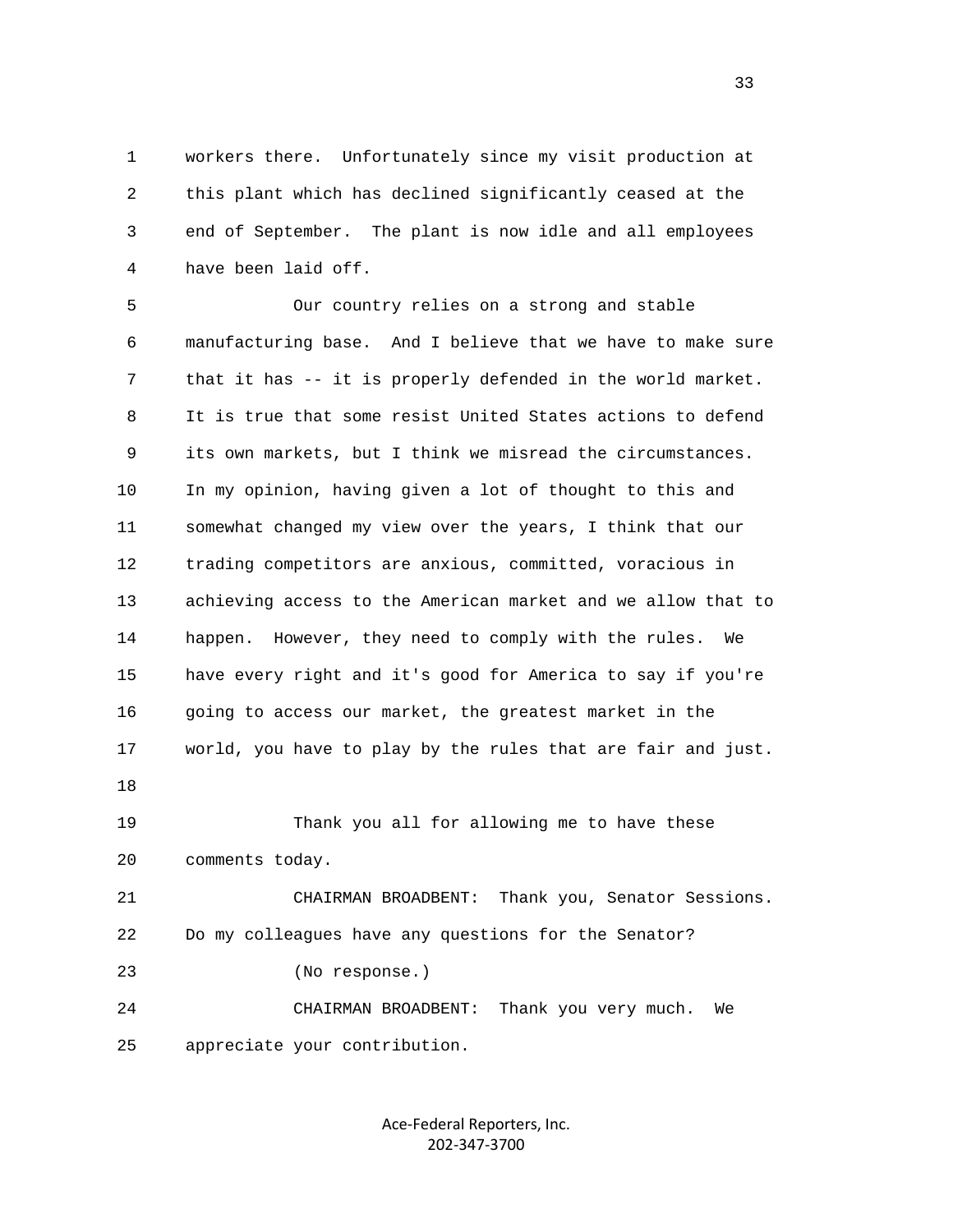1 SENATOR SESSIONS: Thank you again for the good 2 work that you do.

 3 CHAIRMAN BROADBENT: Mr. Shagrin, your panel can 4 resume when you're ready.

 5 MR. SHAGRIN: Thank you very much. We'll resume 6 with Scott Barnes, the Chief Commercial Officer of TMK 7 IPSCO.

 8 STATEMENT OF SCOTT BARNES 9 MR. BARNES: Good morning, Chairman Broadbent and 10 members of the Commission. As Roger said, for the record my 11 name is Scott Barnes and I'm Senior Vice President and Chief 12 Commercial Officer for TMK IPSCO. And we can produce welded 13 line pipe at mills in Wilder, Kentucky, Blytheville, 14 Arkansas, and Commanche, Iowa. I have more than 35 years of 15 experience in the pipe industry. 16 We also produce OCTG at all three of these 17 plants, however, while OCTG is a higher value product, it

 19 treating, testing, threading and coupling. Line pipe does 20 not require this finishing and therefore to achieve optimum 21 utilization of our mills, we target a balance between OCTG 22 and line pipe production.

18 also requires significant finishing in the form of heat

 23 In addition to this production balance, TMK IPSCO 24 and its predecessor company IPSCO Tubulars have a long 25 history of commitment to the line pipe market. Most of our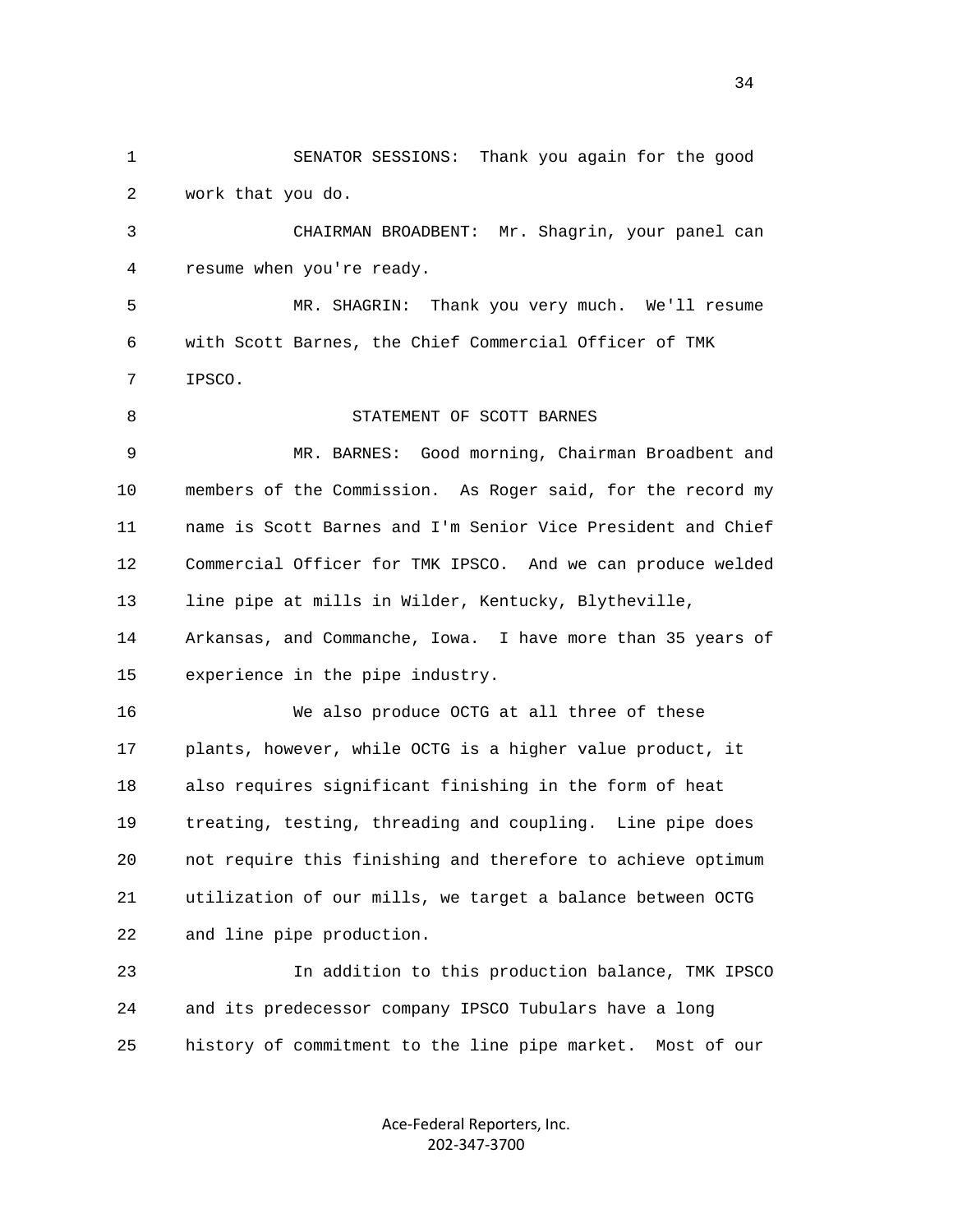1 line pipe distributors do not distribute OCTG. They depend 2 on us for steady supplies of line pipe that they can stock 3 for their customers. And we are committed to this supply 4 chain and these customers know that they can depend on us. 5 Unfortunately because these distributors have to be 6 competitive in the marketplace, they will sometimes be less 7 committed to us than we are to them when there are large 8 volumes of low-priced imports in the market. This has 9 certainly been the case in the last couple of years as we 10 have seen major distributors of our products increase their 11 purchases of Korean and Turkish line pipe at the expense of 12 our line pipe sales.

 13 Now the Commission should be careful not to 14 confuse demand for line pipe with the rig count. Demand for 15 line pipe is drive by the total production, usage, and 16 transportation of hydrocarbon products in the U.S. market 17 including oil, gas, non-gas liquids and petroleum products.

18

 19 Notwithstanding the continued strong line pipe 20 demand, TMK IPSCO reached a point in 2014 where we could no 21 longer compete on pricing with imports. We were essentially 22 losing money on every ton of line pipe we made. Instead we 23 decided to scale back production and employment at our three 24 ARW mills. With the massive post-case filing surge of 25 imports, we had to make the difficult decision in late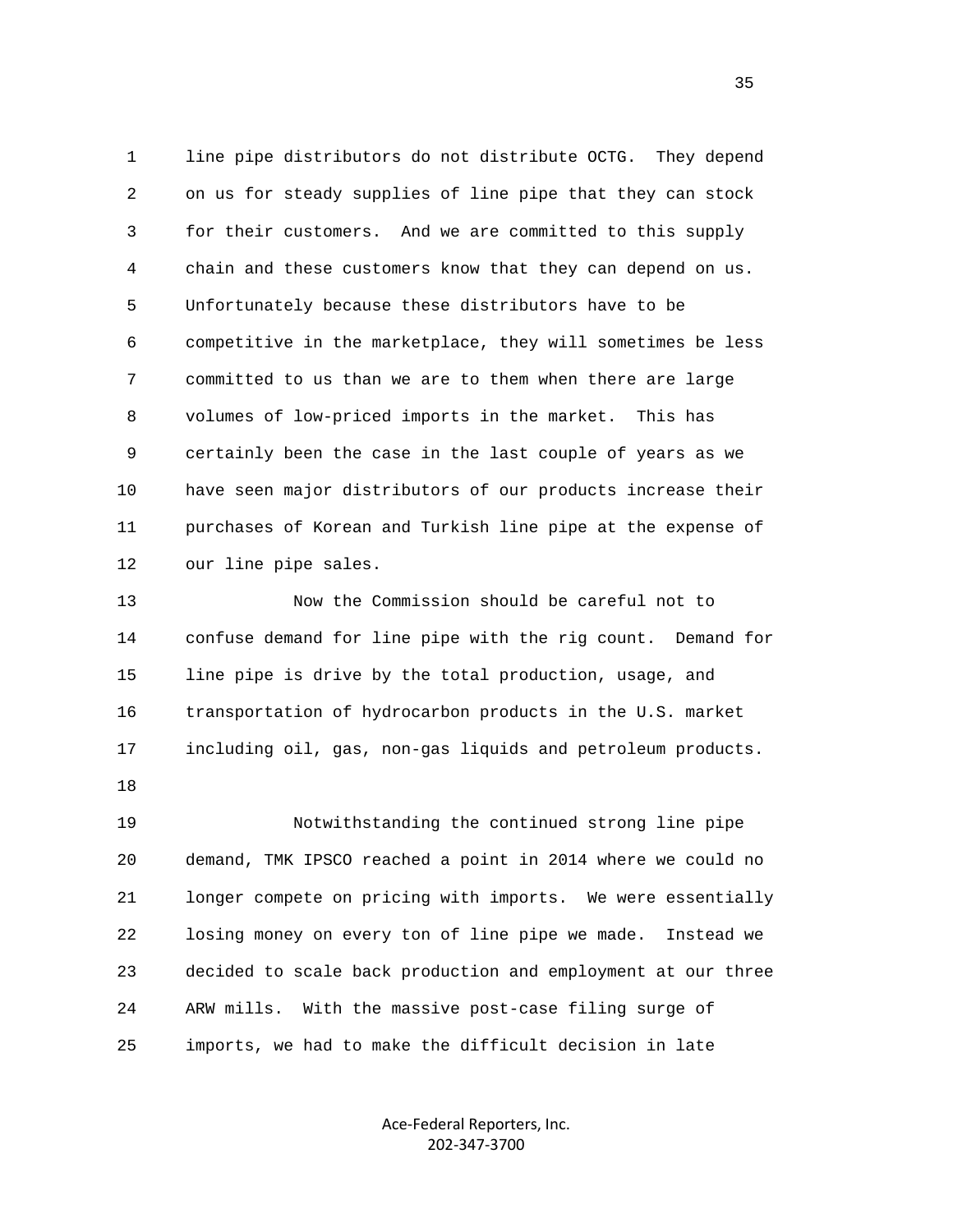1 August 2015 to completely idle our mill in Commanche, Iowa. 2 We had previously idled our small diameter mill in Wilder, 3 Kentucky in 2014 due to dumped OCTG and line pipe from 4 Korea. Altogether, we had to lay off almost three-quarters 5 of our line pipe workforce.

 6 Now, I know there's been a lot of discussion in 7 the OCTG case about program sales. Unlike OCTG, our 8 company, and I believe this to be true of most of the 9 industry, does not participate in end-user programs with 10 distributors for line pipe. However, line pipe distributors 11 are increasingly doing alliance programs with the midstream 12 pipeline companies that do include line pipe needs in 13 addition to other pipe valves and fittings.

 14 Due to the project nature of the business it is 15 more difficult for line pipe distributors to forecast their 16 midstream company needs for line pipe than it is for OCTG 17 distributors with oil exploration programs. Therefore, 18 while line pipe distributors have not partnered with pipe 19 mills for the alliance programs that they have with these 20 midstream companies, instead distributors stock all the 21 sizes and grades that may be required based on sales history 22 and they will either buy from domestic mills or imports to 23 stock these inventories.

 24 Given the massive amounts of speculative import 25 line pipe inventory in Houston, these distributors can buy

> Ace‐Federal Reporters, Inc. 202‐347‐3700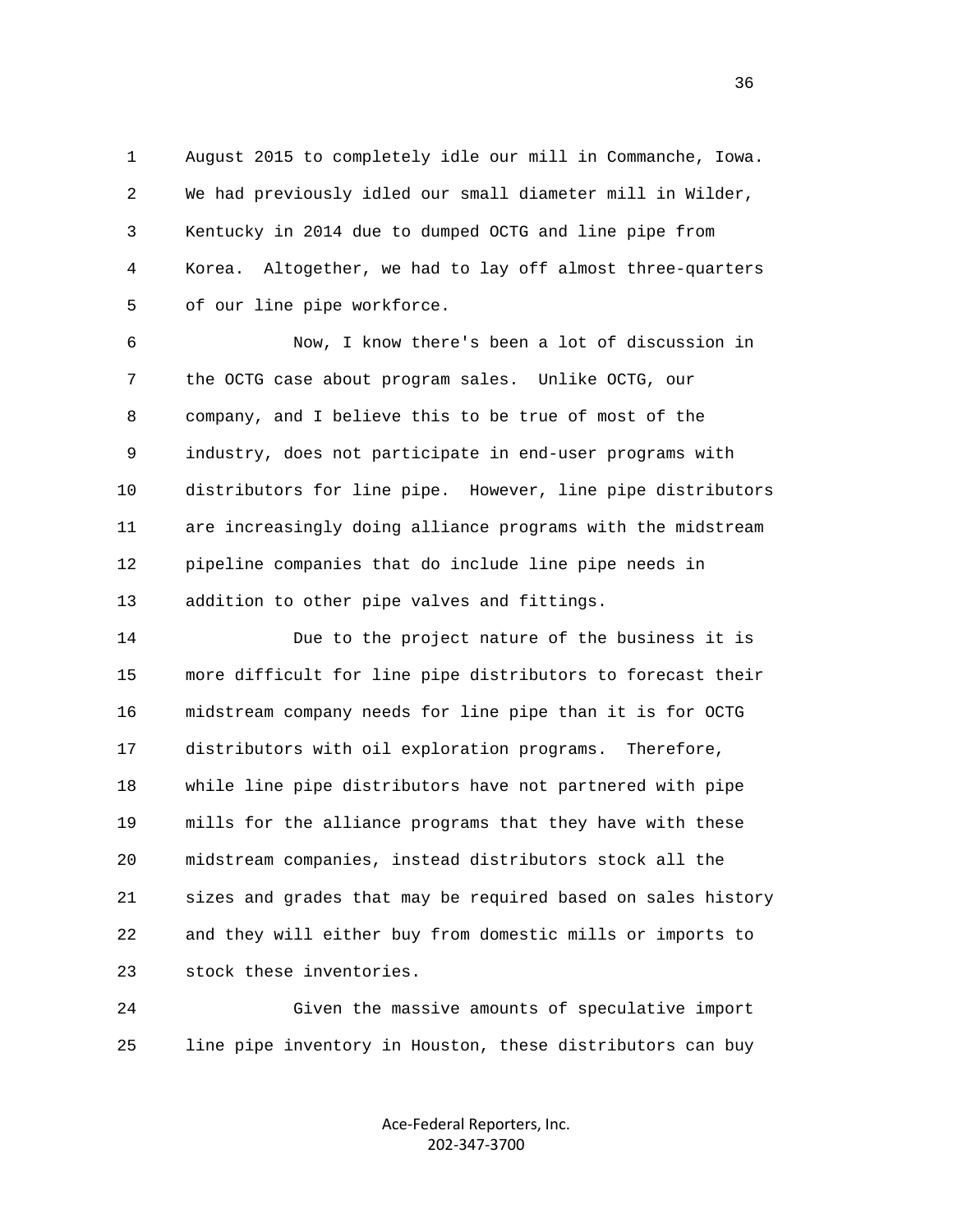1 imported line pipe which is dominated by Korean and Turkish 2 line pipe at the moment, on shorter lead times from import 3 stock than they can hand from domestic mills quoting normal 4 rolling schedules. Unfortunately before we shut down some 5 of our mills, we too produced eight items of inventory to 6 shorten our lead times as well. And I am now faced with 7 bloated inventories trying to compete against super cheap 8 inventories of dumped product.

 9 Even though at TMK IPSCO we try hard to build 10 relationships based on service as well as product quality, 11 the simple fact is that API line pipe meeting the same 12 specifications is sold on the basis of price and 13 distributors have been buying increasing amounts of line 14 pipe from Korea and Turkey because their prices are lower 15 and your staff report confirms these facts.

 16 On behalf of our employees at three welded pipe 17 mills, we ask that you make an affirmative determination. 18 Import relief is necessary for us to have a chance of 19 reopening these shuttered plants.

20 Thank you.

## 21 STATEMENT OF JIM CASSADA

 22 MR. CASSADA: Good morning, Chairman Broadbent 23 and members of the Commission. For the record, my name is 24 Jim Cassada and I am the Vice President of Sales of Tex-Tube 25 Company in Houston, Texas. I have spent 13 and a half years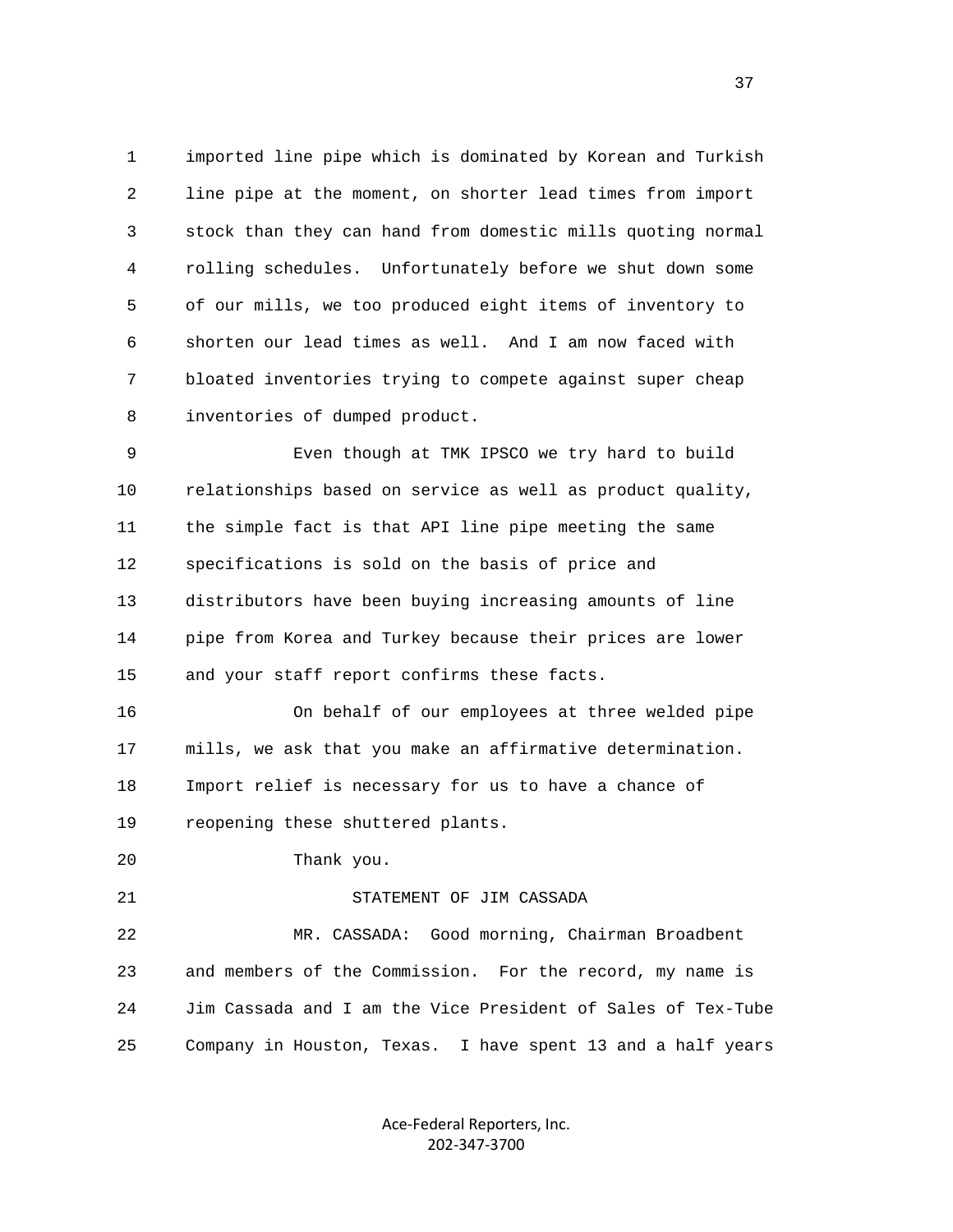1 at Tex-Tube.

 2 Tex-Tube has been a part of the Houston community 3 for over 70 years. Tex-Tube has been making line pipe since 4 the 1950s. We have two pipe mills with an OD range of two 5 and a half to eight inches. Under normal circumstances we 6 would employ approximately 150 people. 7 As a small-diameter, welded, line pipe producer, 8 Tex-Tube is really suffering. 2014 and 2015 have been the 9 worst two years in our company's 70-year history. During 10 this period of investigation we have laid off one-third of 11 our total workforce. In February of this year we idled one 12 of our two mills. We lost more money in the first half of 13 this year than we did in all of last year. 14 I can tell you the Tex-Tube has weathered many 15 ups and downs in the cyclical energy business. However, our 16 present problems are much less about demand, rather they are 17 about the tsunami of unfairly traded imports from Korea and 18 turkey. 19 As a mill located in Houston, Texas we have easy 20 access to the market with the largest demand for line pipe 21 in the United States. There is still more oil and gas 22 drilling in Texas than anywhere else in the U.S. However, 23 we are also located at ground zero for imports. 24 Korea and Turkey are mass selling in the Houston

> Ace‐Federal Reporters, Inc. 202‐347‐3700

25 market at prices that are about the same as our delivered

and the state of the state of the state of the state of the state of the state of the state of the state of the state of the state of the state of the state of the state of the state of the state of the state of the state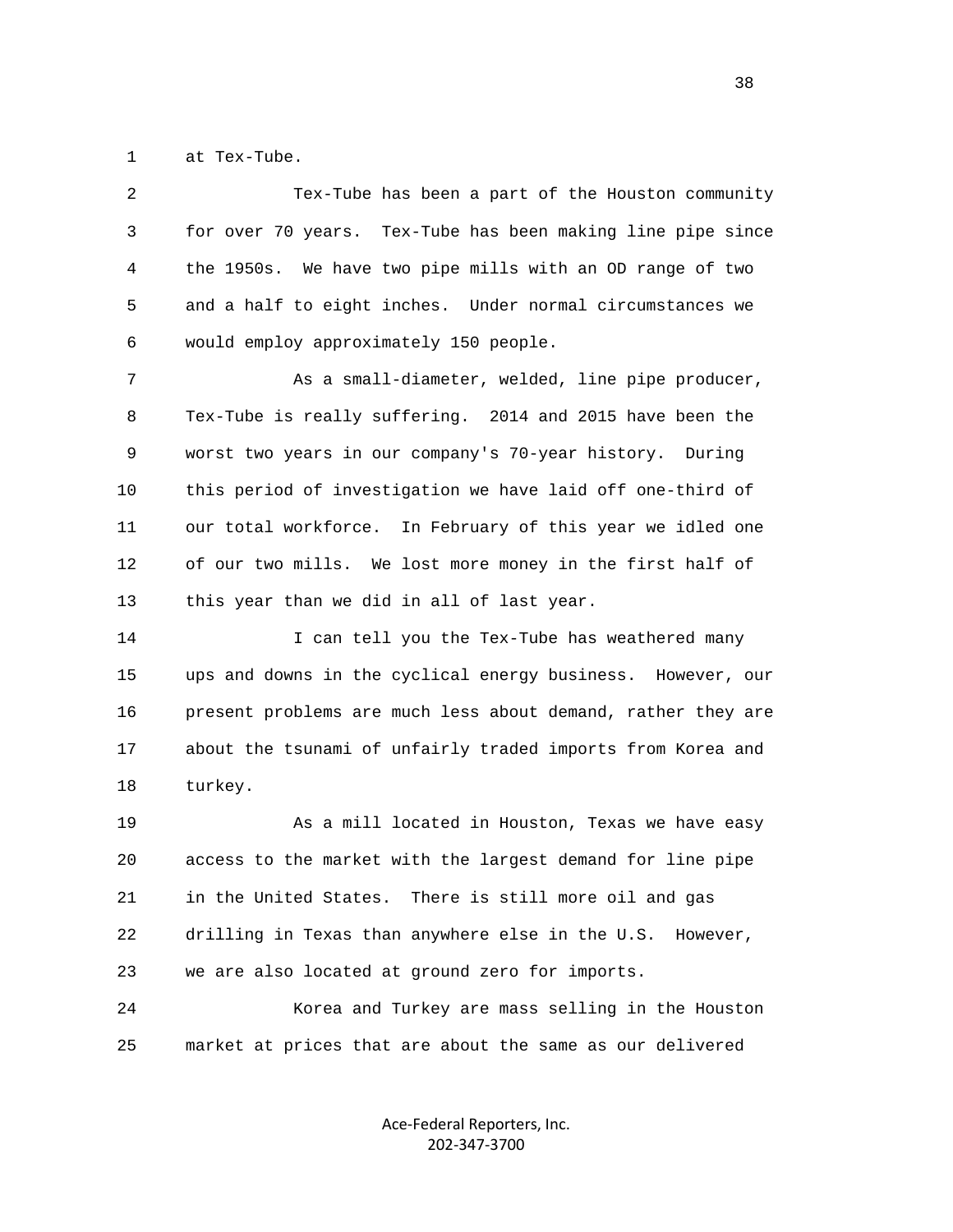1 raw coiled steel. This is before conversion. This makes it 2 impossible for us to compete. You have heard today about 3 many companies that have shut down their production 4 facilities. Be it the U.S. Steel's McKeesport plant, TMK's 5 Iowa plant, Maverick's Tennessee, Interject's Alabama plant, 6 and the list could go on. Unlike many of these other 7 companies Tex-Tube has only one plant.

 8 I am very saddened to share with this Commission 9 a simple fact that without relief and something being done 10 about the volume and pricing of Korean and Turkish imports 11 in the U.S. market that our owners cannot continue to 12 stomach the financial losses that they are incurring. 13 Tex-Tube is in real jeopardy of being shut down. If our 14 plant in Houston is shut down, then this means Tex-Tube is 15 gone as a business after 70 years.

 16 If you ask any line pipe distributor in the U.S. 17 who their most reliable supplier over the last 70 years has 18 been, I am sure that Tex-Tube would be the name that they 19 would mention. Our customers like us, they just won't pay 20 \$300 or more for a ton of line pipe than they could pay for 21 Korean and Turkish line pipe.

 22 If we and the rest of the members of the domestic 23 industry shut down our plants, then the distributors will be 24 dependent on Korea and Turkey. They may regret that some 25 day, but that will be too late for us.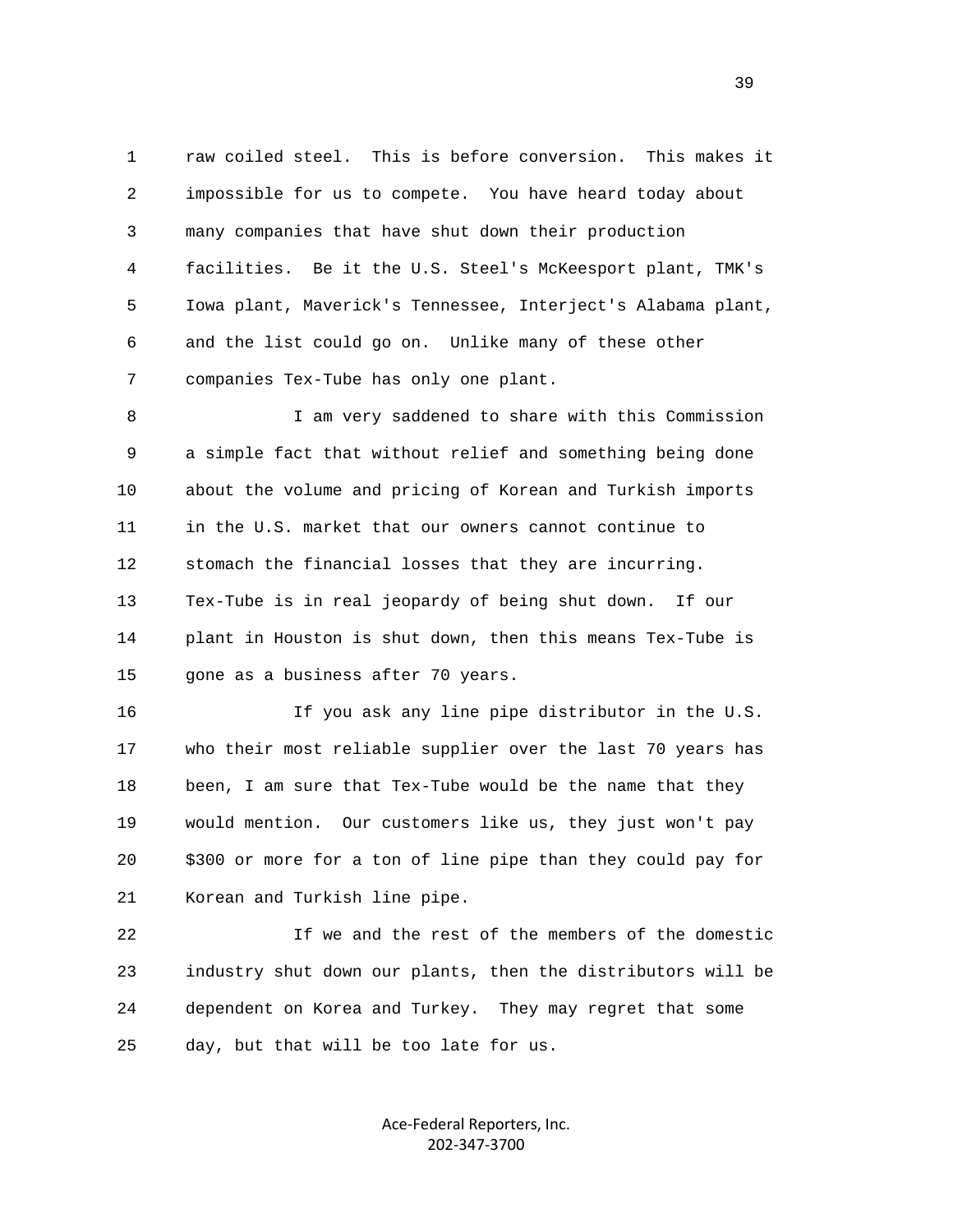1 On behalf of the employees at Tex-Tube, we ask 2 that you provide relief in the form of an affirmative injury 3 determination. 4 Thank you. 5 STATEMENT OF HOLLY HART 6 MS. HART: Good morning, Chairman Broadbent and 7 Members of the Commission. For the record, my name is Holly 8 Hart. I am Assistant to the President and Legislative 9 Director of the United Steel Paper, and Forestry Rubber 10 Manufacturing, Energy, Allied Industrial, and Service 11 Workers International Union, otherwise known as the 12 Steelworkers of the U.S., or the USW. 13 Our Union represents workers at many of the 14 facilities in the United States producing these products, 15 including facilities at U.S. Steel, TMK IPSCO, the Energex 16 Division of JMC Steel, and it's Stupp Corporation. 17 In addition to workers at these welded pipe 18 mills, the Steelworkers has tens of thousands of members at 19 facilities that produce the hot-rolled sheet that is the 20 principal raw material for welded line pipe, as well as the 21 remaining workers at the mines that supply iron ore for 22 integrated producers like U.S. Steel to make the hot-rolled 23 sheet. 24 Imports from Korea and Turkey increased between 25 2012 and 2014, even though demand was declining, and imports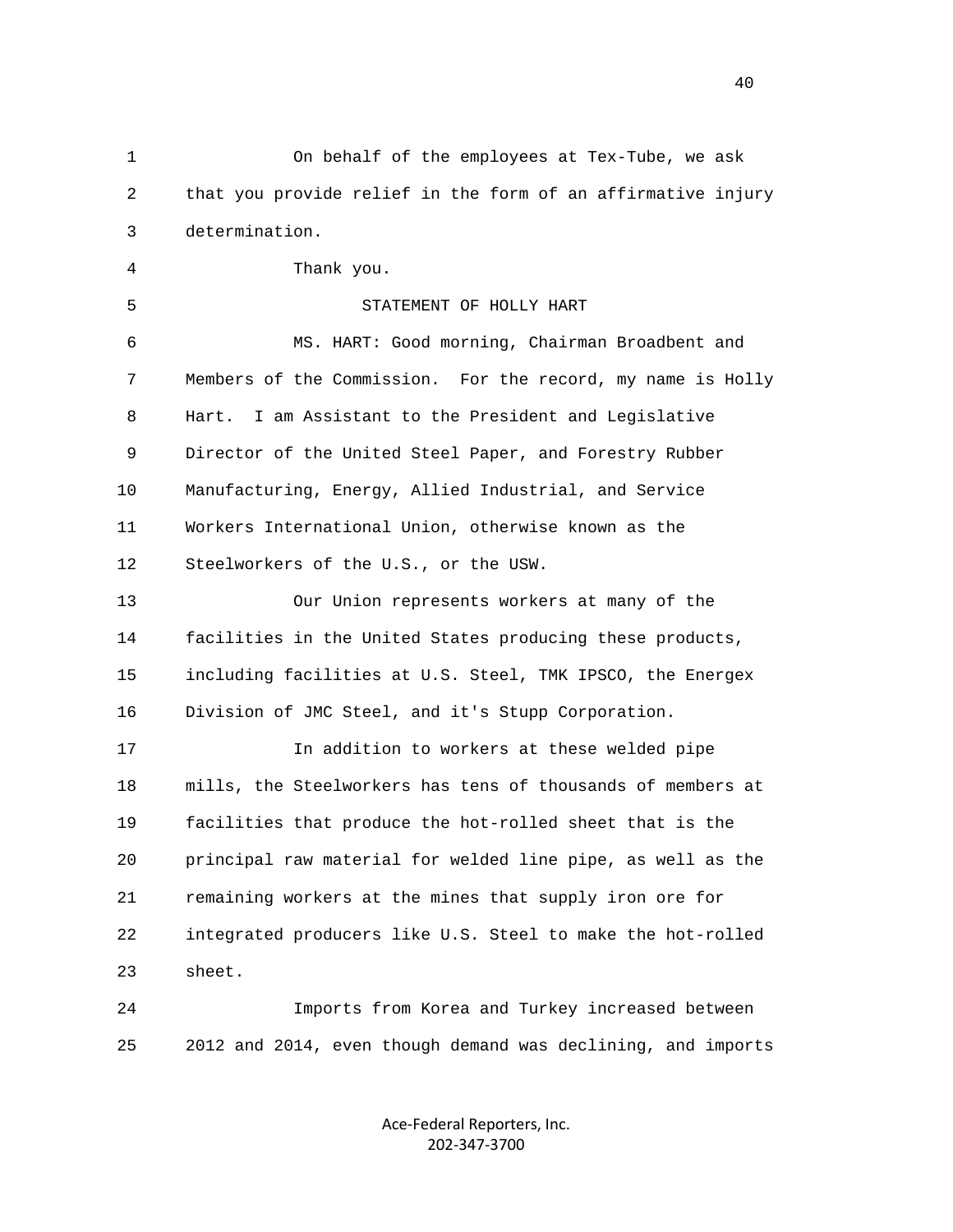1 increased again by 37 percent in the first half of this 2 year, although demand remained stable.

 3 Their share of the market went from 24 to 44 4 percent. In fact, it is greater than the entire U.S. 5 industry's market share in 2015.

 6 As you have heard from the industry witnesses, 7 there have been many mill closures. From 2012 to the end of 8 the first half of 2015, 690 workers, or 30 percent of the 9 workforce in the line pipe industry lost their jobs. It has 10 worsened in the third quarter.

 11 U.S. Steel shut down its pipe mill in McKeesport, 12 Pennsylvania, in Mid-August of 2014. That was a loss of 265 13 family-supportive jobs. And this plant is located just 15 14 miles from our Union's headquarters in Pittsburgh, 15 Pennsylvania, and pretty much in the heart of one of the 16 most active energy areas in recent years.

 17 These workers and their families' lives are being 18 shattered. As you have heard, McKeesport was a line pipe 19 mill making line pipe up to 20 inches in outside diameter. 20 TMK IPSCO idled or effectively shut down from the workers' 21 perspective its mill in Comanche, Iowa, and reduced 22 operations in Wilder, Kentucky, and Blytheville, Arkansas. 23 Northwest pipe idled a mill in Atchison, Kansas. 24 Maverick Tube shut its mill in Counce, Tennessee. Energex 25 shut down mills in September of 2015 in Thomasville,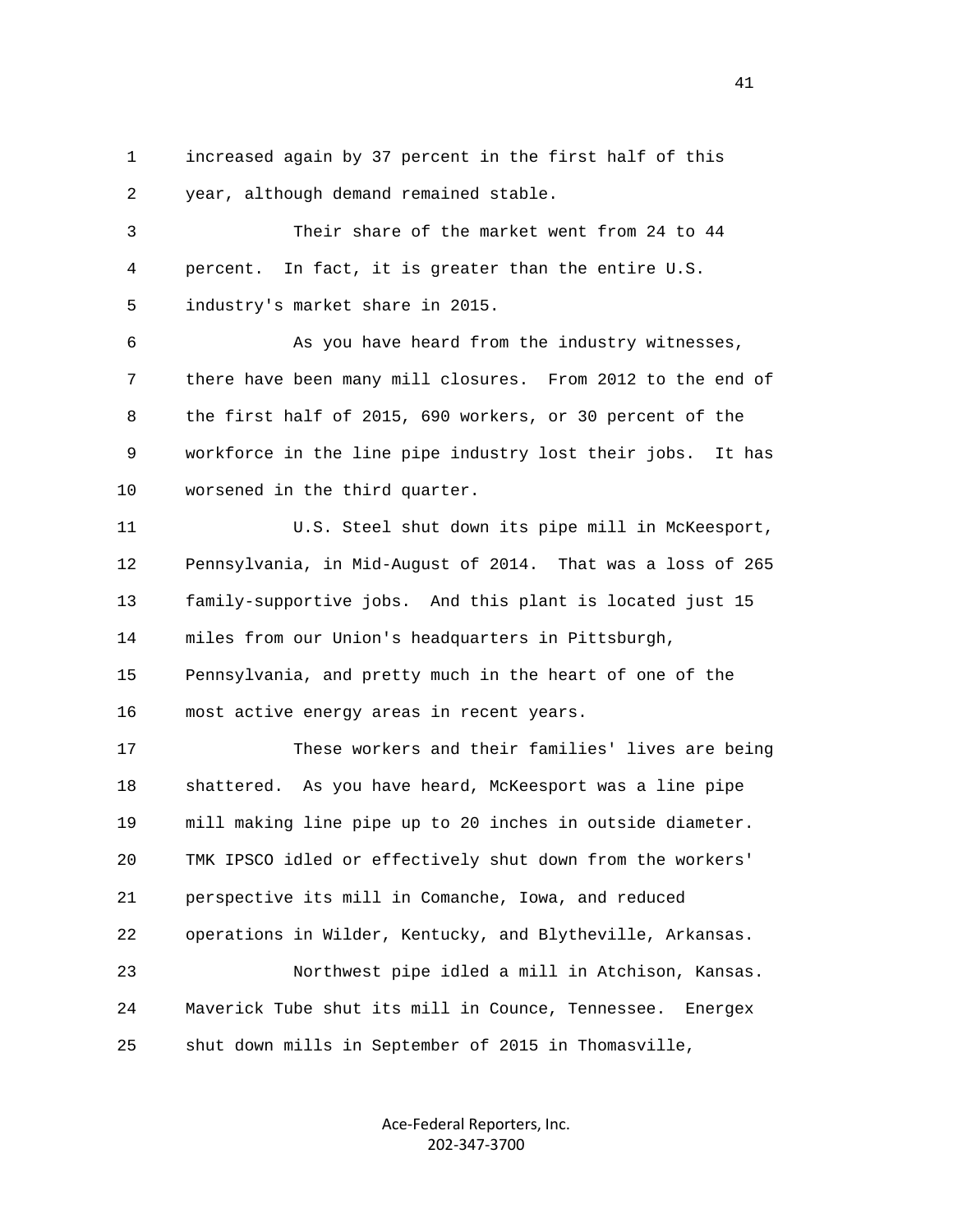1 Alabama, and Blytheville, Arkansas, and reduced operations 2 in Warren, Ohio.

 3 Simply put, this is a disaster and repercussions 4 are being felt by countless families all across the country. 5 On behalf of the workers in the U.S. line pipe industry and 6 the U.S. line pipe industry we ask that you make an 7 affirmative determination of injury. 8 Thank you, very much. 9 STATEMENT OF BRAD LOWE 10 MR. LOWE: Good morning. I am Brad Lowe, 11 President of Tenaris Global Services USA, Inc., and a 12 Director of Maverick Tube Corporation, a U.S. producer of 13 welded-line pipe. 14 I have over 29 years of experience in the energy 15 tubular industry. As Commercial Director, I manage 16 Maverick's U.S. sales and commercial operations. 17 I would like to begin by thanking the Commission 18 and the staff for your hard work throughout the 19 investigation. We understand that this has been an 20 incredibly busy time for all of you, and we greatly 21 appreciate the time and attention that you have devoted to 22 our industry and to the devastating effects of unfairly 23 traded imports. 24 I was here a little more than a year ago to 25 discuss our experience with dumped and subsidized OCTG,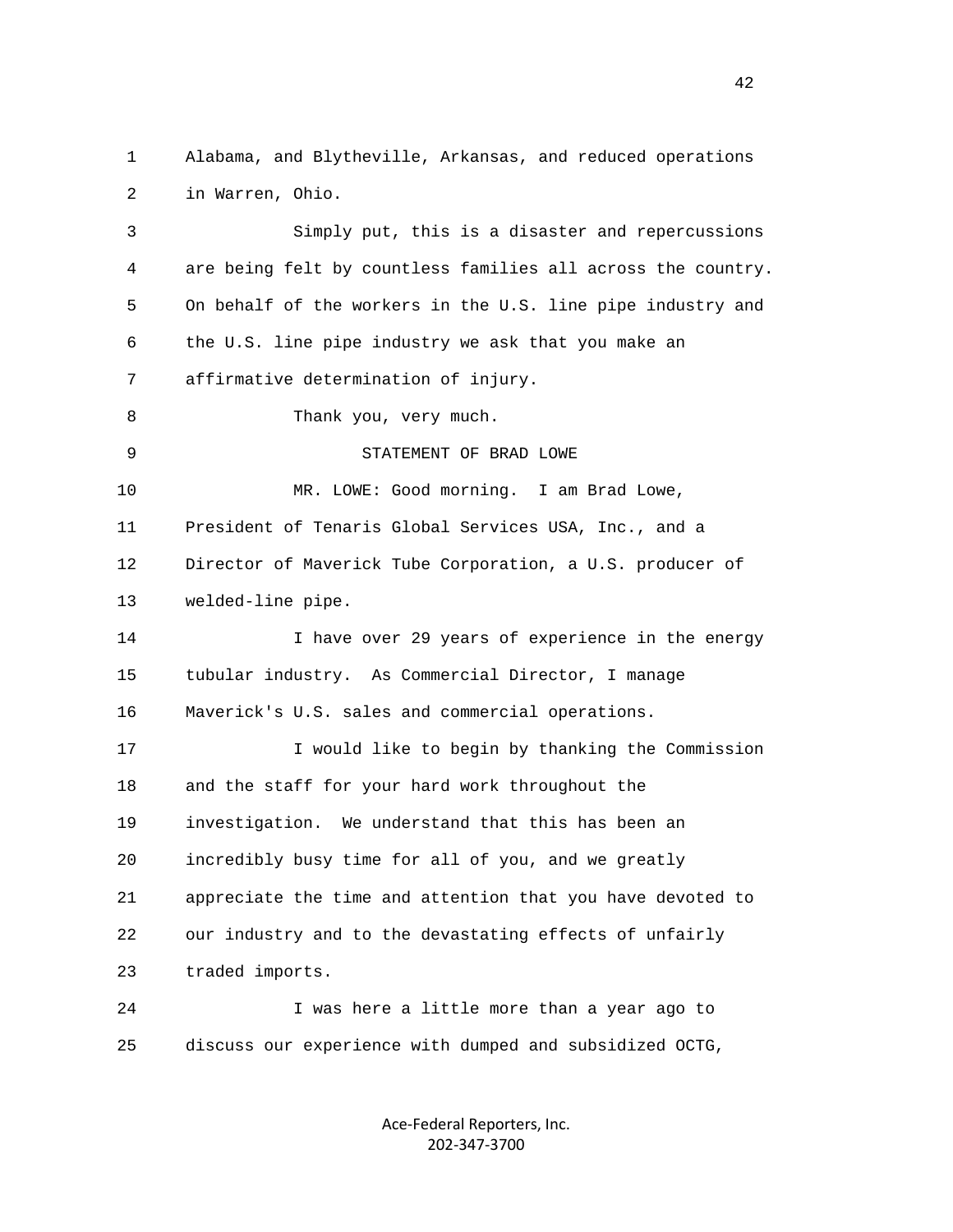1 including those from Korea and Turkey. Unfortunately, we 2 are getting battered again in line pipe where imports have 3 continued to flood the market, driving prices ever lower.

 4 The U.S. line pipe industry is emerging from what 5 should have been an era of prosperity. Despite some 6 fluctuations in rig counts, apparent consumption, and other 7 indicators, U.S. demand for welded line pipe was at or near 8 all-time highs for most of the period. In this type of 9 environment, we expected to see rising prices and increased 10 sales which would have allowed us to restart our line pipe 11 facility in Counce, Tennessee, and ramp up production at our 12 Hickman, Arkansas, line.

 13 Instead, prices have plummeted, as have our line 14 pipe shipments. The Counce facility remains idled, and the 15 Hickman line continues to run only sporadically to fill 16 specific orders if and when we are able to get them.

 17 Despite historically strong demand in the last 18 few years, we are struggling to maintain what is left of our 19 line pipe operations, and we simply cannot the type of 20 investments necessary to remain viable in this sector.

 21 From what I have seen in the Commission's public 22 data, it looks like our situation is hardly unique. The 23 industry's net income changed to a loss in 2014, and has 24 fallen even farther in 2015. There is no doubt in my mind 25 that the Subject Imports have put us in this situation. The

> Ace‐Federal Reporters, Inc. 202‐347‐3700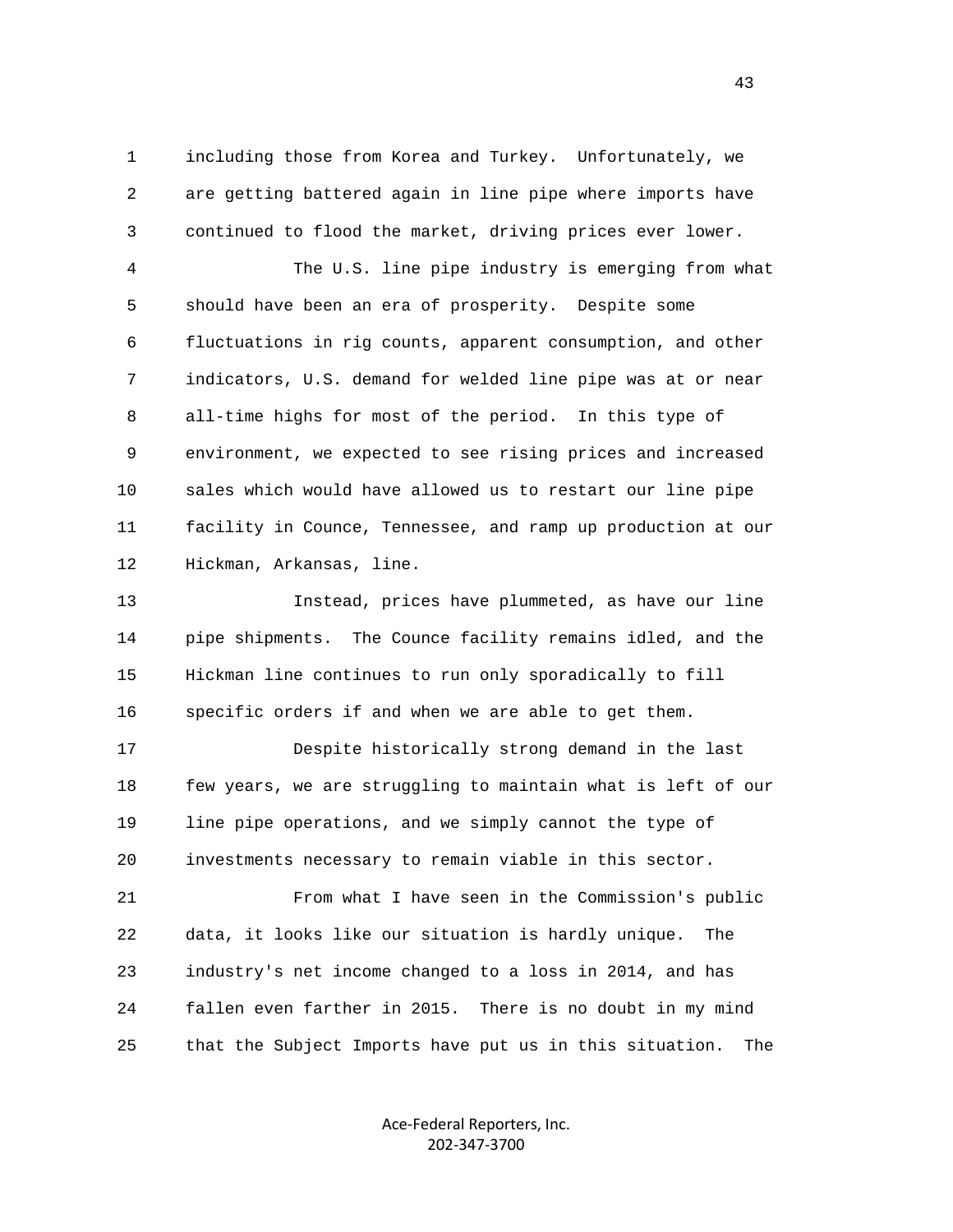1 last time the commission looked at this product it was 2 because unfair Chinese and Korean imports were flooding the 3 market.

 4 The Korean producers claimed to be stable and 5 responsible participants who only wanted to maintain 6 long-term relationships. But after duties were imposed 7 against the Chinese imports, we quickly learned that this 8 was not the case. From around 180,000 tons in 2007 line 9 pipe imports from Korea are on pace to reach more than 1 10 million tons this year.

 11 The Turkish producers have also entered the 12 market in force, and neither country shows any signs of 13 pulling back, regardless of how low prices fall or what 14 happens with U.S. demand.

 15 As these import flooded in, we tried to lower 16 prices to keep making sales but we couldn't go far enough. 17 Prices have been in a death spiral beginning when demand was 18 at historic highs in 2012 through 2014. With demand 19 beginning to soften in 2015, things have only gotten worse. 20 The volumes of the Subject Imports have actually

 21 accelerated and prices have continued to collapse. We have 22 recently seen Subject Imports being sold for less than \$500 23 per ton delivered. This equals a hot-rolled steel cost of 24 well under \$300 per ton. Even with declining hot-rolled 25 prices in the United States, this is absurd.

> Ace‐Federal Reporters, Inc. 202‐347‐3700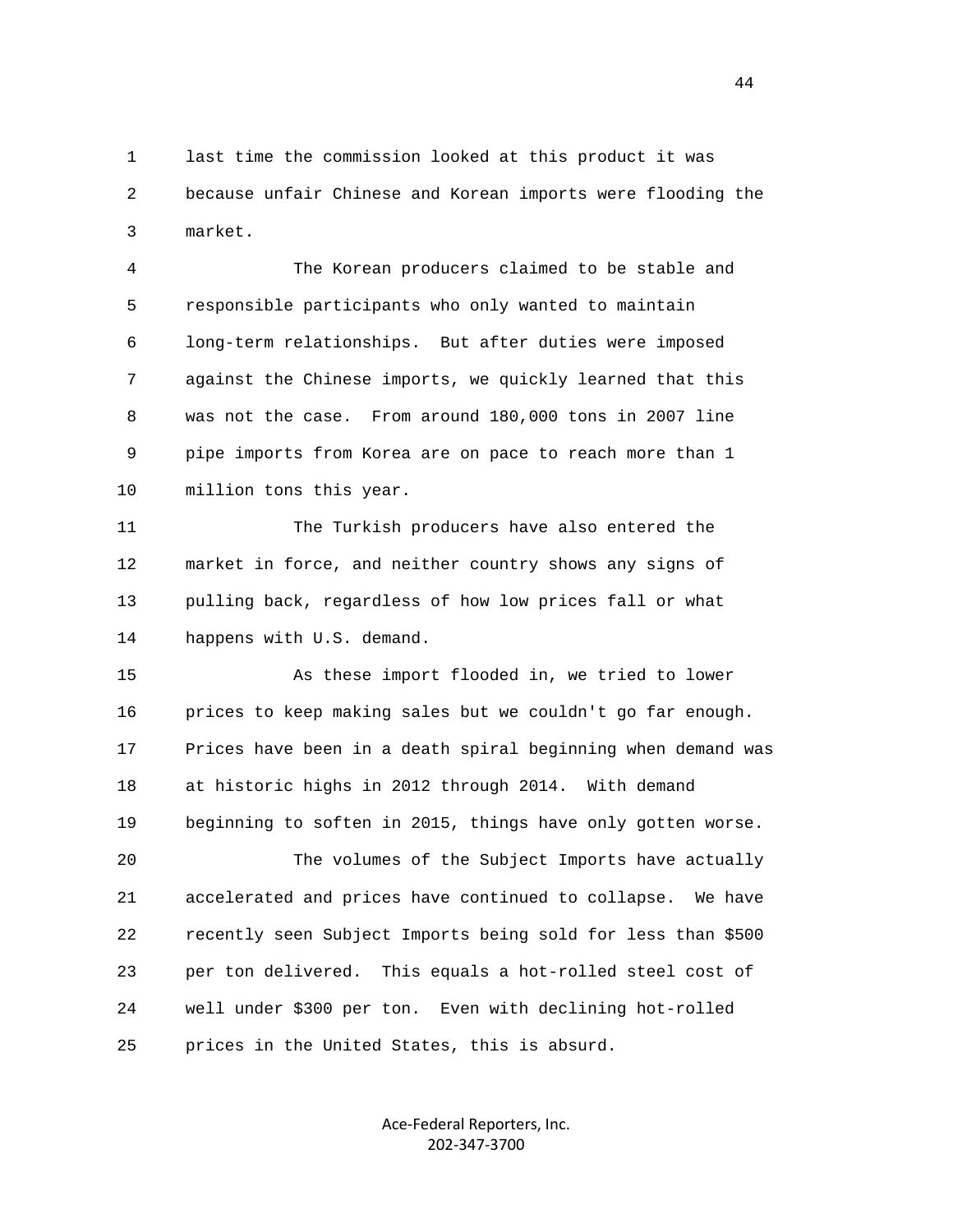1 We would have to get hot-rolled at \$50 above the 2 current spot price of industrial scrap just to cover our 3 costs at that price, let alone to generate enough of a 4 profit to sustain our line pipe operations. Neither of 5 these is possible.

 6 Price is the key factor for purchasing decisions 7 in this market, regardless of source. We sell to some of 8 the largest distributors in the country, and they buy 9 imports from both Subject countries.

 10 You may hear today that approved manufacturers' 11 lists allow us to sell at higher prices, but this is not 12 true. Distributors are looking for the lowest price, and 13 they use the lowest offer they get as leverage in 14 negotiations. We don't know whether that price was from an 15 AML producer or not, and they certainly don't tell us. 16 Besides, I would estimate the vast majority of purchases are 17 made without reference to AMLs at all.

 18 As long as the product meets standard API 5L 19 specifications, it qualifies for most projects. Even when 20 they are used, it is not difficult to get approved. We 21 regularly see AMLs that include both Korean and Turkish 22 producers, and we will give you some examples with our 23 post-hearing brief.

 24 It has always been our goal to produce and supply 25 a fully product line to utilize our range of production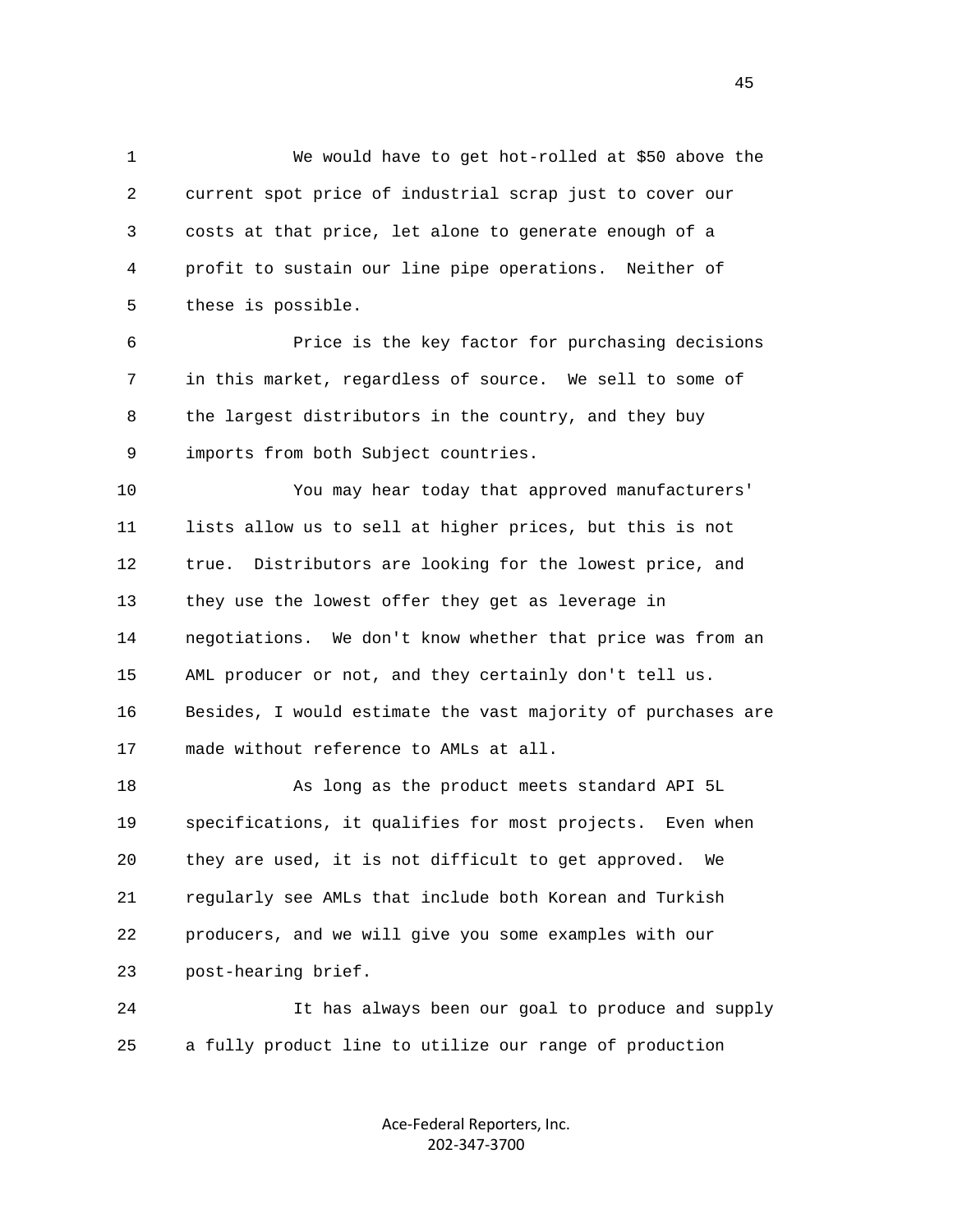1 capabilities. In this environment, though, our bottom line 2 is hurt with every ton of line pipe that we make.

 3 It simply does not make sense to produce when 4 prices are often below our marginal cost. Our customers 5 used to at least give us a chance to meet or beat import 6 offers, but now they don't even call us. They know that the 7 import price is too low for us.

 8 These market conditions will not improve without 9 relief. As the Commission is well aware, the subject 10 countries are export platforms with very little oil and gas 11 exploration and production of their own. Their industries 12 were built specifically to export to the United States and 13 other high-demand energy markets using excess steel 14 production, and they will continue to devastate the U.S. 15 market without Orders in place to level the playing field. 16 On behalf of Maverick and its workers, I urge the 17 Commission to make an affirmative Final Determination in 18 this investigation. Thank you. 19 STATEMENT OF JEFF JOHNSON 20 MR. JOHNSON: Good morning. My name is Jeff 21 Johnson. I am the Director of Commercial North America Line 22 and Standard Pipe for United States Steel Tubular Products. 23 During the last few years, I have been actively 24 engaged in our efforts to sell welded line pipe, efforts

25 that have been seriously harmed by the unfairly traded

Ace‐Federal Reporters, Inc. 202‐347‐3700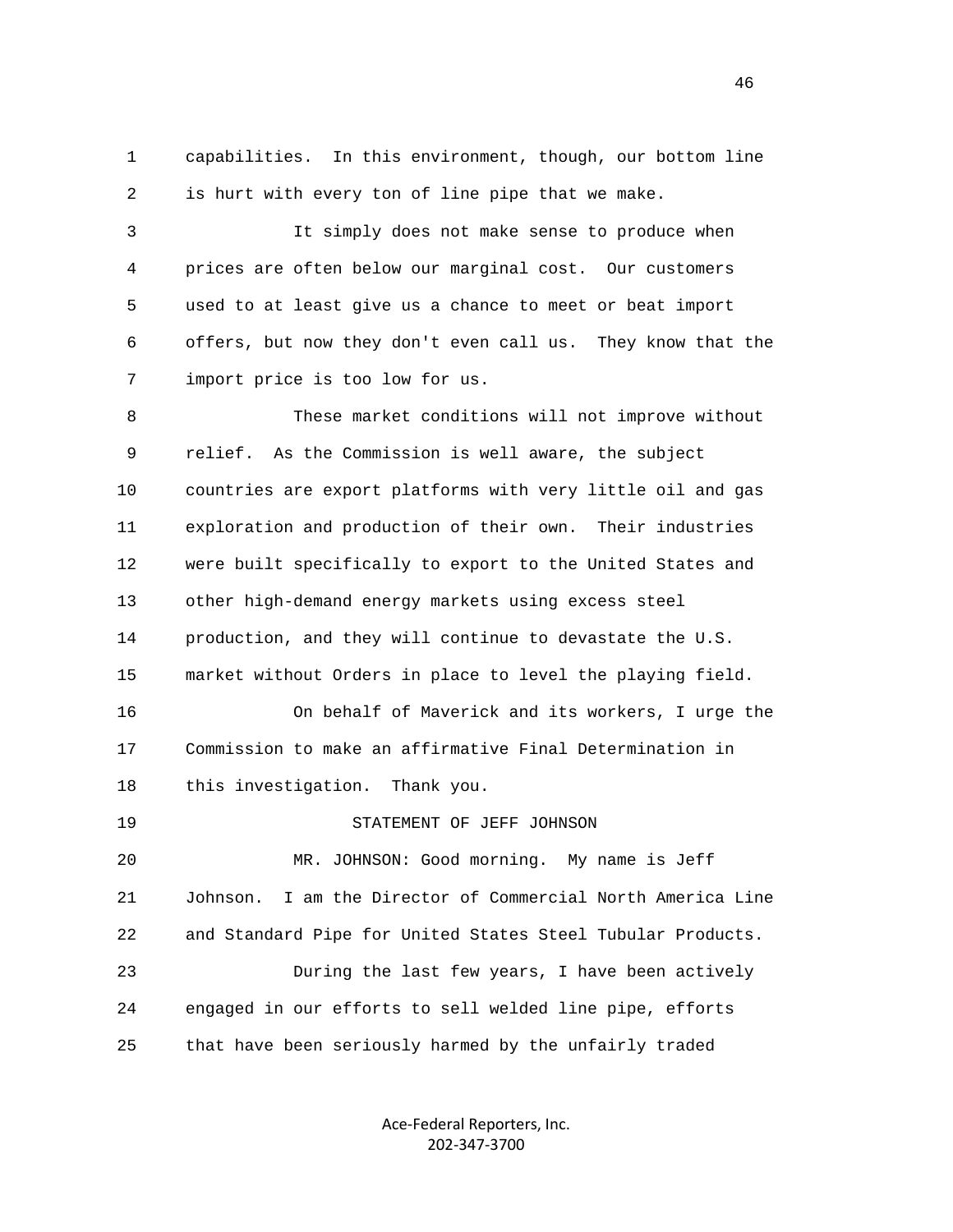1 imports at issue. In my opinion, there can be no doubt that 2 subject imports have hurt U.S. Steel and other domestic 3 producers.

 4 Traditionally, welded line pipe has been a 5 significant product for U.S. Steel, and we wanted it to stay 6 that way. In 2007, for instance, U.S. Steel spent \$2.1 7 billion to buy Lone Star's Welded Tubular facilities in 8 Texas. This state-of-the-art mills make welded line pipe 9 and, to this day, we have ample available capacity to 10 increase our production and sales at our Lone Star 11 facilities.

 12 In 2011, we assumed operation of a tubular mill 13 in McKeesport, Pennsylvania that had been operated by Camp 14 Hill Corporation. For U.S. Steel this represented a major 15 commitment to the production of welded line pipe. In fact, 16 that facility focused almost exclusively on this product.

 17 We believe that increased levels of fracking 18 particularly in the Marcellus Shale that runs through 19 western Pennsylvania, would provide us a great opportunity 20 to grow our welded line pipe business at McKeesport, and as 21 recently as 2012 we sold hundreds of thousands of tons of 22 this product.

 23 Since U.S. Steel's initial investment in 24 McKeesport, we have made further expenditures to maintain 25 and upgrade this facility. U.S. Steel continually strives

> Ace‐Federal Reporters, Inc. 202‐347‐3700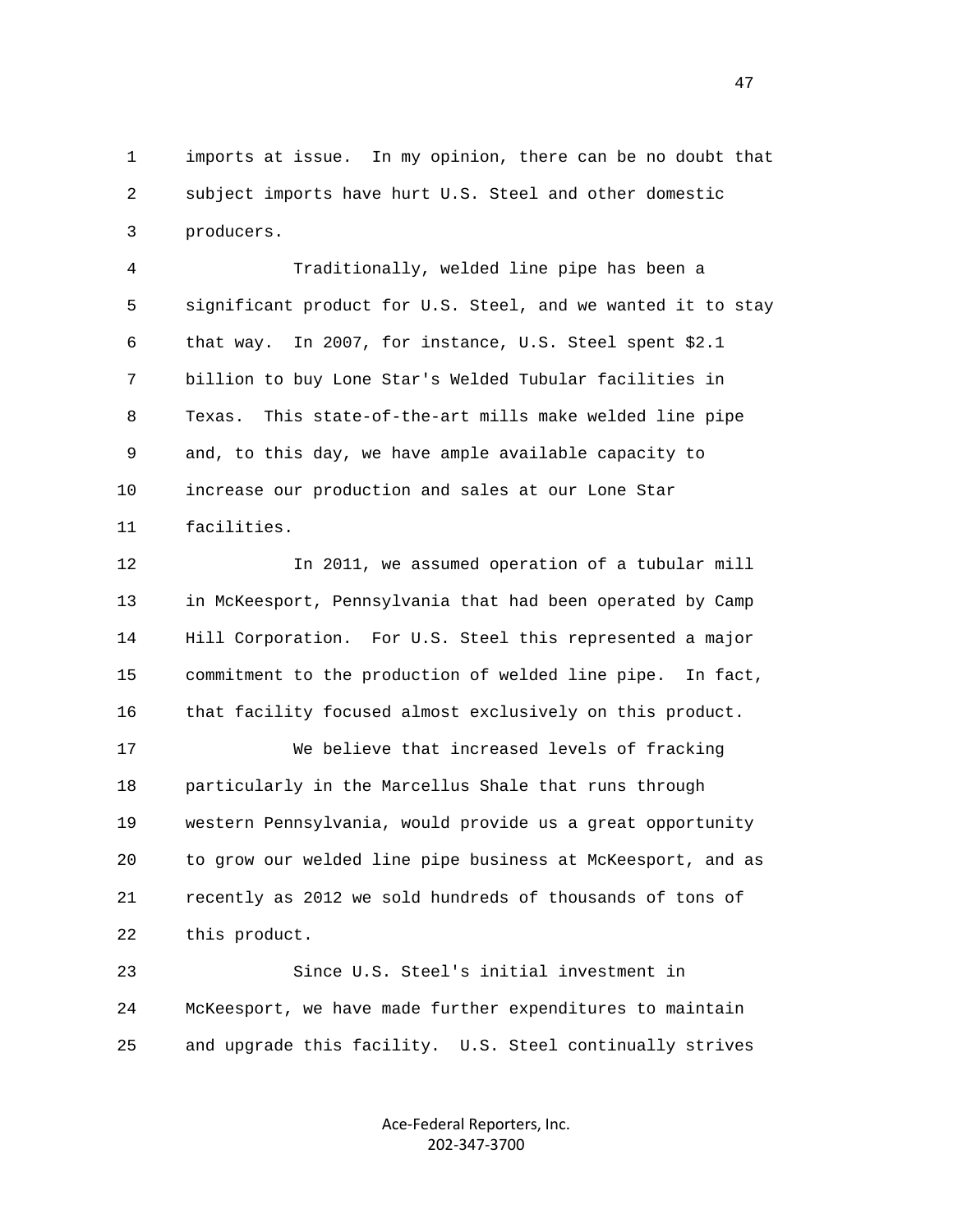1 to invest in its future, but these efforts have been 2 undermined by the absence of a fair marketplace for welded 3 line pipe.

 4 Indeed, unfairly traded imports have deprived us 5 to a fair market. Your data shows that in 2012 domestic 6 producers have 47.8 percent of this market, while Subject 7 Imports had 24.8 percent.

 8 During the first half of 2015, however, domestic 9 producers had only 34.8 percent of the U.S. market, while 10 Subject Imports had 44.6 percent. How can foreign producers 11 who must ship their products across the ocean to get here 12 take so much market share so quickly? By under selling.

 13 Your staff report shows that in 63 out of 65 14 comparisons Subject Imports under-sold domestic Like 15 Product. What happens when Subject Imports use unfairly low 16 prices to take market share? They drive prices downward.

 17 Your data show that in both 2013 and 2014 the 18 United States consumed just over 2.5 million tons of welded 19 line pipe. In other words, demand was stable. But the 20 average price of U.S. shipments of welded line pipe fell by 21 almost \$70 a ton, and the domestic industry's operating 22 income fell by almost 99 percent.

 23 During the first half of 2015, as the market 24 share of unfairly traded imports continued to grow, the 25 domestic industry suffered a net loss of more than \$20

> Ace‐Federal Reporters, Inc. 202‐347‐3700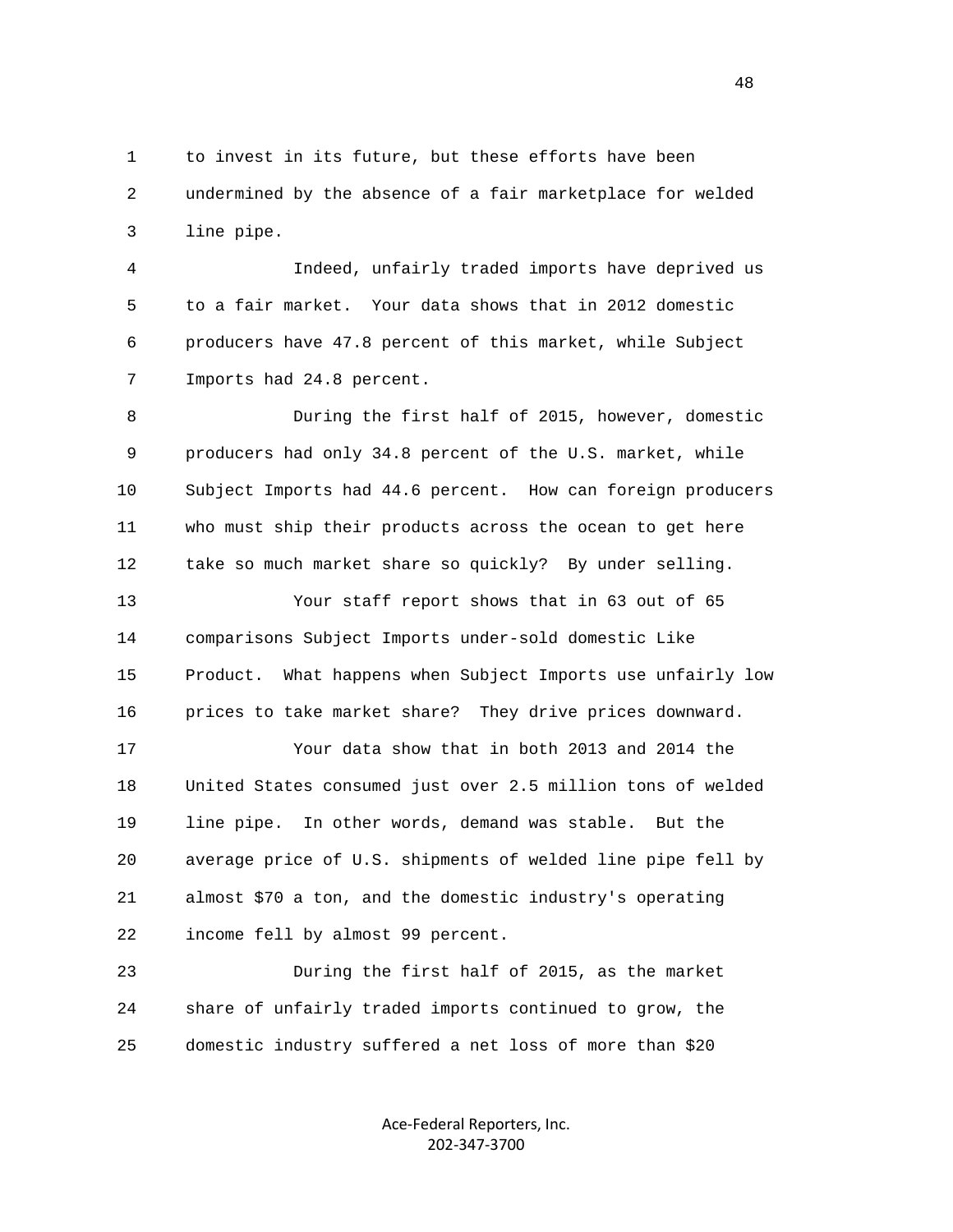1 million. That is devastating injury.

| 2  | It was certainly devastating for U.S. Steel.<br>As            |
|----|---------------------------------------------------------------|
| 3  | I said, we very much wanted to increase production and grow   |
| 4  | our sales of welded line pipe, but we could not afford to     |
| 5  | keep selling this product at such low prices.                 |
| 6  | Accordingly, in August 2014 we made the painful               |
| 7  | decision to close our McKeesport plant indefinitely. During   |
| 8  | this year, continued low pricing and an excess of supply has  |
| 9  | made it virtually impossible for us to find customers for     |
| 10 | our welded line pipe.                                         |
| 11 | As I previously indicated, we used to sell                    |
| 12 | hundreds of thousands of tons of welded line pipe each year.  |
| 13 | In the first six months of this year, however, we have sold   |
| 14 | less than 2,000 tons. To present further injury, it is        |
| 15 | vital for the Commission to provide trade relief to the       |
| 16 | domestic industry. I urge you to do so.                       |
| 17 | Thank you, very much.                                         |
| 18 | STATEMENT OF ROBERT Y. KOPF                                   |
| 19 | MR. KOPF: Good morning. I am Robert Kopf, the                 |
| 20 | General Manager of Revenue Management for United States       |
| 21 | In that role, I am actively involved in<br>Steel Corporation. |
| 22 | our efforts to sell hot-rolled steel, the primary input in    |
| 23 | welded line pipe.                                             |
| 24 | In fact, we have sold steel to all the domestic               |
| 25 | producers before you today, which means that part of my job   |
|    |                                                               |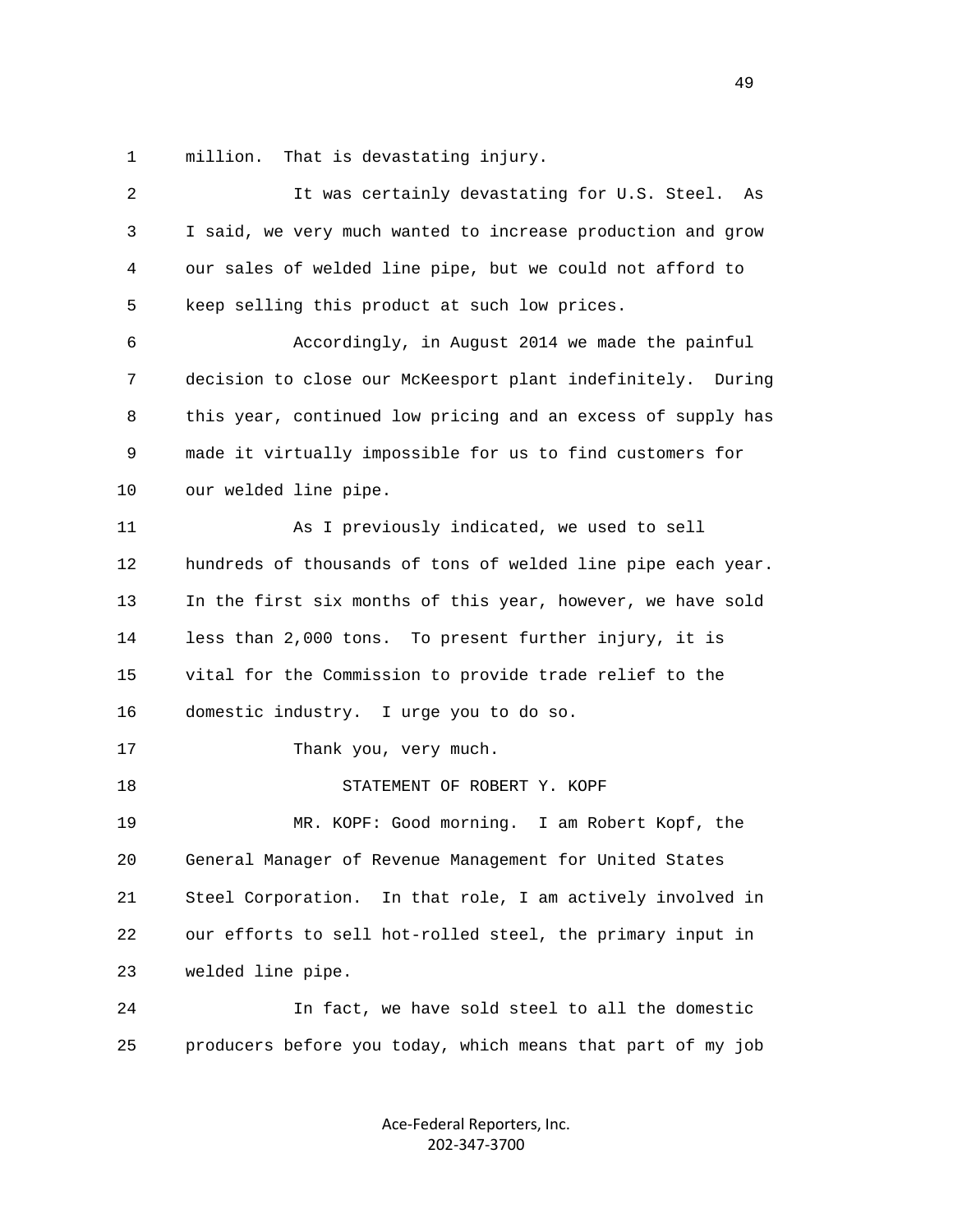1 requires me to monitor developments in the welded line pipe 2 market.

 3 Unfortunately, I have also had personal 4 experience with the effects of unfair trade. Only a few 5 weeks ago I was here testifying on the harm caused by dumped 6 and subsidized imports of hot-rolled steel. I thank you for 7 your serious consideration of that case and, to avoid any 8 confusion, I want to be very clear on one point.

 9 The harm suffered by U.S. producers of welded 10 line pipe in no way excuses the separate and additional harm 11 we are suffering by reason of unfairly traded hot-rolled 12 steel. We have already presented extensive evidence of how 13 dumped and subsidized imports of hot-rolled steel have hurt 14 the domestic industry, and will continue to do so as those 15 cases go forward.

 16 Furthermore, as you have already hard from the 17 witnesses here, domestic producers of welded line pipe are 18 also being hurt by unfair trade. U.S. Steel's USA 19 facilities are particularly well suited to supply hot-rolled 20 steel for welded line pipe, and we are in regular contact 21 with the major domestic players in this industry.

 22 For a long time now they have complained to us 23 about the harm that they have been and continue to suffer as 24 a result of unfairly traded imports. Prices for all 25 hot-rolled steel have fallen significantly in recent years,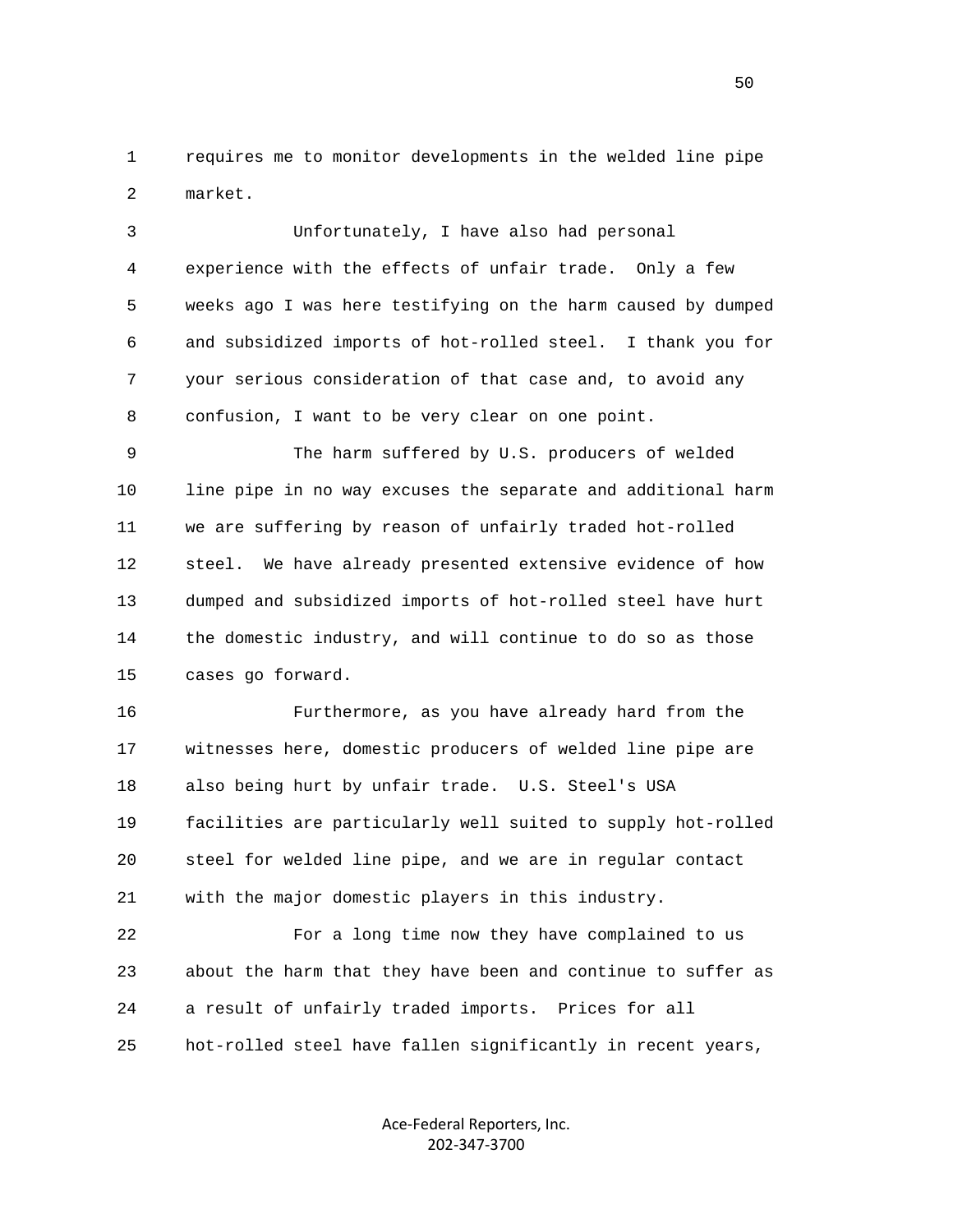1 due in large part to dumped and subsidized imports of that 2 product.

 3 It is no coincidence that two of the countries 4 named in the hot-rolled case are sitting here today as 5 defendants in this case as well. To these defendants, 6 selling dumped and subsidized line pipe into this market has 7 become common business practice which has forced our 8 domestic customers to adopt untenable and unsustainable 9 business practices just to continue operating. 10 Given these facts, I have no doubt that Subject 11 Imports have hurt U.S. producers of welded line pipe. 12 Thank you for the chance to testify. 13 MR. SCHAGRIN: And thank you, Mr. Kopf, and 14 Chairman Broadbent and Members of the Commission, that 15 completes the industry's direct presentation. We will 16 welcome Mr. Richey back to the front table and we will be 17 happy to answer all of your questions. 18 CHAIRMAN BROADBENT: Great. I want to thank all 19 the witnesses for coming today and taking time out of their 20 work schedule. 21 This morning we are going to begin our 22 questioning with Commissioner Williamson. 23 COMMISSIONER WILLIAMSON: Thank you, Madam 24 Chairman. I want to express appreciation for all of the 25 witnesses who came today to testify. I also want to express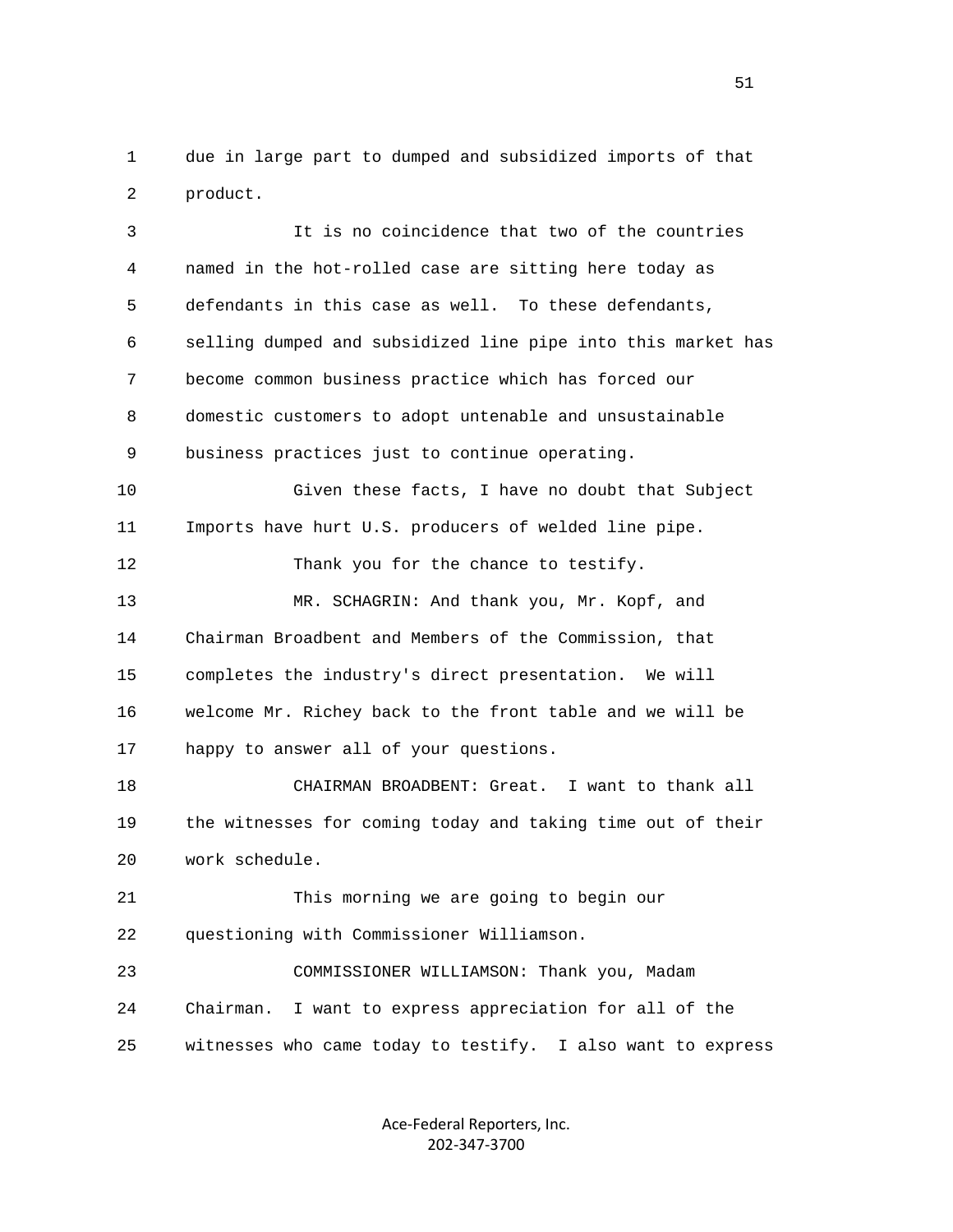1 our appreciation to Stupp for hosting a large number of 2 Commission staff when they visited the facility in Baton 3 Rouge and found it very, very useful.

 4 So our interim period data, the January to June, 5 show larger volumes of certain welded line pipe in inventory 6 compared to full-year data. Are inventories typically lower 7 at the end of the year?

 8 MR. BARNES: Scott Barnes, TMK IPSCO. Yeah, 9 Chairman, generally speaking as far as distributor stocking 10 inventories, it is common practice particularly in the State 11 of Texas where a majority of these line pipe inventories are 12 held to drive down overall value and quantity of inventories 13 by year end to avoid--or I should not use the word "avoid"-- 14 to reduce ad valorem taxes.

15 (Laugher.)

 16 COMMISSIONER WILLIAMSON: You have the right to do 17 that.

 18 MR. SCHAGRIN: Commissioner Williamson--this is 19 Roger Schagrin--is right. However, while that's the norm 20 and you should see somewhat lower inventories at the end of 21 the year than the middle of the year, it is striking that in 22 your staff report it shows that from the end of 2012 until 23 the mid-point of 2015 that domestic inventories, or 24 inventories held by the domestic producers, triple as a 25 share of their shipments.

> Ace‐Federal Reporters, Inc. 202‐347‐3700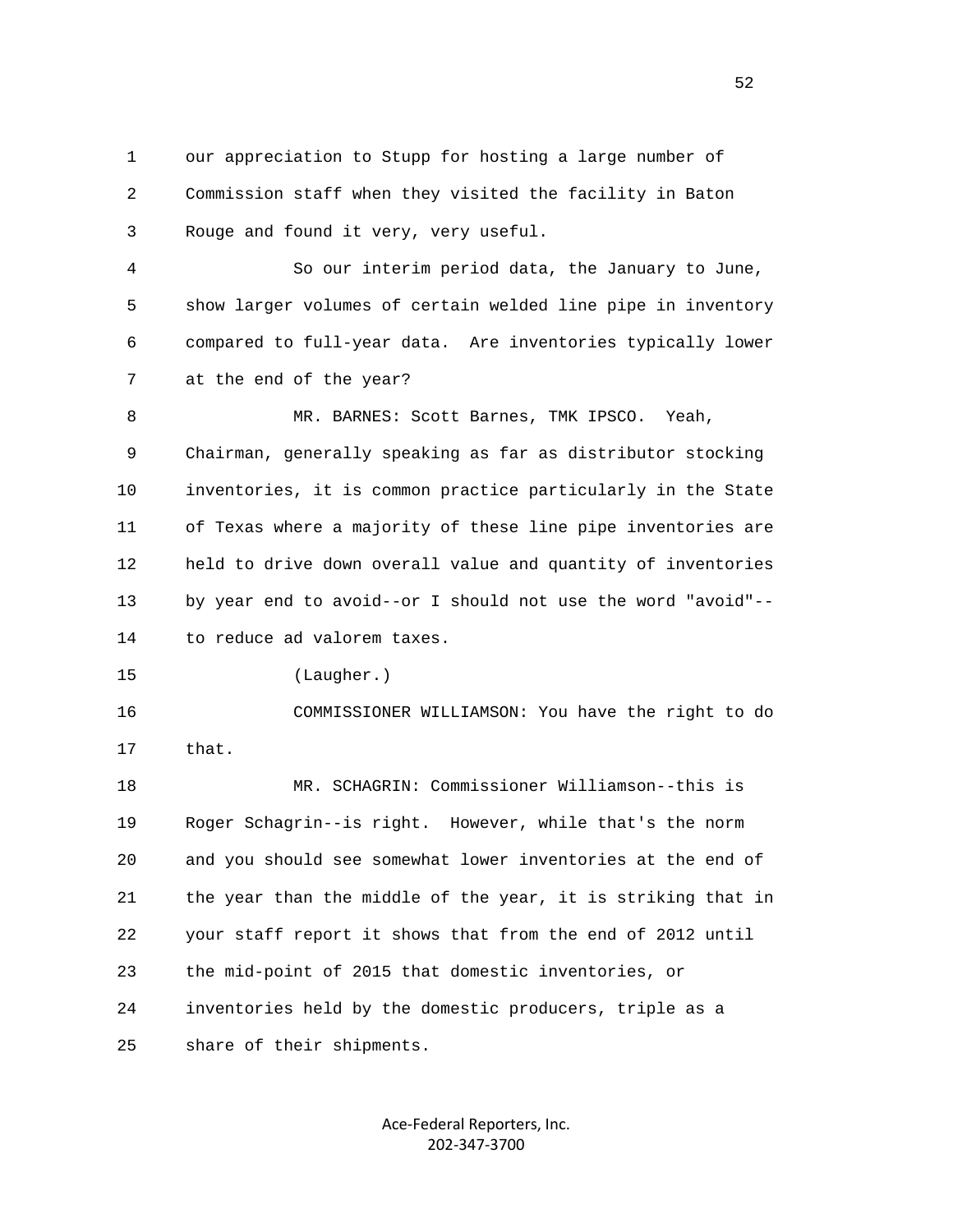1 And I think as you heard in some of the 2 testimonies today, given the warn notices that these 3 companies send out to their workers giving them 60 days' 4 notice, that they're producing product using those workers 5 before they're laid off, and putting them into inventory. 6 And so I think the fact that we had so many mill idlings in 7 the first half of this year contributed to that extra 8 inventory you see for the domestic industry.

 9 And of course it is not something that members of 10 the industry would want to see, is inventories, you know, 11 ballooning from 6 or 7 percent of their shipments up to, you 12 know, 16, 17 percent of their shipments. So I think it is 13 another indicia of the injury caused to this industry that 14 their inventories have ballooned so much in 2015 as imports 15 surged so much that they were forced to idle mills and then 16 often just produce for inventory before they let their 17 workers go on layoff.

 18 COMMISSIONER WILLIAMSON: Okay. Thank you for the 19 explanation.

 20 So the prehearing report provides details on the 21 line pipe dimensions used for gas and oil distribution. Has 22 the average diameter of the line pipe used for such 23 applications increased in recent years? And if so, what 24 size pipe is typically used for gas and oil distribution? 25 MR. BARNES: Scott Barnes with TMK IPSCO. It's

> Ace‐Federal Reporters, Inc. 202‐347‐3700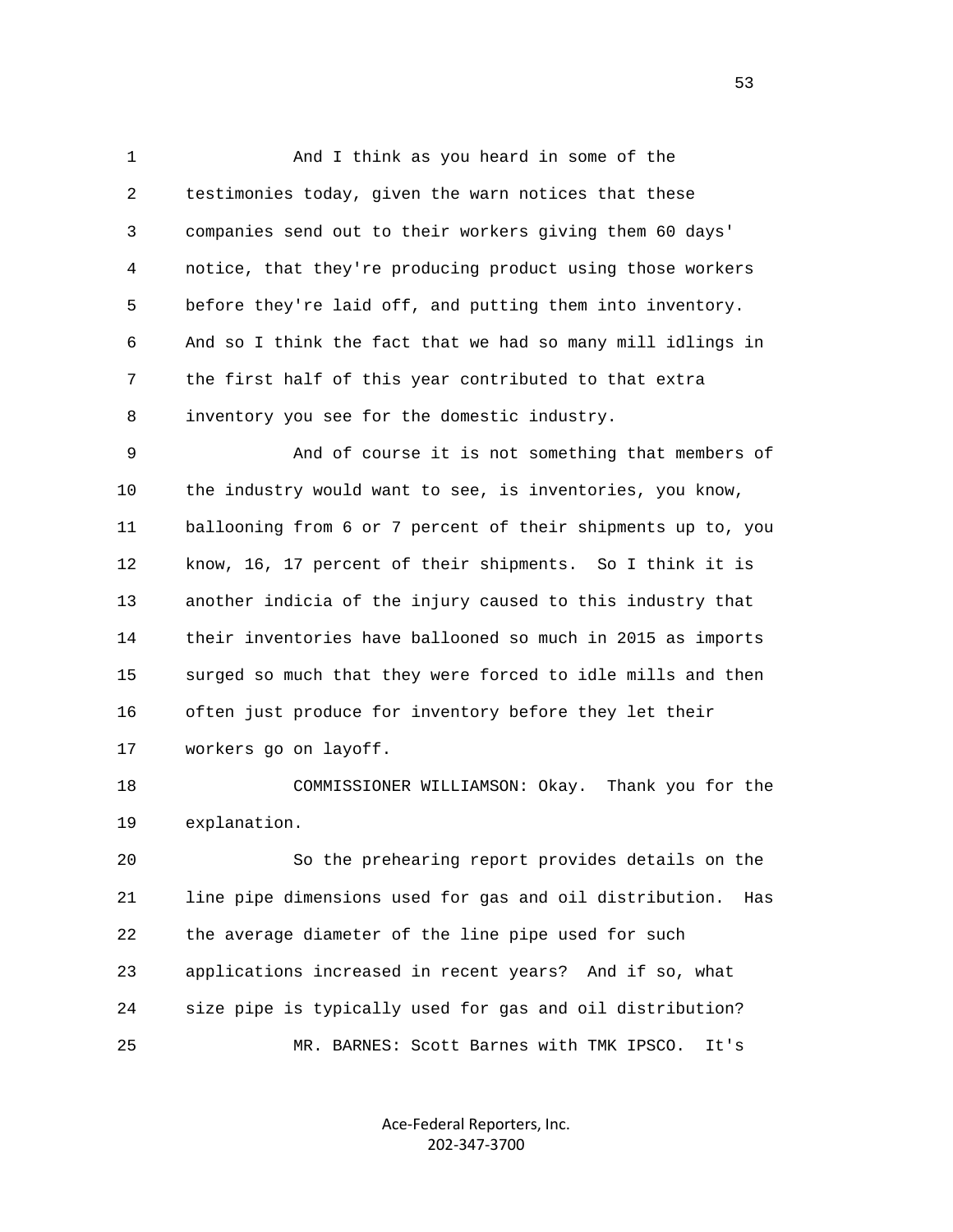1 been our experience, and I think other members of the panel 2 will agree, that the diameter of the line pipe used for 3 gathering lines in particular has grown from what was 4 commonly 8, 10, 12 inch, now we've seen more in the 16, 20, 5 and 24 inch range. And that is a direct relation to the way 6 the drilling has changed in the industry.

 7 Rather than drilling one well on a single 8 location, the industry has turned into a manufacturing type 9 process where they are what's called pad-drilling, in 10 essence drilling multiple wells on the same location.

 11 They do this for environmental reasons---there's 12 less roads, less traffic in and out of the locations, and so 13 on. But it's also more efficient. Again, going back to the 14 shift from drilling at a single location to a manufacturing 15 process where all the equipment and the rig and so on stays 16 in the same general path and they just walk the rig to the 17 next 5 feet, or 10 feet, or whatever, and drill down 18 horizontally in different directions and cover the same 19 acreage.

 20 So if you think about it, what's happened is a 21 lot of the smaller diameter gathering lines that used to be 22 used when there was one well on one location, those are now 23 all underground and they're called "casings" instead of 24 "line pipe" now.

25 So when you have all the hydrocarbons coming up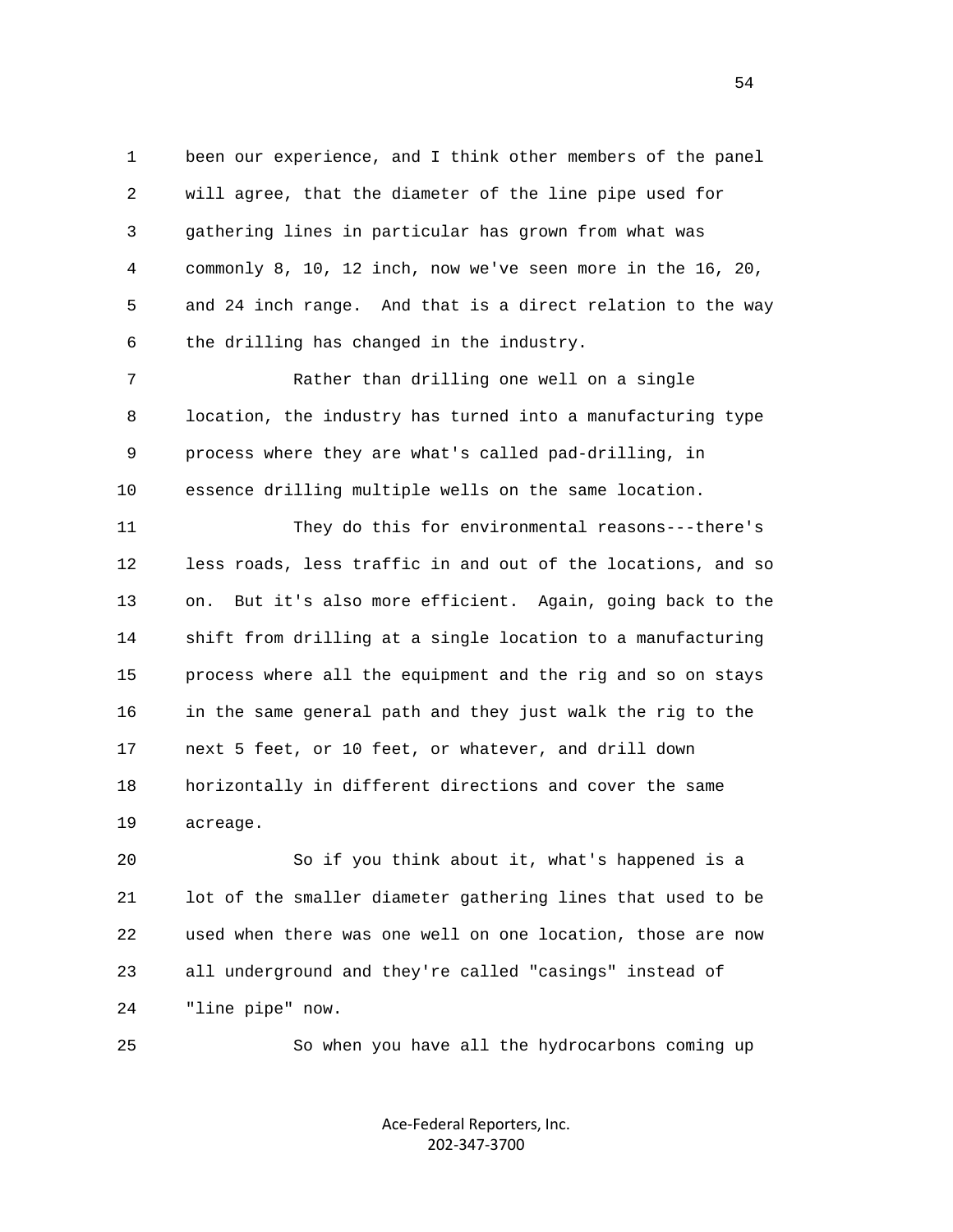1 from, it could be as many as 20, 25 wells on one location 2 into one central point, the volumes that need to be 3 transported from that location have increased quite 4 dramatically and therefore the volume that could be carried 5 away has to be done so in a larger diameter pipe. 6 So as I said, the shift over the years has gone 7 from gathering lines that are generally you're taking the 8 hydrocarbons from the producing spot to another location 9 have grown from 8, 10, 12 inch lines to 16, 20, and 24 inch 10 lines. 11 COMMISSIONER WILLIAMSON: Now are those casing 12 lines that you talked about, are those line pipe, too? Or 13 is that-- 14 MR. BARNES: OCTG. 15 COMMISSIONER WILLIAMSON: Okay. So what, more 16 demand for OCTG relative to line pipe? 17 MR. BARNES: Well not to confuse it to market to 18 markets, but because of horizontal drilling, as we testified 19 in the OCTG case, there is a higher density of OCTG being 20 used because you need heavier wall pipe, higher grade, and 21 so on, and there is also on a number-of-tonnage basis the 22 average tons per wellhead has gone up because of this. 23 COMMISSIONER WILLIAMSON: Okay, thank you. 24 Let's see, the number of production workers 25 decreased by only 3.8 percent during 2012 to '14, despite a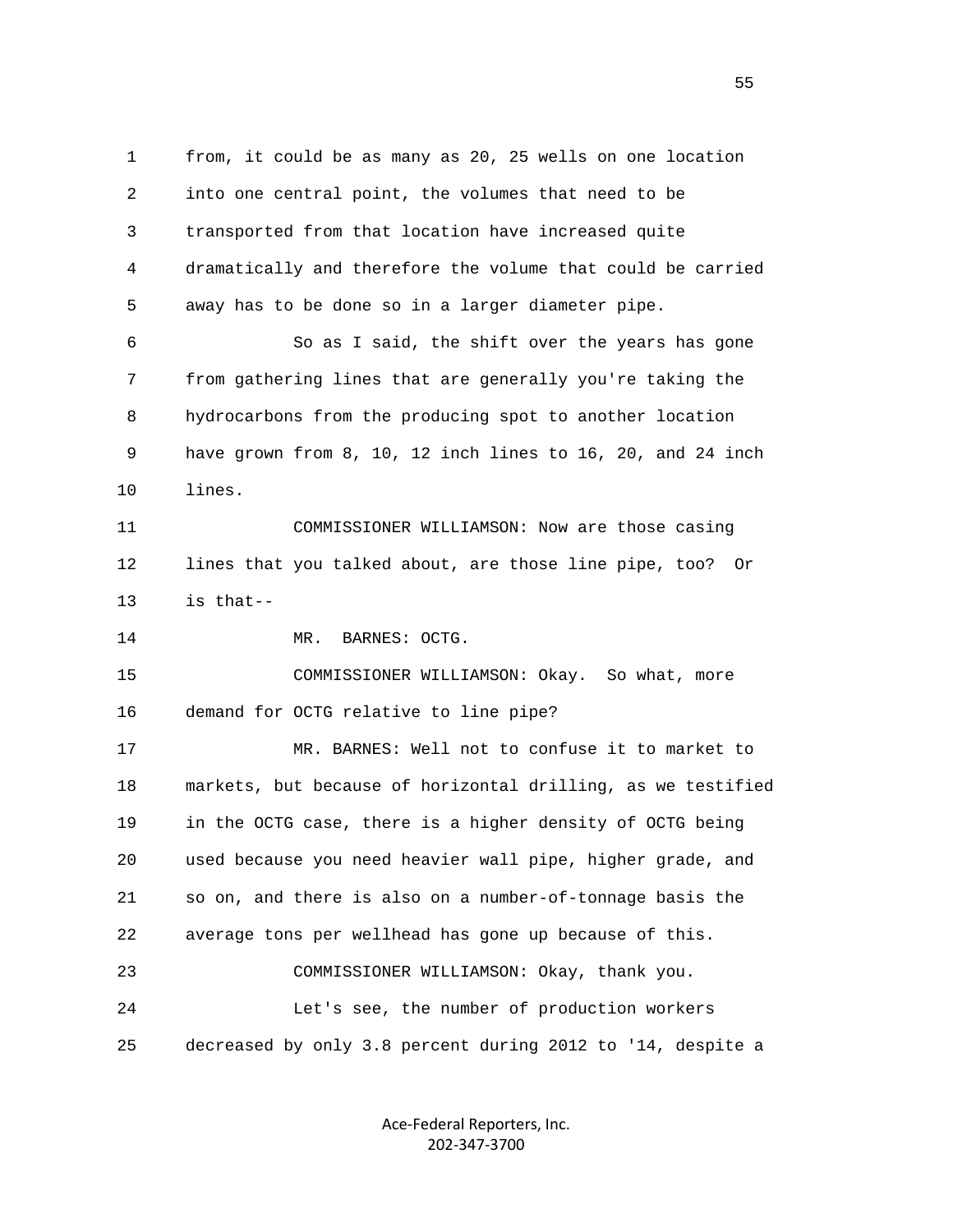1 23 percent drop in apparent consumption and a 20 percent 2 drop in production. Respondents argue that this relatively 3 modest decrease in employment indicates a lack of material 4 injury. How do you respond to this assertion?

 5 MS. HART: Commissioner Williamson, this is Holly 6 Hart. Frankly, I don't think thirty--you know, from my 7 perspective and from the Union's perspective, 690 workers, 8 or 30 percent of the workforce, certainly to us is 9 significant.

 10 MR. SCHAGRIN: And, Commissioner Williamson, this 11 is Roger Schagrin. You know, I would just point out that 12 it's just really a little bit of a timing issue. As you 13 heard from the domestic industry, they tried to hold on to 14 their workers. They tried to delay plant idlings. And so 15 the fact that the vast majority of the layoffs happened in 16 the first half of 2015 instead of in 2014, and unfortunately 17 there's been another several hundred layoffs since the end 18 of your POI on June 30th, as there's been additional mill 19 idlings. And that is directly related to the renewed and 20 massive import surge in the first half of 2015 where, based 21 on stable demand, we had a 35 percent increase in Subject 22 Imports at ridiculous prices that vastly undersold the U.S. 23 industry. And members of the industry faced with increasing 24 losses, many of them have just plain thrown in the towel. 25 And you heard the testimony today about all the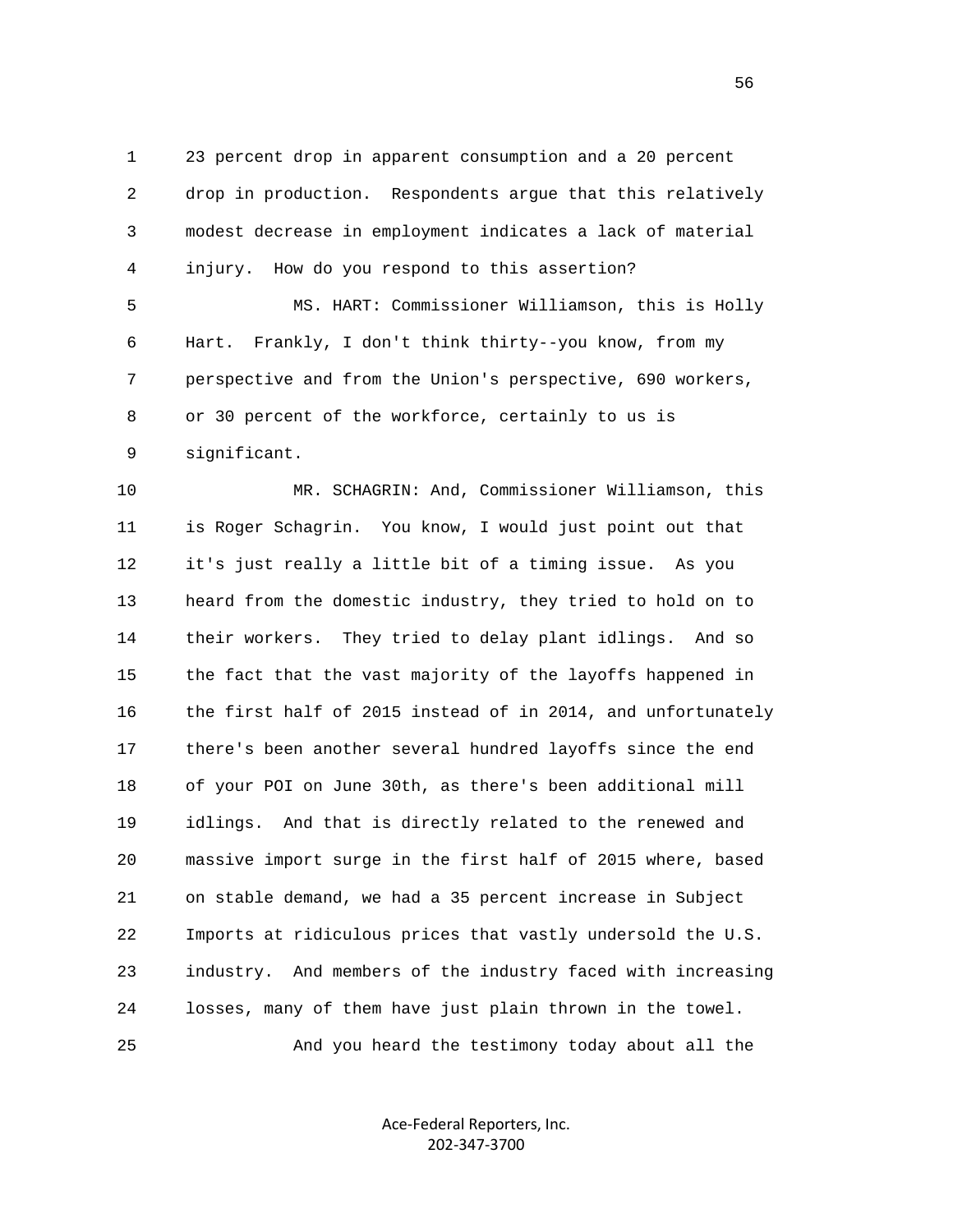1 recent mill idlings. So I just think the Respondents trying 2 to point out that the industry didn't lay off its workforce 3 in 2014 but waited until the first half of 2015 in no way 4 undercuts the injury to the workforce in this investigation. 5 MR. JAMESON: And this is Paul Jameson, too. I 6 would also point out that Table 3.9 indicates that the 7 amount of wages paid to these workers dropped by about \$26 8 million between 2012 and 2014. So you held onto some 9 workers, but you paid them less and they worked fewer hours 10 by far in 2014 compared to 2012. 11 So the number of workers is one thing, but the 12 amount of money that they were paid is another whole matter. 13 And they were seriously injured by losing \$26 million of 14 wages. 15 MR. PRICE: Alan Price. I would just say the 16 Respondents' argument is basically heartless. 17 COMMISSIONER WILLIAMSON: Okay. Usually the 18 assertion is the opposite, that workers get laid off first 19 before anything else happened. And I was also going to 20 note, the percentage of--the number of hours worked also 21 took a significant decrease, too. 22 MR. WALBURG: This is John Walburg from California 23 Steel. I would like to comment on your question. We at 24 California Steel have maintained a no-layoff policy for the 25 past 31 years. Even through 2009 we ended up donating

> Ace‐Federal Reporters, Inc. 202‐347‐3700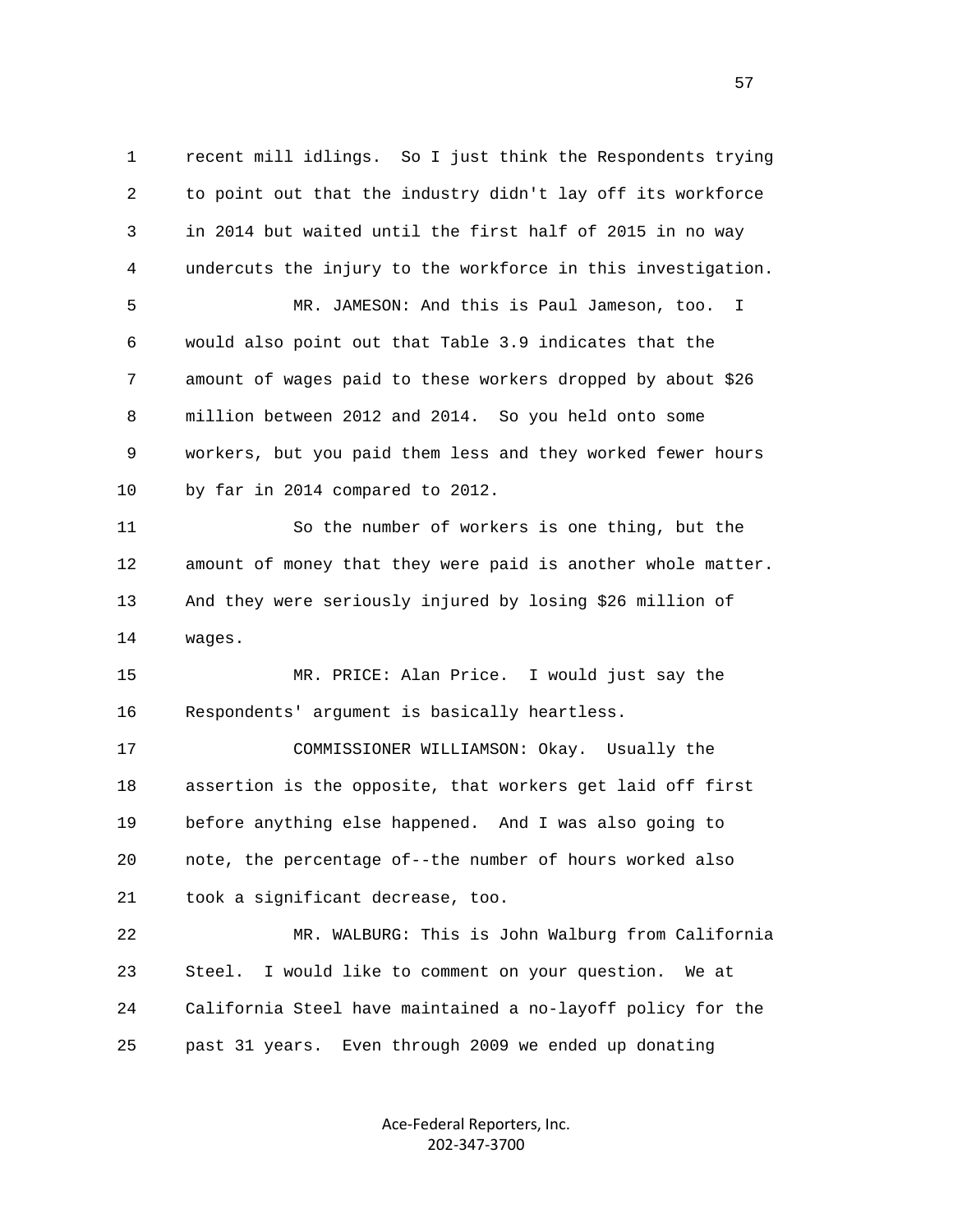1 people's time to the local community, to the parks and 2 recreation to build restrooms and paint and do work because 3 we value our employees.

 4 During this past year, we are fortunate that we 5 were starting a new mill which gave our people something to 6 do and work that needed to be done. But had we not been 7 doing that, it would have been very difficult to maintain 8 the policy that we have maintained for the past 31 years.

9 Thank you.

 10 MR. CURA: Commissioner Williamson, this is German 11 Cura. I am the president for Tenaris North America and the 12 CEO of Maverick Tubulars, and if I may--

 13 COMMISSIONER WILLIAMSON: Yes, my time is running 14 out so--

 15 MR. CURA: I would like to very briefly address 16 the point I think is critically important. You know, we as 17 companies manufacturing companies try to retain our workers 18 as much as we can for a variety of reasons.

 19 You know, this is an industrial operation, and if 20 we seriously want to talk about safety and safety 21 preservation, level of training, level of knowledge, this is 22 something that is also so important that we try to preserve 23 this as much as we can.

 24 Now usually we start cutting down hours, the 25 reason why somebody mentioned the amount of money that was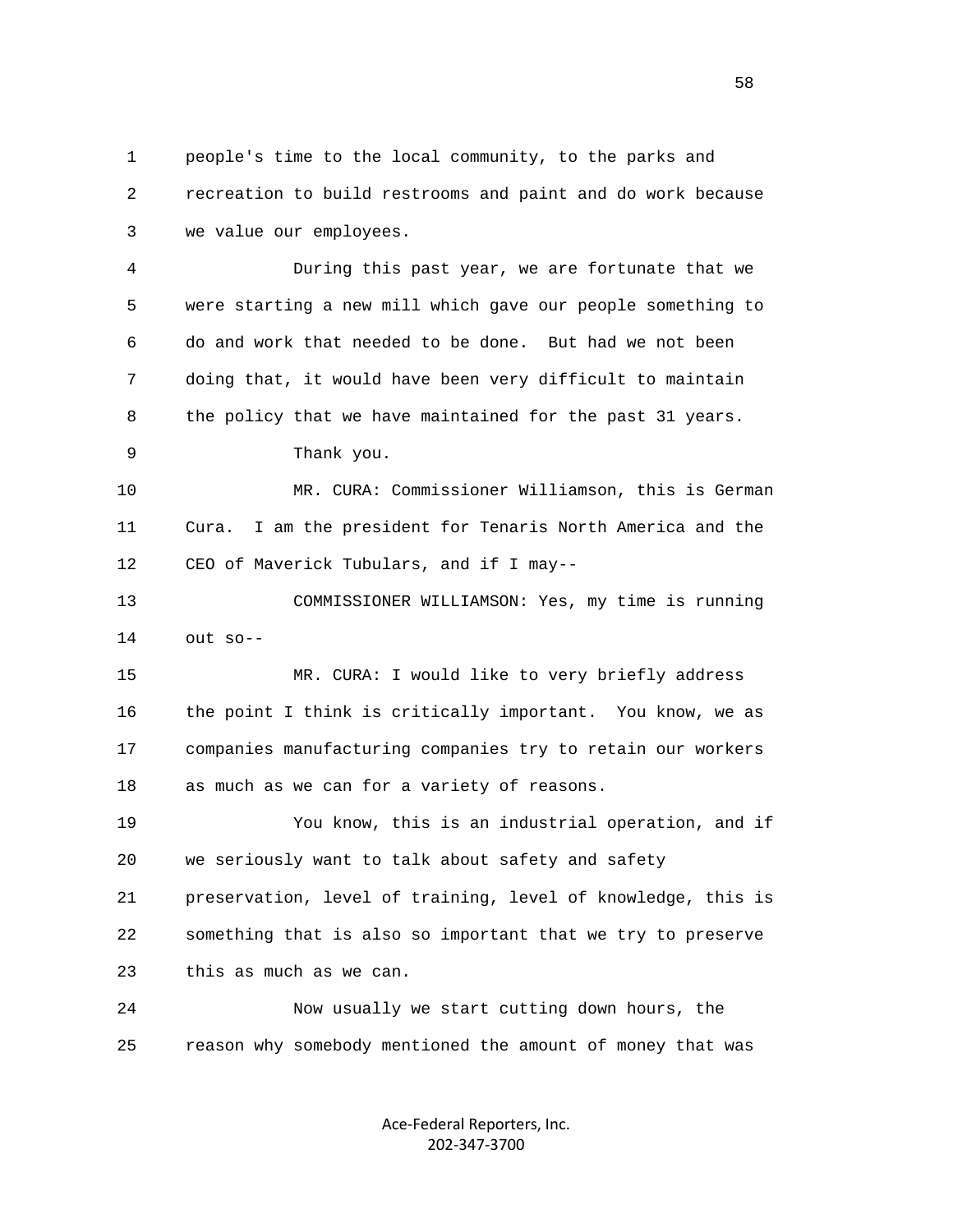1 ultimately drastically reduced, but I tell you when it gets 2 to laying people off, typically the people like ourselves 3 will look at this as the last resort. And this is when we 4 start to see, frankly, more options available. Thank you. 5 COMMISSIONER WILLIAMSON: Good. Thank you for 6 those answers.

 7 CHAIRMAN BROADBENT: Commissioner Johansen. 8 COMMISSIONER JOHANSEN: Thank you, Chairman 9 Broadbent, and I would like to thank all of you for being 10 here today.

 11 I'm going to start off with kind of a hard 12 question. I believe that all the witnesses here today have 13 spoken about how your firms have recently laid off workers 14 or, in the case of Mr. Walburg, how you are trying to avoid 15 doing that. And I'm very sorry to hear about this and about 16 the impact of these layoffs on your workers and their 17 families in the surrounding communities.

 18 That being said, your industry is dependent on 19 the health of the U.S. oil and gas sector and, as we all 20 know, the state of the oil and gas sector in the United 21 States is bad. I assume that other firms associated with 22 the oil and gas sector, and these firms are not necessarily 23 in the pipe industry, that those firms are also laying off 24 people or in the prospect of seeing whether or not that has 25 to be done.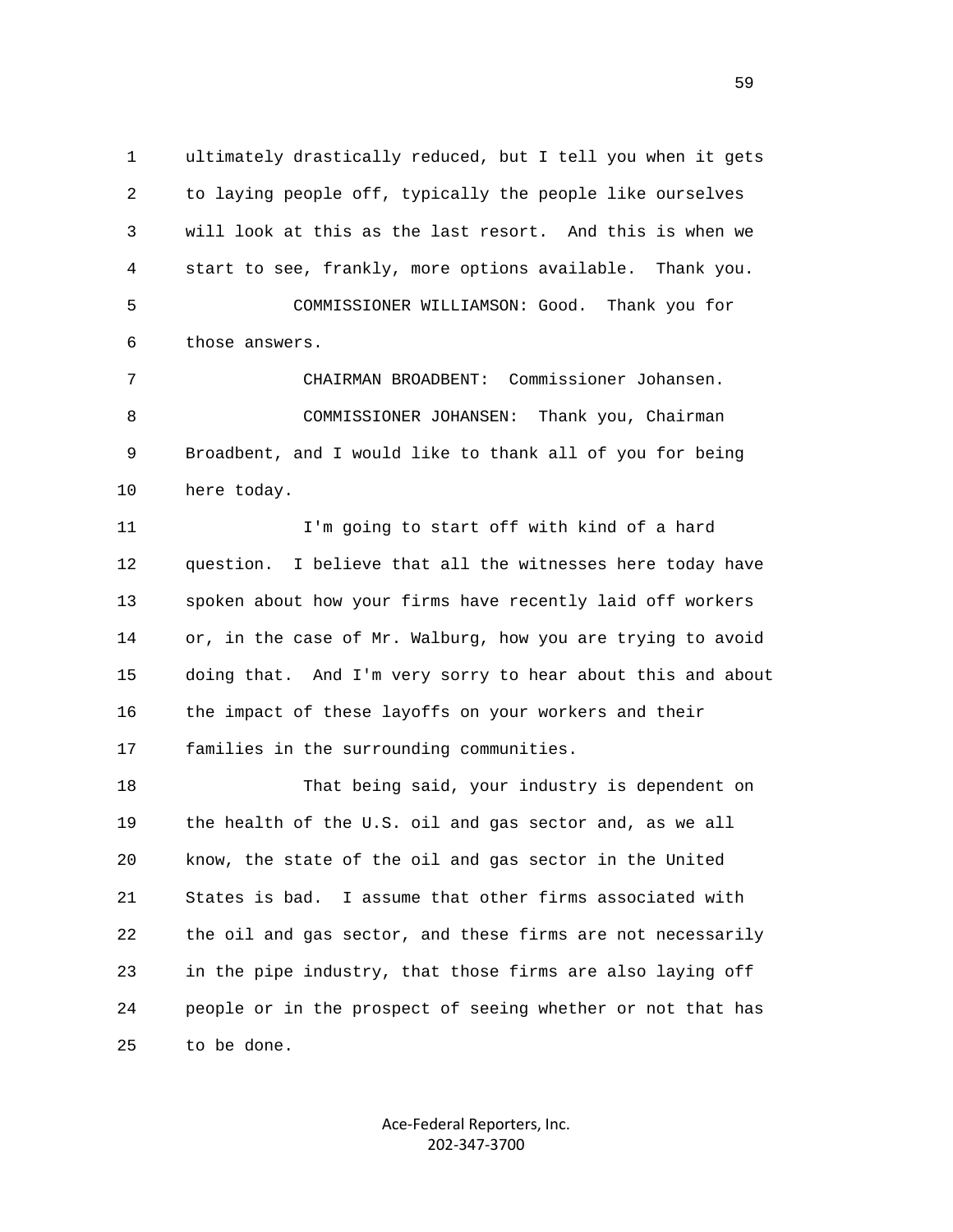1 Could not the response have a point when they 2 state that the overall health of the line pipe industry is 3 directly linked to that of the oil and gas sector? And that 4 this factor, and not subject imports, is the cause of the 5 current state of the line pipe industry?

 6 MR. BARNES: Commissioner Johansen, Scott Barnes 7 with TMK IPSCO, I'd like to take a crack at answering your 8 question about direct linkage between line pipe demand and 9 the oil and gas industry. They are in the same industry, I 10 won't deny that, but their linkage is not as correlated as 11 tightly as one might think because of a lot of things are 12 different than what they used to be.

 13 Rig count cannot be as tightly correlated with 14 the OCTG business anymore either for that matter, because 15 technology has entered the arena and has dramatically 16 changed what happens.

 17 There are drilling efficiencies that they can 18 place and when I mean drilling efficiencies, I'm talking 19 about new drill bits and other techniques that have 20 increased the speed of which you can drill a well, so 21 instead of taking thirty days for one rig to drill a well 22 and make cases, today, that same rig, or a similar rig, the 23 number of the rig, can drill that well in five to seven 24 days.

25 So the number of wells per rig have greatly

Ace‐Federal Reporters, Inc. 202‐347‐3700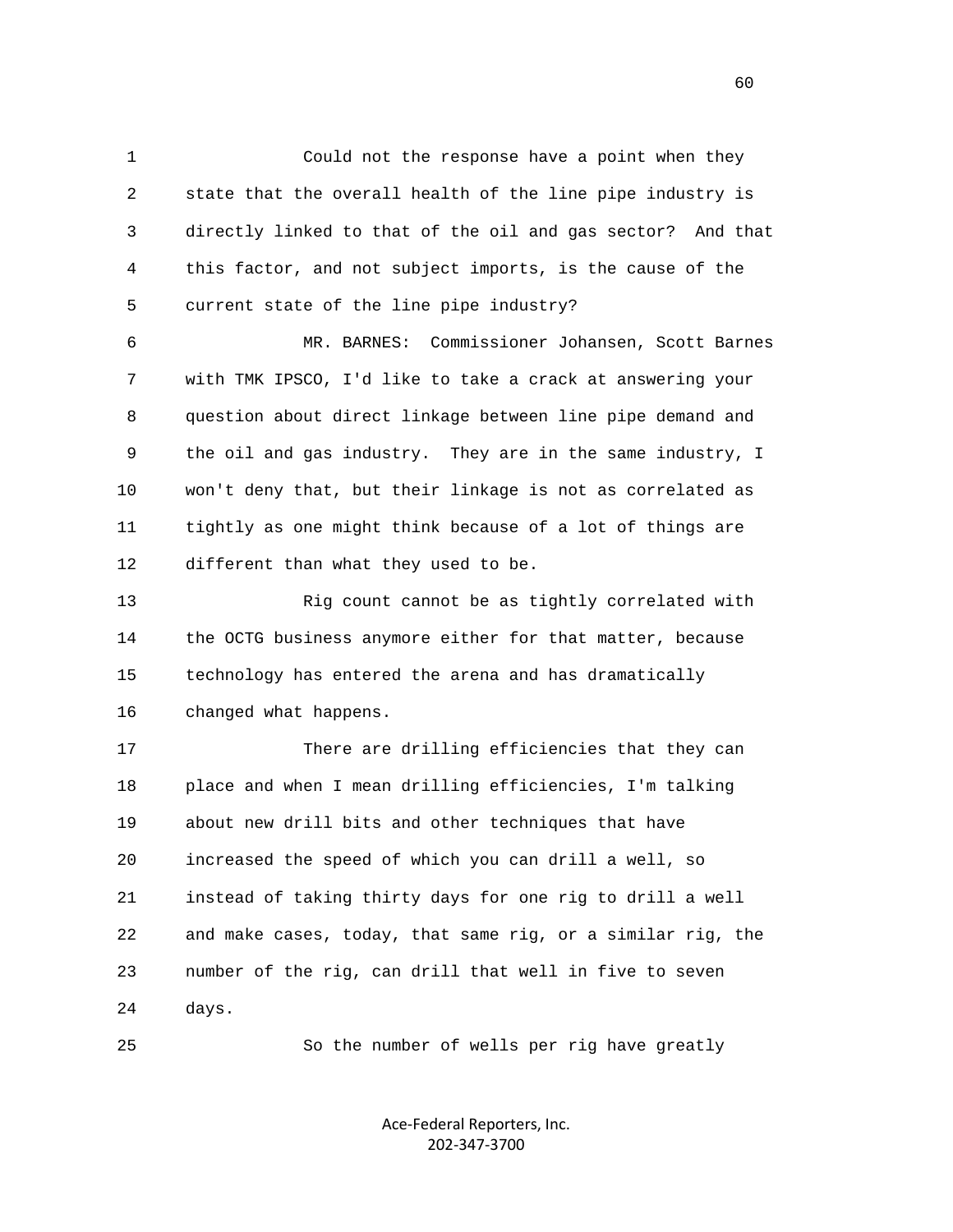1 increased, as well as there are well efficiencies. And well 2 efficiencies in the form of the type of fracks that go on, 3 we're now at multiple stage fracks. Some companies are 4 doing routinely fifty plus fracks per well, which increases 5 the production that comes from those wells. The initial, 6 they call it the IP of the initial production rates, have 7 gone up quite dramatically.

 8 So, to think about the rig count as it was a few 9 years ago, when it used to drill, you know, one well every 10 thirty days and now it's drilling, you know, five to seven 11 wells and, likewise, the production from those wells comes 12 up, it's much bigger than that. And much more efficient so 13 the correlation between rig count and the line pipe demand 14 has dropped because production has increased quite a bit.

 15 There's also a large backlog of projects to be 16 made for line pipe and here again, the timing or the 17 planning that's involved between drilling a well or multiple 18 wells on one pad and being able to build and construct the 19 pipeline is quite different.

 20 When you're going to secure a lease to drill a 21 well, you're usually dealing primarily with one landowner, 22 the farmer that you go have cup of coffee with, you know, on 23 the front porch and you talk about, you know, I need this 24 lease and ease of access.

25 But if you're gonna drill just a hundred mile,

Ace‐Federal Reporters, Inc. 202‐347‐3700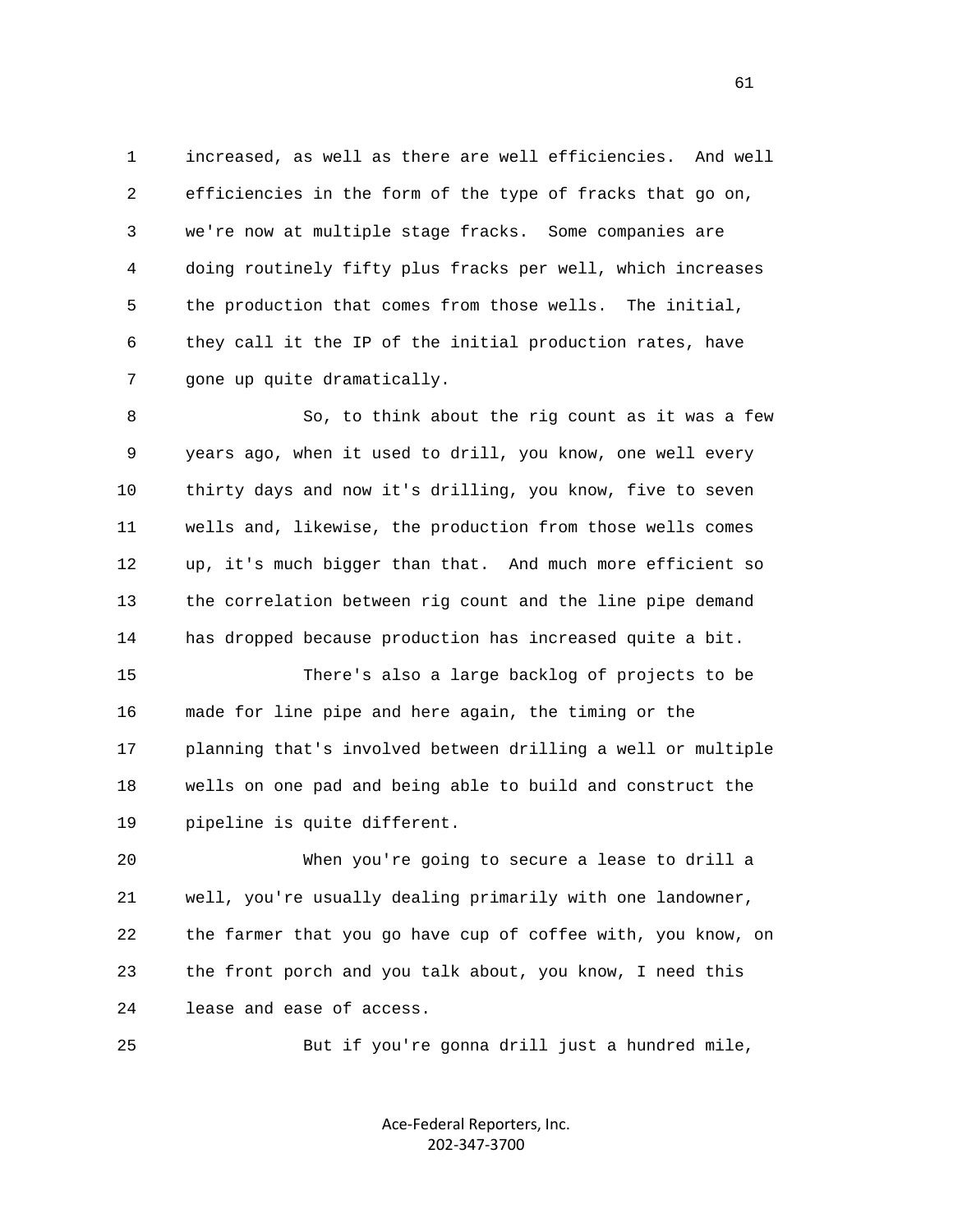1 excuse me, if you're gonna build just a hundred mile 2 pipeline to go, take that farmer's, you know, production, 3 marry it up with another farmer's and on down the road, 4 you're dealing with multiple landowners, major right-of-way 5 issues, road crossings, you know, undergoing rivers and 6 streams. You've got the environmental impact statements and 7 a whole host of different things that happen.

 8 I mean, look at Keystone Pipeline, how long it's 9 taken that project to get approved. That's just, you know, 10 the poster child for how the approval process has gone on 11 and gone on.

 12 There are multiple pipeline projects that are on 13 the books, that are in various stages of being approved and 14 completely going forward. And that's gonna happen. And we 15 see that happening because, as I said, these well 16 efficiencies are producing more natural gas, more natural 17 gas liquids, more crude, and there's an infrastructure need 18 in this country, just like there is an infrastructure need 19 for roads and bridges.

 20 The pipeline grid is aged over the years, and 21 one of the government's own agencies, the pipeline safety 22 group, has talked about the age of the existing pipelines, 23 and that there needs to be a replacement of those lines. So 24 just the replacement aspect of the lifetime grid is a demand 25 factor going forward, as well as the movement of getting the

> Ace‐Federal Reporters, Inc. 202‐347‐3700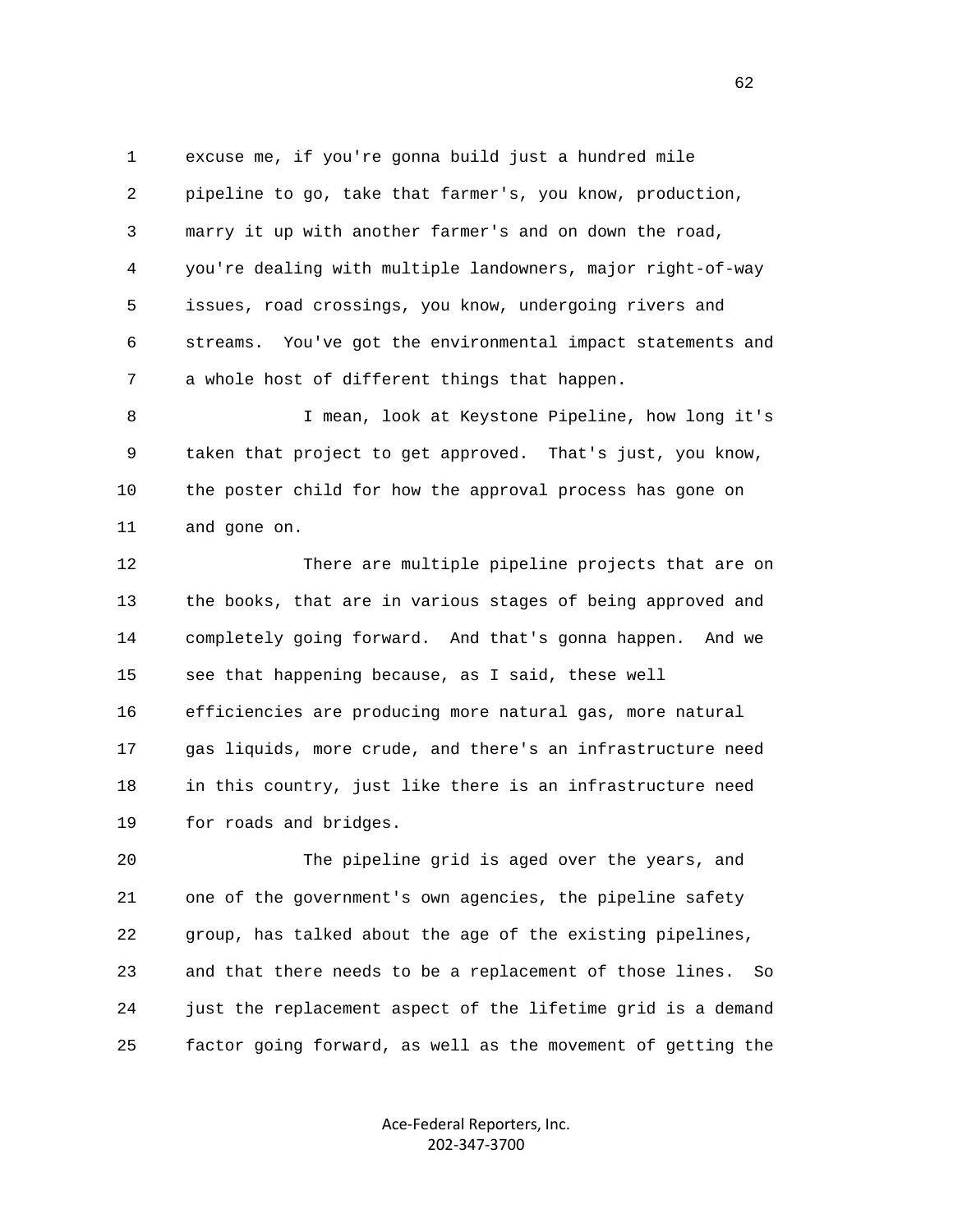1 market, or getting the new production of these hydrocarbons 2 from these new areas to new markets, underserved markets.

 3 There was an article in the Wall Street Journal 4 just on Saturday about the northeastern part of the United 5 States is the move underserved market in the U.S. for 6 natural gas. They pay the highest natural gas prices in the 7 country during the last winter. Why? Because there's no 8 pipelines going there.

 9 There's an economic incentive, and many of these 10 pipeline companies have got projects to go forward with 11 that. You know, from an environmental standpoint, we've got 12 the switch from coal-burning power plants to natural gas 13 power plants. That's generating more line pipe or pipeline 14 demand.

 15 And the crude oil lines, you read about them and 16 the fact that there haven't been a lot of crude pipelines 17 built yet because we're looking for that critical mass to 18 build and direct where those markets are, but as you see, 19 more railroad car accidents where they spill cars into the 20 different rivers and you have contamination and so on, the 21 pressure from safety and the environment are creating more 22 demand for pipeline.

 23 So, just a short summary, it's a lengthy answer, 24 but I firmly believe that they're not directly linked and 25 that there is a nice backlog of orders and demand for line

> Ace‐Federal Reporters, Inc. 202‐347‐3700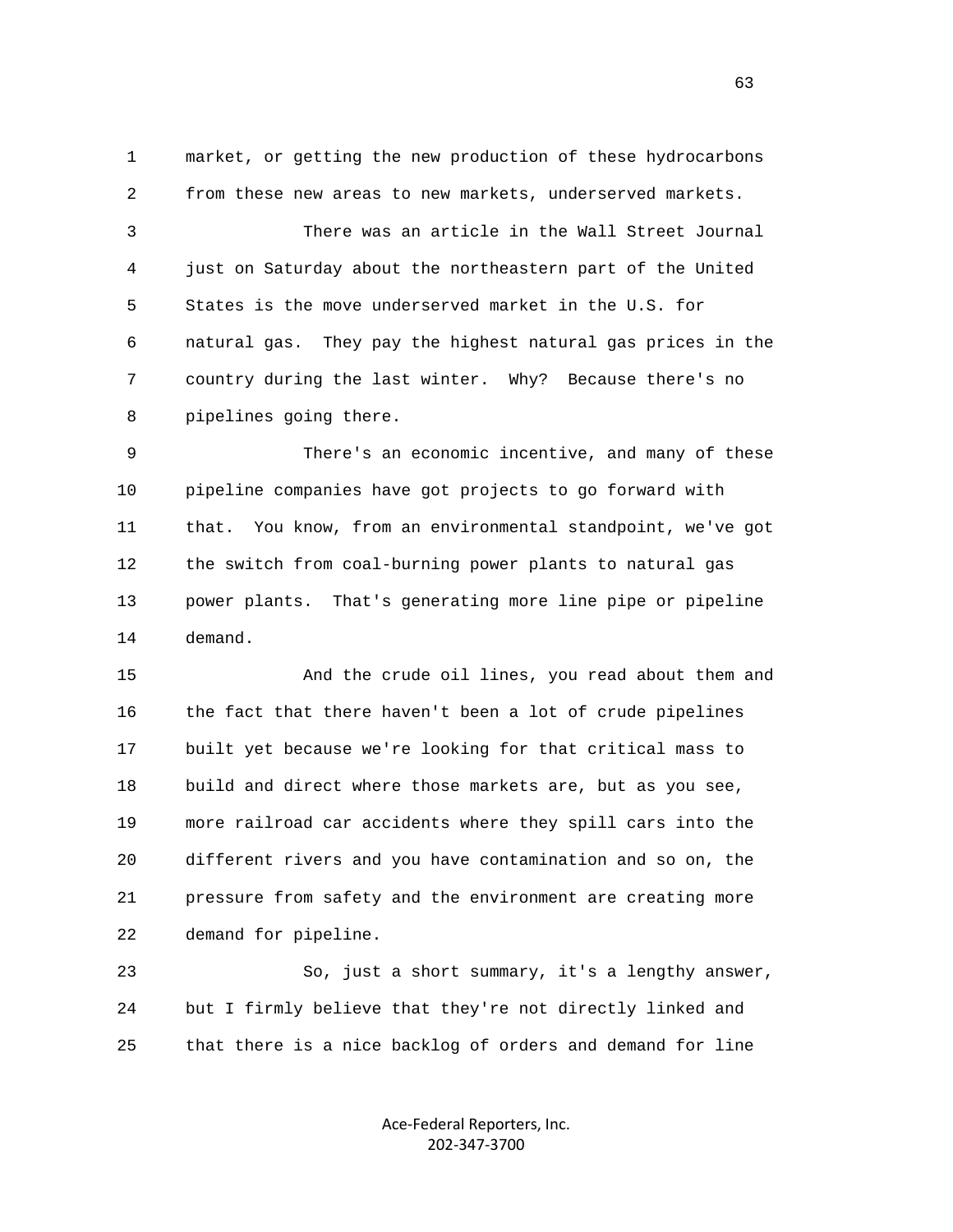1 pipe has been and will be steady for several more years to 2 come.

 3 MR. CURA: Commissioner Johansen, if I may. 4 This is German Cura with Tenaris. I would like to echo very 5 briefly Mr. Barnes' comments, by reminding everybody that, 6 you know, the U.S. has reached oil production levels, which 7 are absolutely a record 9.5 million barrels a day of oil. 8 Gas production records, 70 billion, give or take, a day. 9 Now line pipe is about conduction of fluids or 10 gas products' derivatives. And we are, in fact, dealing 11 with absolute production records that the country has not 12 seen in decades. And this I think cuts a very, in my 13 opinion, a clear differentiation between what is happening 14 with welded line pipe relative to recounts and OCTGs. 15 MR. DEFRANCESCO: Commissioner Johansen, Robert 16 DeFrancesco on behalf of Maverick Tube. Just some quick 17 data points from your staff report to point out that I think

18 undercut the respondents' claim.

 19 One, from 2012 to 2014, regardless of 20 correlation, the rig counts are very strong and you're in a 21 period of historic drilling. From '12 to '14 the rig counts 22 don't change much. You ought to, in that type of demand 23 environment, you should be seeing at least stable prices to 24 increasing prices and what you have in your data is exactly 25 the opposite.

> Ace‐Federal Reporters, Inc. 202‐347‐3700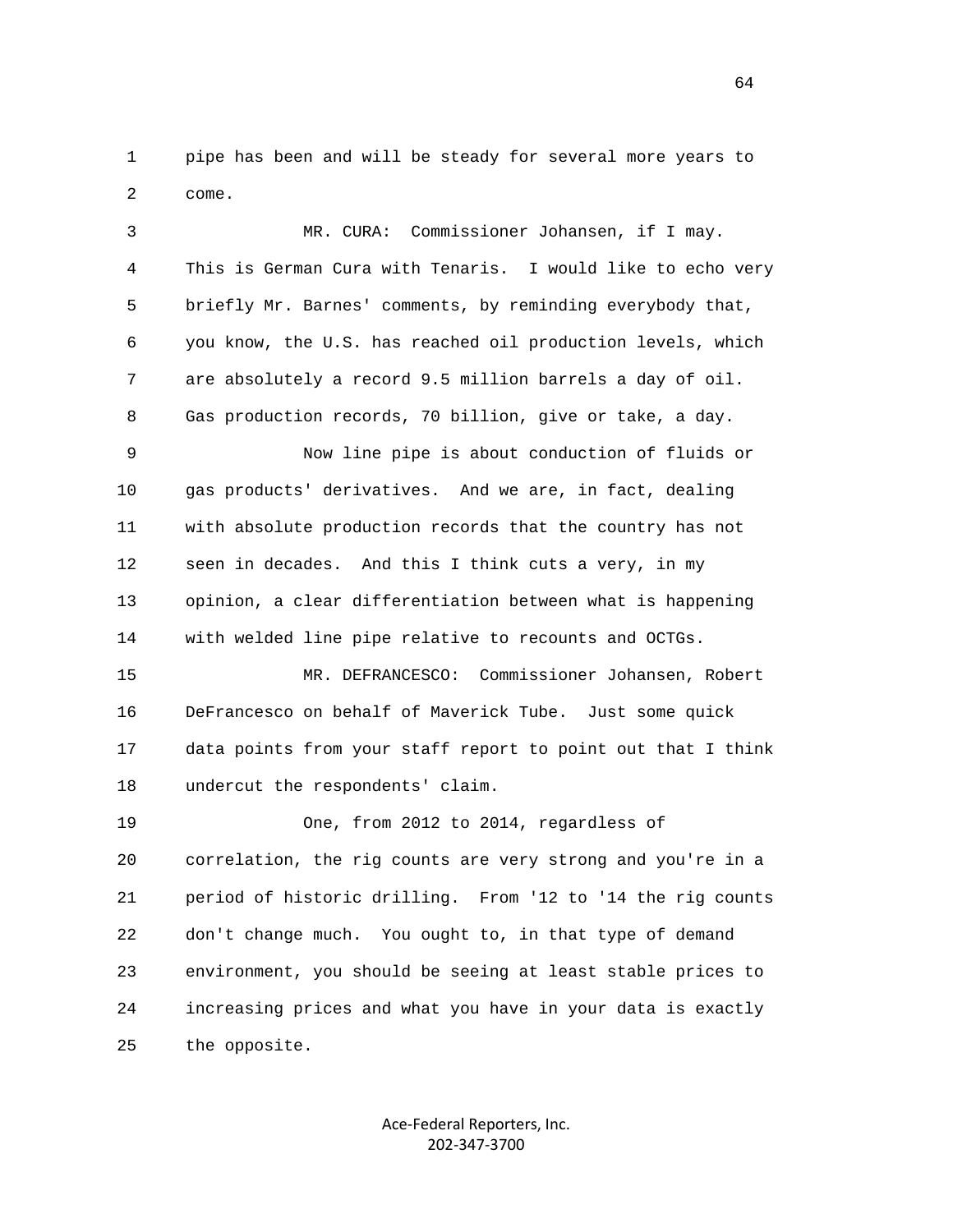1 As soon as subject imports began surging in, you 2 see prices declining and I would direct you to your pricing 3 product data in the confidential staff report that we'll 4 discuss more in the post conference brief, but especially in 5 products 1 and 3 where the subject imports are concentrated 6 in those ODs, along with the domestic industry.

 7 What you see is prices declining on an annual 8 basis, rapidly, both for subject and domestic and an almost 9 one-to-one swap in volume between subject product and 10 domestic product. And, to me, that is where your 11 correlation lies, and even in product 4 which is a large OD 12 where you tend to see more project-based drilling in 13 operations and project work, even there you see price 14 suppression and depression by the subject imports. So I 15 think the Commission's own data undercuts that argument. 16 Thank you.

 17 COMMISSIONER JOHANSEN: Yes, Mr. Vaughn? 18 MR. VAUGHN: Thank you, Commissioner Johansen. 19 I just wanted to put in a few data points as well. The 20 staff report shows that from first half to first half, U.S., 21 first half '14 to first half '15, U.S. apparent consumption 22 was basically stable. It was down only 0.9%.

 23 But during that same period, U.S. product was 24 down over 30% while subject imports went up over 37%. So I 25 think again, what you're seeing here is, is that the shift

> Ace‐Federal Reporters, Inc. 202‐347‐3700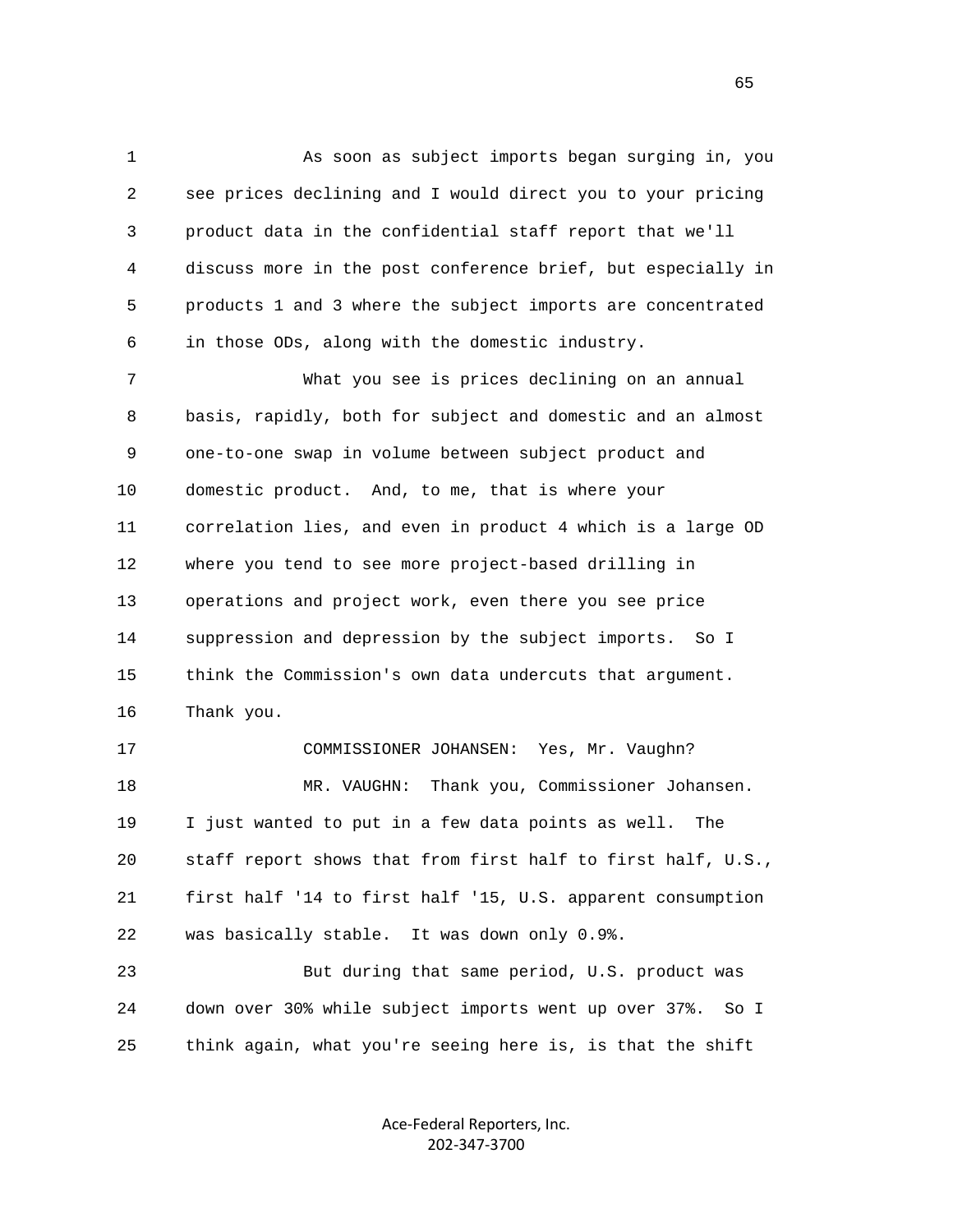1 in the marketplace is a relative shift between subject 2 imports and domestic production and not the result of shifts 3 in apparent consumption.

 4 COMMISSIONER JOHANSEN: All right. Thank you 5 for your responses. My time is about to expire, but once 6 again, in the pre-hearing briefs, I would appreciate it if 7 you all could address this even further. I know you have in 8 your briefs and also the staff report mentions this as well. 9 But the entire oil and gas sector and all industries 10 associated with it are doing poorly right now.

 11 And I understand you state that Turkish and 12 Korean imports are the cause of this, but we have to try to 13 figure out exactly what is happening in the industry and you 14 all are associated with an industry which is tanking over 15 all. Any clarification here would be appreciated. Thank 16 you.

 17 CHAIRMAN BROADBENT: Commissioner Schmidtlein. 18 COMMISSIONER SCHMIDTLEIN: Okay. Thank you. 19 Thank you very much. I'd like to also thank the witnesses 20 for being here. I'm going to follow up on what Commissioner 21 Johansen was just asking about, and because, as he was 22 explaining, I'd also like to understand exactly what your 23 position is with regard to, how did the decline in oil 24 prices and natural gas prices eventually affect line pipe? 25 And specifically, if you could respond to, and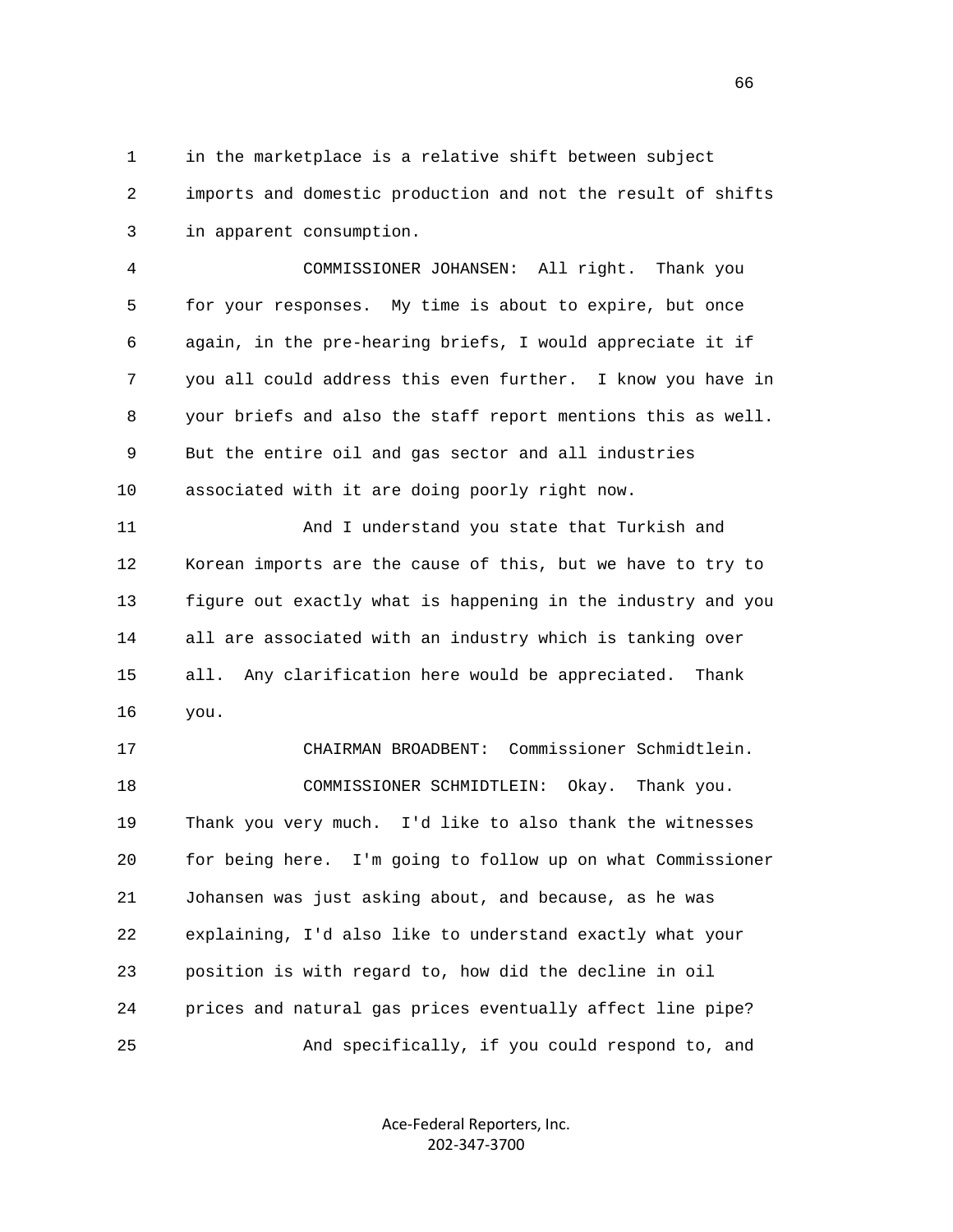1 you can do it now if you can, on Page II-l6 of the staff 2 report, the report says that nine of fourteen purchasers 3 indicated changes in the condition of competition since 4 2012, mostly noting that the collapse in oil prices has 5 greatly affected line pipe demand as projects have been put 6 on hold or cancelled.

 7 Could you respond to -- would someone like to 8 respond to that? And just further explain -- is it your 9 position that the collapse in oil prices has had no effect 10 on the price of line pipe or no effect on the demand for 11 line pipe. And if it has had some effect, how do we 12 determine what that effect is?

 13 MR. BARNES: Scott Barnes with TMK IPSCO. I 14 think if you would look at the price of oil, it stayed 15 relatively high throughout the whole period of the 16 investigation and did not start to make a decline, really, 17 until June of 2014, where it vacillated a little bit, but 18 the significant decline did not occur until after November 19 of 2014.

 20 So throughout the majority of the period of 21 investigation, the price of oil was a nonfactor --

 22 COMMISSIONER SCHMIDTLEIN: I mean, could you 23 take a look at Figure II-2, it's on Page 2-15 in the staff 24 report? I mean this, you know, and I understand this is not 25 -- these are two specific measures here.

> Ace‐Federal Reporters, Inc. 202‐347‐3700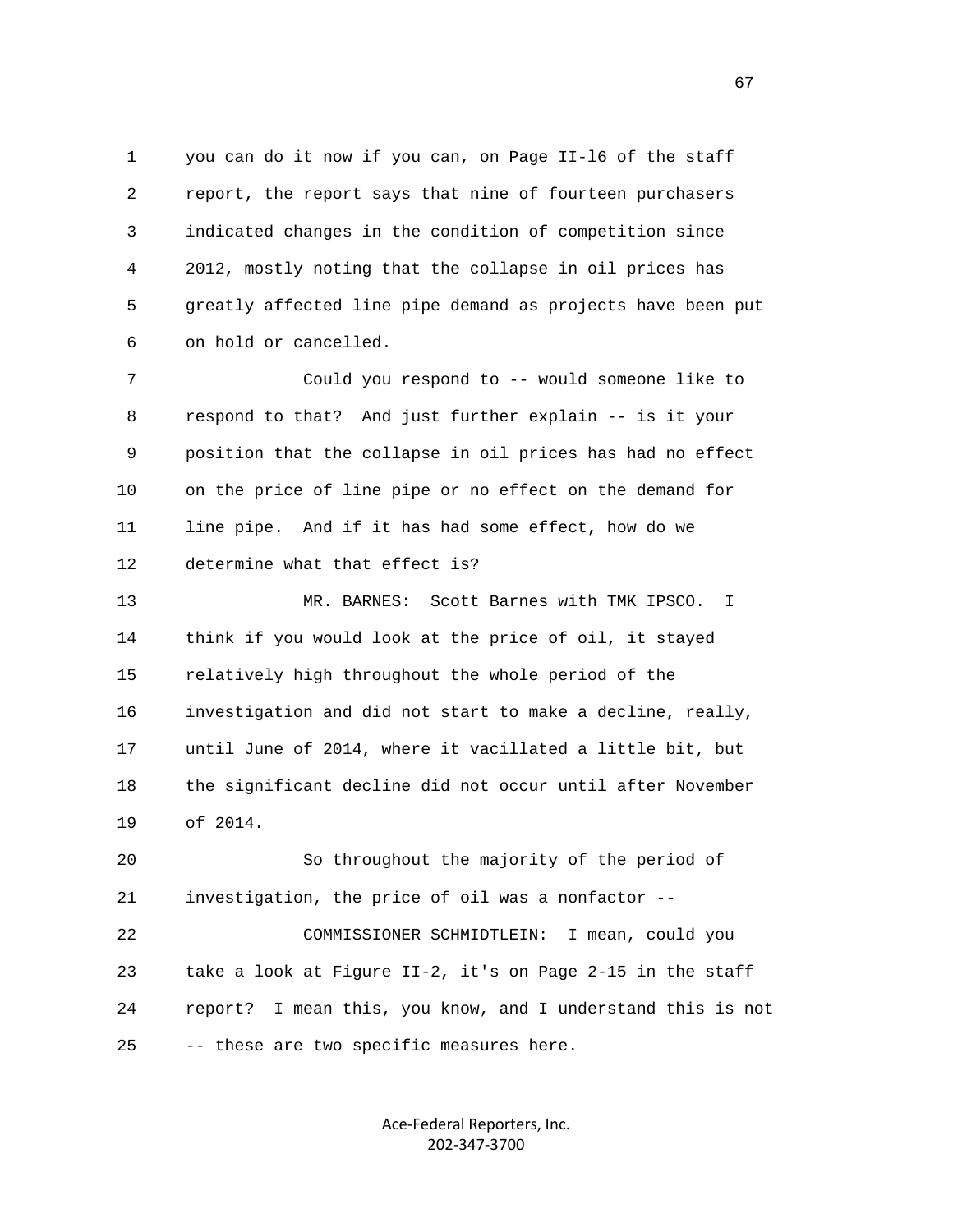1 MR. DEFRANCESCO: Commissioner Schmidtlein, this 2 is Robert DeFrancesco on behalf of Maverick Tube. Looking 3 at those tables that you direct us to, if you notice, the 4 prices remain fairly high all the way through most of 2014 5 and again the table below that where the rig count is, 6 again, the rig count stays fairly stable at very high 7 levels, all the way through 2014 and doesn't begin declining 8 until the end of 2014. 9 COMMISSIONER SCHMIDTLEIN: Well, we'll get to 10 rig counts in a moment, but the chart I'm looking at shows a 11 decline that starts, maybe it starts in June of 2014. It 12 looks to me like it starts a little bit before that? But to 13 say that that line that's dropping down is staying constant, 14 is that what you're saying? 15 MR. SCHAGRIN: They both will -- Commissioner 16 Schmidtlein -- 17 COMMISSIONER SCHMIDTLEIN: I'm looking at the 18 West Texas intermediate crude oil spot price. 19 MR. SCHAGRIN: Commissioner Schmidtlein, this is 20 Roger Schagrin. It definitely started falling about 21 September of last year, and when it fell, it fell just as 22 you see in your chart. It fell quite dramatically. It went 23 from a hundred to sixty dollars a barrel within, I think, 24 about a three or four week period. 25 COMMISSIONER SCHMIDTLEIN: Okay.

> Ace‐Federal Reporters, Inc. 202‐347‐3700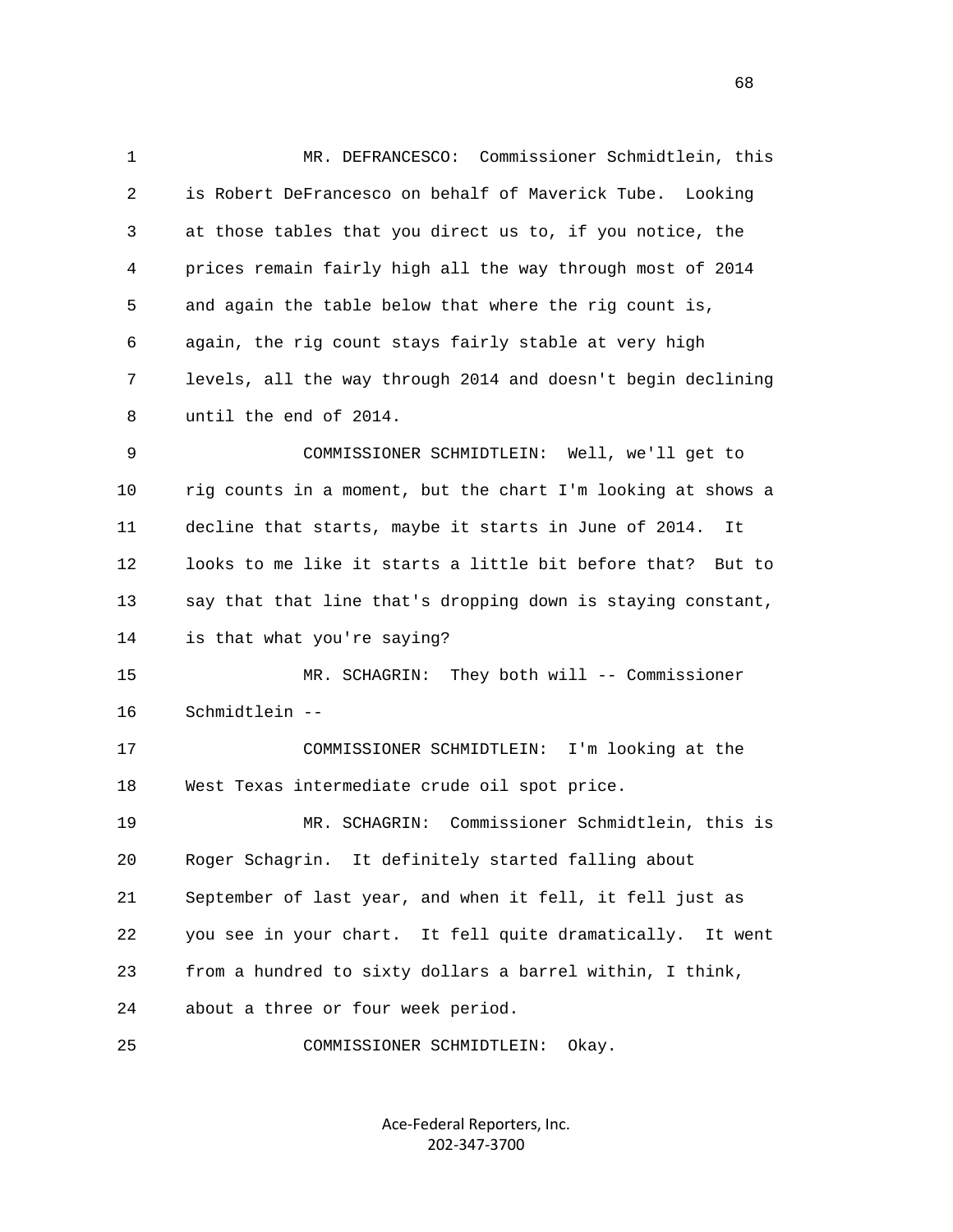1 MR. SCHAGRIN: What that does -- and the rig 2 count started -- you can just see below, the rig counts 3 started falling quickly -- they have to react to it, 4 however, and I don't think there's a chart in the staff 5 report that reflects U.S. production. And I think even the 6 commentators on the market have been stunned and, I guess it 7 can only be explained by the virtues of fracking production 8 that it took almost seven or eight months before there was 9 any decline in U.S. oil production.

 10 Production went up all the way from the 11 beginning of the price fall and the rig count fall, all the 12 way through July of this year, is the first time that 13 production of oil started to fall in the United States. And 14 you have to realize that, all that oil being produced, which 15 is right now is only gone down from about 9.5 million 16 barrels a day to 9.4 million barrels a day. It's got to be 17 moved, and it's moved in line pipes.

18 And I think that explains why, in your staff 19 report, demand actually increased for this line pipe between 20 '13 and '14 and was stable between '14 and '15. And that's 21 because all that oil production, as well as all the natural 22 gas production that is now needed to go and, in this way, 23 low natural gas prices actually encourage more consumption 24 because it's what's driving the shift in this country that's 25 almost been ten points in just the last five years, and will

> Ace‐Federal Reporters, Inc. 202‐347‐3700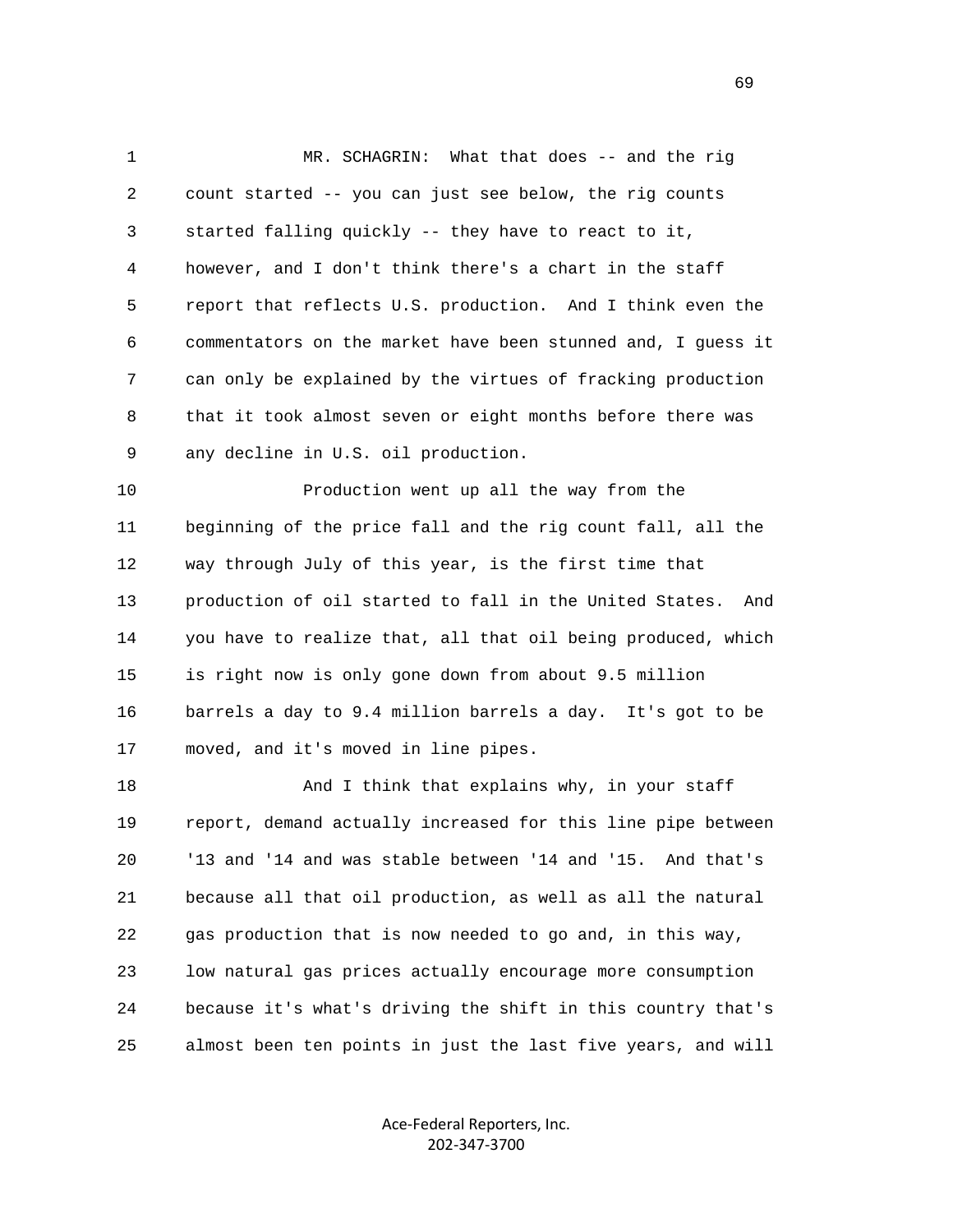1 be another ten in the next five years, from using coal for 2 electricity to using natural gas. 3 And there's only one way that natural gas can 4 move from the gas fields to these new electrical gas 5 generated utilities, and that's through pipelines. So when 6 these -- 7 COMMISSIONER SCHMIDTLEIN: I'm famil-- you know 8 that my father spent fifty years laying natural gas 9 pipelines. 10 MR. SCHAGRIN: So I think you know -- 11 COMMISSIONER SCHMIDTLEIN: I am familiar. 12 MR. SCHAGRIN: I mean, it's a little bit 13 counterintuitive and goes to Commissioner Johansen's 14 question. The market factors for line pipe demand are 15 actually shaping up really well. I mean these folks -- 16 COMMISSIONER SCHMIDTLEIN: So do you agree -- 17 you disagree with the statement in the staff report then? 18 MR. SCHAGRIN: Well, the staff report is just 19 likely what the purchasers say, and depending on -- 20 COMMISSIONER SCHMIDTLEIN: Wait, wait, wait. 21 MR. SCHAGRIN: -- where the purchasers are 22 located, they may have their own point of view, but I mean 23 the beauty of an overall staff report is you get the data on 24 apparent consumption. 25 You know, all imports, all domestic production

> Ace‐Federal Reporters, Inc. 202‐347‐3700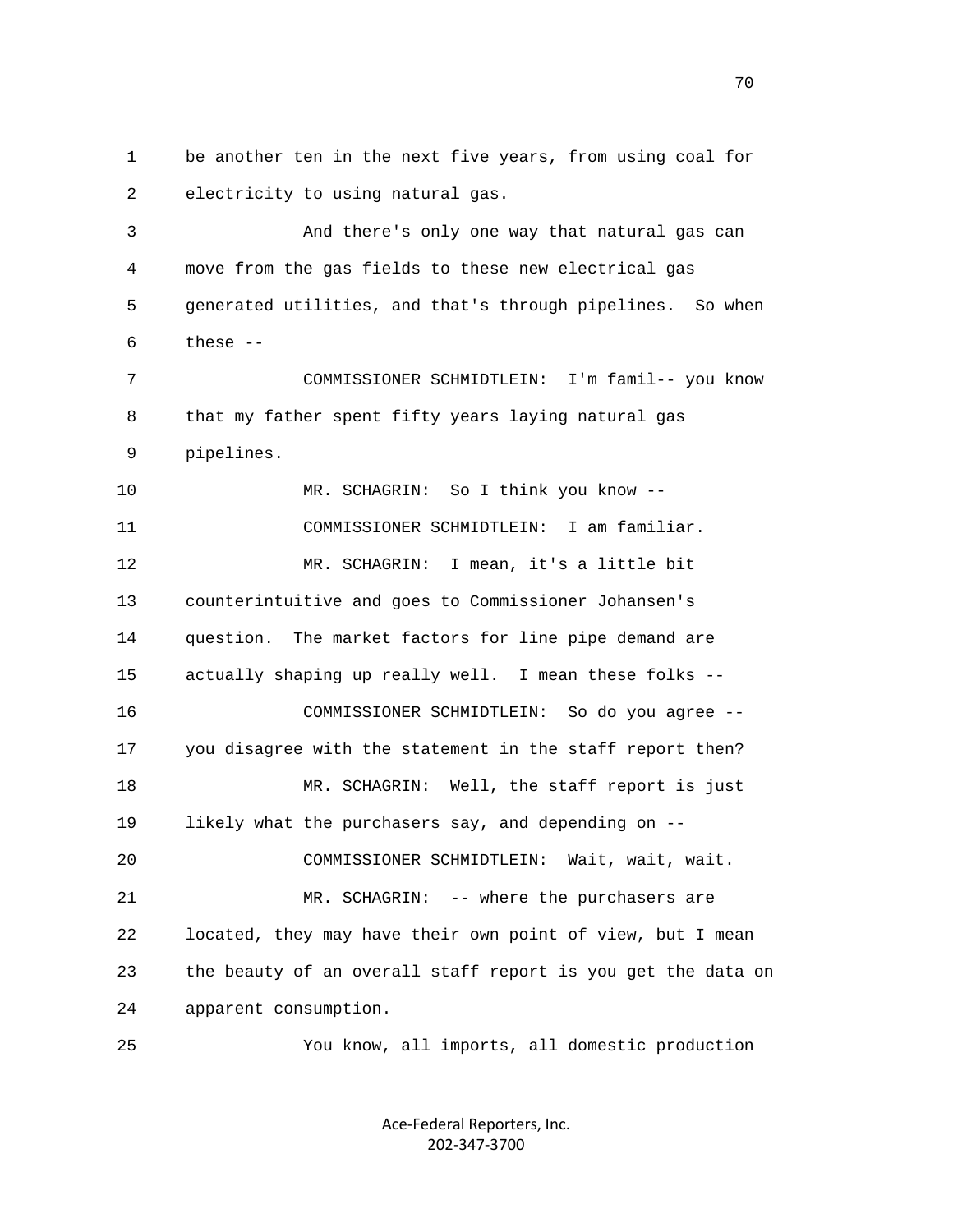1 and these folks who are in the industry know that. There 2 are just so many small feeder pipelines being built. 3 There's so many new pad drilling areas that need more gas 4 and oil moved to larger pipelines.

 5 If the Congress approves oil exports, there's 6 going to be a need to move oil from some of these oil fields 7 to areas to where it would be loaded on ships. Not gonna 8 want to move it from trains or individual tanker trucks to 9 put it on a ship to export it, so line pipe demand has very 10 often, in the past, moved differently from OCTG demand, and 11 just the particular factors going on in this economy, you 12 can't overestimate the change from generating electricity 13 with coal to natural gas. How important it is to driving 14 line pipe demand.

 15 COMMISSIONER SCHMIDTLEIN: So, my take-away from 16 this is that you don't believe that this, the drop, the 17 collapse in oil prices and so forth, has had any effect on 18 the demand for line pipe so far?

 19 MR. CURA: If I may, this is German Cura with 20 Tenaris. I'd like to perhaps go back to my prior statement, 21 which is, we've seen, perhaps like never before, clearly 22 disconnect between drilling and the way prices are affecting 23 the industry relative to line pipe.

24 Again, two things are true. One, we as industry 25 need to move nine and a half million barrels a day of oil.

> Ace‐Federal Reporters, Inc. 202‐347‐3700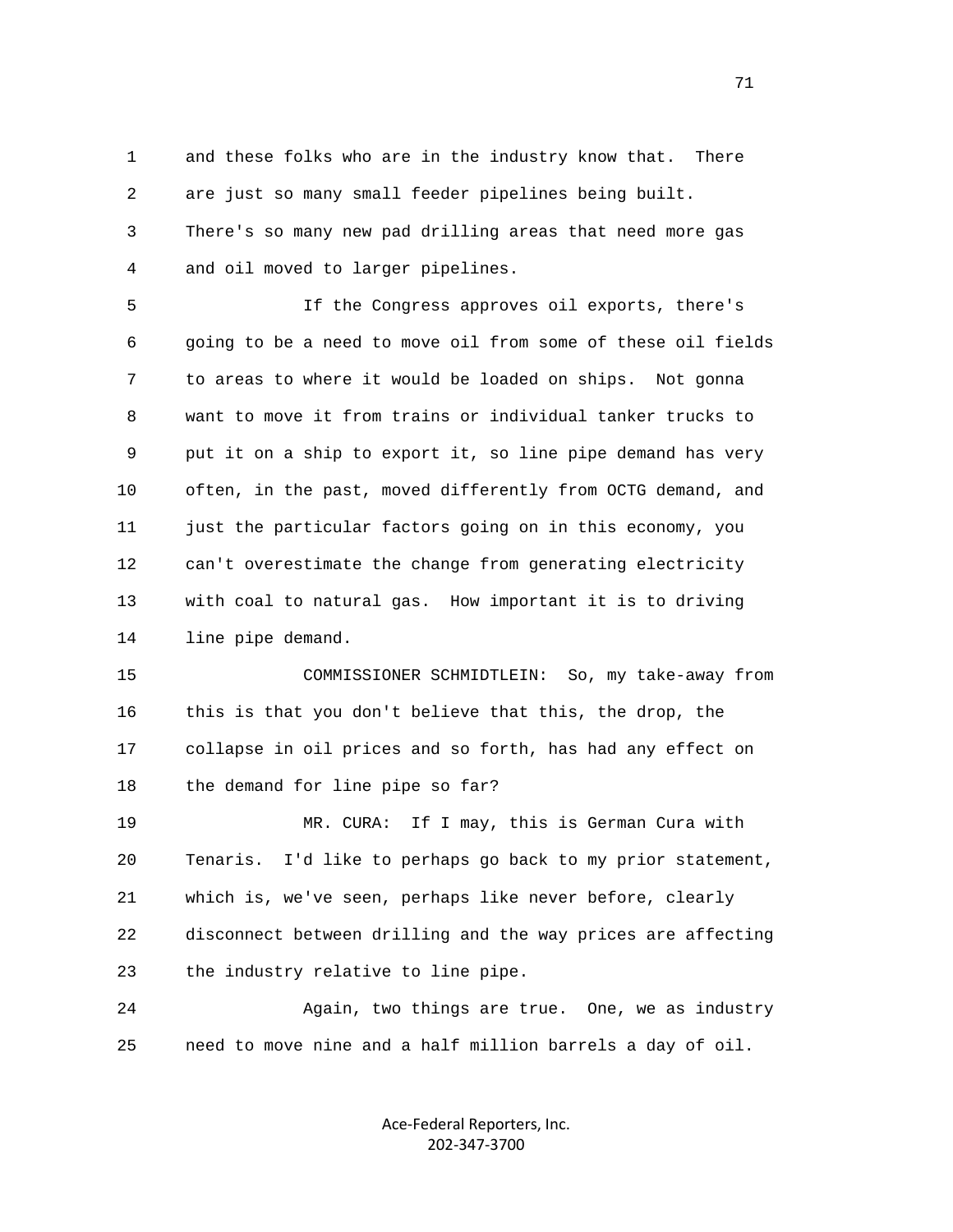1 And more importantly, from areas which are relatively 2 speaking, new. The development of Eagle Ford, the 3 development of Utica, the development of oil and gas in the 4 Permian. These are areas where the infrastructure was not 5 there, so it had to be done.

 6 Now, gas and the massive replacement of natural 7 gas in electricity generation also require new lines, new 8 gas lines, pipe lines, and we are confronting 70 billion 9 cubic feet of gas, natural gas production in the country 10 with only a fraction of the rigs devoted to gas drilling 11 that we used to have in the past.

 12 This picks up with what Mr. Barnes was saying, 13 the high productivity of the gas fields, the high 14 efficiencies of drilling. But we are dealing with a product 15 with the line pipe that deals almost exclusively with a 16 conduction of fluids and I tell you, we are conducting today 17 more fluids than we ever did in the past. 18 COMMISSIONER SCHMIDTLEIN: Mr. Clark.

 19 MR. CLARK: Yes, thank you. Just to answer your 20 question directly, you're saying, do we believe that the 21 price of oil has had no impact?

 22 And no, I don't believe that. The price of oil 23 does have an impact; however, if you look, the real driving 24 force behind the demand is the level of production.

25 Throughout the period, the production continued to increase

Ace‐Federal Reporters, Inc. 202‐347‐3700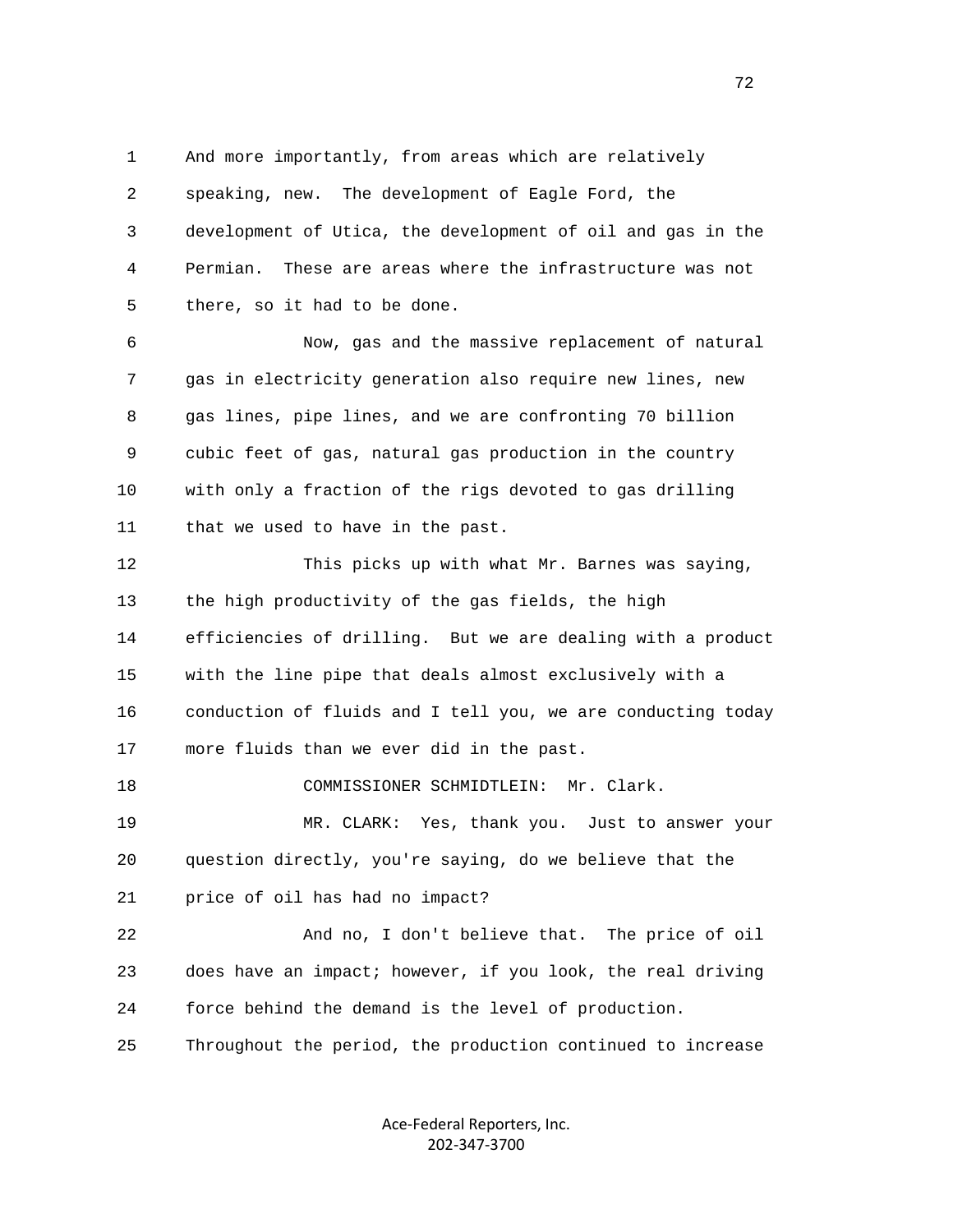1 throughout that period of time.

| piece that many producers, while the prices were very high,<br>locations that they can't afford to do anymore. So they<br>were moving oil by trucks and by railcars which is much more |
|----------------------------------------------------------------------------------------------------------------------------------------------------------------------------------------|
|                                                                                                                                                                                        |
|                                                                                                                                                                                        |
|                                                                                                                                                                                        |
|                                                                                                                                                                                        |
|                                                                                                                                                                                        |
| With the drop in oil prices, they've actually                                                                                                                                          |
| started looking at building infrastructure for pipeline to                                                                                                                             |
| move that oil out more cost-effectively. So, yes, it does                                                                                                                              |
| have an impact and it slowed down some of the outlook future                                                                                                                           |
|                                                                                                                                                                                        |
| production has continued to increase throughout the period.                                                                                                                            |
|                                                                                                                                                                                        |
| question. So do you forecast that demand for line pipe is                                                                                                                              |
|                                                                                                                                                                                        |
|                                                                                                                                                                                        |
|                                                                                                                                                                                        |
| demand will remain stable, just slightly growing throughout                                                                                                                            |
|                                                                                                                                                                                        |
|                                                                                                                                                                                        |
|                                                                                                                                                                                        |
|                                                                                                                                                                                        |
|                                                                                                                                                                                        |
| In                                                                                                                                                                                     |
| going to remain stable, or do you think this is going to<br>MR. CLARK: Personally, our forecast is that<br>COMMISSIONER SCHMIDTLEIN: For the next five                                 |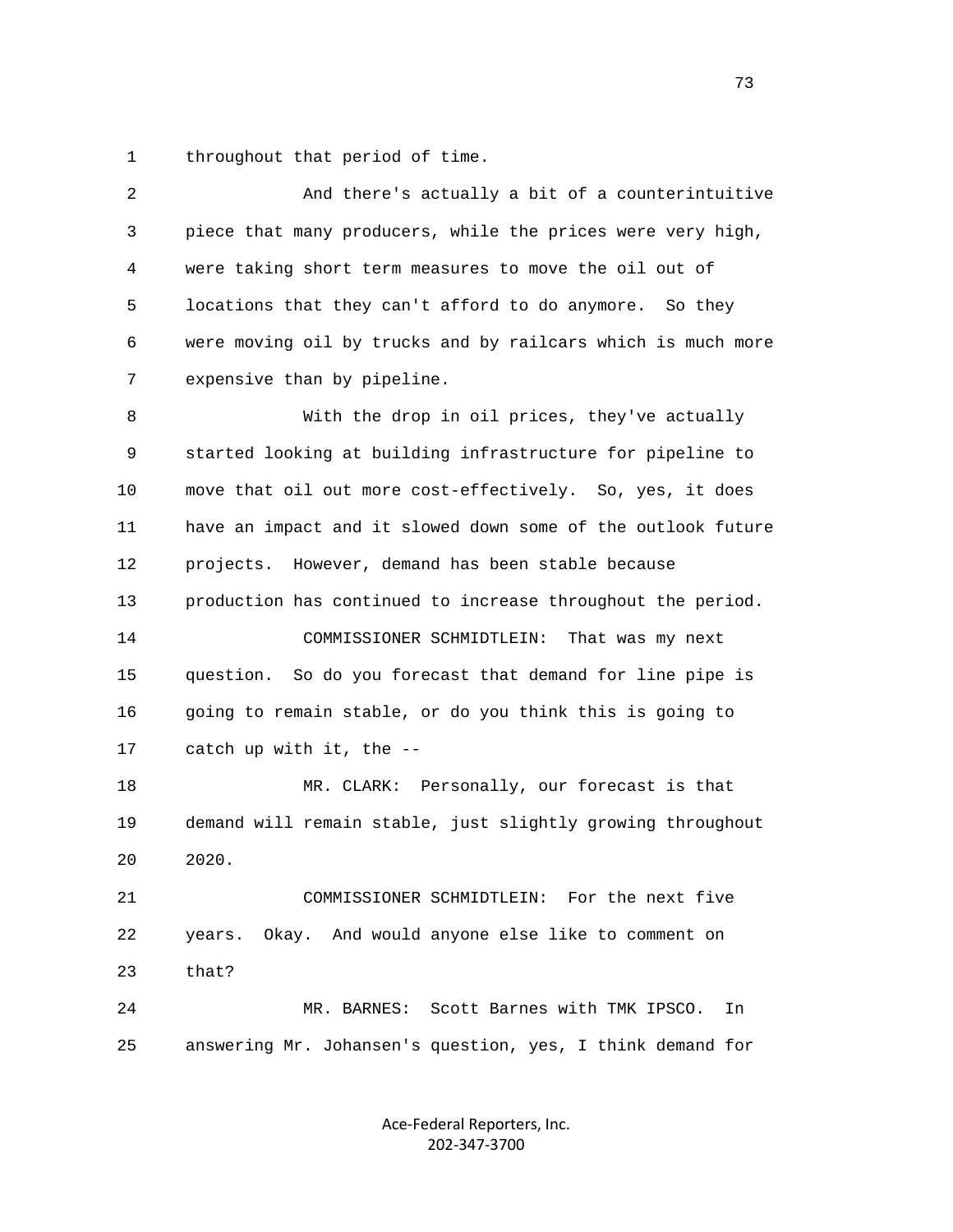1 line pipe's going to continue to be stable and grow and a 2 big part of that is because of a lot of the manufacturing 3 reshoring is coming back on this country because of the low 4 natural gas prices.

 5 The petrochemical business, the fertilizer 6 business and so on, are returning here because the gas 7 prices are so low. The other reason, as I mentioned, is the 8 age of the infrastructure of the existing pipelines has to 9 be upgraded and replaced, if only because of the age, but 10 also because population densities have been crowded along 11 those right-of-ways and they have to upgrade, so, yes. The 12 answer is yes.

 13 COMMISSIONER SCHMIDTLEIN: Okay. 14 MR. WALBURG: This is John Walburg with 15 California Steel. All the fundamentals are very strong. 16 Had I -- when we put the -- made the decision to invest in 17 the line pipe mill several years ago -- if we had seen what 18 we see today, we would still invest in it. Not foregoing 19 the amount of imports, that's what we didn't count on. And 20 what is affecting the market. There's lots of jobs 21 happening, it's just we're not participating in, and that's 22 what's distressing. 23 COMMISSIONER SCHMIDTLEIN: All right, thank you. 24 My time is up.

25 CHAIRMAN BROADBENT: I was looking at Table

Ace‐Federal Reporters, Inc. 202‐347‐3700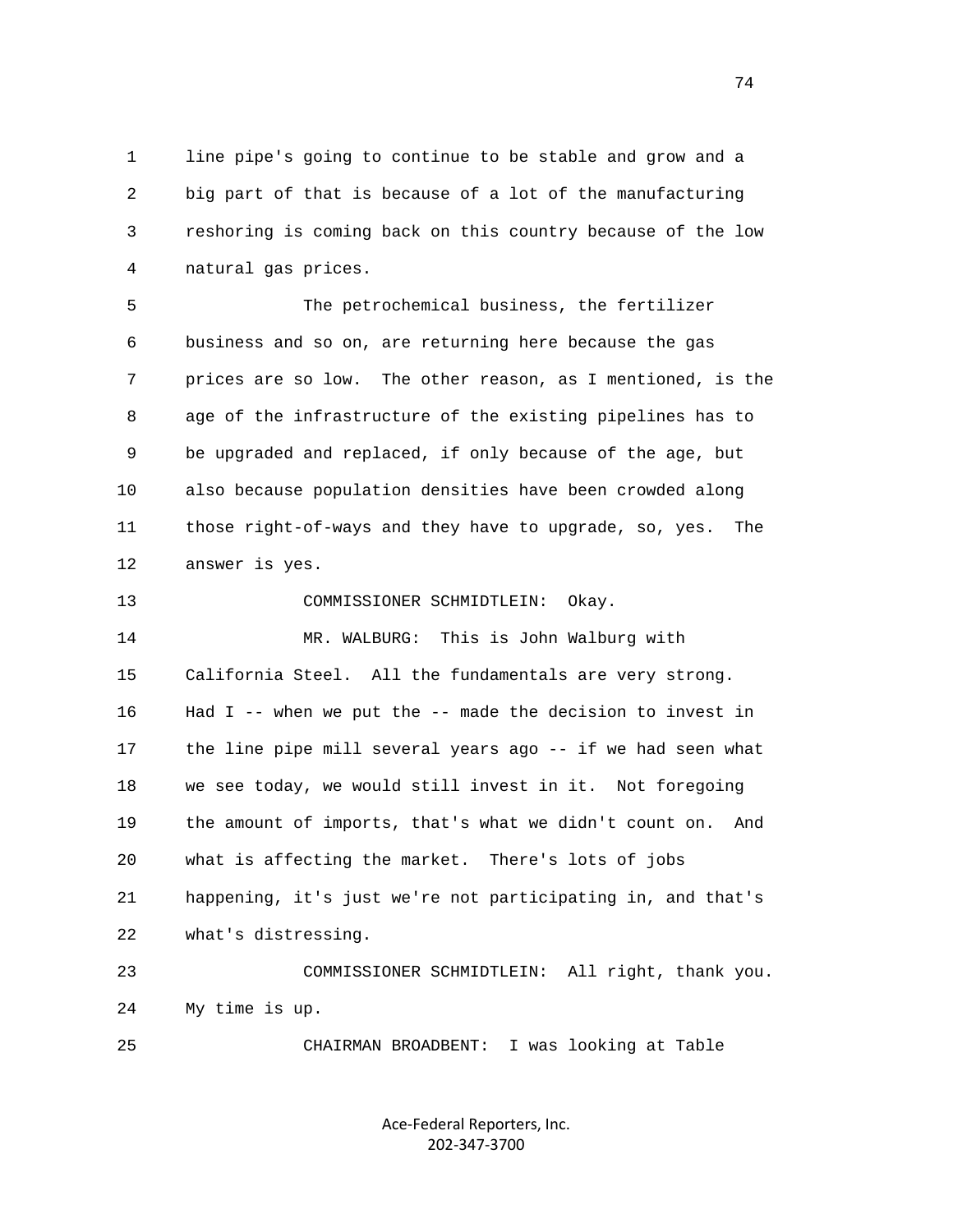1 III-1 of the staff report. This might be for Mr. Barnes. I 2 noticed there's a lot of differences in the column 3 concerning each U.S. producers' share of production in 2014 4 compared to what we looked at in the preliminary record, 5 which focused on 2013 production.

 6 To me, this indicates there's been a lot of 7 intra-industry shifting and dominance in position within the 8 industry. Can you comment on the extent to which you've 9 faced tough competition between your firm and competing 10 firms in the U.S. among domestic producers?

 11 MR. BARNES: Scott Barnes, TMK IPSCO. Looking 12 at the table, of course, I recognize many of these names 13 that are on here as being competitors, and generally 14 speaking, you know, they compete on the same basis that TMK 15 IPSCO does.

 16 We buy our own hot-rolled coil from a lot of the 17 same domestic goods suppliers. Our cost basis is similar 18 from a raw material standpoint. But I see here that also 19 are a few mills that are, you know, struggling quite a bit, 20 as we have been in trying to compete with these amount of 21 imports from Korea and Turkey that are taking place.

 22 I think, you know, if in your staff report, you 23 know, TMK IPSCO is not one of the major domestic producers 24 of line pipe. Part of that is because of, we've had to 25 reduce our competition -- excuse me, reduce our sales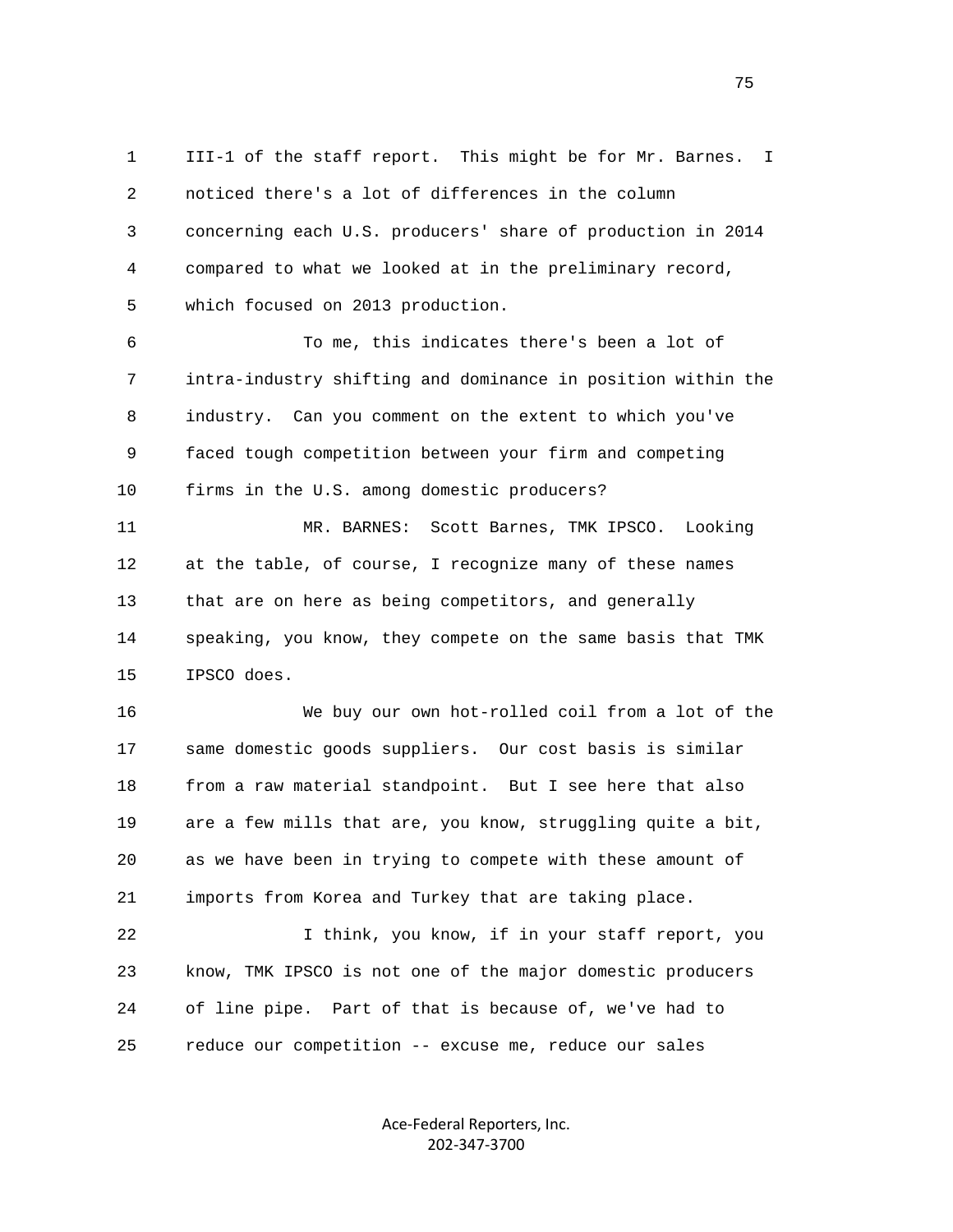1 because we can't compete against these imports from Korea 2 and Turkey that are entering such a low marketplace.

 3 On our questionnaire staff report, you know, I 4 answered that we compete across the whole United States, 5 because we do. And we go out and look for business across 6 the United States, and in the earlier years we were 7 successful in 2012 and 2013 and gained business, you know, 8 in various parts of the country. But as the prices from 9 Korea and Turkey continued to go down, we couldn't compete 10 where most of that material comes in through the port of 11 Houston.

12 I heard one of my -- kind of like the thing 13 called "Ground Zero", which is what it is. And so we can't 14 compete down there in that marketplace, so we kind of backed 15 away, and therefore our sales have, not by choice, but by 16 necessity, we've had to withdraw from those marketplaces and 17 we're looking at sales, you know, up more closer to our 18 mills that are in Kentucky and in Arkansas.

 19 But some of these mills that are mentioned here, 20 you know, have had to go through closures and have been 21 sold. Northwest Pipe and Casing, they're currently, you 22 know, running sporadically at best and trying to find a 23 buyer. I know that for a fact. And I'm not sure I answered 24 your question, but --

25 MR. SCHAGRIN: You did, Scott, but Chairman

Ace‐Federal Reporters, Inc. 202‐347‐3700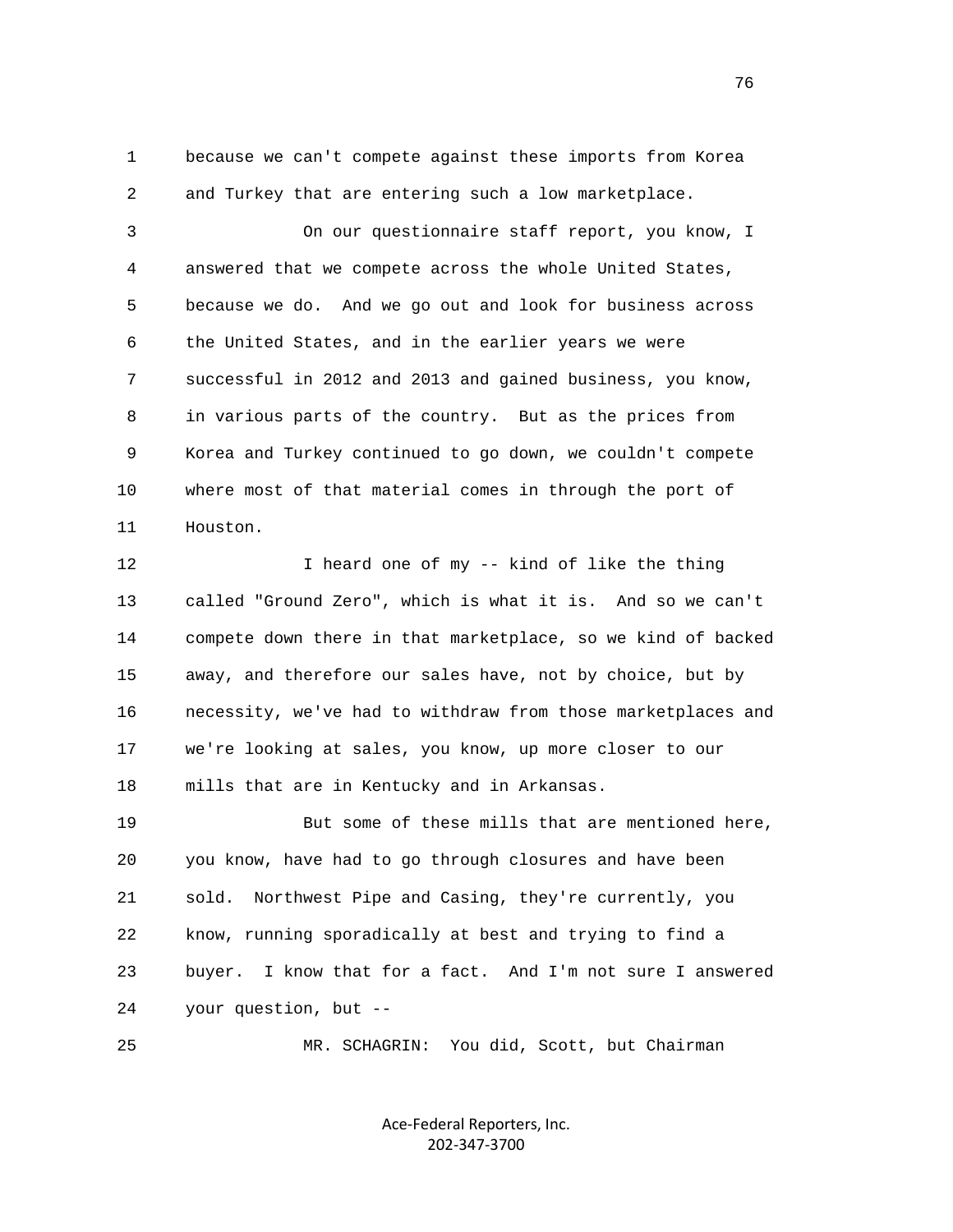1 Broadbent, this is Roger Schagrin. One of the things that 2 has occurred over this POI and I'll talk about it a little 3 bit during the closing arguments today in terms of issues 4 that respondents have raised on cost of raw materials, is 5 that among these U.S. producers, a number of them are 6 focused on what is certainly the largest part of the U.S. 7 market, which is sales through distributors.

 8 Your staff report shows that, you know, for 9 subject imports between 80 and 100% are sold through 10 distributors. For the domestic industry it's normally been 11 two-thirds. So, even with the projects going on, the vast 12 majority of the shipments in this industry go through 13 distribution.

 14 The imports from Korea and Turkey have forced 15 every U.S. mill that depended on selling through 16 distribution, almost completely out of the market. I mean 17 these distributors are selling stock items of generally the 18 lower grades, X-42, X-52, X-60, now the X-70, that's not a 19 distributor product. That's a project product. And they've 20 literally chased the industry.

 21 When you look at the mill closures and idlings, 22 it's the mills that made product for distributors that are 23 being forced to shut down by the massive surge of low-priced 24 imports. The mills that have been able to survive are those 25 that are focused on projects, which are largely the X-70 and

> Ace‐Federal Reporters, Inc. 202‐347‐3700

na na matsay na matsay na matsay na matsay na matsay na matsay na matsay na matsay na matsay na matsay na mats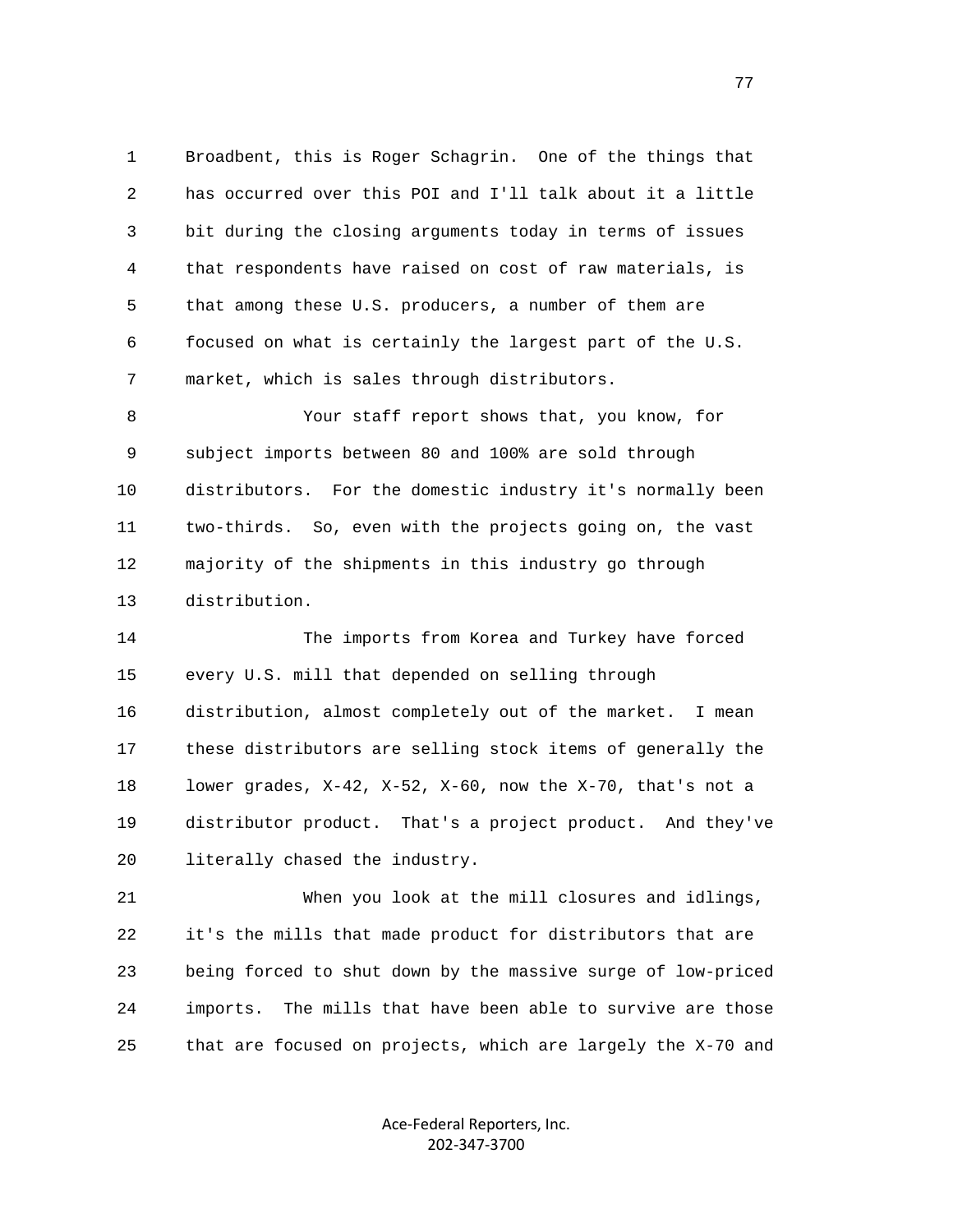1 have more of the bells and whistles, and you see that in 2 your staff report which talks about who are the largest 3 producers in the industry? They are Stupp, Citgo and CSI. 4 These are the mills who are somewhat more 5 focused on projects and less on distribution. I think that 6 explains the shift within the industry that you're seeing 7 over the POI. 8 MR. PRICE: Alan Price, Wiley Rein. I actually 9 want to point out something on Table C-4, and we'll maintain 10 that injury actually occurred starting in 2013 as 11 profitability collapsed. But looking from 2013 to -- 12 CHAIRMAN BROADBENT: Where are you looking 13 again? 14 MR. PRICE: Table C-4, the basic C table. 15 CHAIRMAN BROADBENT: Uh-huh. 16 MR. PRICE: If you look at the subject 17 producers' quantity of imports from '13 to '14, they 18 increased, same thing for Turkey, they increased. Domestic 19 production and shipments both declined from '13 to '14, and 20 the industry's operating profits moved from a small profit 21 to breakeven, and net goes from a very small net profit to a 22 loss. 23 So you're seeing shifting and impacts going on 24 in these numbers and injury from '13 to '14. So the 25 Respondent Turkish brief likes to pull, you know, data

> Ace‐Federal Reporters, Inc. 202‐347‐3700

n and the state of the state of the state of the state of the state of the state of the state of the state of the state of the state of the state of the state of the state of the state of the state of the state of the stat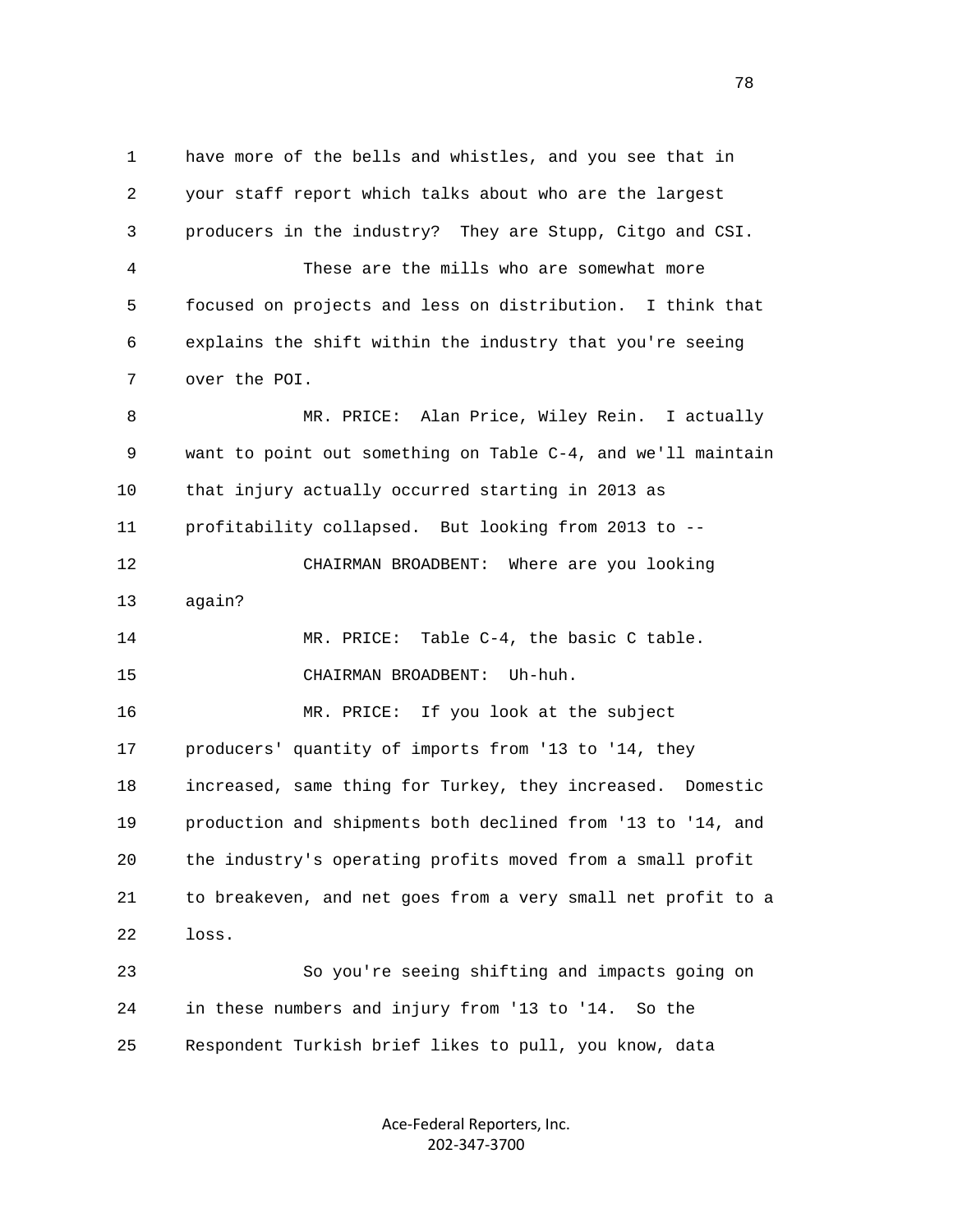1 points in different directions. But there's injury 2 throughout this period, and you can see very directly 3 import-related injury from '13 to '14, before essentially a 4 wholesale, you know, collapse of oil prices.

 5 Whether or not that's relevant in this 6 discussion is an issue out there. But these imports have 7 been competing through the POI with the domestic industry. 8 They've been under-selling through the POI. They've been 9 having negative price and volume effects, and you can see 10 those negative price and volume effects just by isolating 11 '13 to '14 periods, for example.

 12 CHAIRMAN BROADBENT: Mr. Cura, could you talk to 13 me a little bit about intra-industry competition and what's 14 going on here from your perspective. I mean there's been a 15 lot of curtailments, bankruptcies, closures. Are these all 16 due to imports or is there a lot of adjustment going on in 17 the industry based on competition among the domestic 18 producers?

 19 MR. CURA: No. I think our experience is that 20 this has historically been an open environment. We, the 21 domestic industry, participate. We compete. We leverage 22 our geographic location. We typically leverage our access, 23 capabilities, ability to optimize a variety of issues. 24 Sometimes you win, sometimes you lose. But when 25 it came, comes down to competing in a space where a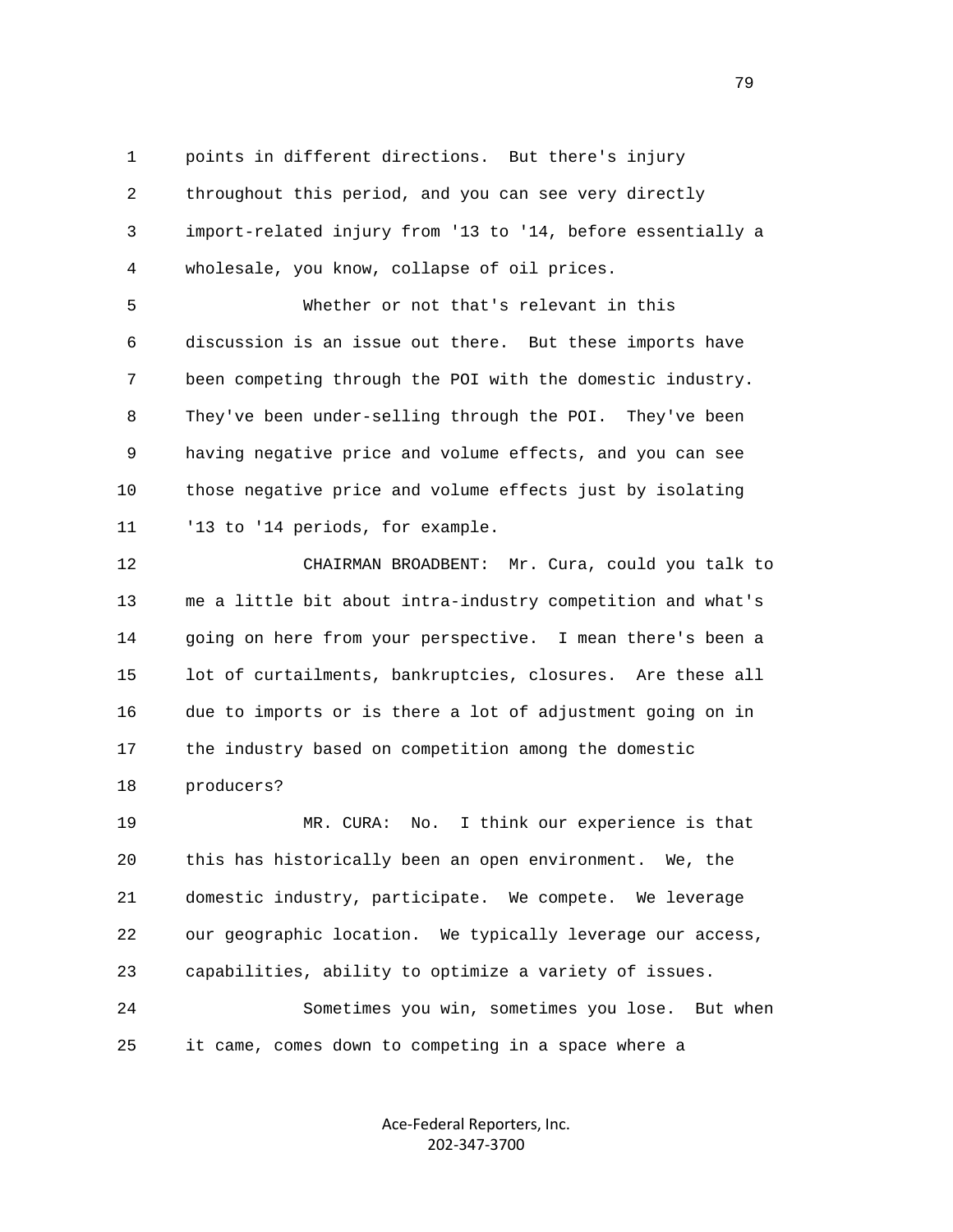1 distributor would say look, we know your company. You've 2 been a regular supplier to us. We know the quality of our 3 products and etcetera, etcetera.

 4 But we have an existing offer at a level of 5 25-30 percent, \$300 per ton below, you're just talking about 6 a different world, and at that point, everything collapsed. 7 So we're not here to simply ask for any favor but other 8 than, you know, enforcing the trade laws. We accept 9 competition as, you know, a fact of life. This is what we 10 confront every day.

 11 CHAIRMAN BROADBENT: So you were really 12 experiencing \$300 a ton offers from your competition, I mean 13 from the imports?

 14 MR. CURA: Yes ma'am. We've seen distributors 15 simply say look, you know, we know your company. We know 16 the products that you do, etcetera, etcetera, etcetera. But 17 I have here a valid offer of these we call it standard line 18 pipe. The grades have been discussed, described, X-42, 19 X-52, etcetera, at prices that are lower than \$500 a ton, 20 and we'd be very happy to include some of these details in 21 post-hearing notes.

 22 CHAIRMAN BROADBENT: Okay, thank you. Let's 23 see. I just have one more question. Mr. Walburg, you 24 provided detailed testimony regarding CSI's new pipe mill, 25 in particular noting the importance of the investment for

> Ace‐Federal Reporters, Inc. 202‐347‐3700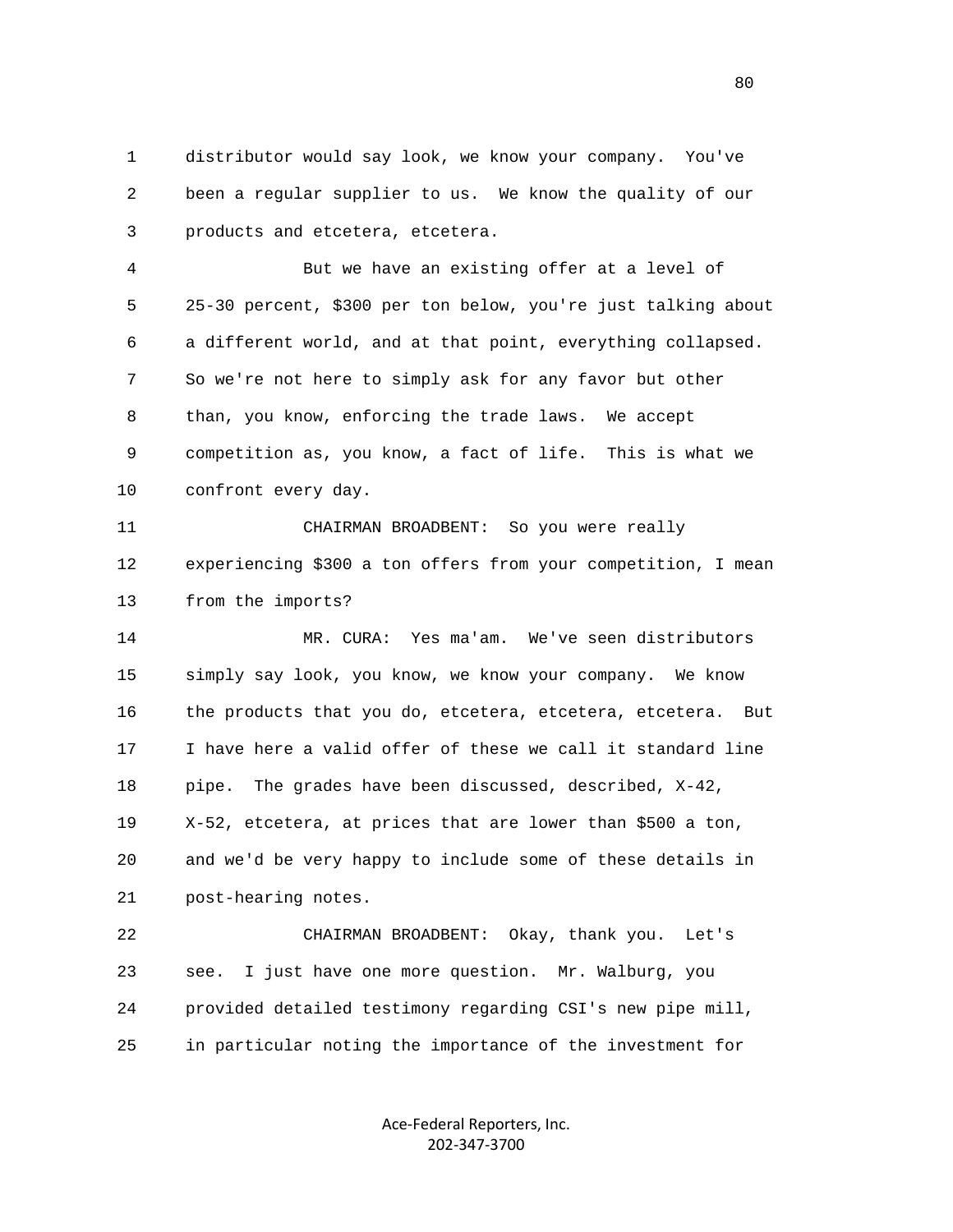1 your company. What is the status of your older mill, and 2 how do you see that changing as you ramp up your new pipe 3 mill?

 4 COMMISSIONER WILLIAMSON: Our older mill is down 5 to one shift. It was at three shifts earlier. We've moved 6 crews over to the number two mill, to learn how to run that 7 product and make product on that mill. The number one mill 8 is still more efficient than the number two mill at this 9 time, and as far as future, we -- as we get orders, we will 10 run it. But at this point, there's not many orders out 11 there that we're able to get.

 12 CHAIRMAN BROADBENT: Okay, thanks. Vice 13 Chairman Pinkert.

 14 VICE CHAIRMAN PINKERT: Thank you, Madam 15 Chairman, and I join my colleagues in thanking all of you 16 for being here today, to help us to understand these issues. 17 I want to preface my first question by saying that I 18 certainly haven't resolved this issue in my own mind. 19 But I want to get your response to the notion 20 that the surge in subject import market share occurred in 21 the first part of 2015. So that doesn't look to me at first 22 blush like injury throughout the Period of Investigation, 23 and I'm hoping that you can help me to understand, to put

 24 that period, the first part of 2015 into some kind of 25 context.

> Ace‐Federal Reporters, Inc. 202‐347‐3700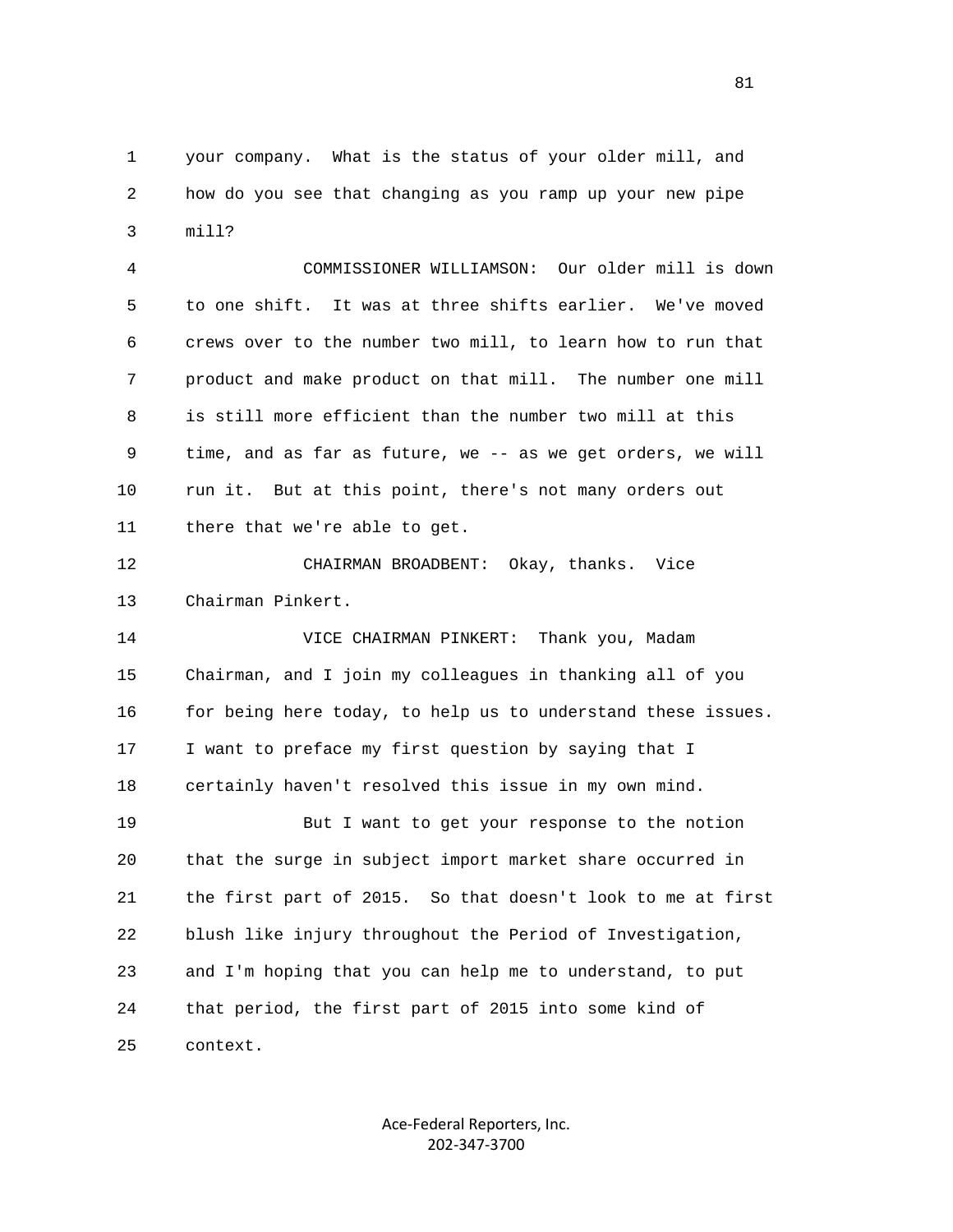1 MR. DeFRANCESCO: Commissioner Pinkert, Robert 2 DeFrancesco on behalf of Maverick Tube. I think as I 3 mentioned earlier, again if you go back to the pricing 4 products and Products 1 through 3, again where the domestic 5 industry, the size ranges that they're concentrated in, the 6 size ranges that the subject imports are concentrated in, 7 and if you measure the volumes on an annual basis, you will 8 see a one to one exchange of subject import volumes for 9 domestic volumes, as the subject imports undersell and force 10 domestic prices lower. 11 And as Mr. Price just pointed out, you can see 12 that in the overall data from '12 to '13, substantial 13 decline in domestic profitability as subject imports 14 increase and cause that pricing spiral, that surge forcing 15 prices down, and then you see it again in '14. Then 16 ultimately in '15, by the time you get to '15, the prices 17 are so low the domestic industry just can't compete for 18 those sales anymore and just stop producing. That's where 19 you see the substantial increase in share. 20 But from '12 to '13 to '14, as they're competing 21 to maintain share and prices begin declining, what you

 22 really see in those pricing products, that's where you see 23 the impacts from '13 and '14.

 24 MR. SCHAGRIN: Vice Chairman Pinkert, this is 25 Robert Schagrin. So you know, Respondents try to make a big

> Ace‐Federal Reporters, Inc. 202‐347‐3700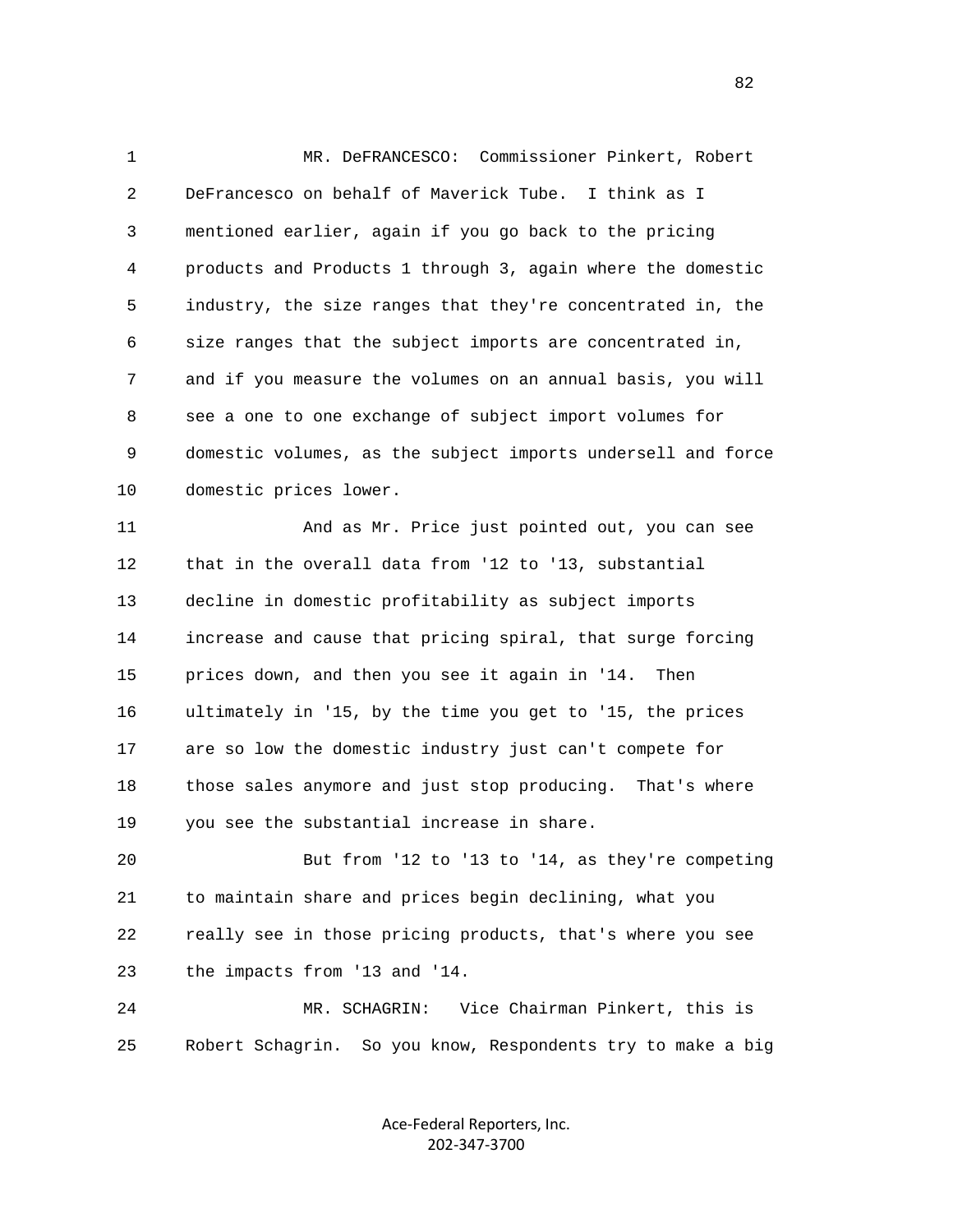1 deal out of saying that oh, you know, everything that 2 happened in this industry was because of decline in demand 3 between '12 and '14.

 4 It's kind of very difficult for them to escape 5 the fact that even the Turks, in the period of what appears 6 to be declining apparent consumption, imports increased from 7 66 to 78 thousand tons, whereas you know the domestic 8 shipment quantities declined by 300,000 tons.

 9 So I mean it's a little -- it's a little kind of 10 disingenuous to say oh look, it's all a problem of declining 11 demand hitting the U.S. industry, when in a period of 12 declining demand, absolute imports from both Korea and 13 Turkey in your C tables are increasing.

 14 Now they're even -- they have even more impact 15 on the U.S. industry, because if you really dissect the 16 market beyond just the simple apparent consumption tables, a 17 lot of the decline in apparent demand between '12 and '14 is 18 a decrease in non-subject imports, and those non-subject 19 imports were largely from Japan and from Europe. They were 20 very much concentrated in extremely heavy-walled specialized 21 products. There were some pipeline activity going on in the 22 Gulf of Mexico when drilling started again.

 23 Those products are preferred over the domestic 24 industry's products because those mills can make heavier 25 walls and hit some extra sharpy things for Alaska and things

> Ace‐Federal Reporters, Inc. 202‐347‐3700

<u>83</u>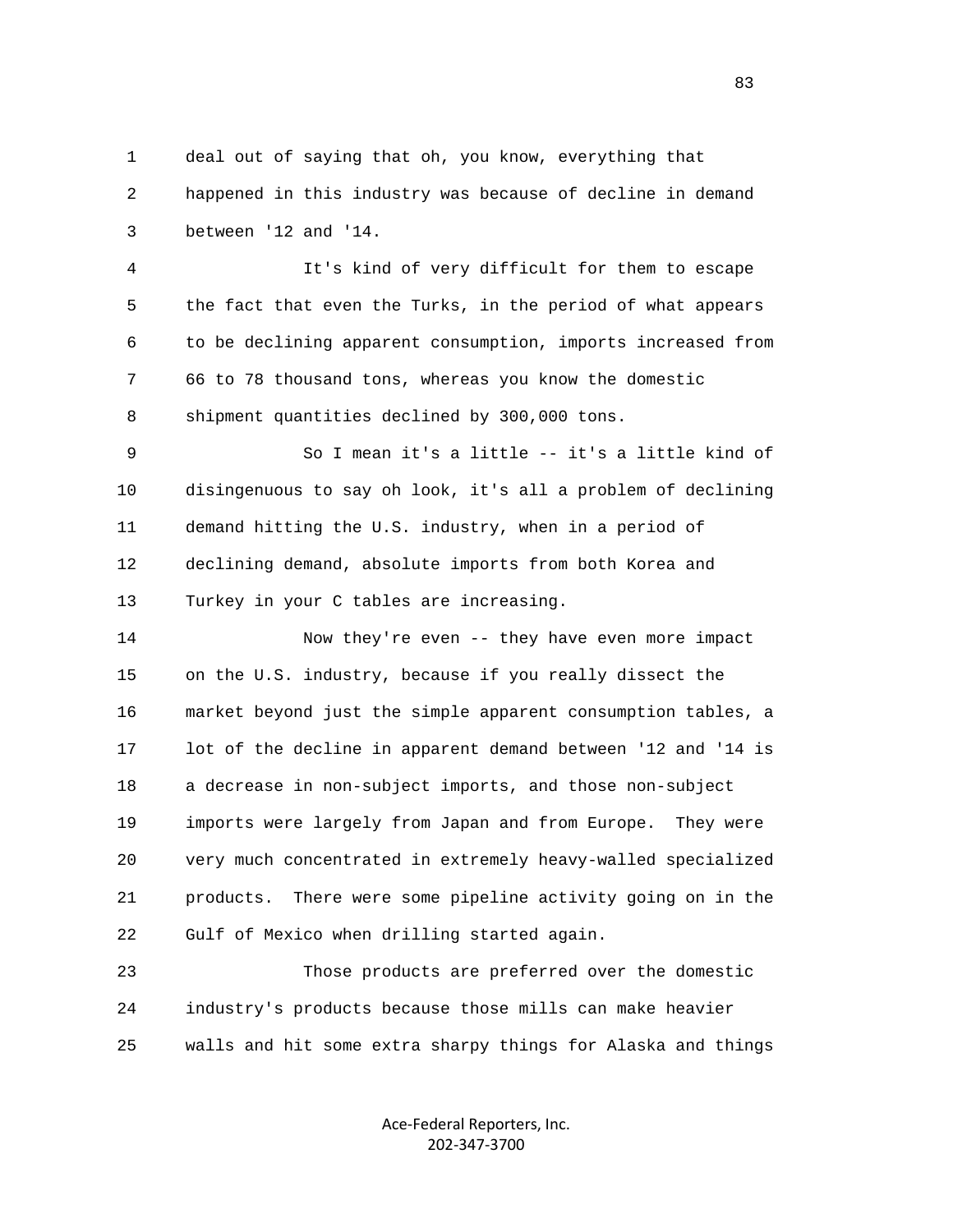1 that are kind of niche products. But sometimes there's a 2 lot of demand for them.

 3 But that's not where, you know, when the -- once 4 again, and I understand Mr. Nolan doesn't understand this 5 industry like some of us have been doing it for 35 years and 6 look. I don't mean to, you know, knock down his experience. 7 He's a great lawyer. Maybe he's lucky he hasn't had to do 8 ths for 35 years like some of us.

 9 But you know, to say that the Koreans and Turks 10 were replacing non-subject, that they were selling instead 11 of Japanese and German product, that's just baloney. What 12 they were doing was they were selling to distributors the 13 products that Mr. DeFrancesco said, these stock products, 14 and they're taking volume away from the domestic industry in 15 stock products at distributors.

 16 They weren't replacing the Japanese and the 17 Germans in offshore Gulf of Mexico. Then as you say, and 18 obviously it's still part of the record, man in 2015, you 19 know, Katy bar the door. These people just said we'll just 20 put the U.S. industry out of business. Here's our chance. 21 We'll just put them out of business, and they're pretty 22 close to doing that. That's very, very sad and that's why 23 this industry needs relief.

 24 VICE CHAIRMAN PINKERT: Mr. Price. 25 MR. PRICE: So I'm always interested in Mr.

> Ace‐Federal Reporters, Inc. 202‐347‐3700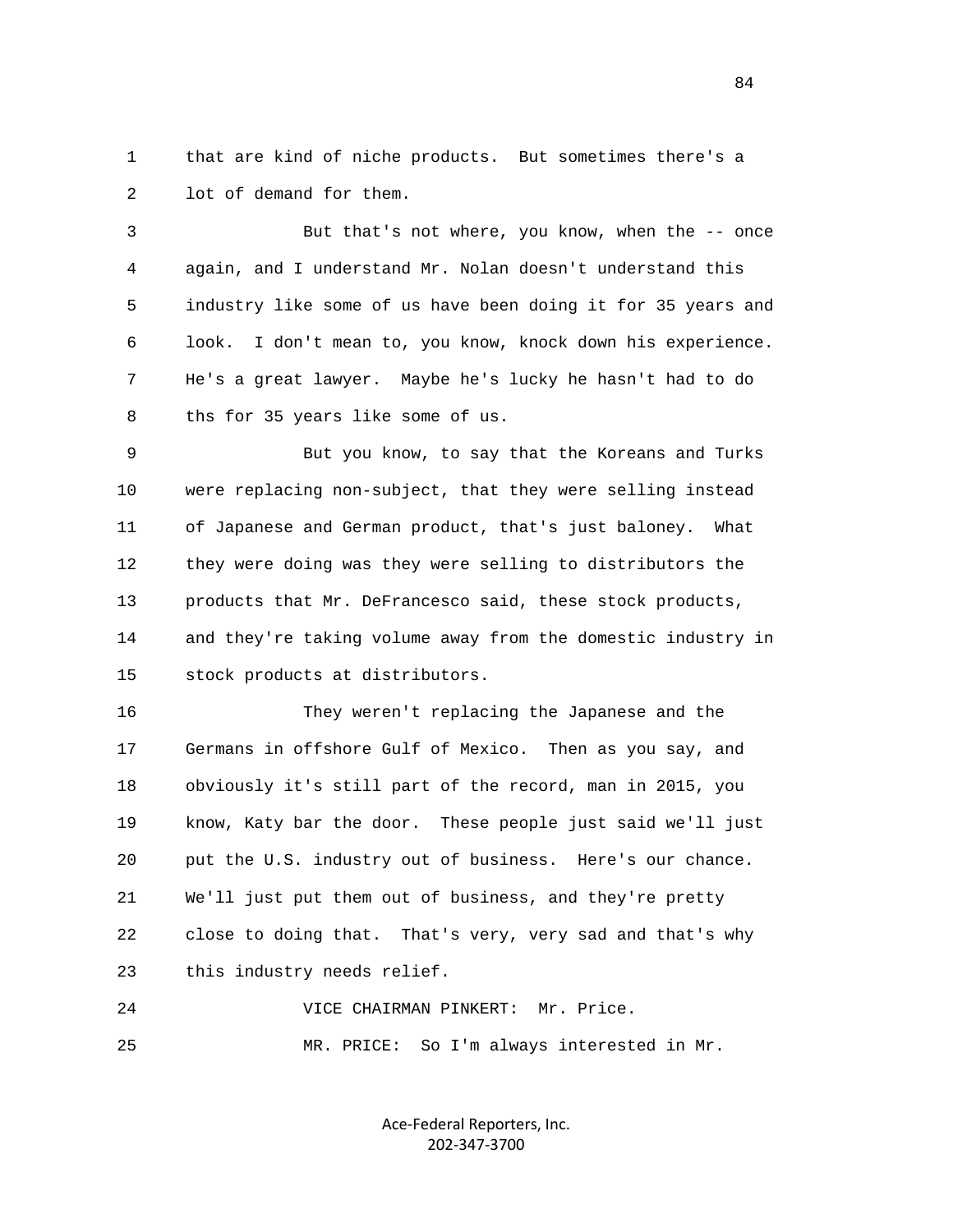1 Nolan's brief, because there's 100 causes and imports can 2 never play any factor in any way, shape and form, and that's 3 not the way essentially markets really work. As Mr. 4 DeFrancesco went through the pricing products, on the exact 5 pricing products you focus on and have more detailed 6 information on, you see a 1 for 1 tradeoff between domestic 7 and subject import volumes going on. 8 These products are absolutely directly

 9 competitive. The harm that occurs occurs throughout the 10 POI, from '12 forward. You've obviously heard Mr. 11 Schagrin's more detailed statement. But when you look at 12 this particular industry, you see a series of financial 13 collapse going on, which should be a record period of 14 performance, because by historic levels, this is still a 15 strong period throughout, a strong consumption throughout 16 the period.

 17 Subject imports had incredibly low prices. 18 There was incredible price competition, and it harmed the 19 domestic industry pricing in '13, it harmed the domestic 20 industry pricing in '14. You see tremendous collapses in 21 price. So you see enormous price impacts throughout the POI 22 in '13 and in '14. You see volume impacts and profit 23 impacts in '14.

 24 So you can say let's focus out over here. In 25 fact, the imports have been competing throughout the period.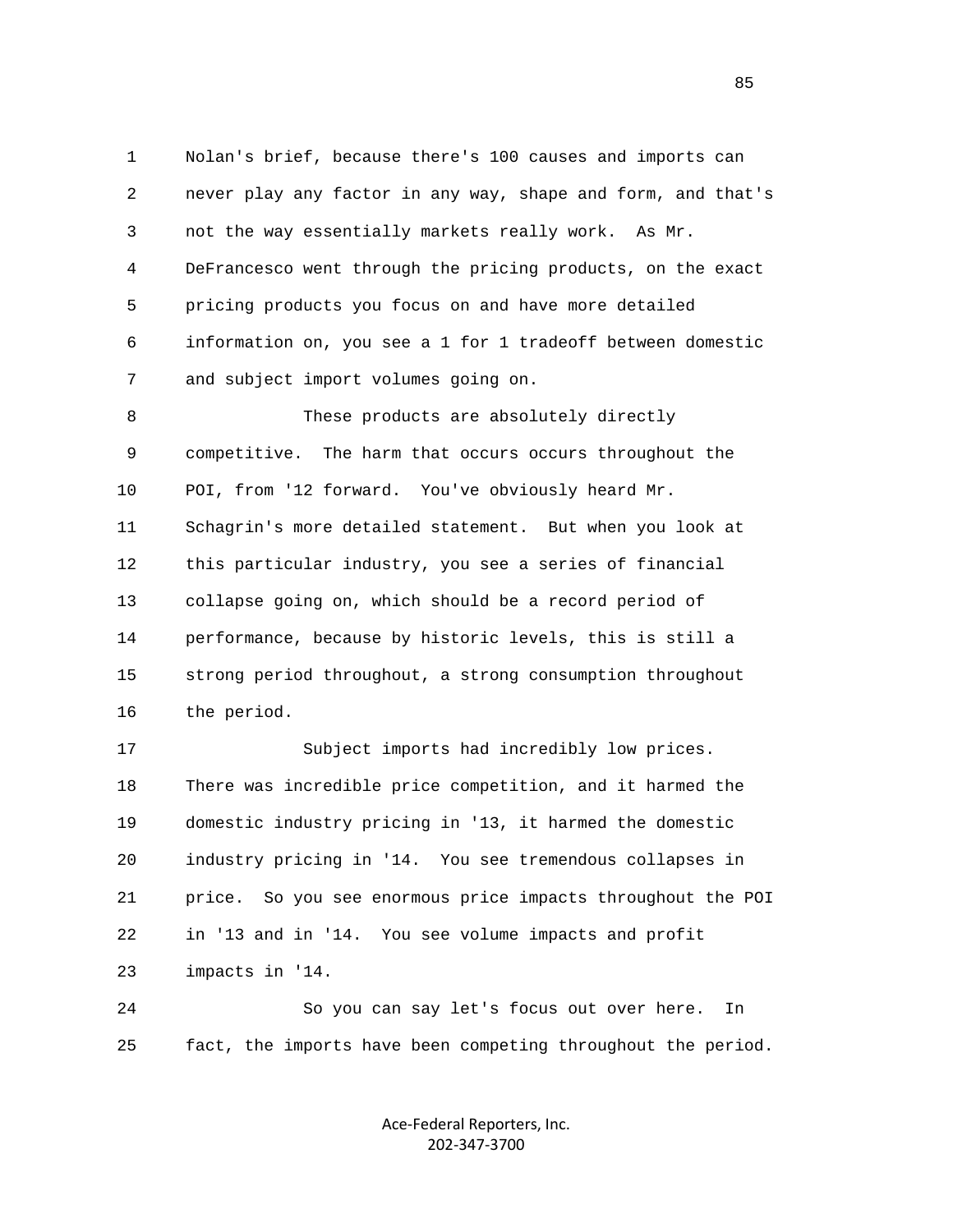1 Going to Commissioner Broadbent's question about

 2 intra-industry competition for a while in Mr. Nolan's brief, 3 yeah, there's some capacity expansions going on. There are 4 a variety of different things going on.

 5 Of course, if the industry doesn't expand 6 capacity, the next argument is oh, we have to -- from Mr. 7 Nolan would make this exactly the reverse. Well, we had to 8 come in because there wasn't, you know, domestic industry 9 wasn't responding. The domestic industry responds with 10 competition, with capacity at certain points, oh well it's 11 intra-industry competition.

 12 Forgetting the fact that the dumped imports are 13 lowering prices to maintain their market share, which they 14 have no guarantee and entitlement for. There isn't a 15 separate market. It is one integrated market. They were 16 dumping. They maintained and grew production from '13 to 17 '14. That was harm. It was harm and it was material 18 injury, and it was material injury earlier in the Period of 19 Investigation and continued throughout and into '15.

 20 VICE CHAIRMAN PINKERT: Well Mr. Price, perhaps 21 you can explain to me specifically why the volume impact 22 that you're talking about in 2014 doesn't show up in the 23 market share data for the domestic industry. Now Mr. 24 Schagrin talked about substitution effects between subject 25 and non-subject. But why doesn't it show up if there's that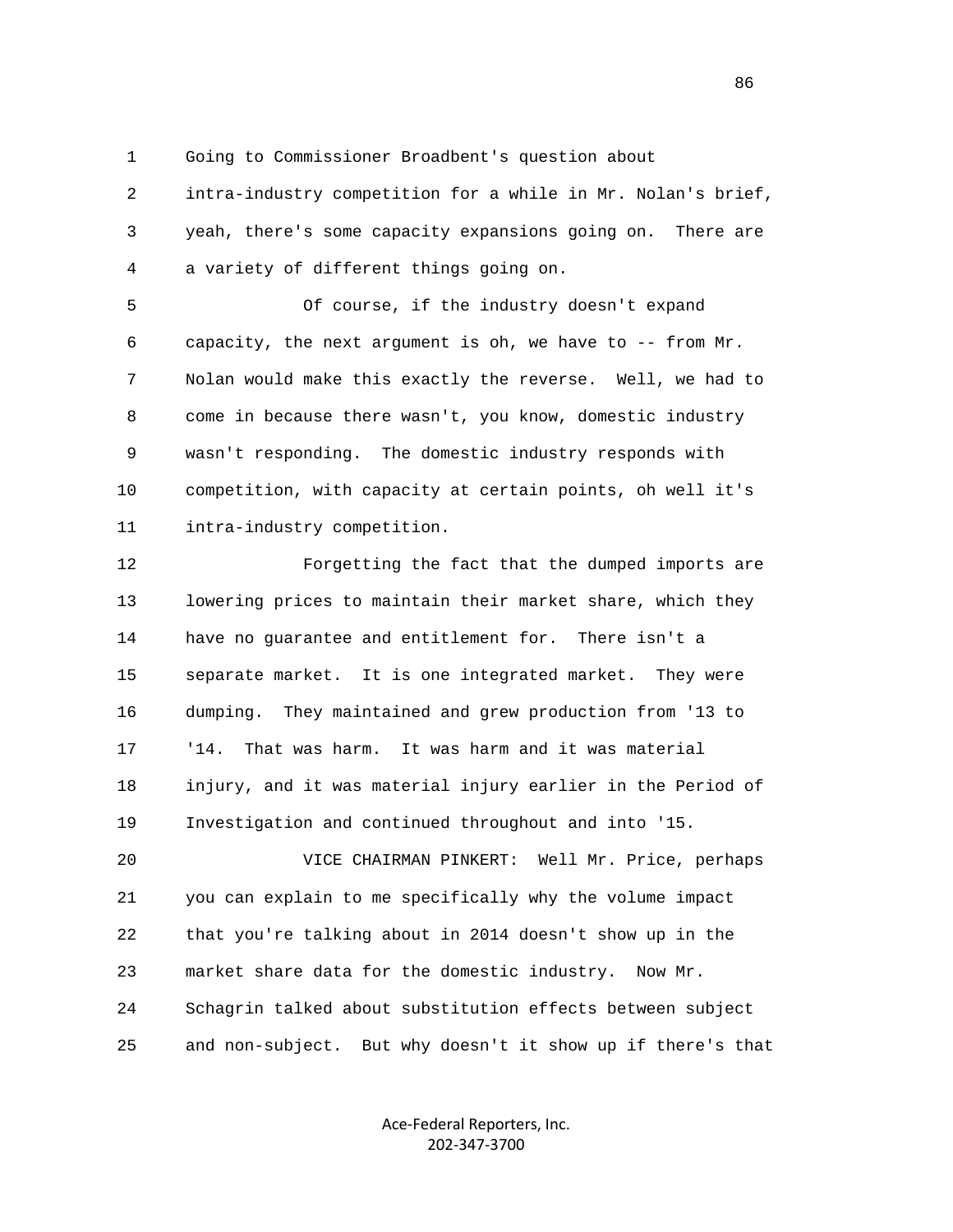1 big volume impact that you're talking about in 2014?

 2 MR. PRICE: In 2014, there's some volume impact. 3 Subject imports increased. They take the increasing volume, 4 the increasing share and domestic production and shipments 5 decline in '14. They're not huge shifts, but there are 6 shifts in there, and those shifts are enough to drive the 7 industry from profit to loss at the net level.

 8 VICE CHAIRMAN PINKERT: So when I talked about 9 market share, I'm looking specifically at the line where 10 we're talking about the domestic industry market share. Now 11 I understand that you could look at subject import market 12 share, but then you also have to look at non-subject import 13 market share.

 14 The result is that for the producers' share for 15 the U.S. industry, it seems pretty steady if you look at 16 volume and value.

 17 MR. PRICE: There's a price war that's going on 18 throughout the industry. The non-subjects are getting out. 19 The subject producers and the domestic industry has nowhere 20 to go, and it's fighting it out on price to try to continue 21 to produce. It's producing less, its shipments are less, 22 it's a decline in production. It is losing market share and 23 the subject imports are gaining market share in this very 24 competitive pricing environment that is going on.

25 So you see a financial and performance impact

Ace‐Federal Reporters, Inc. 202‐347‐3700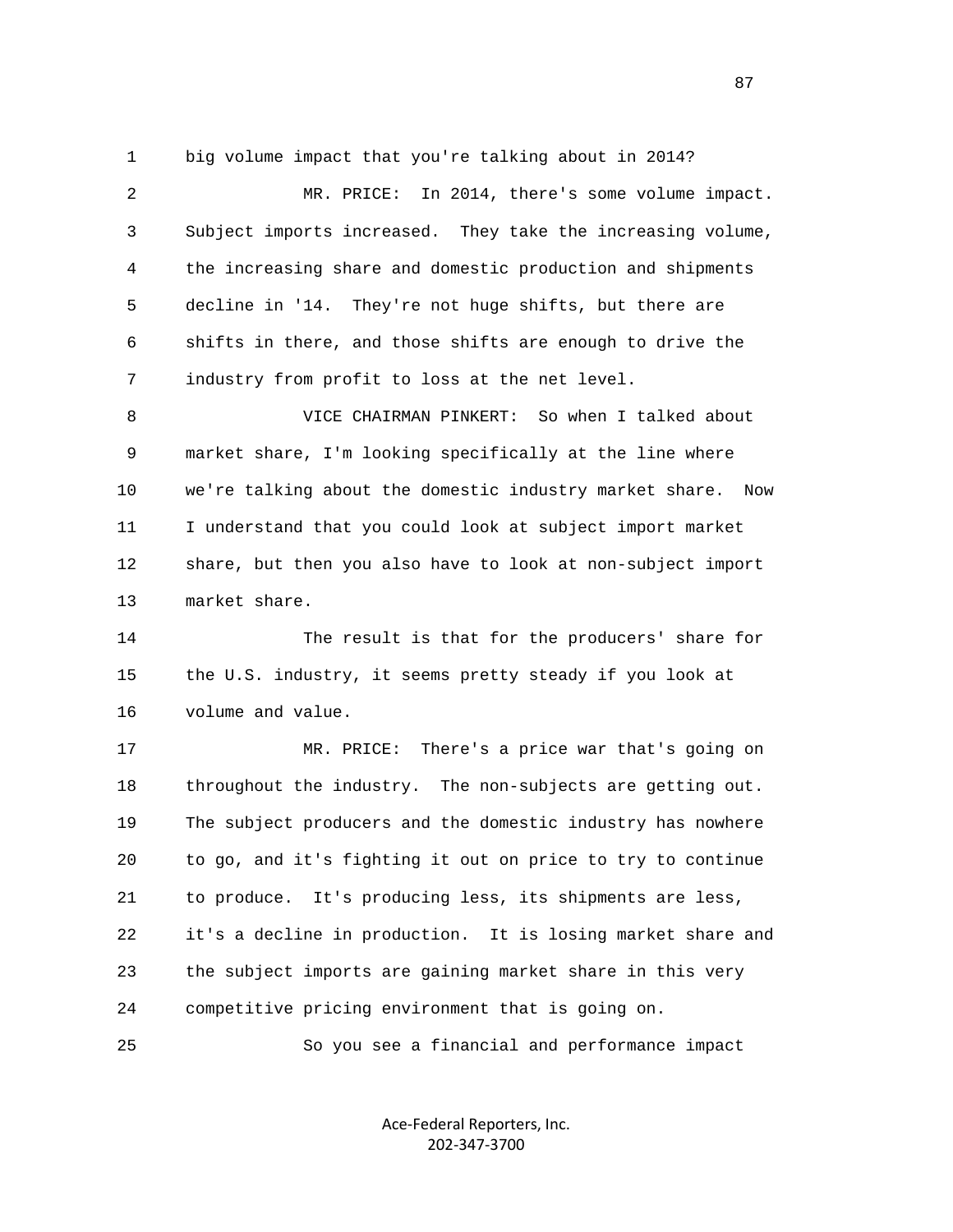1 that is more than inconsequential, insignificant and 2 unimportant. So the injury that is occurring is occurring 3 throughout the POI and starting much earlier during the POI. 4 It's not just a '15 story. 5 VICE CHAIRMAN PINKERT: Mr. Schagrin, last word 6 this round. 7 MR. SCHAGRIN: Vice Chairman Pinkert, even 8 accepting your argument, I don't know what the Commission 9 would do with the 15 point drop in U.S. market share in the 10 first half of '15, which is not a quarter; it's half a year. 11 VICE CHAIRMAN PINKERT: And I mentioned that. 12 MR. SCHAGRIN: And it was almost all lost to 13 the subject imports. 14 VICE CHAIRMAN PINKERT: I mentioned that, and I 15 was just trying to focus on some of the statements that were 16 made about 2014. Thank you. 17 CHAIRMAN BROADBENT: Commissioner Williamson. 18 COMMISSIONER WILLIAMSON: Thank you. Following 19 up on point, the first case, I think, in which I have not 20 seen anything called petition effect. Anybody want to 21 address why that is? 22 MR. SCHAGRIN: Okay. This is Mr. Schagrin. 23 Yeah, this is something that we -- 24 COMMISSIONER WILLIAMSON: Explain it to me 25 briefly.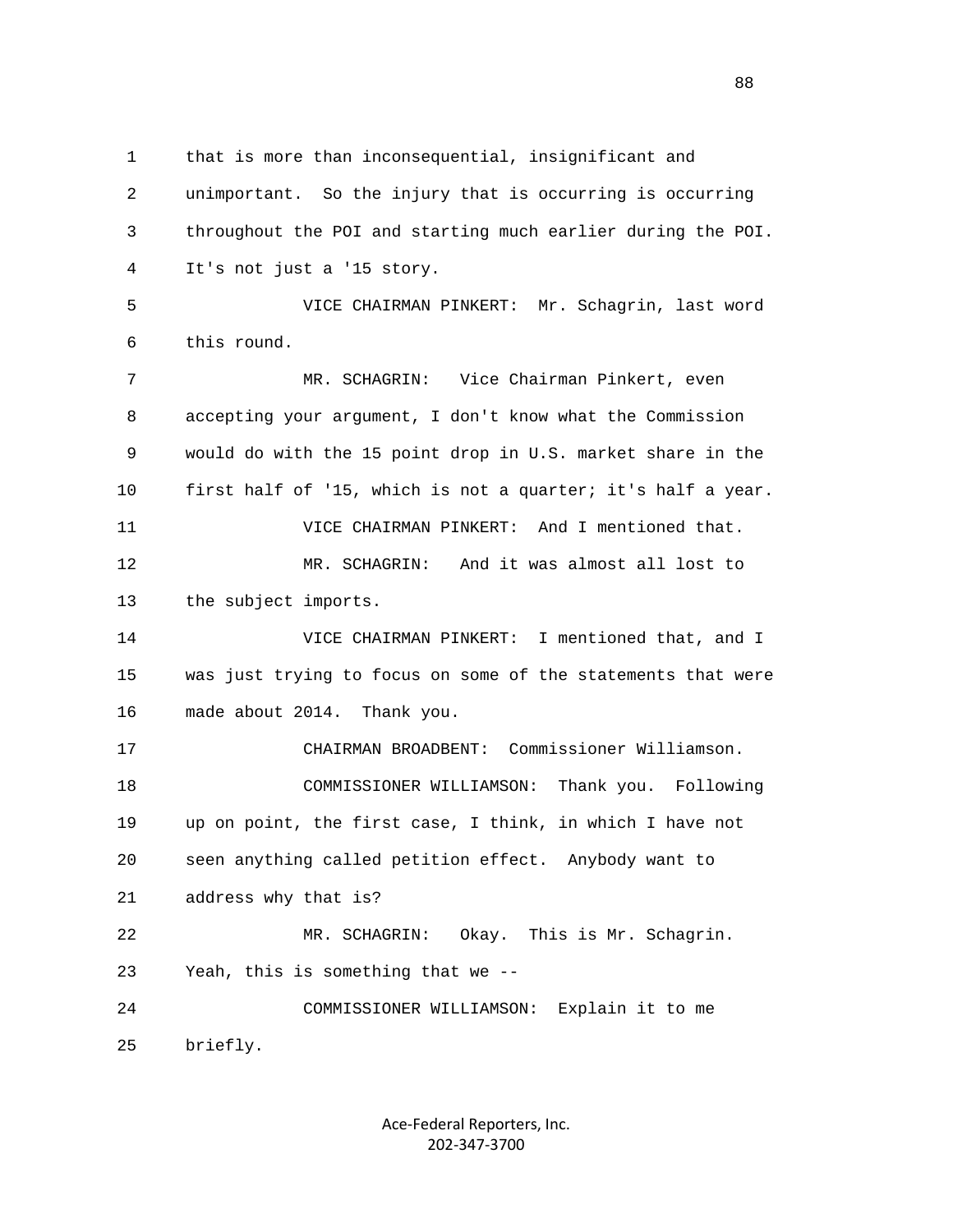1 MR. SCHAGRIN: So yeah, very briefly. So we 2 actually do think you see petition effect against Turkey, 3 because our preliminary margins were substantial, roughly 15 4 percent overall. So there was a decline in imports from 5 Turkey after the preliminary. To be honest, and it's 6 something I personally struggle with deeply, you know, we 7 had a negative CVD prelim and only 2-1/2 percent against 8 Korea, and that doesn't provide us with any meaningful 9 enough relief to have an effect of slowing down Korean 10 imports. 11 We are extremely hopeful, I will pray a lot 12 during the lunch break, that the Commerce Department does 13 the right thing and that the margins go up significantly, 14 and that we have much more of an effect after today's final 15 than we did after the prelim. 16 COMMISSIONER WILLIAMSON: Okay. So you would 17 say it's not -- this doesn't show that it's not the imports 18 that are causing problems, but just it's really the margins. 19 MR. SCHAGRIN: No these -- yeah, yeah. It's

 20 more. We'll see where we are this afternoon. I mean the 21 other point I would make is the fact that the Koreans aren't 22 at this hearing. To me, it's an admission. I mean once 23 again, 35 years, my very first case in 1982 was against 24 Korea. Don Cameron was here screaming and yelling at the 25 top of his lungs. I miss him dearly.

> Ace‐Federal Reporters, Inc. 202‐347‐3700

89 and the state of the state of the state of the state of the state of the state of the state of the state of the state of the state of the state of the state of the state of the state of the state of the state of the sta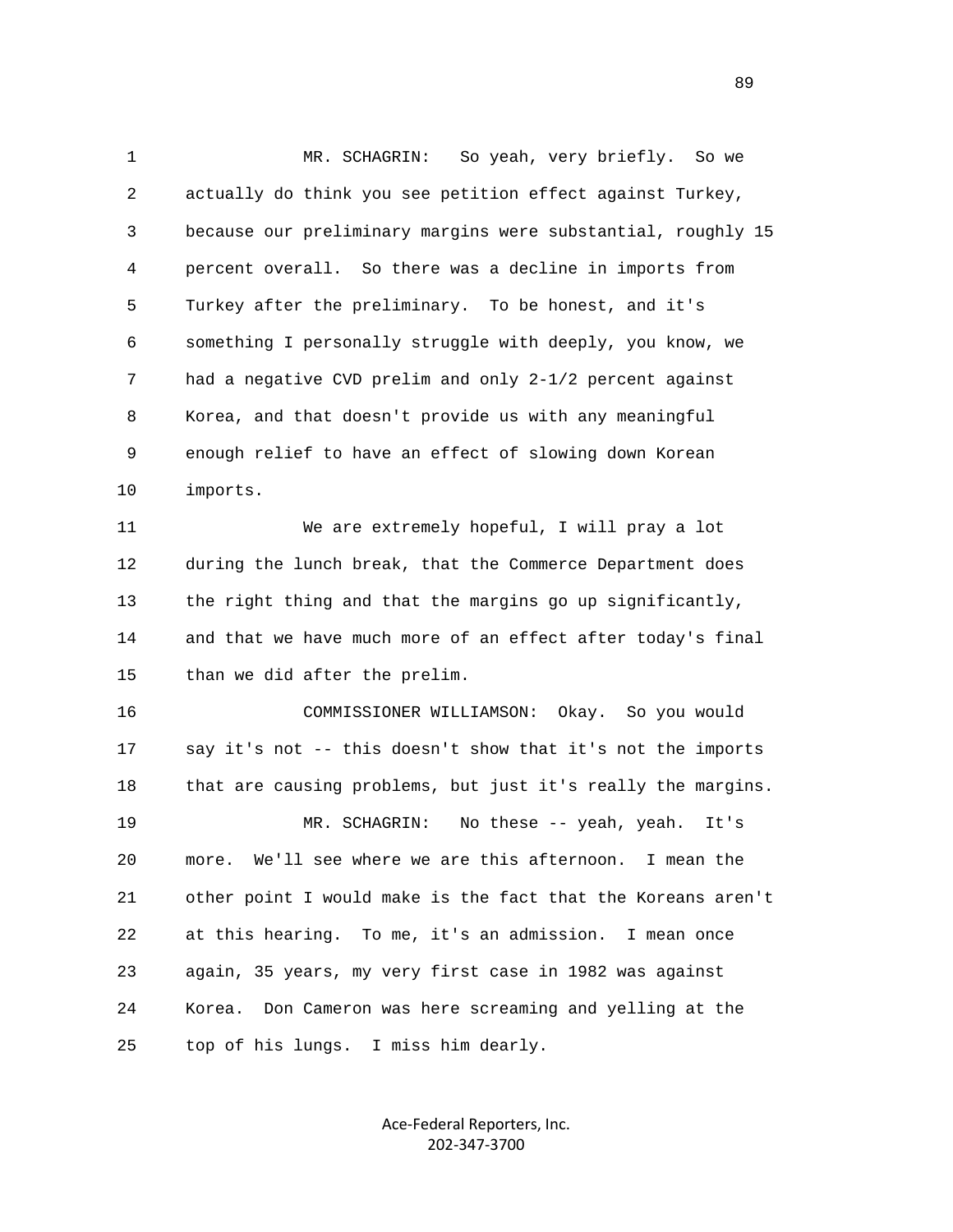1 I mean I don't even feel like this is a real 2 hearing, no offense to any Commissioners. But it just 3 doesn't feel right to me. 4 COMMISSIONER WILLIAMSON: We miss you two 5 talking to each other. 6 MR. SCHAGRIN: But, but, you know, why isn't he 7 here? Because I think he looks at this record and he says 8 could I really make any injury arguments? I mean Mr. Nolan 9 was super-creative. I give him A for creativity. 10 But you look at this record and you say could I 11 really argue there isn't injury, and then can I look at this 12 record and say the massive increase in Korean imports 13 weren't a cause of the injury, and I think even Don 14 sometimes says hey, I'm not going to show up and argue a 15 loser. I'm sorry he's not here. I love when Don shows up 16 and argues losers, but anyway -- 17 COMMISSIONER WILLIAMSON: I won't go further on 18 that one. Mr. Barnes, you mentioned the significant effect 19 of pipeline projects on pipe demand. We generally associate 20 pipeline projects with oil and gas transmission projects 21 that rely on larger diameter line pipe. That is pipe 22 greater than 24 inches. What share of total sales of welded 23 line pipe with a diameter of 24 inches or less is sold for 24 pipeline projects? 25 MR. BARNES: Commissioner, I may not be the best

> Ace‐Federal Reporters, Inc. 202‐347‐3700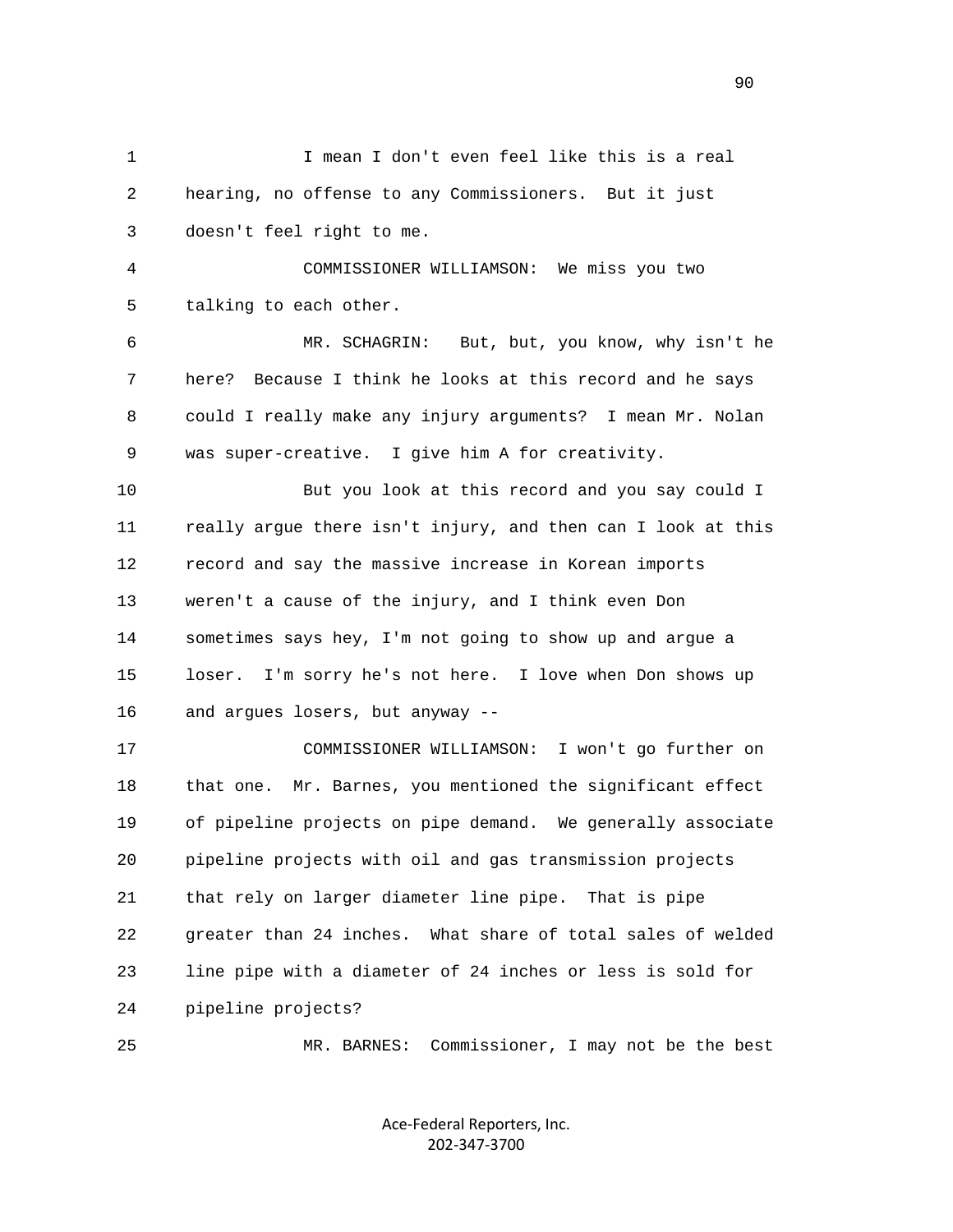1 person on this panel to answer that question.

 2 COMMISSIONER WILLIAMSON: The others can also 3 chime in too.

 4 MR. BARNES: Okay. Pipeline projects, you know, 5 a lot of times you're talking about, as Commissioner 6 Schmidtlein probably knows from her father, or trunkline 7 projects are usually 30 inches and above. What we're seeing 8 a lot of now are midstream projects, which are in the 24 and 9 oversize range.

 10 TMK IPSCO only produces up through 16 inch. So 11 we see only a small segment of that, of business. But that 12 is a lot of the work that we hear about and we see, the 13 midstreams, and then our part, participation in that new 14 project work is in the laterals that come from those lines, 15 which fall more in the 10, 12, 16 inch range.

 16 COMMISSIONER WILLIAMSON: Okay, thank you. 17 Someone else? Mr. Richey.

 18 MR. RICHEY: Commissioner yes. Van Richey, 19 American Steel Pipe. Luckily we make through 24 inch, and 20 most of the projects, not all of them, but most of the 24 21 inch would be for project lines.

 22 To the Commissioner's question about natural 23 gas, it's hard to understand, but as the natural gas prices 24 decrease, we saw the demand for our line pipe increase, 25 because it all of the sudden became more economical for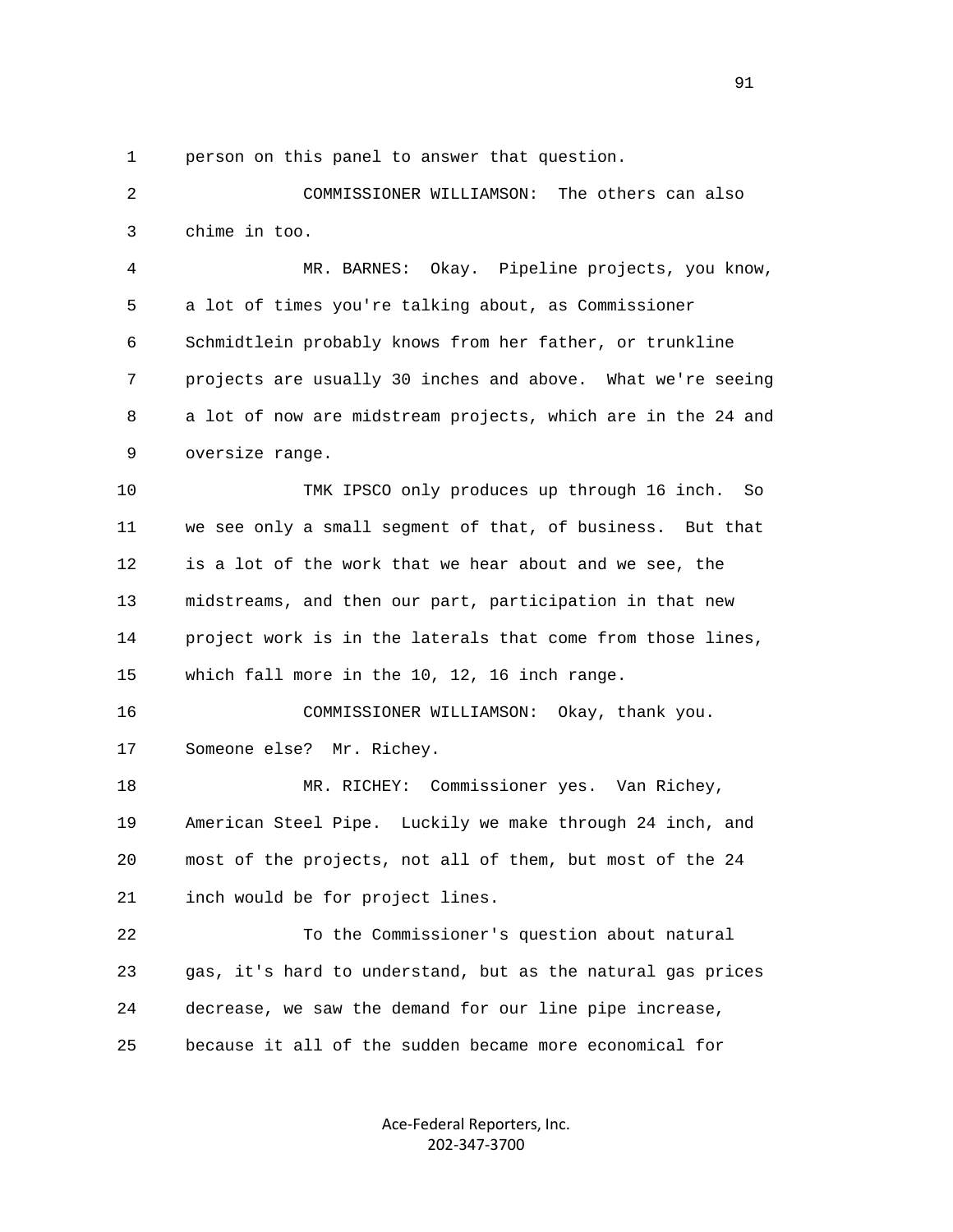1 power plants to switch from coal to natural gas, as has been 2 mentioned already.

 3 We're seeing other projects where natural gas is 4 becoming more and more the chosen hydrocarbon, and it 5 increases the sale for especially 24 inch steel pipe.

 6 COMMISSIONER WILLIAMSON: Okay. So right on the 7 margin here, what's covered here.

 8 MR. CLARK: This is John Clark with Stupp. You 9 asked about the percentage of projects, the percentage of 10 welded pipeline that was projects. For our facility, it's 11 more than 90 percent of what we make is for projects. When 12 you look at long transmission lines for natural gas, a lot 13 of times they do tend to be larger.

 14 But when you're looking at the expansion in oil 15 production and the natural gas liquids that have come out of 16 some of the gas fields, we're seeing many projects that 17 we're producing that are several hundred miles in length, 18 that are 16, 20 and 24 inches for crude oil and NGLs, as 19 well as some natural gas.

 20 COMMISSIONER WILLIAMSON: NGLs? 21 MR. CLARK: Natural gas liquids. 22 COMMISSIONER WILLIAMSON: Oh sorry, excuse me, 23 okay. 24 MR. CLARK: So we are making a lot of projects

25 for the liquid side of that business as well, in that size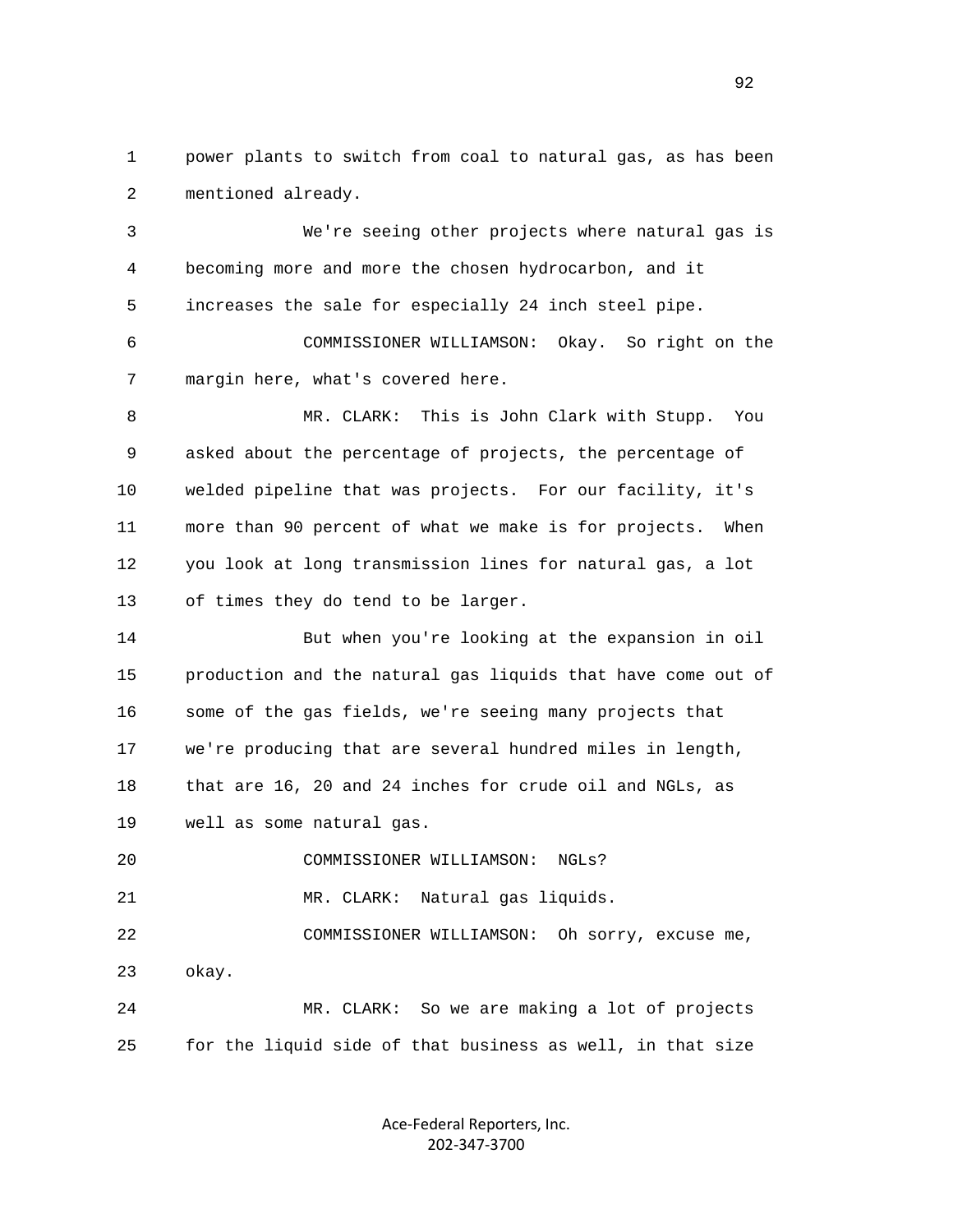1 range.

 2 COMMISSIONER WILLIAMSON: Oh, and those are the 3 regular line pipe? 4 MR. CLARK: Yes sir.

 5 COMMISSIONER WILLIAMSON: Oh, okay. That was 6 very high pressure, special piping.

 7 MR. SCHAGRIN: This is Roger Schagrin, 8 Commissioner Williamson. And I would say probably the best 9 answer industry-wide to your question would be in Table 2-1 10 at page 2-3 of the staff report, which gives the breakdown 11 between distributor shipments and end user shipments. For 12 the domestic industry, over the POI it's between 30 and 40 13 percent end users, and I would say that everything that is 14 quote-unquote "direct from mill to end user," that's all 15 project pipelines.

 16 The exploration companies that use line pipe 17 don't buy from the mills. They buy through distributors. 18 So whenever you have shipments from domestic mills to end 19 users, they're basically for pipeline projects.

 20 So you can see they're very significant in the 21 24 inch and under-sized range, for the reasons that Mr. 22 Clark and Mr. Richey said, is that they're now moving a lot 23 of gas and NGLs and even oil from the new shale fields in 24 16, 20 or 24 inch pipelines, you know, 100 miles or 200 25 miles, not the thousand mile pipelines like the Keystone.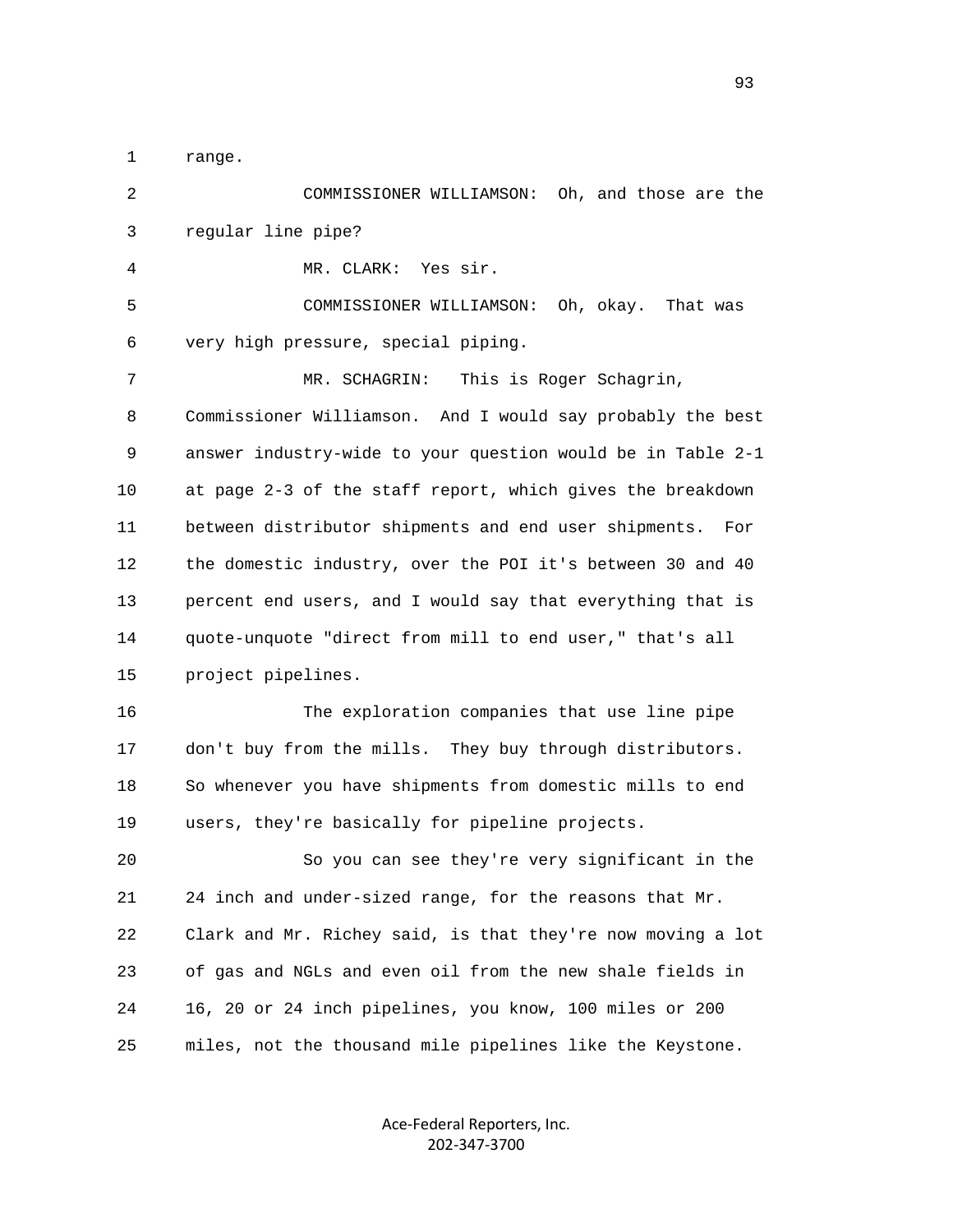1 That's all 36 or 42 inch product.

| 2            | What about -- what<br>COMMISSIONER WILLIAMSON:               |
|--------------|--------------------------------------------------------------|
| $\mathsf{3}$ | share of total sales involve replacement pipe?               |
| 4            | MR. SCHAGRIN:<br>This is Roger Schagrin.<br>I'11             |
| 5            | just answer for the industry. Everything that is             |
| 6            | replacement, that would all go through distributors.<br>So   |
| 7            | it's very substantial, but they're the utility companies,    |
| 8            | the natural gas utility companies and/or the pipeline        |
| 9            | companies, where they're replacing a mile, five miles, ten   |
| 10           | miles in a line.<br>They'll go to one or more distributors.  |
| 11           | That not enough in the replacement market.<br>They           |
| 12           | never replace an entire pipeline. It's always parts that     |
| 13           | have worn out. So that all goes through distribution, and    |
| 14           | it's a substantial part. In fact, many of these -- I think   |
| 15           | it was in Mr. Barnes' testimony. Many of these distribution  |
| 16           | companies have formed alliances with both pipeline companies |
| 17           | and utility companies, specifically to be ready to supply    |
| 18           | all of their replacement needs. So that's a big role of the  |
| 19           | distributor.                                                 |
| 20           | The problem for the U.S. industry is the                     |
| 21           | distributor makes the alliance with the pipeline company or  |
| 22           | the utility to supply certain sizes for all the replacement, |

 23 and then they just have to supply the grade and OD. They 24 turn around and buy Korean or Turkish, not domestic, because 25 then they make a bigger markup as they're servicing their

> Ace‐Federal Reporters, Inc. 202‐347‐3700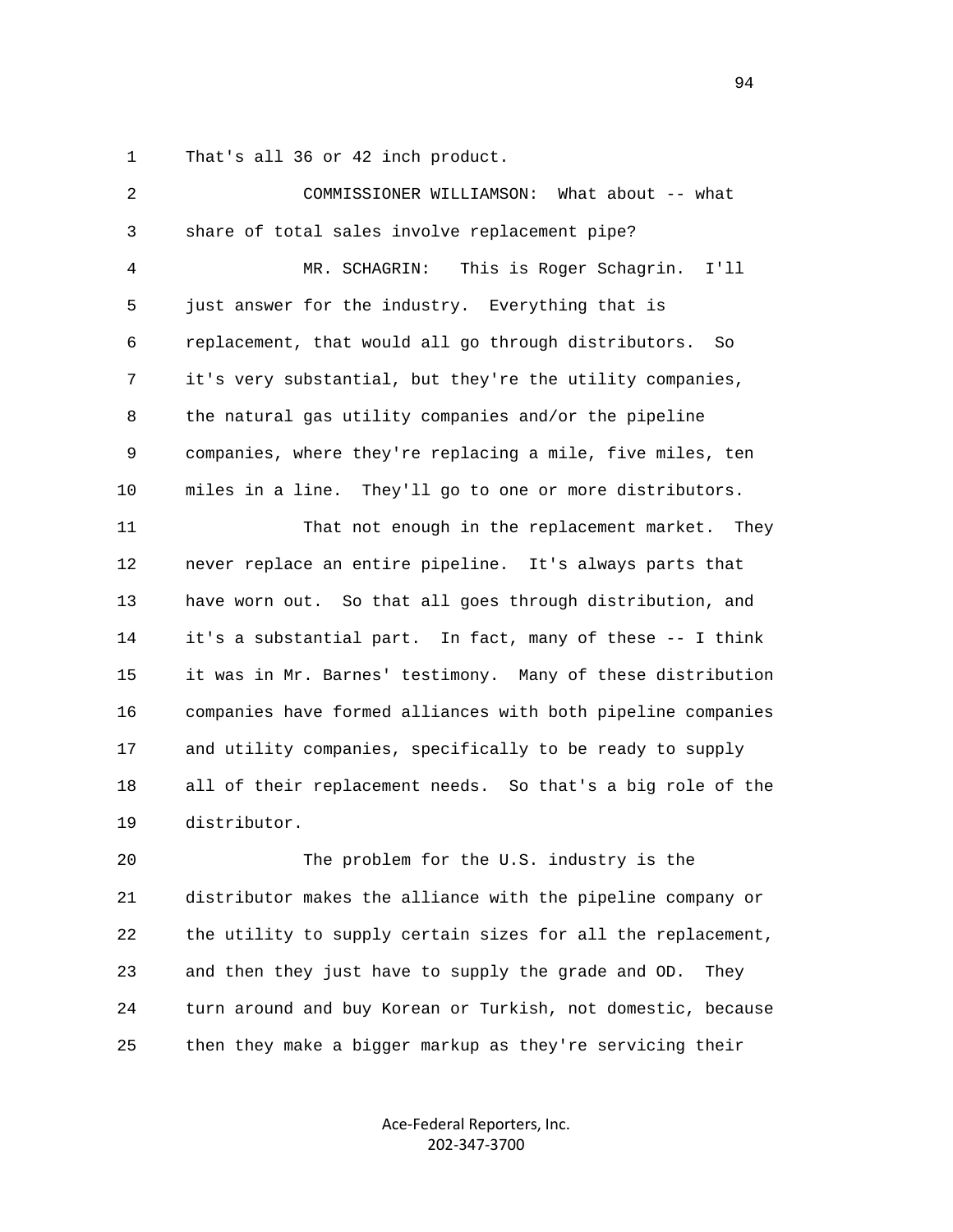1 alliance partner, and that's been a big problem for the U.S. 2 industry.

 3 COMMISSIONER WILLIAMSON: Okay, thank you. 4 Talking about replacement, Mr. Barnes I was very struck by 5 your testimony about what are a real need, particularly in 6 the Northeast, for additional capacity, you know, and then 7 you mentioned the regulatory issues. It makes you wonder 8 whether we're ever going to get it.

 9 But to the extent that replacement and upgraded 10 pipelines, that doesn't -- does that face the same kind of 11 regulatory challenges?

 12 MR. BARNES: Yes, it does. They have -- when 13 they go back in, a lot of times the replacement line has to 14 meet a higher specification than approval because of the, as 15 I mentioned, population density crowding in on the line has 16 changed the need, and you know, just similar with other 17 construction projects, you want the pipelines to be to the 18 most recent and highest standards.

 19 COMMISSIONER WILLIAMSON: Okay, thank you. 20 Turkish Respondents have argued that a very large share of 21 subject imports from Turkey are not eligible for use in the 22 oil and gas sector. I was wondering what evidence you can 23 provide post-hearing that most of these imports do compete 24 directly with domestic product.

25 MR. SCHAGRIN: We'll do that in the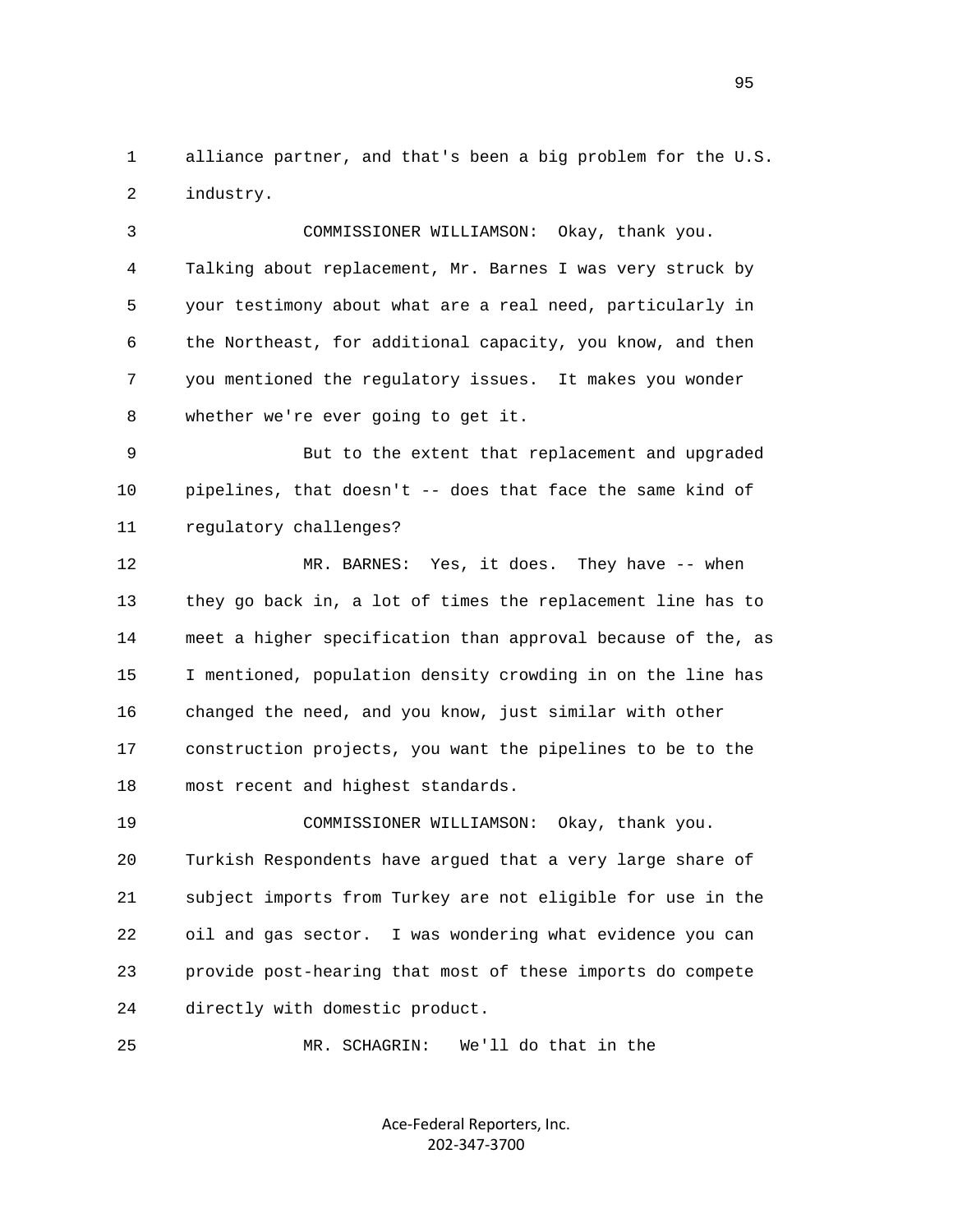1 post-hearing, Commissioner Williamson, because it's really a 2 matter of -- I think the basis of their claim is they're not 3 AMLs, and we just don't think that's a reality in the 4 marketplace. To the best of our knowledge, they meet API 5 specifications and distributors buy products.

 6 Once again if you just see, distributors will 7 buy product based on API specification. But we'll address 8 it further in the post-hearing.

 9 COMMISSIONER WILLIAMSON: Okay yeah, because I 10 was going to ask that question about it, because they also 11 argue that they're on the approved AML list, and there's 12 shortage over times, and I was wondering what you thought 13 about that allegation.

 14 MR. DeFRANCESCO: Commissioner Williamson, this 15 is Robert DeFrancesco from Maverick Tube. Just quickly, as 16 Mr. Lowe had testified, they are on AMLs. We will provide 17 those in our post-conference brief, both Korean and Turkish 18 producers, and I would also note that at Table 2-9 of the 19 staff report, when it asks about interchangeability, it 20 clearly indicates both importers and purchasers agree that 21 Turkish product is both interchangeable, always or 22 frequently interchangeable with the domestic product and the 23 Korean product.

 24 COMMISSIONER WILLIAMSON: Okay. Thank you for 25 those answers.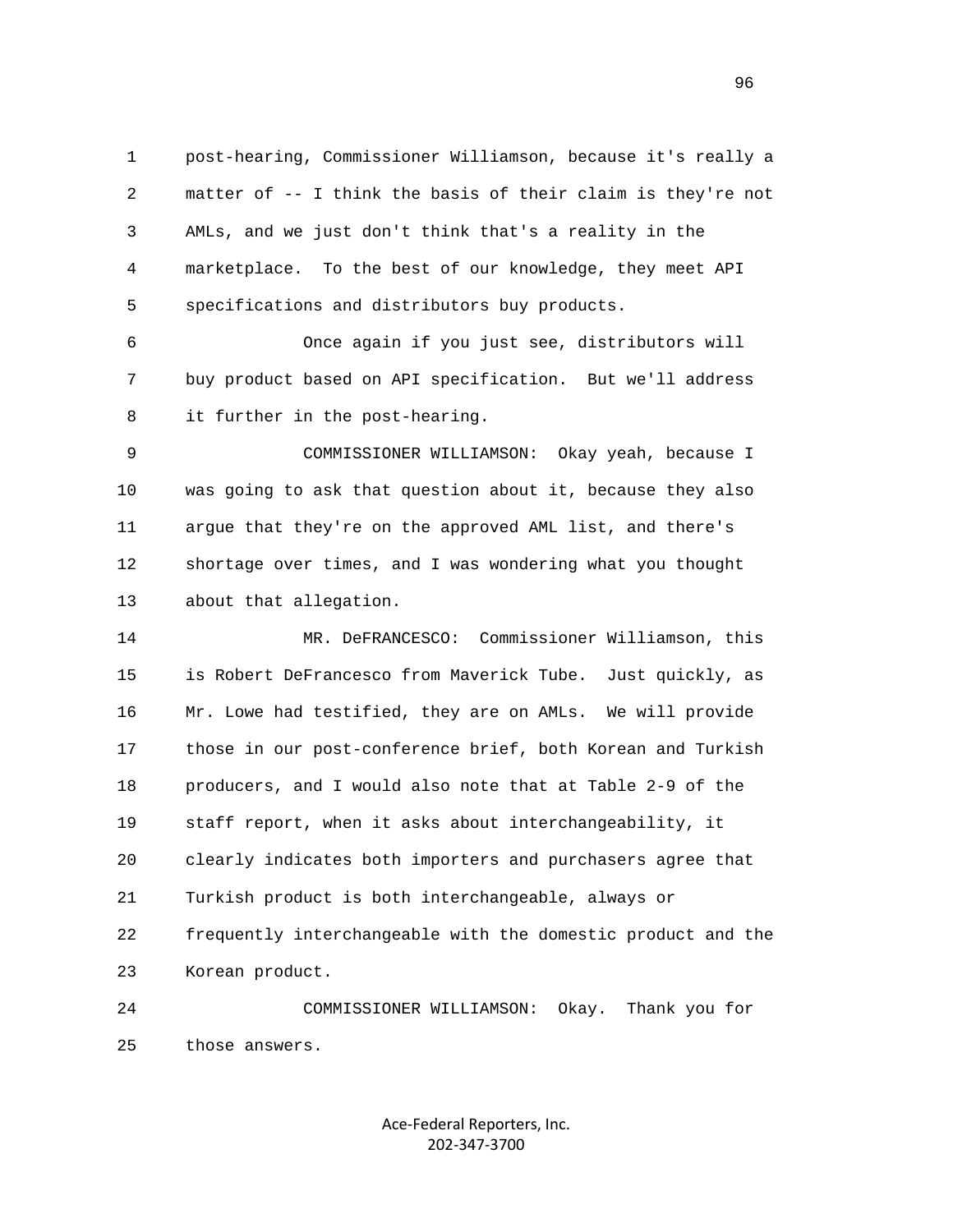1 CHAIRMAN BROADBENT: Commissioner Johanson. 2 COMMISSIONER JOHANSON: Thank you, Chairman 3 Broadbent. The Turkish Respondents, and I believe that this 4 is on pages two to three of the brief, report a decline in 5 hot-rolled steel prices of more than 30 percent. But they 6 note that the domestic industry's unit raw material cost 7 declined by only two percent. Why wasn't the domestic 8 industry better able to avail itself of lower priced 9 hot-rolled steel?

 10 MR. SCHAGRIN: Commissioner Johanson, any of 11 these companies can answer as to their own costs of steel, 12 or maybe we should do that in our post-hearing, because I 13 don't think they want to talk about their costs in public.

 14 But there is one very simple explanation, which 15 takes a market knowledge to reply to this allegation, and 16 that is over the period from '14 to '15, which is what Mr. 17 Johanson is talking about, you have in a period in which 18 domestic shipments fall from 650,000 tons to I think about 19 420,000 tons, yeah 638 to 443. That's from the C tables. 20 You just have so much higher share of the remaining domestic 21 shipments shifted over to the work that some of these 22 companies were doing for pipeline projects.

 23 So the pipeline projects, now that they're such 24 a bigger share, because the U.S. industry has been forced 25 out of the distributor market, those generally, and Mr.

> Ace‐Federal Reporters, Inc. 202‐347‐3700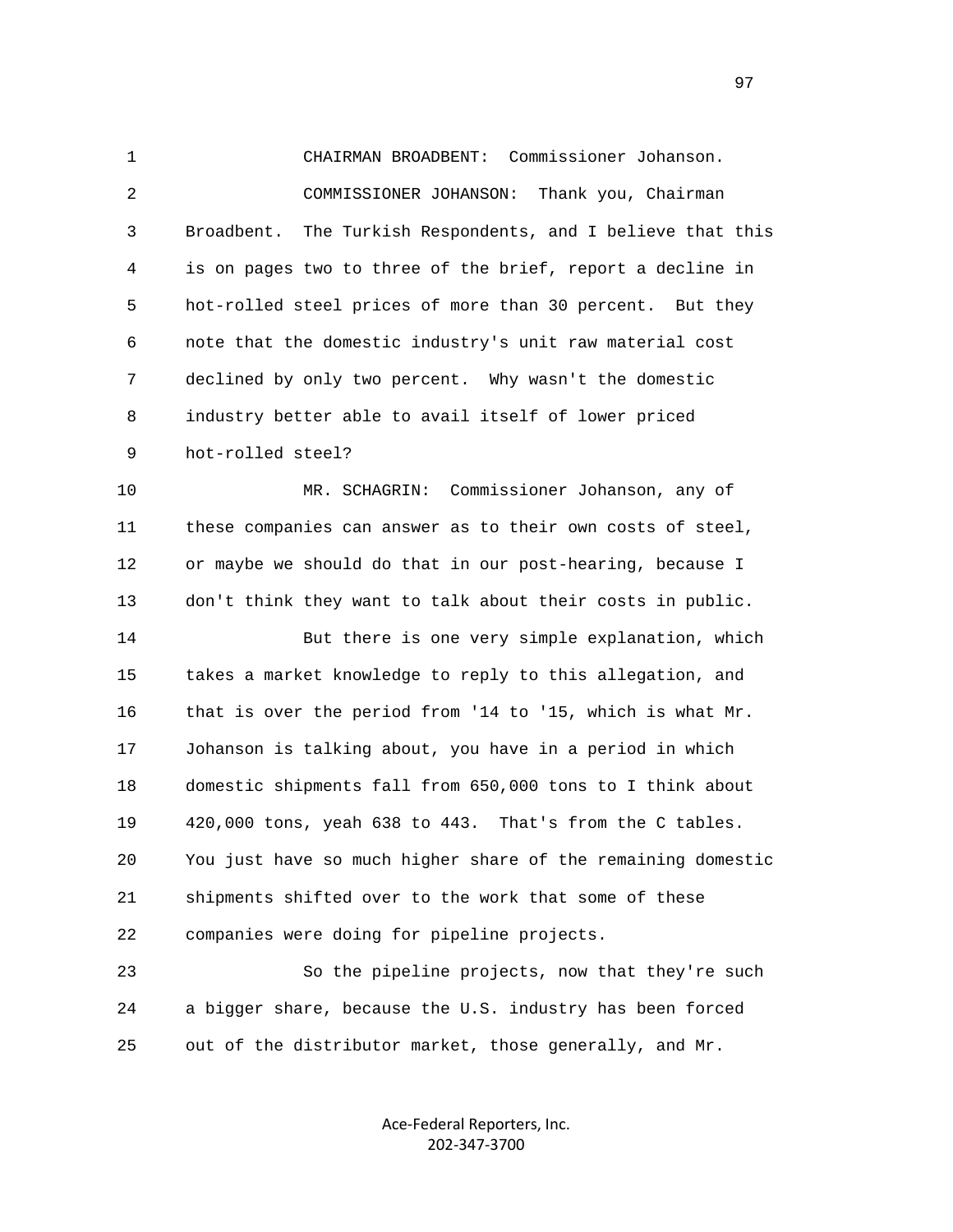1 Clark and Mr. Richey can discuss this, those are almost 2 always for X-70 product. That's a low alloy steel which, 3 and Mr. Kopf can maybe talk about this, that sells for much, 4 much more than a basic carbon grade make X-42.

 5 So it's not like -- I mean when Mr. Johanson, is 6 there a rational economic explanation for this seemingly 7 incongruous reverse correlation between hot-rolled coil 8 prices and domestic price/COGS? The rational economic 9 explanation is that the Koreans and Turks in the first half 10 of '15 chased almost the entire domestic industry out of the 11 distributor stock market for X-42 line pipe, and what 12 remained for the U.S. industry, we're once again going back 13 to that Table 2 where, you know, we're up to a higher share 14 going to end users, is more of its X-70.

 15 You just have a larger share of a smaller pie 16 requiring much more expensive steel, and that's the 17 explanation. I can tell you and your staff has worked hard 18 on this, it's not like the domestic industry falsified their 19 records on their coil costs.

 20 I suspect, because coil costs also include scrap 21 rates, it's really not good for these mills, and it's one of 22 the reasons they've been shut down. You wind up with a lot 23 more scrap when you're running intermittently than when 24 you're running flat-out and that probably contributes a 25 little bit. But it's mostly the difference in steel grades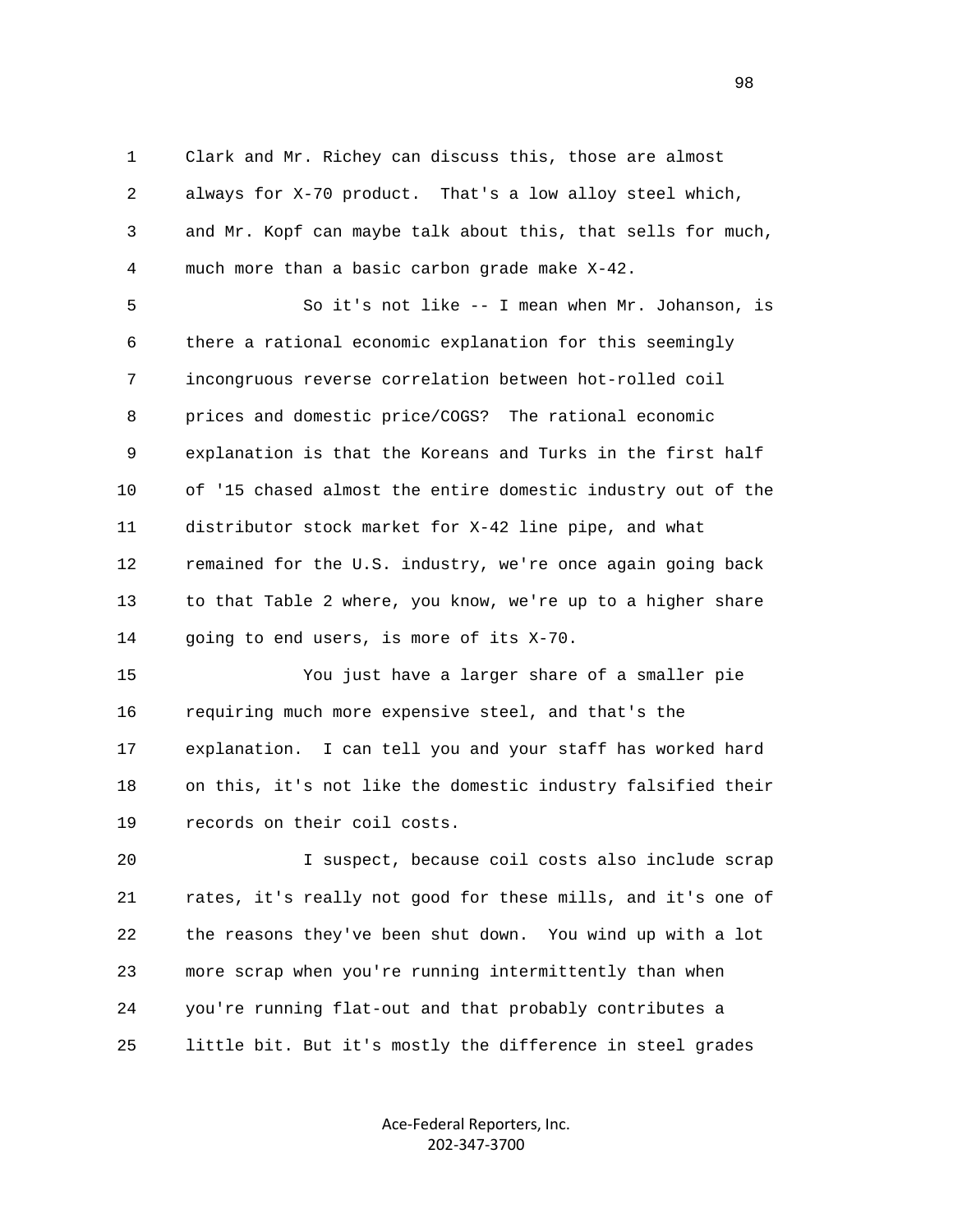1 and the huge difference in steel costs.

| $\overline{c}$ | COMMISSIONER JOHANSON: All right. Thank you,                 |
|----------------|--------------------------------------------------------------|
| 3              | Mr. Schagrin. Mr. Cura, did you want to say anything?        |
| $\overline{4}$ | MR. CURA: Well thank you. Very briefly, I                    |
| 5              | think the observation from the Respondents is completely     |
| 6              | inaccurate. I'd like to bring some specific data. We've      |
| 7              | seen CRU public open index of coil prices coming down from   |
| 8              | say 650 or so at the end of '14, all the way to about 450 in |
| 9              | the last few weeks. So there's been an adjustment, and we    |
| 10             | naturally are profiting from that.                           |
| 11             | Now two points. Why CRU is at 450? We are                    |
| 12             | confronting offers from Korea at less than 500. The second   |
| 13             | comment is perhaps aligned with what Mr. Schagrin was trying |
| 14             | to explain. We as a company had no option but trying to      |
| 15             | concentrate our efforts on X-70 material, and consequently   |
| 16             | X-70 relative to the normal X-42 grades carry extras, even   |
| 17             | the alloy component are now at the higher weights.           |
| 18             | Ultimately, it then shows a hot-rolled coil at a             |
| 19             | unit price at higher than not. But you're not talking about  |
| 20             | the same type of hot-rolled coil, and this is why I think    |
| 21             | the clarification was appropriate. This is clear mixed       |
| 22             | issue that we'll be happy to address during the post-hearing |
| 23             | notes.                                                       |
| 24             | I look forward to<br>COMMISSIONER JOHANSON: Yeah.            |
| 25             | seeing that, and thank you for your comments.<br>I'm looking |

Ace‐Federal Reporters, Inc. 202‐347‐3700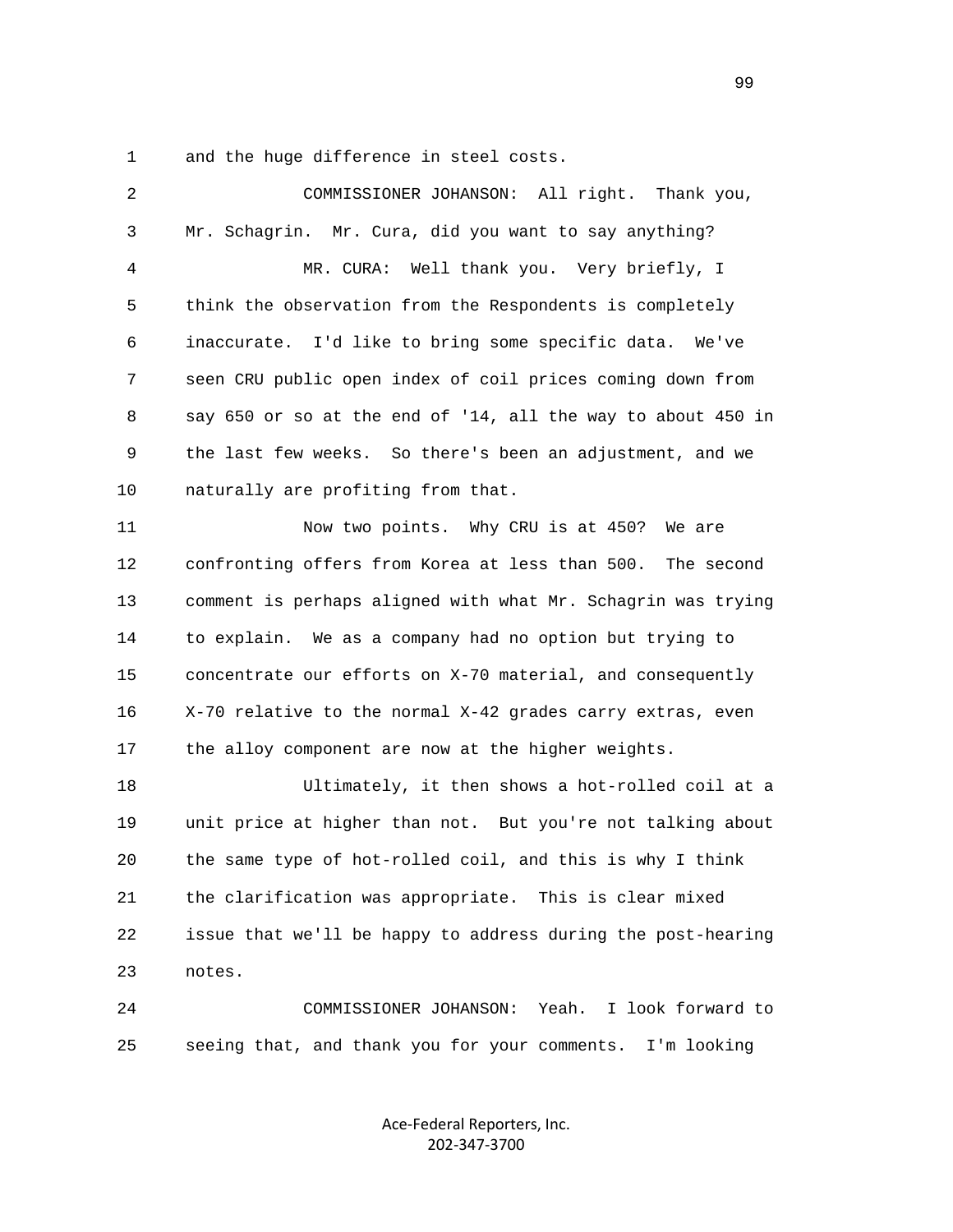1 at pages six and seven of the Respondent's brief and in the 2 brief, the Respondents mention the amount of capacity and 3 capacity expansions that have been brought on line in recent 4 years by the U.S. industry. Did the increase in capacity 5 cause the U.S. industry to hurt itself? It's understandable 6 why capacity increased, because of course the oil and gas 7 sector was expanding.

 8 I know there's some -- there's been discussion 9 here today as to how much this has actually impacted this 10 industry, the expansion of the oil and gas sector. But with 11 all this capacity to come online, and then all of the sudden 12 the price of oil drops, couldn't we expect this to cause 13 harm to the U.S. industry?

 14 MR. SCHAGRIN: Commissioner Johanson, this is 15 Roger Schagrin. You could if the capacity expansions hadn't 16 been coupled with capacity reduction. So if you look at the 17 data gathered by the staff in the staff report for capacity 18 in the industry, you actually see throughout the POI a 19 reduction in U.S. capacity.

 20 And so I just think that while some companies 21 were adding mills, other companies were reducing mills, so 22 you really have a balance. In a normal marketplace, you 23 would expect to see, you know, what I learned in basic 24 economics, that as industries make investments in new 25 equipment that give them better throughput, higher quality,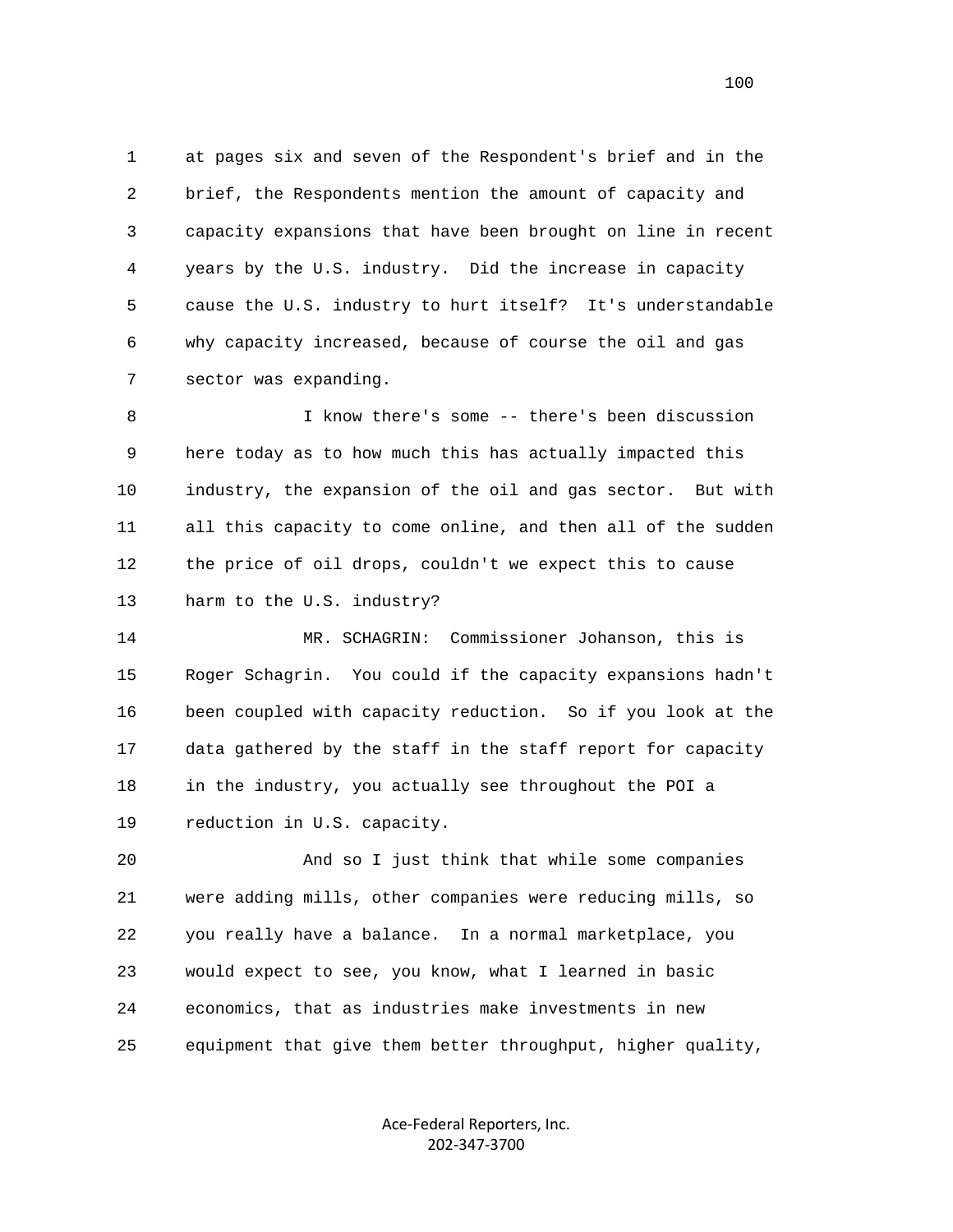1 lower cost of production, the return on that is supposed to 2 be higher profits by using new equipment and not older 3 equipment.

 4 But you see in this industry just the opposite. 5 The industry is making significant investments and bringing 6 on new equipment, and you see the industry's profits 7 disappearing and turning into losses. Pretty soon, you just 8 won't see anyone invest in new equipment if this industry 9 doesn't get relief, and you'll see no investment in 10 refurbishing older equipment, and this industry is just 11 going to die without relief.

 12 But I don't think that the Turks' attempt to 13 blame the problems of this industry on some capacity 14 expansion holds water, and I would also tell you that both 15 the Turks and the Koreans, when they were here on OCTG, did 16 the same thing in the OCTG case and tried to blame all of 17 the industry's problems in OCTG on the OCTG expansions, and 18 this Commission rejected that and voted unanimously to find 19 injury, because imports were increasing so significantly in 20 OCTG, and they're increasing even more in line pipe than 21 they were in OCTG.

 22 MR. PRICE: Alan Price, Wiley Rein. So let's 23 take, for example, Mr. Nolan obviously missed the facts that 24 capacity was actually declining during this period. But 25 even domestic capacity was increasing to respond to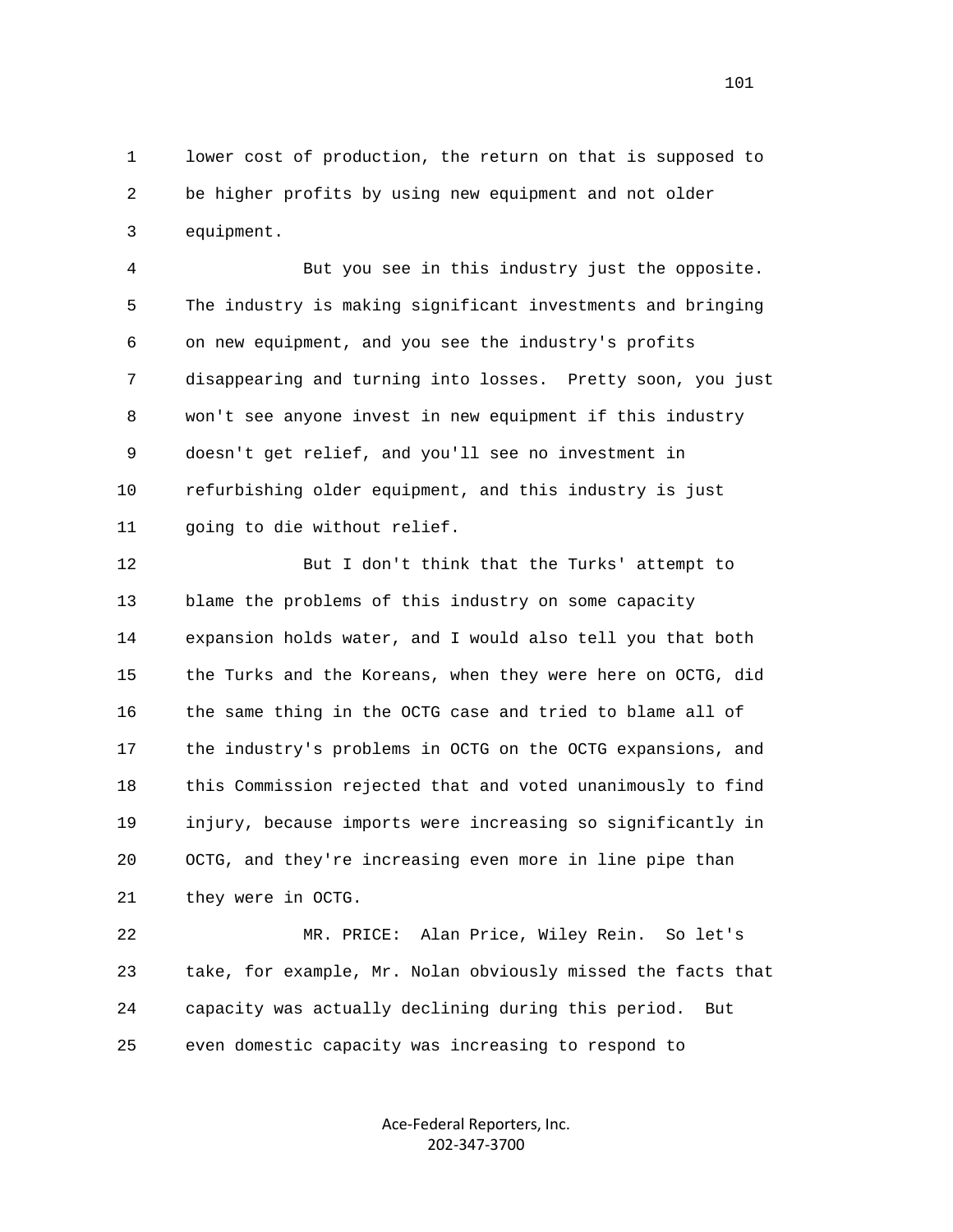1 perceived need, the question is why do dumped imports and 2 the subject imports think they have a right to undersell, 3 and why are those not injurious in the context of a 4 marketplace?

 5 Just because you had a share in a given year and 6 if you're an importer, domestic industry responds to needs 7 and installs capacity. That doesn't mean that the imports 8 can say oh, I'm entitled to sit on my share, as if it has no 9 injurious impact on the industry. Of course, if they 10 continue to import, if they continue to undersell in order 11 to sell product, it's having an injurious impact by now 12 preventing improvements in domestic production, which that 13 capacity also would anticipate.

 14 So the fundamental premise of Mr. Nolan's 15 argument I just disagree with as a core issue here.

 16 COMMISSIONER JOHANSON: All right. Thank you 17 for your responses on that. The Turkish Respondents assert 18 that they do not produce line pipe over 16 inches in 19 diameter, and that about 40 percent of the domestic 20 industry's production is of a larger line pipe between 16 21 and 24 inches in diameter. Isn't this is a fairly good 22 argument for attenuation of competition with Turkey? 23 MR. SCHAGRIN: Commissioner Johanson, Roger 24 Schagrin. No, because you just said that they admitted that 25 60 percent of their production overlaps with the domestic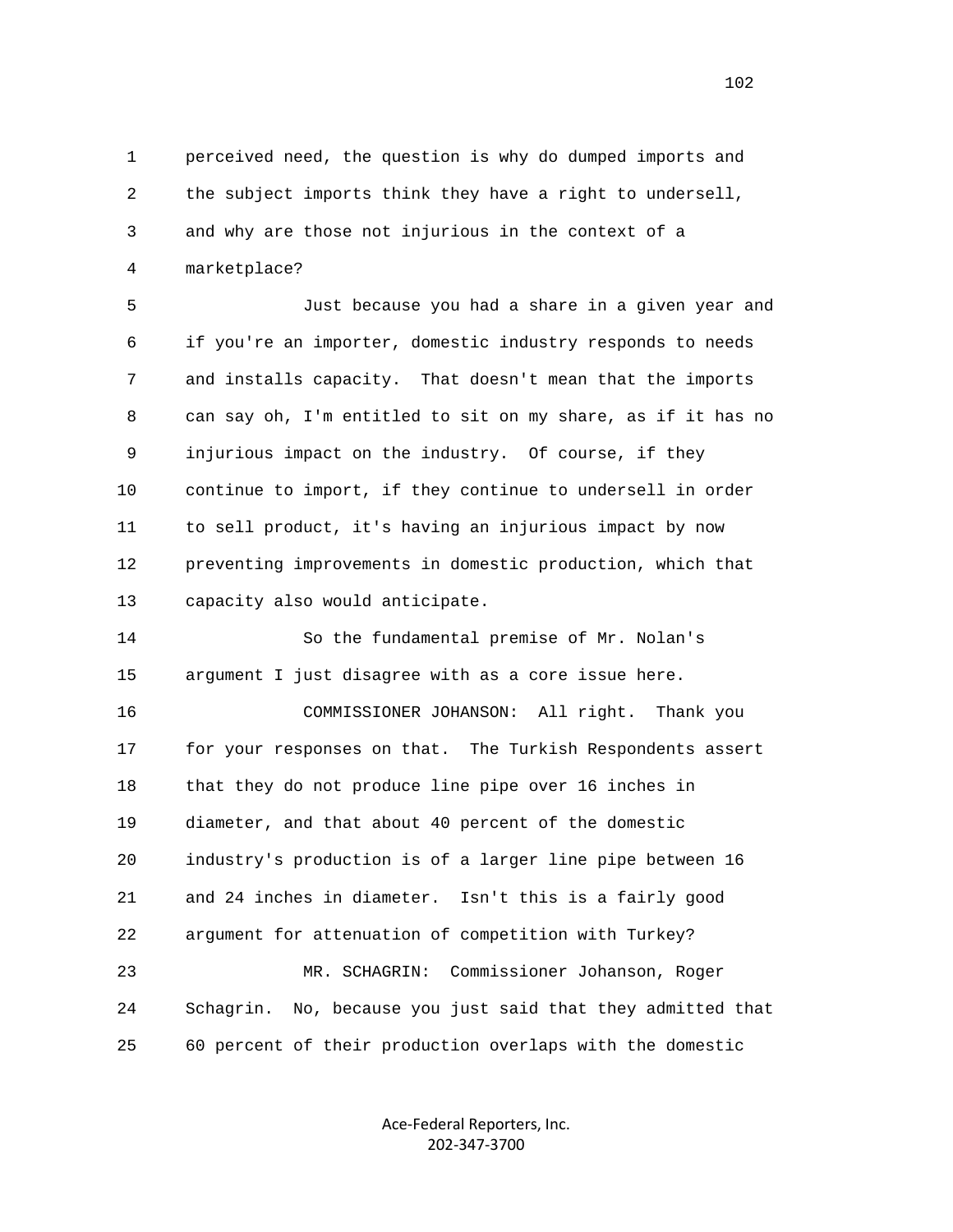1 industry. If you look on the Korean side, the numbers may 2 be confidential, you can compare it and see how great the 3 overlap is between the Turks and Koreans.

 4 So when you look at your factors for 5 accumulation and say did the Turks and Koreans, you know, 6 are they simultaneously present? Do they go through the 7 same channels of distribution? Do they overlap with each 8 other and with the domestic industry, I think a 60 percent 9 overlap. You know, it would be one thing if it was ten 10 percent or 20. I think 60 percent overlap is certainly 11 enough to satisfy the cumulation criteria, and don't 12 attenuate the competition with the U.S. industry.

 13 MR. DeFRANCESCO: And Commissioner Johanson, 14 just quickly. Robert DeFrancesco from Maverick Tube. I'd 15 just like to point out that you are missing a fair amount of 16 import data, of pricing product data from one of the Turkish 17 producers and importers. Now you do have coverage from one 18 of them, and it does show price suppression and depression. 19 But obviously if you had the data from the other 20 one, we think it would show similar effects, and also show 21 the overlap of competition. 22 COMMISSIONER JOHANSON: All right, thank you.

23 Mr. Cura, if you could keep it a little short, since

24 Commissioner Schmidtlein's waiting. Thank you.

25 MR. CURA: Oh very short. There is a very high

Ace‐Federal Reporters, Inc. 202‐347‐3700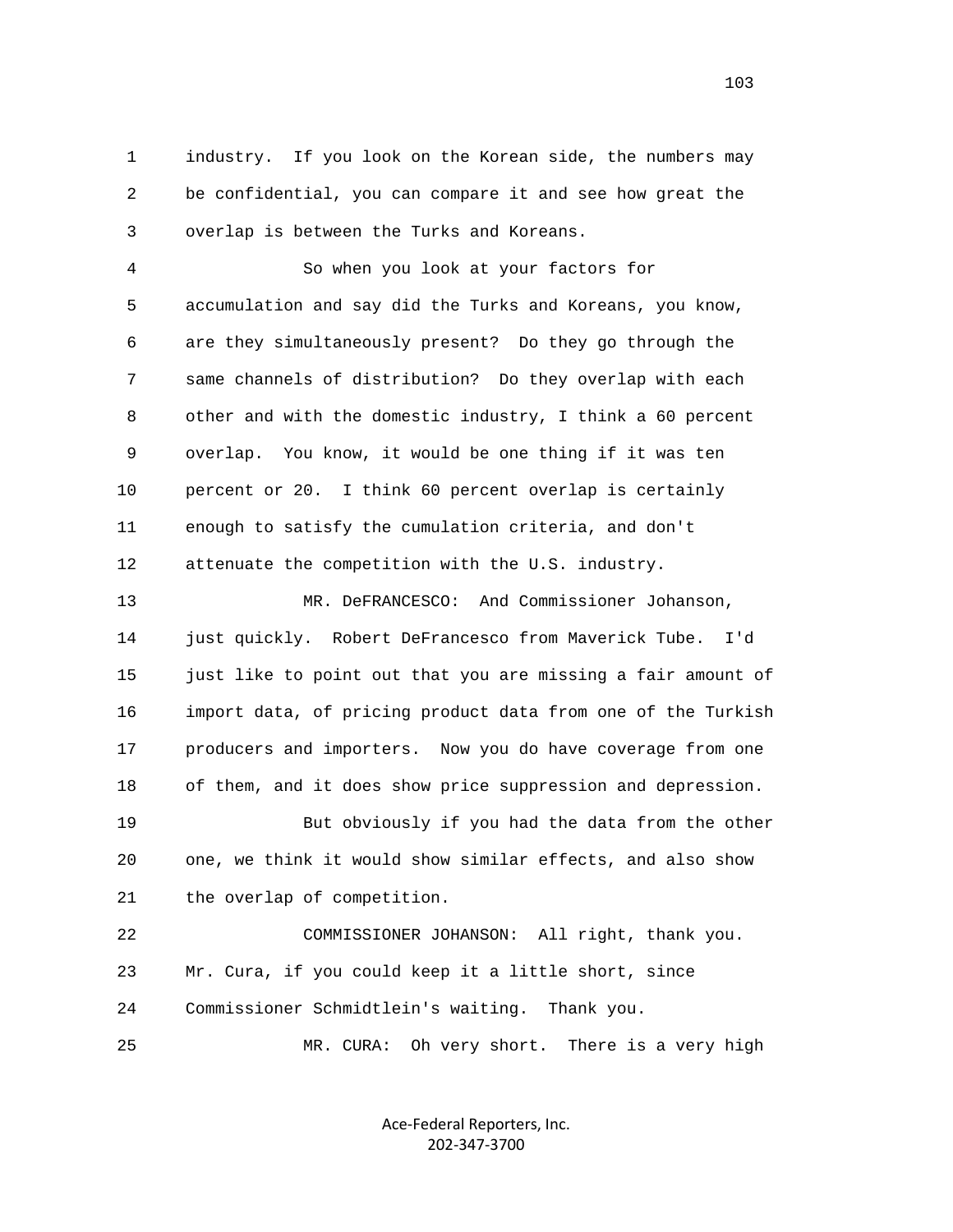1 correlation between the pricing that we see across the 2 entire product range. So when you dump and, you know, 3 underprice 16 inches, 14 inches, it is unreasonable to 4 assume that 18, 20 inches are going to stay out of the 5 problem.

 6 COMMISSIONER JOHANSON: All right. Thank you 7 for your responses. I appreciate it. Commissioner 8 Schmidtlein is up next.

 9 COMMISSIONER SCHMIDTLEIN: Thank you. So I just 10 want to make sure I understand the response to the argument 11 about the raw material cost, and I was going to ask you 12 about this but David beat me to it. If you look at page 23 13 of the Respondent's brief, 22 to 23, they make the point 14 that -- well they say okay, maybe you use a different type 15 of hot-rolled coil that's not -- that's not -- that is not 16 the price that's quoted in the staff report.

 17 But surely, the price of that raw material was 18 dropping following the same trend as what we see quoted in 19 the staff report. Do you -- how do you respond to that? Do 20 you agree with that? Do you disagree?

 21 MR. SCHAGRIN: This is Roger Schagrin. So, you 22 know, as in Mr. Walburg's testimony, the Respondents are 23 right. Hot-rolled for line pipe costs more than regular 24 hot-rolled. However, you're right as to the trends. 25 Hot-rolled for line pipe is falling along with other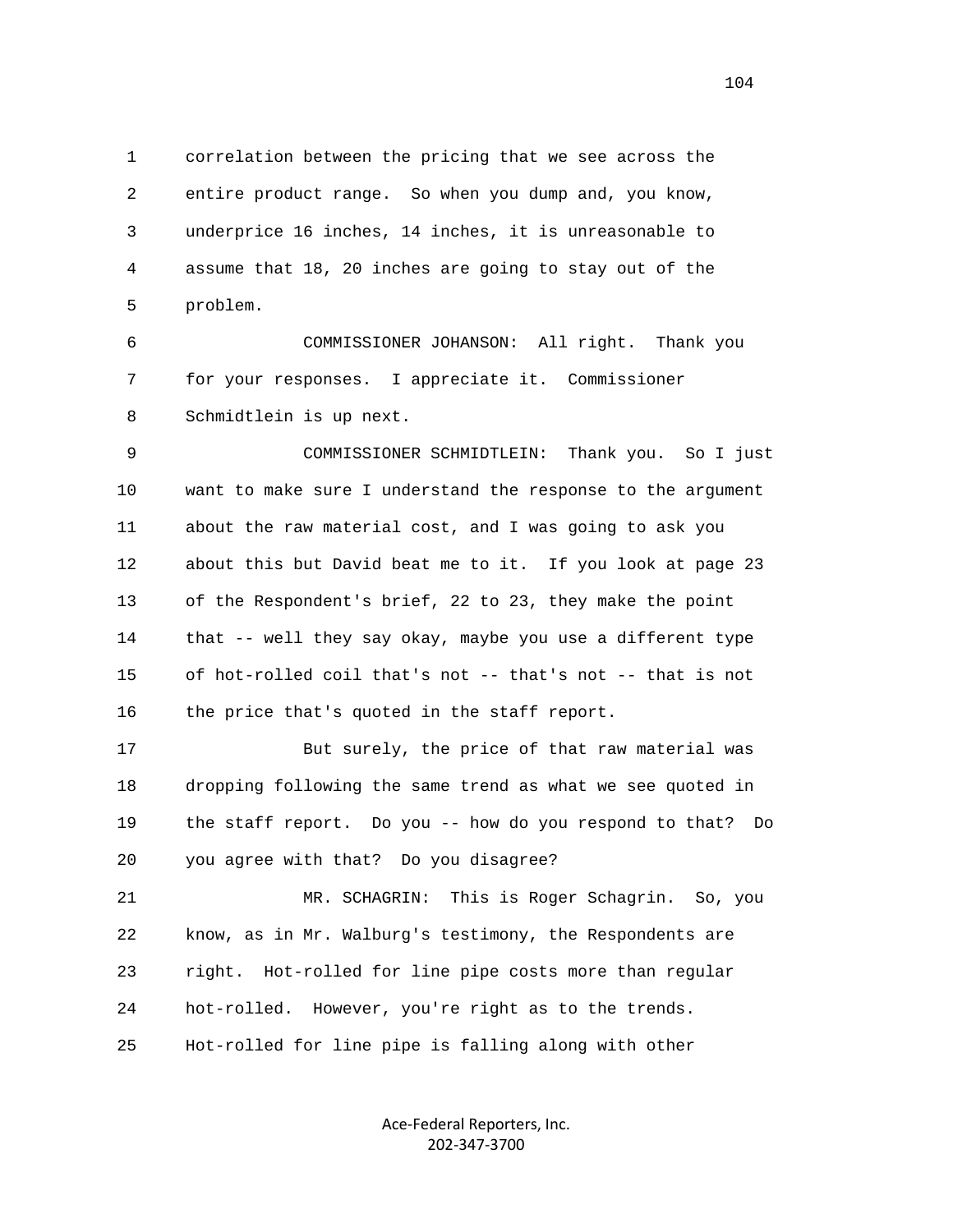1 hot-rolled. You just had a vote in a hot-rolled case and 2 you saw much hot-rolled.

 3 However, there are significant cost differences, 4 and we'll provide information on this in the post-hearing 5 brief, and I'm sure that U.S. Steel will be able to as well. 6 There are very, very significant cost differences between 7 hot-rolled coil for X-70 and hot-rolled coil for X-42. 8 So when the product mix for the industry changes 9 dramatically over the two periods that the Turks are talking

 10 about, because they're basically comparing '14, the first 11 half of '15. When the remaining, very reduced production of 12 the domestic production is much more of a product mix 13 utilizing X-70 and not X-42, that is certainly what accounts 14 for lack of observed changes in costs for the industry.

 15 It's a change in product mix between the 16 periods. Probably somewhat higher scrap problems for 17 certain domestic producers. But it's most attributable to 18 the change in price points, and we'll elucidate on that in 19 the post-hearing.

20 COMMISSIONER SCHMIDTLEIN: Okay, okay.

 21 MR. DeFRANCESCO: Commissioner Schmidtlein, this 22 is Robert DeFrancesco from Maverick Tube. Just quickly to 23 follow on what Mr. Schagrin just said, Table Roman VI-2 in 24 the staff report, which is confidential and we'll go into in 25 the post-conference brief. But that does identify average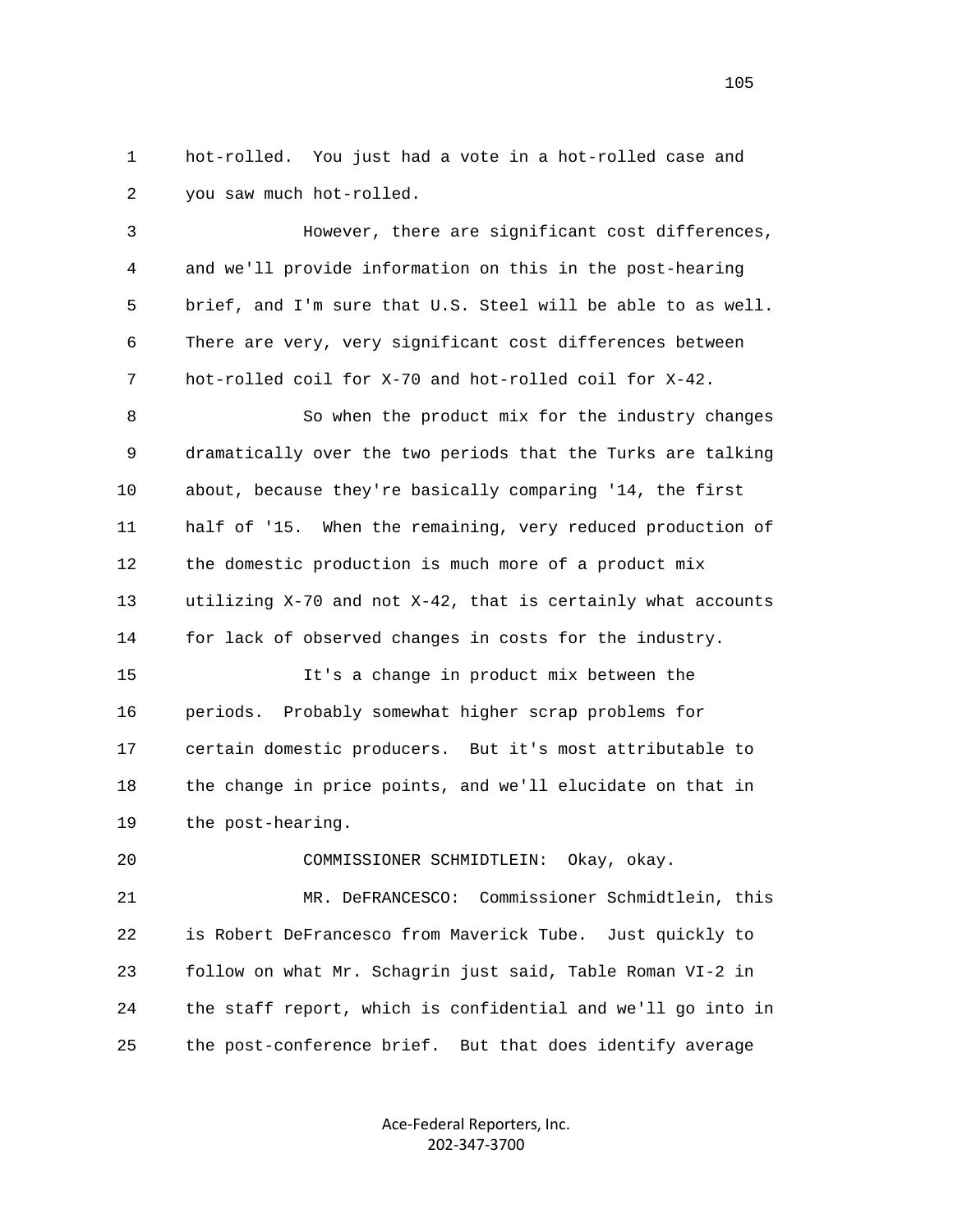1 raw material costs per mill.

| $\overline{2}$ | If you correlate those with the product                      |
|----------------|--------------------------------------------------------------|
| 3              | offerings of the particular mills, especially again going    |
| 4              | back to pricing products 1 through 3, the 16 inch and under  |
| 5              | mills who are focusing on those product sizes, those         |
| 6              | hot-rolled coil costs are reflected generally of your        |
| 7              | overall CRU pricing, and those mills that are in the larger  |
| 8              | ODs like Mr. Schagrin was saying, that tend to have -- are   |
| 9              | going to be using X-70, while their coil costs generally     |
| 10             | follow overall market prices, those coil costs are on        |
| 11             | average going to be larger or more expensive.                |
| 12             | But you see that in that breakout, and we'll                 |
| 13             | explain that more in the post-hearing.                       |
| 14             | COMMISSIONER SCHMIDTLEIN: Okay, and then of                  |
| 15             | course the next question is well then how, you know, we're   |
| 16             | trying to determine how much to attribute to a price decline |
| 17             | that's a result of falling raw material cost versus subject  |
| 18             | imports.<br>$So --$                                          |
| 19             | MR. DeFRANCESCO: Well again, in pricing                      |
| 20             | Products 1 and 3 for those mills that are in those 16 inch   |
| 21             | and under, the subject imports are underselling them on      |
| 22             | annual basis, from 12 to 14 significantly.<br>The domestic   |
| 23             | prices you see a decline, and you see subject imports        |
| 24             | substantially increasing the volume in those products.       |
| 25             | So despite the fact that you have some                       |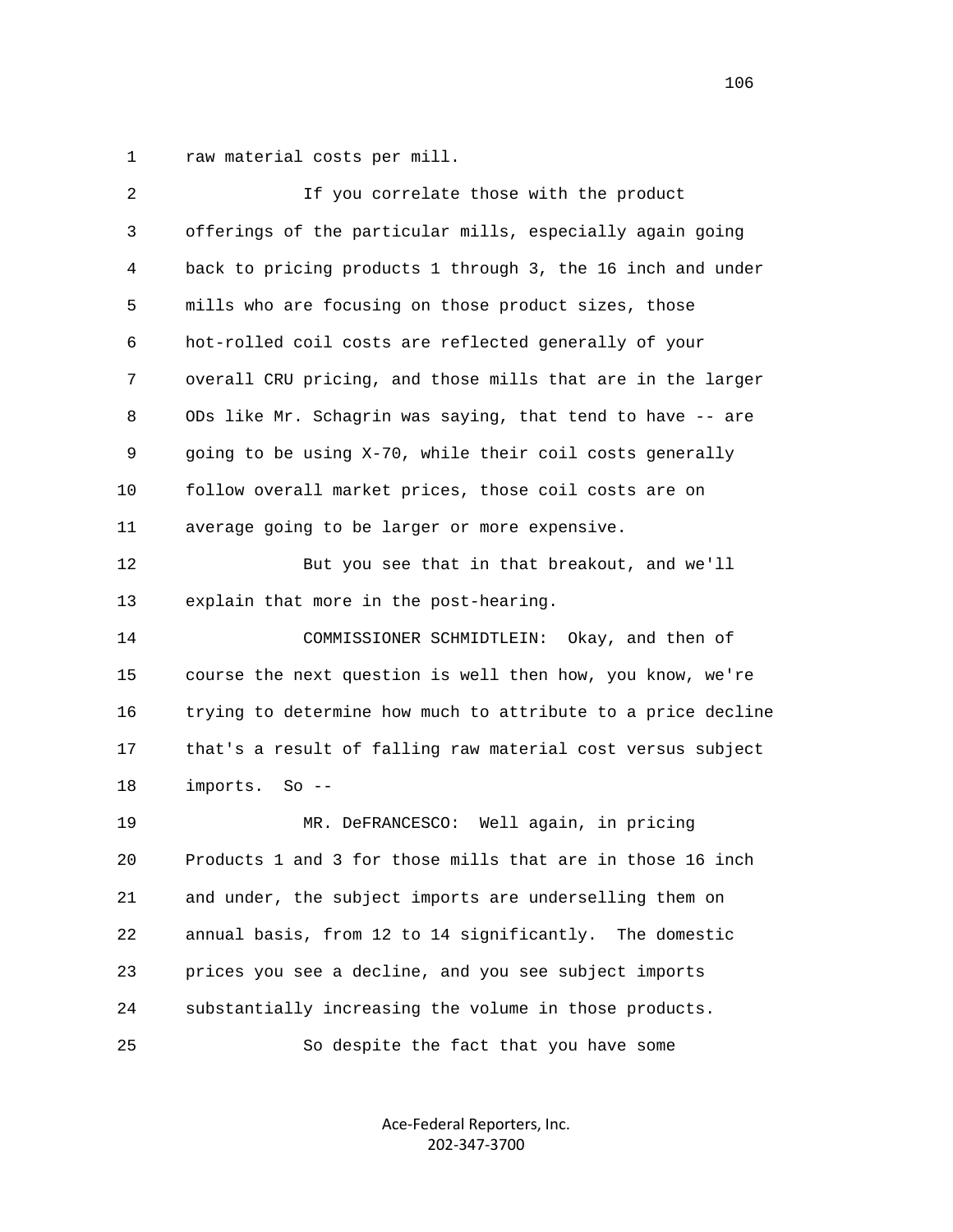1 hot-rolled cost declines, that the subject -- the domestic 2 producers can't keep up and can't maintain those sales, and 3 they're losing a substantial share of the market there. 4 COMMISSIONER SCHMIDTLEIN: All right. 5 MR. SCHAGRIN: And Commissioner, this is Roger 6 Schagrin. I think the answer to is the decline in domestic 7 pricing more related to falling raw material costs or to 8 price depression, I think when you see in a period of flat 9 demand between '13 and '15, operating profits going from, 10 you know, 1.8 percent to negative 3.2, the answer is prices 11 are falling more than costs, regardless of product mix. 12 12 I mean for the industry, prices are falling more

 13 than costs. That's why you have a five percent decline in 14 operating margins and that's injury, and there's no reason 15 when there's flat demand for that decline in prices more 16 than a decline in costs other than the increase in imports 17 that are underselling the U.S. industry and causing that 18 price depression.

 19 COMMISSIONER SCHMIDTLEIN: Thank you. That's a 20 good segue to the next question I wanted to ask you to 21 respond to is also from the Respondent's brief, and it has 22 to do with the pricing products and the underselling 23 margins, and specifically the Respondents, you know, along 24 the lines that there were many arguments about why subject 25 imports are not causing any injury.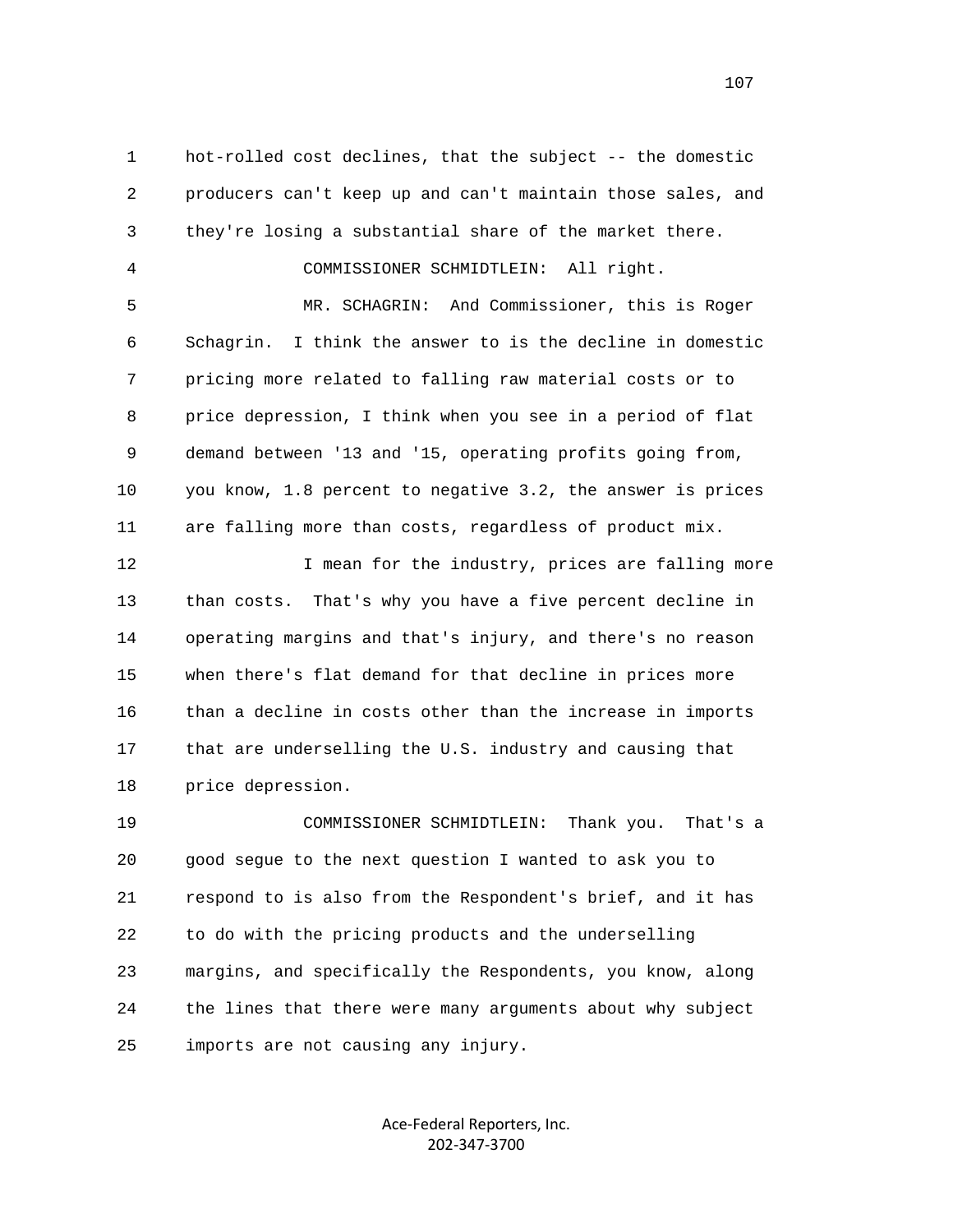1 One of them is this correlation argument, that 2 it has to do with correlating where you see the greatest 3 underselling margins. If you look at page 24, and I'll just 4 read you the question or the statement and see if you can 5 respond now or in the post-hearing.

 6 "In 2012, the year in which the greatest 7 underselling margin was observed for three of the four 8 pricing products, when examined individually or combined to 9 create a weighted average, the year in which the greatest 10 differential between U.S. producers' AUVs and subject import 11 AUVs was observed, the domestic industry's profits were 12 extremely robust, showing that it is not underselling which 13 determines their profitability, but rather market dynamics, 14 especially demand trends."

 15 Have you looked at this question about, you 16 know, where you see the greatest margins, and how that 17 correlates with the performance of the domestic industry? 18 MR. SCHAGRIN: Commissioner Schmidtlein, Roger 19 Schagrin. We'll address this further in post-hearing. But 20 of course, you can't just look at a percentage of 21 underselling and make all of your comments on correlation 22 based just on that.

 23 Volume of the imports that undersell is 24 extremely important and you see, as the domestic industry's 25 profits disappear, that the volumes of the Korean and

> Ace‐Federal Reporters, Inc. 202‐347‐3700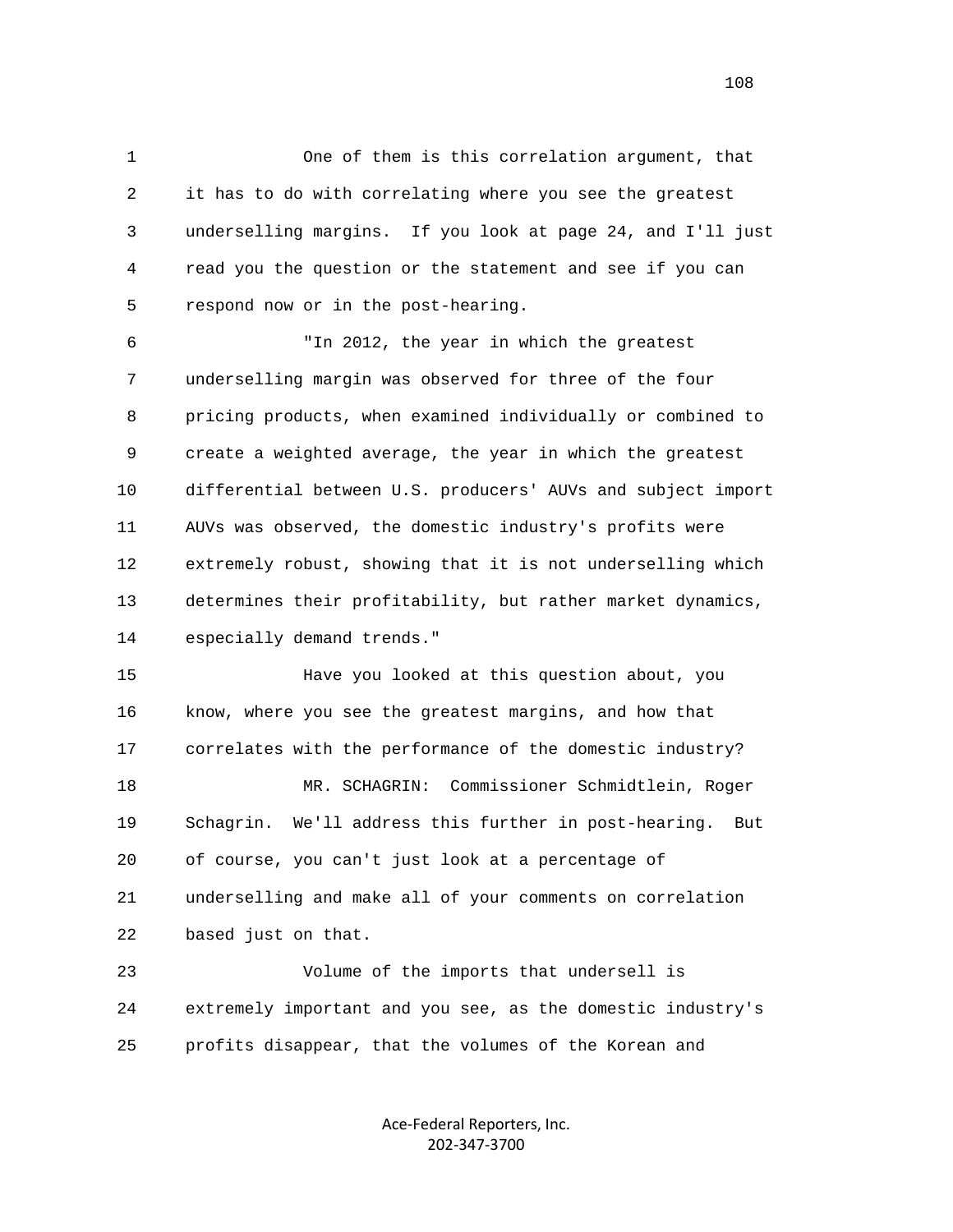1 Turkish or the subject imports increased dramatically in 2 those pricing products.

 3 And you know, you have good coverage there for 4 the Koreans. As Mr. DeFrancesco pointed out, you know, one 5 of the largest importers of product from Turkey just stiffed 6 the Commission on pricing data. We don't think Mr. Nolan 7 ought to benefit from working with importers of his clients' 8 products who don't cooperate with the Commission and then 9 say oh, well you don't see a lot of Turkish volume in those 10 pricing products causing any problems.

 11 Yeah. Well, if you're not going to reply to the 12 questionnaire request for information, you're not going to 13 see it. But we'll comment further in the post-hearing, and 14 I think the answer to your question is it's not just the 15 percentage of underselling that matters; it's the volume of 16 product that is underselling. You'll see in our 17 post-hearing that there's increased volume of imports in 18 those pricing products over the POI. 19 MR. PRICE: Alan Price.

20 COMMISSIONER SCHMIDTLEIN: Mr. Price.

 21 MR. PRICE: As you see, the increased volume of 22 imports in those pricing products and the decline in the 23 domestic volumes, you also see a decline and a collapse, and 24 as the domestic industry cuts prices to close that gap, 25 you've seen a collapse between '12 and '13 already of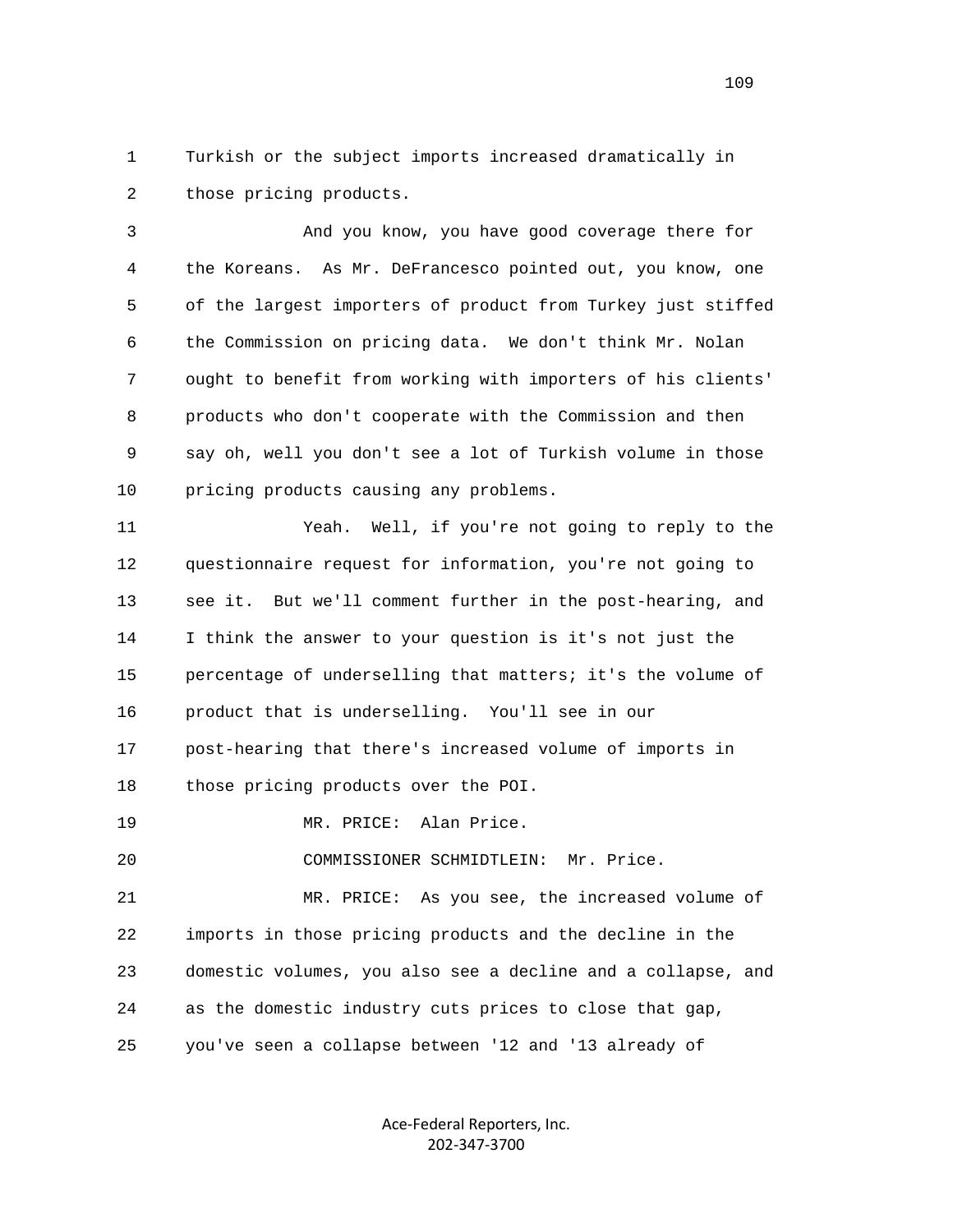1 profitability. That's not all demand-related.

| 2  | That's because the domestic industry, being so                 |
|----|----------------------------------------------------------------|
| 3  | undersold, it's forced to start lowering and starting to       |
| 4  | lose volumes year by year. It's forced to start cutting        |
| 5  | prices in order to try to maintain volume. So you're seeing    |
| 6  | price effects and volume effects in the pricing products       |
| 7  | from '12 to '13, going through into '14.                       |
| 8  | MR. VAUGHN: And Commissioner Schmidtlein, this                 |
| 9  | is Stephen Vaughn. My reaction to that statement on page 24    |
| 10 | was that that's pretty much what I would expect to see         |
| 11 | In other words, you would expect to see the biggest<br>happen. |
| 12 | gap in the underselling at the time when the domestic          |
| 13 | industry is doing relatively well.                             |
| 14 | And then, as Mr. Price was just saying, if you                 |
| 15 | look at their chart on page 25, for example, on the Turkish    |
| 16 | brief, you see that big gap between Korea AUVs and U.S.        |
| 17 | producers' AUVs in 2012. It's \$372 a ton.<br>Then as Mr.      |
| 18 | Price properly testified, what you would expect to see next    |
| 19 | would be you'd see the domestic industry cutting its own       |
| 20 | prices in an effort to respond to that big gap in              |
| 21 | underselling.                                                  |
| 22 | That is in fact what you see happened in 2013.                 |
| 23 | But they're not able to get all the way down.<br>The Korean    |
| 24 | AUVs fall even further. I'm obviously using the public         |
| 25 | numbers.<br>The same trend sort of happens in 2014.<br>Now by  |

Ace‐Federal Reporters, Inc. 202‐347‐3700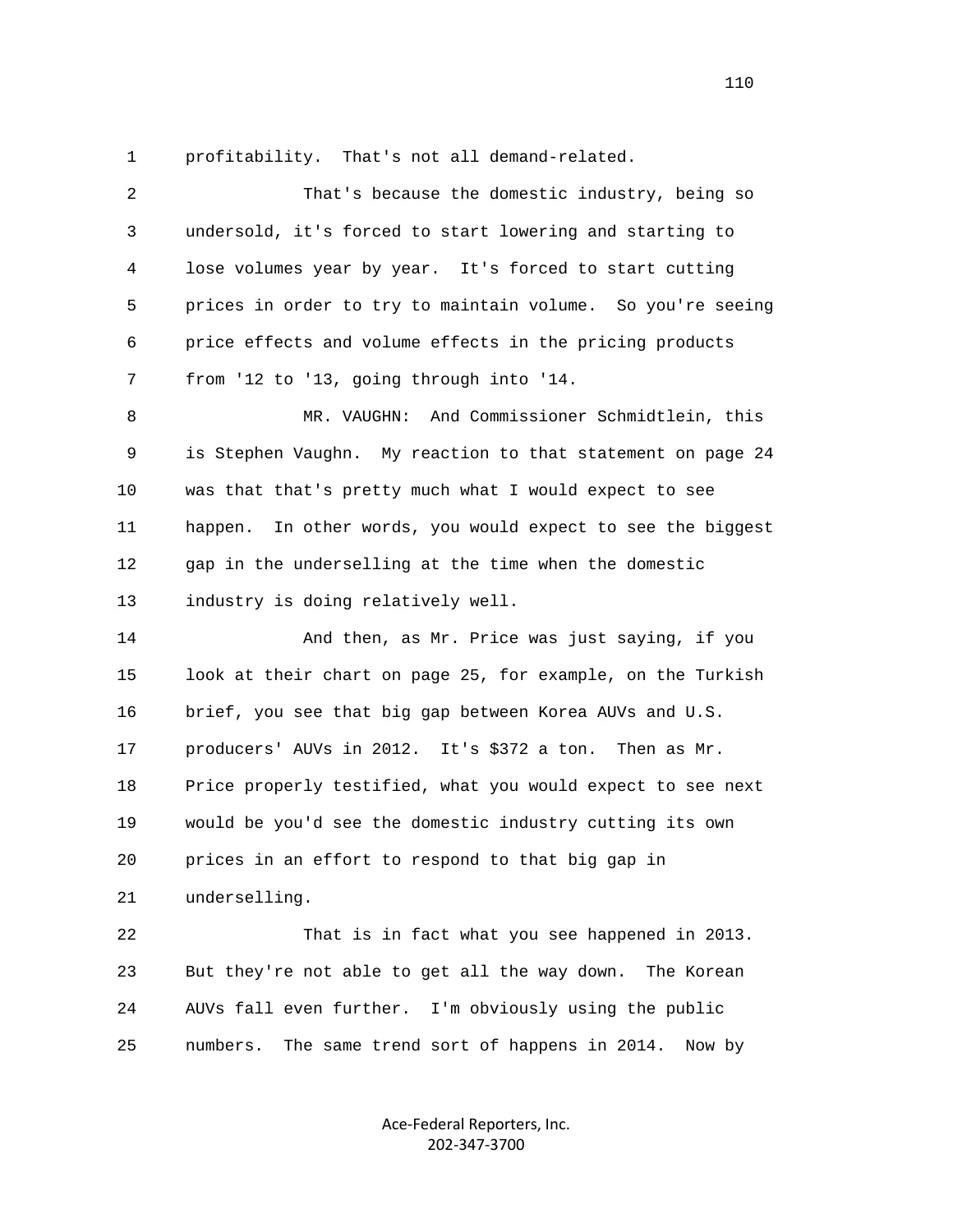1 the time you get to 2014, the domestic industry's operating 2 margin is now down to 0.02 percent.

 3 Now what you would expect to see at that point 4 is well, we can't really cut prices that much further, and 5 now we're going to have to start conceding more volume. 6 It's exactly -- again, it's exactly what you see from first 7 half of '14 into first half '15, is the domestic industries 8 have argued they've been forced into different product mixes 9 just to keep any business, and as that's happened, you see 10 the huge drop off in market share.

 11 So I think that that explanation that you're 12 hearing matches up exactly with all the testimony that 13 you've heard here, explains, you know, basically what 14 happened, both on the market share side and on the pricing 15 side, and makes clear that while there were multiple things 16 going on in this market obviously, the subject imports were 17 clearly having a deleterious effect on the domestic 18 industry. 19 MR. CURA: Commissioner, it's Mr. Cura.

 20 COMMISSIONER SCHMIDTLEIN: Well, my time is up. 21 Yes, okay. We'll come back to that. Thank you.

 22 CHAIRMAN BROADBENT: Okay. Ms. Hart, do you -- 23 do the Steelworkers attribute the closure of mills and lower 24 employment to conditions in the line pipe market or 25 conditions in the greater tubular market overall, given that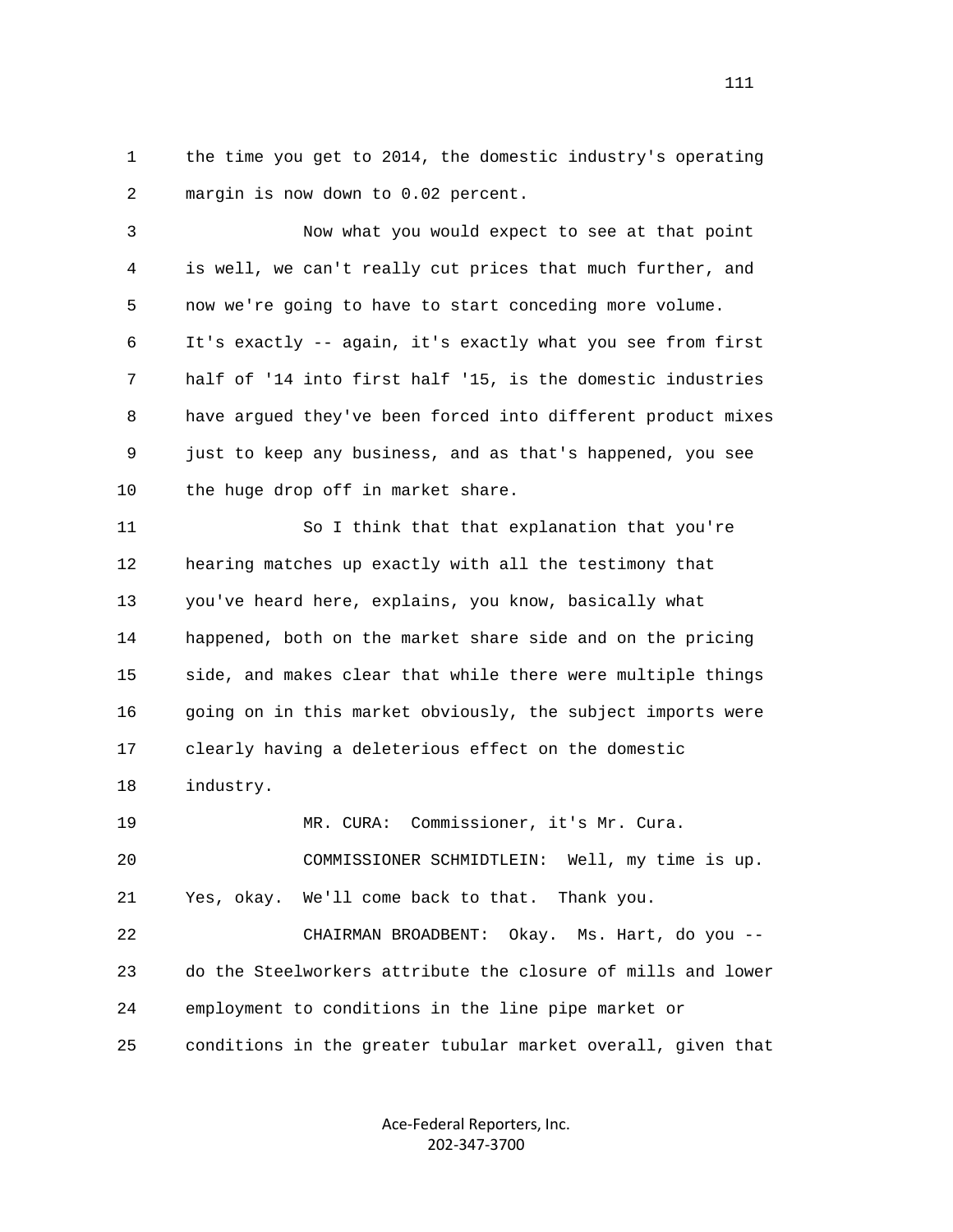1 these mills frequently produce many other products as well 2 as line pipe? 3 MS. HART: Holly Hart from the Steelworkers. 4 It's our contention and belief that it's subject -- it's due 5 to the volume of imports that we're seeing, not only in this 6 subject -- 7 CHAIRMAN BROADBENT: The line pipe, yeah. 8 MS. HART: On pipe, but also on the other 9 products that are the sources for the domestic pipe 10 production. 11 CHAIRMAN BROADBENT: Okay. 12 MR. SCHAGRIN: Chairman Broadbent, this is Roger 13 Schagrin. I'd also point out if you look in your staff 14 report, the summaries by producer, you see a lot of 15 employment losses at companies like you heard John Clark 16 testify at Stupp. Stupp produces no OCTG. They have no 17 OCTG license. CSI hasn't had employment losses; they have 18 had hour loss, etcetera. They don't have an OCTG license. 19 ACIPCO, which has had hours reduced, has no OCTG 20 license. U.S. Steel can augment this. My understanding was 21 at McKeesport, which they shut down, they did not produce 22 OCTG. Northwest Pipe exited the OCTG business and sold it 23 completely. The Atchison mill has no OCTG license and that 24 shut down. Welspun, I don't believe, makes any OCTG, and 25 you can ask Mr. Cassada. I don't believe that Tex-Tube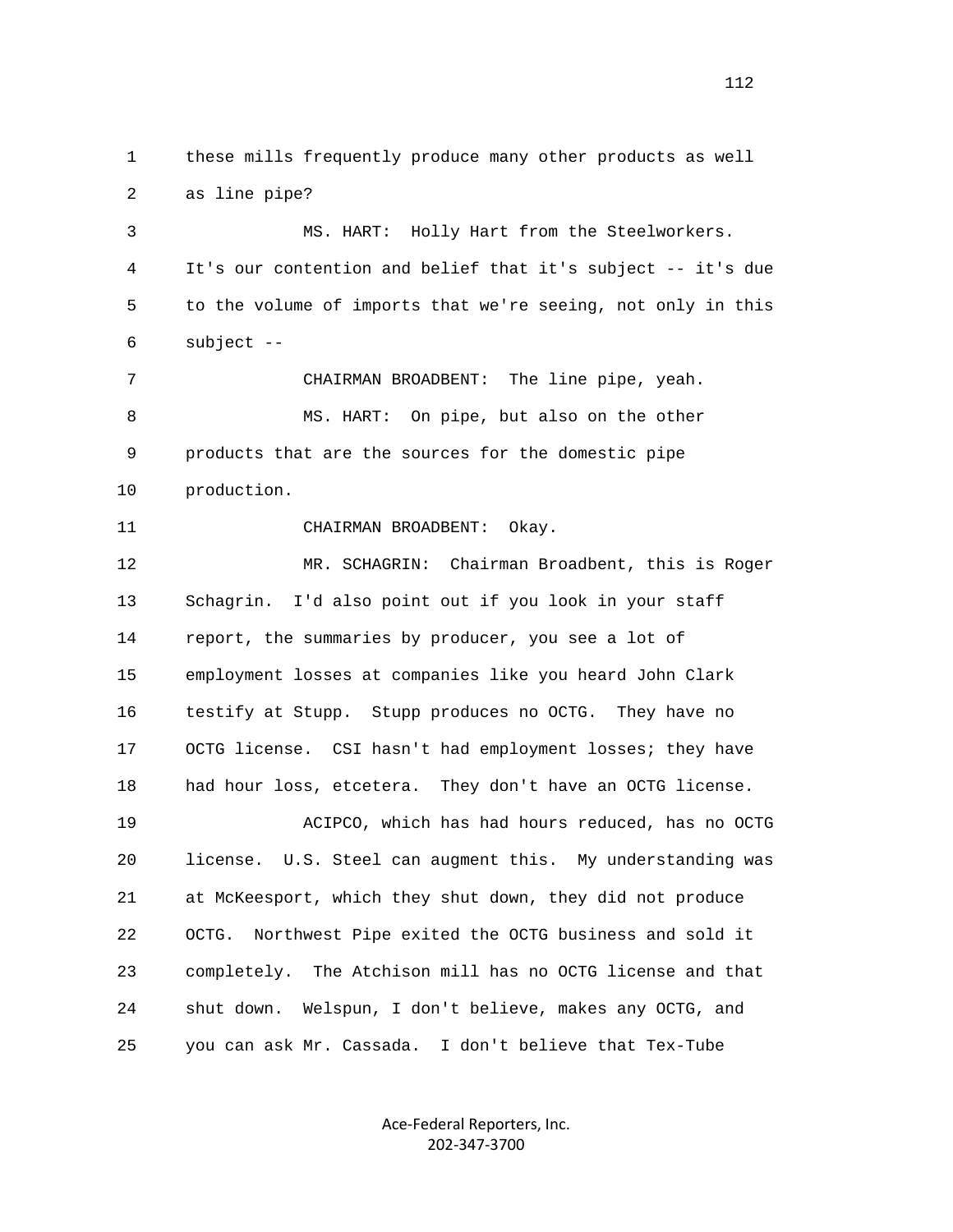1 makes any OCTG. They do not, and they've had massive 2 employment losses.

 3 So these employment losses are primarily at 4 mills that produce only line pipe and not OCTG. So blaming 5 it on the OCTG industry is not appropriate.

 6 CHAIRMAN BROADBENT: Mr. Cura, I had a question 7 for you. Could you discuss the record on high levels of oil 8 production in the United States? Similarly, Mr.

 9 DeFrancesco, discuss stable rig counts. Unless there's a 10 strong replacement market, however, this does not seem to 11 signify new development, which I assume is critical for 12 demand for new welded line pipe.

 13 Can you explain why stable rig counts stocks and 14 stable production translates to stable demand for line pipe? 15 MR. CURA: A few comments. Number one, in the 16 last few years, shales development and in particular, and I 17 think Mr. Barnes spoke about it at the beginning of the 18 hearing, the efficiency levels introduced by the industry 19 while developing the regular shale spaces in the country, 20 have translated on drilling efficiency gains, which in some 21 instances are north of 30 percent.

 22 In other words, that means that our industry has 23 been able to drill with fewer rigs, almost 30 percent more 24 of what they used to drill years past. Now with that, we've 25 seen industry production overall almost exploding, almost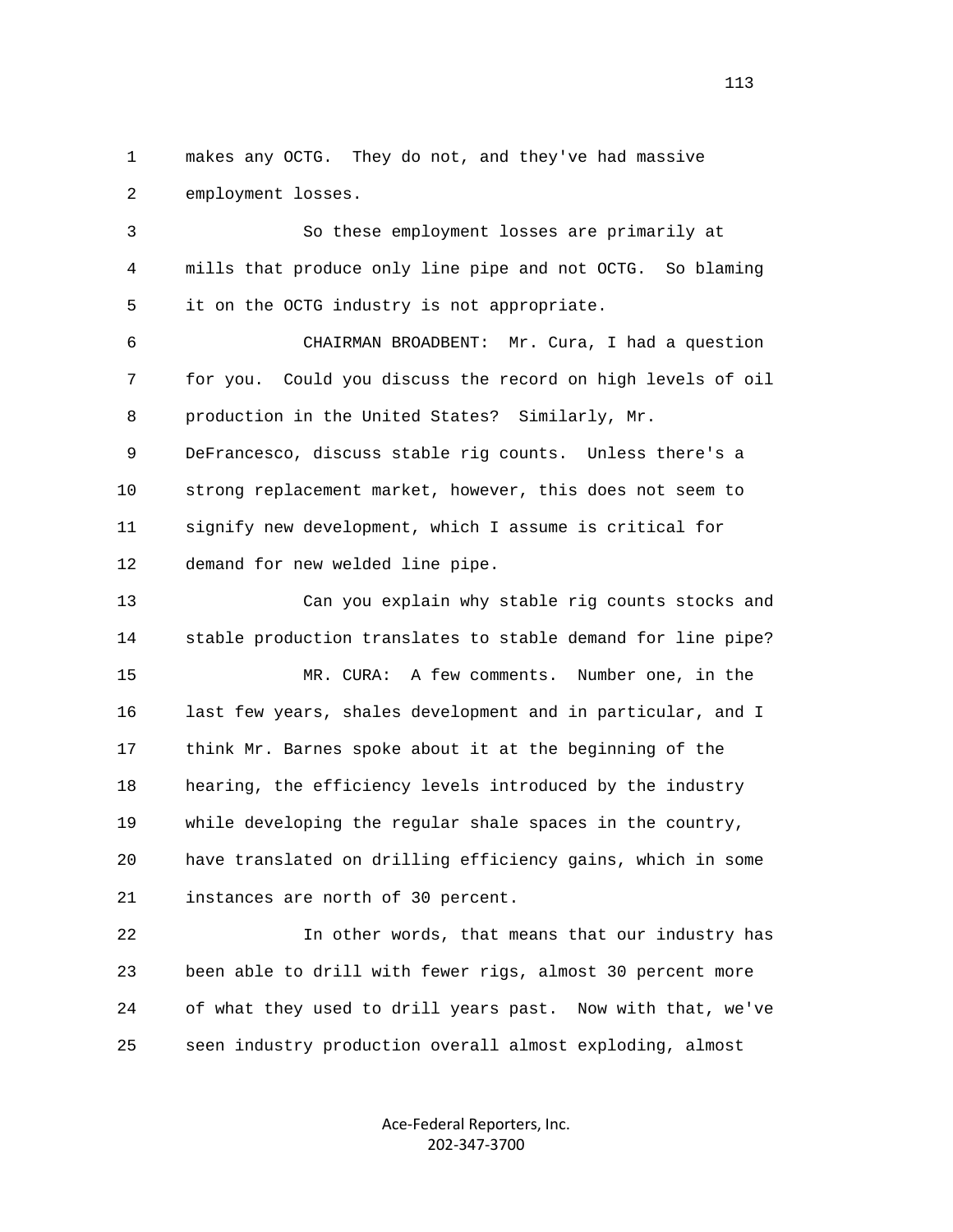1 doubling. When we were here years past, we talked about a 2 U.S. domestic production of five, five and a half million 3 barrels per day. It has reached nine and a half despite the 4 so-called nominal rig count reduction.

 5 It's October already. We've seen rig count 6 coming down in the last so many months at a fairly steep 7 pace, and still oil production continues to be steady at 8 nine, nine and a half million barrels per day. Now what I 9 tried to say at the beginning is that welded line pipe, it's 10 a tool that is simply used to conduct fluids from new 11 production spaces.

 12 So for once, we've seen record levels of 13 production. The industry has seen to move this record 14 levels of productions from new places to the existing 15 gathering points, and that has ultimately translated on 16 stable levels of welded line pipe, which going forward we 17 continue to see, despite the generic view that the energy 18 sector is confronting, you know, issues as a result of oil 19 price reduction. Hopefully that answers your question. 20 MR. DeFRANCESCO: And Commissioner Broadbent, 21 Robert DeFrancesco, just a point of clarification. When 22 Baker Hughes goes out and measures the rigs that are 23 operating, so in 2012, if you had 1,900 rigs operating, 24 those aren't the same rigs that are operating in 2014. 25 They're measuring the rigs operating in a given time period,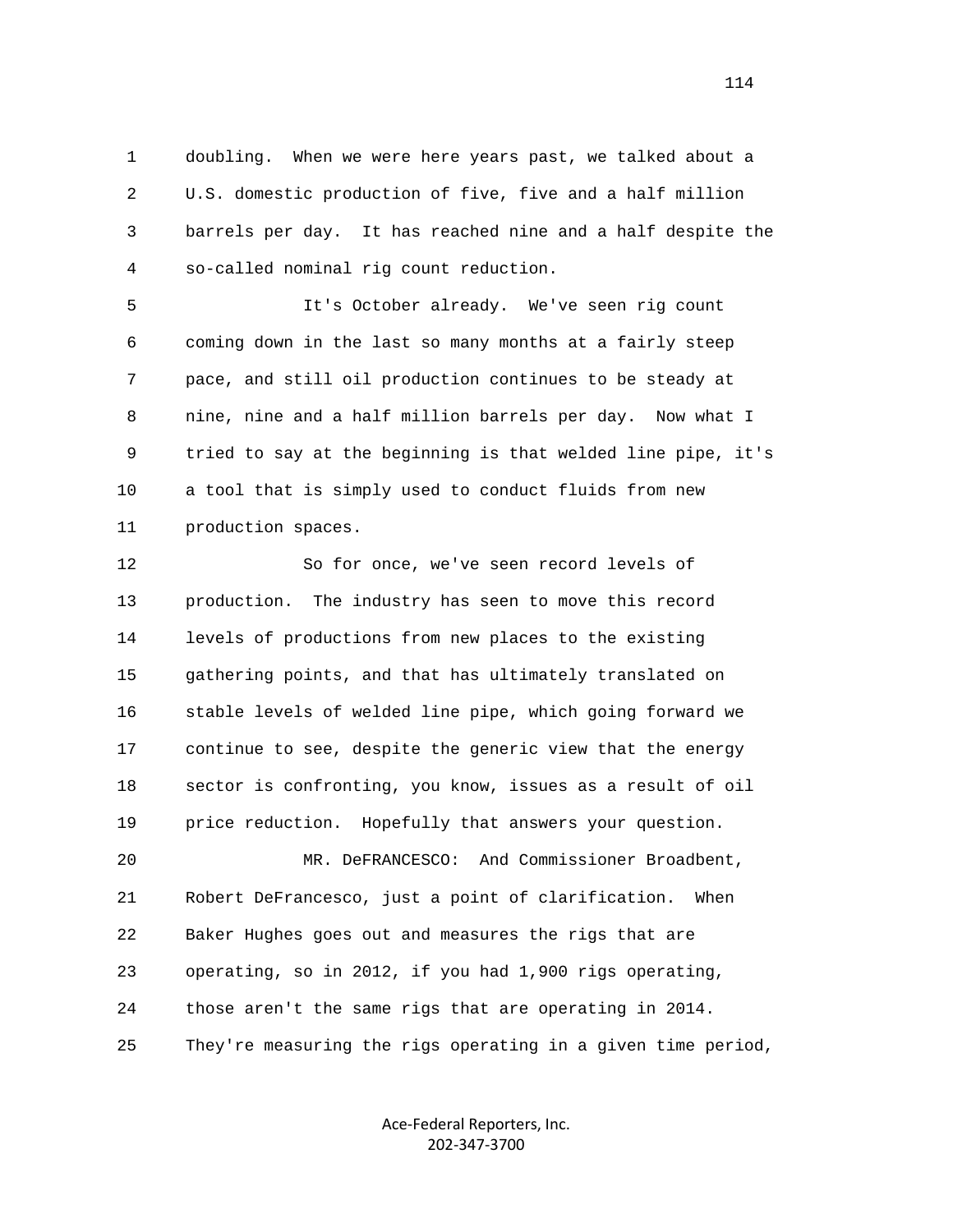1 and the rigs usually operate, and the industry experts can 2 answer this better than I can, for a few months at a time, 3 and then they go out and measure again.

 4 So you're not talking about the identical number 5 of rigs that are operating over that period of time. These 6 are different rigs that come online.

 7 MR. CURA: I think a follow-up which could 8 describe this in a good way is today we're producing 70 9 billion cubic feet of gas a day, with barely over 200 rigs 10 devoted to gas. This is give or take 15 percent more the 11 production that we saw four or five years, where rig count 12 there was almost three times as high. This is how the 13 industry has evolved in terms of efficiency, in terms of 14 well productivity and the like.

 15 MR. BARNES: Scott Barnes. I think what Mr. 16 DeFRANCESCO was referring to is that the rig fleet has 17 actually had a turnover with replacement of older rigs with 18 newer rigs that have the higher technology, top drive, rigs 19 that can walk, as I mentioned, on pads and so on.

 20 So therefore these rigs are not your father's 21 Oldsmobile. They're the new rigs that are much more 22 efficient and drive these drilling efficiencies that Mr. 23 Cura and Mr. DeFrancesco have talked about. 24 CHAIRMAN BROADBENT: Let's see. John Clark, I

25 wanted to first of all thank you for hosting our staff. I'm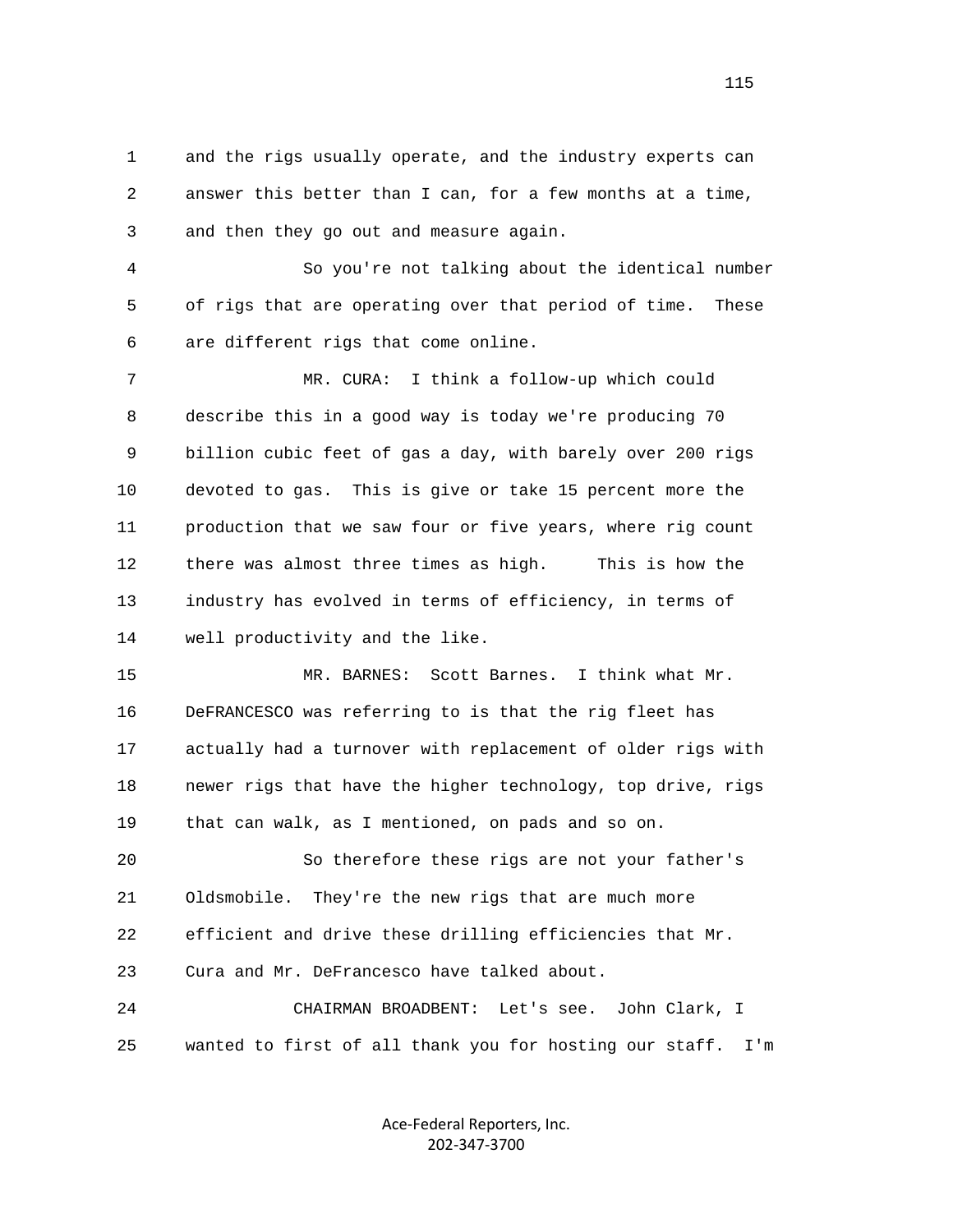1 late in making this thanks, but they appreciate it and the 2 Commissioners couldn't make it. We were deep in the sugar 3 case at that point. But thank you for your hospitality in 4 that regard.

 5 Let's see, more from the Turkish brief. 6 Purchasers stated that U.S. and Turkish merchandise was 7 comparable across a variety of factors. Although they 8 stated that U.S. product was superior with respect to 9 availability, delivery times, delivery terms, delivery time, 10 product consistency, quality meeting and exceeding industry 11 standards, reliability of supply, and whether the supplier 12 was on an approved manufacturer list.

 13 Does the superiority of U.S. merchandise with 14 respect to these factors help the U.S. industry to continue 15 to compete against subject imports from Turkey despite a 16 Turkish advantage on price?

 17 MR. CLARK: At the end of the day it really comes 18 down to most of the purchases are made on, you know, API 19 specifications and as to the AML's, you know, we're out 20 there every day on with the -- competing with the same 21 customers on the same projects for the same orders and as 22 long as the pipe meets the specifications and is available 23 in the timeframe that the project needs it, there's not a 24 high degree of differentiation that enables us to succeed. 25 So we're competing against -- for Stupp in particular, most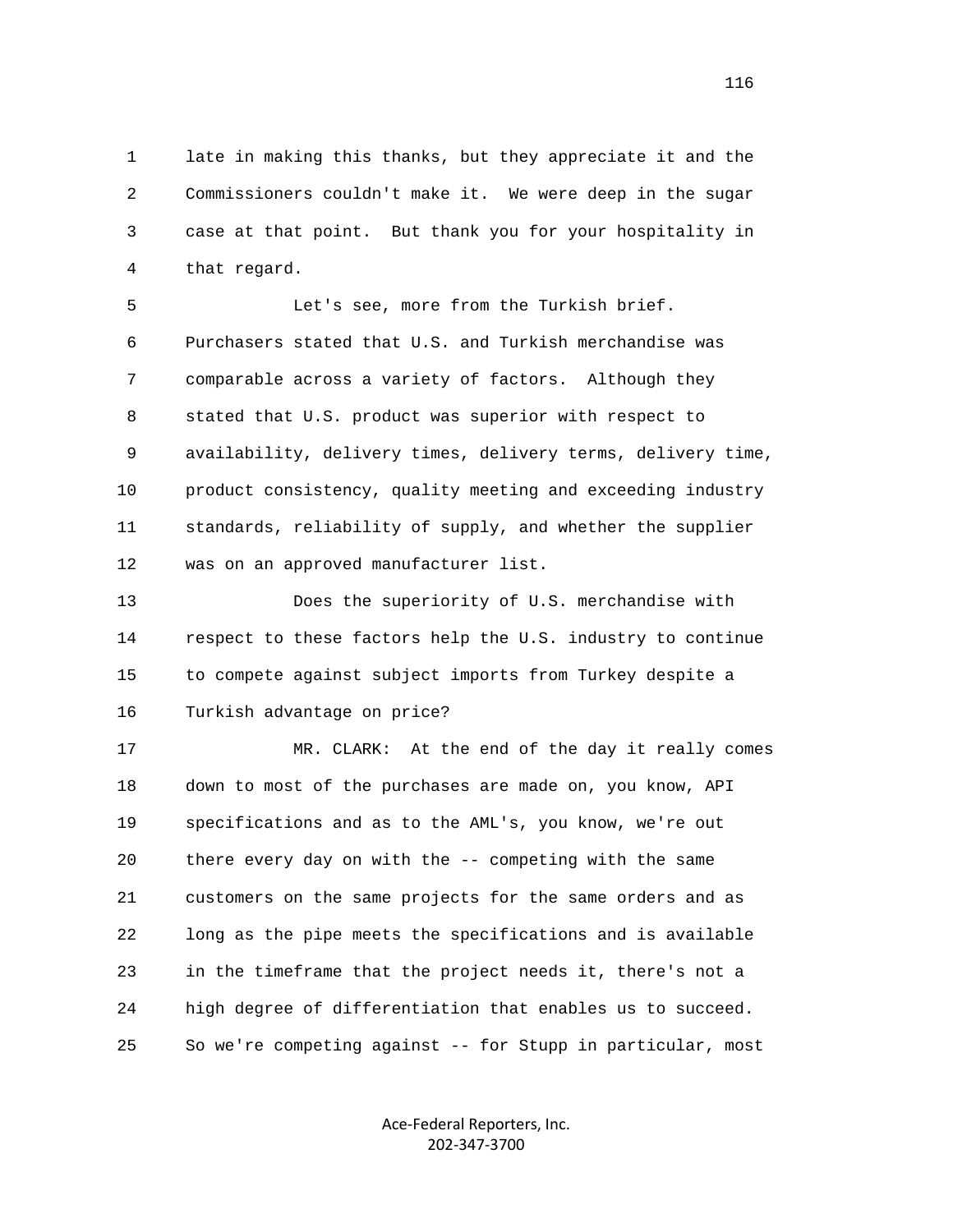1 of the pipe that we make doesn't overlap the diameter of the 2 Turkish mills, but certainly for the Korean mills we compete 3 every day on every order against the Koreans.

4 CHAIRMAN BROADBENT: Okay.

 5 MR. WALBURG: This is John Walburg, California 6 Steel. The buyers of the pipe feel a fiduciary 7 responsibility to their companies to buy as best that they 8 can and buy the best price for the products for the 9 companies that they represent. They are doing their job 10 vetting and evaluating quality at Stupp and overlooking 11 other issues like you just pointed out seeking out the best 12 price. And a lot of times they use that leverage to try and 13 push us down in price to get those advantages you just spoke 14 of. But sometimes in the end of the day, they decide to go 15 with the lower price because they feel that they have to do 16 that for their company.

 17 CHAIRMAN BROADBENT: Okay. Let's see, this may 18 be BPI, so you can probably answer this in the post-hearing 19 brief. I'm not sure. But, I guess I would give this to Mr. 20 Shagrin. There's a table on page 19 of the Turkish 21 prehearing brief which expresses some skepticism for why a 22 certain U.S. producer shut down capacity during the POI. I 23 think they make a lot of other products in those facilities. 24 But if you could give your perspective on why they shut 25 down, that would be helpful.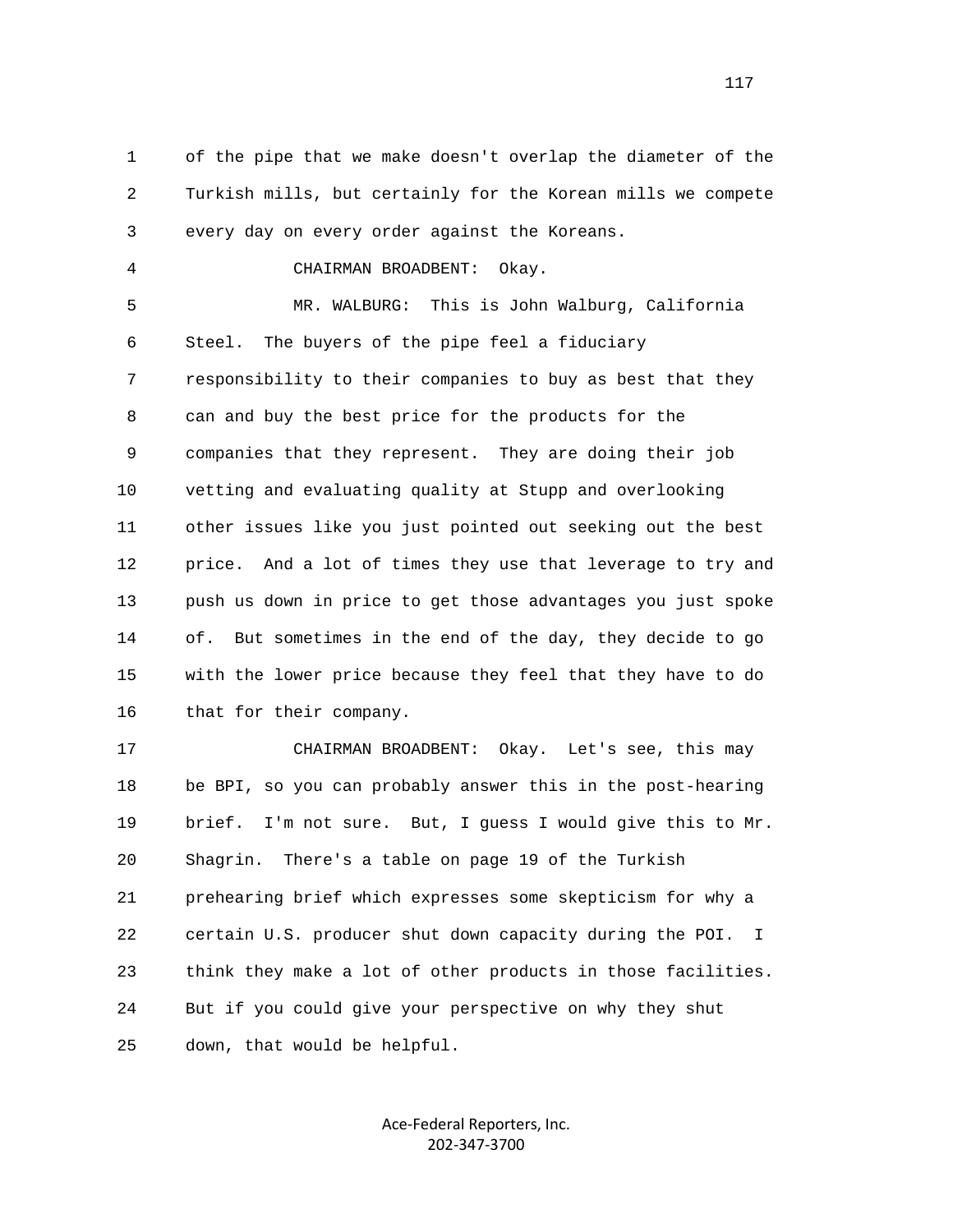1 MR. SHAGRIN: Since I've only ever looked at the 2 Turkish public brief and the public staff report which is 3 what I usually do before these hearings, I will comment on 4 that in the post-hearing brief because all I'm seeing is 5 blank so why don't I do it in the post-hearing brief? 6 CHAIRMAN BROADBENT: Sounds sensible. Thank you. 7 Vice Chairman Pinkert? 8 VICE CHAIRMAN PINKERT: Thank you. 9 In my first round I focused on the domestic 10 industry market share as it moved throughout the period, and 11 I would encourage you to follow up in the post-hearing and 12 talk more about that pattern. But I want to talk now about 13 the pricing data and I was very much interested in your 14 answers about the argument made by the respondent regarding 15 the gap in the pricing product information. And what you 16 talked about was how early in the period you see that gap 17 narrowing as the subject imports are leaking the prices down 18 for the domestic industry. 19 Now, I don't want to characterize the pricing 20 data beyond a very general characterization, but it seems to 21 me that we see that pattern that you described, Mr. Vaughn 22 and Mr. Price, that you described, we see that pattern at

 23 the beginning of the period and we see it at the very end of 24 the period. And I want you to help me to understand why 25 that would be the case.

> Ace‐Federal Reporters, Inc. 202‐347‐3700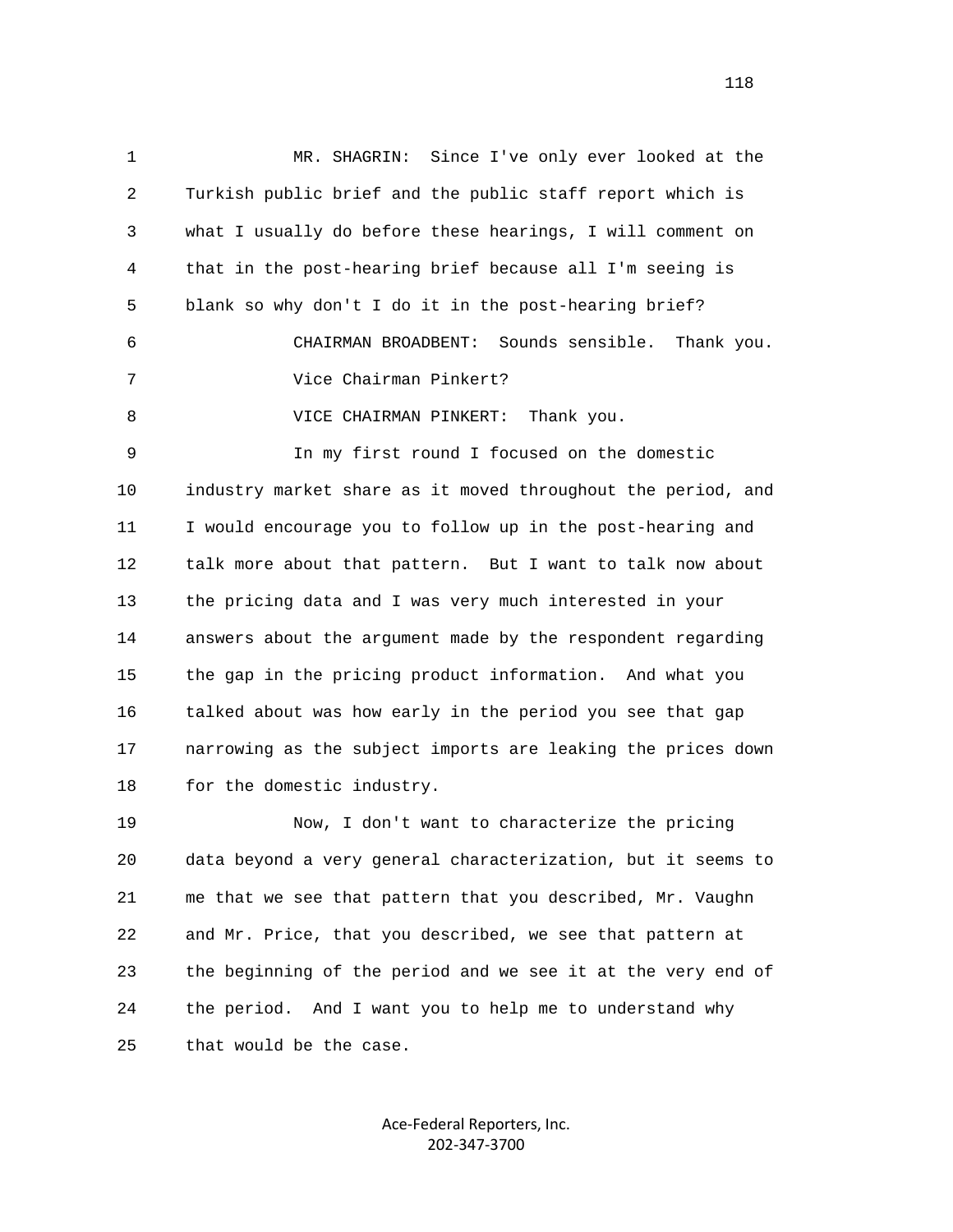1 MR. PRICE: So we will respond more fully in the 2 post-hearing brief because it would probably make sense to 3 look at the details here in that regard. But in general, 4 you're seeing the U.S. industry first try to close the gap 5 between 12 and 13 as they start losing volume. And as they 6 lose more -- as they lose essentially more volume in 15 or a 7 little more market share in 15 and just can't, you know, 8 they try, you know, closing the gap even more up to the 9 point where they just can't do it. And so you're seeing, 10 you know, the industry literally shut down before you right 11 now. The imports have been overwhelming this market and 12 have had harmful effects for some period of time. 13 I think Mr. Cura was going to jump in before and 14 say something else, I'll let him say it now. 15 MR. CURA: I tell you, we hear all the legal 16 details, let me just share with you a practical experience 17 what we see every day and what happened during this period. 18 We saw this coming back in 2012-13. We were here when the 19 Koreans said, we have these 100,000 tons, we intend to keep 20 them. We knew that was not going to be the case. 21 Now, at the beginning of the period, we tried to 22 defend ourselves by being more competitive, by in fact 23 playing, you know, our commercial places -- defend 24 ourselves. At the middle, give or take, we were moving away 25 preserving volume, preserving employment, cutting down the

> Ace‐Federal Reporters, Inc. 202‐347‐3700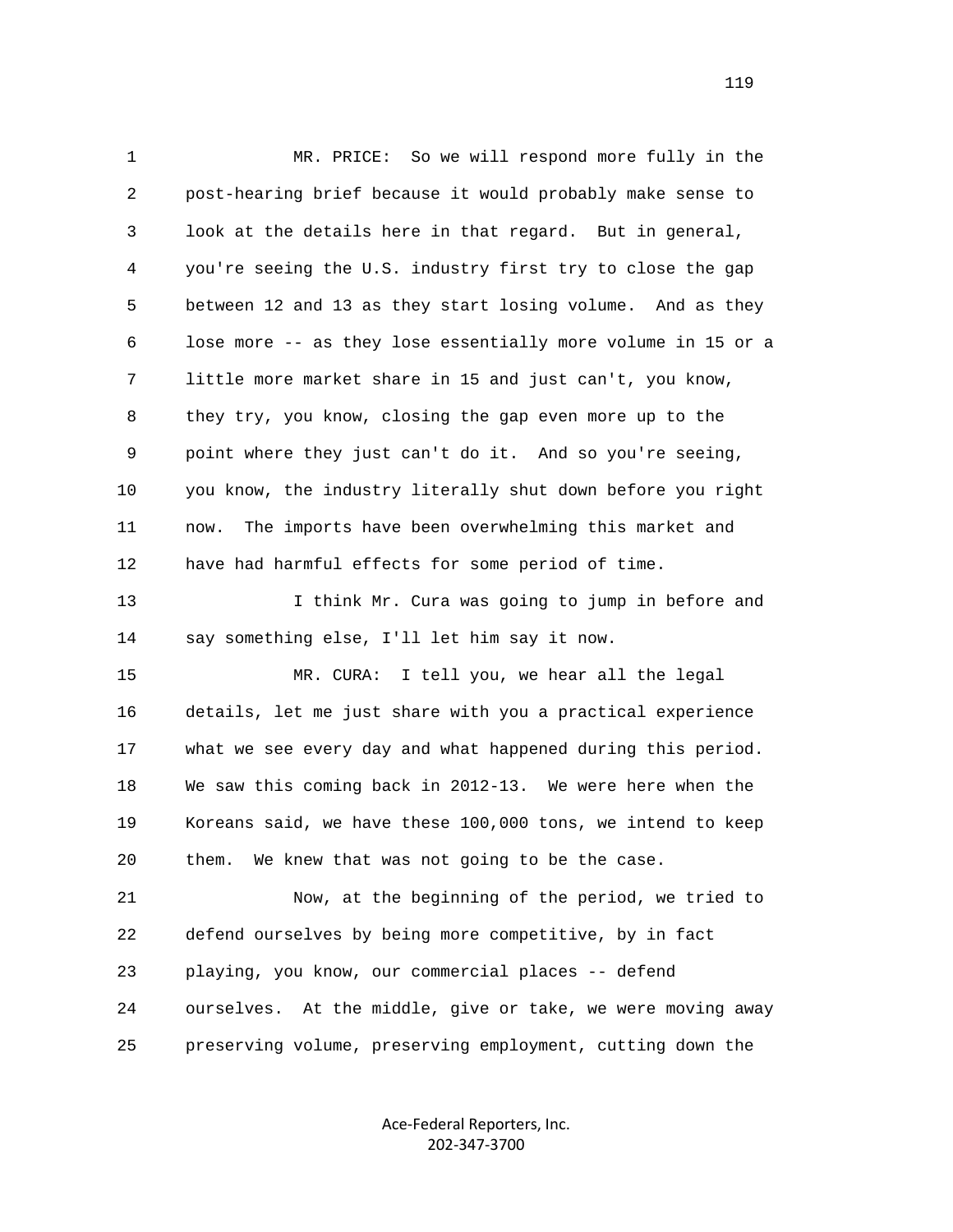1 hours and the like, but preserving the infrastructure by 2 moving away, quote/unquote from the X42s, X52s, say lower 3 grades, and try to the extent that was possible more into 4 the X65, X70 grades. And this is having a direct 5 correlation with the cost of raw material issue that we have 6 discussed.

 7 Now, at one point it was just impossible. Now, 8 there's a question that I was hoping to get, but even given 9 that I didn't I'll supply it. Why is it, why is it that the 10 Koreans and Turkish are coming to the States and not go 11 somewhere else? And we Tenaris have a global footprint. We 12 operate globally. We see them all over the world, but we 13 have never seen them at the scale that we see in the States.

 14 Now, the States is by far the welded line pipe 15 space market is by far the biggest market in the world and 16 it is serviced, quote/unquote by a very established network 17 of distributors. So all you need to do is bring your pipes, 18 nominate a master distributor and make it available. Unlike 19 other geographies where you need to deploy what I call a 20 commercial effort, in the States you simply rely on a 21 distribution network that is unique in the world. This is 22 the reason why they are attacking the States, and this is 23 the reason why we are here today.

 24 VICE CHAIRMAN PINKERT: Thank you. I saw you 25 moving your head, Mr. Vaughn in response to my question. So

> Ace‐Federal Reporters, Inc. 202‐347‐3700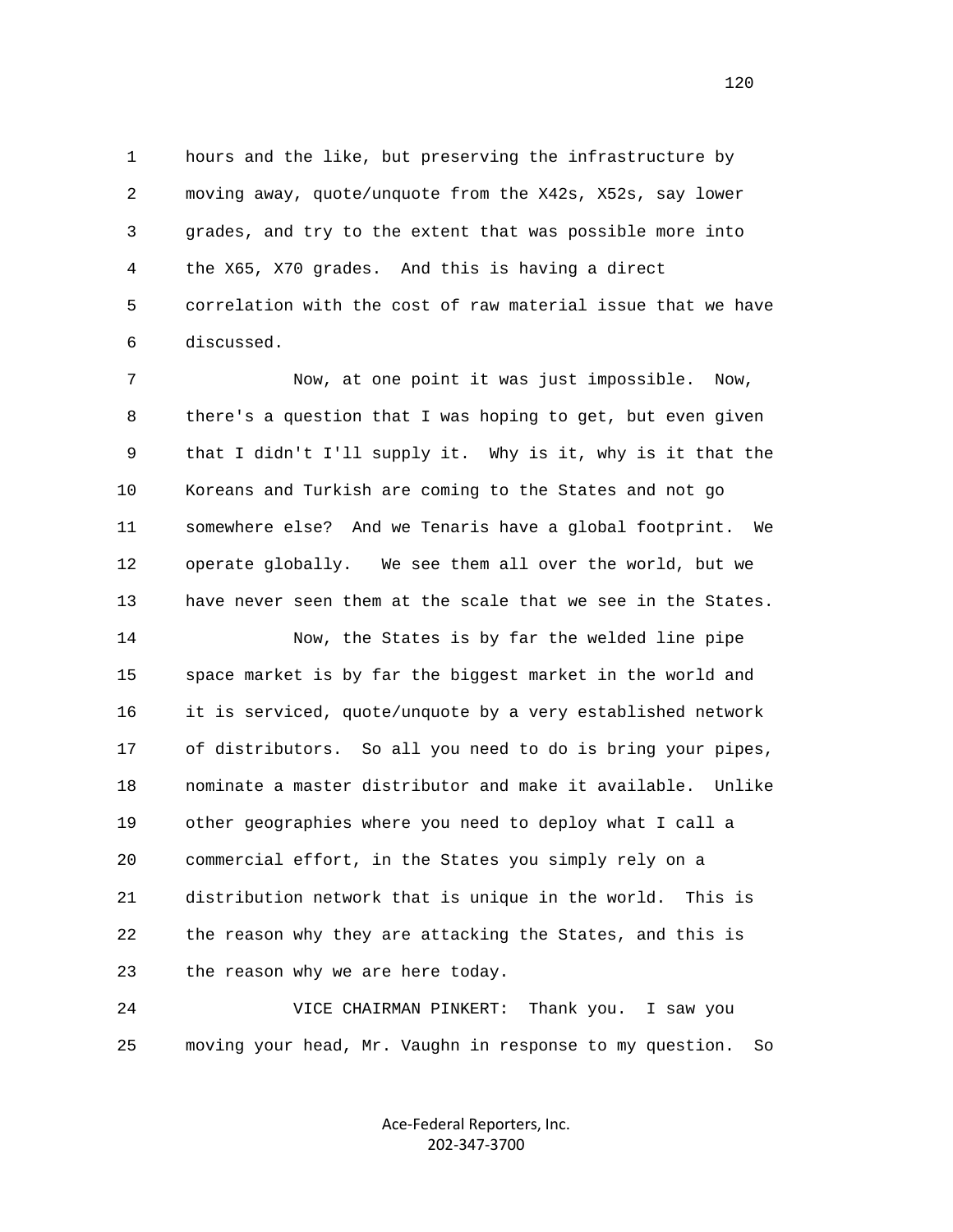1 I'm going to ask you if you have a response.

 2 MR. VAUGHN: Well, I just think that, you know, I 3 obviously agree with the points that Alan was making. I 4 mean, I think that one of the things that the Commission has 5 to really think about just as a general matter, when you 6 look at this situation is, is that there does come a point 7 at which domestic producers simply can't afford to cut their 8 prices anymore. I mean, there does come a point at which, 9 you know, if you've had 65 pricing comparisons in this 10 record, and 63 times the subject imports undersold the 11 domestic industry and at some point prices get to the point 12 where it really is unsustainable. But I think the testimony 13 here and the record here is very consistent with what you 14 see that these guys tried and tried and tried and then from 15 2014 to 2015 you do not see much of a change in apparent 16 domestic consumption. It's almost exactly the same from the 17 first half of '14 to the first half of '15, but what you do 18 see is a giant drop off in U.S. production. And I think 19 that makes sense when you look that in 2014 they weren't 20 able to sell this at a profit anymore. And so what happens 21 is people come to the realization, we can't sell this at a 22 profit, we're not going to sell as much of it, but maybe 23 we're only going to be able to focus on certain parts of the 24 market now. And what you also see, and again, it's not 25 because of any change in demand, there's a big change in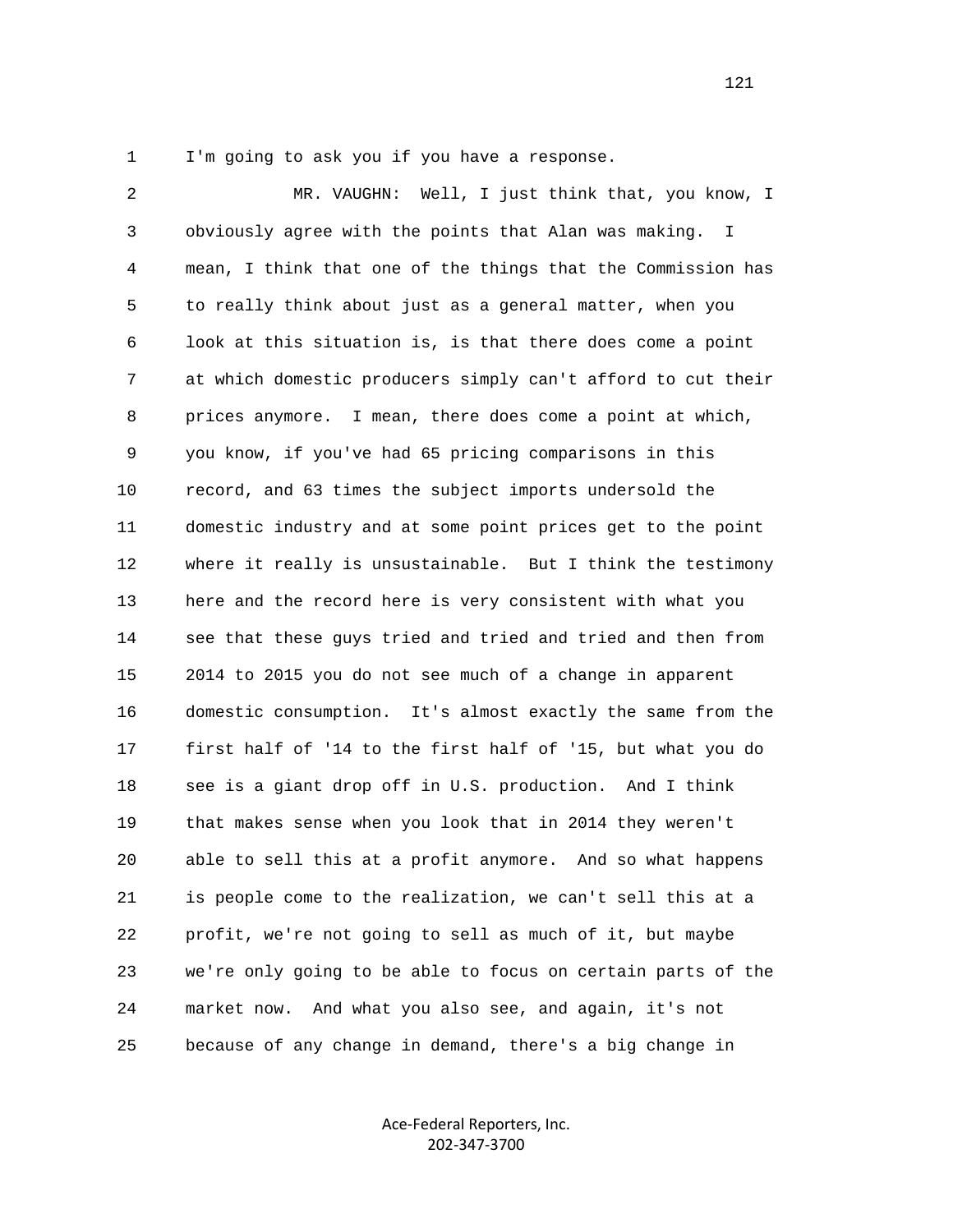1 imports because that's -- once the domestic industry can't 2 keep going down anymore, they just gobble up that volume. 3 So, I mean, you see different patterns in these 4 trade cases. I've seen cases where, you know, people 5 concede volume for a long time and then compete on price. 6 And I've seen cases where people compete on price and then, 7 you know, have to concede volume. But, you know, in either 8 of those scenarios, that's material injury by reason of 9 unfair trade.

 10 MR. PRICE: Alan Price, Wiley Rein. Two more 11 points. One, I thought Mr. Cura was actually going to hit 12 one other point which was that they were begging for us to 13 bring this case earlier because from their perspective, they 14 saw this freight train coming at them for a long period of 15 time and having negative effects back in '12, back in '13 16 and as they start seeing the massive underselling occurring 17 and, you know, I think Congress changed the law to actually 18 have a bit more open look at injury and you don't have to be 19 dead. This industry is in death throes and imports are a 20 cause of it and despite all the attempts to say not, you 21 know, there are various other things going on, and, yeah, 22 there are various other things going on, the issue is, are 23 imports having an impact? And you can see it right in the 24 pricing product where you see a pricing, you see a volume 25 trade off going on and underselling going on, I think that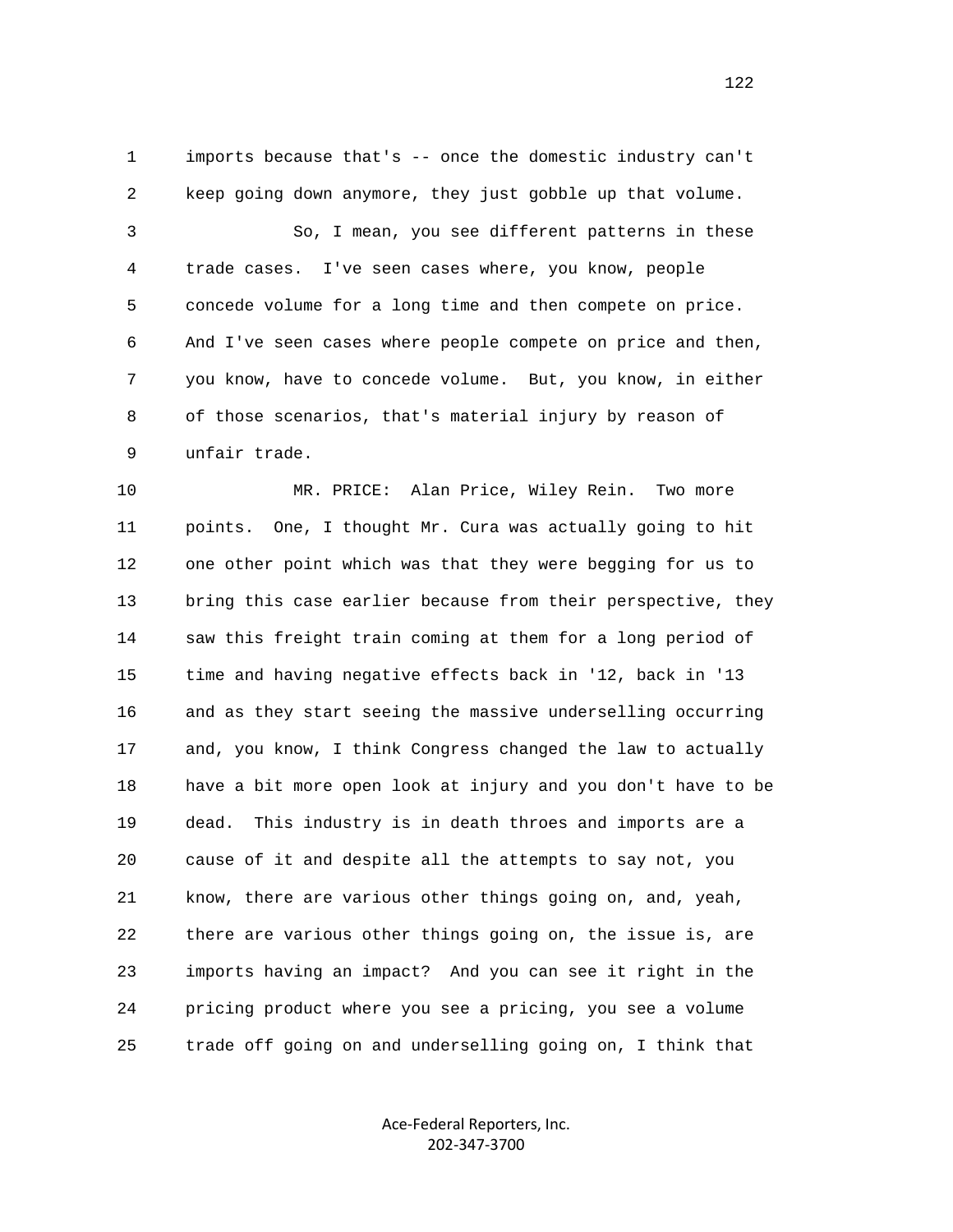1 explains exactly the, you know, the type of farm you would 2 expect to see when imports and the domestic industry are 3 interacting enough to interact perfectly. The bottom line 4 is, is there an import effect? Of course, there's an import 5 effect. And, of course they're having impact. You're 6 talking about standard X product like X-42, it's hard to 7 imagine that you can't have -- that these things are 8 competing in some type of parallel universe. They're not. 9 They're competing against each other. They're having 10 impacts against each other.

11 The second point I would make, and I find that 12 this whole set of pricing series arguments put forward by 13 counsel from the Turkish particularly egregious. This is 14 the largest portion of Turkish pricing data that you should 15 have is not before you because the importer did not provide 16 you that data. And so to the extent they're trying to make 17 arguments off the pricing series, benefitting from their own 18 lack of response with their lack of data I find 19 particularly outrageous in a case like this.

 20 MR. DeFRANCESCO: And just to quickly follow up 21 on the pricing product data. From quarter to quarter you 22 may see some noise that prices may increase slightly or 23 decrease slightly. But if you annualize the pricing product 24 data, what you see is a gradual step down. Prices are 25 higher in '12, lower in '13, and lower again in '14, and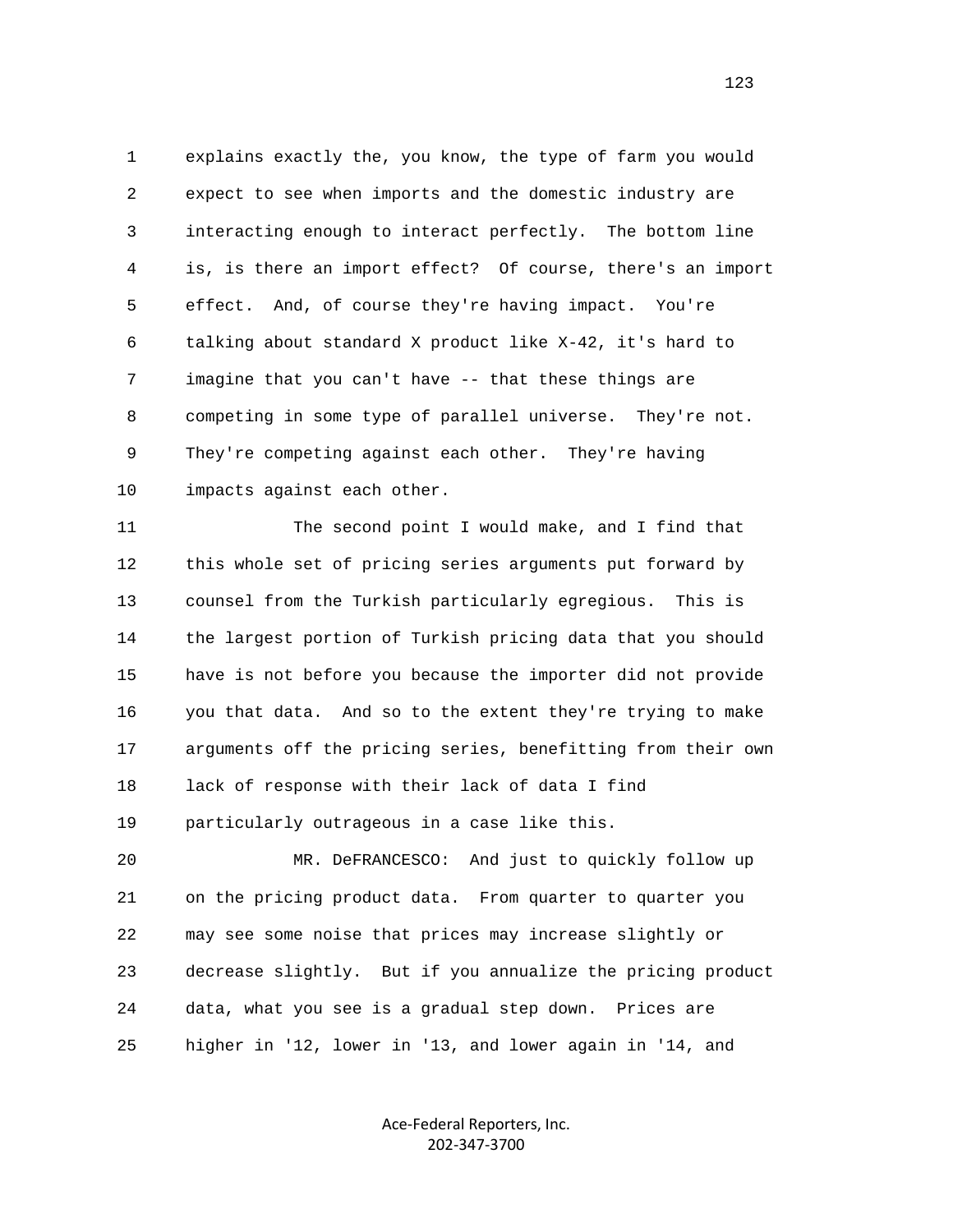1 we'll provide that in the post-hearing brief because it is 2 confidential.

 3 VICE CHAIRMAN PINKERT: I suppose that what you 4 just said is the source of a little bit of confusion on my 5 part because I look at 2014 and I'm not seeing what you just 6 testified to. Now, you know, it doesn't mean that that is 7 an issue that disposes of the case, but it's just a question 8 that I have. What's going on in 2014? Are you seeing the 9 kind of price injury that you're talking about? Are you 10 seeing the kind of domestic industry market share injury 11 that you're talking about, or is there some third thing that 12 I'm missing?

 13 MR. SHAGRIN: Commissioner Pinkert, this is Roger 14 Shagrin. You're seeing everything. You're seeing volume 15 and price because you have to realize that in the first half 16 of '14 to the extent you're not seeing domestic prices fall, 17 but you're seeing the volume of the pricing products go 18 down. Steel prices were increasing in the first half of 19 '14. So the ability of a U.S. producer competing for a sale 20 to a distributor to lower their price in response to Korean 21 and Turkish price offers while their steel costs are 22 increasing is impossible. And that's why I think you start 23 seeing the shut downs in the industry in the latter part of 24 '14 because as was mentioned before, this industry and you 25 heard in the testimony today, this industry is largely in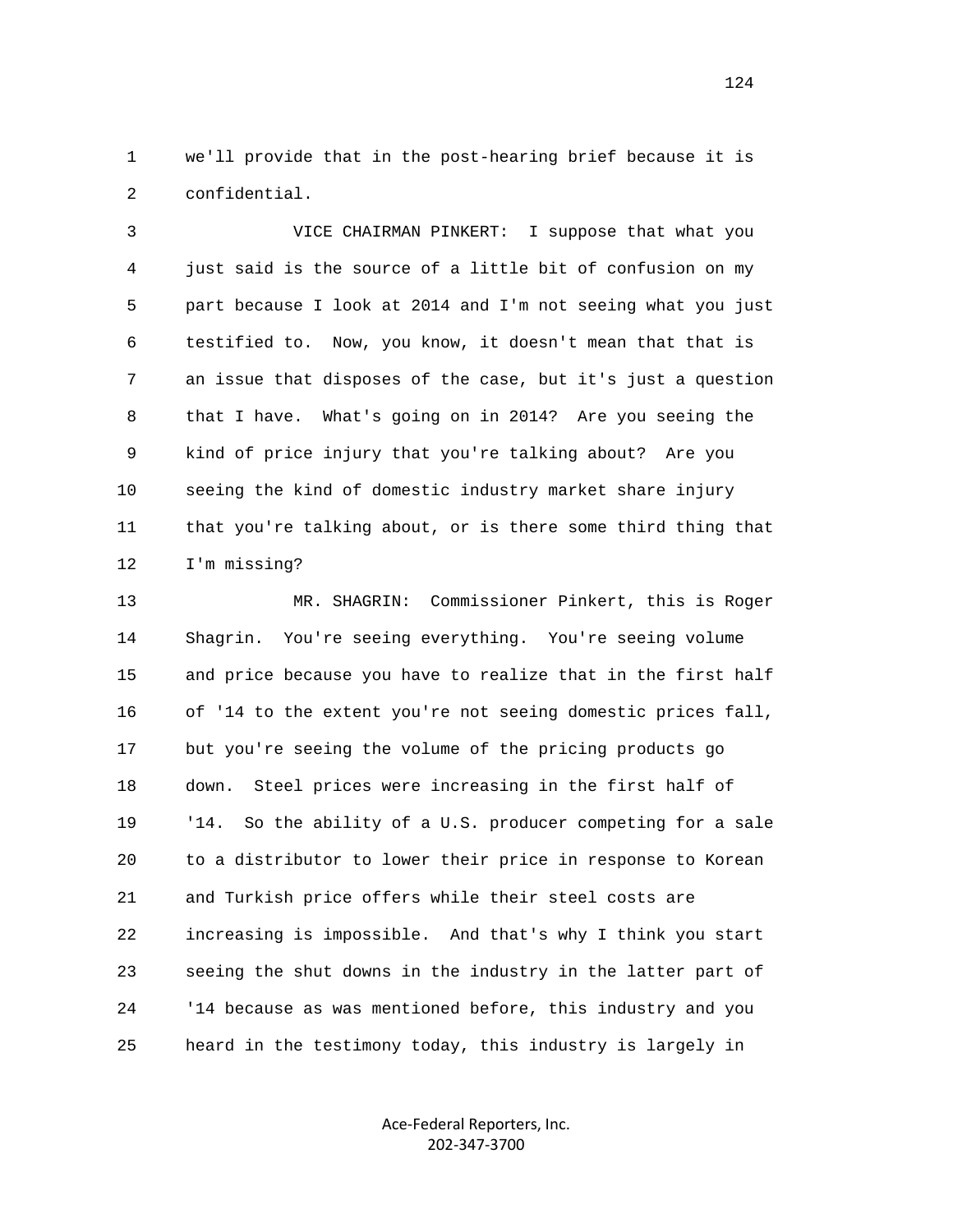1 the position where it's now throwing in the towel. And I 2 just don't know. I mean, we do all kinds of analysis with, 3 you know, every data point and staff reports, but let's be 4 real. When the industry is throwing in the towel, they're 5 shutting down their mills, I mean, what are we doing? What 6 are we talking about? You know, I mean, it is bad. I mean, 7 these are people who have been in business for 40, 50, 60 8 years because of imports, not because of a drop in demand, 9 not because of energy cycles, they're throwing in the towel. 10

 11 I just had another producer in a different 12 industry, 58 years, it was started when I was born. The 13 leader, they just threw in the towel. They said, we're not 14 going to do it anymore. People can't keep losing money and 15 the job of yours is they're losing money for every other 16 reason but imports, they don't deserve relief. But they're 17 losing money and shutting down their mills because imports 18 are the cause of it, then they deserve relief. 19 VICE CHAIRMAN PINKERT: Mr. Price, if you have a

20 brief comment?

 21 All right. Thank you. Thank you, Madam 22 Chairman.

 23 CHAIRMAN BROADBENT: Commission Williamson? 24 COMMISSIONER WILLIAMSON: Thank you. Just a few 25 questions. We've talked about the limits of using that and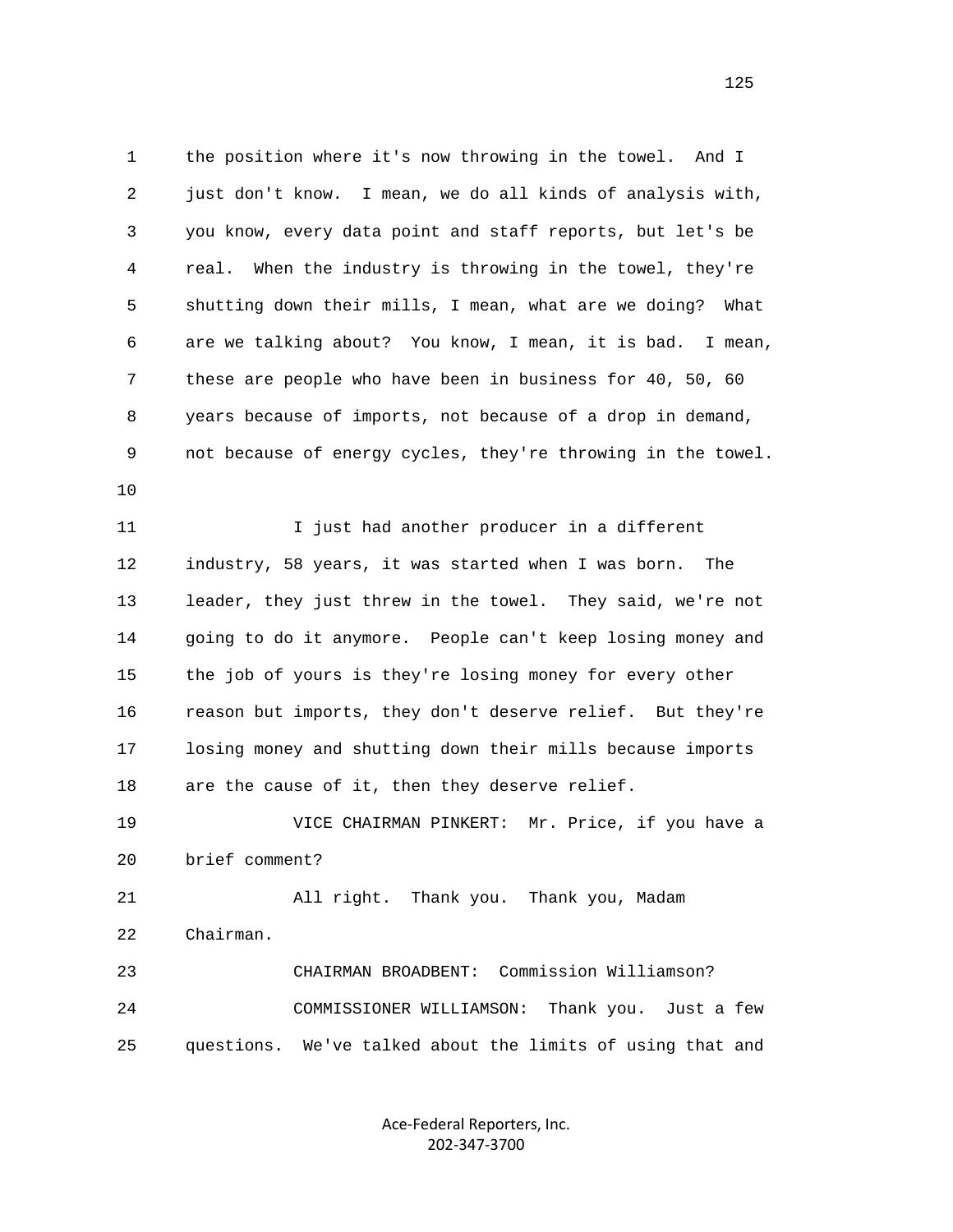1 I was wondering, are there other indicators that we should 2 be looking at in terms of demand?

 3 MR. CLARK: I think the strongest indicator, as 4 you've said a couple of times in different ways is to look 5 at production. Because the rig count is there is a 6 correlation, but it's not nearly as tight as the production 7 of hydrocarbon. So if you look at the production curve and 8 what's happened over recent years and what is expected to 9 happen in the future, that's probably a much better 10 indicator to give you some insight as to where line pipe 11 demand has been and will be, something that you should 12 follow.

 13 COMMISSIONER WILLIAMSON: Good. Okay. Thank 14 you.

 15 Do you agree with respondent's argument that the 16 increase in subject import volume and market share is 17 attributable to orders placed before the decline in demand 18 in late 2014? Mr. Shagrin, you're shaking your head. Do 19 you want to articulate that?

 20 MR. SHAGRIN: Well, I mean, this is Roger 21 Shagrin. No. And, you know, their lead times are somewhat 22 longer than the domestic industry's. The fact is that their 23 sales were made because they undersold the industry by such 24 amounts. And the other, you know, supposition there of Mr. 25 Nolan's brief is that, hey, the only reason imports went up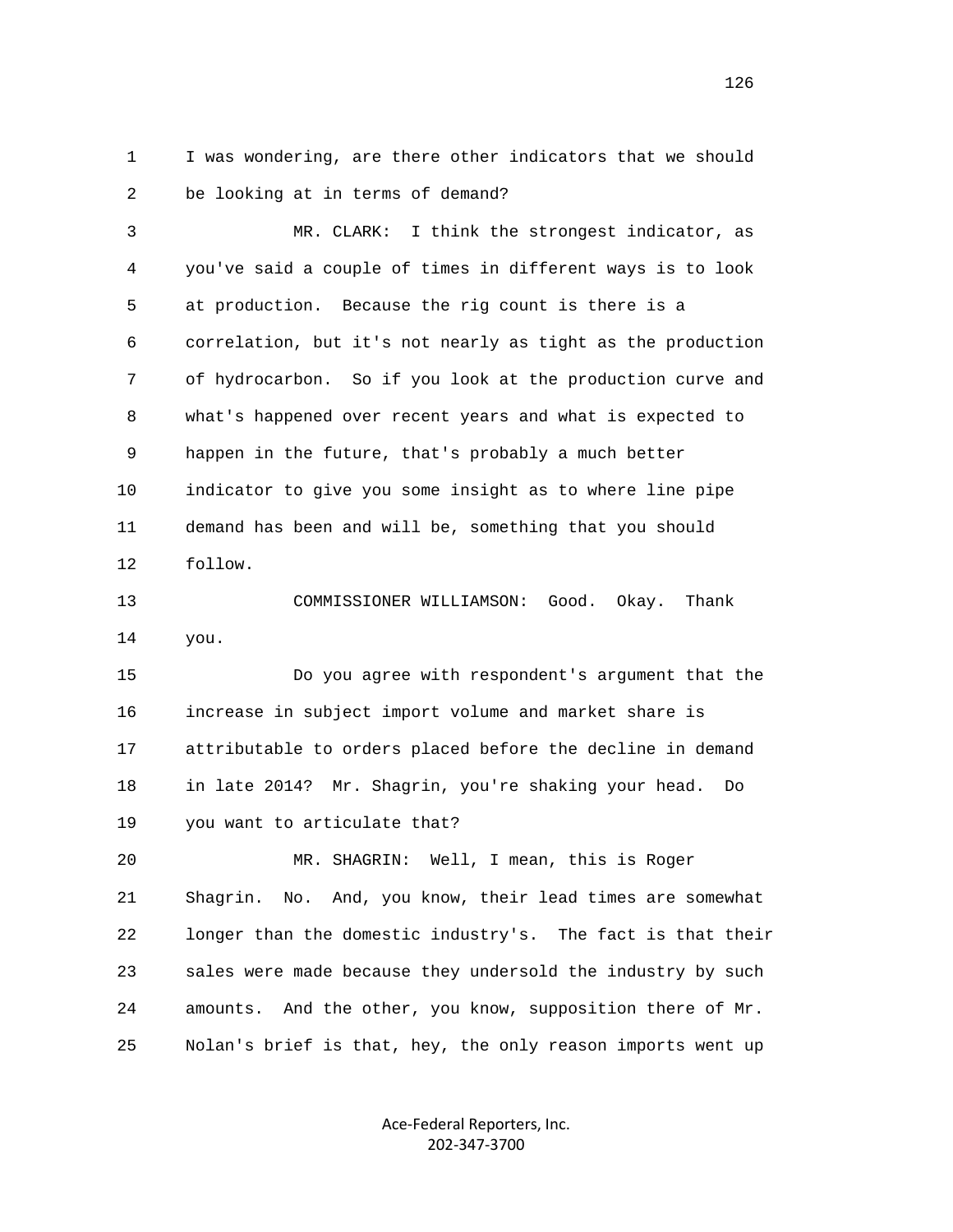1 by so much in '15 is because we have long lead times. But, 2 you know, I mean, he keeps taking this position, you know, 3 don't forget demand is plummeting. But demand is not 4 plummeting. I mean, you're hearing from people in the 5 industry. Demand is steady. And that's because production 6 of oil and natural gas in this country has increased rapidly 7 and then stayed at these extremely high levels and now 8 there's a real need to move that oil, gas, non-gas liquids, 9 refined products from the places where they're brought up to 10 the places where they're consumed. And so the good news for 11 this industry is they're not facing a demand problem. 12 Unlike OCDG, unlike the people working in Texas on rigs, 13 they're facing a demand for their services problem. The 14 line pipe industry is not facing that demand problem. But 15 they're facing a massive import and loss of market share and 16 price pressure problem.

 17 MR. CLARK: This is John Clark. I'd like to add 18 to Mr. Shagrin's comments on the lead time. Because it's an 19 interesting point to bring up, but if you think about it, 20 lead time is really irrelevant in the imported line pipe. 21 And unfortunately, I wish we would have brought you on your 22 tour to go look at the port and see the acres and acres and 23 acres of line pipe sitting on the ground. So there's so 24 much line pipe that's being imported they're not waiting for 25 an end user or a distributor to place an order. They're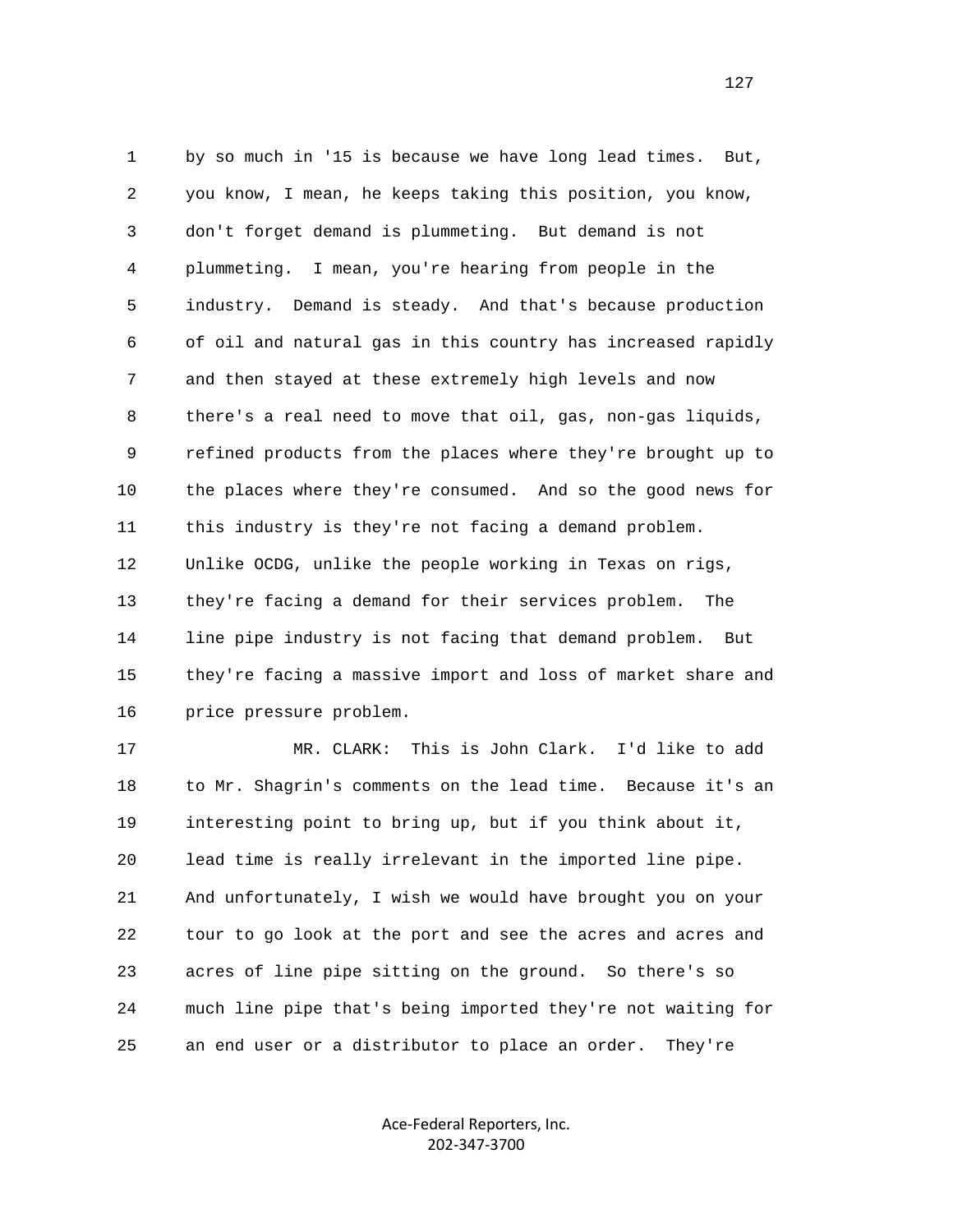1 making inventory and shipping it to the ports. It's 2 available at the ports today. So the lead time is tomorrow. 3 It may take them more weeks to get their pipe from their 4 production mill to our ports, but there is just incredible 5 amounts sitting at the ports today waiting for a buyer. 6 COMMISSIONER WILLIAMSON: Okay. So kind of the 7 inventory level is kind of the indicator? 8 MR. VAUGHN: Commissioner? 9 COMMISSIONER WILLIAMSON: Mr. Vaughn. 10 MR. VAUGHN: Yeah, I'm sorry. I just wanted to 11 -- this is Stephen Vaughn. I just wanted to make a general 12 point. It follows up on a point that Mr. Price made before. 13 I mean, their theory there is that you're supposed to -- 14 we're supposed to sort of figure out about the judgments 15 about the timing of Korean imports based on various 16 speculations that are in their brief. The problem is, as 17 Mr. Price pointed out, the Koreans aren't participating. 18 They're not here. You can't ask them. They didn't submit a 19 brief. And it's important for the Commission, I think, to 20 understand that any time this sort of thing happens it 21 really distorts the process in ways it hurts the domestic 22 side. We do the best we can to try to give you the best 23 information we can come up with, with respect to all of 24 these questions. But I think the Commission wants to be 25 very careful that you're not creating an incentive for

> Ace‐Federal Reporters, Inc. 202‐347‐3700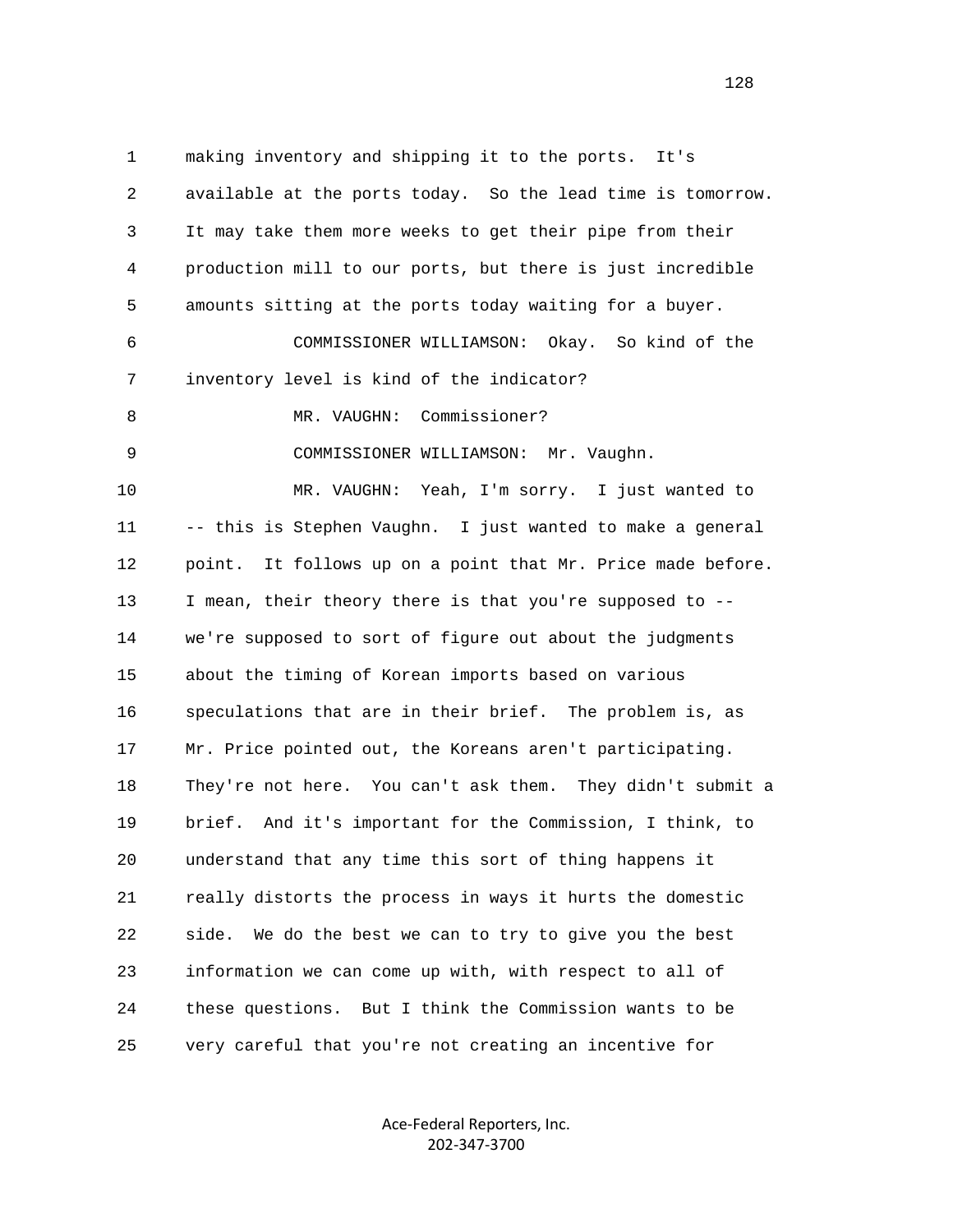1 people not to cooperate and not to show up because if they 2 have information that would work against them, if they know, 3 for example, what happened with those orders, it's better 4 for them to not come here and give sworn testimony and 5 answer your questions and to just say nothing and let the 6 Commission try to figure it out for itself. I think the 7 Commission wants to be very careful about creating further 8 incentives for subject producers not to cooperate with these 9 investigations and not to appear at that hearings.

 10 MR. WALBURG: This is John Walburg from 11 California Steel. Touching back on this question and the 12 one you asked before about there not being a petition 13 effect. They are still offering today, where the Koreans 14 are right now is visiting all our customers. They are 15 assuring customers that they will continue to bring product 16 no matter what happens going forward. They have targeted 17 this market and they plan to continue to support it. And 18 the Meyers when they look at weigh all of those various 19 aspects feel they have a fiduciary responsibility to take 20 half to buy the Korean product because they will not keep 21 their company competitive against their competitors. Thank 22 you.

 23 COMMISSIONER WILLIAMSON: Okay. And I guess you 24 say the product is sitting in inventory? At least that's 25 what Mr. Clark mentioned.

> Ace‐Federal Reporters, Inc. 202‐347‐3700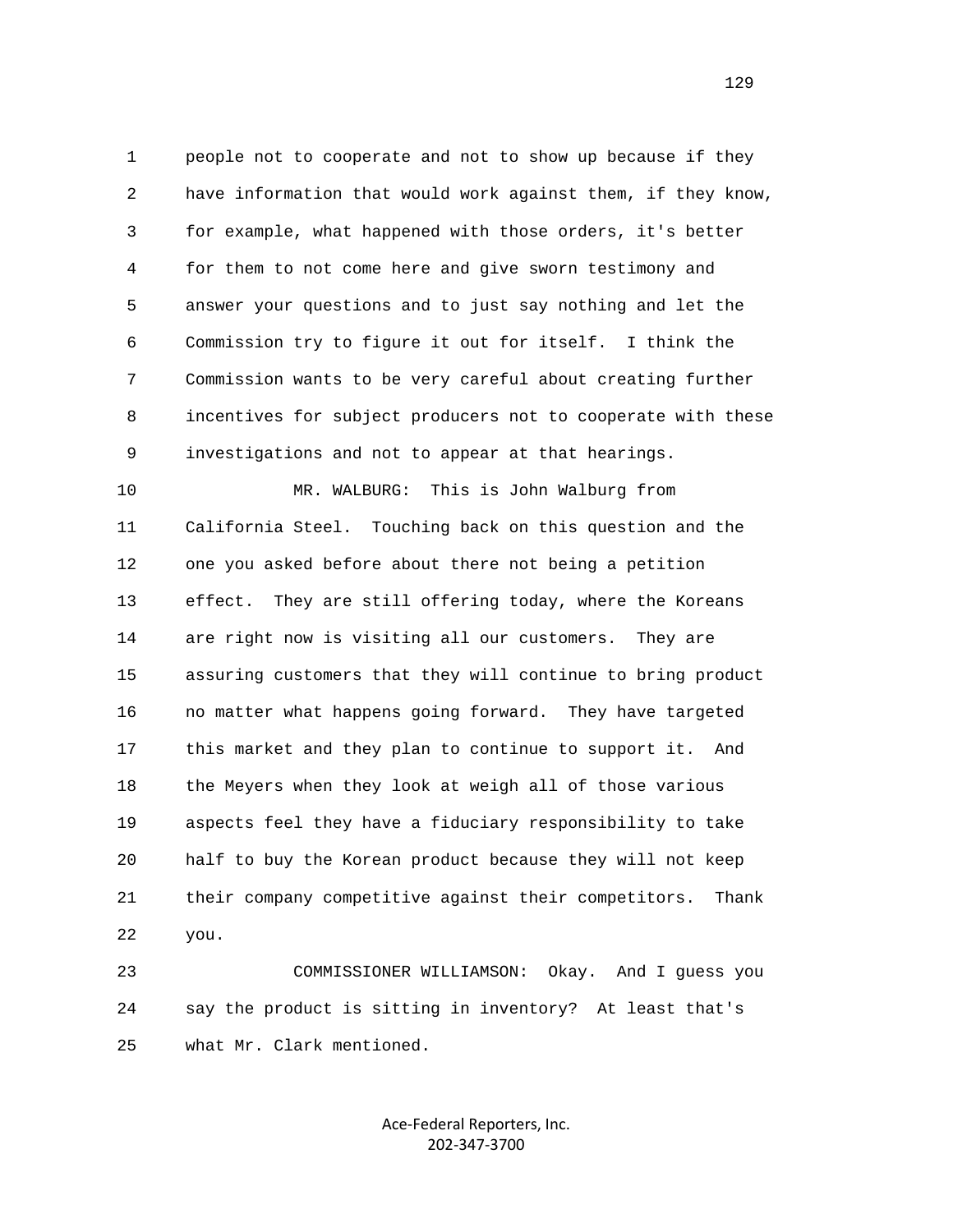1 Just one last question. What is the typical time 2 period between the purchase of hot rolled steel and the 3 shipment/sale to the customer?

 4 MR. BARNES: This is Scott Barnes with TMK IPSCO. 5 It depends somewhat on how you catch the production schedule 6 of your raw material supplier. But if you happen to catch 7 it well, you can order the hot-rolled steel and it be 8 delivered within 30 days and then again, you know, another 9 30 days for our welding schedule. So it can be anywhere 10 from 60 to 90 days in kind of what you would call a normal 11 market. And we tell you and I'm sure Holly Hart can confirm 12 this that the hot-rolled people are looking for orders and 13 we wanted to order steel, you know, we could have it 14 probably in two weeks time today.

 15 MR. WALBURG: This is John Walburg from 16 California Steel. I happen to be one of those hot-rolled 17 people. And we have available time at our mill where we can 18 put orders on and get material within a week or two. That's 19 not normal and not good for our operations by any stretch of 20 the imagination, but that's pretty much were we are today. 21 I know, I did that pushing orders in before I came with two 22 weeks. But that's not normal.

 23 COMMISSIONER WILLIAMSON: Good. Thank you for 24 those answers and I have no further questions.

25 CHAIRMAN BROADBENT: Commissioner Schmidtlein.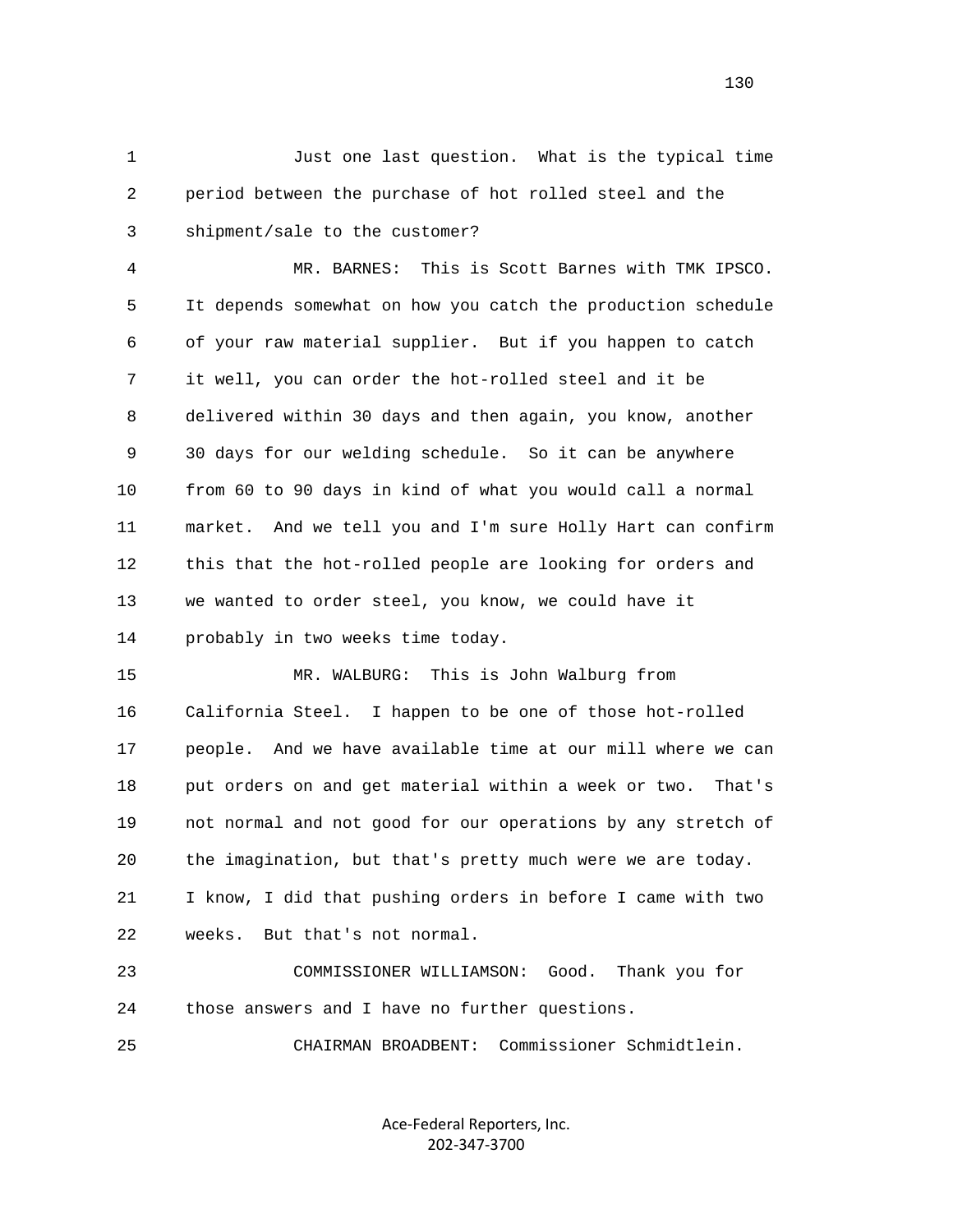2 I have no further questions. 3 CHAIRMAN BROADBENT: Commissioner Johanson. 4 COMMISSIONER JOHANSON: Thank you, Chairman 5 Broadbent. I have just one more question. When comparing 6 the number of production workers and hours worked between 7 the interim periods, how much of this resulted from the 8 shutdown of the McKesson, McKeesport plant in August 2014? 9 MR. VAUGHN: Commissioner Johanson, this is 10 Stephen Vaughn from U.S. Steel. We'll address that in the 11 post-hearing. 12 COMMISSIONER JOHANSON: Thank you. And Ms. Hart, 13 did you want to say anything? 14 MS. HART: Holly Hart, Steel Workers. I would 15 say the same. 16 COMMISSIONER JOHANSON: Okay. Thank you. I look

1 COMMISSIONER SCHMIDTLEIN: Thank you very much.

17 forward to reading that.

 18 CHAIRMAN BROADBENT: Any further questions? 19 VICE CHAIRMAN PINKERT: I have nothing further 20 for this panel. I appreciate the testimony. And I look 21 forward to the post-hearing.

 22 CHAIRMAN BROADBENT: Thank you. Okay. If 23 Commissioners have no further questions, does the staff have 24 any questions for this panel?

25 MR. CORKRAN: Douglas Corkran, Office of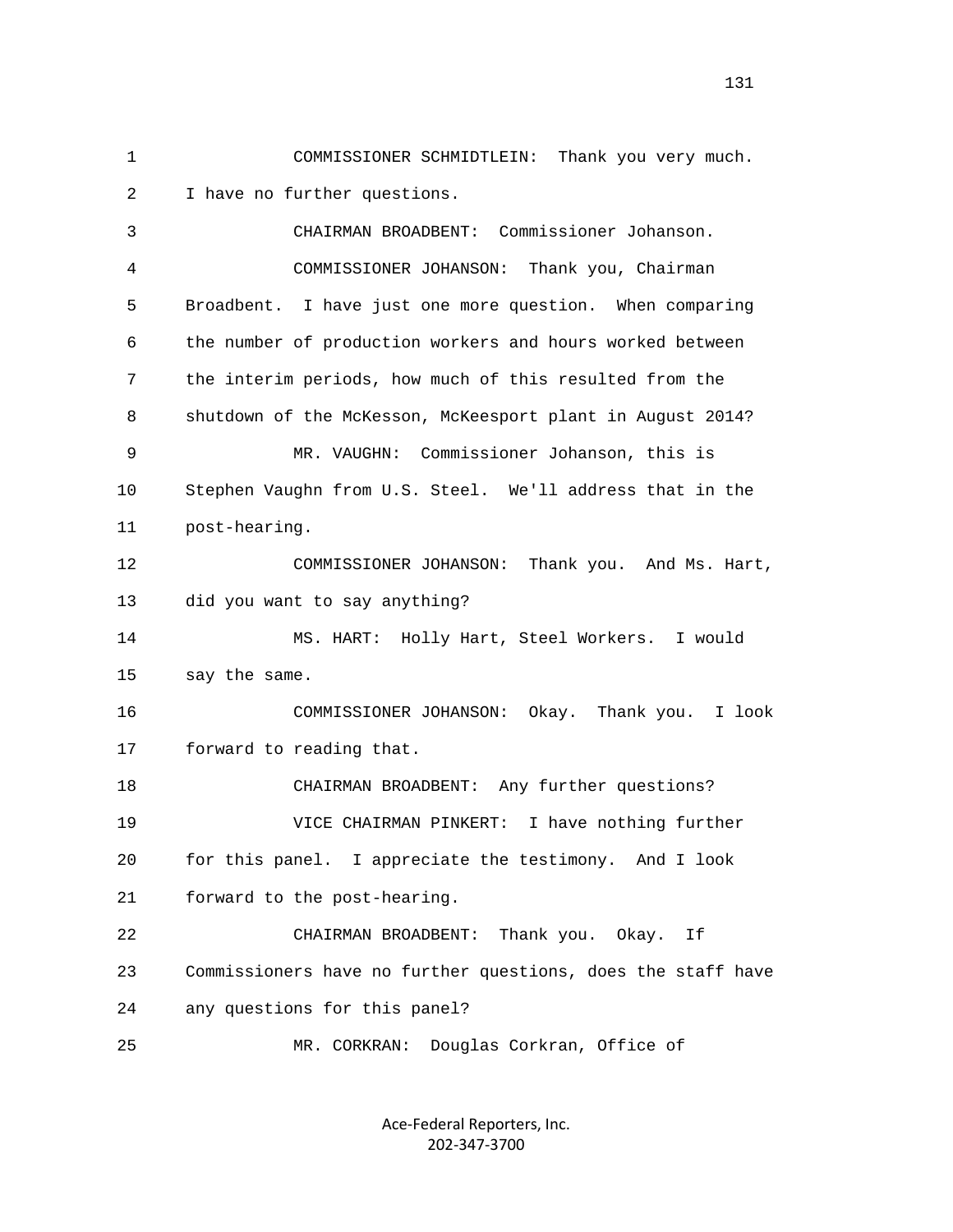1 Investigations. Thank you, Madam Chairman. Staff have no 2 additional questions. 3 CHAIRMAN BROADBENT: Do respondents have any 4 questions for this panel? 5 MR. NOLAN: (Shaking head, no.) 6 CHAIRMAN BROADBENT: Got it. Okay. 7 In that case, I think it's time for our lunch 8 break. We will resume at 1:40. The hearing room is not 9 secure, so please don't leave confidential business 10 information out. And I want to thank again all the 11 witnesses for coming today. 12 (Whereupon, at 1:00 p.m., the hearing was 13 recessed to reconvene this same day at 1:40 p.m.) 14 15 16 17 18 19 20 21 22 23 24 25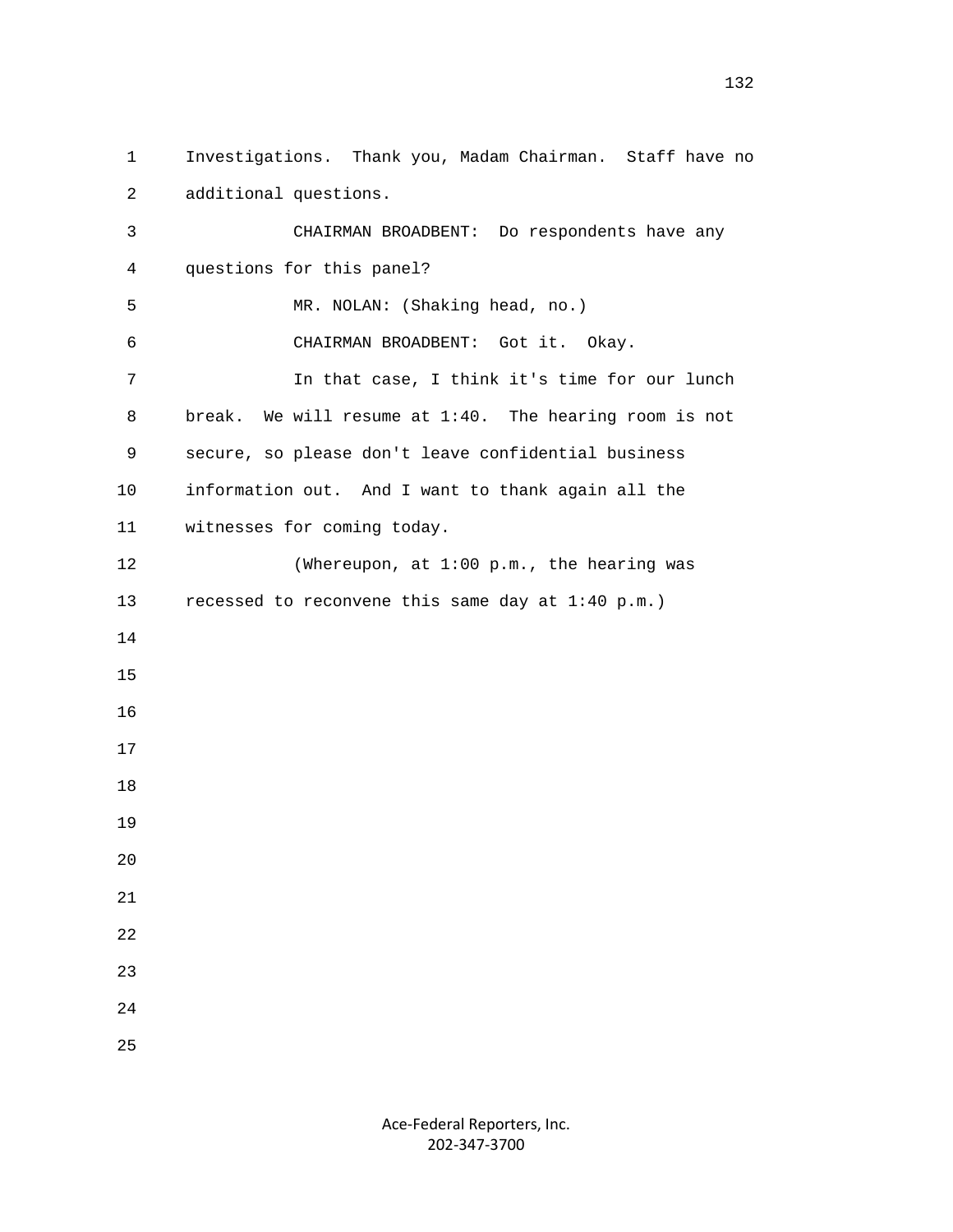1 **AFTERNOON SESSION** 

 2 MR. BISHOP: Will the room please come to order. 3 CHAIRMAN BROADBENT: Mr. Secretary, are there any 4 preliminary matters for the afternoon session? 5 MR. BISHOP: Madam Chairman, the Panel In 6 Opposition to The Imposition of Antidumping and 7 Countervailing Duty Orders have been seated. The witness 8 has been sworn. 9 CHAIRMAN BROADBENT: Thank you, Mr. Secretary. I 10 want to welcome the afternoon, welcome Mr. Nolan to the ITC 11 this afternoon. I would like to again remind the witness to 12 speak clearly into the microphone and state your name for 13 the record for the benefit of the Court Reporter. 14 I just want to express, I have a personal goal of 15 trying to get out of here at about three o'clock. So if we 16 could all channel that goal, that would be excellent. 17 (Laughter.) 18 MR. NOLAN: I'm totally with you, Madam Chairman. 19 CHAIRMAN BROADBENT: Thank you very much. You may 20 begin. 21 STATEMENT OF MATTHEW NOLAN 22 MR. NOLAN: Alright. Good afternoon, Madam Chair, 23 Members of the Commission, my name is Matt Nolan with Arent 24 Fox and we represent the Turkish Steel Exporters Association 25 and its members. On behalf of the members of the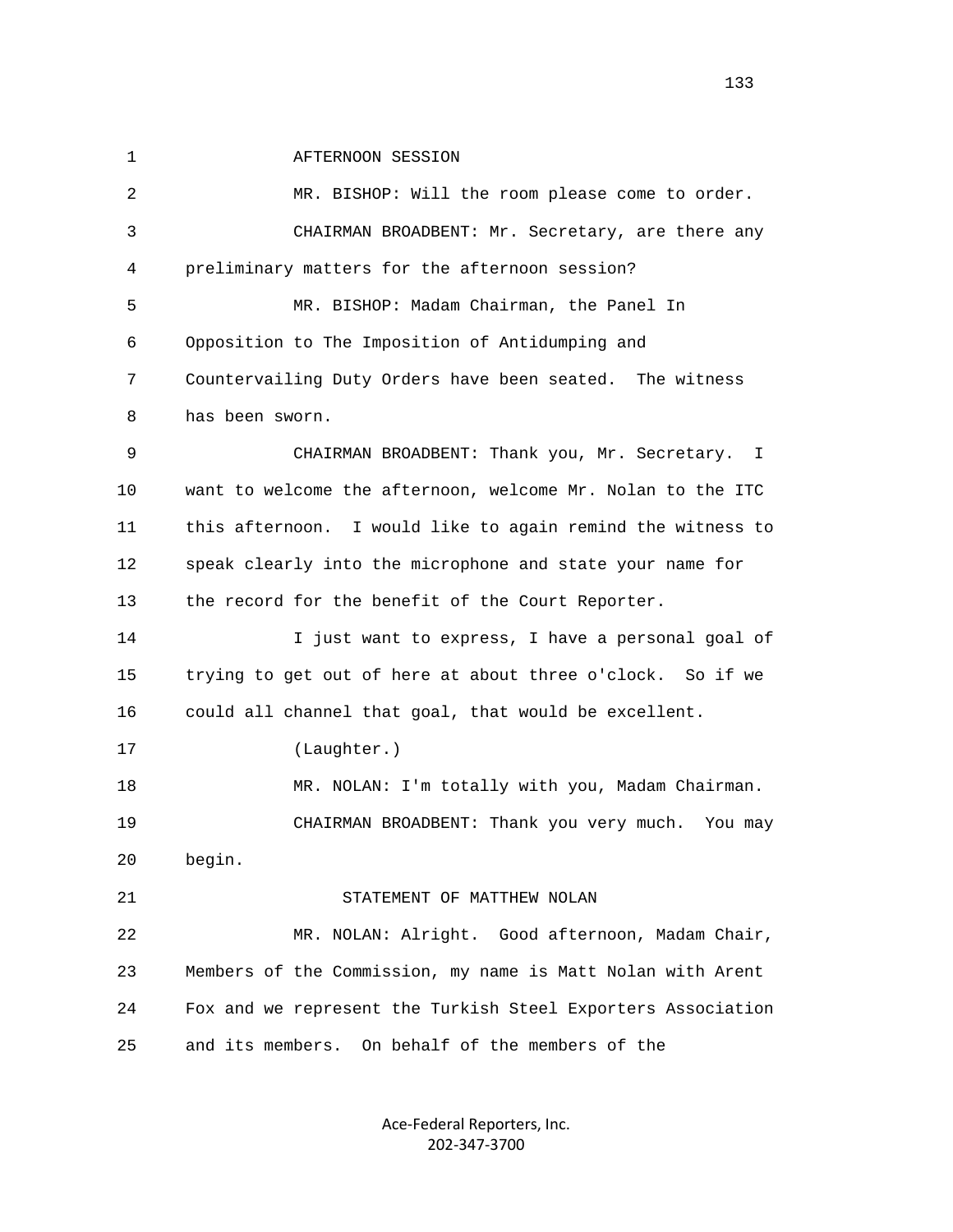1 Association, thank you for the opportunity to appear today 2 on behalf of Turkish Importers--Exporters.

 3 I don't know that I need to say my name every 4 time because it is only me talking, and you all can just 5 keep peppering me with questions. It's best to remember, I 6 can't read and research at the same time as talking to you, 7 so I may be a little challenged here but that's okay. I'm 8 up for it. So we're ready to rock.

 9 So the Association regrets that it was unable to 10 send a representative to testify today, so they asked me to 11 speak for them. The distances are long. There are a number 12 of cases that Turkey faces right now, and they have limited 13 resources. And so basically you get me today.

 14 I am by far not the world's greatest expert in 15 oil and line pipe industry. I will freely admit to Mr. 16 Schagrin and others around the panel that I am not a 17 specific expert in it. I do know a little bit about the oil 18 and gas industry, though, because my family has been in that 19 business for about 40 years.

 20 Now I learned the business from my Dad, and if I 21 wasn't a lawyer I would probably be out in Wichita, Kansas, 22 right now looking at wells being drilled, which we have a 23 lot of and I get monthly production reports. I've seen more 24 than my fair share of seismic survey reports, trying to 25 figure out whether or not we should drill at a certain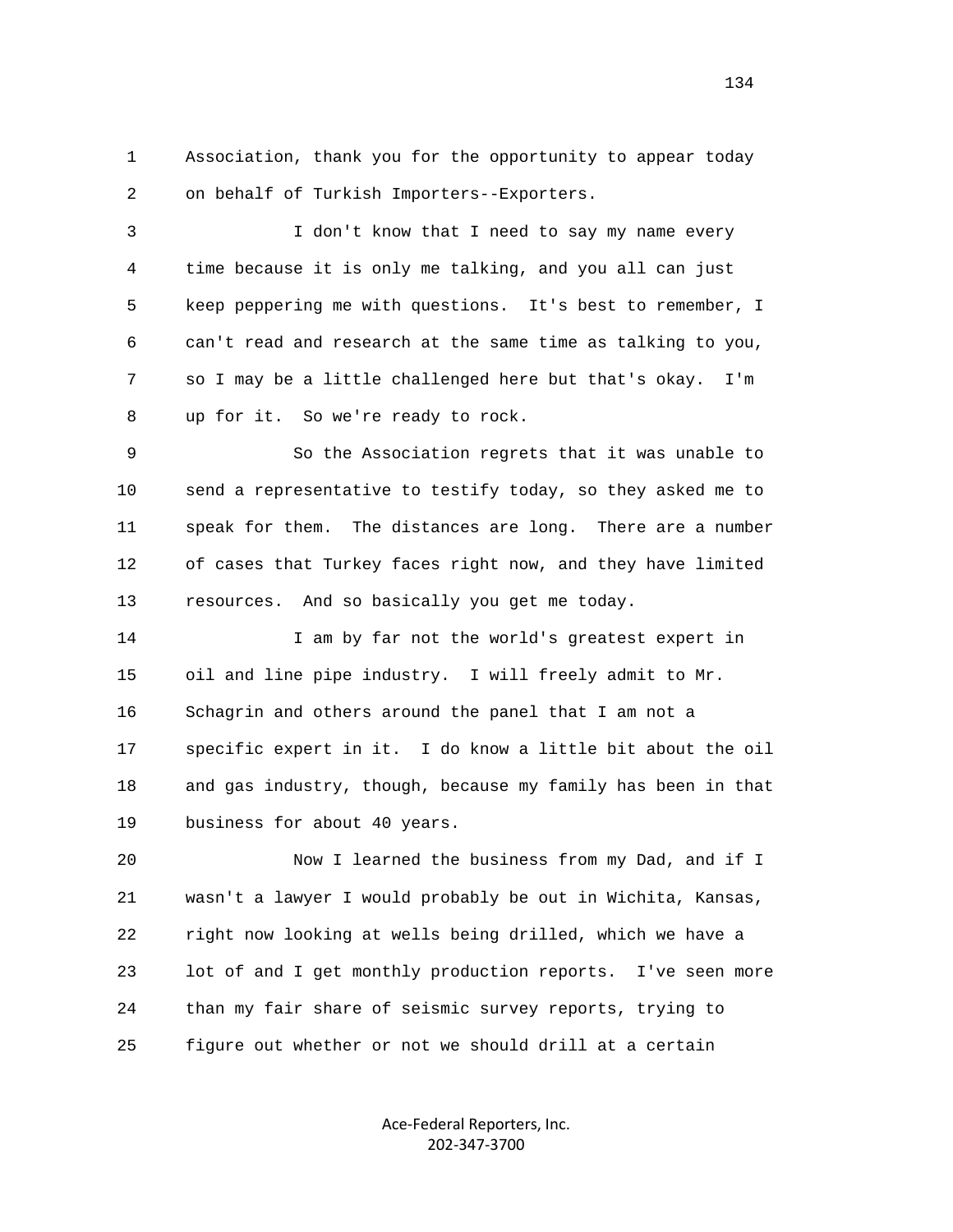1 formation or not. So I'm not completely a novice at this. 2 And so I'm speaking from a bit of experience as well as the 3 lawyer for the industry on the foreign side.

 4 `I want to go right into the presentation because 5 this morning the panel--all I can do is characterize it as a 6 version of the Texas Two-step on energy prices and its 7 correlation to rig counts and its correlation to the line 8 pipe industry.

 9 It is fascinating to me that the U.S. industry 10 seems to want to avoid what is one of the most obvious 11 truths in this industry in that energy prices dictate the 12 use of drilling. It also dictates the use of just about 13 anything else in the energy exploration and production 14 industry. If you are not drilling, then you are not using 15 OCTG. It you are not drilling, you are not laying down pipe 16 to gather from those wells to bring it to the market. 17 Therefore, you're not using line pipe.

 18 If you are in poor condition, you are not 19 investing in new industries or new gathering lines and 20 transmission lines except if you are a local municipality 21 building gas pipelines, or going into the energy industry to 22 make gas turbine power plants which uses the wrong kind of 23 pipe. It uses large diameter pipe. We are going up to 24 24 inch. We're not going over 24-inch here. You are looking 25 at a different segment of the industry than the Subject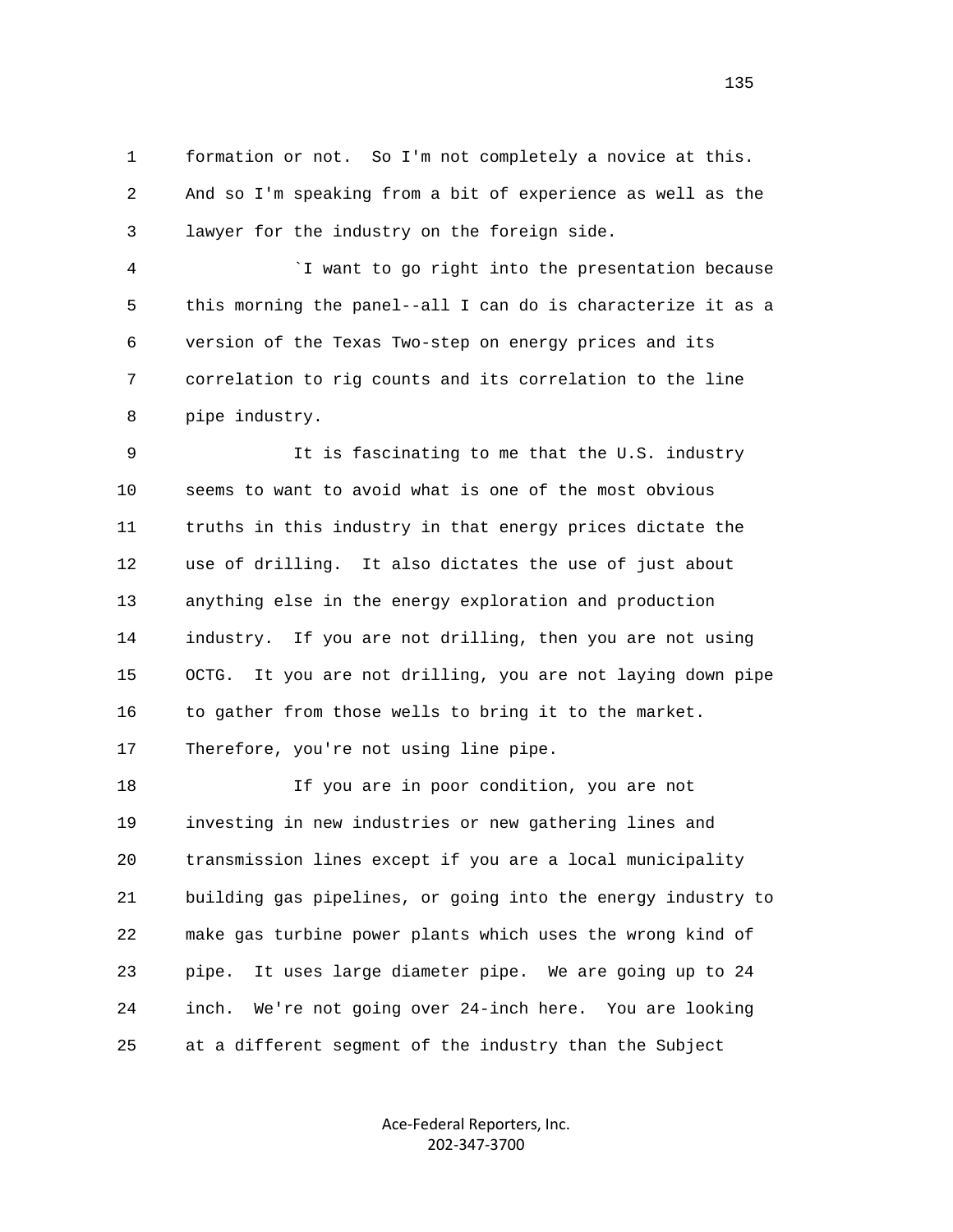1 Product.

| 2  | So without further ado, let's go right into the              |
|----|--------------------------------------------------------------|
| 3  | presentation. To me, this is the core of what the            |
| 4  | Petitioners are saying. In the preliminary phase of this     |
| 5  | investigation--this is right out of the Staff Report, by the |
| 6  | way--Petitioners asserted that the U.S. oil and gas demand   |
| 7  | for certain welded pipe had experienced historic highs since |
| 8  | 2011 which had created a high demand for certain welded pipe |
| 9  | in the U.S., higher demand than in certain other countries-- |
| 10 | i.e., the U.S. wasn't attracted to foreign-produced line     |
| 11 | pipe from the Subject Countries.                             |
| 12 | I do not dispute the fact that U.S. pipes was in             |
| 13 | a very high rate of consumption and production during 2011   |
| 14 | and 2012. We don't dispute that. I don't think anyone        |

 15 does. We don't dispute the fact that those prices were so 16 high that, yes, imports wanted to come in and participate in 17 that market.

 18 However, let's take a look at what happened with 19 that market. This is the current situation with crude oil 20 prices (indicating a slide). This is from the Energy 21 Information Administration.

 22 If you look at it, between 2004 and 2005 we were 23 looking at barrels in the \$40 to \$60 range. In 2011 and 24 2012, we are at near-historic highs from a sustained 25 standpoint, over \$100 a barrel on average, right? That's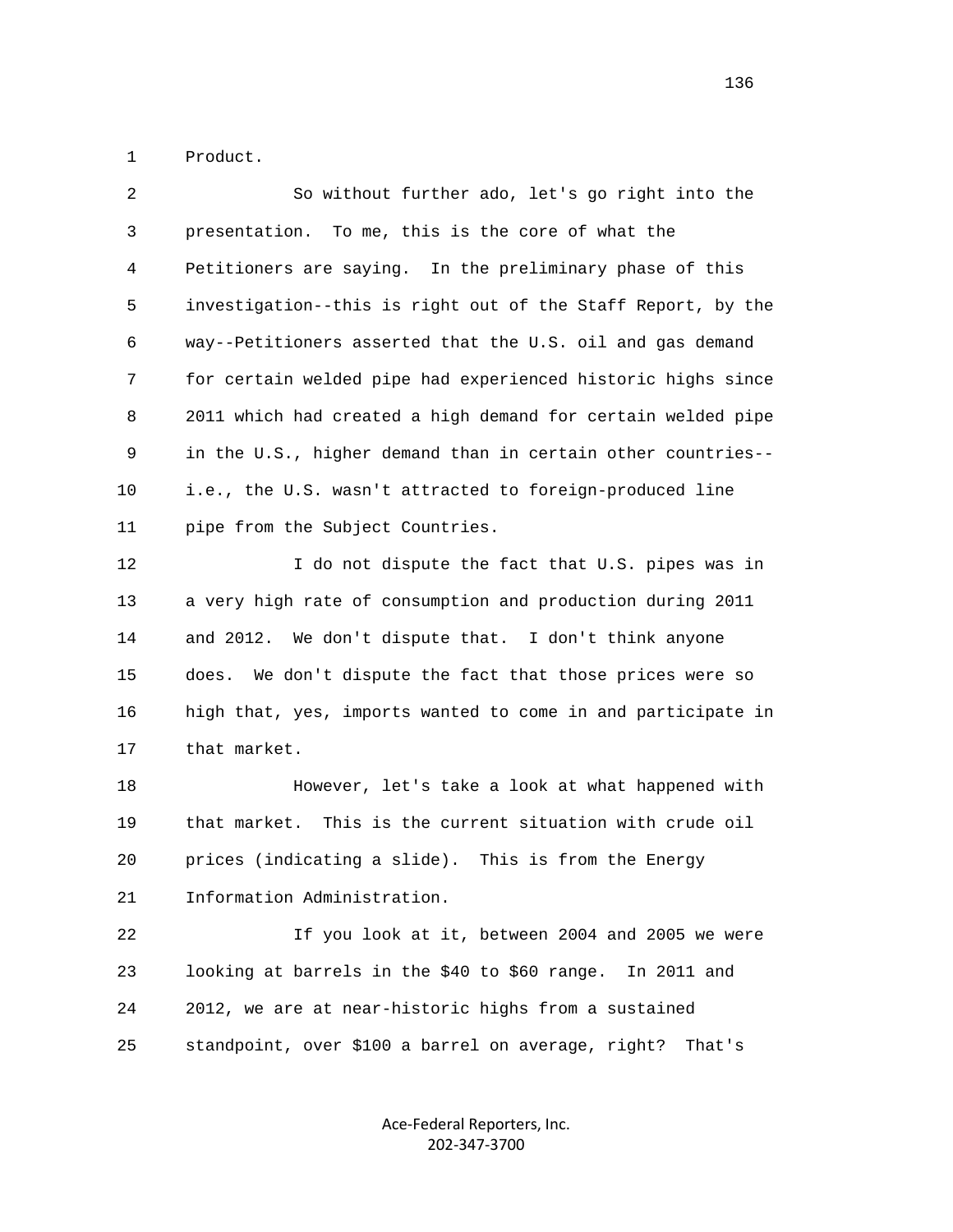1 2011 and 2012, the period of time that the U.S. industry was 2 doing really, really well.

 3 Conversely, if you go back to where we are now at 4 \$40 to \$50 a barrel, you have to go back to 2004 to see that 5 phenomenon. The shale revolution stimulated tremendous 6 production of oil and natural gas in the United States. 7 Everybody who reads the newspaper knows that little factoid, 8 and this chart just illustrates the amount of oil production 9 that's been going up since 2012. 10 (Slides are being shown.)

 11 I didn't bother to put the gas graph in, but the 12 same thing is going on and there's a later graph that shows 13 that, but it clearly shows an incredible production boom in 14 the United States starting around 2011 to 2012.

 15 Precisely coinciding with guess what, the hot 16 time in the line pipe industry. Interesting. Apparent 17 consumption went up to historic highs. In 2012 they cracked 18 over 3 million short tons a year in consumption, we did. 19 Shipments went over 2-1/2 million tons of short tons a year. 20 The market share for the U.S. industry was 55 percent in 21 2011, a little less in 2012 because, why? Imports, 22 non-subject and subject, came into the market. 23 Market share remained high. Capacity utilization

 24 goes up. Gross profit margins looking very strong right 25 now. Operating income, again, very strong for the U.S.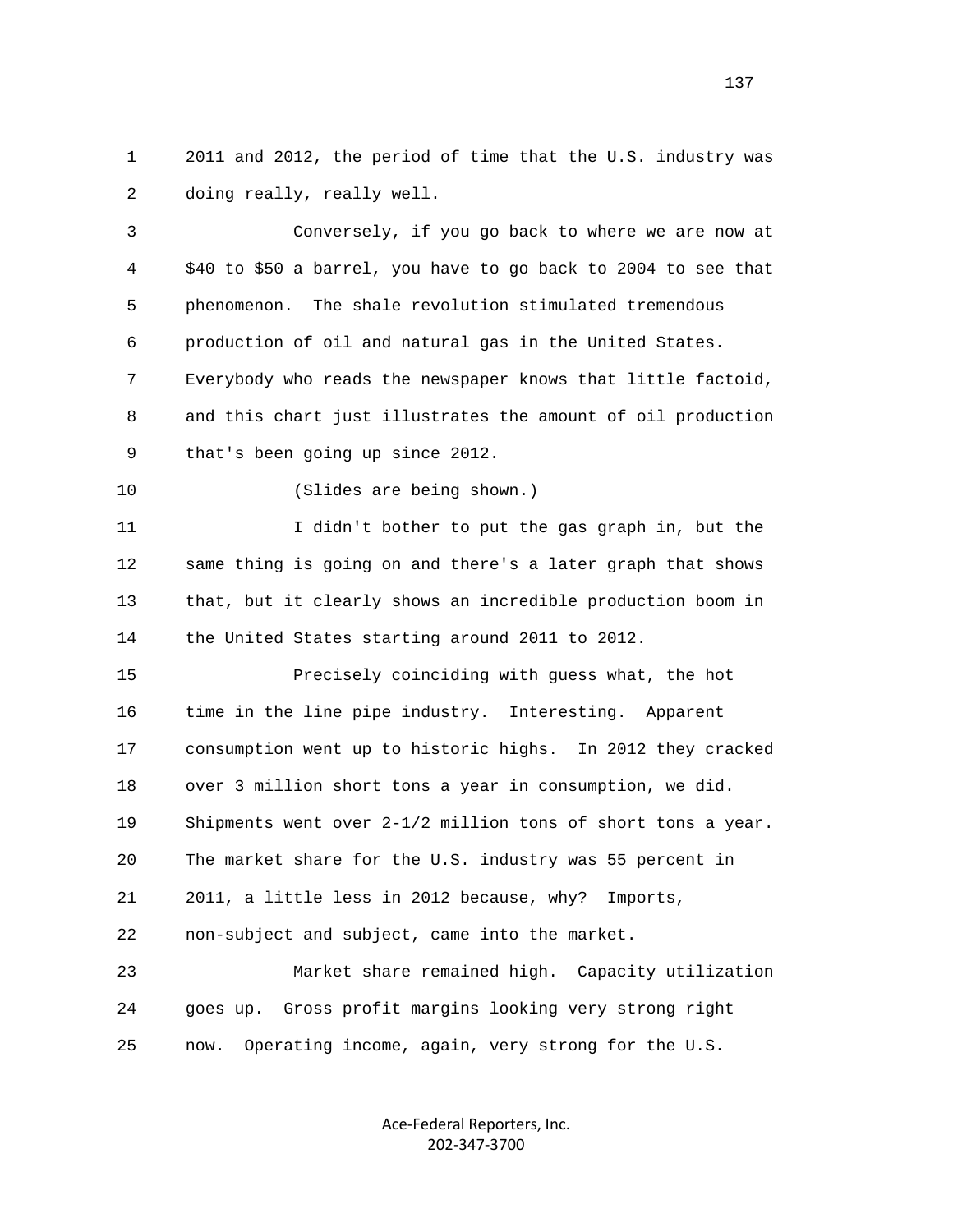1 industry. Why? We're going back. Energy prices are 2 dictating what's going on in the market.

 3 While this is going on, import volumes did go up. 4 I am not going to try to dance around that. The fact of the 5 matter is, between 2011 and 2012 they did go up. And you 6 can see, quite a bit. However, all imports went up, 7 including Subject, and in that very same period of time the 8 U.S. industry was running 14 percent operating income 9 levels.

 10 That doesn't suggest that increasing imports had 11 anything to do with their financial state at the time. What 12 it does indicate is they were doing really well and there 13 was room in the market for both.

 14 In 2013, imports actually declined. Subject 15 Imports actually declined somewhat. Overall imports also 16 declined somewhat. So what we're seeing here is in 2013 17 when the market turned south, import volumes go south. 18 And then we have 2014 where the market, the

 19 imports go back up again. And I'm going to explain why that 20 happened.

 21 During the boom times, guess what happens? 22 Everybody gets giddy and says, well, you know, we should 23 expand capacity because we're making good money. We're 24 making great profits. We should expand production. It is a 25 completely natural phenomena. I don't doubt the U.S.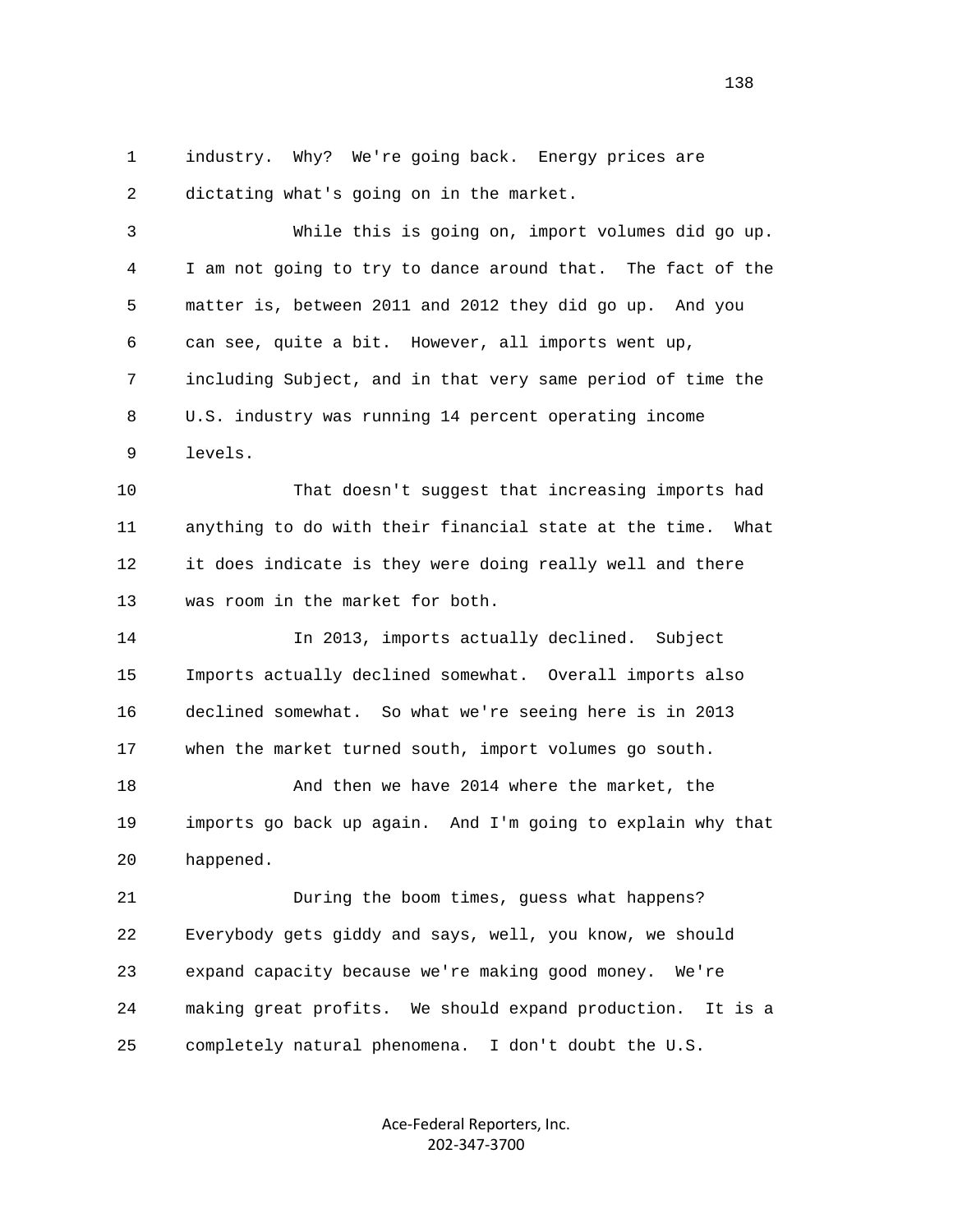1 industry. That's what they were thinking. I would probably 2 think the same thing at that period of time.

 3 So look what they were doing in 2011. U.S. Steel 4 takes back McKeesport and shifts it from a structural to a 5 line pipe production. In 2012, Welspun starts a line pipe 6 facility. American Steel Pipe, 2013, startup 350,000 ton 7 welded line pipe facility. These facilities were planned 8 out when things were hot and put in place, some of it too 9 late, but were planned out and thought out during the period 10 of time when the market was hot.

 11 The problem with that, obviously, is this: If the 12 market turns while you're in the middle of this expansion 13 process, what do you get stuck with? Too much capacity 14 chasing too little demand. It's very simple. I don't think 15 it's too hard for anybody to, to discern that type of a 16 link.

 17 Now apparent consumption in 2013 fell 23 percent. 18 I'm going to repeat that. Consumption fell 23 percent in 19 one year. Think about that. That's not a minor blip. That 20 is a huge drop in a very short period of time.

 21 Total imports dropped 24 percent during the same 22 period, while subject imports dropped a lot less at 3 23 percent, but there was an overall drop in imports. And U.S. 24 shipments fell 22 percent while this new capacity, by the 25 way, is coming on line. So you have--it's almost the

> Ace‐Federal Reporters, Inc. 202‐347‐3700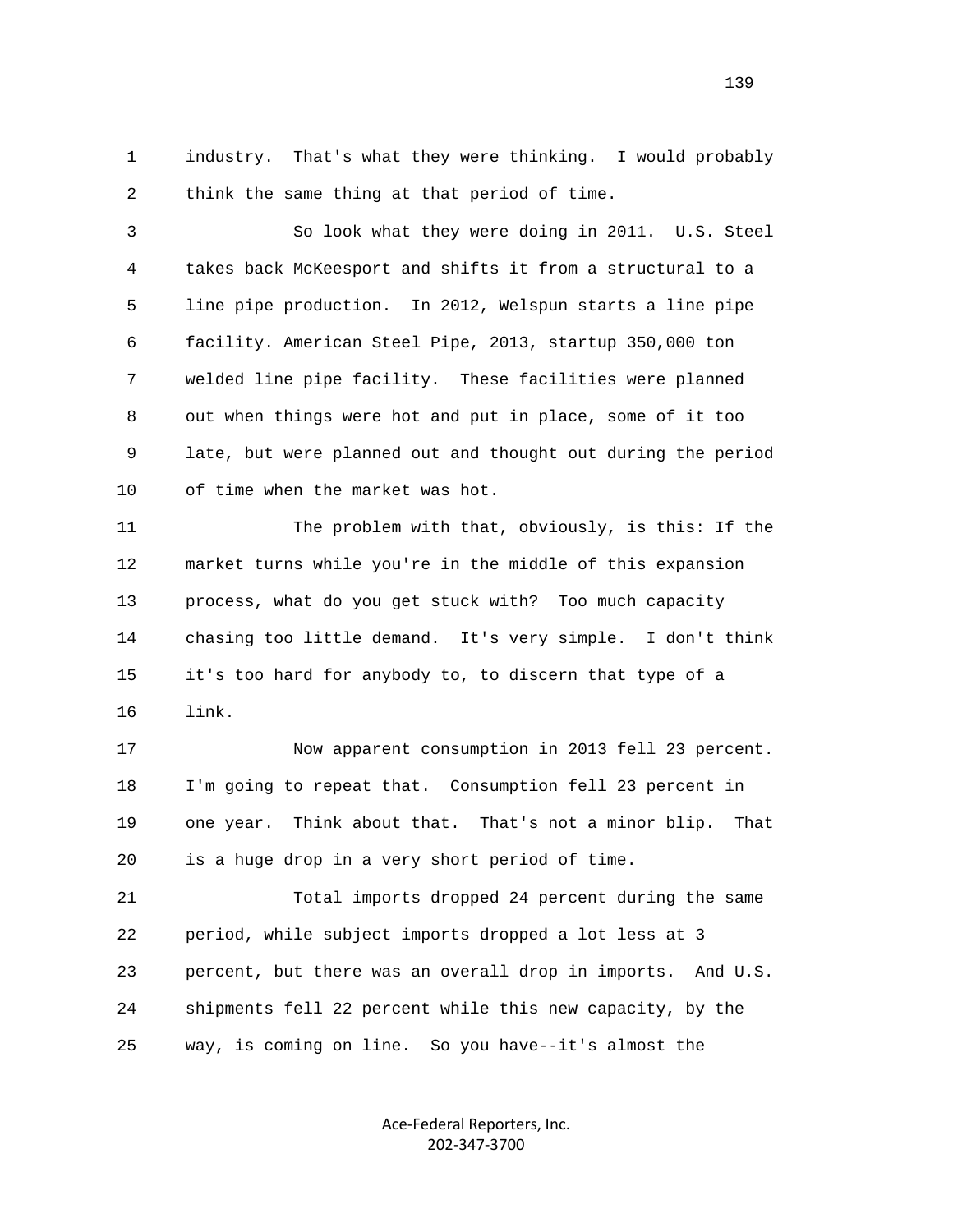1 perfect storm. It's the Noreaster. You've got the storm 2 coming in, demand going down. You've got production 3 increasing. You've got capacity increasing. This is a 4 recipe for a big problem in the industry. It's not an 5 import problem. It's fundamentally a market dynamic 6 problem.

 7 Apparent consumption, if you look at 2012 on this 8 chart, it goes way up. It's a huge spike. Naturally, from 9 2011 to 2012 everyone's thinking that it's going to keep 10 going up. Unfortunately, in 2013 it fell back to 2011 11 levels. And then I've estimated out 2015, just 12 extrapolating the data that we have from the Staff Report so 13 far. I'm probably over-estimating it. I actually think the 14 demand level is going to be much lower than that for 2015 to 15 the end of the year.

 16 In my experience, what is going on in the 17 industry since the beginning of the year is people are not 18 buying. I will tell you from my own experience, our family 19 company has capped wells since January. We are not building 20 out any more wells. We are not drilling. We are taking 21 care of existing wells. But if you ask me to invest in 22 buying line pipe at gathering lines to put into the market, 23 no, not worth it right now.

 24 Prices are not there for it. That behavior has 25 got to be replicated on everybody else in the industry,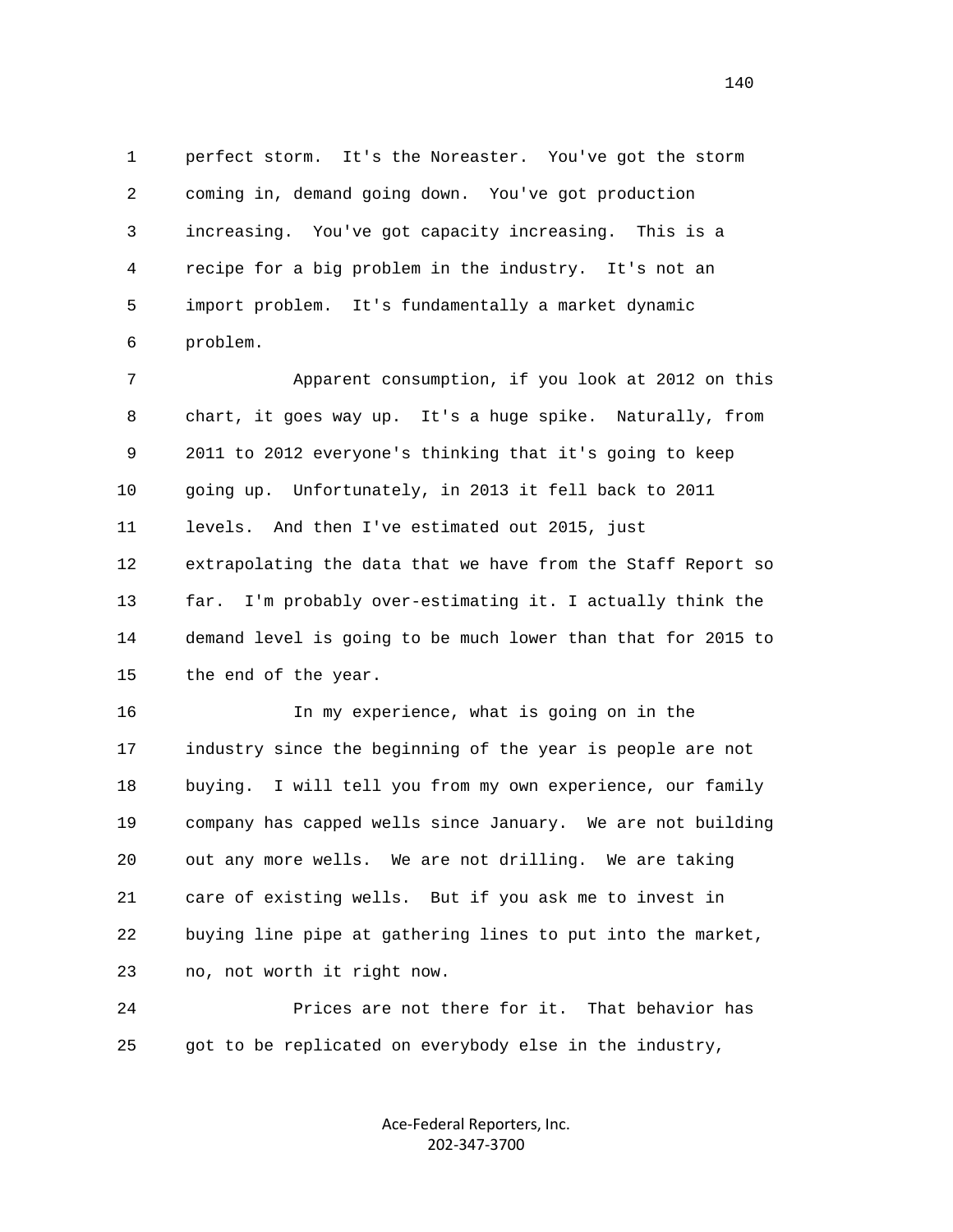1 which means you've got a huge inventory of line pipe with 2 nowhere to go. You couldn't sell it for any price right 3 now, as far as I'm concerned. It's just there's no market 4 for it.

 5 So line pipe demand is tied to the energy 6 industry, and oil and gas drilling specifically. The U.S. 7 industry took great pains today to try to break the linkage 8 between those two; that rig count isn 't really correlated 9 to it that much; there's drilling efficiencies in place. 10 You know, you lose less rigs, et cetera, et cetera. So let 11 me test this theory for just a minute with you.

 12 If there are greater efficiencies in well 13 drilling, then you drill less wells, correct? That means 14 you use less OCTG because you need less to drill the wells. 15 However, you need more gathering lines because you're 16 producing more gas from an existing well, which you're 17 either going to use a larger diameter pipe for--which is out 18 of Subject--or you're going to use a medium-diameter pipe, 19 not 8 to 10 but 12 to 16, or 12 to 24, inside Subject.

 20 So you would think that the fact that you are 21 more efficient would actually lead to either (a) a decline 22 in overall in production because you need less of 23 everything; or (2) your line pipe demand would actually 24 increase because you're using fewer wells to produce more 25 material, and you've got to gather and move that material,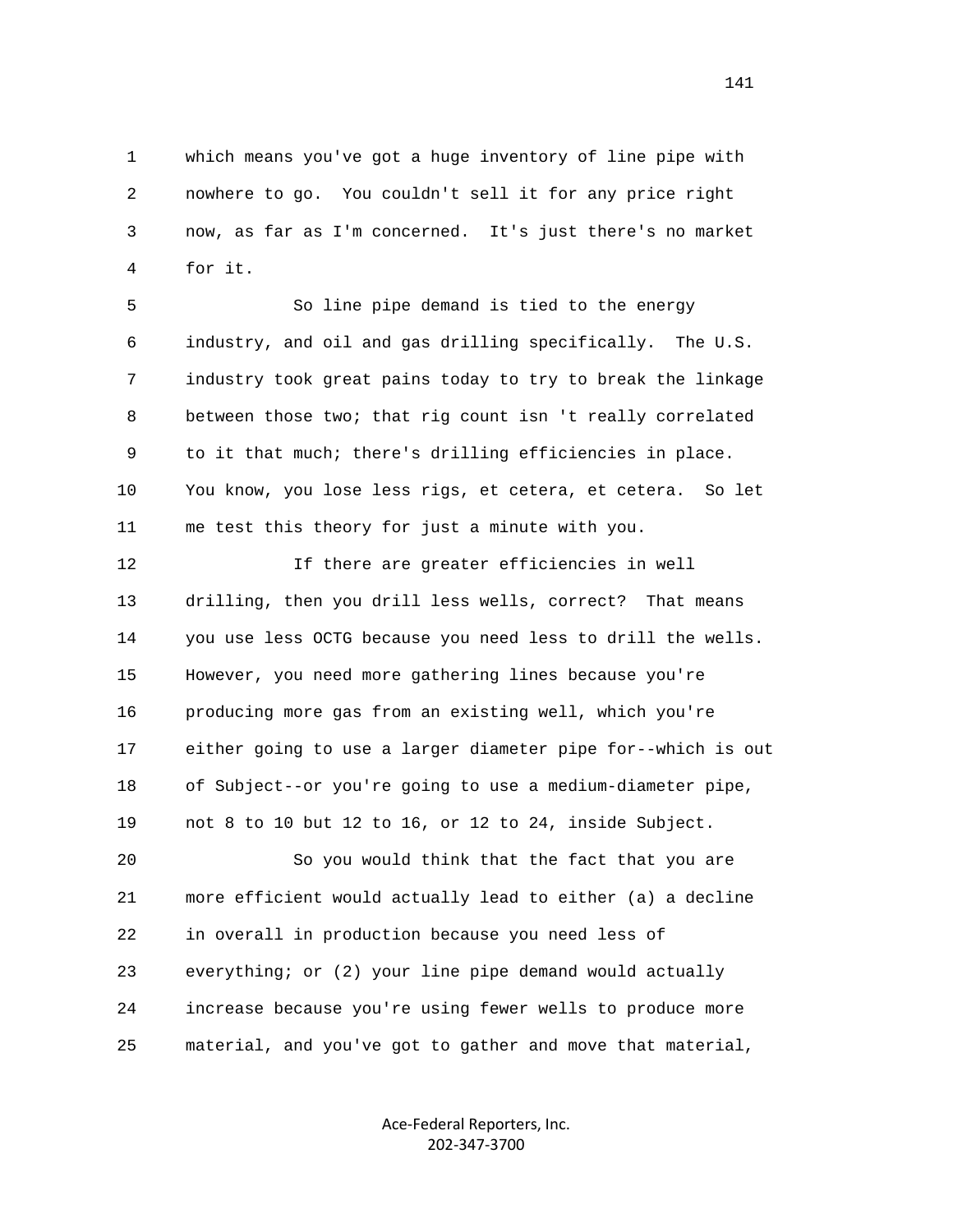1 you've got to transmit it, which is what line pipe is for. 2 Neither of those explanations jives with what 3 they told us this morning. So between 2012 and 2013, the 4 number of rigs in operation for drilling of natural gas fell 5 precipitously from 811 rigs in 2012 to 375 rigs in December 6 2013.

7 1 I am only talking about the gas market right now. 8 We will get to the oil market in a minute. But then in 9 2014, things got worse. Here is a chart of rigs drilling 10 for natural gas. And this illustrates pretty easily what is 11 going on.

12 `You see the fracking boom coming up on the 13 screen. Then the financial crisis causes a dampening in 14 energy demand, clearly. Natural gas drilling goes down. 15 Everything went down during that period of time.

 16 But then it comes back when the economy starts to 17 come back. And then the fracking boom really hits and we 18 have too much gas chasing too few customers. And then the 19 rig counts go way down.

 20 So this next chart illustrates this in a more 21 gradualized fashion. If you look at the red line at the 22 bottom, those are oil and gas rigs. And if you take a look 23 at what is going on here, between January 2012 and November 24 2011, over to the middle of 2014, we go from 800, 900 rigs 25 down to 400 rigs. This is the first traunch in your demand

> Ace‐Federal Reporters, Inc. 202‐347‐3700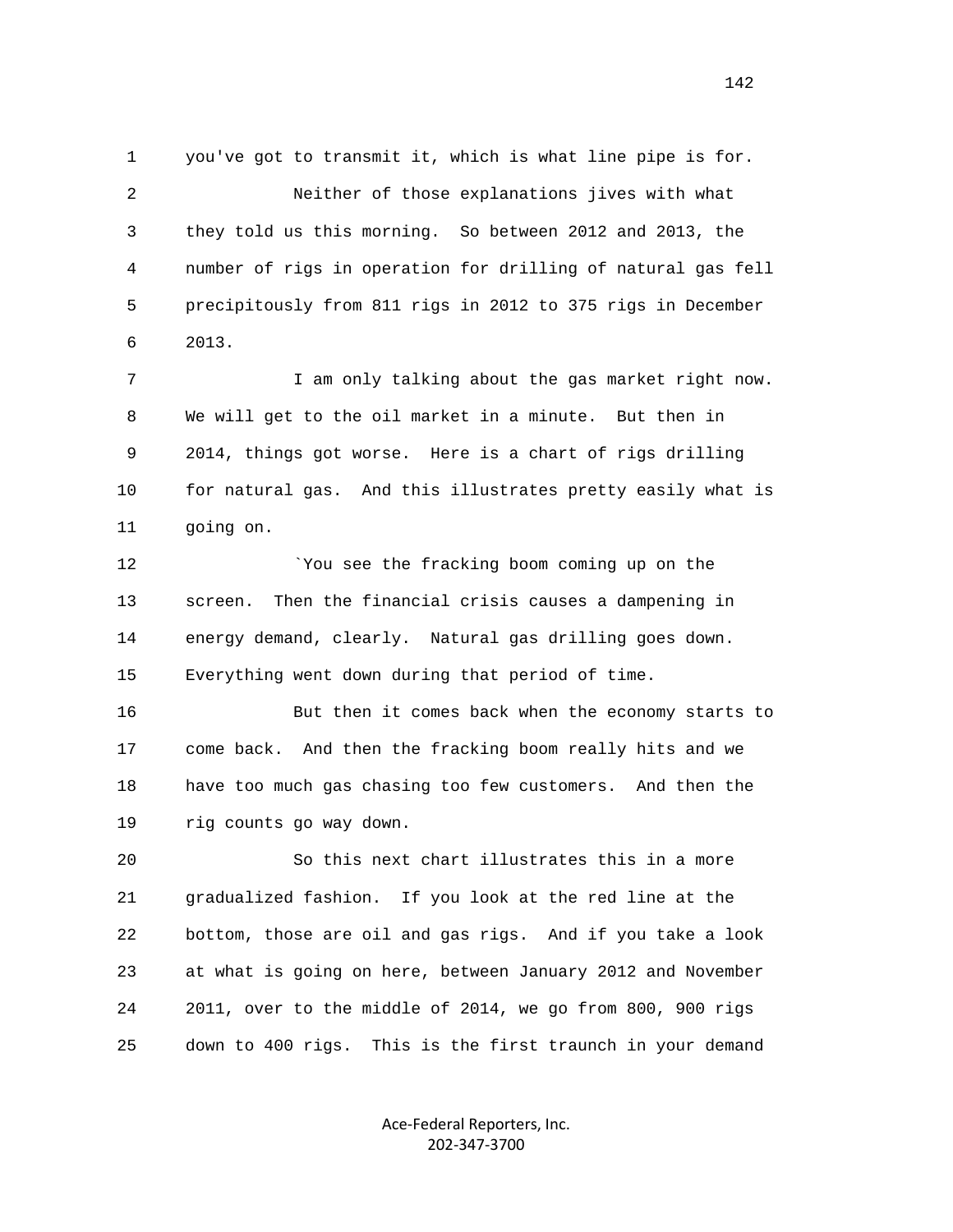1 depression in the industry, because those rigs are much 2 fewer, but it's modified somewhat because oil production is 3 still high.

 4 It is stable, but it is going down. So there is 5 a warning sign that's been exhibited in the market sat this 6 point that suggests that rig demand is down, and demand for 7 line pipe is probably going to be going down, or is going 8 down.

 9 This is probably the busiest chart I'm going to 10 show you today, but this is the only way I could illustrate 11 to you everything that was going on in the market at once. 12 If you look carefully at this chart, you will see that the 13 line in--hang on, let me catch up with you--the line in red 14 are drilling rigs for natural gas. And you can see the 15 collapse in the natural gas drilling rig position starting 16 in 2013-2014, 2013.

17 17 If you look at crude prices, the grey chart, and 18 that goes up, up until early 2014, and then it starts to 19 fall precipitously as we know because oil prices dropped 20 like a stone at the end of last year.

 21 At the same time, you have the drilling rig 22 counts which also indicate--that's the blue line--went up, 23 and when oil prices dropped in 2014, they went down like a 24 stone.

25 So all I'm trying to illustrate with this graph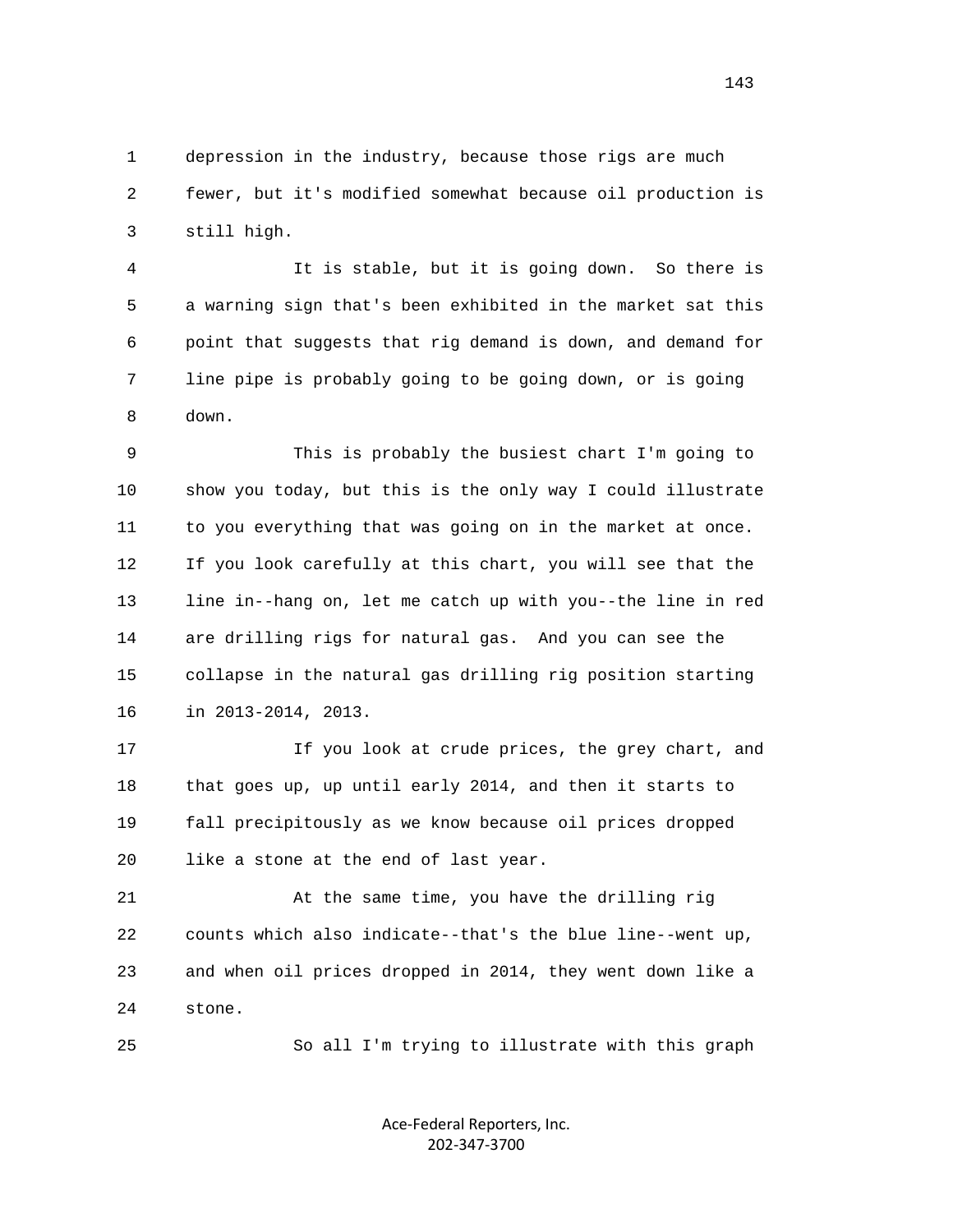1 is that there is a very tight correlation between energy 2 prices and drilling and the demand for products related to 3 drilling. Line pipe is related to drilling and 4 transmission.

 5 Once you drill the well, you've got to get the 6 product out of the well and to another location. That's what 7 line pipe is for. If you don't need more of that pipe, you 8 stop buying it. And we stopped buying it because we don't 9 need it right now, unfortunately. I mean, I feel bad. It's 10 a bad situation for the industry, and I am very sympathetic 11 to that. But it's not the reason we're having a problem. 12 Imports are not the problem. The problem is this dynamic 13 right here between energy prices and a decline in the number 14 of rig counts out there.

 15 Here is another chart that illustrates this in a 16 different way. The yellow line is the production of oil per 17 day. And that number has been going up steadily. When you 18 start in 2011 and you go all the way up to January of 2015, 19 that chart is unabated. It is still going up, although it's 20 going up less now than it used to.

 21 But look what happens when you get to a certain 22 point in 2015 in January. The blue line are active oil rigs 23 in operation. So as production is going up, all of a sudden 24 in January drilling rigs drop like a stone in the oil 25 industry. Why? Because you don't--because oil prices

> Ace‐Federal Reporters, Inc. 202‐347‐3700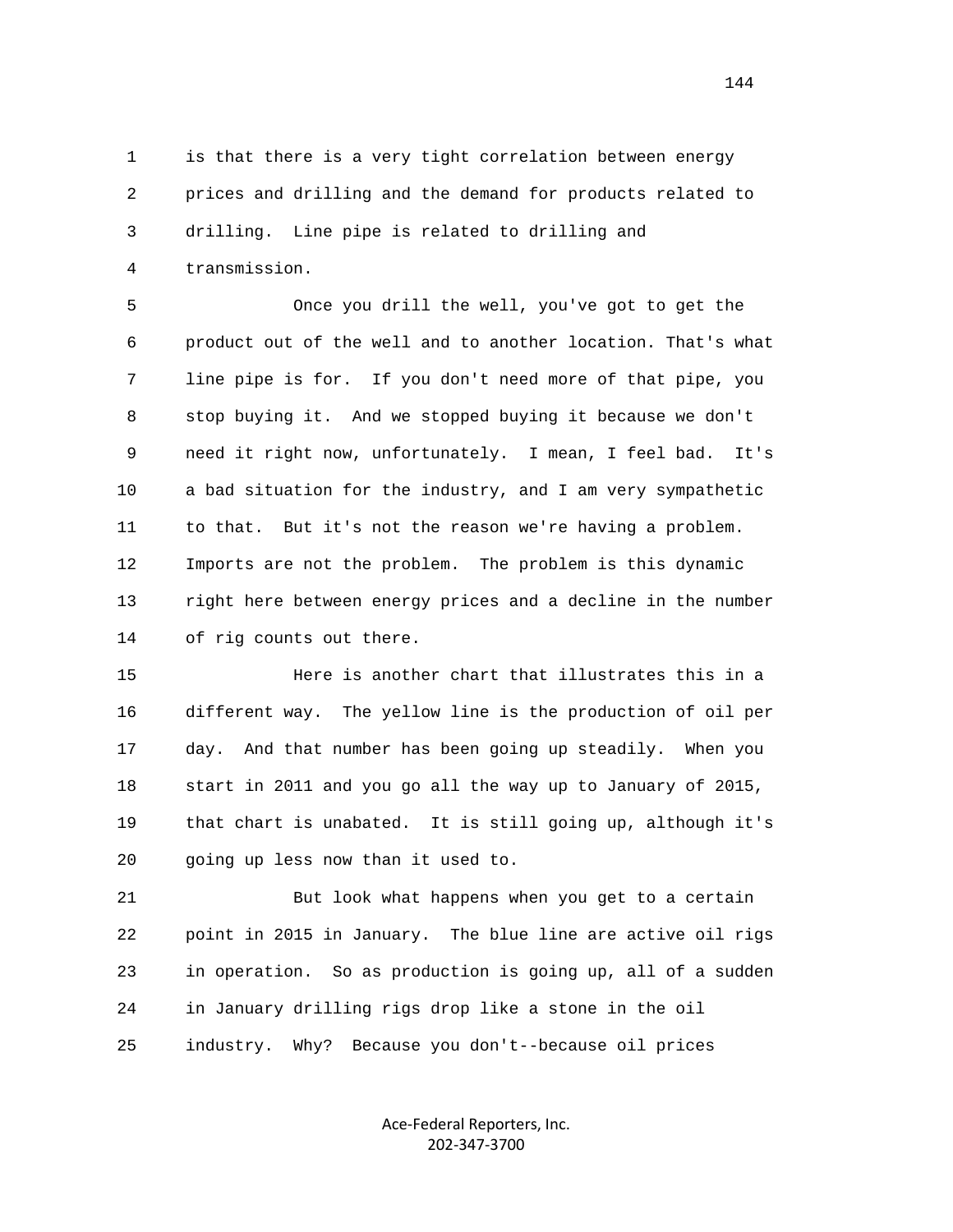1 collapsed and there isn't the money there to keep on 2 drilling.

 3 Those that have the ability to drill wells and 4 don't borrow money conserve resources. When oil prices go 5 down, you stop drilling because you don't have the funds, 6 unless you borrow it, which is generally a bad idea in the 7 oil industry because you have boom/bust cycles and you can 8 survive a bust cycle if you don't borrow too much.

 9 And we've been through this before. I actually 10 am a student--and don't hold it against me--this is a 1999 11 Economist from, what is this, March 6th. I collect these 12 silly things, like a lot of this stuff. "Drowning in Oil." 13 At this point in 1999, oil prices hit \$10 a barrel.

 14 Ten years later, we're at \$140. Now we're down 15 to \$45. It's going to go up. It's going to go down. But 16 it's going to go up and down in severe cycles. And when 17 you're in a down cycle, you have a problem. And that's 18 where the U.S. industry is right now.

 19 Again, looking back at this same chart again, if 20 you look at it it shows that apparent consumption dropped 21 precipitously right in line with what happened on the second 22 traunch. So the first traunch of decline in consumption was 23 here (indicating slide), when these rigs when down. 24 The second part is a 2015 Interim here

25 (indicating), which is much more pronounced than this

Ace‐Federal Reporters, Inc. 202‐347‐3700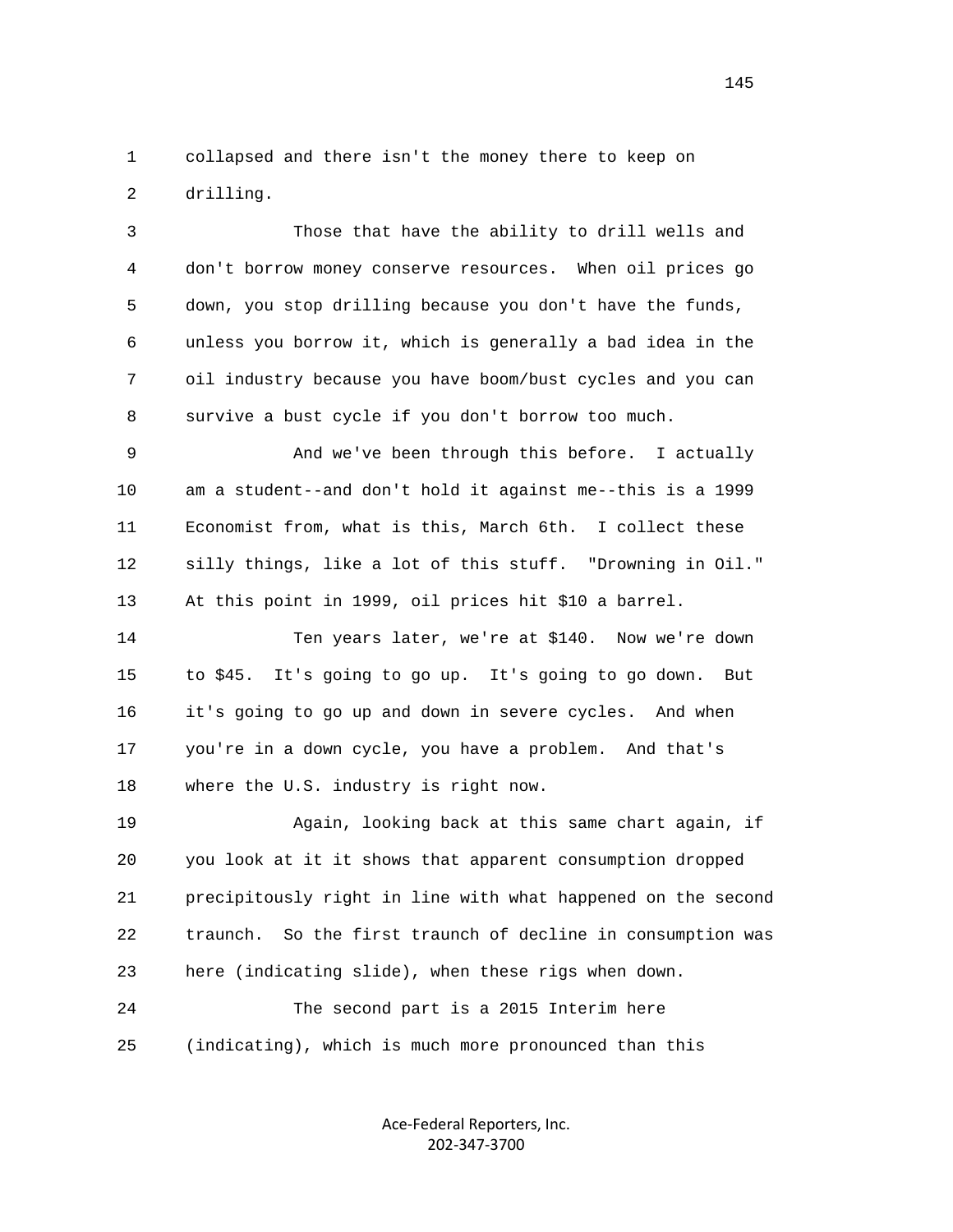1 traunch, which tells me fairly obviously that the effect on 2 the U.S. industry is far more stark here (indicating) than 3 it was here (indicating). Which is reflected, by the way, 4 in their finance statistics.

 5 Their losses that have been accumulating in 2015 6 are due to this phenomenon right here (indicating). It also 7 has another phenomenon impact which I'd like to just 8 mention. We talked a little bit about reduced hours for 9 workers and things like that. The reduced hours for workers 10 were occurring during this (indicating) period. When we hit 11 this period, this is when layoffs occur. This is when 12 plants shut down, right?

 13 And as bad as that chart looks, and as 14 unfortunate as it is for the industry, it is absolutely true 15 that we have had a complete collapse in demand for line pipe 16 and products related to that in the energy services 17 industry. If you look at what's happened in the numbers 18 with Slomberget, Weatherford, National Oil, Welvarco, all 19 the big names, they've laid off thousands and thousands of 20 people in their industry down in Texas.

 21 Houston is not a pretty place to be right now. 22 Two years ago, it was boom times down there. Boom/bust 23 cycle. We're in a bust cycle. Very simple. Another way to 24 illustrate this point:

25 This data is excerpted from Preston Line Pipe.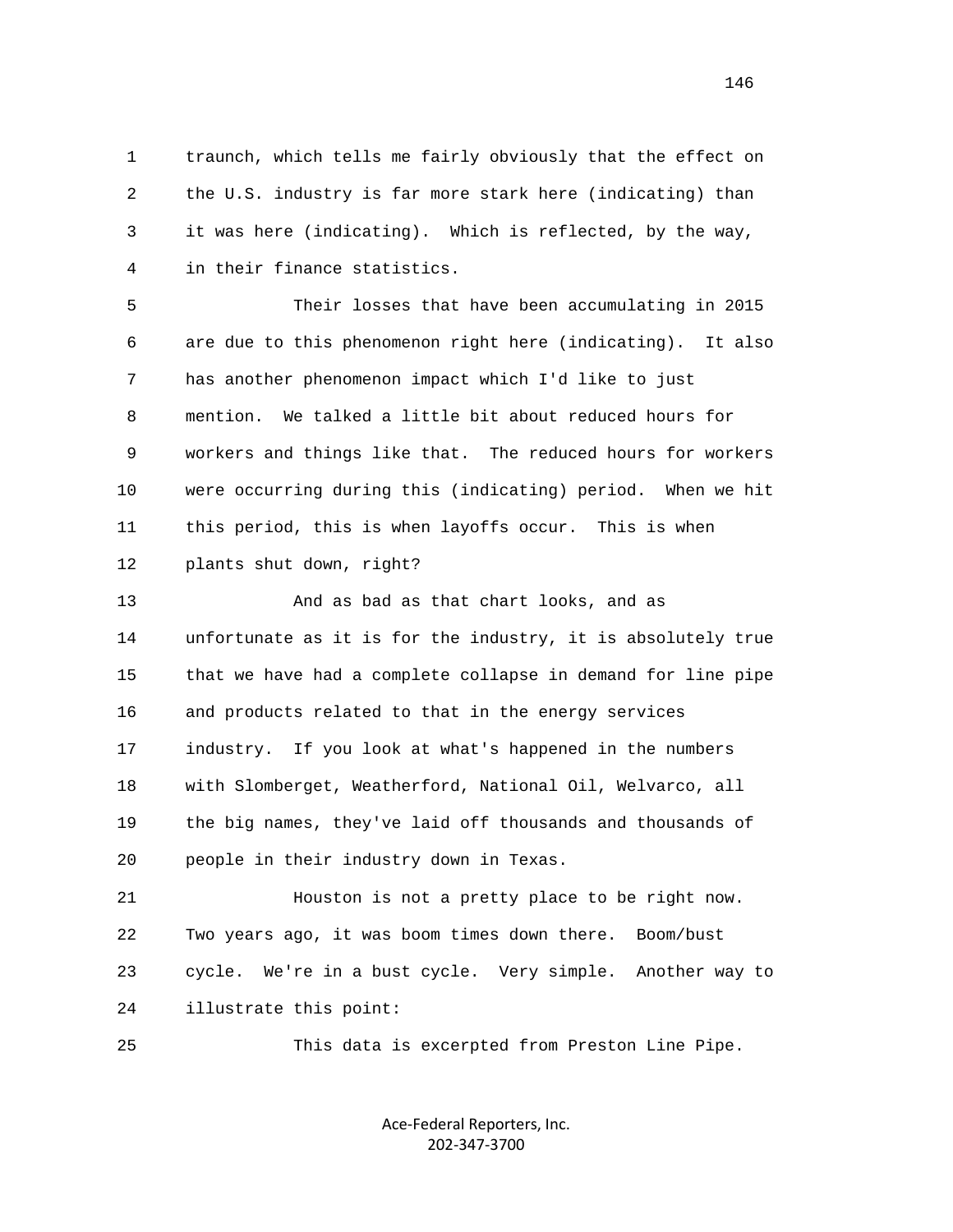1 If you look at the demand characteristics here, they sort of 2 dip a little bit in 2013 when we saw the first evidence of a 3 weakness in the U.S. industry. And then look here. They're 4 falling off a cliff.

 5 The Petitioners' witnesses this morning said line 6 pipe demand is stable to going up. This does not suggest 7 that. This suggests the exact opposite is going on. We 8 have demand characteristics that haven't been this bad in 9 over a decade.

 10 This just doesn't fit with the explanation that 11 they gave. Another way to look at it: Index rig counts. 12 Again, way down. I'm belaboring the point. I'm sorry, I 13 can't help it.

 14 Now I wanted to talk about this correlation 15 because they sort of said, well, there isn't a big, you 16 know, there's totally different products, OCTG and line 17 pipe. There's only one problem. A lot of pipe factories 18 that make OCTG also make line pipe on the same factory. And 19 they can switch back and forth between products, but 20 fundamentally the same mill that makes line pipe often makes 21 OCTG. And I think the witnesses this morning accepted that 22 fact.

 23 So here's the worst part about it. OCTG is in 24 worse shape than line pipe right now. The decline in demand 25 in OCTG is over 40 percent relative to line pipe, which is a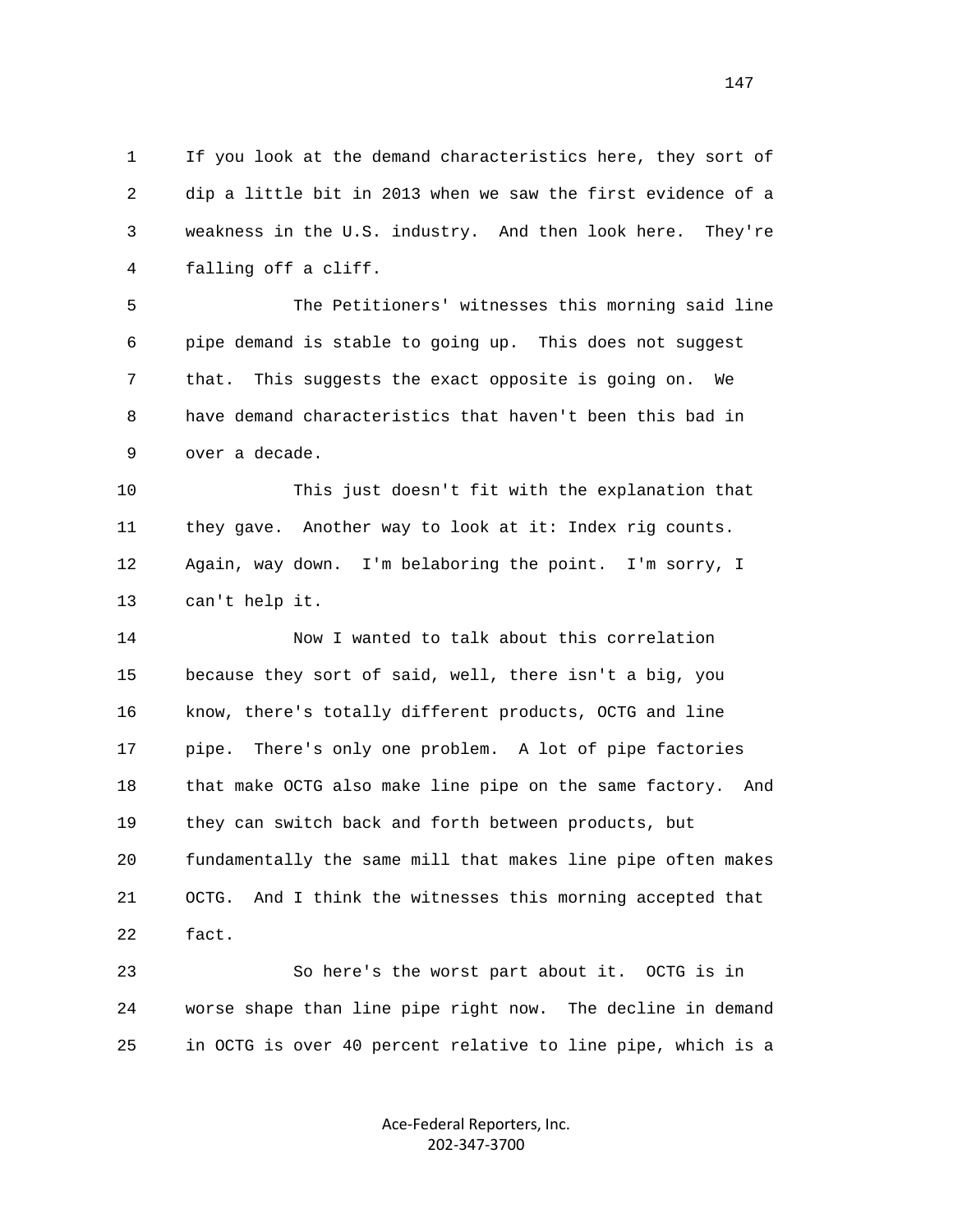1 lesser number than that.

|    | 2 | So here's your conundrum if you are a U.S.                   |
|----|---|--------------------------------------------------------------|
|    | 3 | producer. And again, unfortunately this is why you're        |
|    | 4 | having mill closures right now. On the one hand, you can't   |
|    | 5 | make more line pipe because the demand is stuck. It's in     |
|    | 6 | the doldrums--it's not even in the doldrums, it's in a funk. |
|    | 7 | On the same token, you can't switch capacity over to OCTG.   |
|    | 8 | In fact, you may have just switched capacity from OCTG over  |
|    | 9 | to line pipe to try to rebalance your mill, but you can't do |
| 10 |   | that anymore.                                                |
| 11 |   | So you're stuck with a lot of unused capacity all            |
| 12 |   | of a sudden because both products you make on the same mill  |
| 13 |   | are in the same toilet tank. It's a very unfortunate         |
|    |   | situation.                                                   |
| 14 |   |                                                              |
| 15 |   | So what do you end up having? High,                          |
| 16 |   | under-utilized capacity utilization rates, mill idlings,     |
| 17 |   | layoffs, you know, it's all of these bad things that you're  |
| 18 |   | seeing in this case. But have I said anything about imports  |
| 19 |   | in this so far?                                              |
| 20 |   | Do I acknowledge that imports went up?<br>No.                |
| 21 |   | Yeah, they definitely went up. Did the Korean imports go up  |
| 22 |   | more than Turkish imports? Yep, they did go up more than     |
| 23 |   | Turkish imports.                                             |
| 24 |   | Can we say that this phenomenon isn't really                 |
| 25 |   | what's causing and driving the entire industry problem right |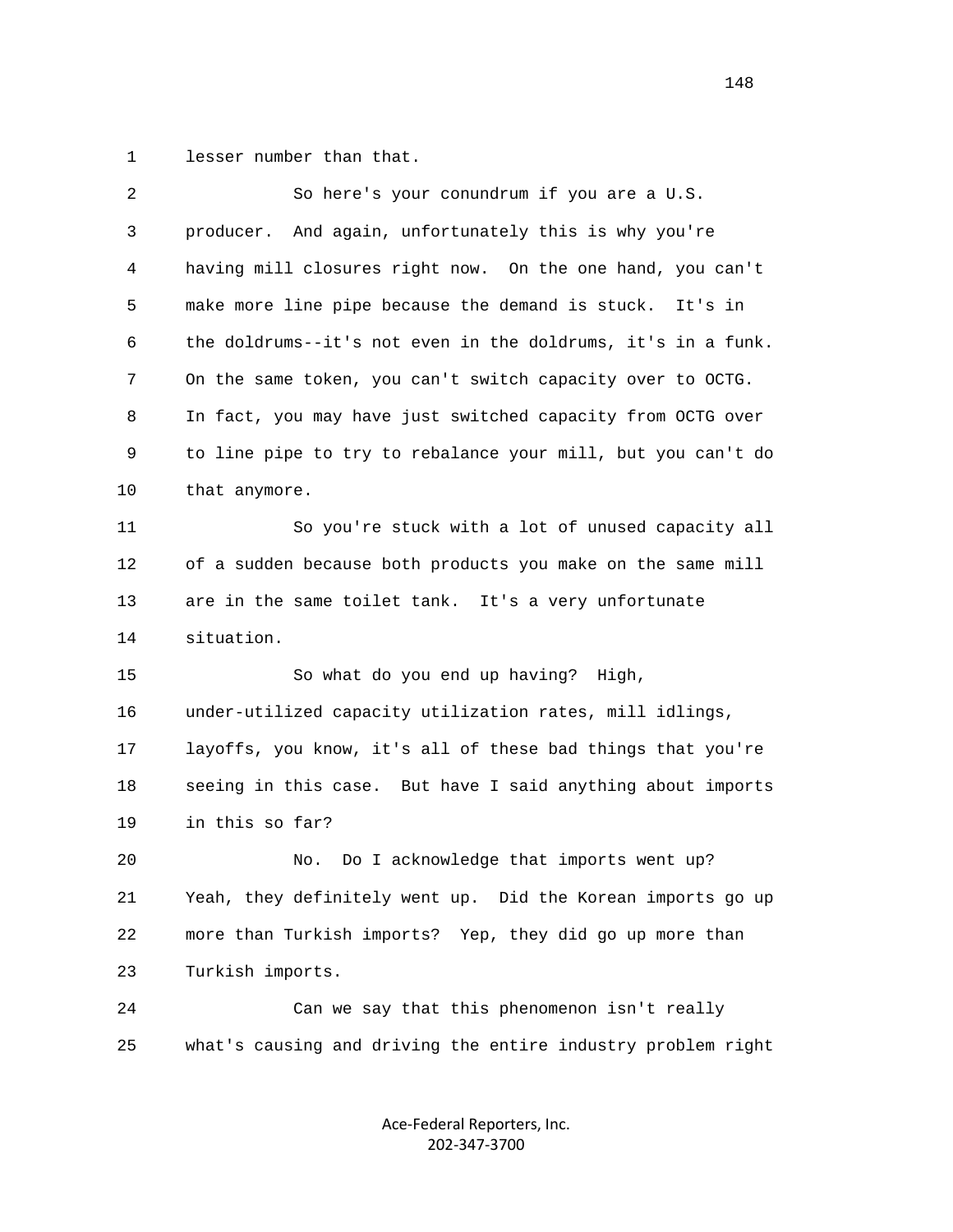1 now, as opposed to imports? Yep, this is what's driving the 2 problem: Demand. It;'s all about demand. 3 So discussing the performance of the U.S. 4 industry which peaked in 2012 and then had a collapse in 5 demand triggering the current industry issue. U.S. average 6 U.S. capacity increased going into 2013, then dropped. 7 Again, why? Demand. 8 9 Production peaked in 2012 and then retreated in 10 2013, and decreased close to 2011 levels. Why? We go back 11 to the demand slide, the consumption slide that shows the 12 drop back to 2011 levels. Producers could not shift 13 production because OCTG was in even worse shape than line 14 pipe. 15 There's no ability to shift production or 16 capacity. You don't have an alternative way to put it. And 17 you have no ability to have other product lines absorb your 18 fixed costs. In other words, you have a certain number of 19 fixed costs associated with running a mill. If it's 50/50 20 line pipe and OCTG, you're running those costs between the 21 two. 22 If OCTG is in worse shape than line pipe, where 23 are you going to feed those costs off? There's no place to 24 put them. That's called loss. And of course there is an 25 anomaly in the data which we still haven't figured out,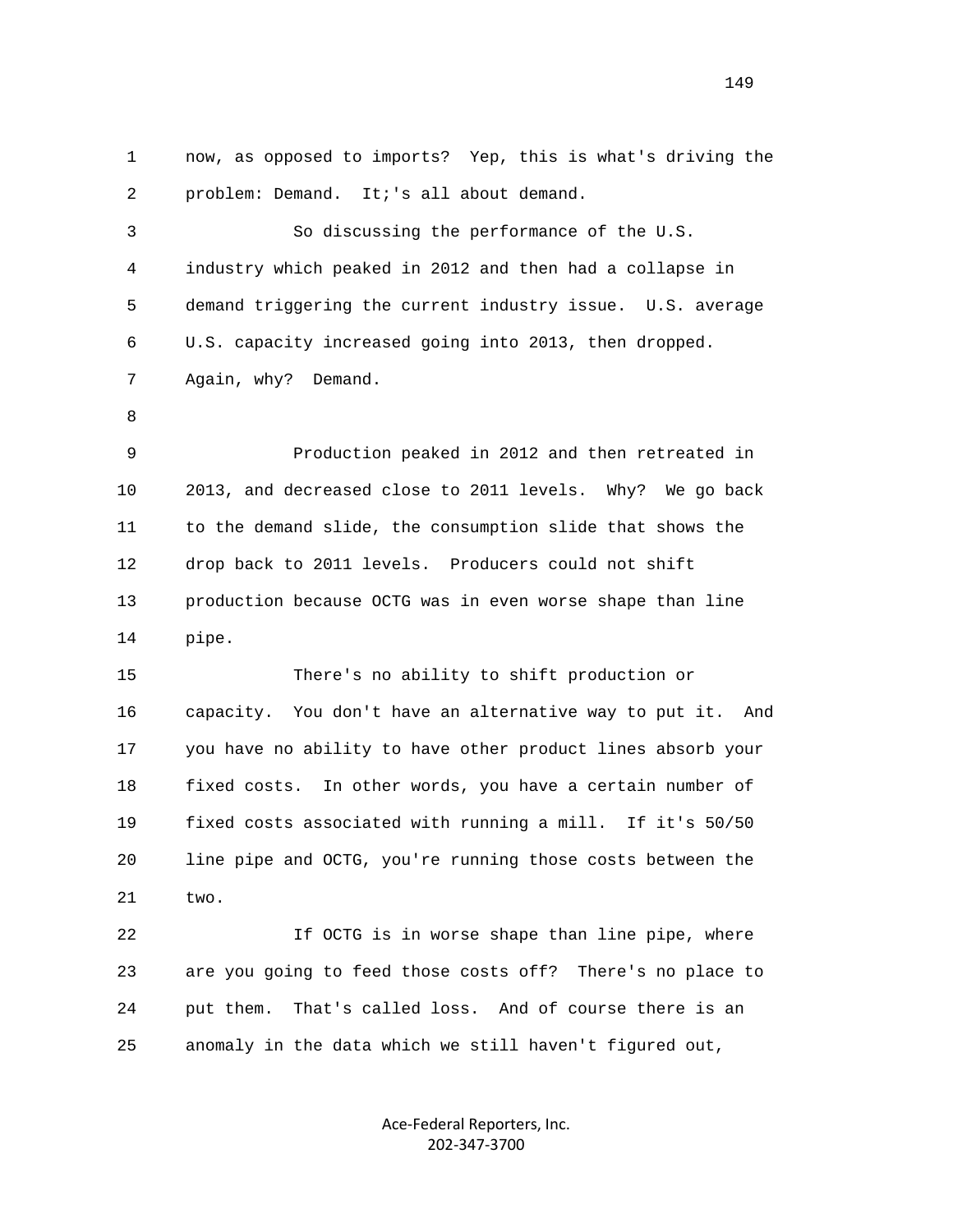1 which is why did SG&A expenses just about double between 2 2013 and 2015? I still haven't gotten an answer to that 3 question. I don't understand it. That has nothing to do 4 with sales prices in the United States, or imports. It has 5 to do with your cost structure.

 6 And of course the last point that the Commission 7 is focused on, which I don't think we got a satisfactory 8 answer from the U.S. industry from, is falling raw material 9 prices. I don't care which grade of coil you're using, all 10 coil at different levels decreased in price relative to each 11 other during this period of time, particularly in 2014.

 12 Coil prices dropped 30 percent. You can't tell 13 me there wasn't an impact on the U.S. market and their cost 14 structure as a result. I can't get into the specifics of it 15 because it's APO, it's BPR materials so we can't talk about 16 the specifics, but it just seems incredulous to me that your 17 cost of goods sold would not go down at all, and that your 18 prices really didn't go down as a result, either, in 2014 to 19 2015.

 20 If you look at it, their AUVs, they're pretty 21 stable. Something's got to be--something's driving that, or 22 something is changing in that. And I don't know which it 23 is, but the fact of the matter is I don't see how you can 24 explain a cost of goods sold that doesn't drop at least 25 proportionately with a drop in the raw material cost in the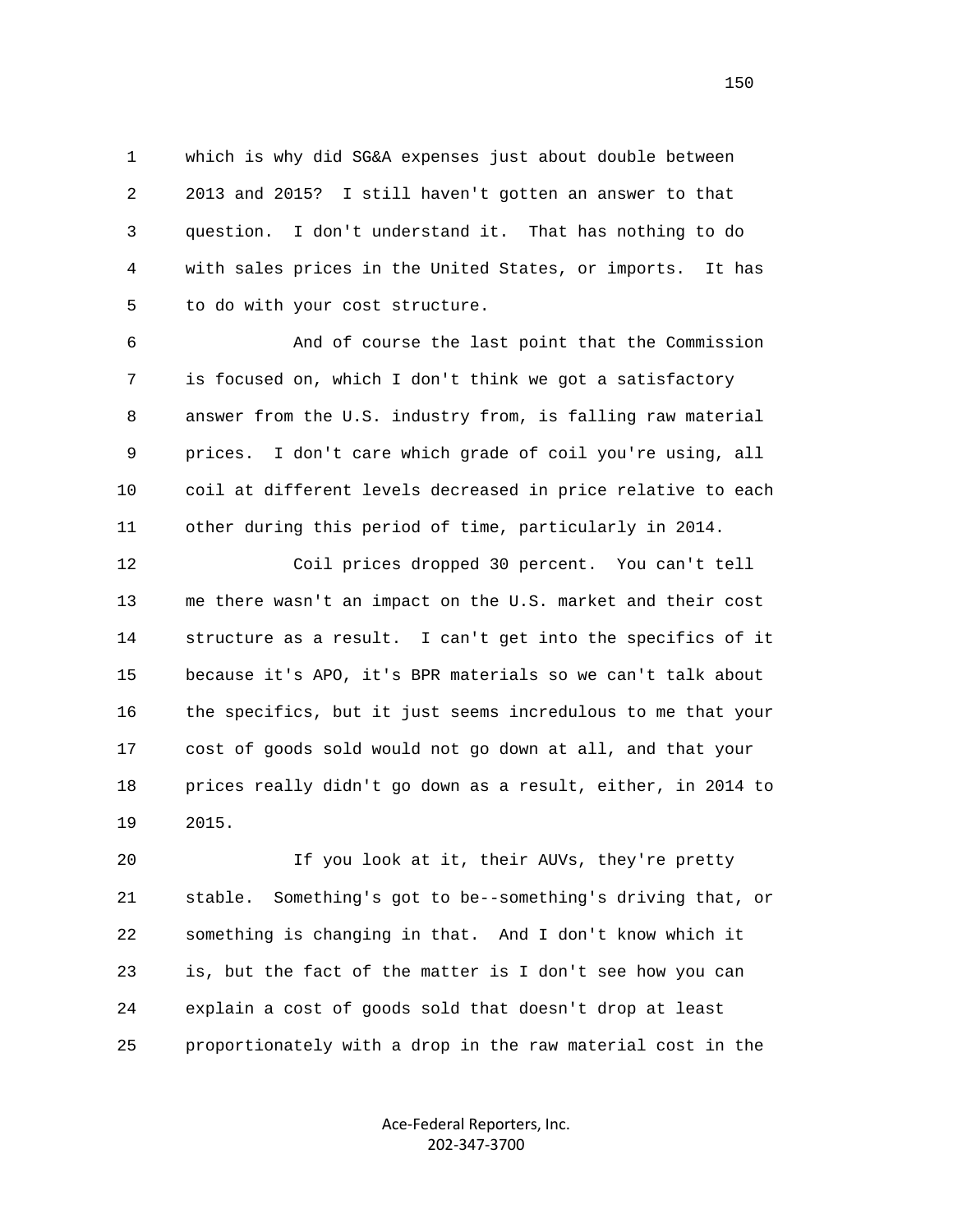1 open market. It just doesn't make sense to me.

| $\overline{a}$ | So what's the impact of Subject Imports?<br>The               |
|----------------|---------------------------------------------------------------|
| 3              | U.S. market share actually increased between 2012 and 2014    |
| 4              | despite the drop in demand and despite the presence of        |
| 5              | subject imports.                                              |
| 6              | U.S. unit values did fall in 2013, but, i.e.,                 |
| 7              | that was during the precise period when demand went from the  |
| 8              | spike and dropped significantly by 29 percentage points.      |
| 9              | At the same time, imports were flat during that               |
| 10             | So unit values are falling not because imports are<br>period. |
| 11             | increasing--they're here and stable, and in fact decreasing   |
| 12             | to some extent--but something else was triggering it at that  |
| 13             | point.<br>The total increase in Subject Imports between 2012  |
| 14             | and 2013 was only 37,000 short tons. That's not a lot of      |
| 15             | tonnage.                                                      |
| 16             | It's hard to explain how that drives a million                |
| 17             | and a half. It's tiny in comparison to consumption in U.S.    |
| 18             | shipments. Now I will concede to the Commission that in       |
| 19             | 2015 we have a spike in imports. We have a spike in Korean    |
| 20             | imports, not Turkish imports, but I just want to make that    |
| 21             | distinction. And, you know, that to me is a feature of        |
| 22             | again the precipitous drop in demand.                         |
| 23             | If you go back to this chart here (indicating),               |
| 24             | this number has risen so fast--this is January 2015; this is  |

25 May 2015. In three months, we have an incredible drop in

Ace‐Federal Reporters, Inc. 202‐347‐3700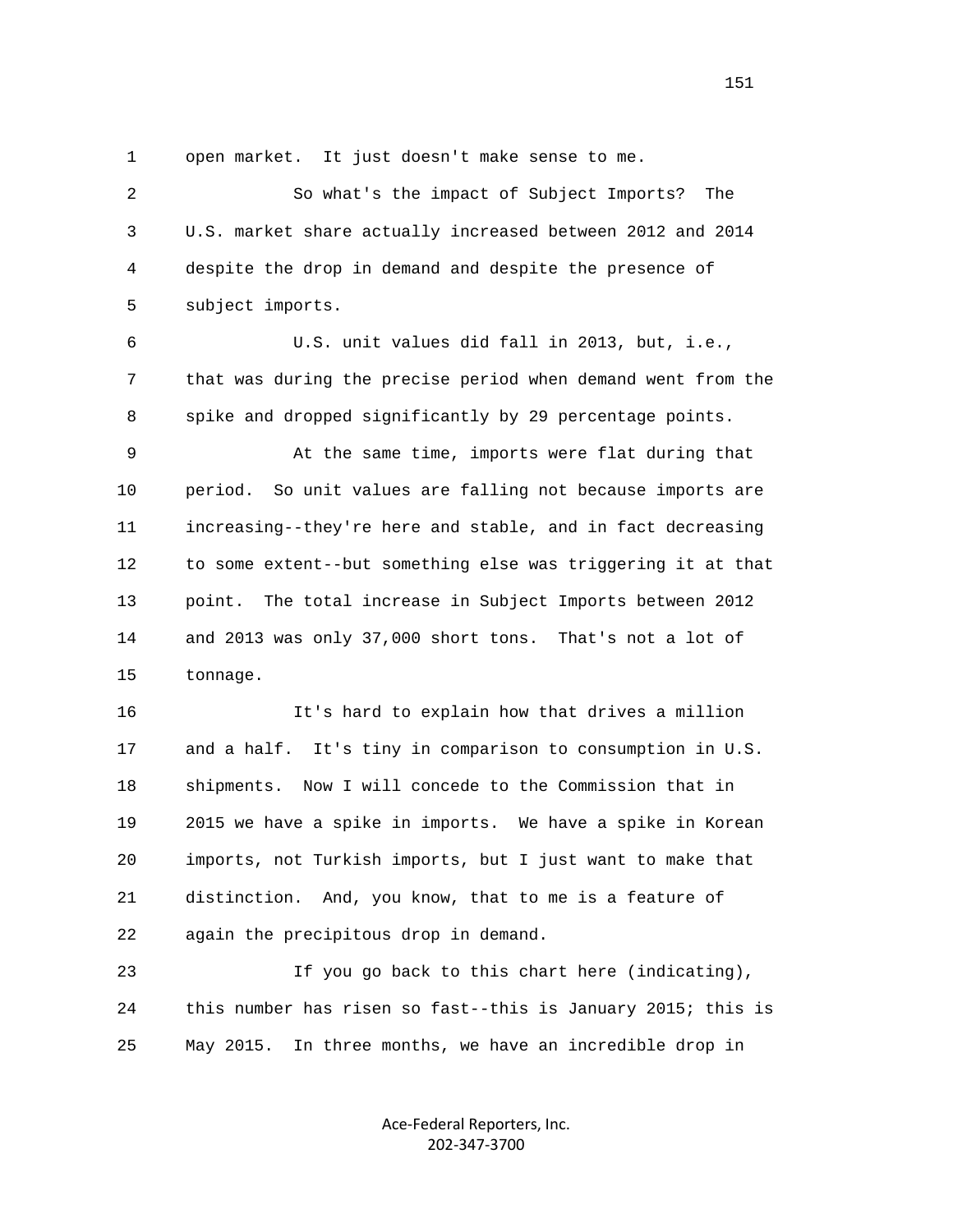1 demand for the product, the rig counts, which then drives 2 the demand for the product.

 3 No one, I think, foresaw this happening. 4 Certainly the U.S. industry didn't foresee it happening 5 because they thought they'd just gotten over the hump. And 6 certainly imports didn't see it happening, either.

 7 So, you know, given the fact that you've got to 8 make an order for imports three or four months ahead of 9 time, you're making a decision in December for a product 10 that's getting here in March or in April. I'm not saying 11 that's all that you can explain it by, but that's a pretty 12 big part of the explanation, and certainly something worth 13 considering.

 14 So at the end of the day, we have a U.S. market 15 increasing and we have consumption going up slowly in 2012 16 and 2014, and then Turkey, which I will say at the end, with 17 Turkey I can't speak for the Koreans. I'm not representing 18 the Koreans. They're not here today. I called Don and 19 said, what are you doing leaving me out here to hang and to 20 dry? I need a wing man here, and Don kind of shrugged his 21 shoulders and didn't say much. I can surmise that the 22 Koreans aren't here today because they think the margins are 23 going to be so low that they just don't care. I'm sorry, 24 Commissioners, that's not a good way to put it to you, but I 25 have a feeling that they think they can either live with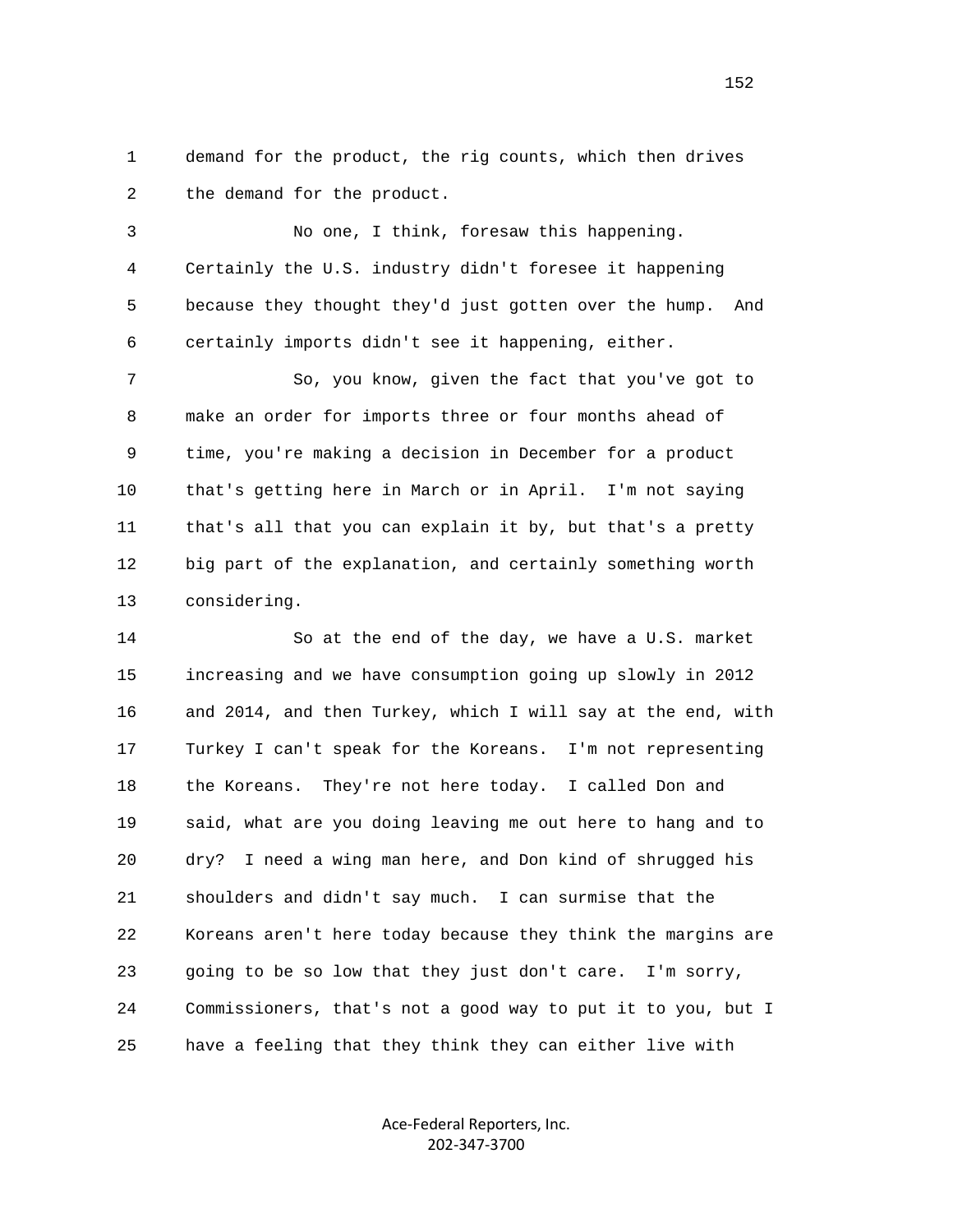1 whatever low margins produced by the Commerce Department, or 2 they just don't see the merit to coming in today. And 3 that's unfortunate because the Commission should have 4 complete data in front of it, and you're being deprived of  $5$  it.

> 6 I would urge you to consider carefully--not to 7 penalize Turkey because of the Koreans' behavior. It may or 8 may not make a difference, but Turkey is here. We have put 9 a brief in. We are going to file a post-hearing brief. I 10 am here today to answer your questions, and hopefully try 11 the best I can to answer questions for an industry that I 12 have limited knowledge of.

> 13 And the only other things I can say about it are, 14 you know, Turkey doesn't compete in a large section of the 15 market. They don't compete in the over-16-inch segment, 16 which also happens to be the segment that is all direct to 17 end-users by the U.S. industry. And those markets are 18 probably far better off than the under-16-inch industry, but 19 we don't have the data to show that necessarily.

> 20 I would also say that Turkish producers are so 21 small a unit in this market. None of them are on the AML 22 lists. So there's a certain percentage of the pipe that 23 they can't sell into the U.S. market. They are basically in 24 the low end of the market. There's only one way to put 25 that. They are in the standard, regulars, zero to 16 inch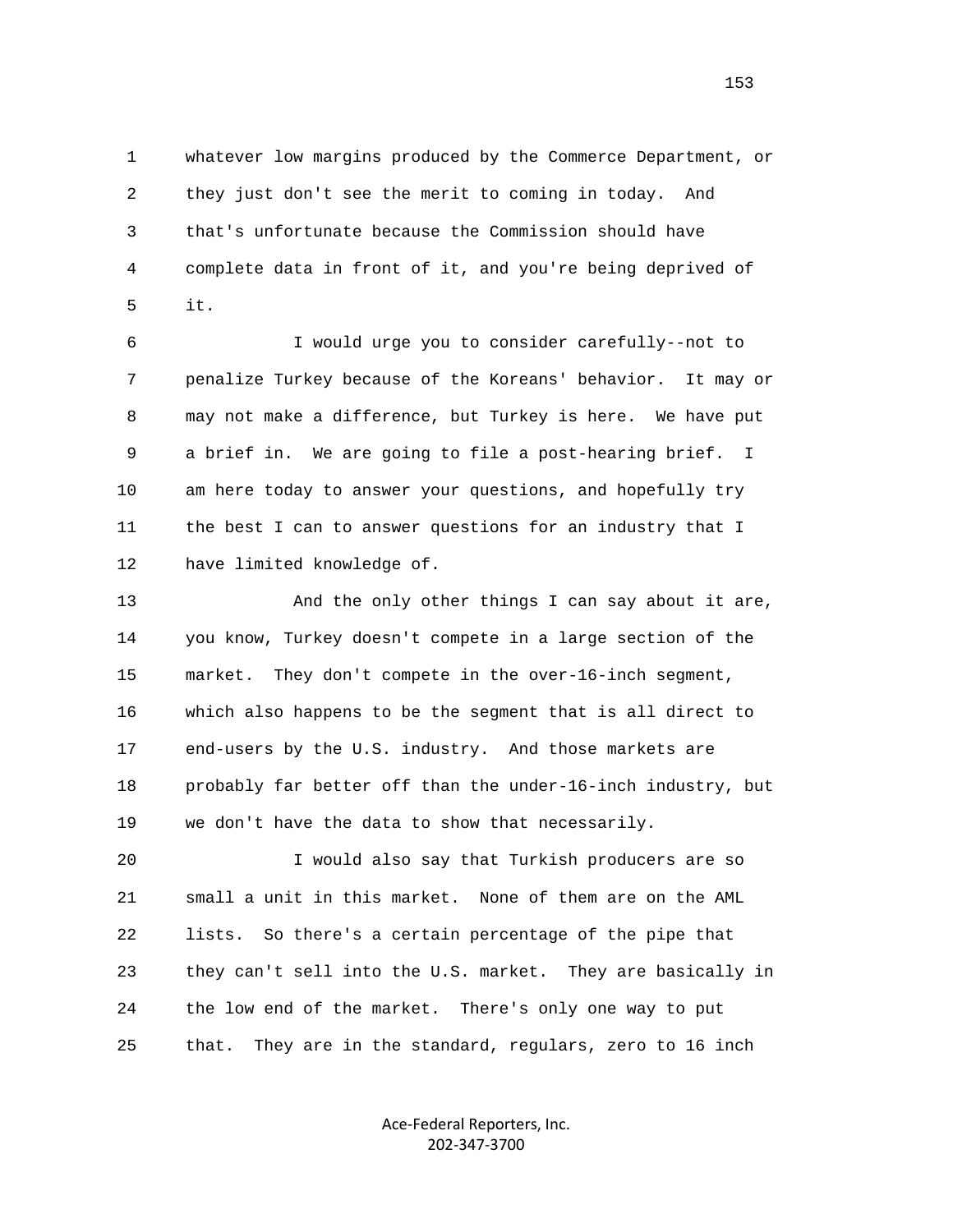1 welded line pipe industry, nothing special about it.

 2 That doesn't mean it doesn't compete with U.S. 3 product, but it doesn't compete on the same level or to the 4 same degree that Korean product does in the U.S. market. 5 And I would also say that for the Turks there 6 isn't a single lost-sale allegation that's been proven 7 against the Turks. And if you look at their under-selling 8 margins, they've actually been narrowing. And in fact 9 they've been overselling the market in 2015, which would 10 suggest to you that maybe there's a difference in the way 11 they're approaching the markets. 12 Finally, I would also--I can't help this--I know 13 that capacity utilization is a big bug with the 14 Commissioners. You all look at that. You look at the 15 foreign capacity utilization, particularly with threat, to 16 decide whether this is an issue. I can't get away, there's 17 an elephant in the room on that. Capacity utilization in 18 Turkey is low. No question about it. However, I keep 19 asking myself the same question: Well, if the industry 20 capacity utilization is low in Turkey, why aren't they 21 selling more into the U.S.? They're either exercising 22 restraint, or there's no market here for it. 23 Thank you. I will answer any questions you have, 24 hopefully.

> Ace‐Federal Reporters, Inc. 202‐347‐3700

25 CHAIRMAN BROADBENT: We will begin our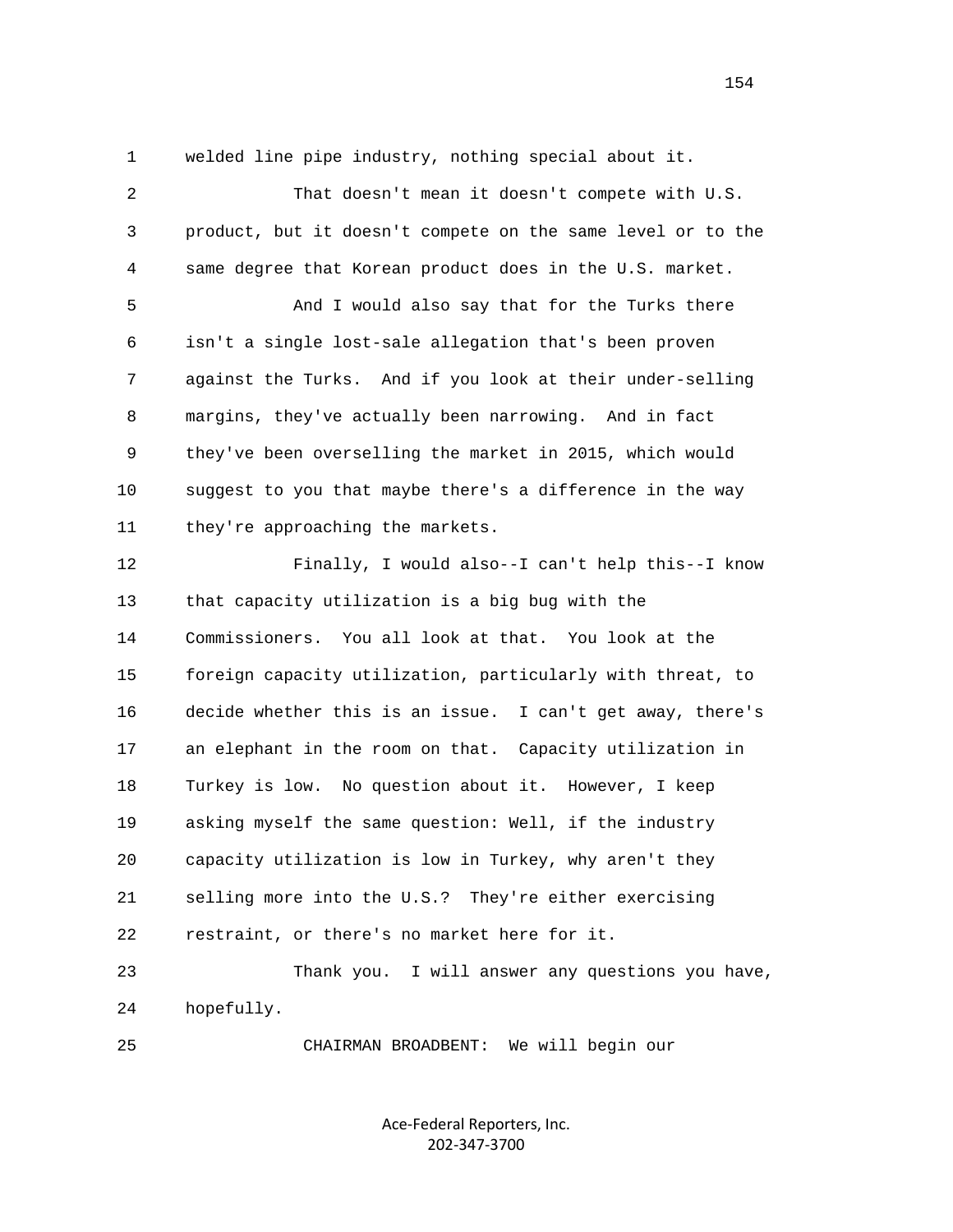1 questioning with Commissioner Johansen.

| 2  | Thank you, Chairman<br>COMMISSIONER JOHANSEN:                          |
|----|------------------------------------------------------------------------|
| 3  | Broadbent, and also, thank you, Mr. Nolan for being here               |
| 4  | I know you're the only one at the table. This is a<br>today.           |
| 5  | rare situation for the Commission, but I do appreciate you             |
| 6  | appearing here today. I do wish the Koreans were here.<br>$\mathbf{I}$ |
| 7  | think that that would help add more color to what's                    |
| 8  | happening here, more light on what is happening here in the            |
| 9  | market, but they're not here and that's just the way it is.            |
| 10 | Getting back to the whole situation of the state                       |
| 11 | of the U.S. industry, the vis- -vis, the drop, the major               |
| 12 | drop in oil prices. Some of the witnesses this morning                 |
| 13 | stated that the issue is not recounts, but basic                       |
| 14 | transmission of the product, which remains high.                       |
| 15 | Consumption in the United States of oil and gas is high.<br>In         |
| 16 | fact, it's probably getting higher right now, because the              |
| 17 | economy's picking up and oil prices are going down, which              |
| 18 | means people are driving more. Could you please discuss                |
| 19 | that issue?                                                            |
| 20 | There's no doubt that some<br>MR. NOLAN:<br>Sure.                      |
| 21 | sectors of the economy are continuing to have demand for the           |
| 22 | product.<br>Those were there before the rate counts dropped,           |
| 23 | so think of it this way. You got one section of the                    |
|    |                                                                        |

25 little bit because the transmission is still going up,

24 industry that's kinda gone steady state, but going up a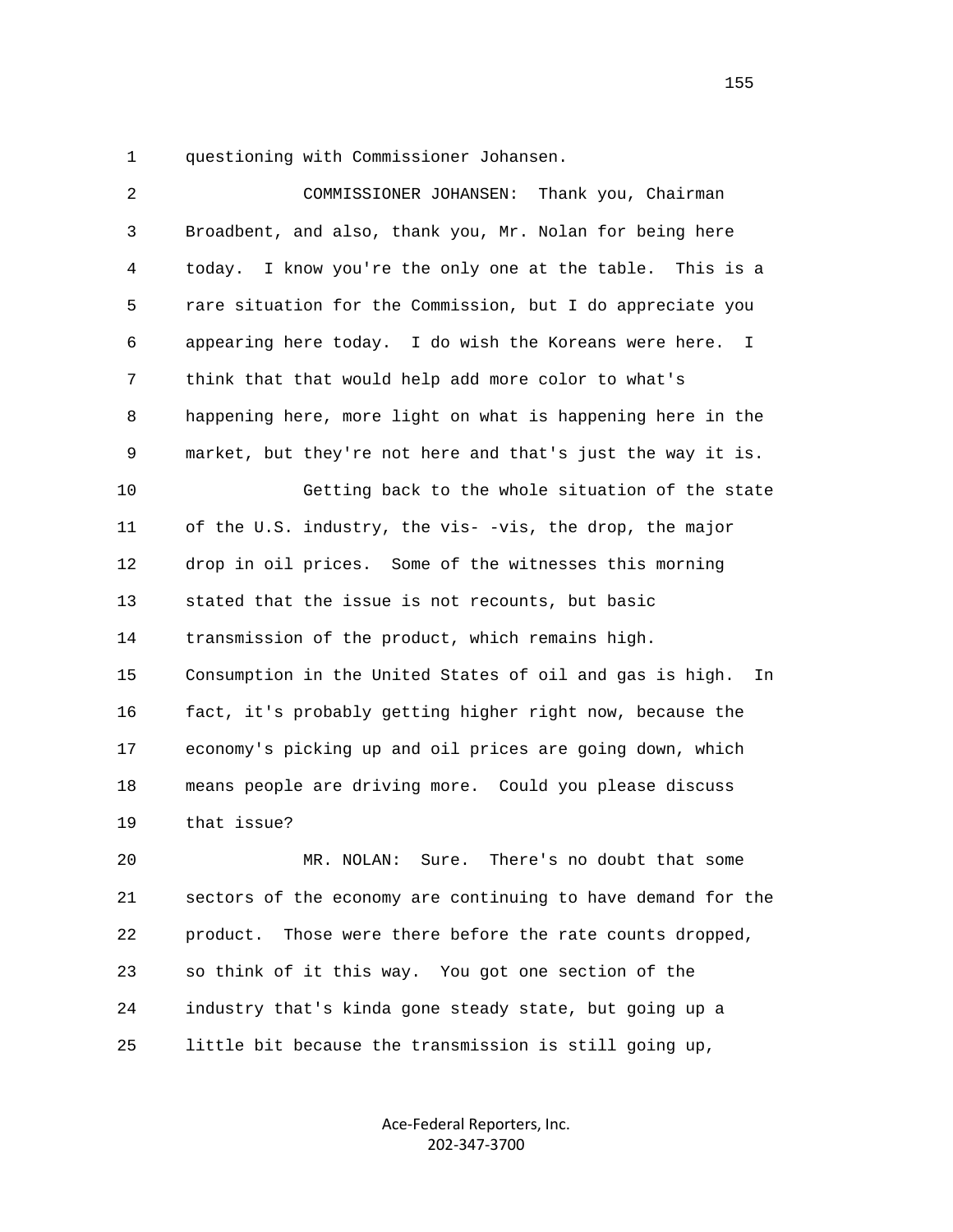1 there's still construction going on, there are new houses 2 being built, there's some demand for that line pipe with the 3 aspect of that part of the industry.

 4 But at the same token, you have this exogenous 5 shock to the system that occurs in a very short period of 6 time. Right? And, what impact does that exogenous shock 7 have on the whole dynamic of the market at that point? And 8 my point to you is, you can have that modest increase in 9 line pipe usage in these other industries, but if you hit a 10 drop at that magnitude in that short a period of time, it's 11 disruptive. It's absolutely disruptive to the U.S. market 12 and to the U.S. production industry, because there's no way 13 you can recover from that quickly.

 14 You just took a big chunk of the market out. 15 And the other market was there before, so when things were 16 going hot in 2011, 2012, the construction market was there 17 then. The same construction market is here in 2015, the one 18 thing that's changed is that fact. The rig counts. And the 19 rig counts, I'm sorry, if you drill a rig and you hit oil or 20 hit gas, your next question is, do we cap the well or do we 21 put transmission lines in to get it to market?

 22 And if oil and gas prices are too low, guess 23 what we do? You cap the well and you wait. You wait until 24 prices get to the point where the economics makes sense to 25 put the lines down to get it to the distribution point to

> Ace‐Federal Reporters, Inc. 202‐347‐3700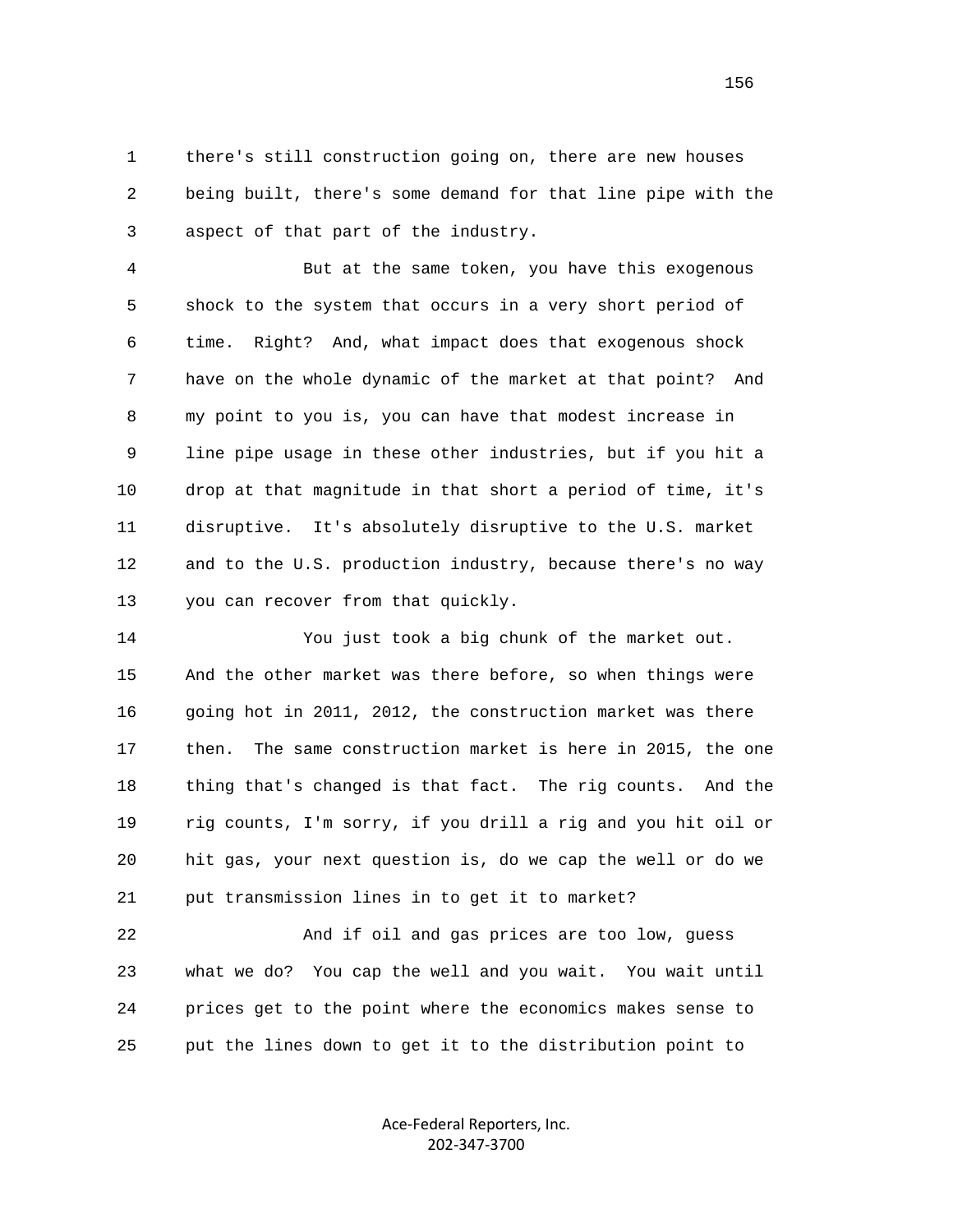1 market. To me, that's a big part of what's going on right 2 now. People just aren't doing that.

 3 COMMISSIONER JOHANSON: Thank you for your 4 response on that. Now I'd like to talk about the issue of 5 underselling, which is a major point which is brought up by 6 the petitioners. Are there any trends in the data on 7 underselling on the price in products that would allow the 8 Commission to distinguish Turkey from Korea?

 9 Just by raw count of quarterly comparisons, 10 there don't appear to be any significant differences, while 11 imports from Korea undersold the domestic product 100% of 12 the time, imports from Turkey undersold 80% of the time. Is 13 there any way you could make a -- point to a distinguishing 14 factor between the two subject countries that we take into 15 consideration?

 16 MR. NOLAN: I would give you a couple of 17 responses. That, first, the level of underselling was 18 pretty stable by subject imports during the POI. So they 19 were underselling when things were hot, they were 20 underselling the same amount when things were not.

 21 So that sort of suggests that, what's the 22 correlation between the underselling and the actual price 23 suppression depression that you're looking for here? But I 24 don't think it shows any. I would say that, with respect to 25 Turkey, the trend started diverging in 2015.

> Ace‐Federal Reporters, Inc. 202‐347‐3700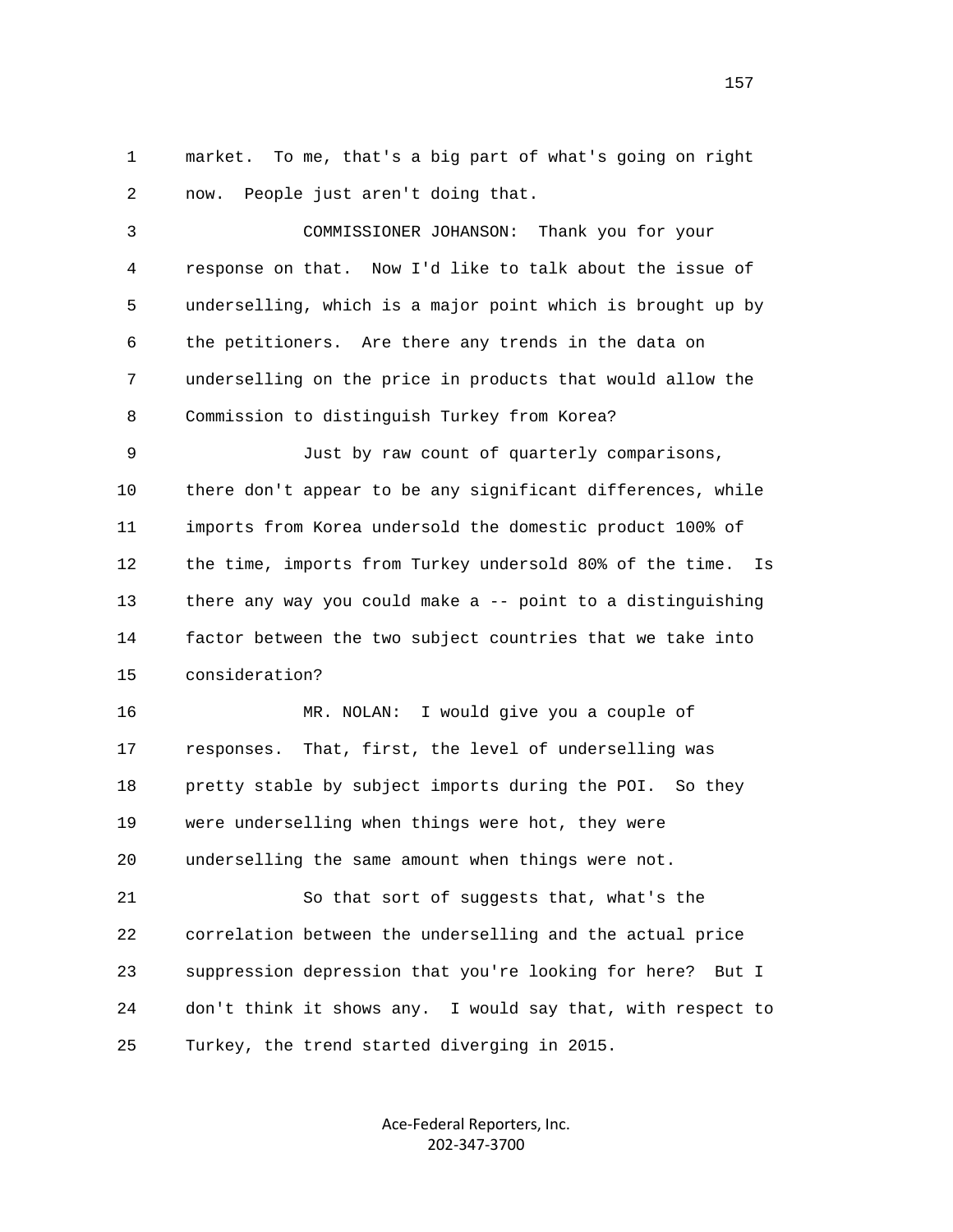1 If you look at the underselling analysis and you 2 look at the lost sales, if you look at, you know, sort of 3 the trend line, I think you're starting to see Turkey change 4 direction relative specifically to Korea. They're showing 5 divergent patterns in terms of pricing. 6 I can address that more specifically in the post 7 conference. I'm just afraid of saying something that'll be 8 BPI in the room. 9 COMMISSIONER JOHANSEN: All right, yeah, I look 10 forward to seeing that. And now I'd like to talk about the 11 whole issue of the AML, the AML list and you write in your 12 brief that Korean producers are not on the AML list. 13 MR. NOLAN: Actually, they are. 14 COMMISSIONER JOHANSEN: Okay. 15 MR. NOLAN: The Turks are not. 16 COMMISSIONER JOHANSEN: I'm sorry. 17 MR. NOLAN: Yeah. 18 COMMISSIONER JOHANSEN: The Turks are not. 19 Okay. They are not on the AML list. Correct? 20 MR. NOLAN: Not as far as I know. 21 COMMISSIONER JOHANSEN: Okay. Do you know if 22 they have applied to be in the AML list and what it entails 23 to get on that list? 24 MR. NOLAN: As far as I know and obviously it 25 would be better if they were here to talk to you --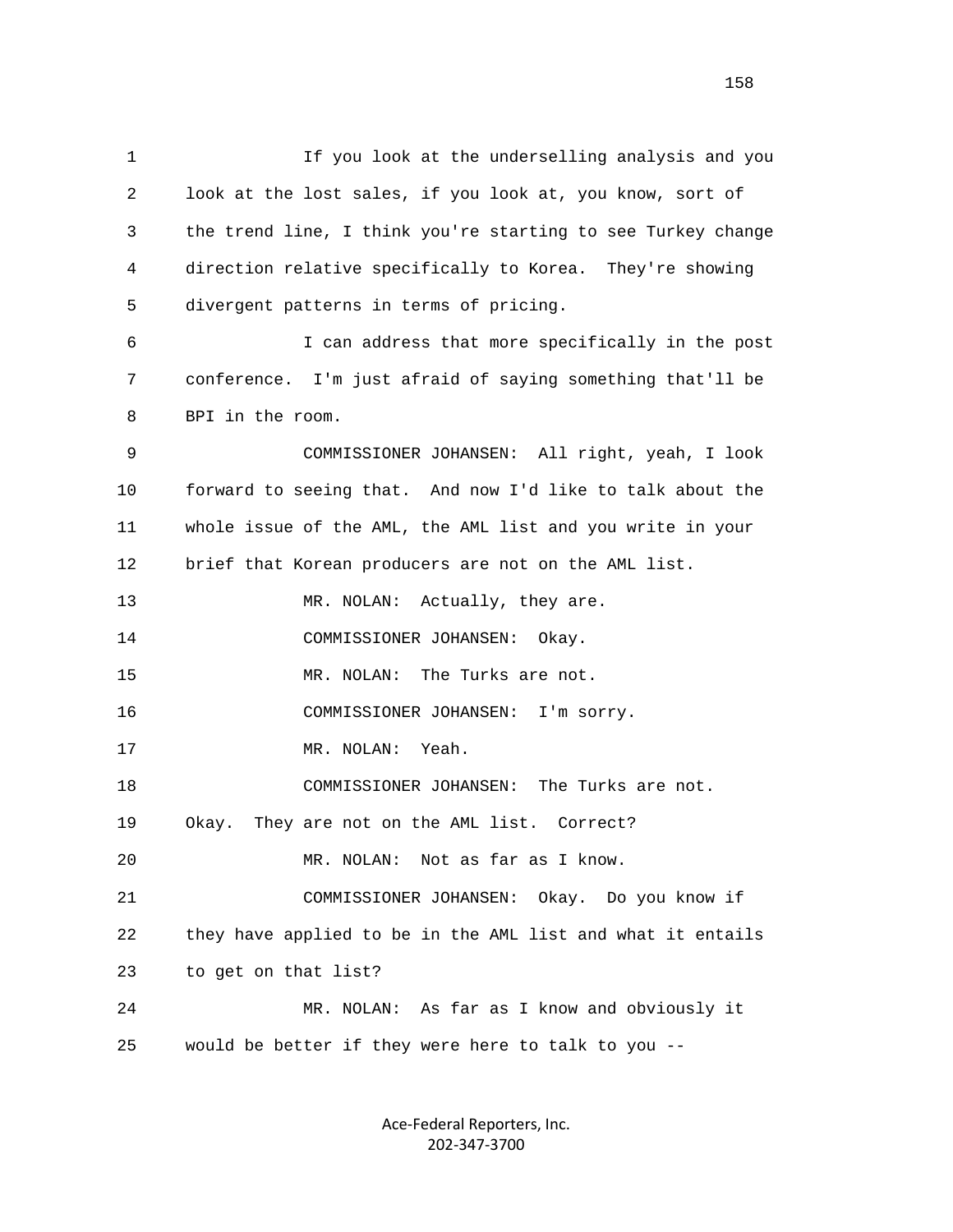1 COMMISSIONER JOHANSEN: Right. 2 MR. NOLAN: -- directly about this. I'm not 3 aware of them trying to get on the AML list. You know, some 4 of the producers that would have, have now set up operations 5 in the United States so that they don't care so much about 6 this anymore. 7 COMMISSIONER JOHANSEN: Mm-hmm. 8 MR. NOLAN: And that answers a bunch of 9 questions I think that were brought up this morning, without 10 getting specific. 11 It's not, you know, it was a market which, I'm 12 gonna be blunt with you, the market was going like this in 13 2011 and 2012 and I think a lot of people said, 'Oh, let's 14 get on this train a little bit, 'cuz it's great,' and then 15 the market went choom, like that, and people got caught 16 flat-footed. 17 17 I think the imports reacted to it relatively 18 swiftly, but then things seemed to stabilize and then all of 19 a sudden, more imports come back in and then the market does 20 another one of those dives, because of demands and 21 considerations. 22 Again, you know, it keeps coming back to demand. 23 Would we be in a very different place if Turkish imports 24 hadn't come in at all? No. We would've been in exactly the 25 same position we are now. That's driving it.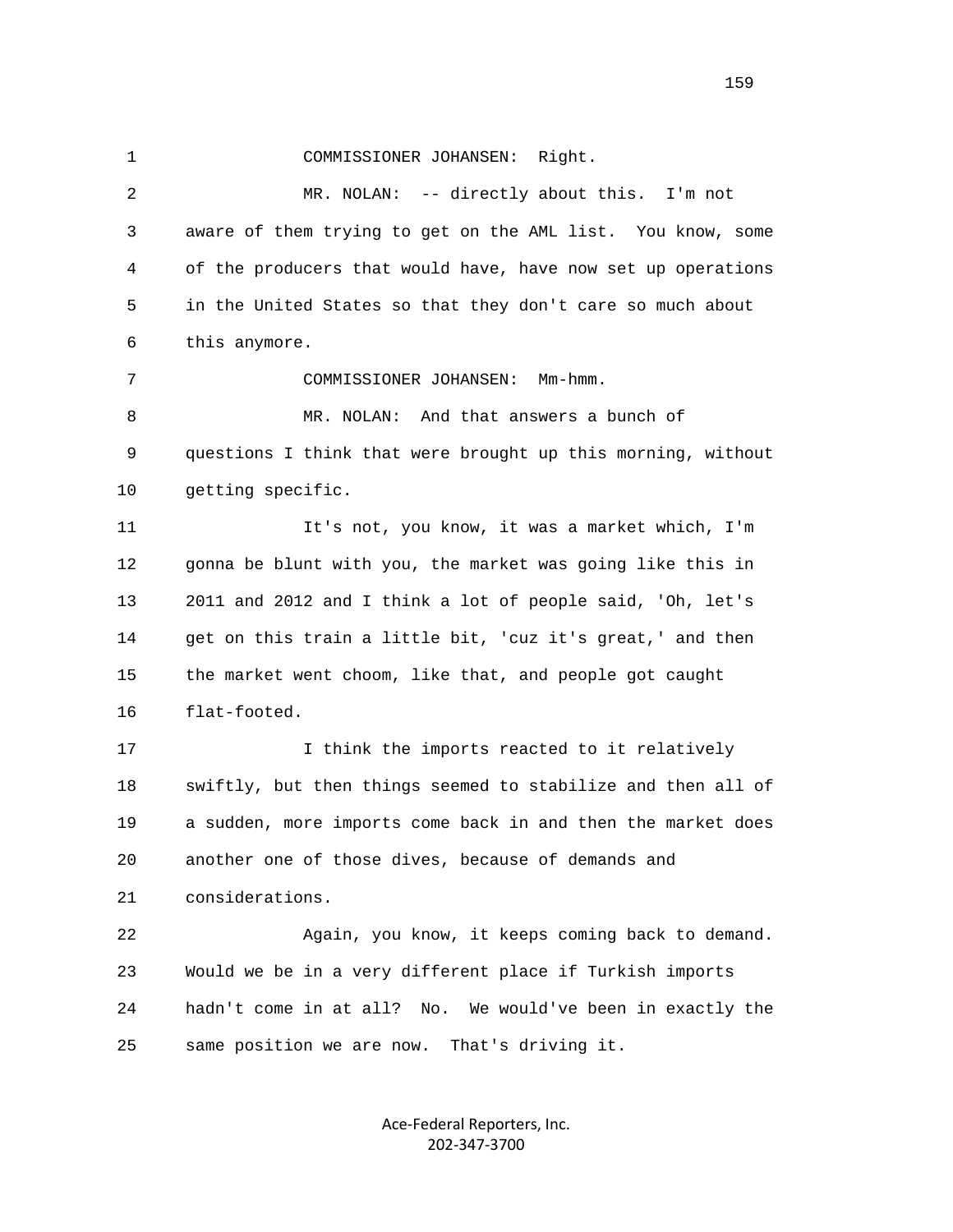1 COMMISSIONER JOHANSEN: Thanks. On Pages 8 to 2 10 of your brief, you argue that Turkish companies are not 3 on the AML lists, and that purchasers have a preference for 4 domestic supply of line pipe. But I'm a bit puzzled by the 5 implication that Turkish producers are at such a distinct 6 disadvantage in U.S. market, when it's clear that Turkish 7 steel producers have long had a significant presence in the 8 U.S. market. We've had a number of cases with Turkey here 9 before.

 10 MR. NOLAN: Yes, and those have been standard 11 pipe and OCTG, but not line pipe, if you actually go back to 12 2010, Turkish line pipe production or exports to the U.S. 13 were pretty small. Maybe like 10,000 maybe? I have to go 14 back and look for sure, but I think it was a fairly small 15 number. So they kind of came out of, you know, into this 16 production cycle with the U.S. late.

 17 Most Turkish production has historically gone to 18 the Middle East, which makes perfect sense because Turkey's 19 right here and the Middle East is right there. So most of 20 their production has gone to the Middle East. And still a 21 sizeable production. They don't drill for oil in Turkey. 22 Right? Other than transmission lines for natural gas, like 23 the rust on a pipeline that they're building, which 24 admittedly is large diameter, not this product is, you know, 25 the big pipeline that's going from Zurbano all the way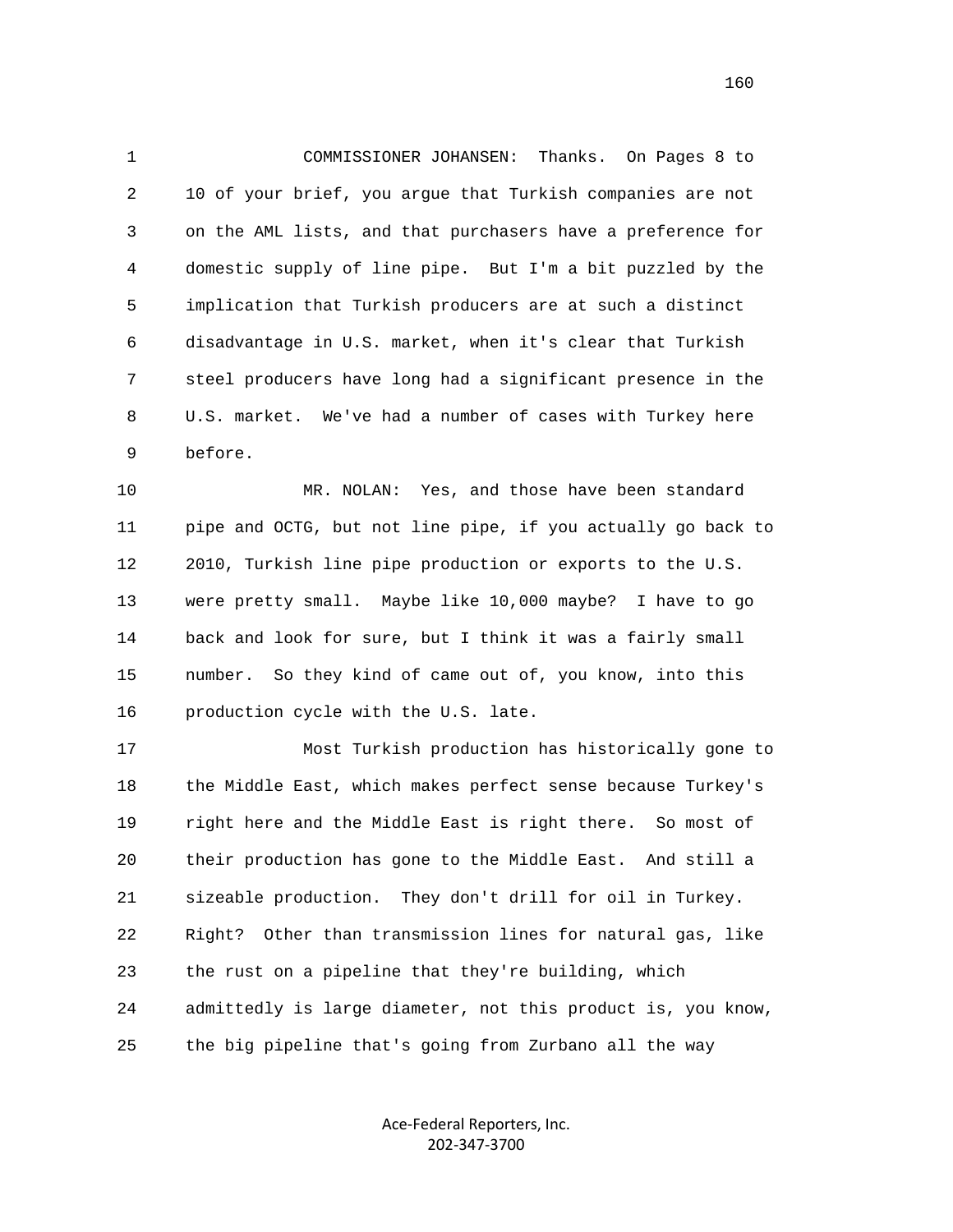1 across Turkey to Europe to transmit gas across the 2 continent.

 3 But Turkey isn't in the same position as other 4 long-term producers. This is not like, I hate to say it, 5 like Korea, which has been in the market a lot longer. The 6 Turkeys are relatively new entrants to this market.

 7 COMMISSIONER JOHANSEN: They're new entry, but 8 they already have a large presence in the U.S. market in 9 other products.

 10 MR. NOLAN: In other products, standard pipe 11 yes, OCTG, which again, kinda grew quickly, but yes. But 12 not in this particular product. It hasn't been a historic 13 large producer or function of the Turkish steel industry. 14 COMMISSIONER JOHANSEN: Right.

 15 MR. NOLAN: I mean historically, if you really 16 want to go back, it's rebar. Right? I've been here in 17 front of the Commission more than once on rebar.

 18 COMMISSIONER JOHANSEN: Right. Okay. In the 19 first half of 2015, the presence of subject imports in terms 20 of market share exceeded that of the entire U.S. industry, 21 domestic industry. At what point does threat of material 22 injury become more than that?

 23 MR. NOLAN: Wow. That's a really hard question. 24 COMMISSIONER JOHANSON: Because, once again, 25 subject imports are very strong in the market right now.

> Ace‐Federal Reporters, Inc. 202‐347‐3700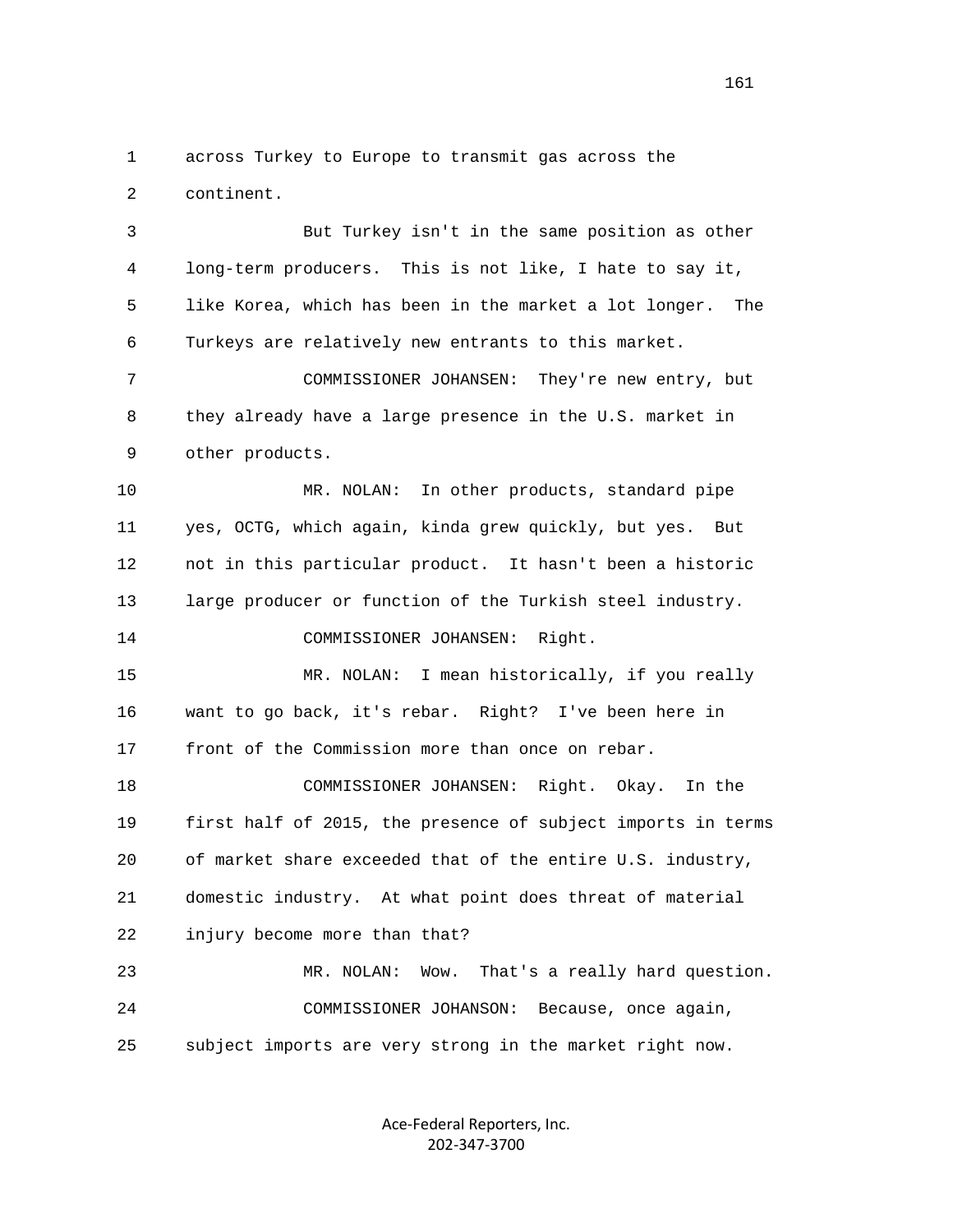1 MR. NOLAN: Yes, and imports came in and I guess 2 the evaluation I would put into that from the Commission 3 standpoint is that, you know, do they remain inundated or 4 at what point do you have to make the decision that this 5 isn't a -- how do you put it? -- A time phenomenon. 6 So, in other words, if you have a bunch of pipe 7 that's sitting on the water that was ordered in December and 8 it's on its way here, you can't turn the ship around. It's 9 still coming. It may end up going into inventory, but it's 10 already been sold. It's coming here. So that pipe you 11 can't really stop. 12 What you can stop is the orders that come in 13 after that. So if the monthly numbers keep going high, then 14 I would take a look at that honestly, if I were you. It 15 might be against my own interest right now, but I'd look at 16 the monthly numbers and see which way they're trending right 17 now. Are they continuing to go up? Or does it look, like, 18 oh, well, the exogenous shock happened in December and 19 January and, as of March, things are going tschew -- 20 COMMISSIONER JOHANSEN: Then again, as you 21 mentioned, there is significant unused capacity in Korea. 22 MR. NOLAN: There is unused capacity in Korea, I 23 don't think it's anything like what Turkey has. 24 COMMISSIONER JOHANSEN: Okay. 25 MR. NOLAN: But I don't, I'm not a specialist in

> Ace‐Federal Reporters, Inc. 202‐347‐3700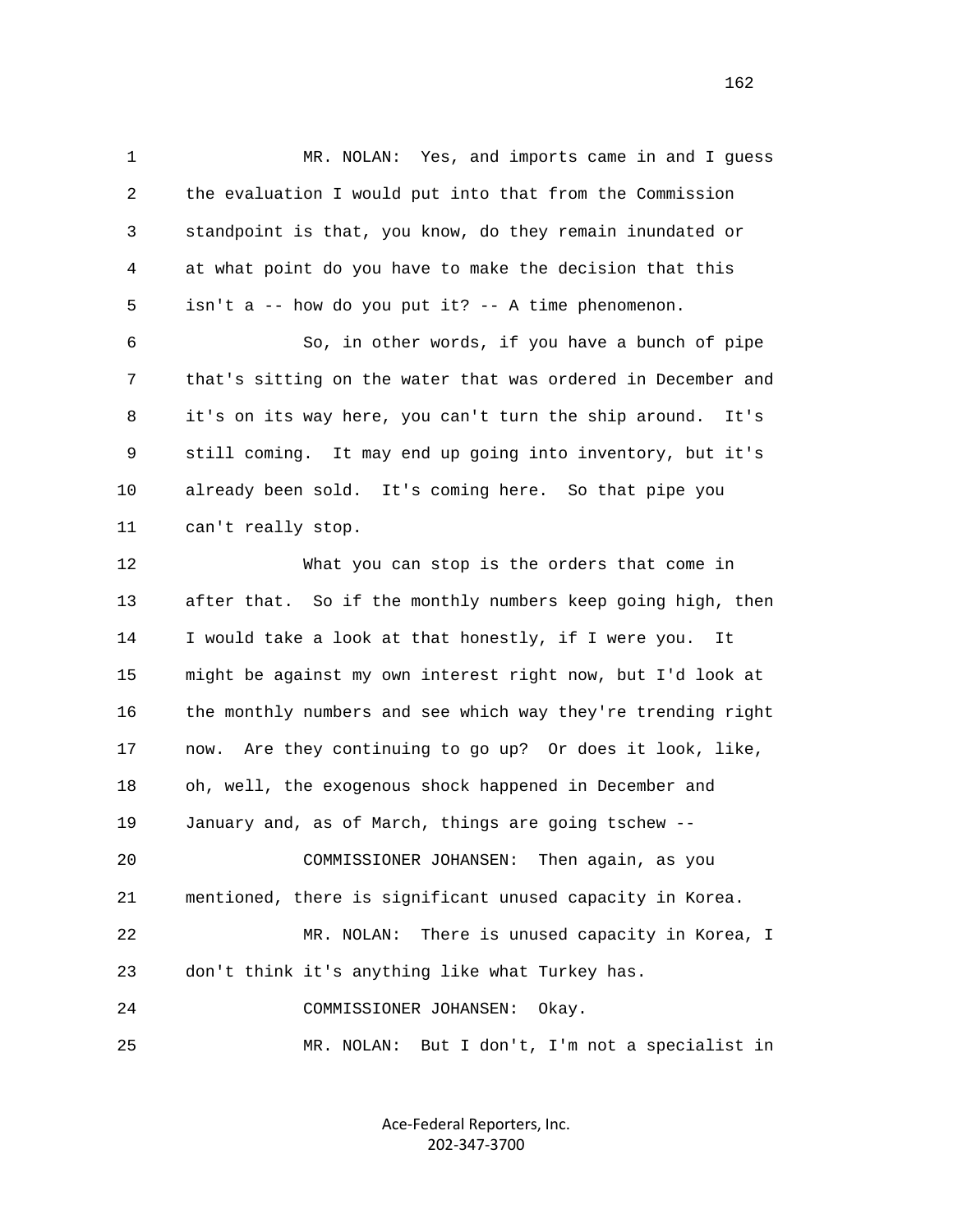1 Korea, unfortunately --

| 2            | COMMISSIONER JOHANSEN:<br>Okay.                             |
|--------------|-------------------------------------------------------------|
| $\mathsf{3}$ | MR. NOLAN: -- or fortunately.                               |
| 4            | COMMISSIONER JOHANSEN: All right, thank you for             |
| 5            | your responses. My time is about to expire.                 |
| 6            | CHAIRMAN BROADBENT: Commissioner Schmidtlein.               |
| 7            | COMMISSIONER SCHMIDTLEIN:<br>All right, thank you.          |
| 8            | Thank you, Mr. Nolan, for being here. We do appreciate it.  |
| 9            | So, I wanted to look at some of the slides that you had put |
| 10           | And, you know, you heard the argument this morning,<br>up.  |
| 11           | obviously what you all were just discussing part of them    |
| 12           | about the demand for line pipe isn't correlated to energy   |
| 13           | prices, but more to the production of oil and gas.          |
| 14           | And here's my question, so when you look at the             |
| 15           | slides that you presented and, for instance, Slide 9 which  |
| 16           | shows apparent consumption. You know, this is what was      |
| 17           | actually purchased, I guess, over the POI --                |
| 18           | MR. NOLAN:<br>Yeah.                                         |
| 19           | COMMISSIONER SCHMIDTLEIN: -- and how it drops               |
| 20           | substantially between '12 and '13, and that shows up in the |
| 21           | C table. Right?                                             |
| 22           | Mm-hmm. Yeah. Should all be<br>MR. NOLAN:                   |
| 23           | considered.                                                 |
| 24           | Not confidential.<br>COMMISSIONER SCHMIDTLEIN:              |
| 25           | Should all be considered. Yeah, no<br>MR. NOLAN:            |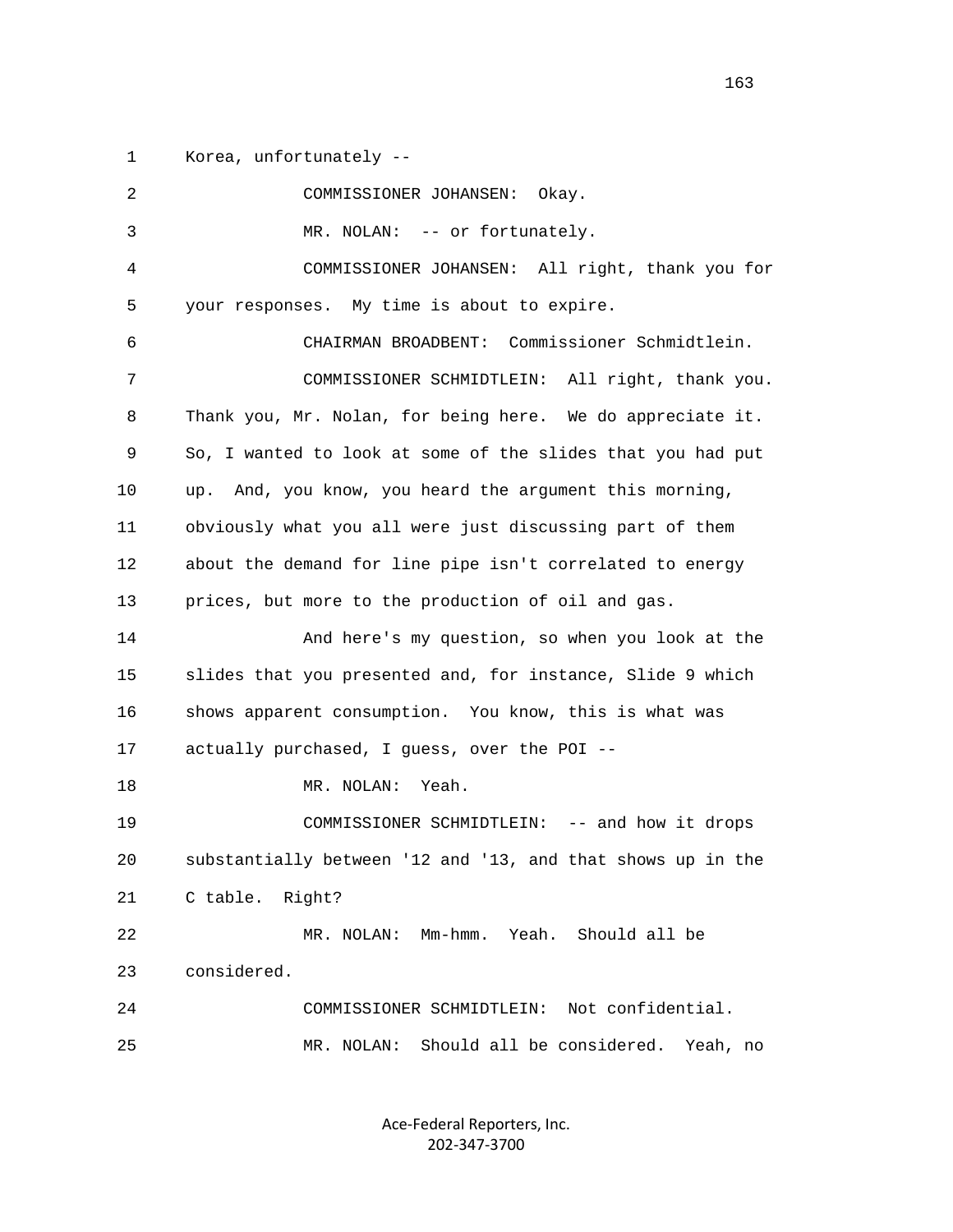1 it's not. Don't help if I got that wrong.

 2 COMMISSIONER SCHMIDTLEIN: 23%. Right. So, so 3 here's my question. So you see this drop in the demand of 4 line pipe, right in '12 to '13. But the price of oil and 5 natural gas doesn't take its big drop until sometime in the 6 middle of '14. 7 So doesn't this support the argument that, yeah, 8 you know, line pipe is more tied to the production 9 quantities that are going on, and not necessarily what the 10 price of gas and oil is doing. 11 MR. NOLAN: Right. So I think there's a couple 12 of pieces to that. I think you have to take apart a little 13 bit the price of natural gas and the price of oil, because 14 they were not exactly in synonymous trends during that 15 period of time. I think gas prices dropped faster than oil 16 prices, or earlier. 17 I'd take a look at that. I would say also there 18 is, or if it's not, you know, the reaction is, with the 19 storm is coming. You know it's coming because all of a 20 sudden, you know, we got a bunch of oil in pipelines, we got 21 a bunch of gas coming out of the ground and things are 22 getting softer. 23 And maybe the trend line hasn't become apparent 24 in the statistical analysis, but if you're out in the field, 25 you're seeing all of a sudden there's too much product and

> Ace‐Federal Reporters, Inc. 202‐347‐3700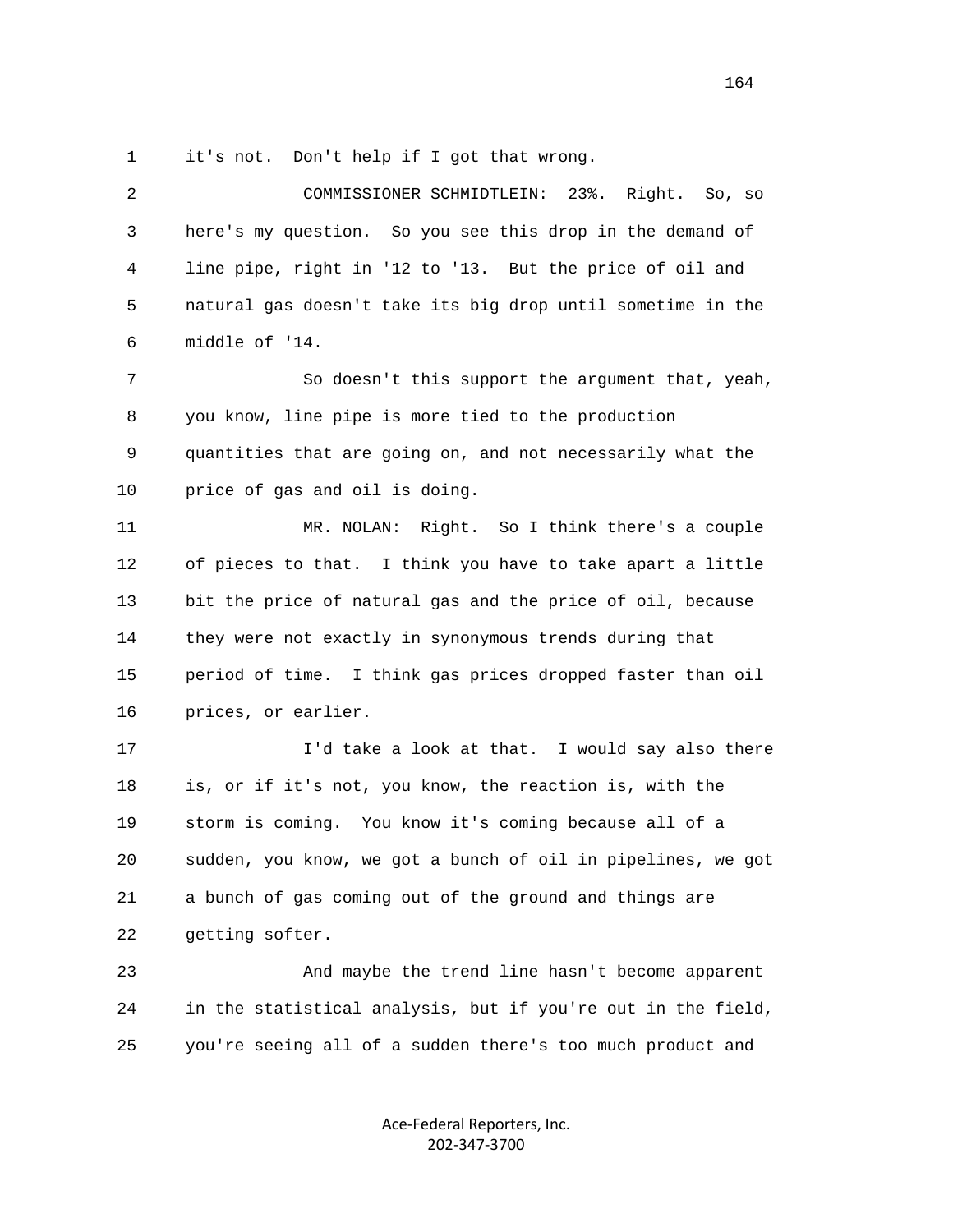1 too few customers out there, and you're starting to see that 2 occur as it's happening, which causes you to reconsider what 3 you're doing with recounts.

 4 I do think that there was an anomaly here. 2012 5 was a strange year. If you look at 2011, 2011 was a strong 6 year for the U.S. industry, right? They were making 14% 7 profit margins, operating margins. That 2011 is a lot less 8 than 2012, so everybody went crazy in 2012, and I think, 9 personally I believe that's the shale play. I think 10 everybody was rushing into North Dakota, into Pennsylvania, 11 all the places where the shale gas was going and these rigs 12 are going up like crazy.

13 And I remember having a meeting about this, 14 saying we're not getting into shale because it's nuts. 15 There's some strange stuff going on there, people are 16 drilling without thinking of the economics of how this would 17 work long-term.

 18 But there was a huge spike in it in 2012 and 19 that's the line pipe going at the same time shale is going. 20 Well, then production goes up and then all of a sudden, 21 energy prices start to get soft, first in gas, then in oil. 22 And as a result of that, 2013 drops. And it 23 gets worse in late 2014, 2015, because that's when the oil 24 prices really started manifesting themselves in, you know, 25 I'm thinking the first real drops were like in November

> Ace‐Federal Reporters, Inc. 202‐347‐3700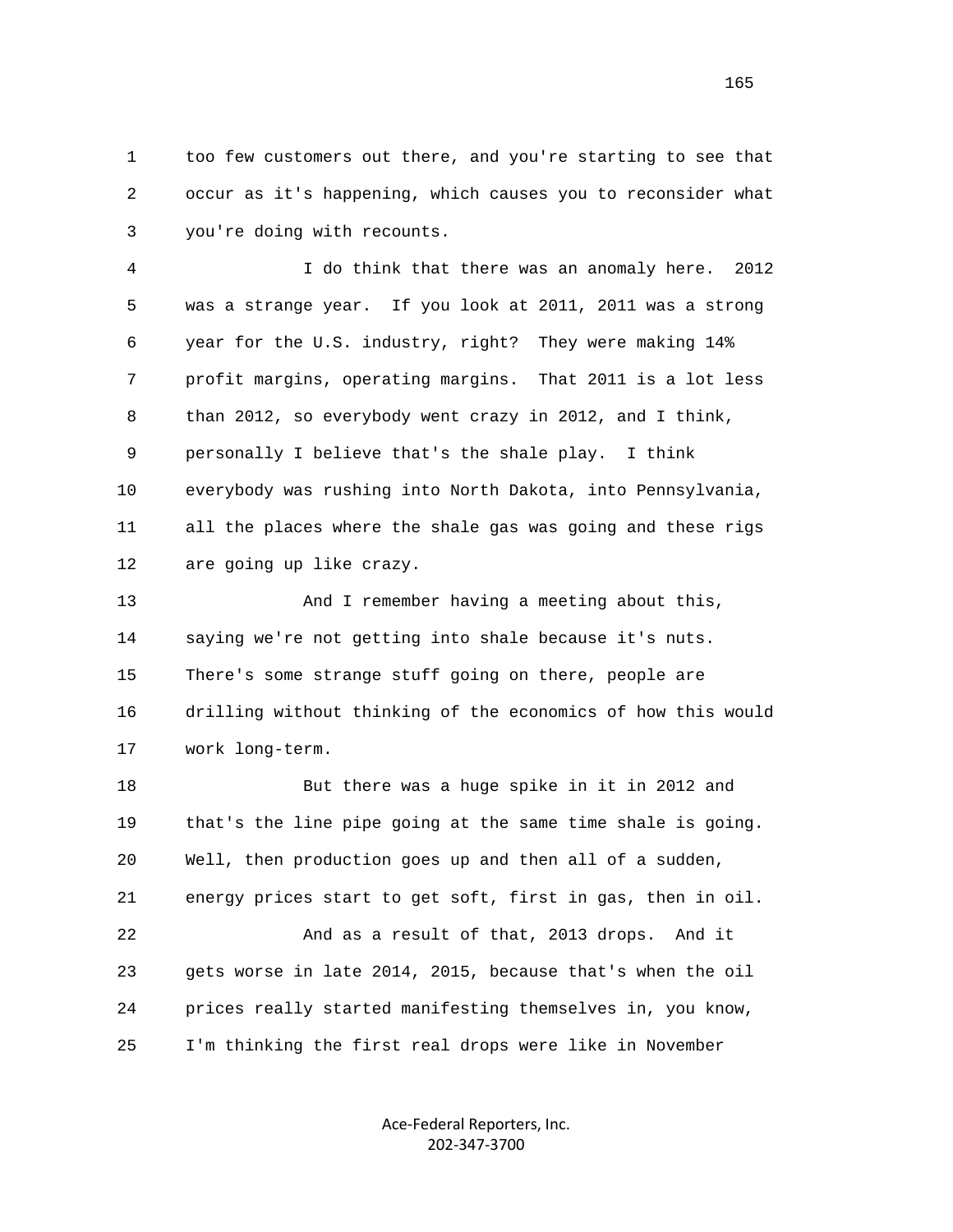1 2014, I remember. I remember going down to Houston to give 2 a talk and people in the National Association of Steel 3 Distributors were all, like, oh, this is not good. It's not 4 good. Something's going bad with the market.

 5 I talked to one OCTG provider that was a foreign 6 producer or importer and he said, at one point in December, 7 we couldn't sell anything the whole month. We just couldn't 8 find a customer for it.

 9 COMMISSIONER SCHMIDTLEIN: So is there some kind 10 of lag or something? I guess if it were tightly correlated, 11 then wouldn't we see, you know, even in the interim numbers 12 you see, they're pretty stable. Right? I mean I'm looking 13 at apparent consumption of line pipe.

14 MR. NOLAN: Right.

 15 COMMISSIONER SCHMIDTLEIN: But yet, you know, 16 the price of oil and gas at that point is steeply declining. 17 So if there is this correlation, I mean is it because 18 there's some kind of lag in that? Why are we seeing, you 19 know, everybody's shutting down their wells.

20 MR. NOLAN: Yeah, but --

 21 COMMISSIONER SCHMIDTLEIN: Why aren't we seeing 22 the -- why isn't it showing up in this data?

 23 MR. NOLAN: Well, it does show up. I guess the 24 answer is, there is a bit of a lag involved in here, but the 25 correlation seems to be pretty clear when you look at, for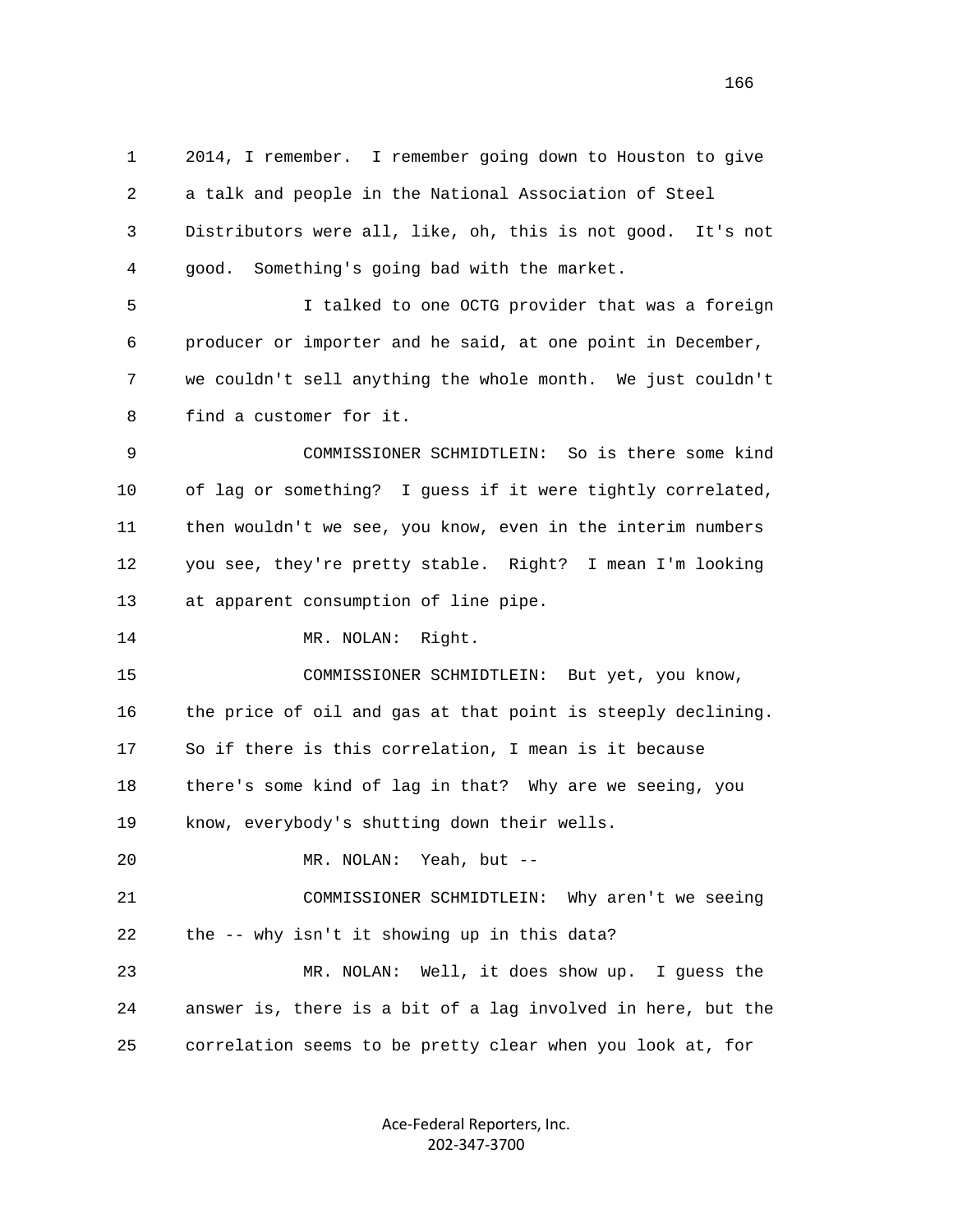1 example, oil prices here and then drilling rigs going down a 2 little bit further out with the oil prices going down. The 3 correlation gets much more stark as the curve gets steeper. 4 COMMISSIONER SCHMIDTLEIN: Yeah, but we're not, 5 this isn't a case about oil rigs. It's about line pipe, so  $6$  -- 7 MR. NOLAN: It's about line pipe and I guess 8 this is the issue that we have with the U.S. industry, at 9 least my way of looking at it. The way they look at it, 10 because these are two completely distinct industries, rig 11 counts are not correlated to line pipe. Line pipe is a 12 totally separate market. 13 There, to me, they're all inextricably 14 intertwined with the price of energy. If energy prices go

> 15 down sooner or later, and I think sooner rather than later, 16 than rig counts decline and that's just an indicator of 17 demand overall in the energy tubular sector is going down. 18 So you follow energy prices down, and if you 19 follow them up, you see the exact correlation going the 20 other way. I can always tell when energy prices are going 21 up, uh-oh, our rig costs are going to go up in about three

 22 or four months, because it's just like that. It's almost 23 you can track it.

 24 And so you look at that lag occurring in any 25 part of this industry and, you know, rig counts aren't a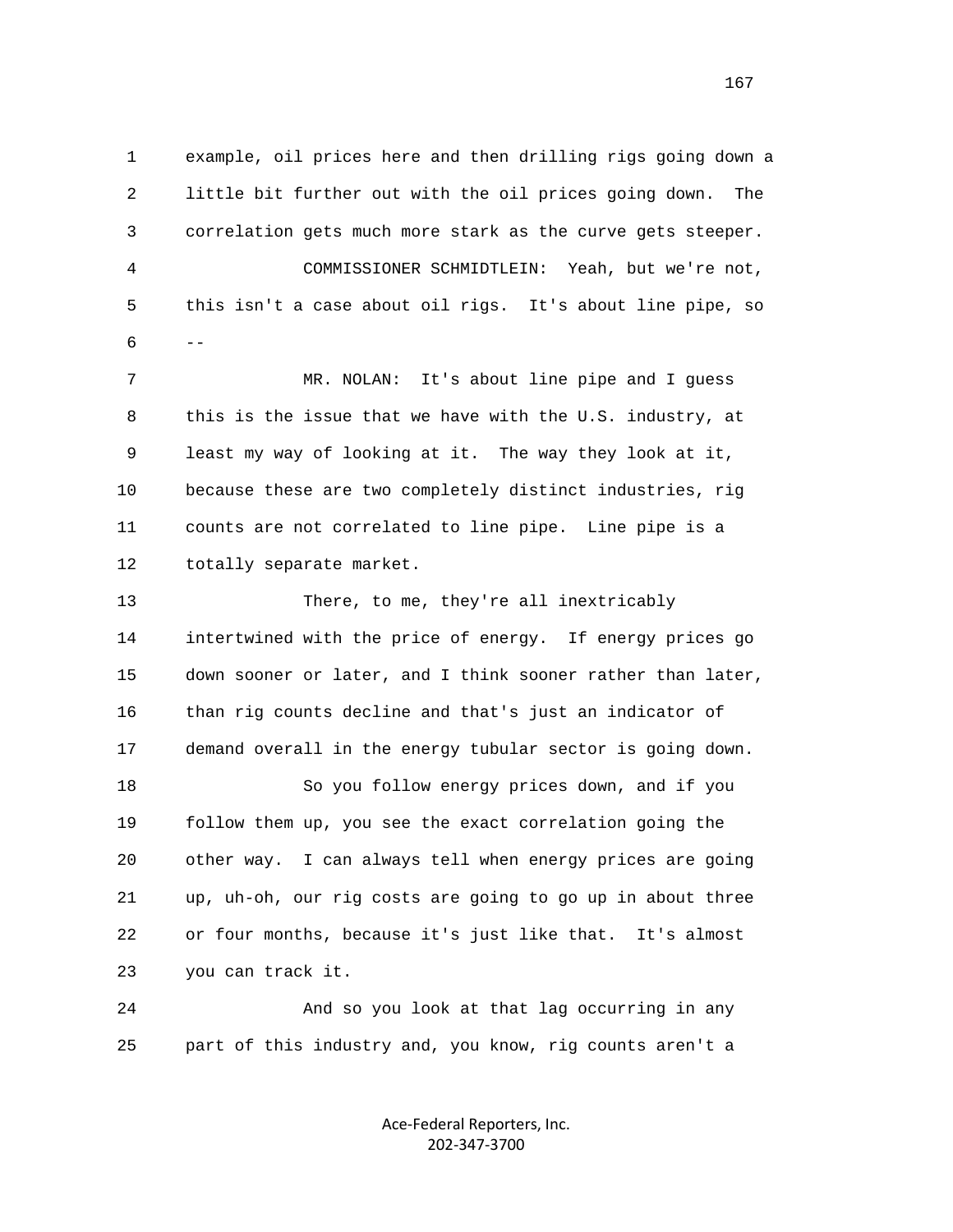1 perfect correlation to line pipe, but if you don't have rigs 2 being drilled, you don't need the line pipe, because there's 3 no need to plug it in and move the -- ship the stuff out 4 once you've drilled your well.

 6 MR. NOLAN: I can will to address that in the 7 post conference.

5 COMMISSIONER SCHMIDTLEIN: All right.

 8 COMMISSIONER SCHMIDTLEIN: Okay, that would be 9 great, yeah. One other argument that they've -- well, one 10 other issue that's been discussed I guess I should say, is 11 the capacity issue, and you included a slide on that as 12 well, on Page 7, talking about the amount of capacity that 13 the U.S. industry is added, and that this was because they 14 didn't anticipate this collapse in oil and gas prices and so 15 forth.

 16 Wouldn't another way to look at this be that, no 17 they're looking at the production of oil and gas and if that 18 is tied to the demand for line pipe, then their decisions in 19 this regard make sense, right.

 20 I mean, in other words, isn't this consistent 21 with their story that, yeah, we're not looking at energy 22 prices. We're looking at the production, and if we're gonna 23 need to move a lot of oil and gas, then yeah, this is a good 24 business decision to go ahead and invest in this type of 25 capacity.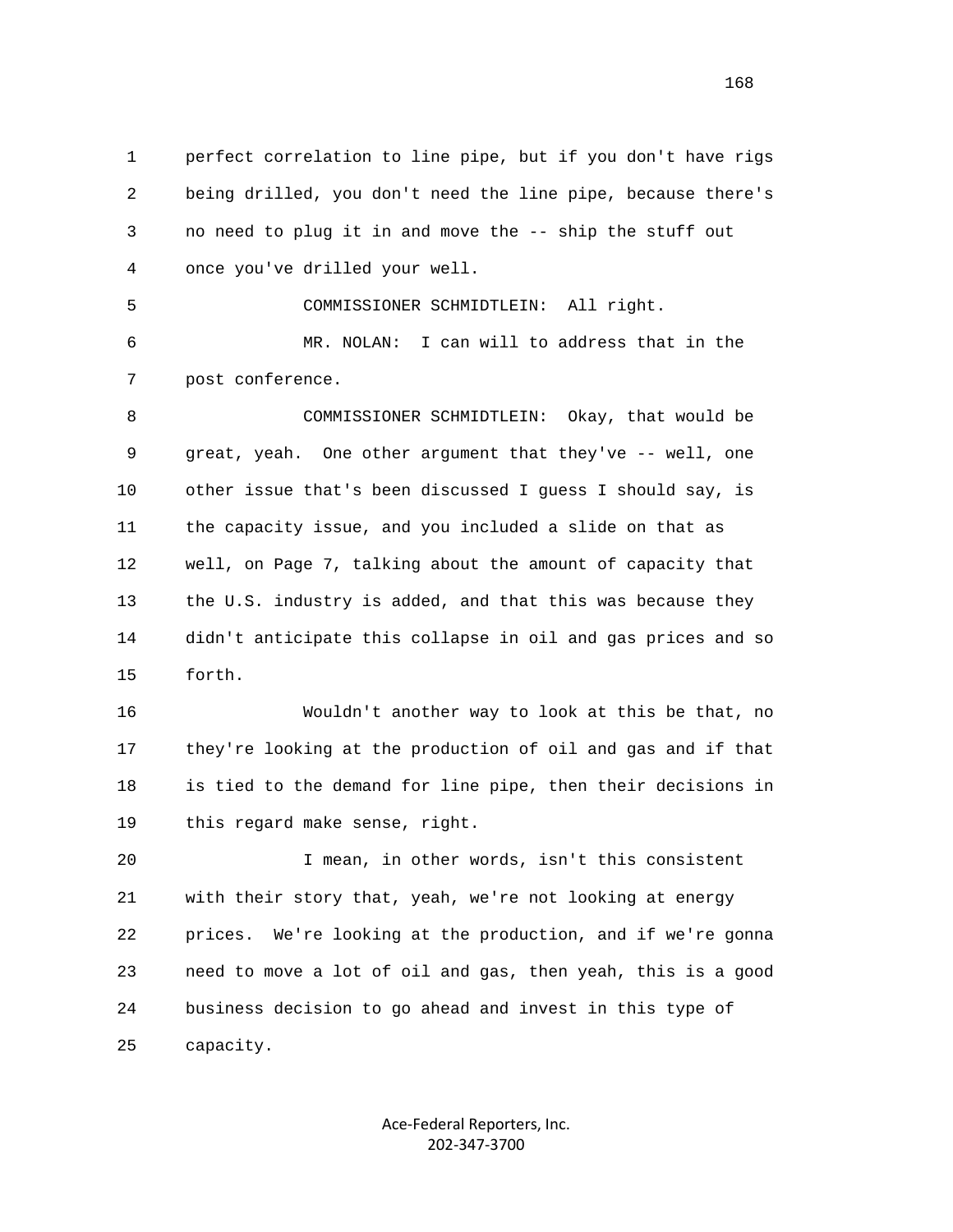1 MR. NOLAN: Then I guess the question is, how 2 far back do we go in the chain of reasoning on economics 3 with that, because why is the production high at that point? 4 Yes, the production is high, which leads you to the point 5 of, well, it's irrational businessman who says when 6 production is high, we should produce more, and get more 7 capacity. Totally with you, it makes perfect sense to me. 8 But go back a step, why is production so high? Why is 9 everybody buying so much line pipe? 10 COMMISSIONER SCHMIDTLEIN: I'm talking about 11 production of oil. 12 MR. NOLAN: Production of oil? 13 COMMISSIONER SCHMIDTLEIN: Production of oil, 14 yeah. It's so high -- 15 MR. NOLAN: Right, the production of oil is so 16 high, it is running at \$100 a barrel. 17 COMMISSIONER SCHMIDTLEIN: I know, but it's 18 still going up. I mean look at your own chart on Page 14 -- 19 20 MR. NOLAN: Oh, yeah, it's still going up 21 because -- 22 COMMISSIONER SCHMIDTLEIN: Right? It's a -- 23 MR. NOLAN: Right, I gotcha, I'm with you. 24 COMMISSIONER SCHMIDTLEIN: So if you're them, 25 and you're looking at the production of oil, right?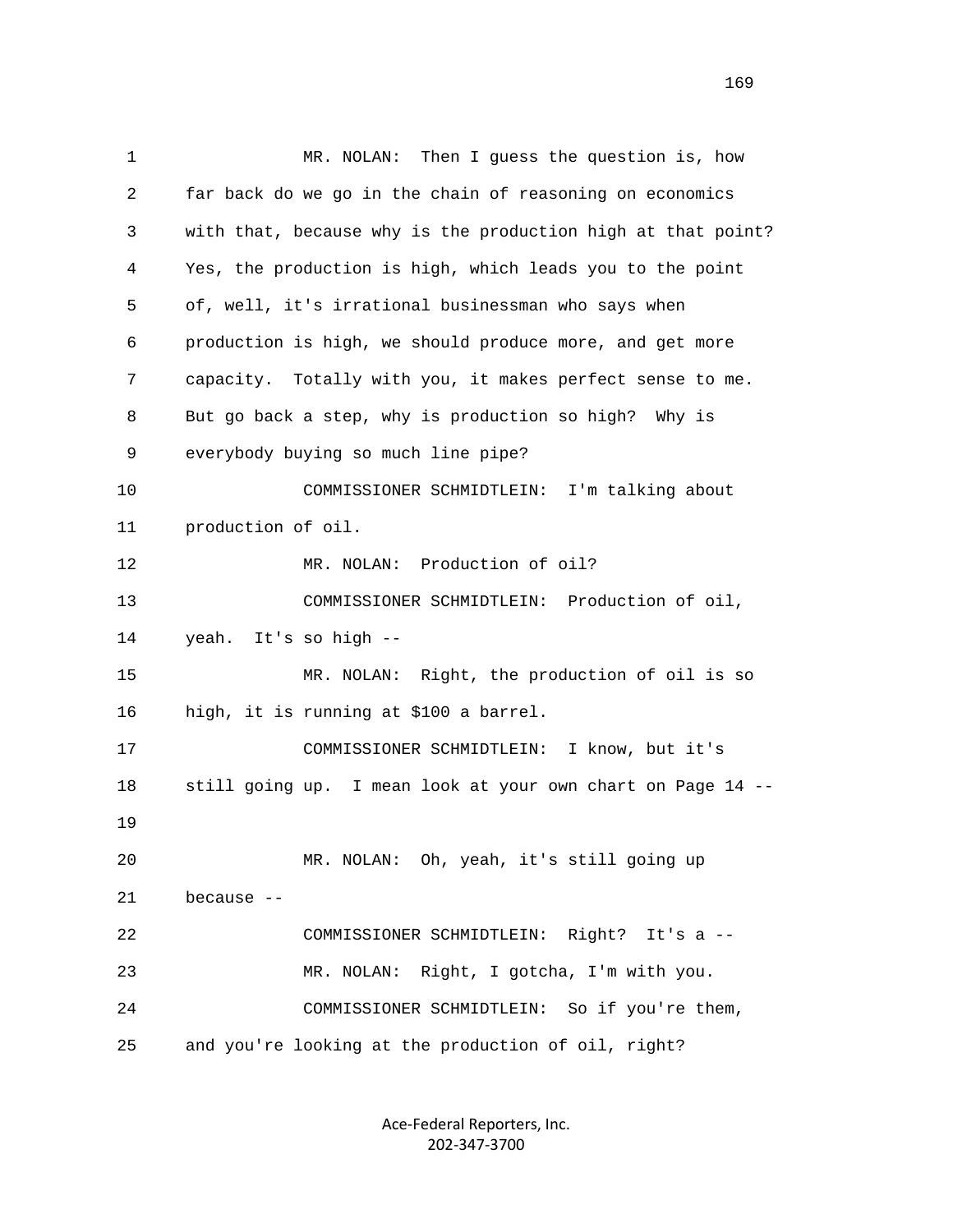1 MR. NOLAN: Right. 2 COMMISSIONER SCHMIDTLEIN: Like, wow, this is 3 all this oil coming out of the ground. 4 MR. NOLAN: Right. We need to -- 5 COMMISSIONER SCHMIDTLEIN: It's got to move 6 through these pipes, so yeah, I think there's gonna be 7 people buying pipes, let's invest. 8 MR. NOLAN: Let's invest. So, okay, so we take 9 out -- 10 COMMISSIONER SCHMIDTLEIN: Isn't it -- 11 MR. NOLAN: Going on that logic trail -- 12 COMMISSIONER SCHMIDTLEIN: Right. 13 MR. NOLAN: So what happens if -- 14 COMMISSION SCHMIDTLEIN: How do you respond? 15 MR. NOLAN: -- so in 2014 and 2015, we're still 16 producing more oil. Why don't we use more line pipe? 17 There's something that breaks in the logic chain at that 18 point, because if it's completely tied to oil production and 19 oil production is continuing to go up on that graph, you 20 would expect line pipe demand to continue to follow that 21 trend. Right? 22 Because you need more transmission lines to keep 23 moving that oil. But we're not seeing that. What we're 24 seeing is overall consumption retreating and, in fact, in 25 2015, it goes down again. So why is it from 2012, 2013,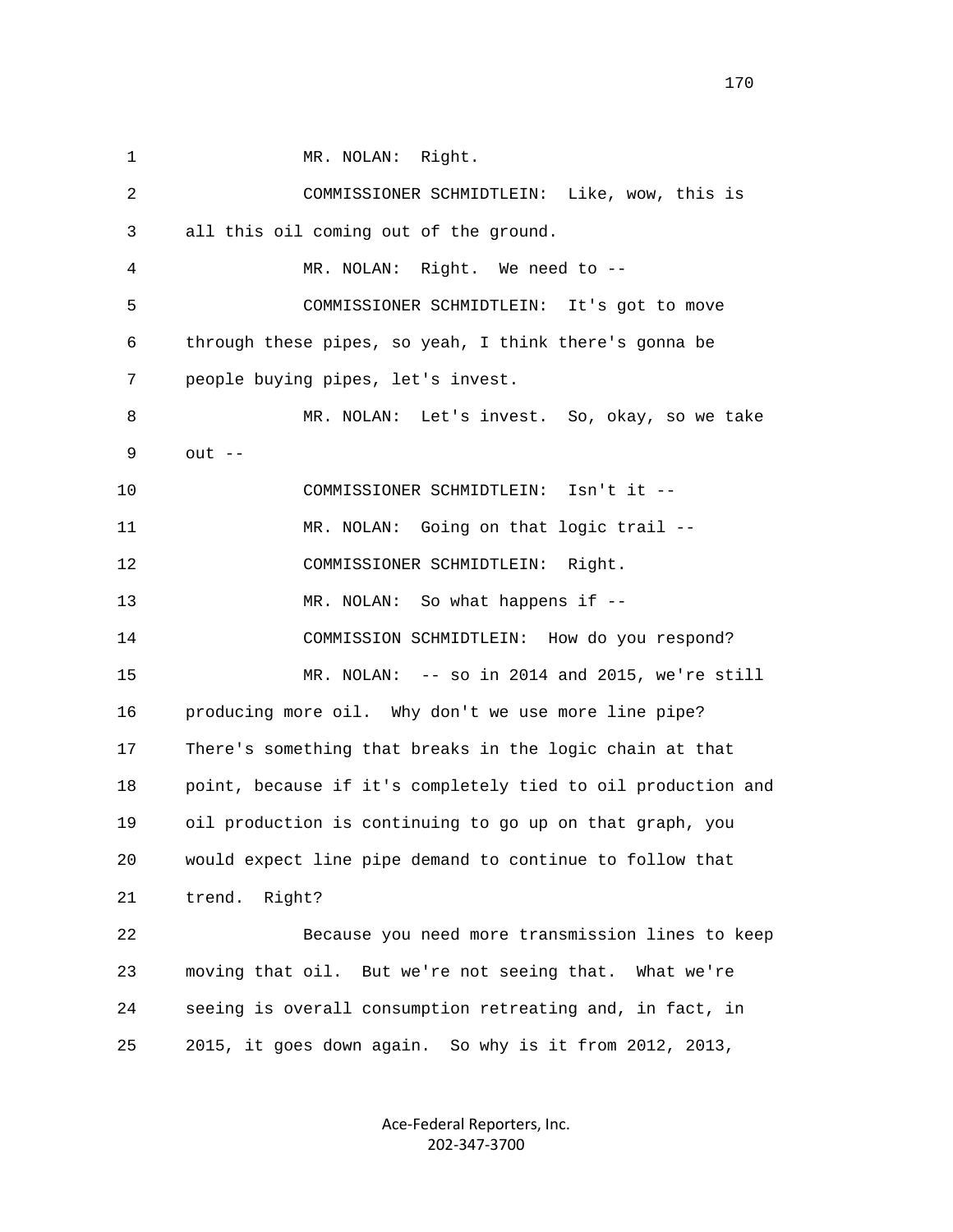1 2014's flat, and 2015 is going down. How do you square that 2 with oil production that's going like this at a 45 degree 3 angle?

 4 COMMISSIONER SCHMIDTLEIN: I mean it's a good 5 question. I would invite and I would invite the petitioners 6 to also respond to that, the question of, it's the 7 petitioners' argument is that this is tied, the demand for 8 line pipe is tied to production of oil and gas, and so if 9 you look at this oil and gas production -- or oil, let's say 10 oil, right, continues to track upward, pretty solidly. I 11 mean I see there's a few dips in there.

 12 So if that's the case, why aren't we seeing an 13 increase, a more substantial increase in demand for line 14 pipe, right? So you understand?

 15 MR. NOLAN: I guess part of it is, once you put 16 the oil --

 17 COMMISSIONER SCHMIDTLEIN: I mean I invite you 18 both to address that --

 19 MR. NOLAN: My final comment was, once you drill 20 the well and you establish the gathering lines and you're 21 actually producing the well, the cost to keep the well going 22 is not very much. Right? So once you're producing you tend 23 to keep producing, whether it's \$70 a barrel, whether it's 24 \$40 a barrel. You tend to keep producing.

25 What you don't do is make new wells. You don't

Ace‐Federal Reporters, Inc. 202‐347‐3700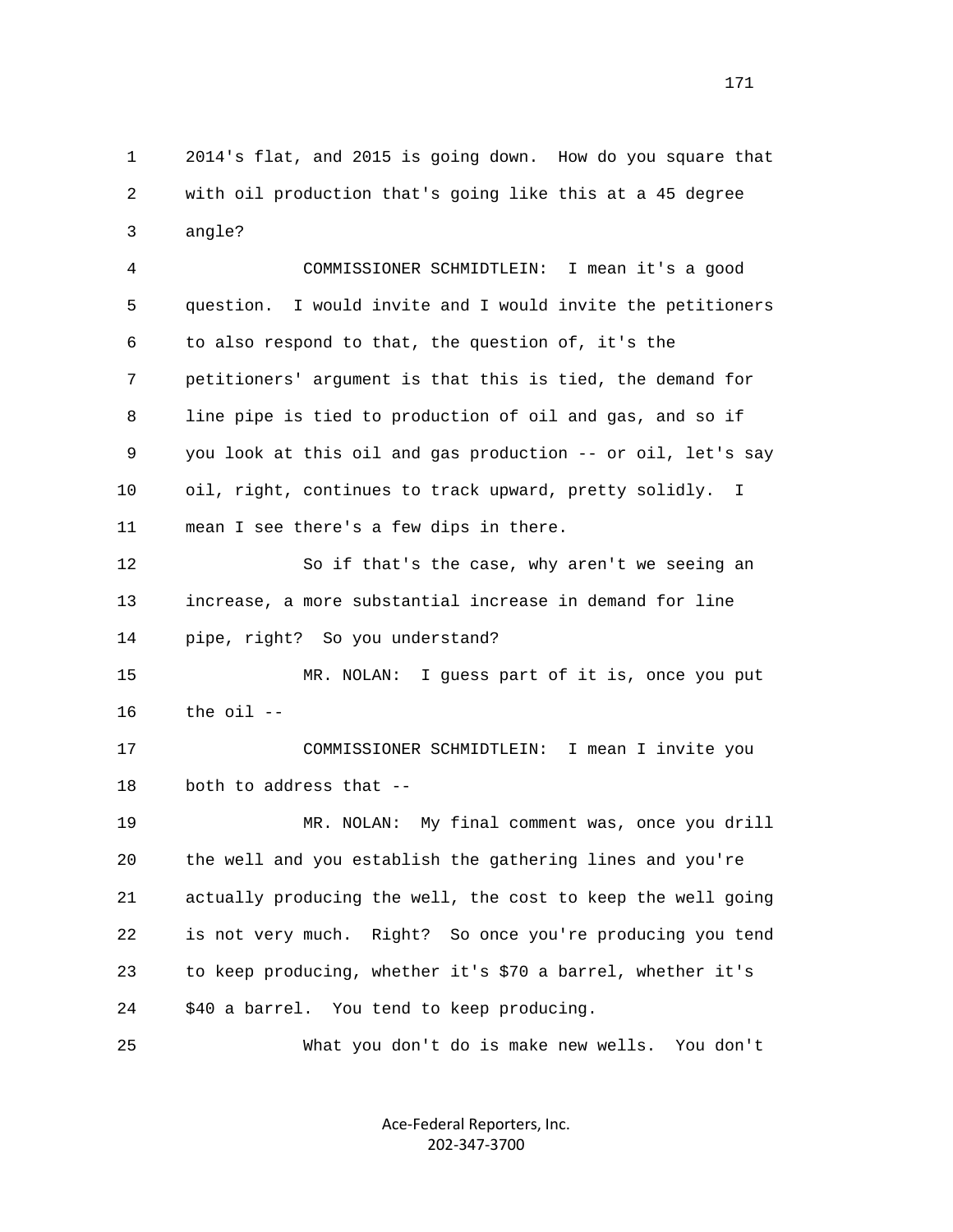1 drill more. You don't add new gathering line, so all the 2 stuff that you're seeing here, those lines got set up and 3 they're producing out of them, and they're producing wildly 4 well out of them, which is great. Which is one of the 5 reasons why energy prices went down to \$45 a barrel for oil, 6 and natural gas went down to \$2 per MCF or whatever it is 7 now. So it went down quite a bit, and we're still producing 8 that, but the law of economic, you know, dynamics of this 9 market are, if prices are low you will stop investing in new 10 production and new exploration until the price goes back up, 11 because it's not worth the trouble of doing it. 12 What does that portend for anybody that's in the 13 energy industry right now, including line pipe? It means 14 demand is depressed. 15 COMMISSIONER SCHMIDTLEIN: All right, thank you. 16 My time is up. 17 CHAIRMAN BROADBENT: Okay. Mr. Nolan, do you 18 agree with petitioners' assessment that non-subject imports 19 compete in different markets than subject imports and 20 domestic product? 21 MR. NOLAN: No, I do not agree with that. They 22 sort of make, sort of general assertions about heavy-walled 23 pipe and specialty pipe and all these other things, but you 24 know, there was a lot of tonnage that was coming in, subject

> Ace‐Federal Reporters, Inc. 202‐347‐3700

25 and non-subject.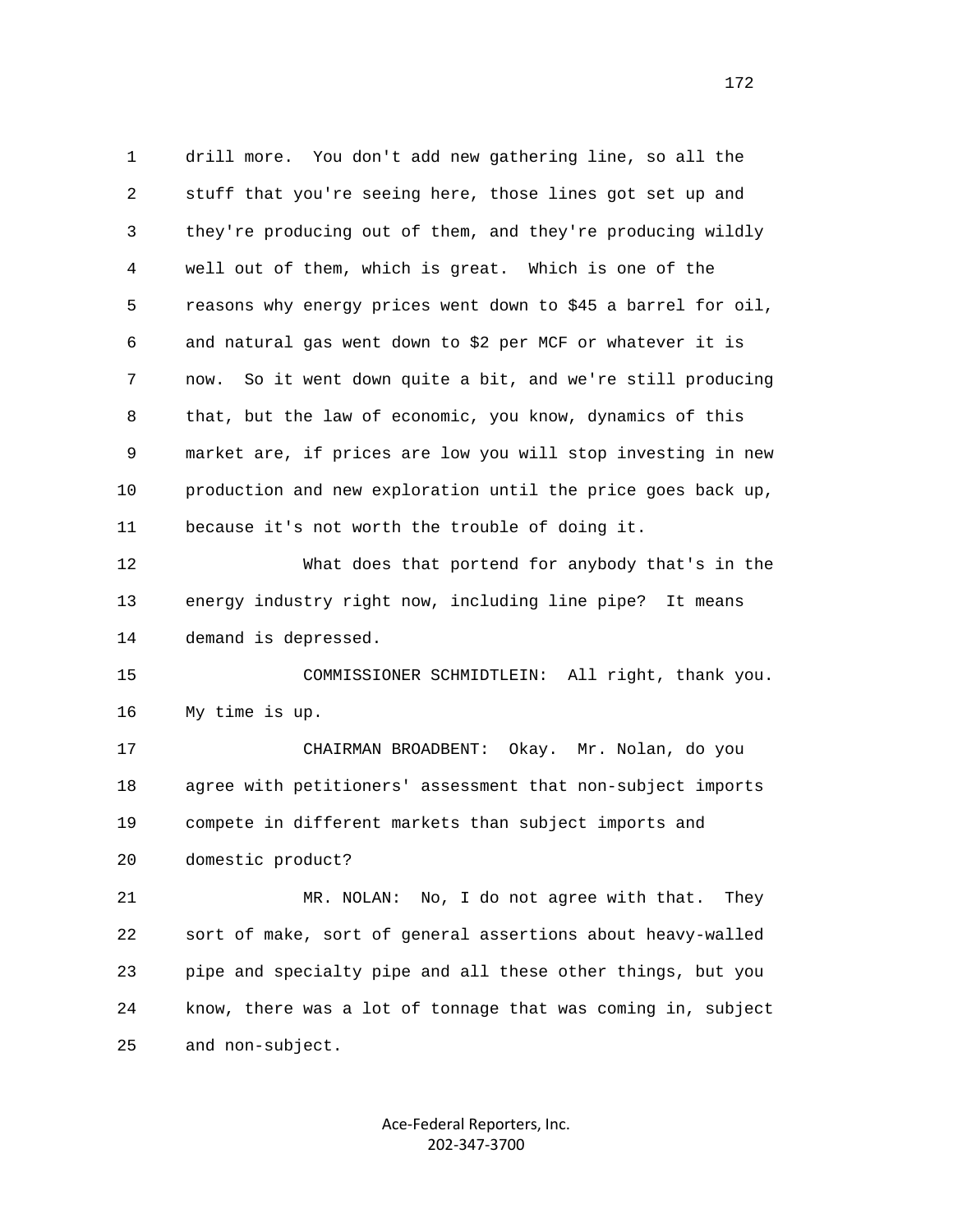1 And if we go back and look at this, all imports, 2 so you look at all imports, they went up to 1.7 million in 3 2012, Korea was a big chunk of that, Turkey was a much 4 smaller number of less than a tenth of that, but still 5 there. But there's a lot of other imports, and you know, is 6 it all specialty? Is it really credible to suggest that 7 half of the imports coming into this country are all 8 specialty products? 9 I don't think so. This is not a particularly -- 10 there are some specific applications in some areas for 11 sourgas and things like that, but the predominant stuff that 12 comes in, 0 to 16" which is what Turkey makes, is standard 13 line pipe, nothing unusual. Most people produce standard 14 line pipe.

 15 CHAIRMAN BROADBENT: Okay. It has been alluded 16 to this afternoon that there's a gap in import pricing data 17 discussed in Footnote 6 of Chapter 5 on Page 5-6. Would you 18 be able to help us track down any of this missing data? 19 MR. NOLAN: I will try. I know what you're 20 talking about. All I can do is say I'll do my best to go 21 back and see if I can get you some information. 22 CHAIRMAN BROADBENT: Okay. We appreciate that.

 23 How do you respond to domestic producers' argument that 24 increasing subject market share was not a replacement of 25 non-subject imports' market share?

> Ace‐Federal Reporters, Inc. 202‐347‐3700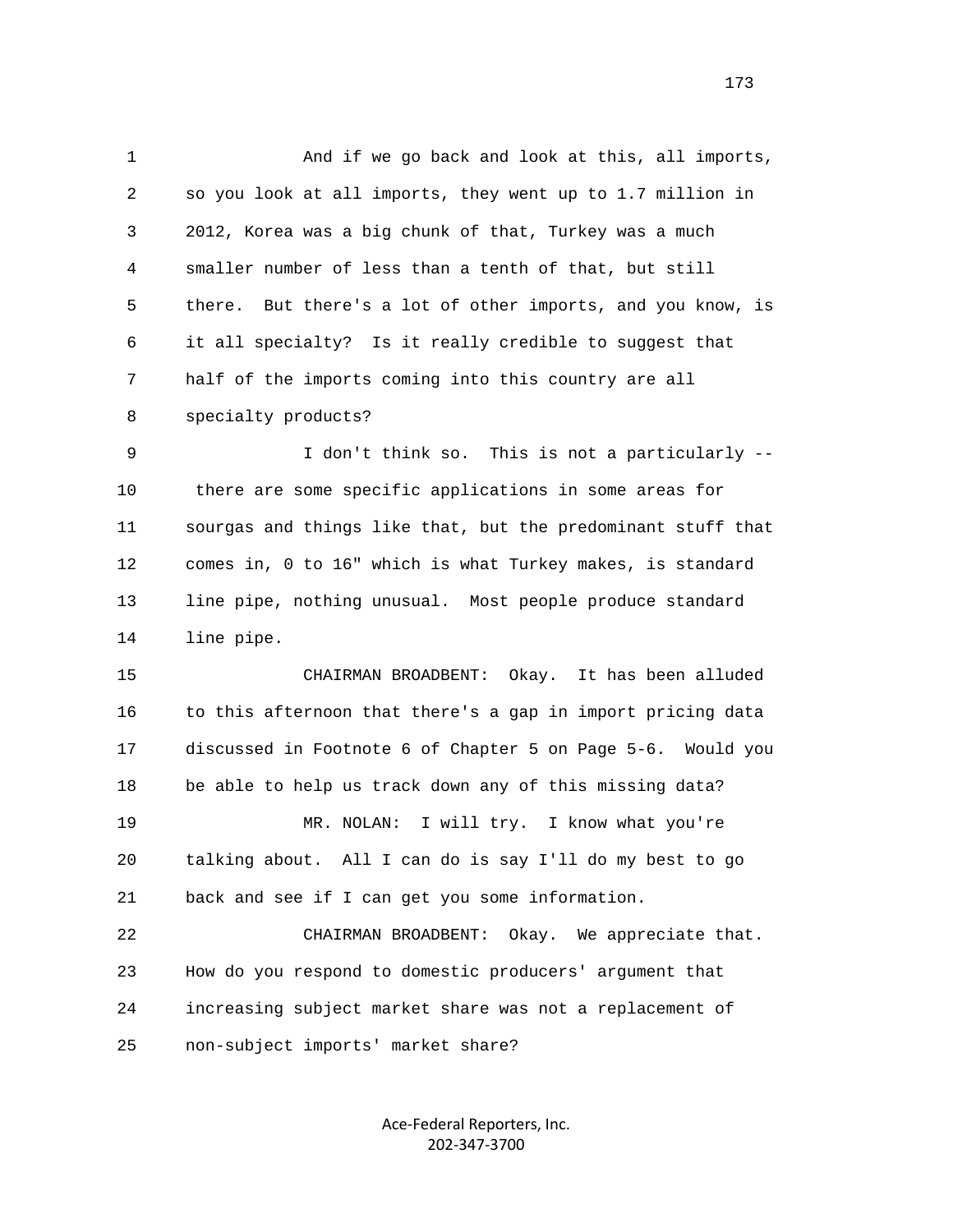1 MR. NOLAN: I think you just have to take a look 2 at the numbers up on the board. I mean, you know, subject 3 imports in 2011 and 2012 are not that far off, but in all 4 imports, non-subjects were reduced when subjects came in. I 5 think there was a clear replacement with a lot of that going 6 on. If you just look at the data on the staff report, it 7 pretty clearly indicates that a lot of non-subjects got 8 replaced with subject. Of course, most of that was Korean. 9 CHAIRMAN BROADBENT: Okay. How do you account 10 for the increase in the industry's COGS to net sales ratio 11 over the POI? 12 MR. NOLAN: I don't. I don't have an 13 explanation for that, and honestly, it doesn't make sense to 14 me. When you are faced with the single raw material that is 15 the principal element of the product which is 60, 70% of the 16 cost of the product is one material, hot-rolled coil. 17 And hot-rolled coils go down 30% in a year, and 18 your cost of goods sold don't go down at all? That's some 19 pretty artful dodgery accounting as far as I'm concerned. I 20 don't know how you can do that. It doesn't make sense to 21 me. 22 CHAIRMAN BROADBENT: I mean, what do you think - 23 - I mean, can you speculate a little bit further? 24 MR. NOLAN: Well, there are ways of looking at 25 this. So, you know, if you have and I'm just gonna put on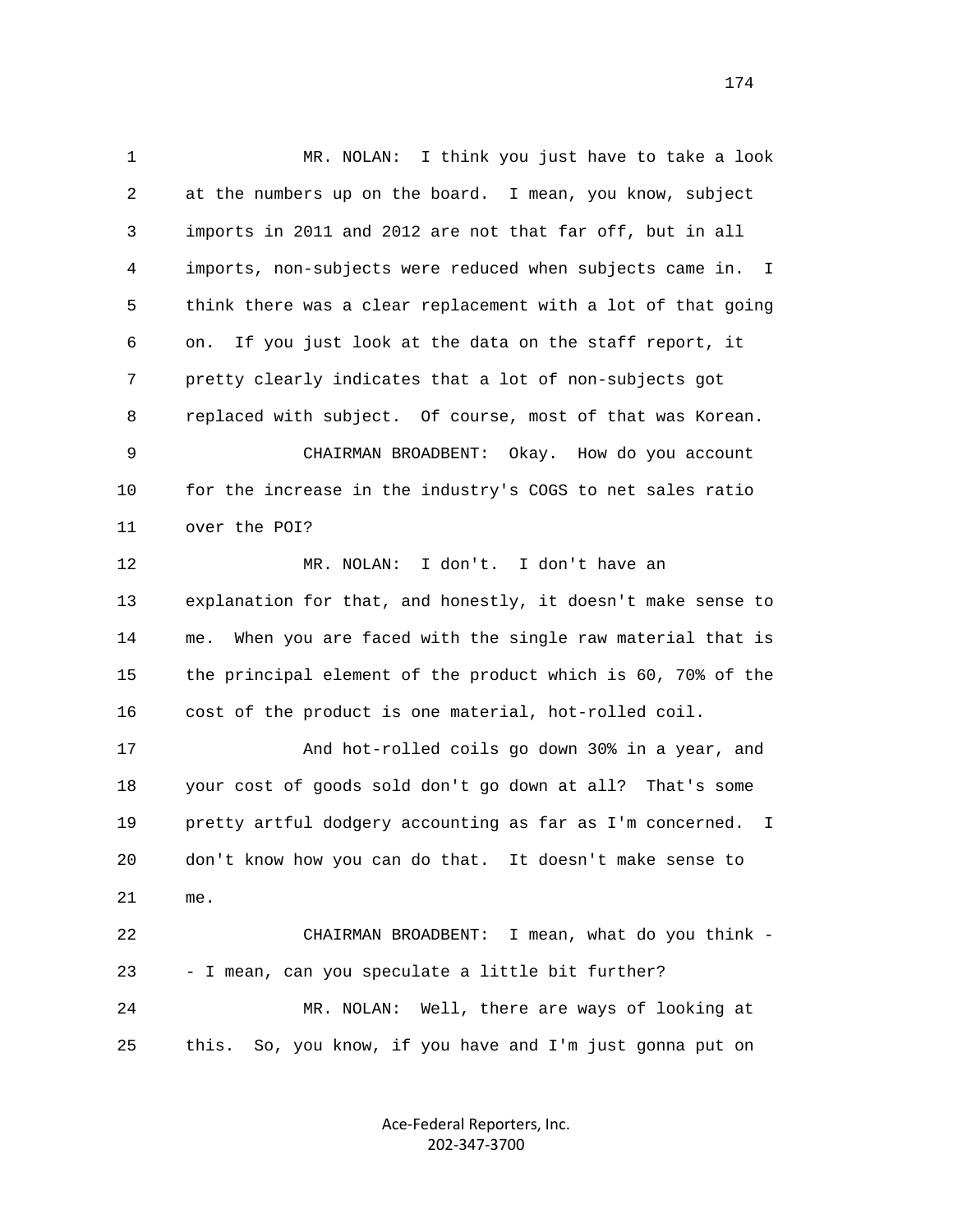1 my account hat for a minute here. If you have raw material 2 inventory and you bought it on Day 1, and that material 3 drops by 20% in Day 3, you just got stuck with some 4 high-cost raw material inventory, but then you have to 5 process manufacturing to the product, and of course, that 6 squeezes your margins, because you got a high-cost raw 7 material with a declining price environment on your hands. 8 However, this is a sustained issue here. This 9 is not some temporal phenomenon. It just seems like it's 10 been there for a while and the drop in hot-rolled coil 11 prices took place over the space of a year. So at some 12 point you would think it would bottom out and I can't see 13 how it accounts for 30% of the difference. 14 This is an inventory cost adjustment. However, 15 if it is some kind of an inventory cost adjustment, that's a 16 cost issue based on demand and getting stuck with material, 17 not imports. It's a different issue. It's them having 18 higher cost inventory on their hands, which they cannot 19 easily get rid of because of demand declining. 20 CHAIRMAN BROADBENT: Okay. How do you respond

 21 to the argument raised this morning that the low prices of 22 natural gas actually led to a rise in consumption of natural 23 gas, as opposed to coal and other products leading to more 24 demand for line pipe in transmission and distribution? 25 MR. NOLAN: I have no doubt that the conversion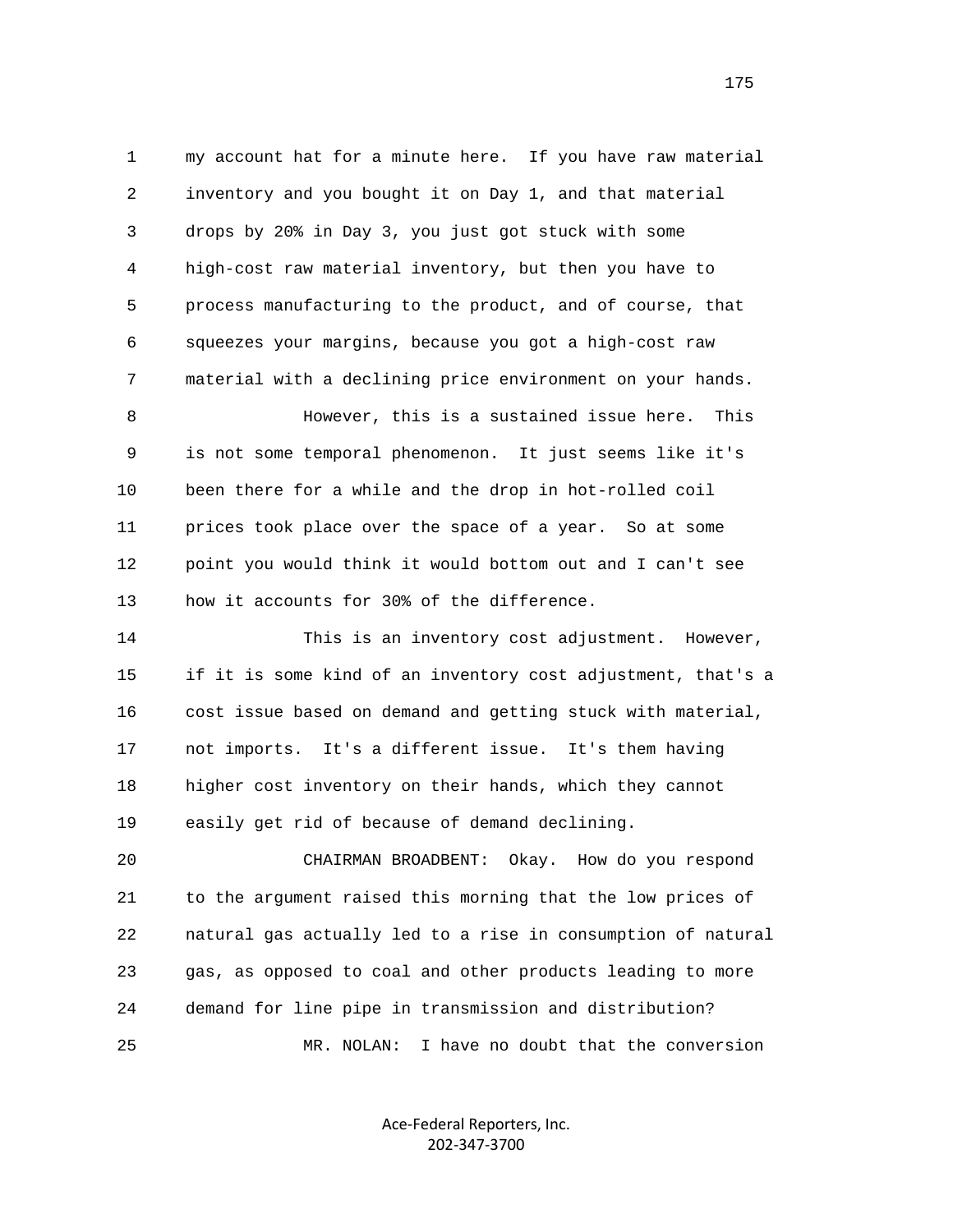1 from coal to natural gas has fueled an increase in the need 2 for line pipe as being used in the natural gas power sector. 3 What size of pipe are we talking about? This case is 0 to 4 24" pipe. If it's above 24" pipe, it's not subject to this 5 investigation. If the pipe we're talking about, which I 6 think is over 24", then we're talking apples and oranges in 7 this room. Because it's not subject.

 8 CHAIRMAN BROADBENT: Okay, all right. I 9 appreciate your answers. I'm getting to the end of my 10 questions, so I will yield at this point to Vice Chairman 11 Pinkert.

 12 VICE CHAIRMAN PINKERT: Thank you Madam 13 Chairman, and I thank you for being here today, and your 14 willingness to answer our questions. I'm trying to 15 understand your explanation for the jump in subject imports 16 between the interim periods, and I understand your point 17 that well maybe the shipments for early 2015 were set up 18 before 2015, but I don't understand the increase in the 19 absolute quantity between interim 2014 and interim 2015. 20 Why -- what is the underlying phenomenon that 21 would have boosted not just the market share in 2015 of the 22 subject imports, but the absolute amount of them? 23 MR. NOLAN: Good question. So let me go back to 24 these charts here for a second. This is speculation on my 25 part, because we really don't have as good an answer for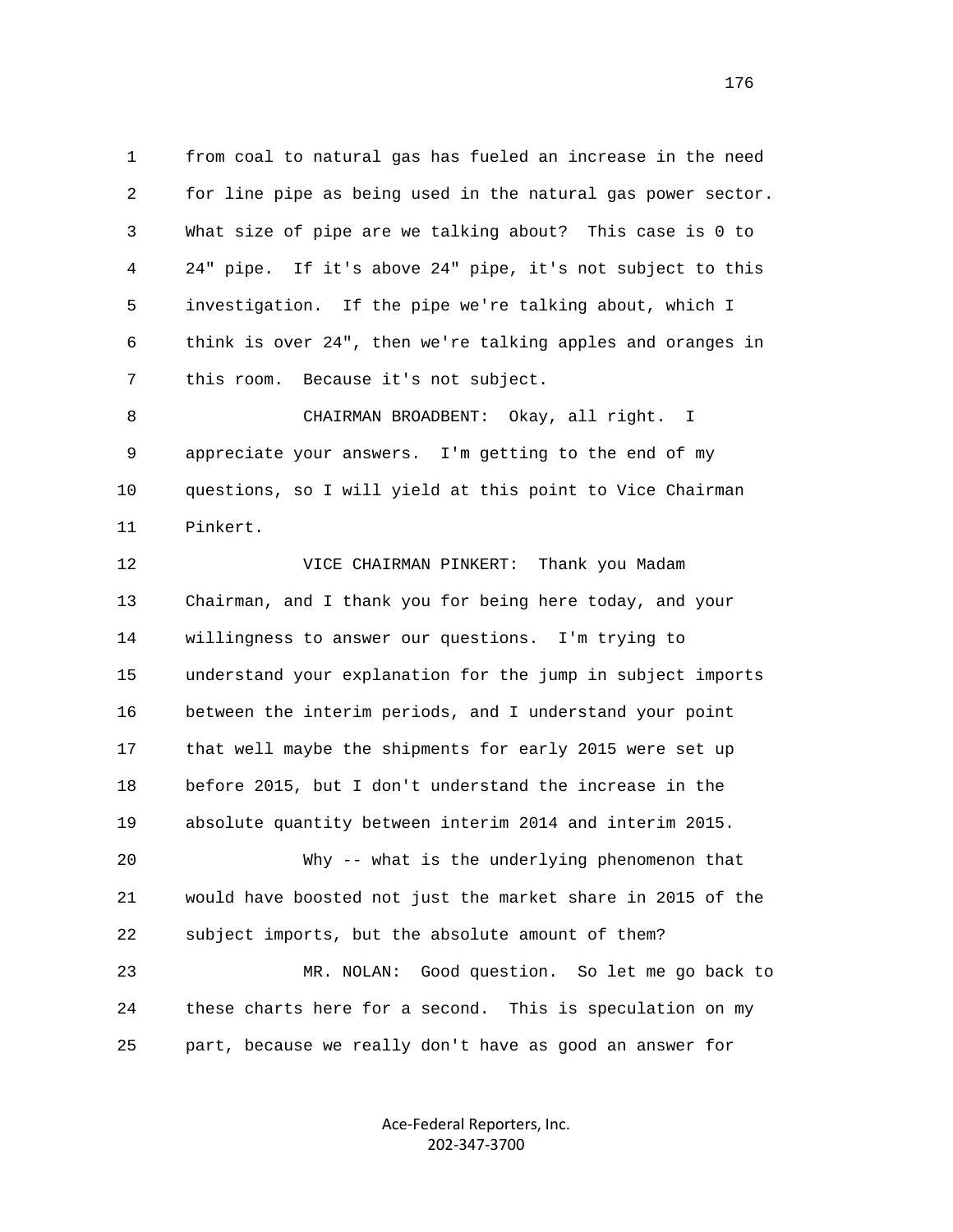1 this, and I wish the Koreans were here to answer that 2 question, because obviously it's much more pertinent to them 3 than it is for Turkey. Just get that one in there.

 4 The characteristic that caused the initial 5 depression in my mind in demand occurred here with the gas 6 rigs. When they went from here down to here, this is all 7 2012, 2013, 2014. It's when the oil rigs where we get the 8 real big exogenous shock here, right, that really kicks it. 9 My surmise, based on just market dynamics are, well this 10 correction has taken place. It stabilized down here so, you 11 know, things are going to get better, and the U.S. industry 12 kept saying this morning well, the line pipe industry is 13 getting better. The demand is there; it's getting better, 14 it's getting better.

 15 Well, if that rational or irrational exuberance 16 existed in other markets, they might think well yeah, things 17  $\sim$  ^^^ we're over the hump, so let's jump back in and make 18 some more imports, except for one problem. You start 19 bringing them in, this is March of 2015, right in the middle 20 of the collapse.

 21 So we're talking January, March, May. All 22 during that period, things are dropping like a stone. I 23 don't think anybody predicted that happening. I didn't. 24 I'm not the world's expert. I'm not a brilliant economist, 25 but I can tell you not many people in the industry

> Ace‐Federal Reporters, Inc. 202‐347‐3700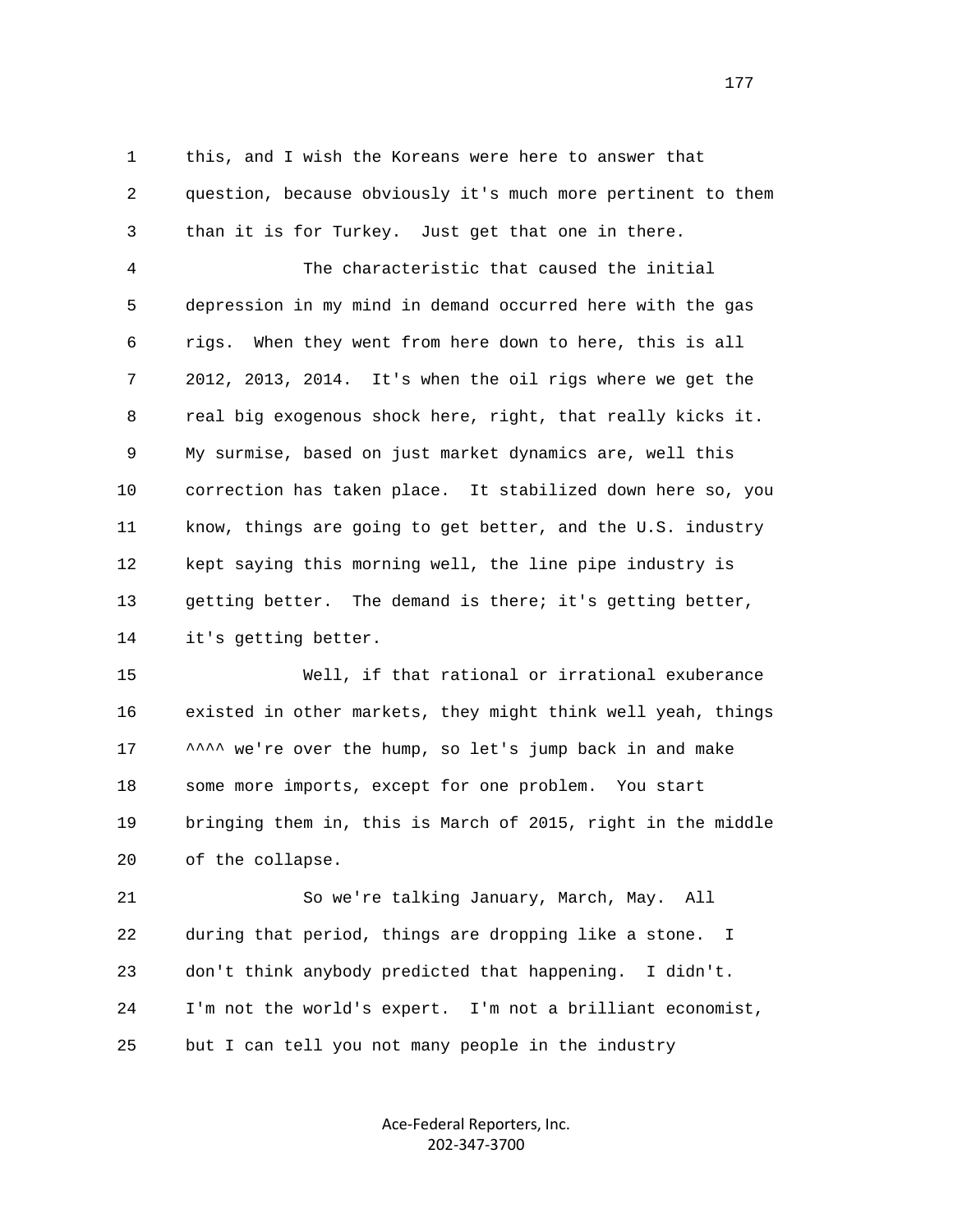1 projected. I was at an API conference last year, middle of 2 the year. People weren't predicting this phenomenon 3 happening. 4 They said oh yeah, there's a little softness in 5 the market and, you know, we've got to get past this, but it 6 will get back to normal, and then the bottom fell out and we 7 hit \$40 a barrel oil. 8 VICE CHAIRMAN PINKERT: Thank you. Now you 9 heard the discussion on the earlier panel about the 10 phenomenon of subject import pricing leading down the 11 domestic prices during various parts of the Period of 12 Investigation, and I want to direct your attention to the 13 early part of the period and the very latest part of the 14 period. 15 In other words, the 2013 time frame and the 2015 16 time frame, and tell me whether in your view, the subject 17 import prices are leading down the domestic prices. 18 MR. NOLAN: No, I do not believe they are 19 leading down domestic prices. I think the U.S. industry was 20 in charge of the pricing patterns occurring at that point in 21 time, and I think the U.S. industry was coming to the grips 22 with the realizing that demand is dropping quickly and the 23 market's just drying up, and that's going to affect prices. 24 Because it happened both in 2013. So in 2012, 25 we have the spike, then we have the drop, immediate drop,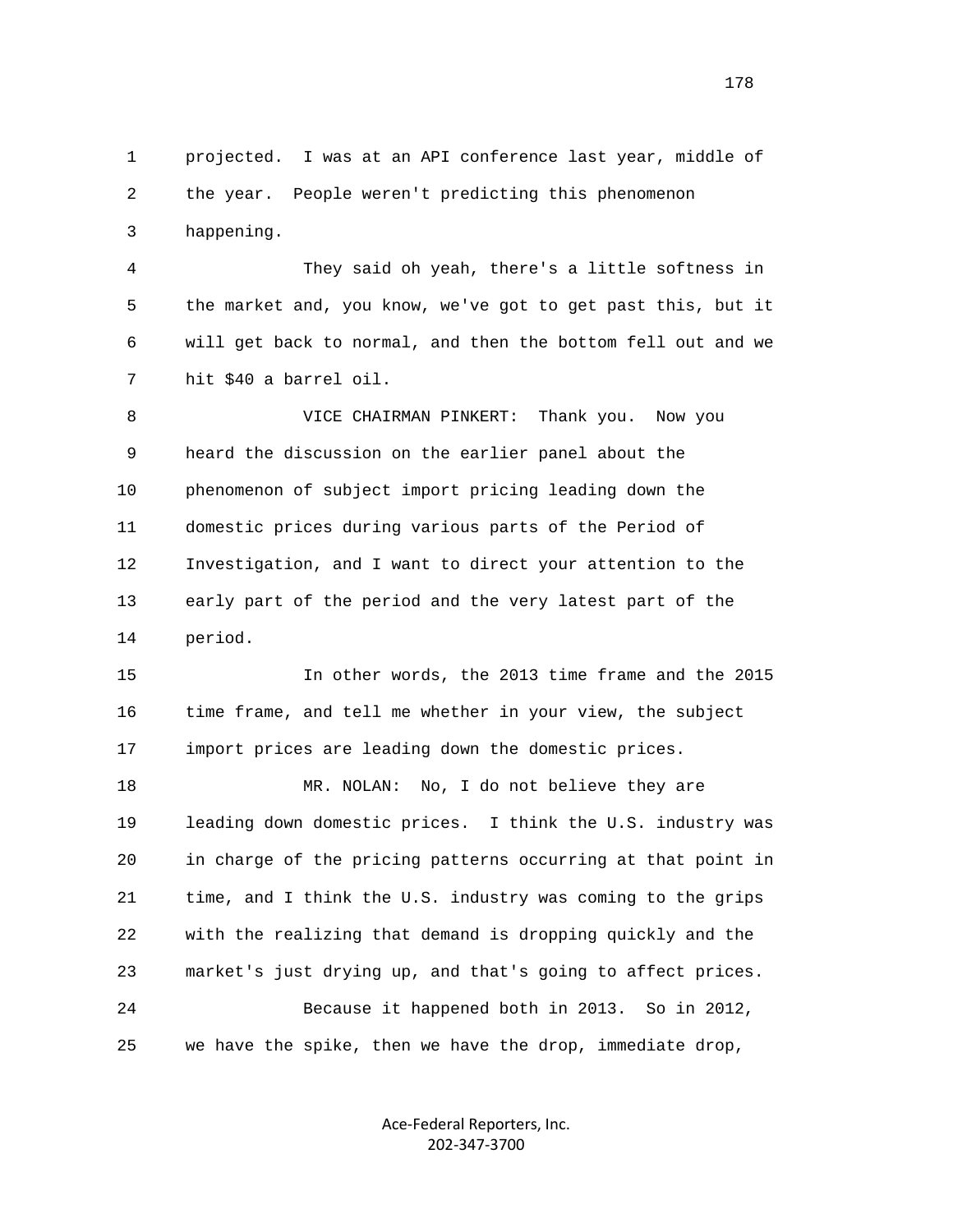1 which causes the U.S. producers to go uh-oh, demand's 2 dropping, we're going to have to adjust. Then you have 3 2015, again drop, right. I honestly think the statistics 4 that the Commission has right now do not reflect properly 5 what has gone on in the demand collapse in 2015.

 6 That trend is far more stark than the one we had 7 in 2013, and yet the data isn't here yet to tell us what 8 really is going on. I can tell you what's going on in the 9 field is it's bad. It's really bad out there, and I feel -- 10 I can feel for the U.S. industry on this, because it is not 11 a pleasant place to be right now. It is not an easy thing 12 to deal with. We have a very bad recession in the energy 13 industry that we're dealing with, particularly on the 14 services side, and that affects line pipe, it affects OCTG, 15 it affects all the guys that drill the wells, you know, 16 people getting laid off.

 17 It's a truism, and that's the part where we're 18 having to deal with, and line pipe's just part of that 19 problem, part of the equation, and they're suffering with 20 everybody else in the energy industry.

 21 VICE CHAIRMAN PINKERT: What I'd ask you to do 22 for the post-hearing is look at the pricing product 23 information in the staff report, and look at that gap 24 between the subject import pricing and the domestic pricing, 25 and help me to understand what's happening early in the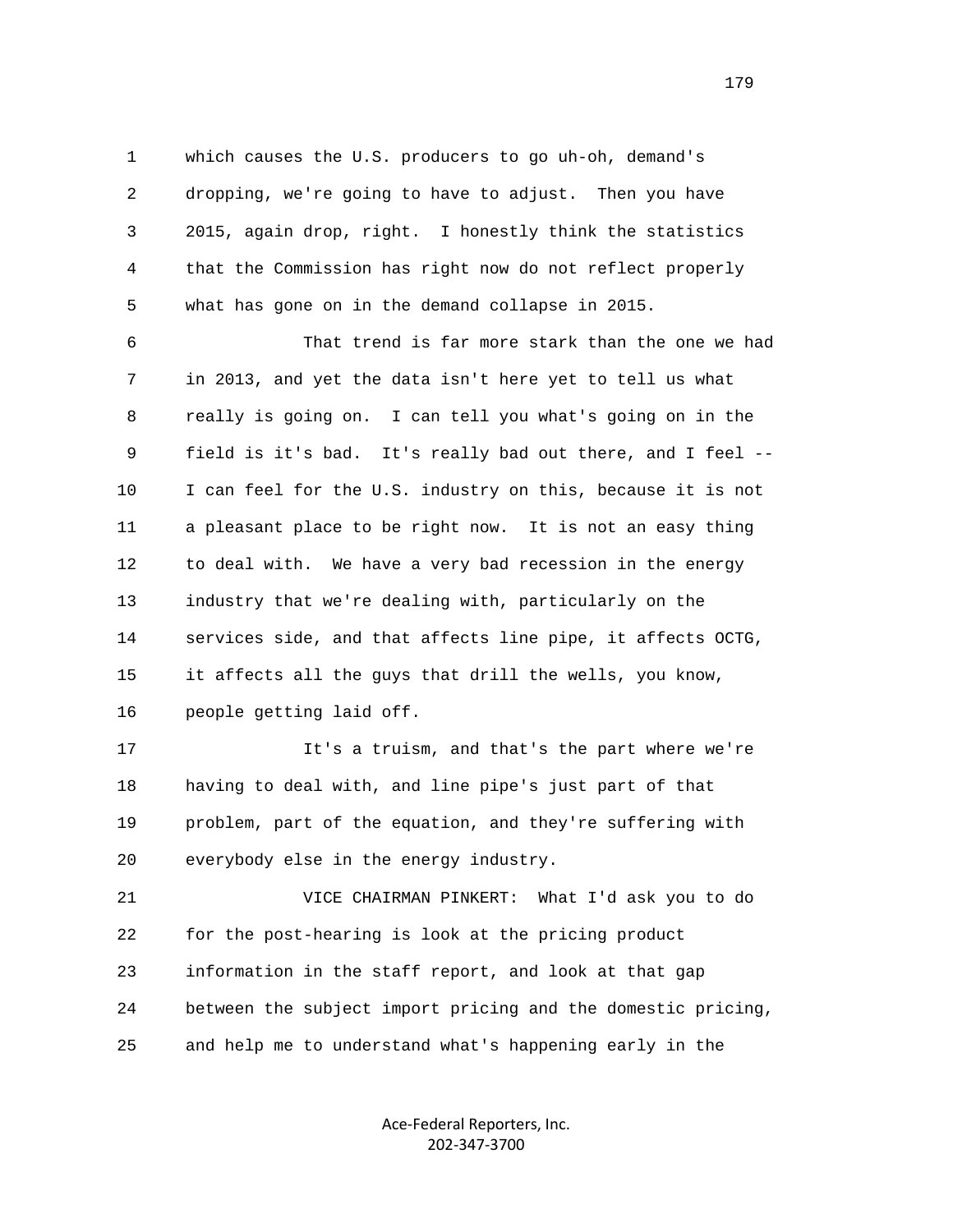1 period, when it seems that subject import pricing is leading 2 down U.S. prices, and then at the end of the period, where 3 again it seems that subject import pricing is leading down 4 U.S. prices.

 5 Then I have the follow-up, which is if in fact 6 it is the case that during those two time frames, subject 7 import pricing is leading down U.S. pricing, what am I to do 8 with 2014?

 9 MR. NOLAN: I'll take that up in the 10 post-hearing. You asked a multi-part question and it's very 11 challenging, yes.

 12 VICE CHAIRMAN PINKERT: Thank you. I appreciate 13 your willingness to address that during the post-hearing. 14 Now another question, and you've already touched on this in 15 your answers to questions. But just as a general matter, 16 when raw material pricing is declining, it is reasonable to 17 expect a one to one pass-through from raw material prices to 18 the prices charged for the finished product?

 19 MR. NOLAN: It depends a little bit about the 20 market, where the market is, right? I mean there will be 21 instances where an industry is able to actually increase its 22 margins some, because it can keep the prices a little higher 23 and the spread gets wider. I think what's more normally the 24 case is the spread tends to narrow more in an industry, and 25 as it narrows, it definitely squeezes the profit margin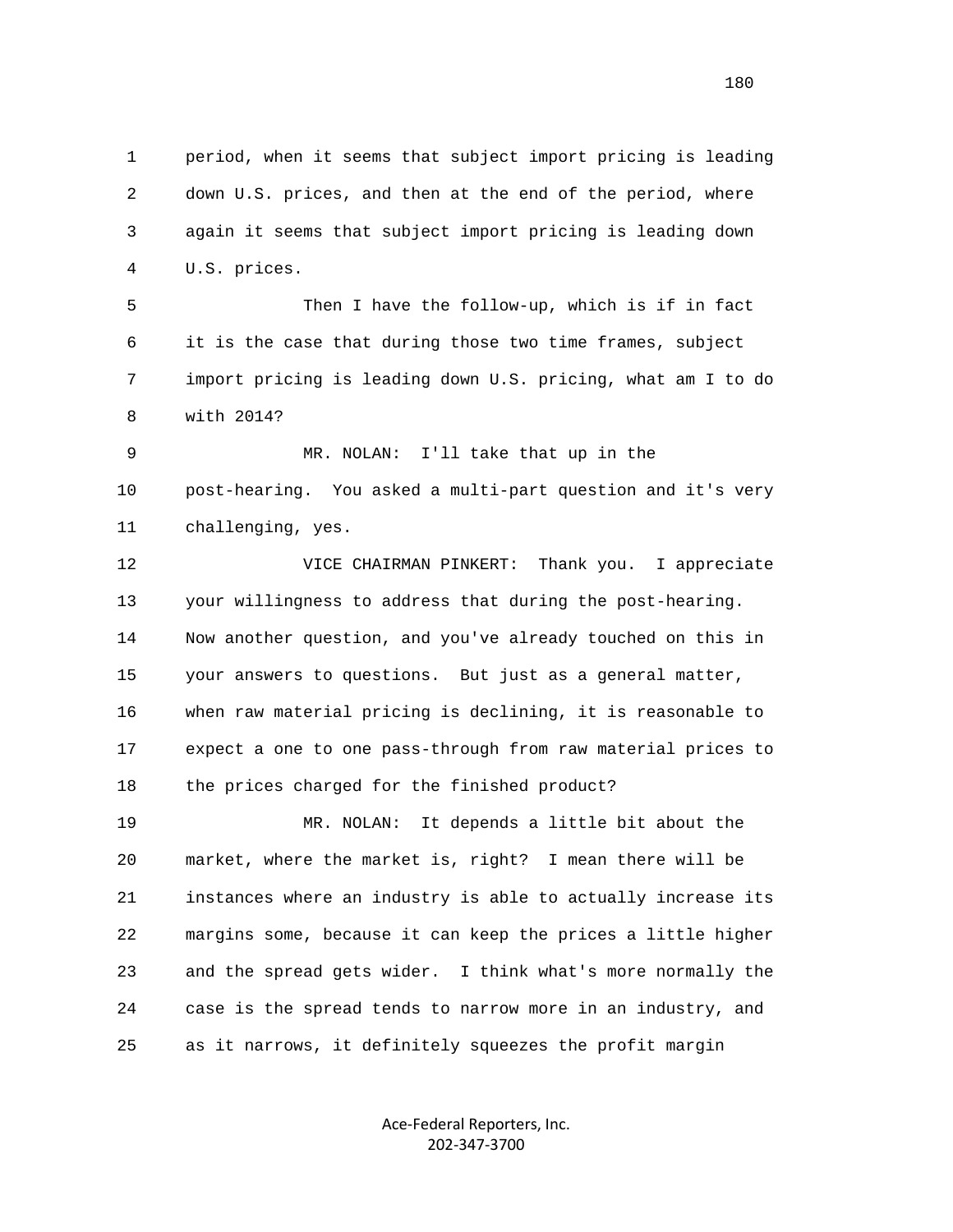1 because, you know, customers are not stupid in the industry. 2 They're looking at this thing, well you know, 3 coil prices just went down ten percent. Why don't you give 4 me a ten percent discount on that? Well, we can't do that. 5 Maybe we'll give you a five percent discount. But 6 something's going to have to give, because the market is 7 watching all of this activity and market knows, the 8 consumption part of the market knows that your principal raw 9 material just when down in price. 10 And you could say well, we're stuck with some 11 high cost inventory raw material for some period of time. 12 Okay. That works for maybe a month. But after that, it's 13 got to give, and my question is why hasn't it? I don't --

 14 I'm perplexed honestly by it, because it should have 15 happened. Economically, from an accounting standpoint, from 16 a demand-supply standpoint, it should have made an 17 adjustment of some size, a lot more than what we've got.

 18 VICE CHAIRMAN PINKERT: Well, help me with the 19 economics on that. If the market is declining, there's 20 declining demand in the market, and you tell me what your 21 assumptions are regarding demand elasticity, but whatever 22 they are, you may have relatively inelastic demand and 23 declining demand in the market. So what is the result from 24 the point of view of the pricing of the finished product? 25 MR. NOLAN: Okay. So there's two points to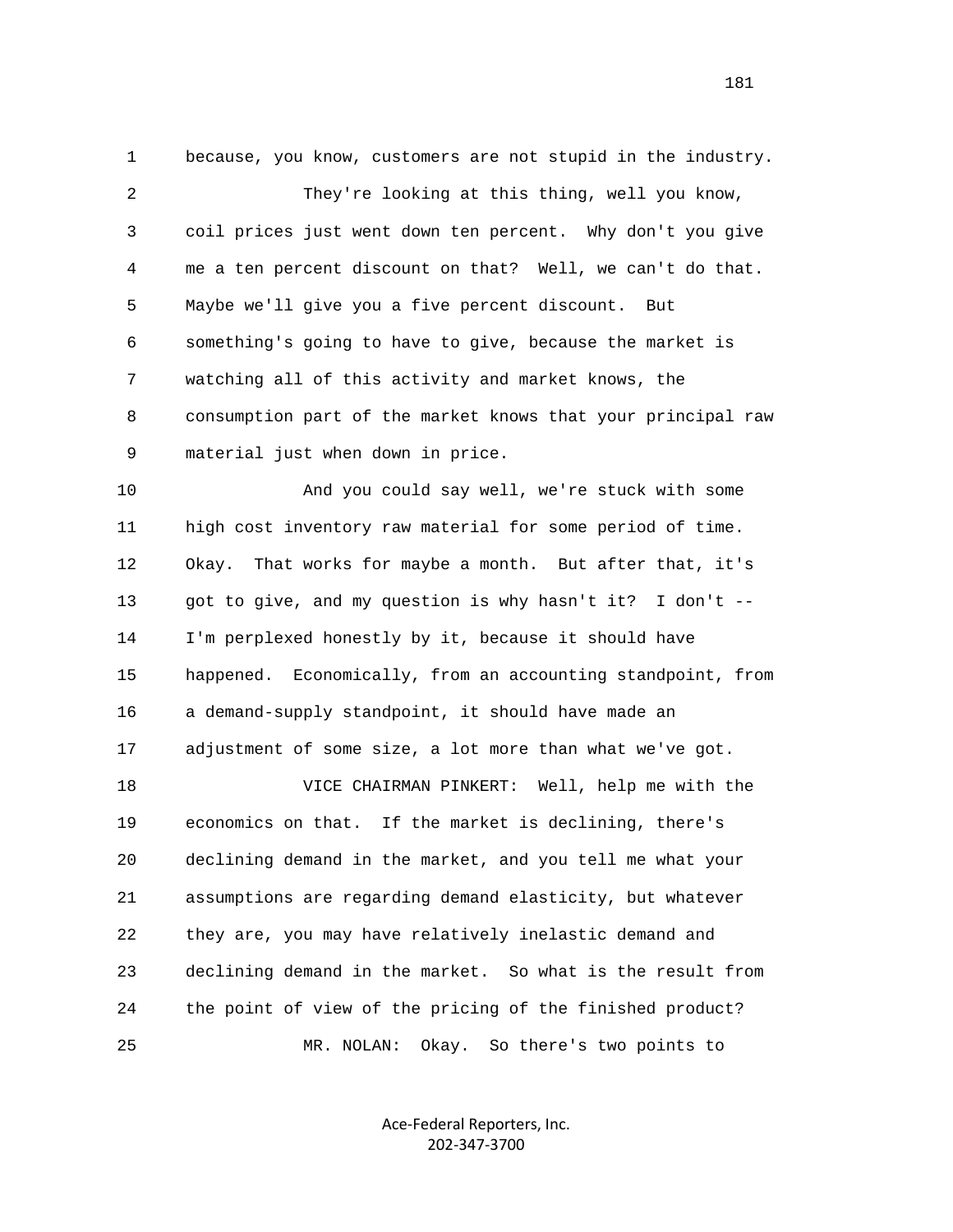1 that. One, if you look at the staff report data, it 2 suggests that, particularly in 2014-2015, the AUVs for the 3 U.S. industry did not change all that much, didn't go down 4 very much. So they stayed relatively stable.

 5 During that same period of time, we got a huge 6 drop in raw material costs, and yet the reported cost of 7 goods sold doesn't go down. If the price remains relatively 8 stable and your cost of goods sold doesn't change, I can see 9 you've gotten squeezed. But the economics of this would 10 dictate at some point the cost of goods sold should be going 11 down, unless something else is causing it not to go down.

 12 It's not because hot-rolled coil prices haven't 13 gone down, because you could see it in the market. They 14 were dropping. So what else is causing that to happen? 15 Unless you can explain to me that, you know, we have a high 16 cost inventory or there's some other exogenous factor that 17 hasn't been accounted for or hasn't been discussed today at 18 all, as far as I've heard, then logic would dictate your 19 hot-rolled coil prices should have gone down somewhere 20 between 1 and 29 percent.

 21 I don't care. Maybe make it ten percent, make 22 it a third. We didn't see any of that happen. We're still 23 dealing with a cost of goods sold that's as high as it was a 24 year earlier almost, if not higher, and with prices that on 25 net haven't changed very much. Doesn't suggest the pricing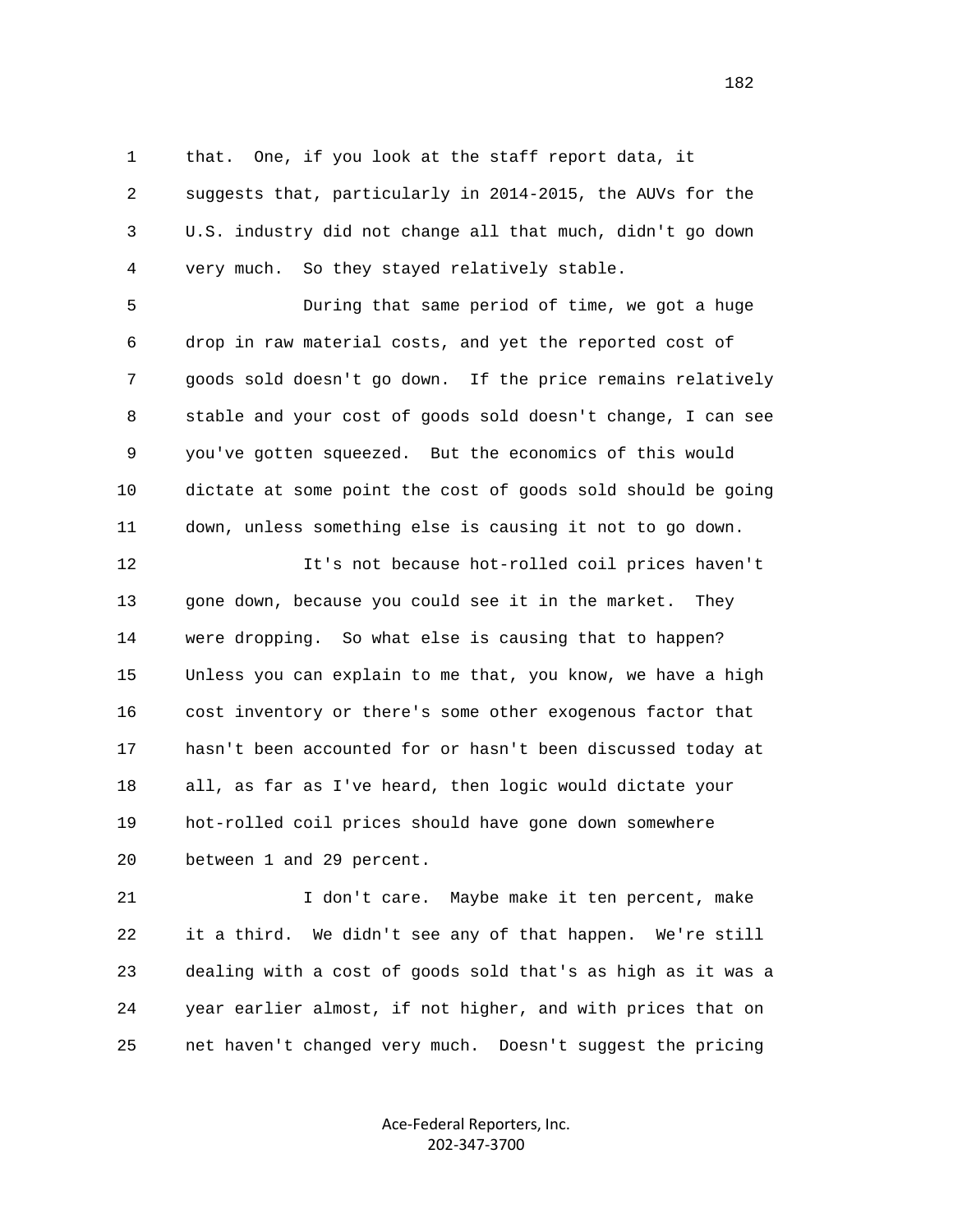1 is the issue; it suggests that nobody's buying in the price 2 side, and on the cost side, there's no adjustment for cost 3 of goods sold taking place.

 4 You know, I mean you're looking perplexed at me. 5 I'm looking perplexed back at you, because I can't explain 6 this phenomenon. It should go down, cost of goods sold. 7 It's not a price issue; it's a cost issue.

 8 VICE CHAIRMAN PINKERT: Well thank you. I 9 would invite you and the Petitioners to address the 10 economics of this issue further in the post-hearing. I 11 appreciate your answers.

 12 CHAIRMAN BROADBENT: Commissioner Williamson. 13 COMMISSIONER WILLIAMSON: Thank you, Mr. Nolan. 14 Thank you for coming this afternoon. I'm going to go back 15 to the same thing my colleagues have done, but maybe in a 16 slightly different -- track slightly differently. This 17 morning, Petitioners gave us several reasons why the rig 18 count is not a reliable indicator of demand. 19 They mentioned, for example, changing 20 efficiencies, the replacement market, gas and oil 21 transmission projects, and they did say, I think, that it 22 wasn't -- when you're talking about transmission projects, 23 you're not just talking about 24 inches and above, that 24 there's a sizeable amount below 24. I think that was 25 correct. I was wondering do you agree with them on any of

> Ace‐Federal Reporters, Inc. 202‐347‐3700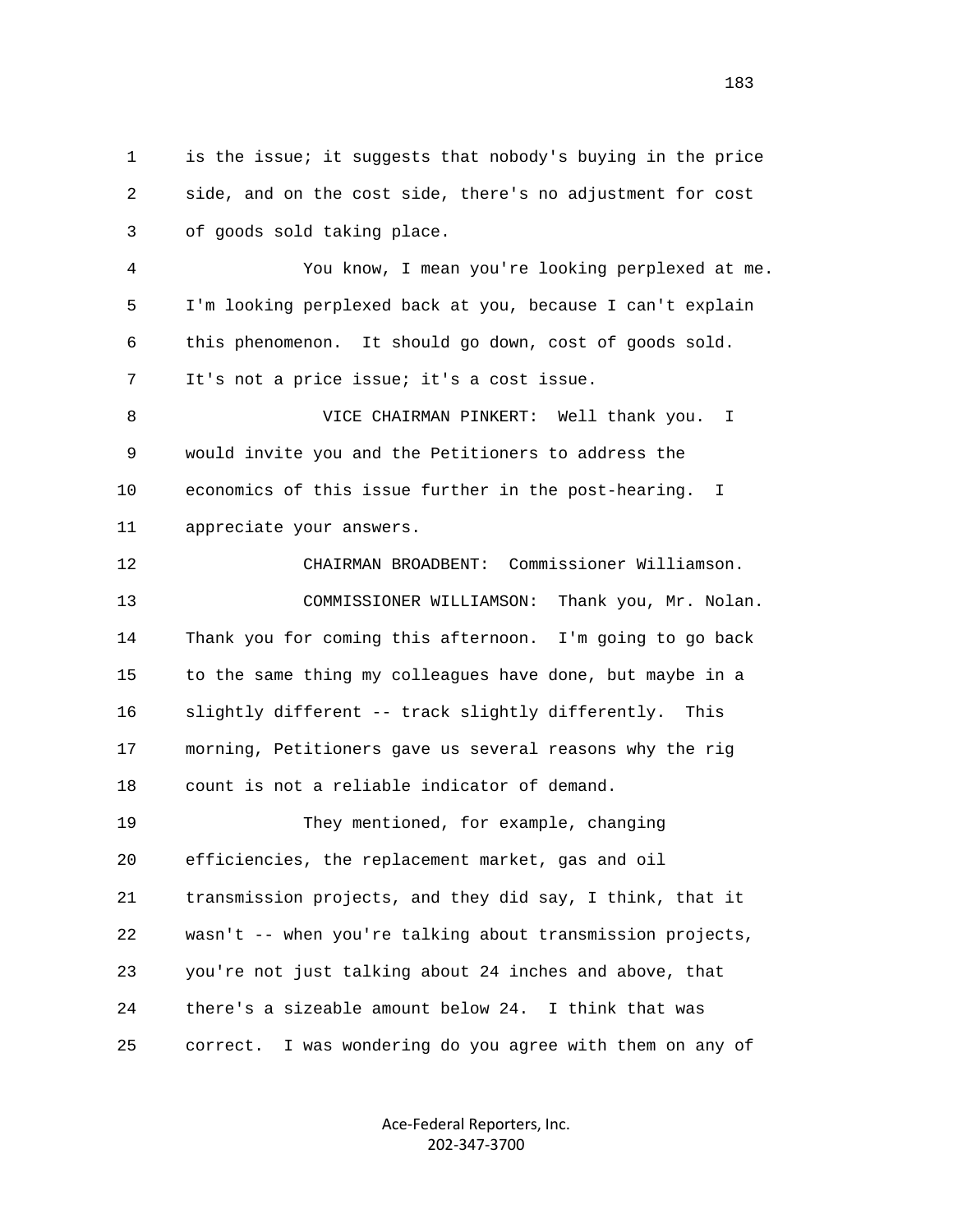1 these points?

| 2  | MR. NOLAN: I disagree with them, that they're               |
|----|-------------------------------------------------------------|
| 3  | trying to divorce the rig counts from it. If you go to any  |
| 4  | survey on demand patterns in the industry, rig counts is    |
| 5  | going to come up. Everybody uses that as an indicator of    |
| 6  | health of the industry. We all do. It's always been that    |
| 7  | way.                                                        |
| 8  | I'm not sure why everybody thinks that's so                 |
| 9  | relevant, and then all of the sudden it's not relevant in   |
| 10 | this one proceeding, because it clearly is viewed that way. |
| 11 | I go back to my original statement, you know. If you use    |
| 12 | production as the --                                        |
| 13 | COMMISSIONER WILLIAMSON: I understand, you've               |
| 14 | repeated it. So you don't need to repeat it again. Here's   |
| 15 | the point.                                                  |
| 16 | (Simultaneous speaking.)                                    |
| 17 | MR. NOLAN: But the rig counts is an indicator               |
| 18 | of activity in the energy sector. It is the primary         |
| 19 | activity --                                                 |
| 20 | I understand that.<br>COMMISSIONER WILLIAMSON:              |
| 21 | We've had innumerable OCTG hearings and all that.           |
| 22 | MR. NOLAN:<br>Right.                                        |
| 23 | COMMISSIONER WILLIAMSON: But your chart showing             |
| 24 | the production of oil kept going up?                        |
| 25 | MR. NOLAN: Yep, kept going up.                              |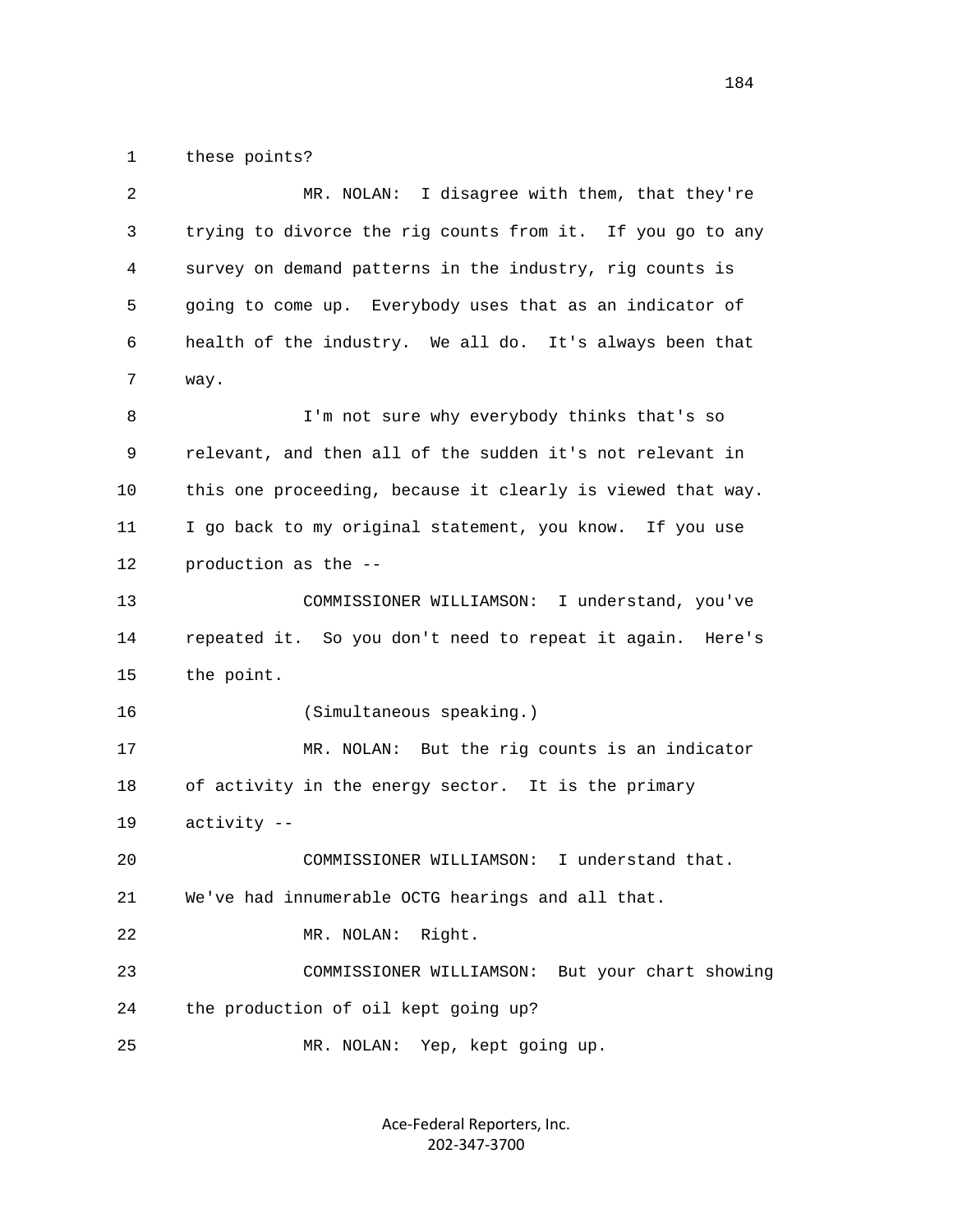1 COMMISSIONER WILLIAMSON: You didn't -- you 2 never talked about production of natural gas, and I was 3 wondering what's the relationship of that to the production 4 of oil, I mean in terms of volume, you know. 5 MR. NOLAN: I'd have to get a chart for that, 6 but I think it's pretty similar. I think gas has gone up 7 quite a bit too in terms of supply. Again -- 8 COMMISSIONER WILLIAMSON: So doesn't that 9 suggest that maybe the arguments that it's not just the rig 10 count have some merit? 11 MR. NOLAN: But okay. So let's take that and 12 spin it back out a little bit. So if in fact production is 13 the driver and production of oil is going up and gas is 14 going up, line pipe demand is flat to going down during the 15 same period of time, this correlation -- 16 COMMISSIONER WILLIAMSON: But it's not going 17 down as fast as your monthly chart shows it going down. But 18 I'm not sure. Is it going down as fast as the rig count 19 went down? 20 MR. NOLAN: I think the rig count has gone down 21 so fast, so quickly in the second -- particularly in 2015, 22 that people haven't really gestated how bad that's going to 23 be yet. 24 COMMISSIONER WILLIAMSON: But you haven't -- I 25 mentioned those things of the efficiencies, the changing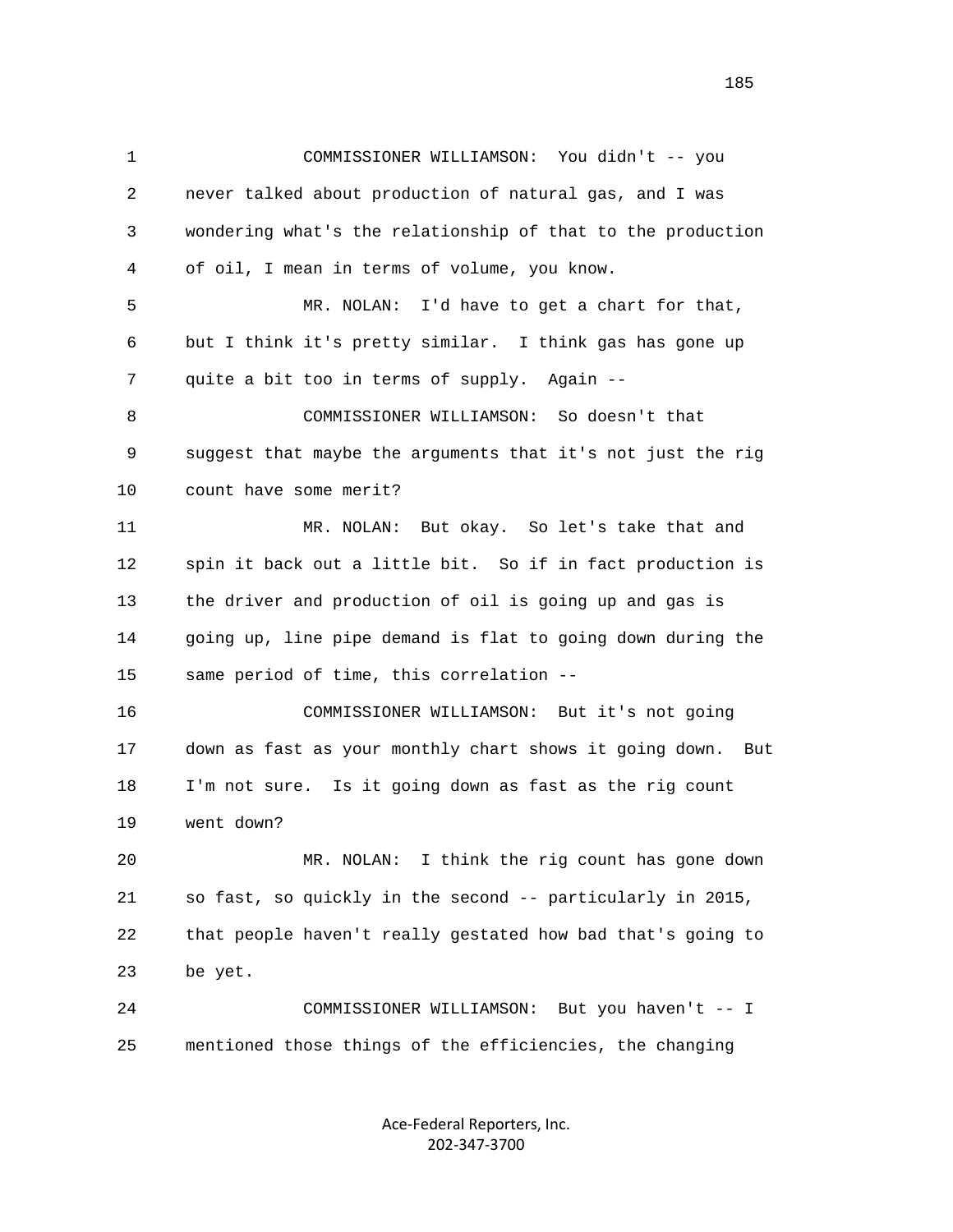1 efficiencies, the replacement market for transmission 2 products, export of natural gas.

 3 MR. NOLAN: Right, and I look at that and I go 4 so if -- and I know, you know. Directional drilling has 5 changed the industry a lot. You can drill in eight 6 different directions from one well now. Before, you could 7 just drill straight down. Now we go this way, this way, 8 this way, all over the place. It's wonderful.

 9 You use a lot more OCTG that way, but you might 10 have one well and one line pipe coming out of that well 11 instead of 20 wells with 20 line pipes coming out of them, 12 right? Okay. Well, if that's the case, then why did we 13 have a spike in demand with the shale oil play? Why did 14 2012 go up? Why is this anomaly in the data exist that 15 demand was so hot going into 2011 and 2012, when by the way 16 oil prices were at \$100 a barrel, when by the way rig counts 17 were at the highest level they've been in 10 or 15 years.

 18 Why are these things all happening together if 19 there isn't a correlation between them? And the answer is 20 there is a correlation between them. It's unmistakable.

 21 COMMISSIONER WILLIAMSON: But is the correlation 22 as dramatic as you're suggesting, and this goes to the 23 question of the demand for line pipe?

 24 MR. NOLAN: Line pipe, and I think that's up to 25 the Commission to make that kind of a judgment call. In my

> Ace‐Federal Reporters, Inc. 202‐347‐3700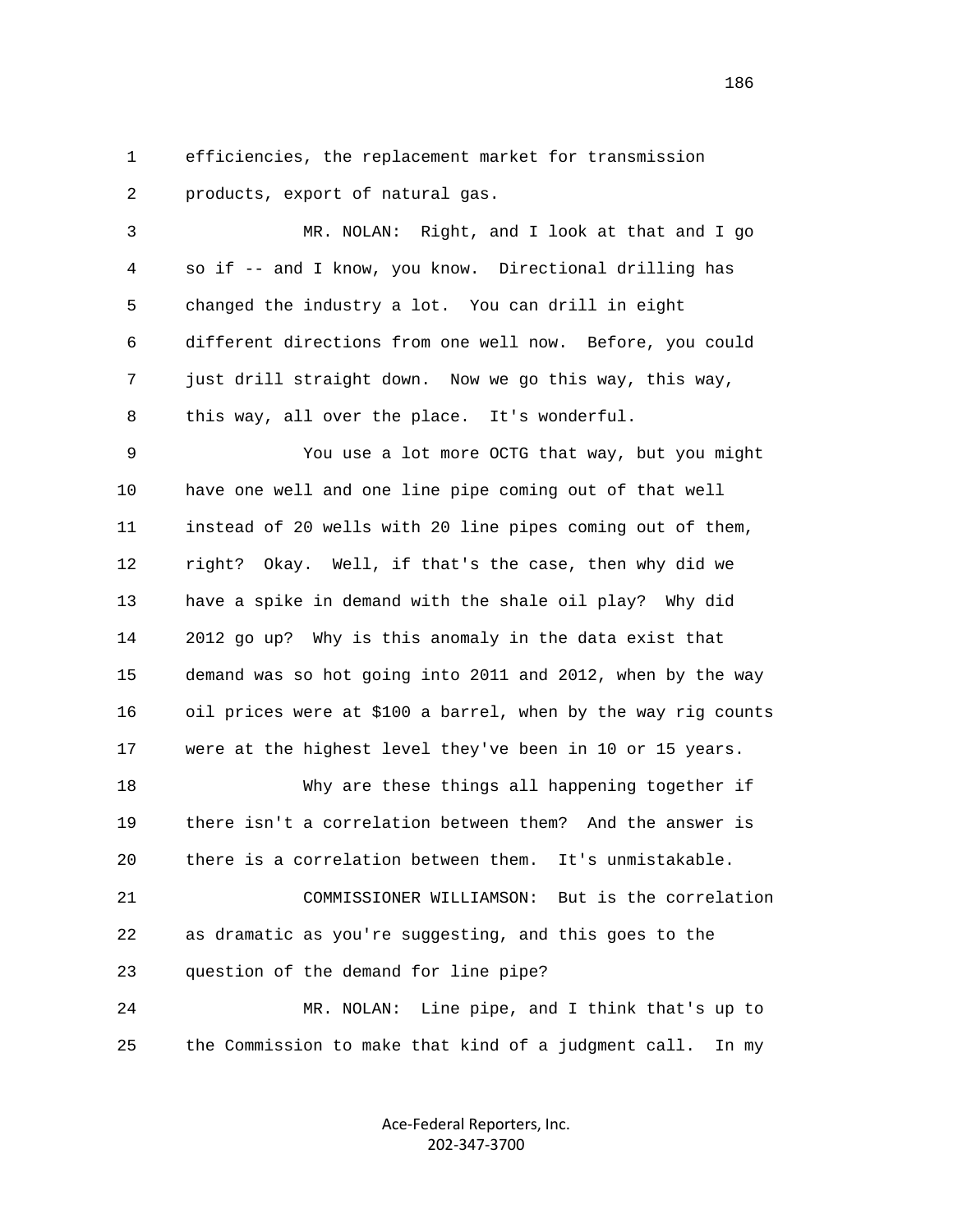1 opinion, it's directly and inextricably correlated. I don't 2 think you can divorce them.

 3 COMMISSIONER WILLIAMSON: But you might give us 4 a little bit more explanation of how we are to take these 5 other factors into account. Basically, you ignored them, 6 and that raises questions -- at least in my mind, that 7 raises questions about, you know, your assertions. 8 (Simultaneous speaking.) 9 MR. NOLAN: And I guess my point 10 is is to me, I'm not ignoring them. I'm treating them as a 11 steady state. The construction sector is there. The 12 natural gas for converting coal fire to gas fired plants is 13 there. It's been there in 2011; it's been there since the 14 Obama administration come in, right? We've been moving away 15 from coal and into natural gas. 16 17 That trend has been there the whole time. To 18 me, that's not an exogenous shock to the system. That is 19 there. What is the exogenous shock that causes all this 20 bloodletting we're going through now? That's the shock, not 21 the natural progression for demand in other parts of this 22 sector. 23 There's only one explanation that causes the 24 great trough that we're into, and this is it. Otherwise,

> Ace‐Federal Reporters, Inc. 202‐347‐3700

25 you know, we're saying that well, those factors overwhelm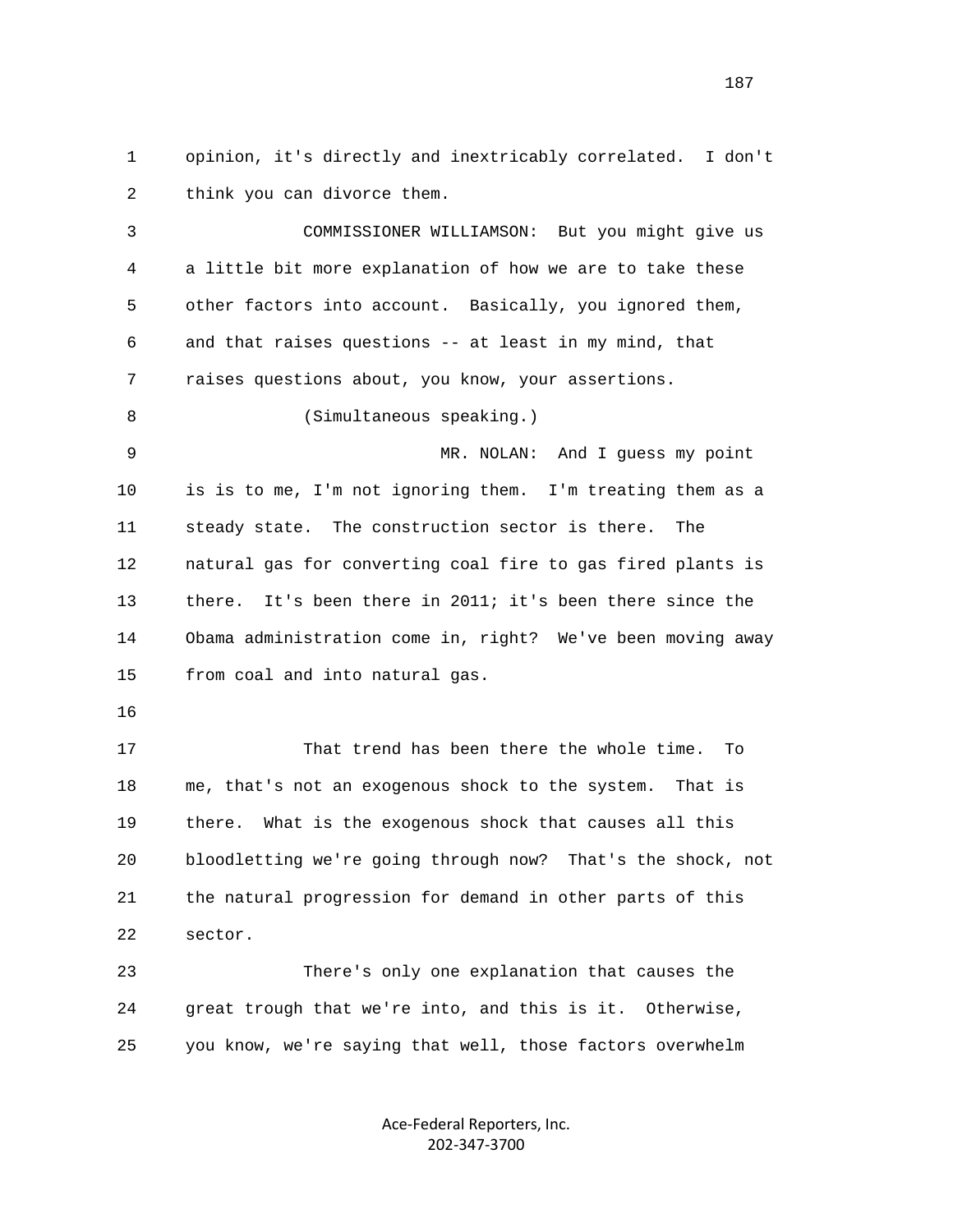1 this one. But those factors haven't changed. Again, what's 2 the delta and what's the constant? The constant is 3 construction industry, conversion to natural gas plants. 4 What's not constant? That, rig counts, energy supply, 5 energy prices.

 6 So I'm not -- I guess my only quibble I have 7 with you is I'm not ignoring it. I'm just -- like because 8 it's steady state, and maybe I need to address this in the 9 post-hearing. But I mean to me, because those elements of 10 the economy are in steady state, that's not where the shock 11 is in the system. That's not where the problem is.

 12 COMMISSIONER WILLIAMSON: Okay. Yeah, I think 13 you do need to address that post-hearing, and also think 14 about the role of imports on this. It's how they've 15 responded to it. In particular, I guess looking at I guess 16 it's Table 7-13 or maybe on page -- on inventory levels of 17 -- yeah. It's page 7-22, Table 7-13, looking at inventory 18 levels and what -- how should we take that into account in 19 thinking about what is happening in 2015.

 20 MR. NOLAN: Well obviously it's -- I've got a 21 public version, so we can't talk about any specifics. 22 That's how I keep myself from doing something stupid in 23 front of the Commission, by not bringing the confidential 24 brief.

25 COMMISSIONER WILLIAMSON: Okay. I think they're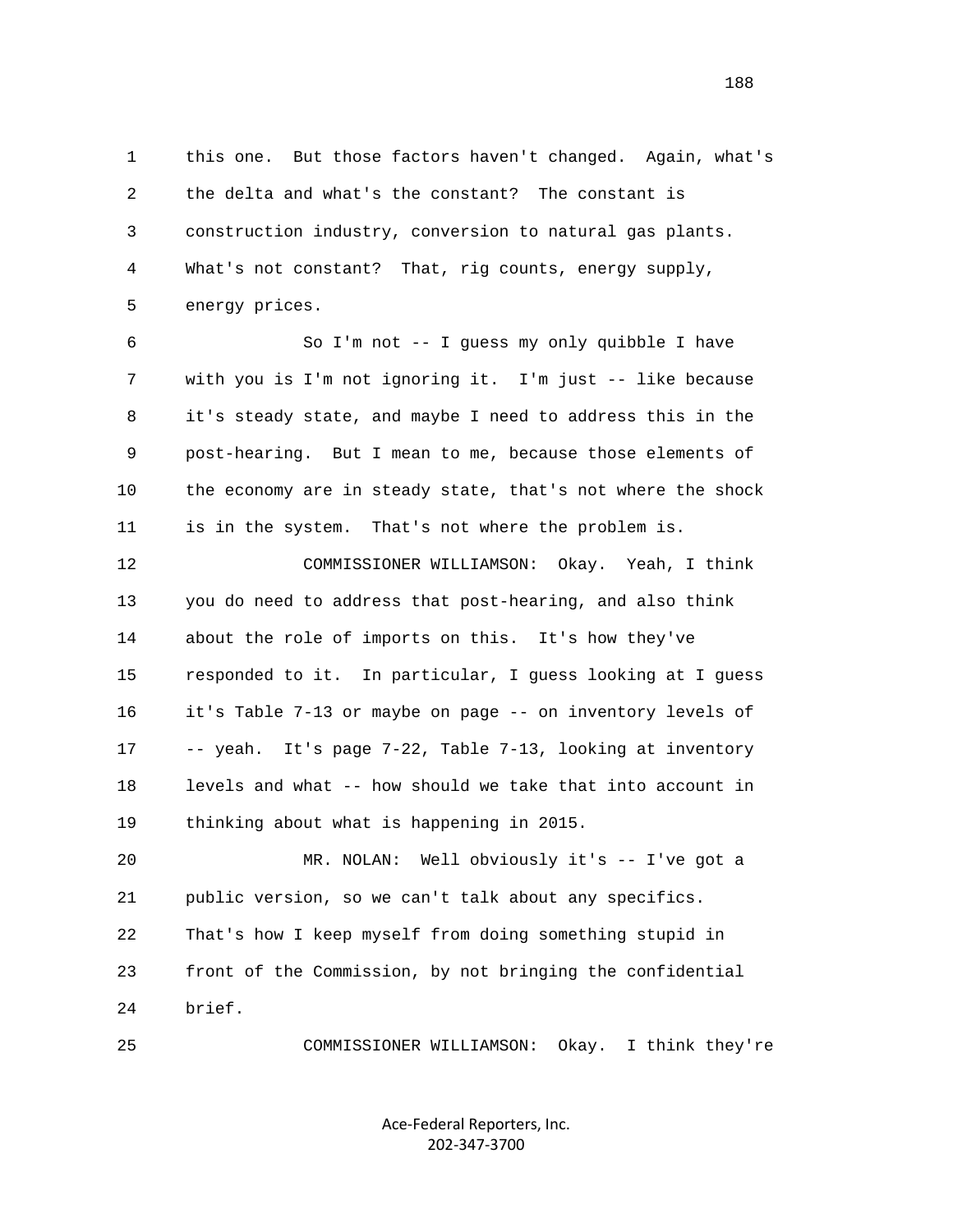1 the same. But anyway, post-hearing, if you could take a 2 look at that. 3 (Simultaneous speaking.) 4 MR. NOLAN: The answer is to the 5 extent inventories are affected, to me it becomes a function 6 of when the market goes down so fast, so quickly, you can't 7 sell it. So you're going to have an inventory build up 8 somewhere. It just -- that's normal behavior. I mean 9 production -- 10 COMMISSIONER WILLIAMSON: You might want to take 11 a look at those inventory build-ups and relate them to your 12 chart here. 13 MR. NOLAN: Okay, got it. 14 COMMISSIONER WILLIAMSON: Because I'm not sure 15 they are related there. 16 MR. NOLAN: Okay. 17 COMMISSIONER WILLIAMSON: Okay. In your brief, 18 you note the impact of collateral damage from declining 19 demand for OCTG. Now a number of the producers this morning 20 say they don't make OCTG, and I wasn't -- doesn't that 21 undercut your argument? 22 MR. NOLAN: Some of them don't, but a lot of 23 them do. So I would suggest that you go through and sort of 24 parse through who has a mill that has both OCTG and line 25 pipe and who doesn't, and how much capacity is devoted from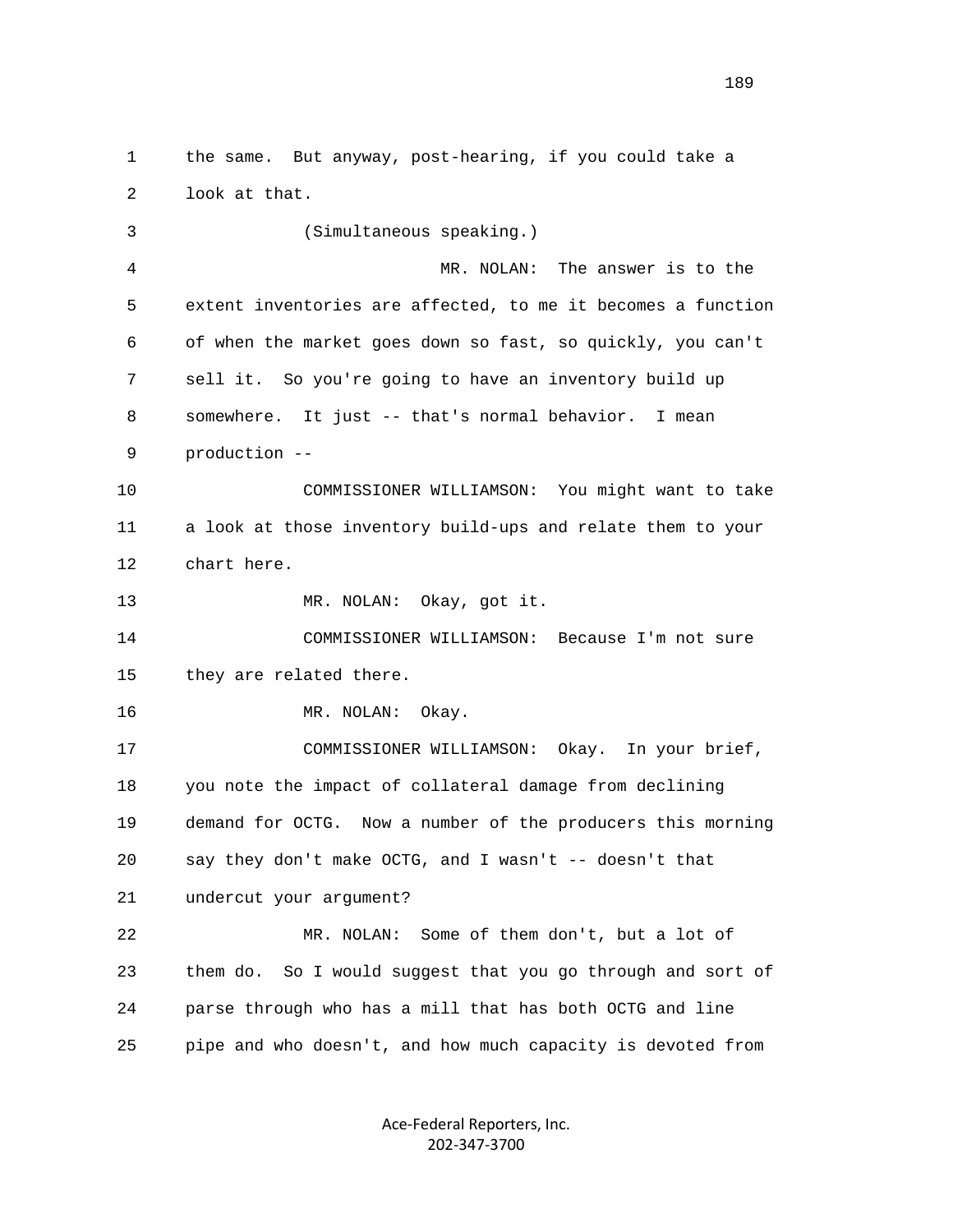1 one to the other.

| 2  | I agree with you. Some of them do, some of them              |
|----|--------------------------------------------------------------|
| 3  | don't. But it does have an impact for those that do, a       |
| 4  | significant impact. But if they don't, if all you produce    |
| 5  | is line pipe, then you've got a unitary product. So when     |
| 6  | the market's down, you're in trouble. If you have a mill     |
| 7  | that takes two products and one's doing well and one's not,  |
| 8  | well you can shift over and make the stuff that's making     |
| 9  | more money for you, except if the other one's in worse shape |
| 10 | than the first one.                                          |
| 11 | So either way you look at this, you're either in             |
| 12 | line pipe, which is in a demand, depression or recession,    |
| 13 | and you're in OCTG and line pipe, which is both in the same  |
| 14 | boat, which is just as bad if not worse.                     |
| 15 | COMMISSIONER WILLIAMSON: Okay. So either way,                |
| 16 | you would -- is it reasonable to conclude that the domestic  |
| 17 | industry is vulnerable to material injury, as a result of    |
| 18 | the declining ability to respond to import competition?      |
| 19 | MR. NOLAN: I would say that the U.S. industry                |
| 20 | has had its share of suffering to deal with. I guess the     |
| 21 | question is, you know, does that rise to a level of          |
| 22 | vulnerability that you need to take legal cognizance of in   |
| 23 | this proceeding and in this investigation?                   |
| 24 | You know to me, the injury, if any, that has                 |
| 25 | occurred here is a result of a demand collapse, as opposed   |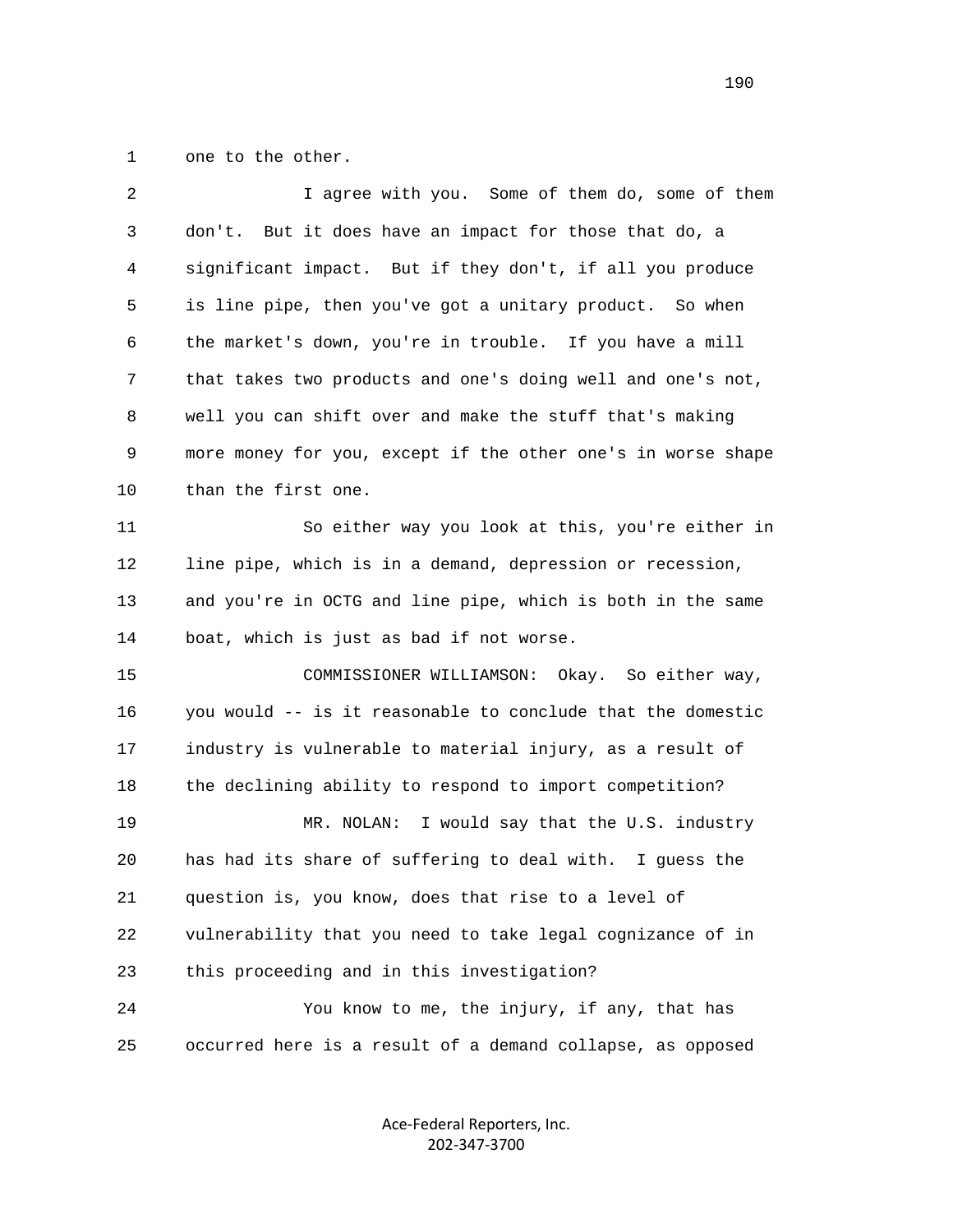1 to -- and you've heard me; I've gone -- bored you to tears 2 with what I've been saying this afternoon. So you know 3 where I'm coming from. 4 I think that's the cause of it, and I don't 5 think this industry is going to come out of where it is 6 right now until we come out of that demand situation we're 7 in right now. I don't think -- you can't give relief for 8 what they have a problem with right now. 9 COMMISSIONER WILLIAMSON: Okay. That's enough 10 questions for now. Thank you. 11 CHAIRMAN BROADBENT: Commissioner Johanson. 12 COMMISSIONER JOHANSON: Thank you, Chairman 13 Broadbent, and Mr. Nolan, thank you again for appearing here 14 today. I know this is -- you're keeping busy. 15 MR. NOLAN: Daniel in the lion's den. 16 COMMISSIONER JOHANSON: Okay. Well, maybe not 17 quite that. 18 MR. NOLAN: Nice lions. 19 COMMISSIONER JOHANSON: Okay. We're nice lions. 20 Do you dispute the implication made by Mr. Schagrin on page 21 two of his brief that recent OCTG orders have imperiled 22 Korean and Turkish industries to shift to line pipe exports? 23 MR. NOLAN: No, I don't believe that's correct. 24 But I would have to address more specifically in the 25 post-conference. These are -- they're different, and you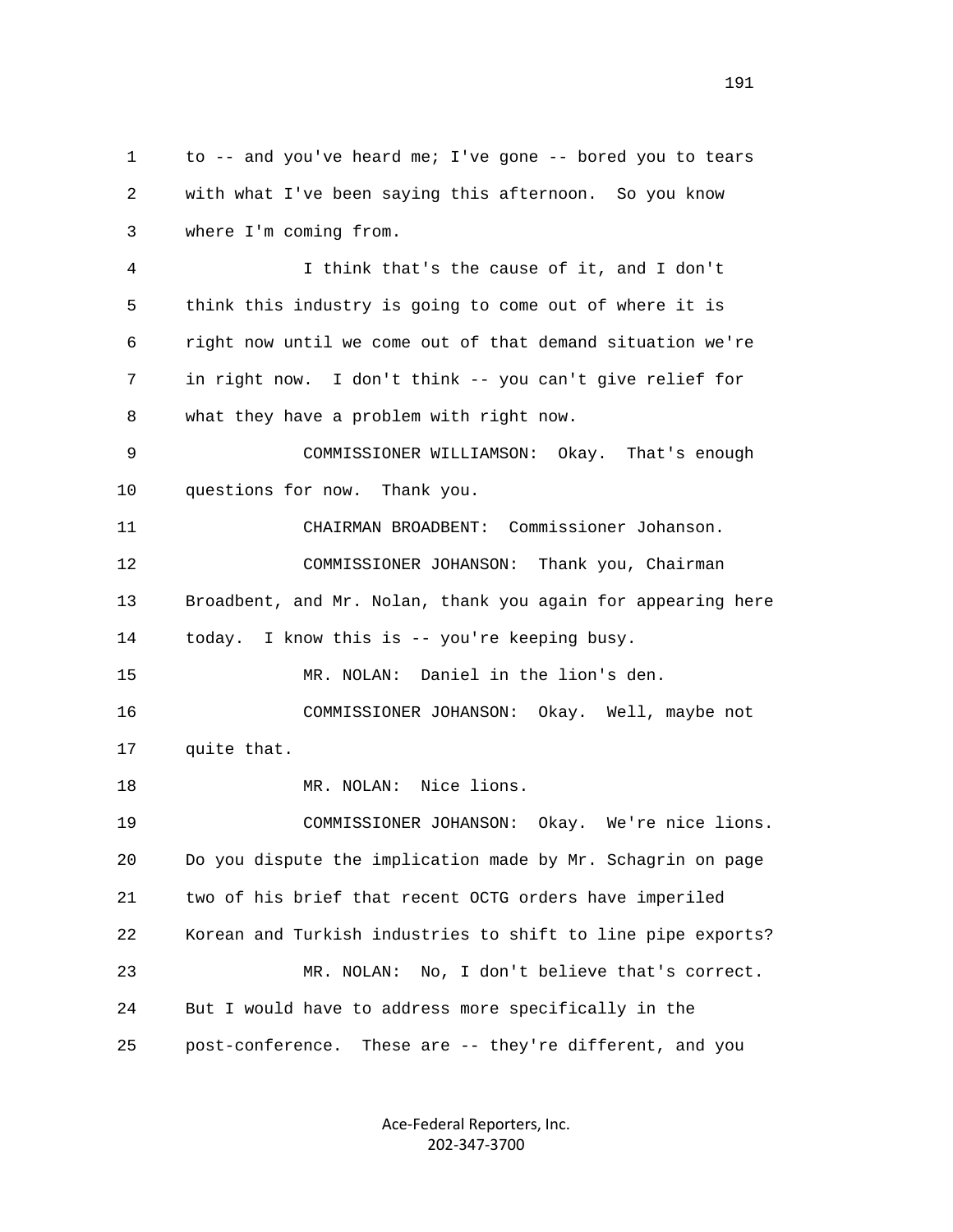1 know that the big OCTG producer, which was in the OCTG case, 2 Borison, has now got a mill in the United States in Texas. 3 So they're basically here now. They have elected to move 4 here to produce, which probably wasn't the smartest decision 5 given where the market is right now.

 6 But I will say this, and I don't know. I think 7 I put in -- I may or may not have put an exhibit on this. 8 If you read about what's going on with that mill in Texas, 9 it's got a six month backlog of orders. That's pretty 10 strange, given where the industry is in general, that that 11 mill is doing so well. The question is why is that mill, 12 and this is not line pipe; this is OCTG.

 13 But why is that one mill that the Turks opened 14 in the United States doing so much better than the other 15 mills, and it could be because they're more competitive, 16 both on price and on service. My only end point with that 17 is this is what Turkey is known for. Turkey, on the energy 18 area, is an exporter. I'm not going to try to tell you that 19 they're not. That's what they do.

 20 But they're really good at it, and they're 21 really good at supplying a large number of markets. That 22 means they take great care in what they're producing for 23 their customers, and try to do a good job. Their 24 restriction in the U.S. market is they're just not qualified 25 the way U.S. producers are, and maybe they should be but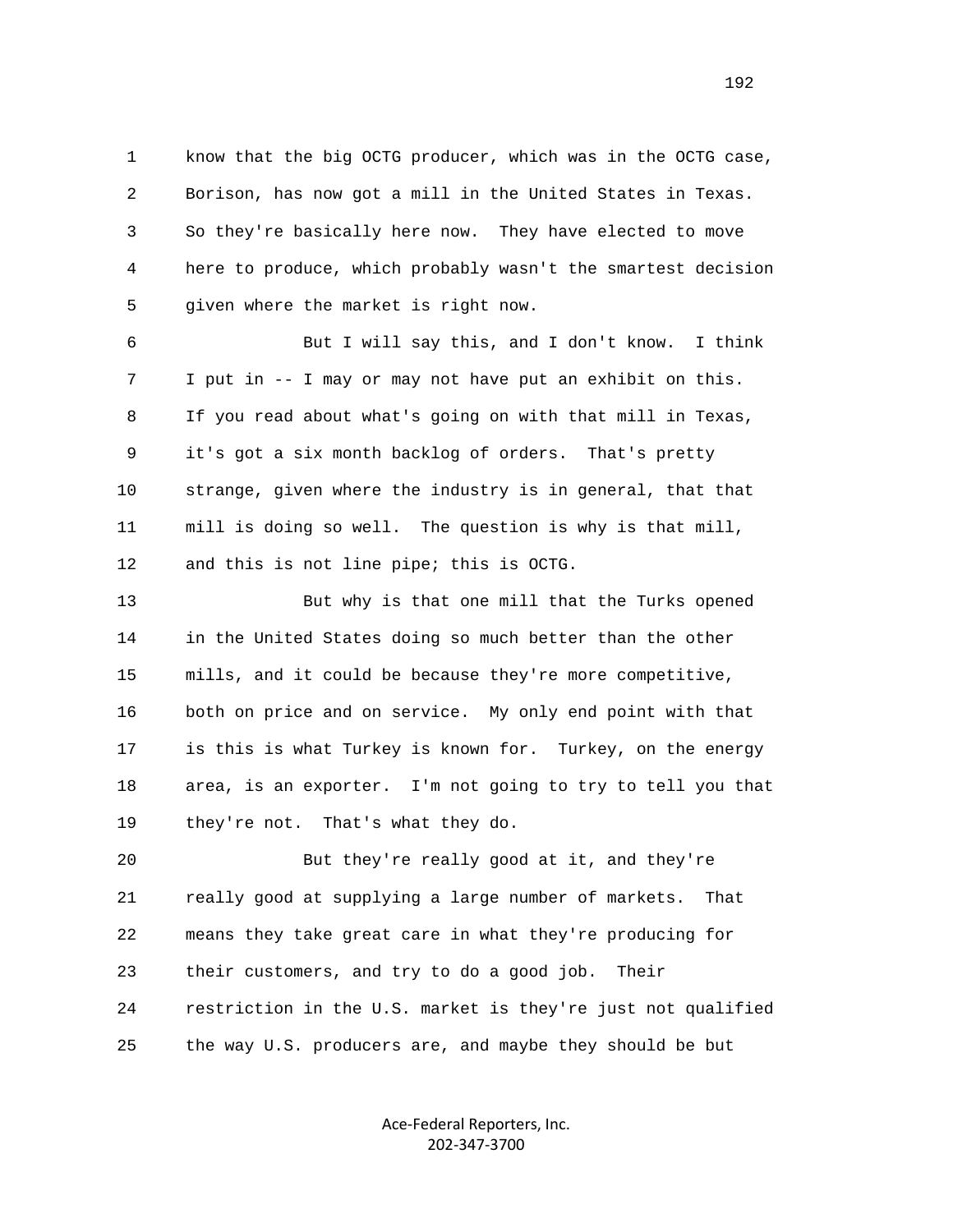1 they're not.

 2 COMMISSIONER JOHANSON: Are you referring to the 3 AMLs?

4 MR. NOLAN: Yeah, yeah.

5 COMMISSIONER JOHANSON: Okay.

 6 MR. NOLAN: Because they're just not on those 7 lists, and I wish I could tell you why they're not. They 8 should get on them. Maybe that it's not big enough for them 9 to invest the time in yet, and given the way this, you know, 10 where the market here has been operating and all the cases 11 that are coming out, you've got to ask yourself how much 12 time do they want to invest here, because we could be under 13 order in the not-too-distant future. I hope not, but knock 14 on wood, I know it's an uphill fight.

 15 COMMISSIONER JOHANSON: Okay, and now I have 16 just one more question for you. On page 11 of your brief, 17 you state that some imports of Turkish line pipe are not 18 eligible for use in oil and gas pipelines.

19 MR. NOLAN: Yes.

 20 COMMISSIONER JOHANSON: If you're able to 21 elaborate on the details of these imports here in the 22 hearing, what type of pipe are these imports competing with? 23 MR. NOLAN: Well, without broaching any BPI, 24 this came up in the staff report actually. I'd have to look 25 at what page. I think I refer to it in the brief, what page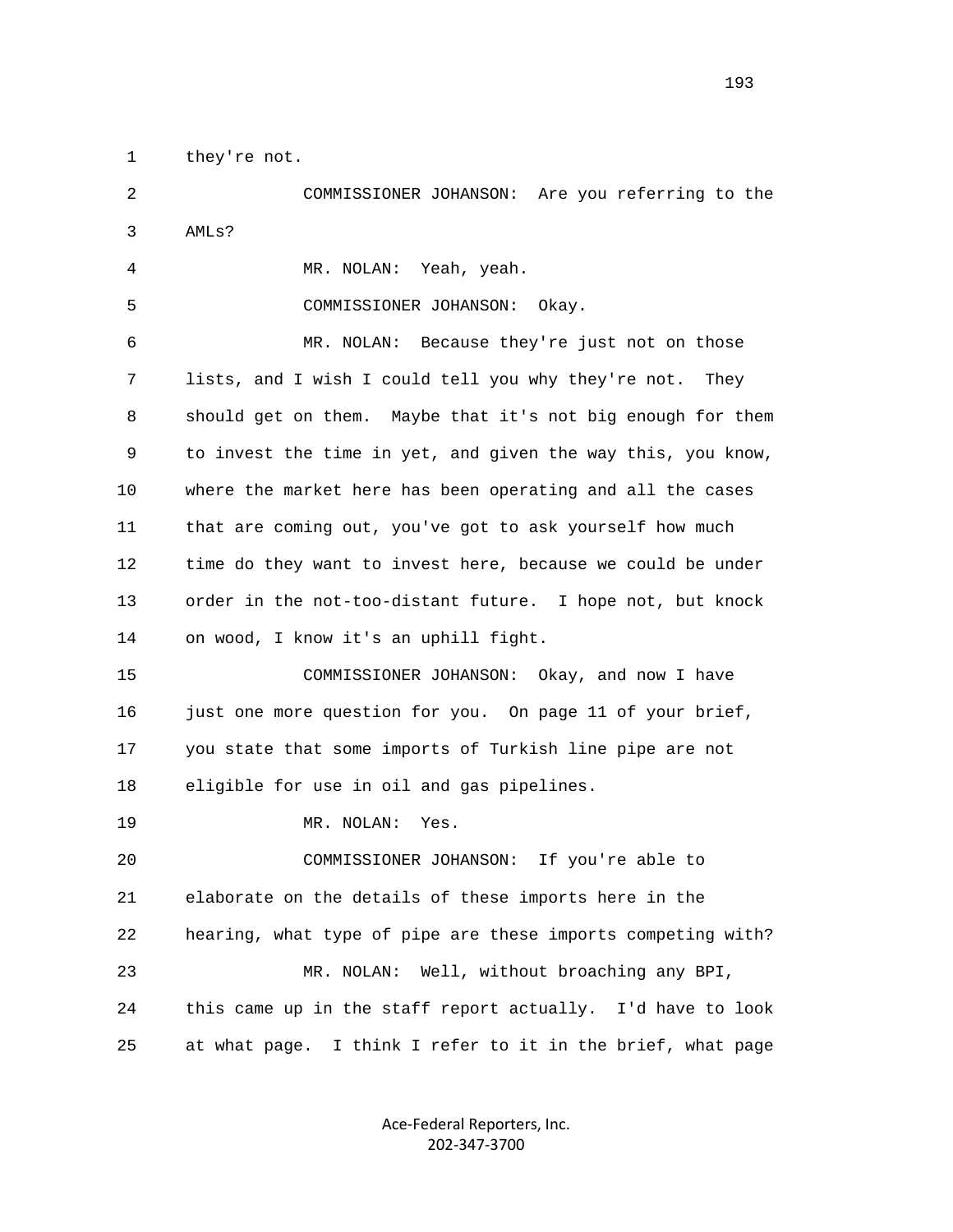1 of the staff report it comes up. What we're talking about 2 is pipe that is API stenciled but isn't monogrammed, and it 3 doesn't have the API monogram on it, which means you're not 4 supposed to use it in oil and gas. 5 Which means it's relegated to other types of 6 applications like construction or less demanding 7 applications for line pipe. If you take that out of the 8 energy industry, then to me it sort of attenuates 9 competition in that sector. I didn't spend a lot of time on 10 it in the brief, but just a small paragraph because I 11 noticed it, and I thought it was worth noting. 12 I think the Commission should just consider what 13 it wants to with that. I mean it was an anomaly to me. If 14 you're not eligible to compete in the energy sector, these 15 guys are all competing in the energy sector. 16 COMMISSIONER JOHANSON: All right. Well thank 17 you for appearing here again today. 18 MR. NOLAN: Thank you. 19 COMMISSIONER JOHANSON: That concludes my 20 questions. 21 CHAIRMAN BROADBENT: Commissioner Schmidtlein. 22 COMMISSIONER SCHMIDTLEIN: Thank you. I just 23 had two quick questions that I thought I'd invite you to 24 address them in the post-hearing brief, just because it is a 25 bit grueling to be the only one taking all of these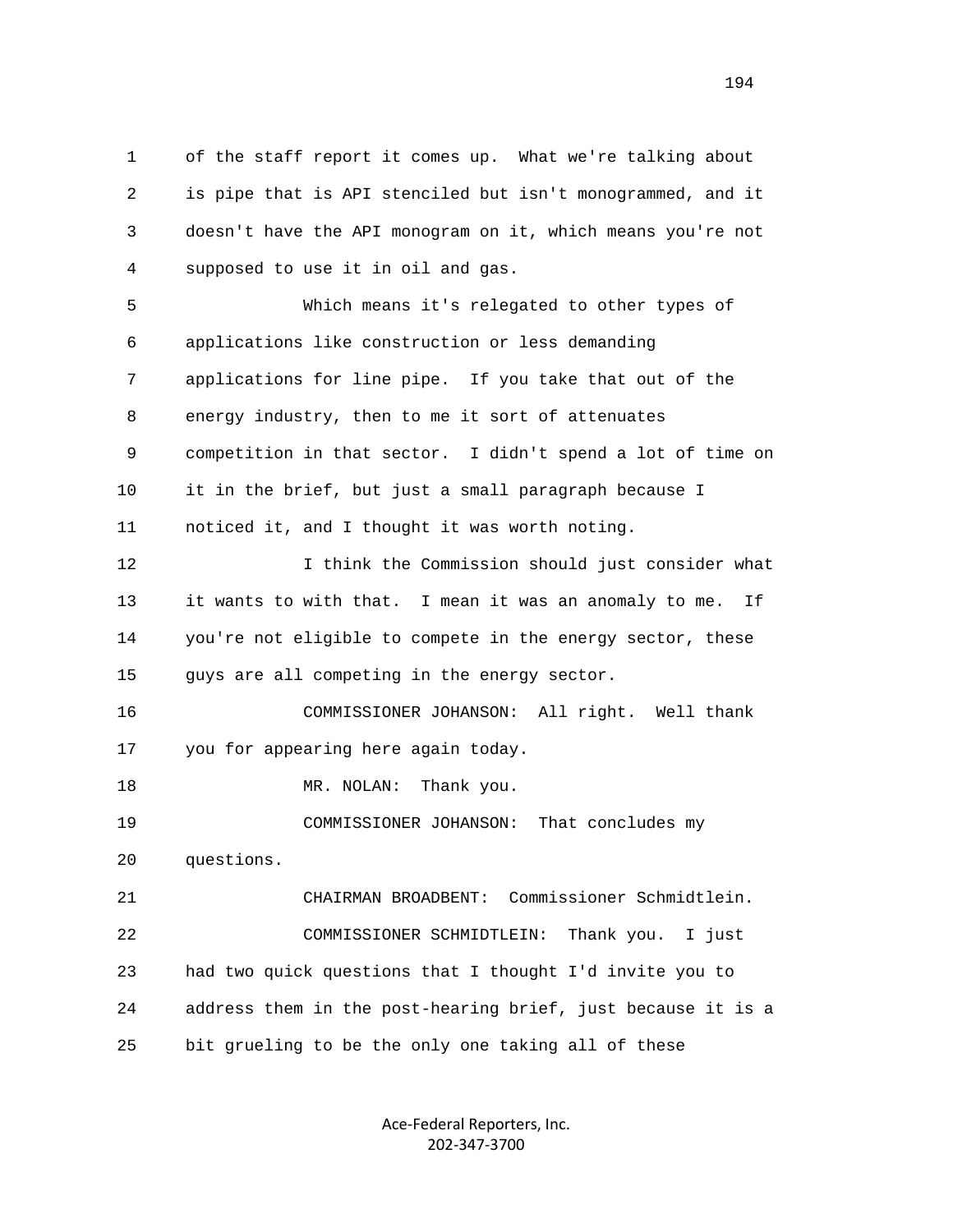1 questions. So we appreciate it.

 2 MR. NOLAN: I'm happy to do it. 3 COMMISSIONER SCHMIDTLEIN: We do appreciate the 4 Turkish parties, you know, being represented. 5 MR. NOLAN: Channeling through me. 6 COMMISSIONER SCHMIDTLEIN: So yeah, being 7 represented here. So my question has to do with cumulation, 8 and I would just invite you to address whether in your 9 opinion this record, the record that we have here in the 10 final, is different from the record that we had in the 11 prelim, such that it would lead the Commission to a 12 different decision on cumulation, for present purposes, in 13 the present case. 14 MR. NOLAN: Right, okay. We'll do that. 15 COMMISSIONER SCHMIDTLEIN: And then the other 16 question I have was really more for the Petitioners, because 17 I did also mean to ask this earlier, and that is why did the 18 SG&A expenses go up? If you could address that in the 19 post-hearing brief. Okay, and with that, thank you very 20 much. 21 MR. NOLAN: Thank you. I would just note with 22 the SG&A expenses went so -- up so much in a short period of 23 time, it pretty much wiped out any profit chains that would 24 have occurred. I mean it's pretty material. So yes, I 25 would like to hear that answer too.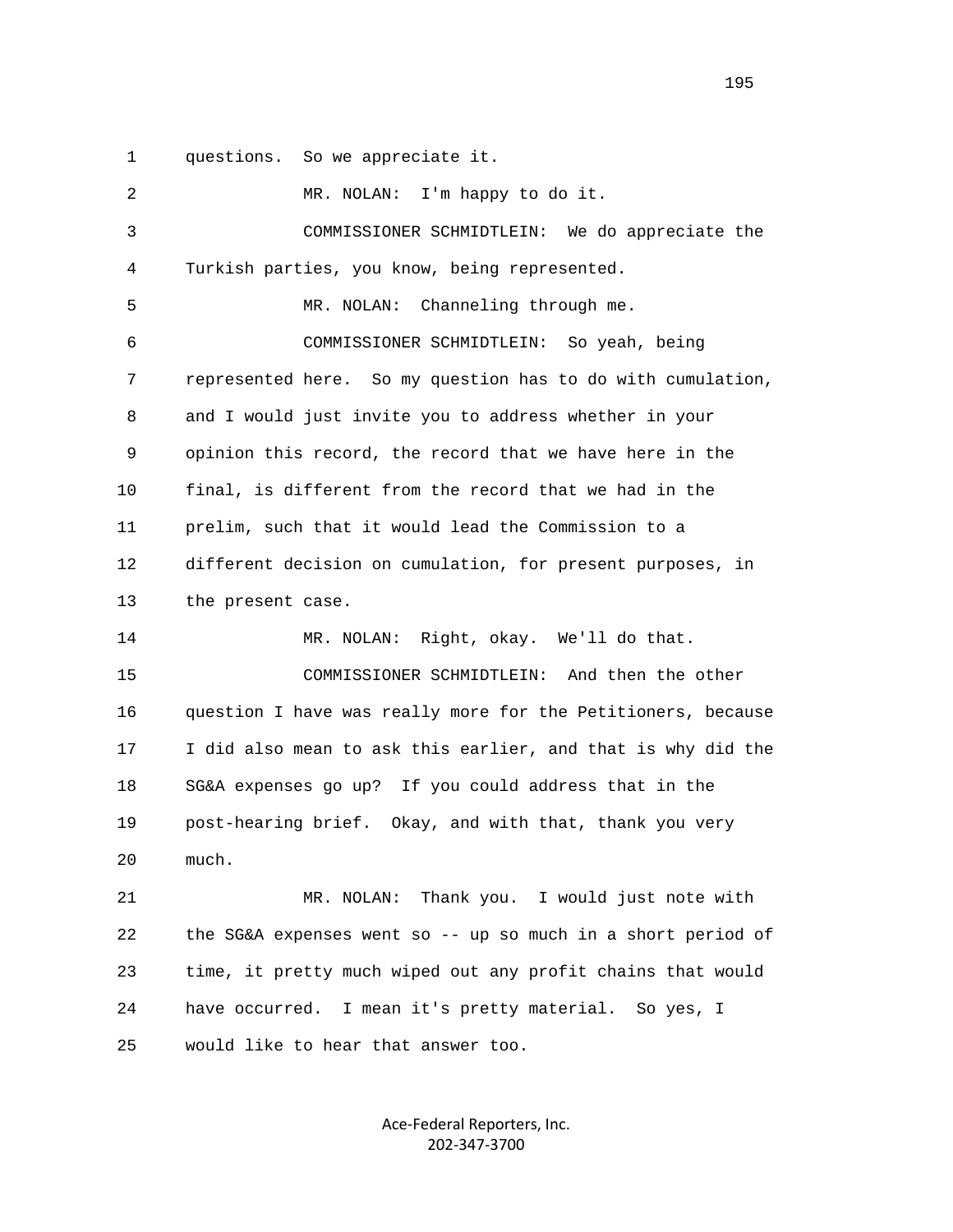1 COMMISSIONER SCHMIDTLEIN: Okay, thank you. 2 CHAIRMAN BROADBENT: Vice Chairman Pinkert? 3 VICE CHAIRMAN PINKERT: I have no further 4 questions. 5 CHAIRMAN BROADBENT: Okay. I think I see them 6 coming. You have more questions. Commissioner Williamson. 7 (Pause.) 8 CHAIRMAN BROADBENT: So you're done? Oh, excuse 9 me. All right, and then Commissioner Pinkert has one thing 10 for the post-hearing. 11 VICE CHAIRMAN PINKERT: I'd just like the 12 Petitioners to address the arguments about cumulation for 13 purposes of a threat analysis. 14 CHAIRMAN BROADBENT: If the Commissioners have 15 no further question, does the staff have any questions for 16 this panel? 17 MR. CORKRAN: Douglas Corkran, Office of 18 Investigations. Thank you, Madam Chairman. Staff has no 19 additional questions. 20 CHAIRMAN BROADBENT: Do Petitioners have any 21 questions for this panel? 22 MR. PRICE: I have no questions, but I'd love if 23 they leave his slide show up for a minute, so I can address 24 it on close. 25 CHAIRMAN BROADBENT: Okay.

> Ace‐Federal Reporters, Inc. 202‐347‐3700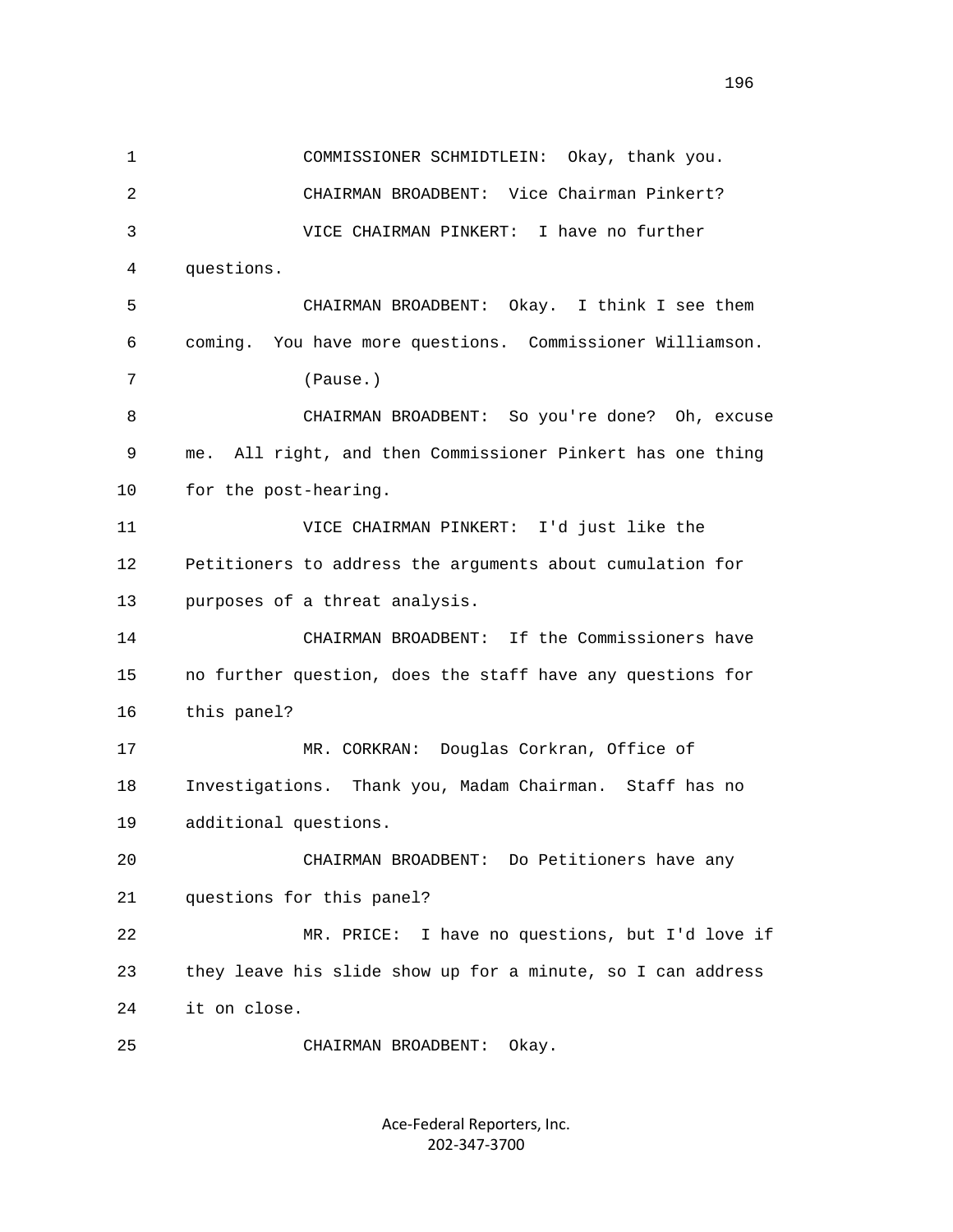1 MR. PRICE: Is that possible Matt? 2 CHAIRMAN BROADBENT: Yeah, it's up. 3 MR. NOLAN: Fair play. 4 CHAIRMAN BROADBENT: Thank you. In that case, I 5 want to thank the panel for -- or thank you, Mr. Nolan. 6 What is that? 7 MR. NOLAN: 1974. It says "Out of Gas." 8 CHAIRMAN BROADBENT: Okay. 9 MR. NOLAN: That's me right now. 10 CHAIRMAN BROADBENT: Okay, Mr. Nolan. I'll 11 dismiss you now, and with that, we'll come to closing 12 statements. Those in support of the petition have 23 13 minutes from direct and five for closing for a total of 28 14 minutes, and those in opposition have 31 minutes from direct 15 and five for closing, for a total of 36 minutes. As is our 16 custom, we'll combine that. We will start with those in 17 support of the petition. 18 CLOSING REMARKS BY ALAN PRICE 19 MR. PRICE: I want thank -- thank you Chairman 20 Broadbent and members of the Commission. I'm Alan Price, 21 counsel on behalf of Maverick Tube Corporation, and I also 22 want to thank Mr. Nolan for actually introducing 2011 into 23 this record, because it explains a lot which we -- which Mr. 24 Nolan forgot to address. 25 I'll take a slide right here. Apparent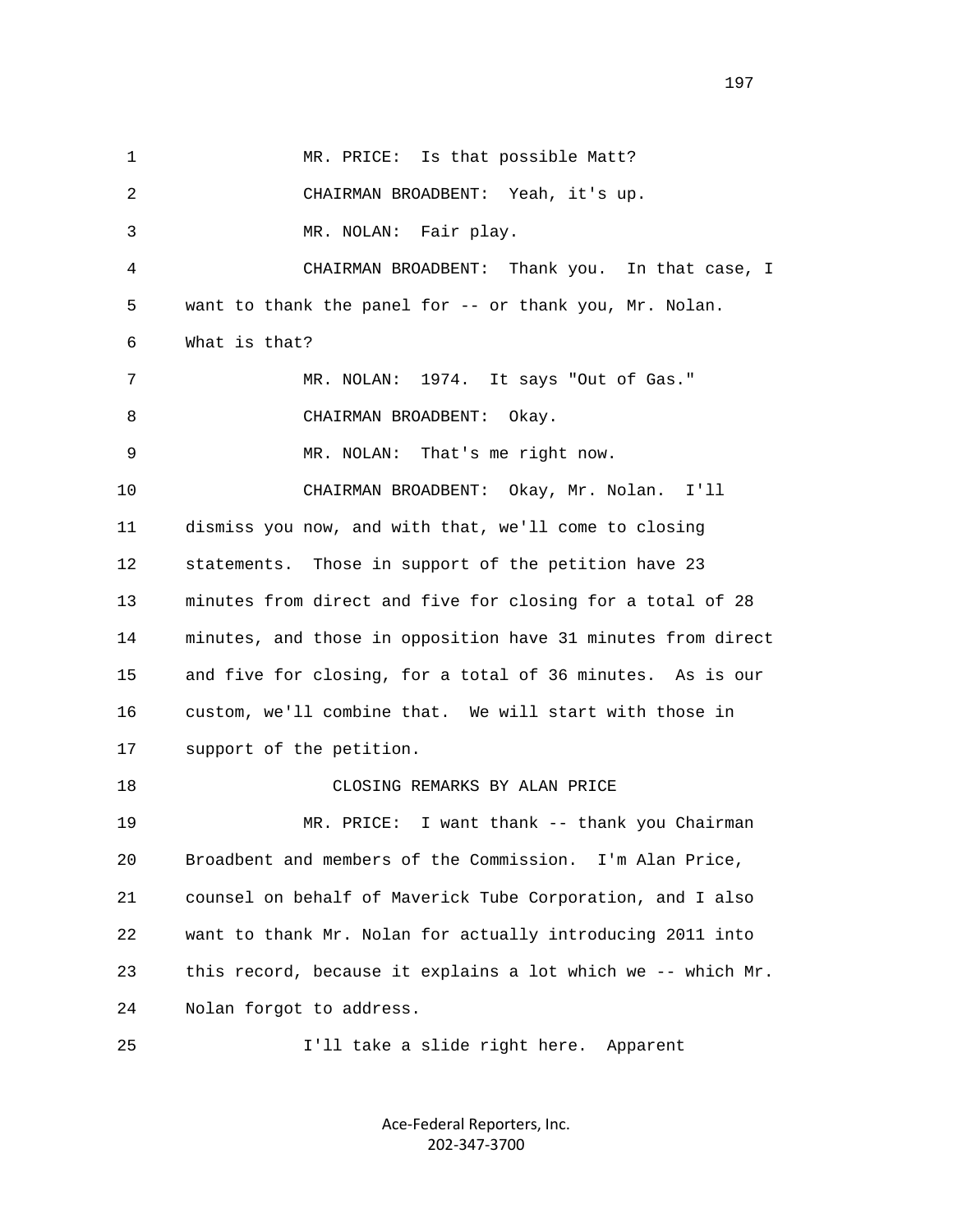1 consumption rose and as a result 2011 and 2012 were good 2 years for the welded line pipe industry. In fact, your 3 record from the prelim shows 2011 was a very good year for 4 the line pipe industry, and let's just go over to this 5 chart.

 6 You can see that demand conditions in 2013 and 7 2014 were essentially the same as 2011. So he said 2011's a 8 good year from demand condition perspective. In fact, 2013 9 and 2014 consumption increased compared to 2011 by small 10 amounts, but they were actually up. It's hard to tell from 11 that, but '13 and '14 are actually up from '11.

 12 In 2011, the industry earned over \$250 million 13 in operating profits, and in 2013 and 2014, profits 14 collapsed to \$26 million in 2013 and to break even in 2014. 15 It is the significant increase in subject imports at the 16 expense of the domestic industry market share, which 17 declined from 55 percent in 2011 to 48 percent in 2013 and 18 2014, explain the immense collapse in profitability.

 19 So there are some other types of projects that 20 Mr. Schagrin talked about occurring in 2012 that drive those 21 consumption numbers. But this injury actually happened, as 22 I said, in 2013. These underselling imports had effects on 23 the market as they increased from 573,000 tons in 2011 to 24 851,000 tons at the -- at the end of 2013, roughly a 50 25 percent increase in the subject imports from 2011 to 2014.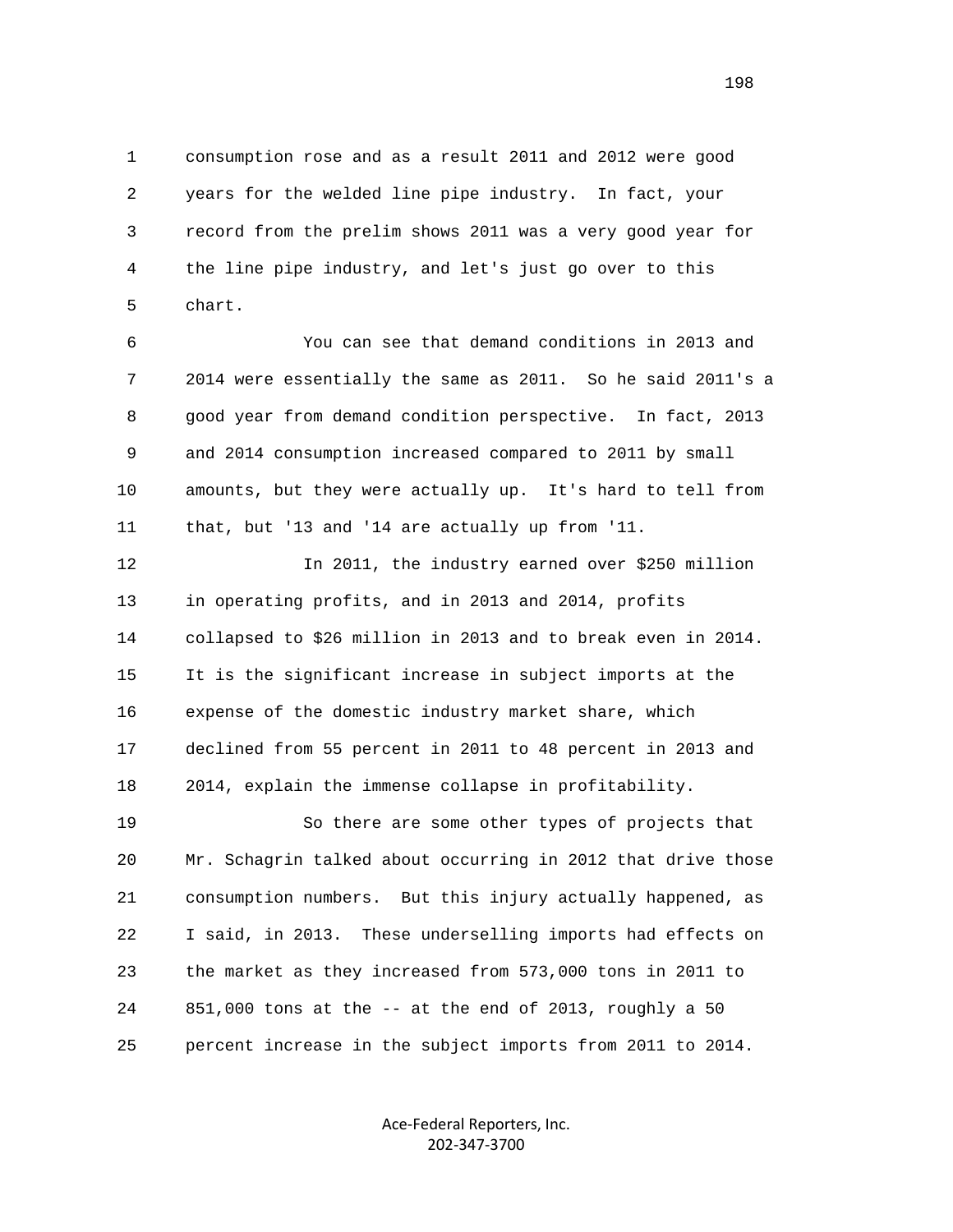1 That's the condition we brought the case in. 2 These imports were having an effect throughout this time 3 period. But there's no question that the imports which 4 undersold the domestic industry, and as we talked about, 5 suppressed prices and narrowed the margins from 2012 to 6 2013, as the imports and the domestic industry fought it out 7 for share in this distribution market, were incredibly 8 injurious to the domestic industry.

 9 The domestic industry, according to Mr. Nolan's 10 type of analysis, should have seen stable and increasing 11 prices and profitability in 2011, 2013 and 2014. 2013-2014 12 profit margins should have been the same. What's the delta? 13 What's the difference? It's actually the subject imports 14 increasing volume and market share.

 15 So all this happened well before the collapse in 16 OCTG demand, which is not line pipe demand that Mr. Nolan is 17 talking about. So I want to thank him for introducing this 18 information into the record.

 19 Now let's go to my prepared close here for a 20 minute. So this is a case that is as straightforward as it 21 comes. It really shouldn't surprise you that neither of the 22 industries here provided any actual industry witnesses, and 23 the Korean and Turkish respondents, by the way, filed 35,000 24 pages of information at the Commerce Department.

25 The Koreans flew in several officials and

Ace‐Federal Reporters, Inc. 202‐347‐3700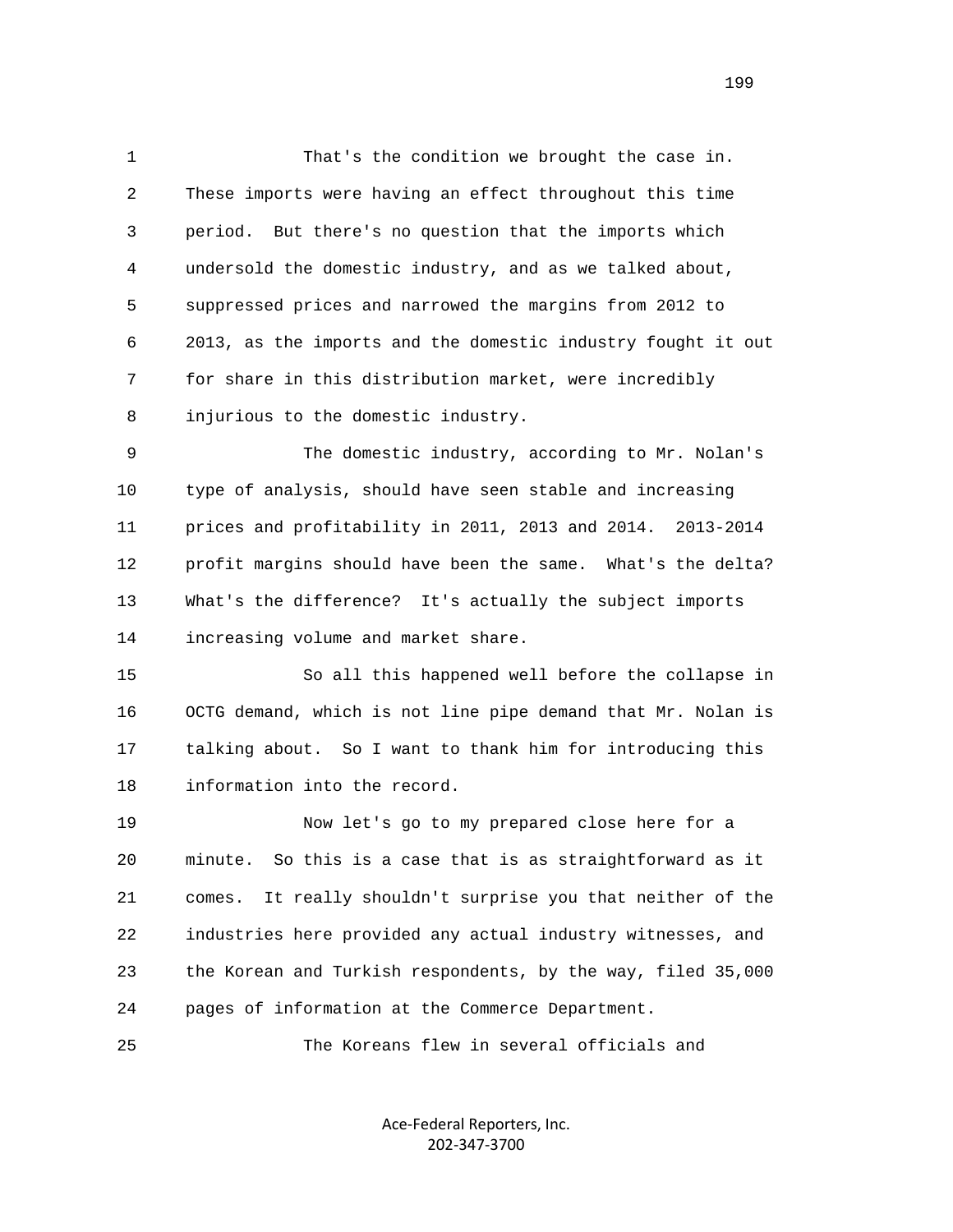1 counsel all the way from Korea in the countervailing duty 2 hearing. But when you come here, you can't find one actual 3 industry representative who has any actual knowledge as to 4 the line pipe industry, to give you information on behalf of 5 the Turkish or Korean industry. That should tell you 6 something about the record.

 7 Contrary to what you heard from the Turkish 8 respondents' counsel, demand was historically strong over 9 the period, but the domestic industry is in a death throes, 10 because the subject imports flooded the market with 11 devastating price effects. Underselling was essentially 12 universal.

 13 It probably would have been even worse if a 14 major Turkish line pipe producer provided the Commission 15 with a complete questionnaire response. U.S. producers 16 chased subject import market prices downwards for as long as 17 it could, to try to maintain market share. Prices fell 18 faster than costs, and the domestic industry's financial 19 performance suffered starting in 2013.

 20 By 2014, net income was already negative, and in 21 2015 subject imports kept growing and the industry lost 22 substantial market share and financial performance kept 23 plummeting. This won't stop without relief and the survival 24 of many domestic producers are at stake. How can they keep 25 flooding the market with products below cost and still find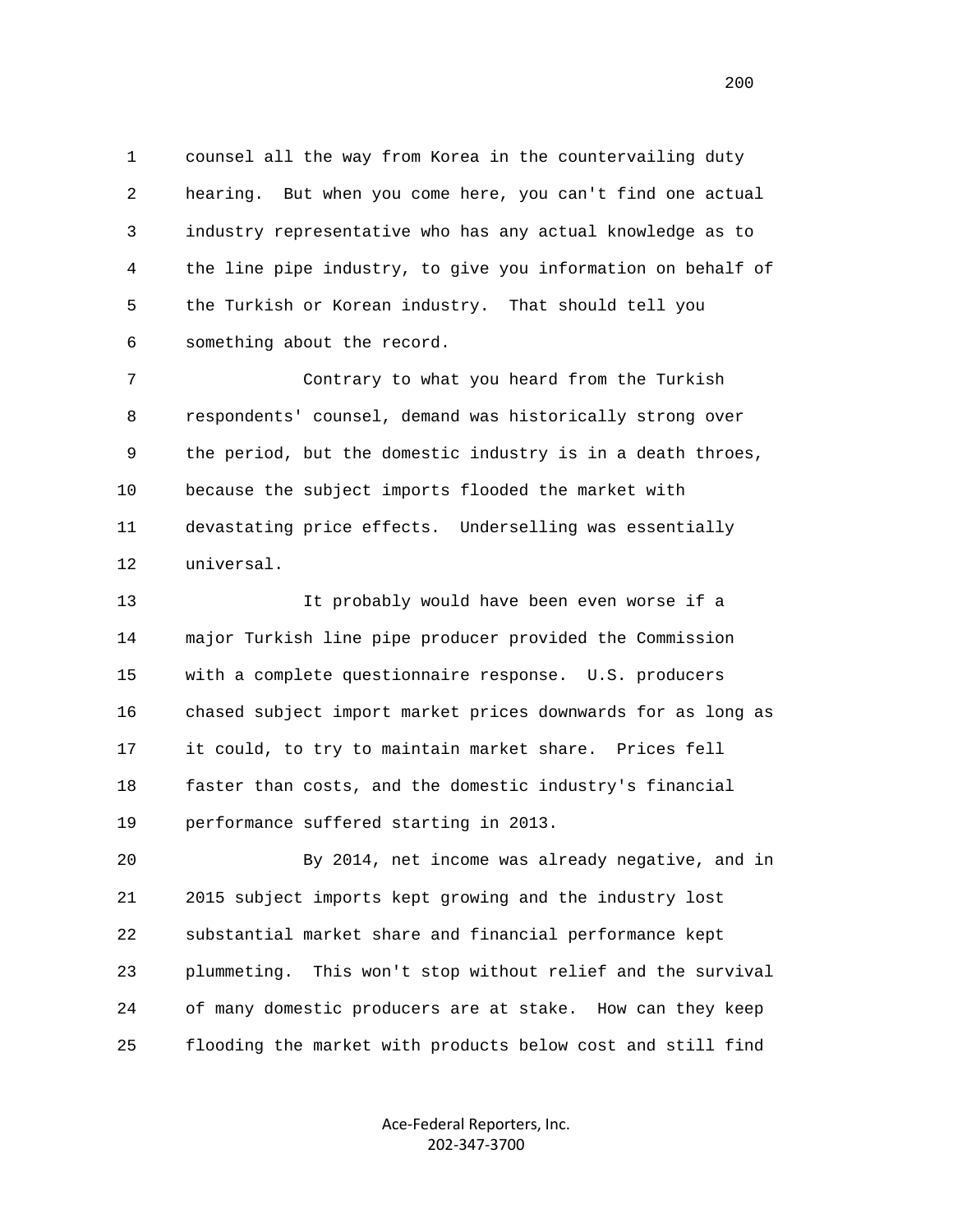1 a way to push prices lower?

| $\overline{2}$ | I ask that question, because all they're really                |
|----------------|----------------------------------------------------------------|
| 3              | doing is dumping hot-rolled in the form of pipe. How much      |
| 4              | oil and gas was produced in Korea last year? Zero.<br>In       |
| 5              | Turkey, Mr. Nolan concedes it was essentially zero.<br>These   |
| 6              | industries exist to move hot-rolled steel in the form of       |
| 7              | pipe by exporting to countries like the U.S., where energy     |
| 8              | production has been thriving.                                  |
| 9              | The pipe and tube industry is just the tip of                  |
| 10             | the iceberg, and the line pipe industry is in its death        |
| 11             | throes.<br>In 2014, Korea was the 13th largest economy but the |
| 12             | fifth largest steel exporter in the world. Turkey was the      |
| 13             | 18th largest economy but the eighth largest steel producer.    |
| 14             | Unsurprisingly, both countries are top ten steel               |
| 15             | exporters. Both of these countries have massive amounts of     |
| 16             | excess capacity throughout the production chain, targeted      |
| 17             | solely to export to open markets like the United States in     |
| 18             | any form they can. Because they can sell at dumped and         |
| 19             | subsidized prices, they pummeled the U.S. industry. Without    |
| 20             | relief, this is only going to get worse.                       |
| 21             | Now let me turn to cumulation.<br>This is a                    |

 22 standardized product. It is sold mainly on the basis of 23 price and dumped and subsidized Turkish imports injure the 24 domestic industry, just like dumped -- or excuse me, dumped 25 and subsidized Turkish imports injured the domestic industry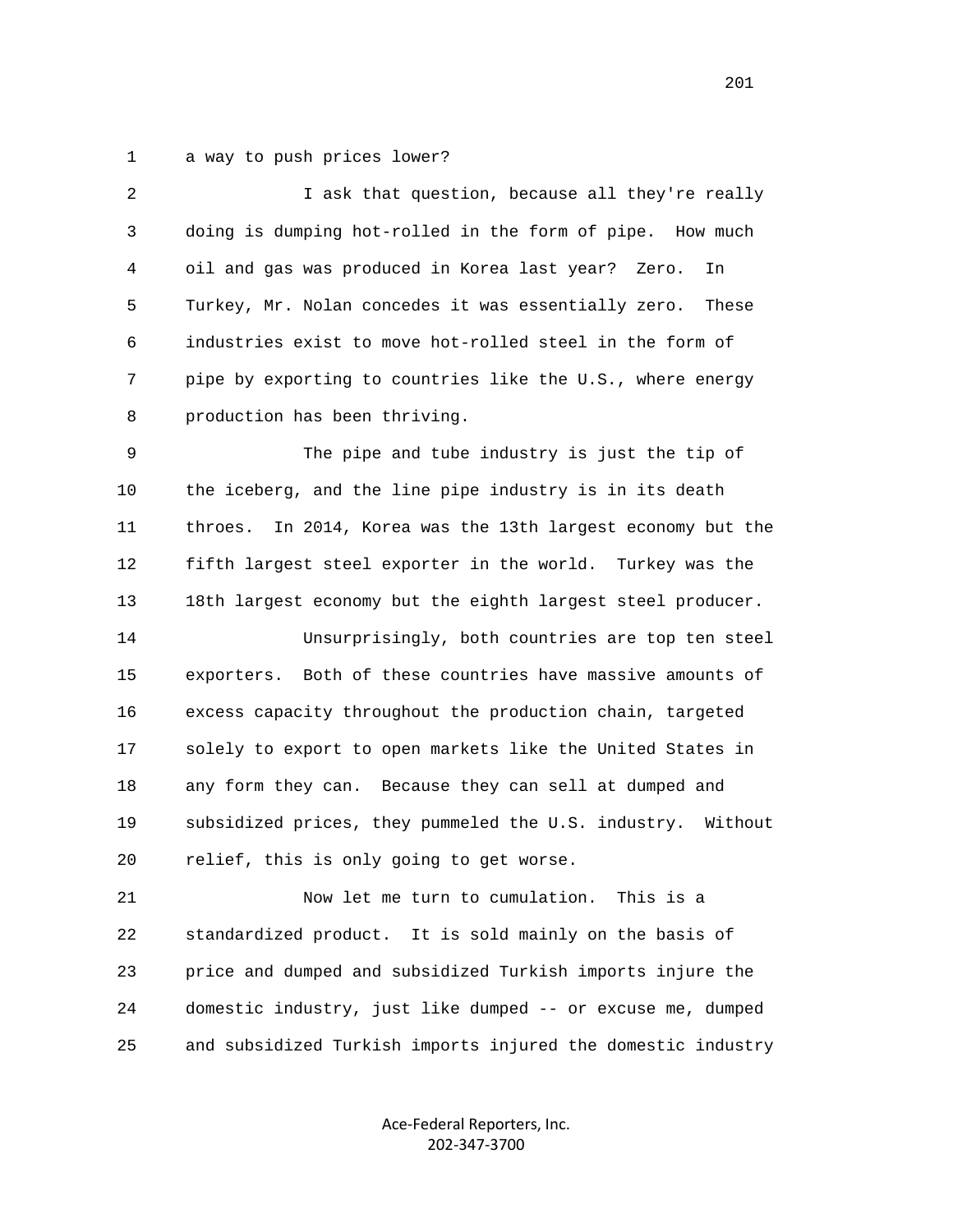1 just like and no differently from dumped and subsidized 2 Korean imports.

 3 Each of the Commission's factors call for 4 cumulation. Turkish producers sell, largely sell 16 inch 5 and under line pipe, the same sizes where most of the Korean 6 industry's production and most of the U.S. industry sales 7 were. So there is overlap in size and there are more 8 overlap than you've seen in other cases, where the court has 9 said, has rejected arguments of attenuation. I refer you to 10 -- I refer to Diamond Sawblades.

 11 They both produce API standard, both Korea and 12 the Turks. Both countries produce imports that enter 13 primarily through Houston. From there they go anywhere a 14 truck or train will take them, just like the Korean 15 producers. The Turkish producers are no different.

 16 Turkish line pipe was present in 40 out of 43 17 months over the POI. It is not a small episodic entry into 18 the market. Finally, all three sources, U.S., Turkey and 19 Korea, sell mainly through distributors. This should be the 20 end of cumulation discussions in this case, whether for 21 injury or threat.

 22 What about AMLs? Mr. Lowe told you that he ran 23 a quick search and came up with multiple, and we'll provide 24 them in our post-hearing brief, multiple AMLs that include 25 all three, Turkish, Korean and U.S. producers. Mr. Nolan is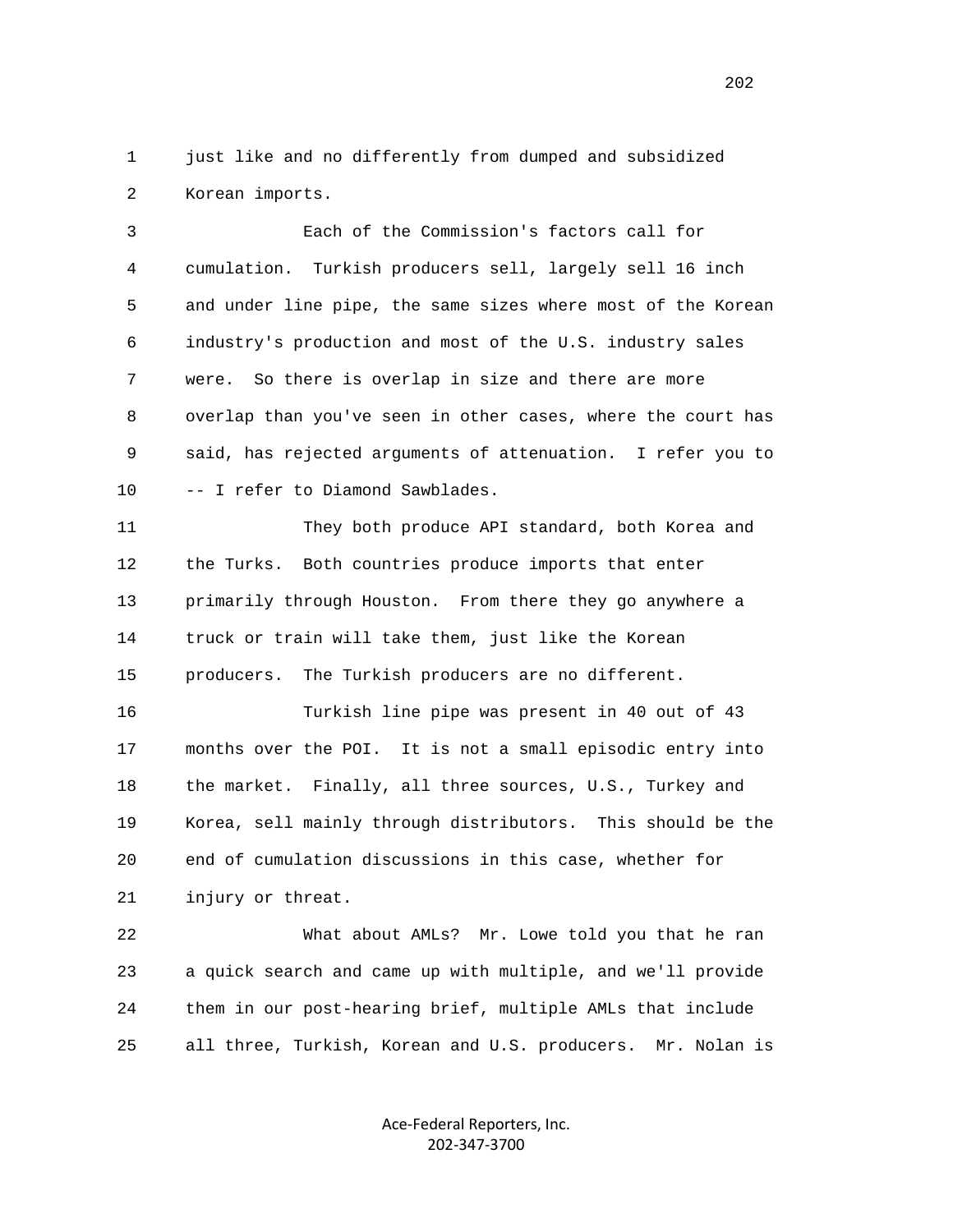1 factually wrong when he says Turkish producers are not on 2 AMLs. We will demonstrate this in our post-hearing brief. 3 We also heard that most purchasers in the U.S. 4 market don't even rely on AMLs. So this wouldn't be a 5 ground for decumulating anyway. Korea and Turkish producers 6 compete in a very similar manner in the U.S. market. First 7 of all, you're still missing critical pricing data from a 8 key Turkish producer and importer. So any arguments based 9 upon a pricing series made by Turkish respondents' counsel 10 is simply an attempt to obtain a benefit from 11 non-cooperation.

 12 Anyway, looking back into the data collected in 13 the preliminary phase, Turkish producers have significantly 14 ramped up shipments in the U.S. market. Again, I thank him 15 for introducing 2011. From 2011 to 2014, Turkish volumes 16 grew by 245 percent, just like the Korean volumes. They 17 undersold in the overwhelming majority of price comparisons, 18 as Commissioner Johanson noted.

 19 And just like the Korean industry, they have 20 nowhere else to go. Neither country has a meaningful oil -- 21 has meaningful oil and gas production. Both countries are 22 massive steel producers and exporters. Every factor you 23 consider for present injury and for threat supports 24 cumulation.

25 Now let me turn to causation. The timing story

Ace‐Federal Reporters, Inc. 202‐347‐3700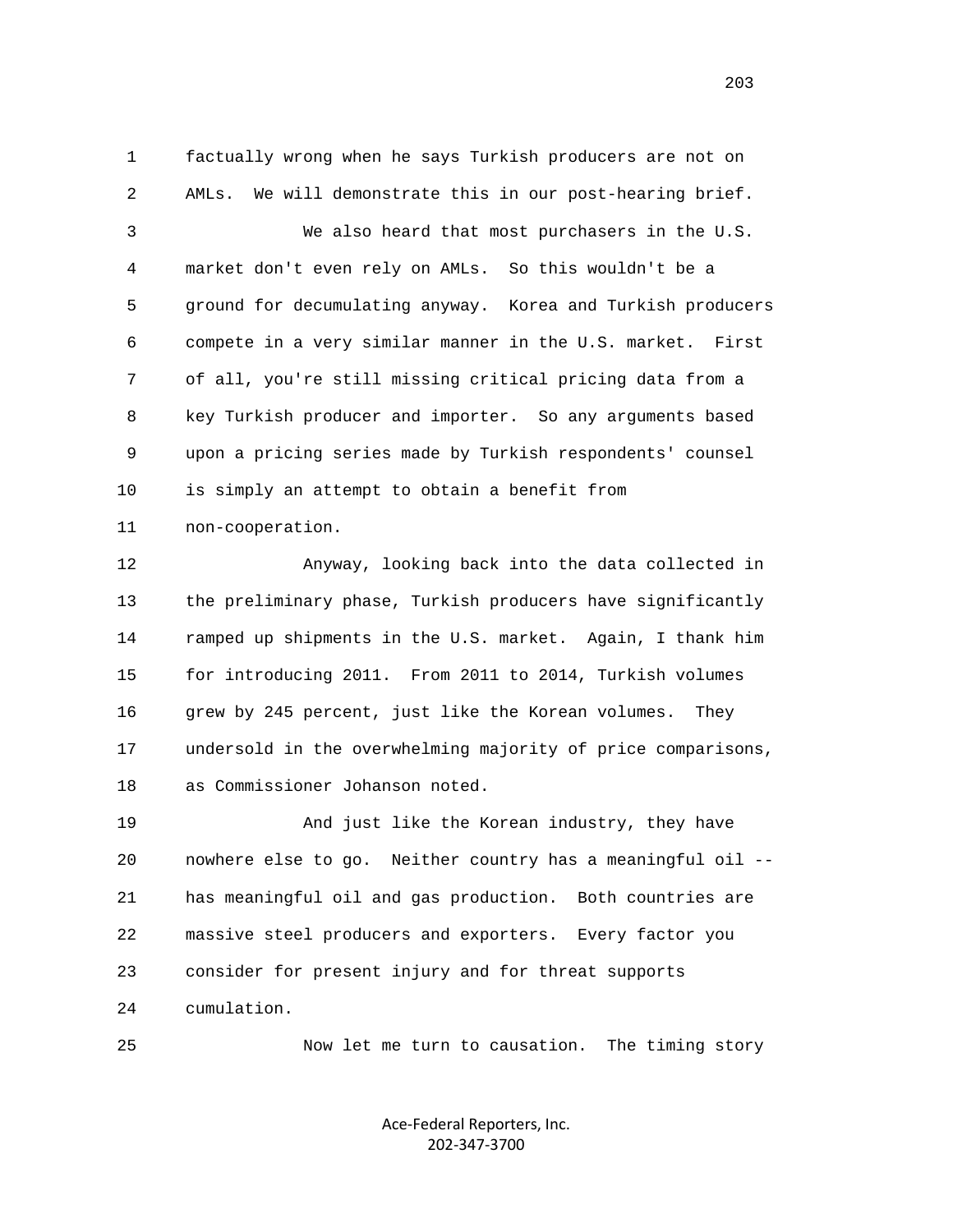1 that the Turkish industry's counsel has tried to tell you 2 today just isn't supported with the facts. Even when demand 3 was at or near all-time highs throughout 2012 to 2014, and 4 we know '13 and '14 were good demand years, according to Mr. 5 Nolan, the industry's performance was plummeting.

 6 The plummet started in 2013 when net income 7 collapsed by 97 percent, all but disappearing, but oil and 8 gas prices didn't fall below \$80 a barrel until the very end 9 of 2014. Subject imports' underselling drove down prices in 10 2013 and in 2014, displaced domestic production, regardless 11 of any change in demand in 2015.

 12 Turkish respondents' counsel attempts to 13 distinguish Turkey from Korea underselling must fail because 14 again, you are missing critical pricing data, and in 2015 15 the subject imports, in combination, went up and domestic 16 production went down, demonstrating further material injury. 17 Similarly, deteriorating financial performance 18 for line pipe operations cannot be explained by an 19 accounting technicality stemming from lower OCTG demand. In 20 our post-hearing brief, we will show that this is not true 21 and it's particularly not true for my client. You can see 22 that in its own questionnaire response.

 23 This is not a case about inter-industry 24 competition. As Mr. Schagrin pointed out earlier today, 25 domestic capacity, by the way, actually declined over the

> Ace‐Federal Reporters, Inc. 202‐347‐3700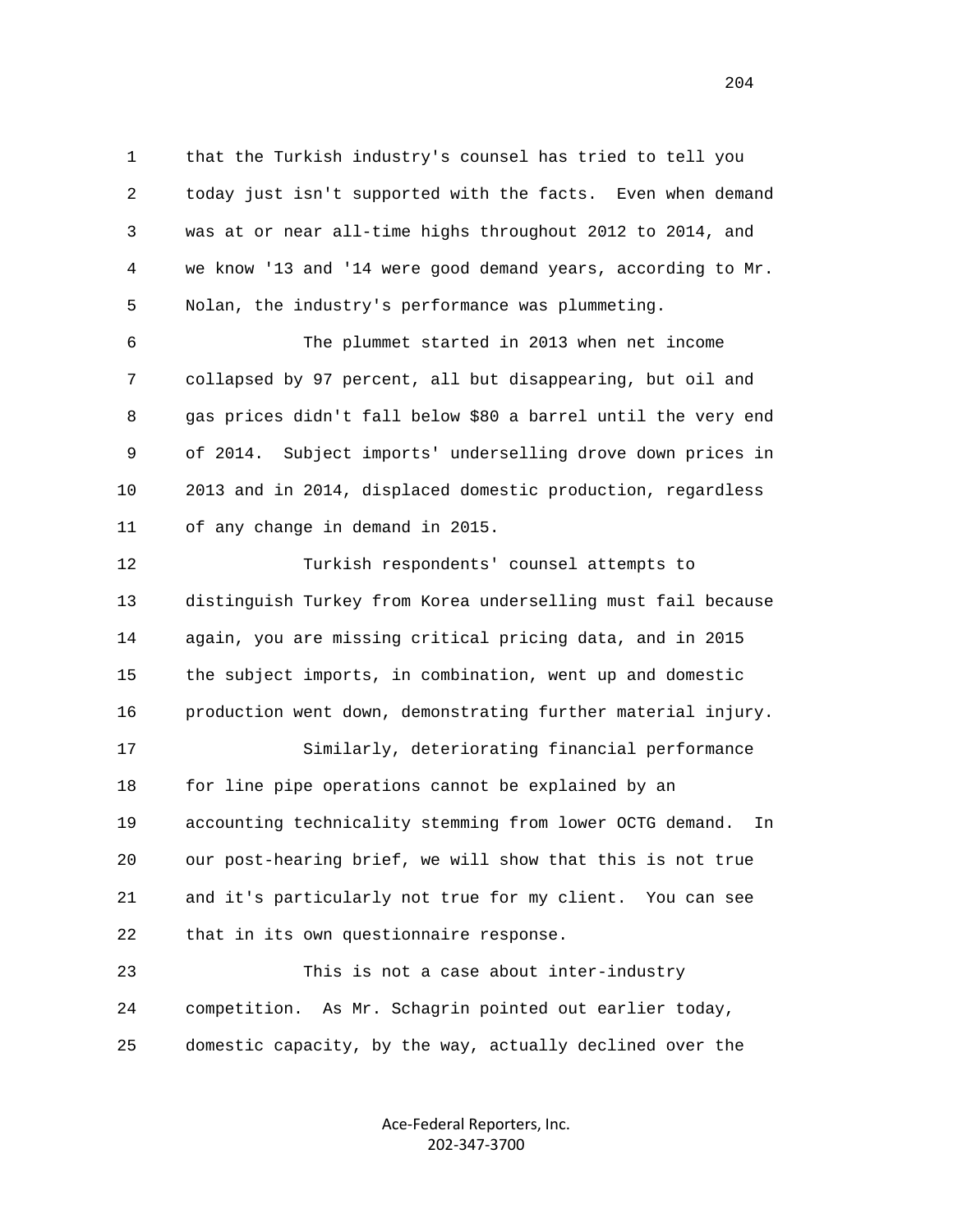1 POI. So it's not increases in capacity from the domestic 2 industry that caused this harm. In the end, the subject 3 imports do not compete in a parallel universe. There isn't 4 this somehow or other this different land that they're in. 5 They compete for the same sales that the 6 domestic industry has. They suppress and depress prices, 7 reduce domestic volume and have serious negative impact. 8 They are a cause of material injury. I want to say thank 9 you for all your time and effort, and now Mr. Schagrin will

10 speak.

11 CLOSING REMARKS OF ROGER B. SCHAGRIN

 12 MR. SCHAGRIN: Thank you Allen and I am going to 13 be extremely brief. You should be overjoyed with that. I'm 14 just going to make two points. First, you can either 15 believe Mr. Nolan. I'm glad his family is in the oil and 16 gas industry. I hope they are very wealthy. Mine was not 17 in the oil and gas industry, nor were they wealthy. But you 18 can either believe him or you can believe the witnesses who 19 have two hundred years experience in the Industry today who 20 testified before you this morning.

 21 Line pipe demand is not driven just by the rig 22 count. It is not OCTG. All of the oil increases he talked 23 about, all of the natural gas production increase he talked 24 about, that drives demand for line pipe. Natural gas has to 25 move through pipelines. You can't put it on trucks, you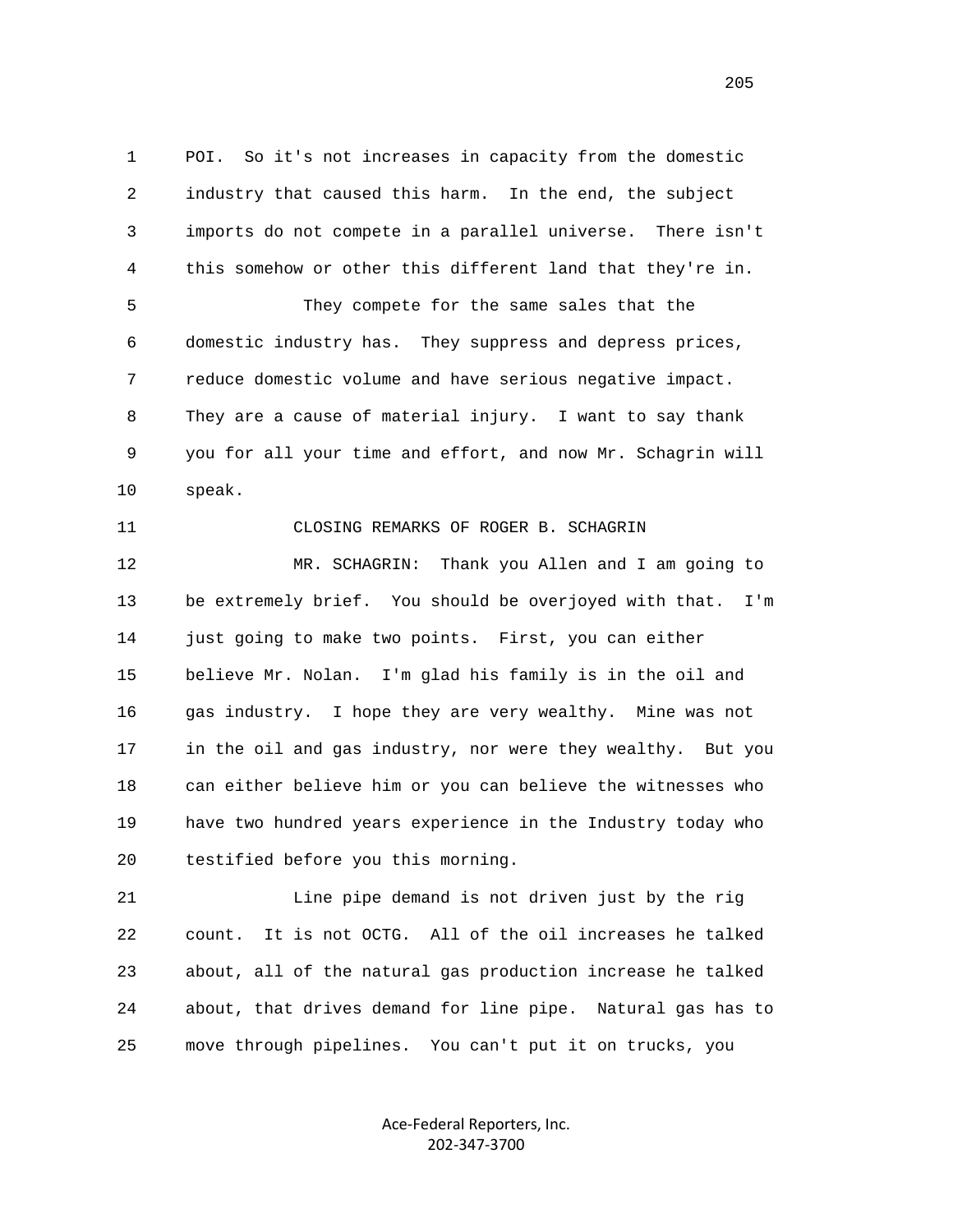1 can't put it on trains. All these new areas producing gas, 2 all this gas that's going to be utilized to replace coal and 3 electric utilities has got to move through pipelines.

 4 It's actually going to move through twenty-four 5 inch and below. Utilities don't use like forty inches' 6 worth of gas and as we start doing NGL exports, there is 7 going to be more need to move that gas to coast and the NGL 8 facilities to move it offshore. Oil does have numerous 9 choices to move it. A lot of it's been moving by train, 10 particularly out of the Bakken and by truck and that's real 11 expensive. With the price of oil falling as much as it has, 12 the oil producers are saying we can't afford twenty bucks to 13 put it on the train. Let's find some pipeline ways to move 14 it and move it for five bucks to refineries so it's going to 15 drive more demand.

 16 Finally, I don't know if they produce NGLs in 17 Kansas but at least in places like the Eagle Ford Shale, the 18 production out of these drilling areas of things like 19 methane and benzene is just tremendous. The only way to 20 move that is through pipeline so right now they are building 21 pipelines like crazy out of the Eagle Ford to move them to 22 these new petrochemical facilities being put into use in 23 ship channel. It's a great demand driver.

 24 So, there really is a difference and this case is 25 not about OCDG. I'm glad he had a magazine from 1999. I

> Ace‐Federal Reporters, Inc. 202‐347‐3700

<u>206</u>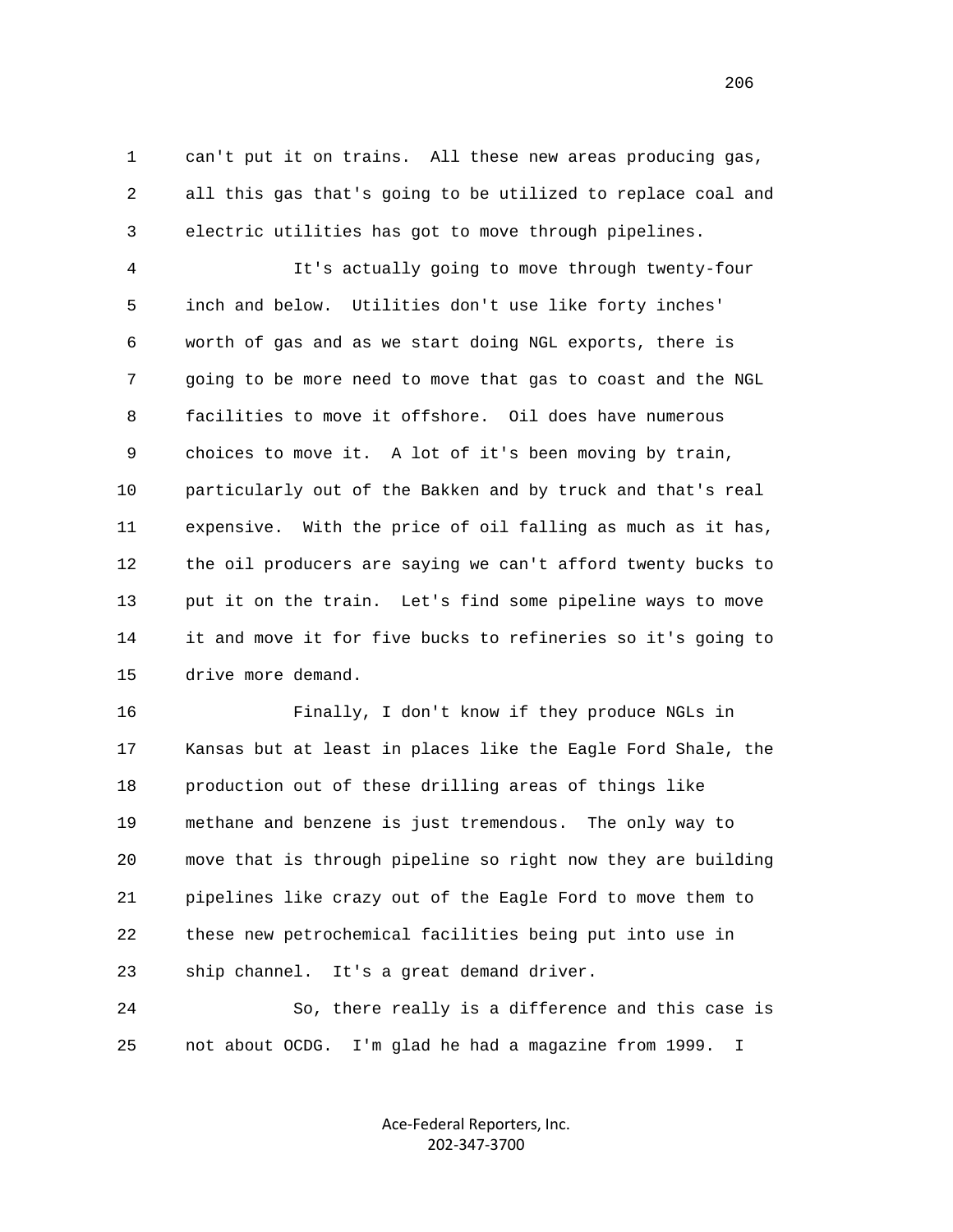1 did a safeguard case on the line pipe industry before this 2 Commission in 1999 and the opponents of that case, "of 3 course the line pipe industry is not doing well -- look at 4 the price of oil. Look at the rig count." This Commission 5 found that in fact there hadn't been drops in demand.

 6 The line pipe industry's problem was imports and 7 President Clinton gave the industry a safeguard relief. So 8 it's kind of like d j vu all over again. Whenever there is 9 a line pipe case the respondents always say "oh, this is 10 really the OCDG Industry" and it's not. We talked about 11 that this morning, if you look in your staff report, you are 12 going to find a vast majority of the industry producing line 13 pipe in the United States does not produce OCDG.

 14 There is some overlap but the vast majority 15 producing line pipe, the three largest producers cited in 16 the staff report don't produce OCDG. So as Allen said 17 strong, strong case for cumulation for present injury. 18 Overwhelming case for current material injury by reason of 19 imports which is putting a lot of mills out of business. 20 The industry doesn't have a demand problem. It has too much 21 supply from unfairly traded import problem. I thank you 22 very much. 23 CHAIRMAN BROADBENT: Thank you.

 24 CLOSING REMARKS OF MATTHEW NOLAN 25 MR. NOLAN: I promise to get you out of here by

> Ace‐Federal Reporters, Inc. 202‐347‐3700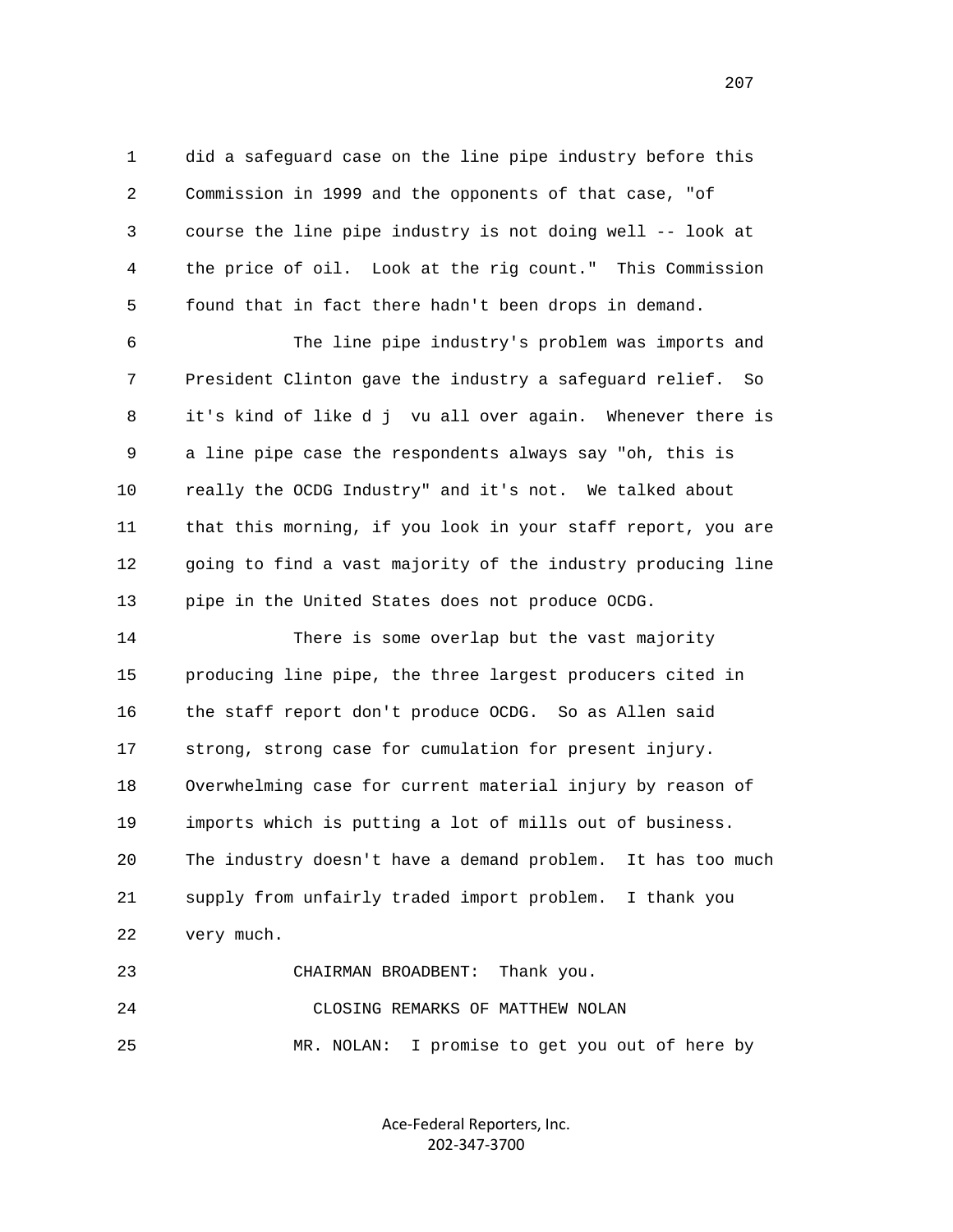1 3:30. I'll be very quick because you just heard me droning 2 on for a long period of time. So there's no need to belabor 3 this, however, Mr. Price did remind me of one thing that I 4 forgot to say in my presentation which I think is worth 5 saying, do you see this chart we were just talking about and 6 he was making the point about consumption and how it dropped 7 and how imports must be the cause of that.

 8 Go back to here. In 2011, we have three hundred 9 and fifteen thousand additional tons of capacity online. In 10 2012, we have five hundred and seventy five thousand tons of 11 capacity coming online. Now, my calculation is three 12 hundred and fifteen thousand went online here. Another five 13 hundred and fifty went online between here and here. A 14 total amount of eight hundred and ninety thousand short tons 15 of line pipe capacity comes online right when the market 16 demand is going down.

 17 Guess what happens when you do that? You create 18 expanded capacity and yet the market is contracting. That 19 causes disruption. Imports didn't cause that disruption 20 building all that capacity when the market turned down 21 caused that disruption. I submit to you, it's not imports 22 fault. Subject Imports by the way were far less than the 23 total eight hundred and ninety thousand short tons that were 24 put in play between 2011 and 2013.

25 The total of Subject Imports in 2013 are below

Ace‐Federal Reporters, Inc. 202‐347‐3700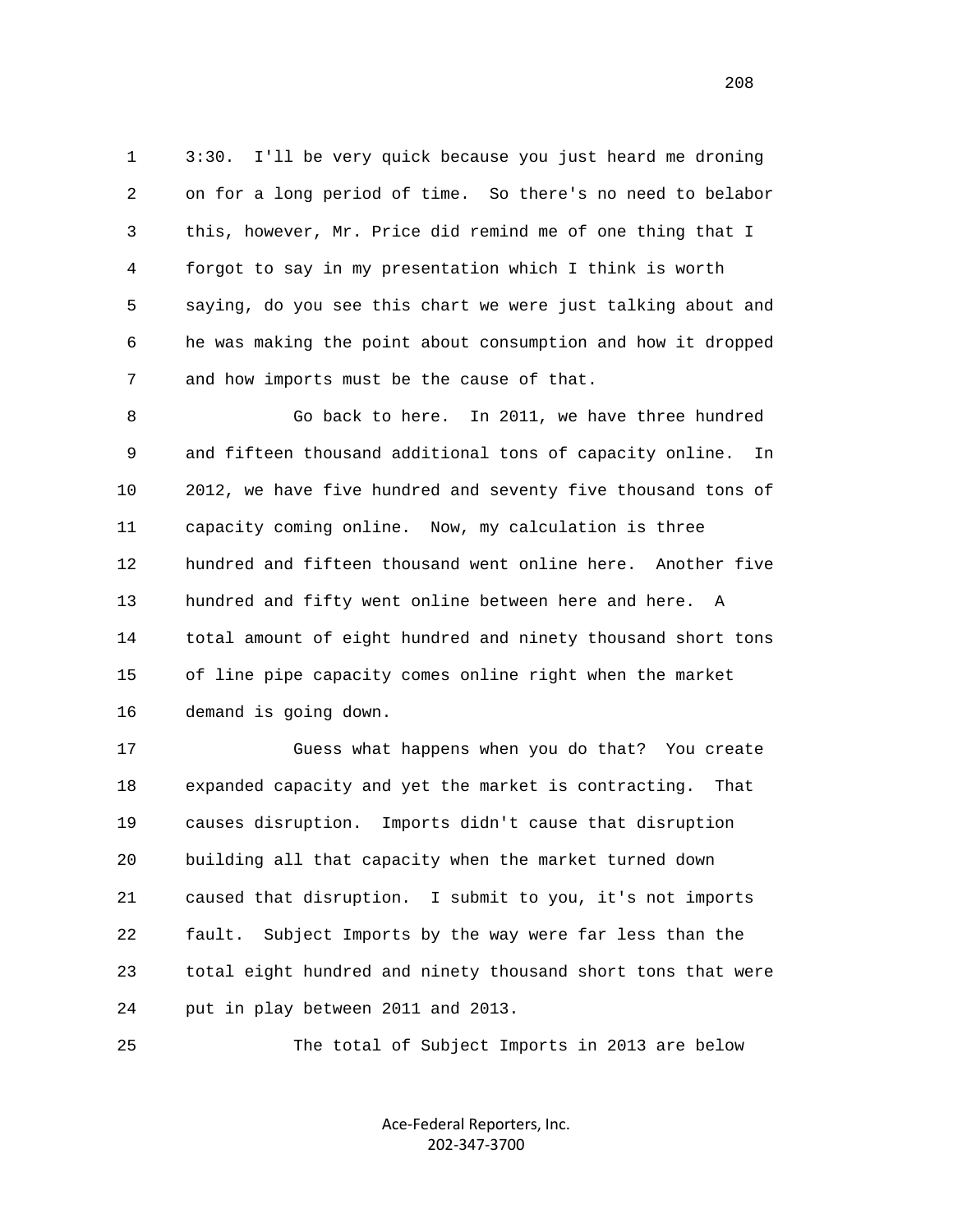1 that capacity expansion number. Just for line pipe. So 2 what's the reason that they are having a problem? Is it 3 because of subject imports or is it because they overbuilt 4 capacity when the market turned on them. I submit it's the 5 latter. Not Subject Imports. There has been a great deal 6 of talk about the role of non-Subjects and that non-Subjects 7 compete in different markets. It's designed to 8 suggest that non-Subjects were taken out of consideration 9 before any relative gains were made by Subject Imports 10 however this is an implausible argument contradicted by the 11 brief by Wiley Rein. Mr. Price specifically said Subjects 12 replaced non-Subjects. So which side is it? Which part of 13 the Petitioners are correct in their analysis? Non-Subjects 14 are different and don't have any role and the other is 15 saying non-Subjects replaced or Subjects replaced 16 non-Subjects because they're fungible.

 17 You tell me which one of these guys is correct. 18 The fact of the matter is, the U.S. Industry up until 2015 19 maintained market share. Price changes were correlated to 20 me more to the drop in demand than anything else. Imports 21 did go up but the question for the Commission is: Are the 22 Imports the cause of material injury or not or were other 23 factors the causes of material injury to this industry? 24 Obviously as representative for the Respondents, 25 my position is it's not imports that's doing this but these

> Ace‐Federal Reporters, Inc. 202‐347‐3700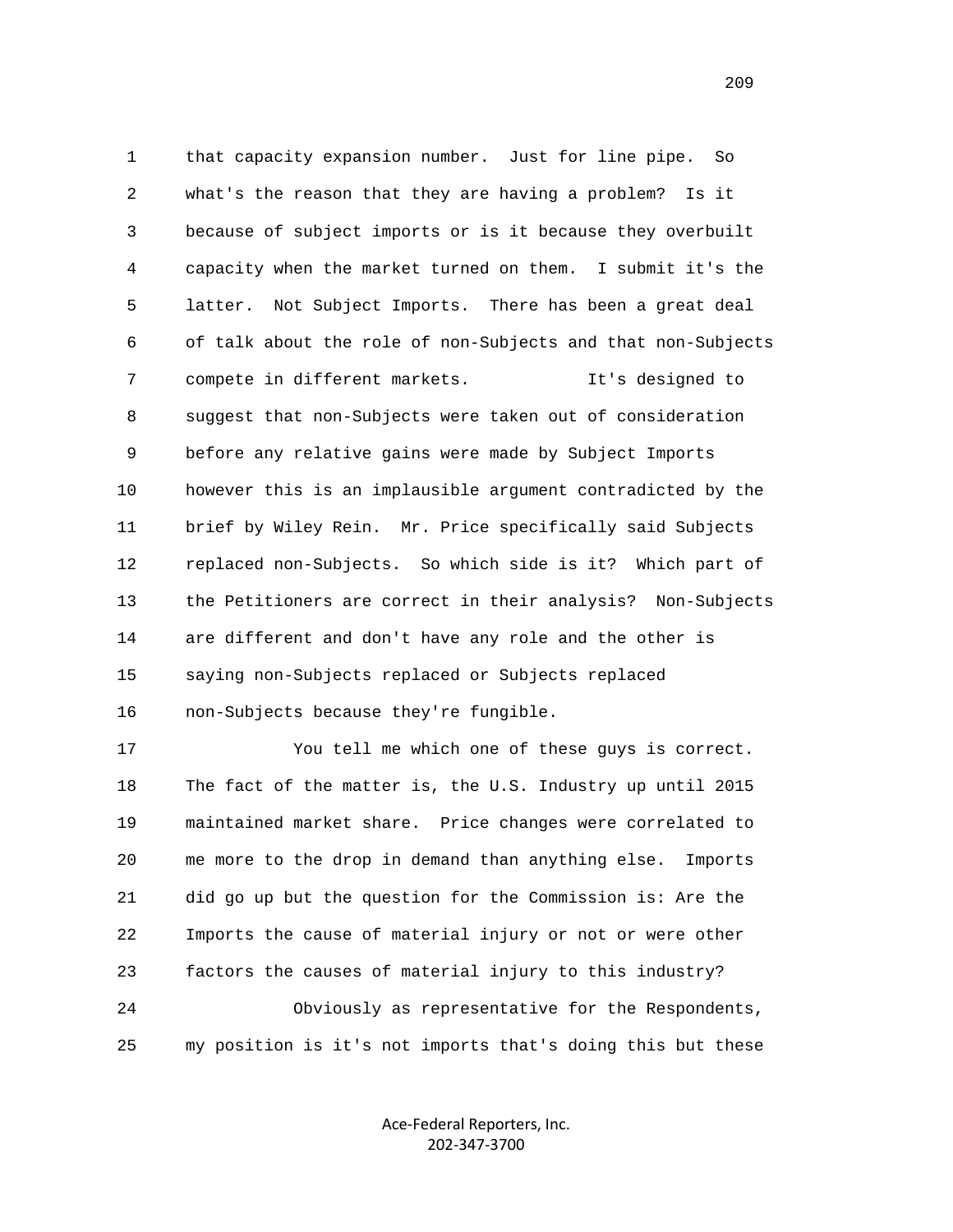1 other factors. What's going on in the demand side of the 2 equation coupled with the oversupply that occurred in the 3 market at the exact same time. Again, I go back to my first 4 comment, the perfect storm. You have good times leading to 5 increased production, increased capacity development, 6 expansion at the very moment when the market starts to turn. 7 8 That's the reason why we're in the current pickle 9 we're in and I'm afraid that first shock has been reinforced 10 with a much more serious shock in 2015 with oil prices 11 declining. I don't know how to put this but I think the 12 industry is in for a rough road no matter what you do and I

> 13 feel bad for them for that because I don't think there's a 14 good way out of that problem. Not unless oil prices go back 15 up again. Thank you.

> 16 CHAIRMAN BROADBENT: Again, I want to express the 17 Commission's appreciation to everyone who participated in 18 today's hearing, your closing statement, post-hearing brief, 19 statements responsive to the questions and requests to the 20 Commission and corrections to the transcript must be filed 21 by October 13, 2015. Closing of the record and final 22 release of data to the parties will be on October 30, 2015. 23 Final comments are due on November 3, 2015 and with that 24 this meeting is adjourned.

25 (Whereupon the meeting was adjourned at 3:24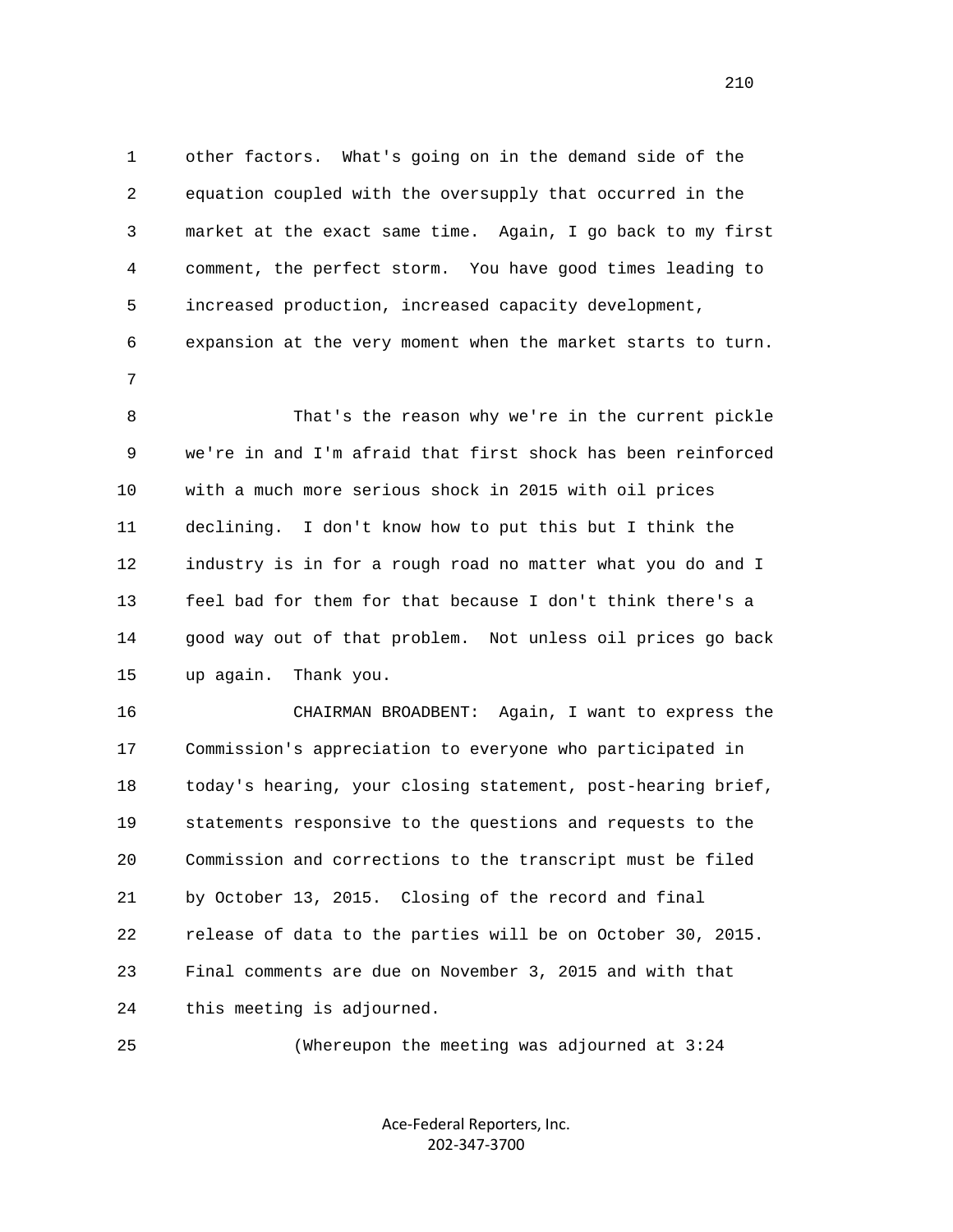1 p.m.)

- 
- 
- 
- 
- 
- 
- 
- 
- 
- 
- 
- 
- 
- 
- 
- 
- 
- 
- 
- 
- 
- 
- 
- 
- 
-